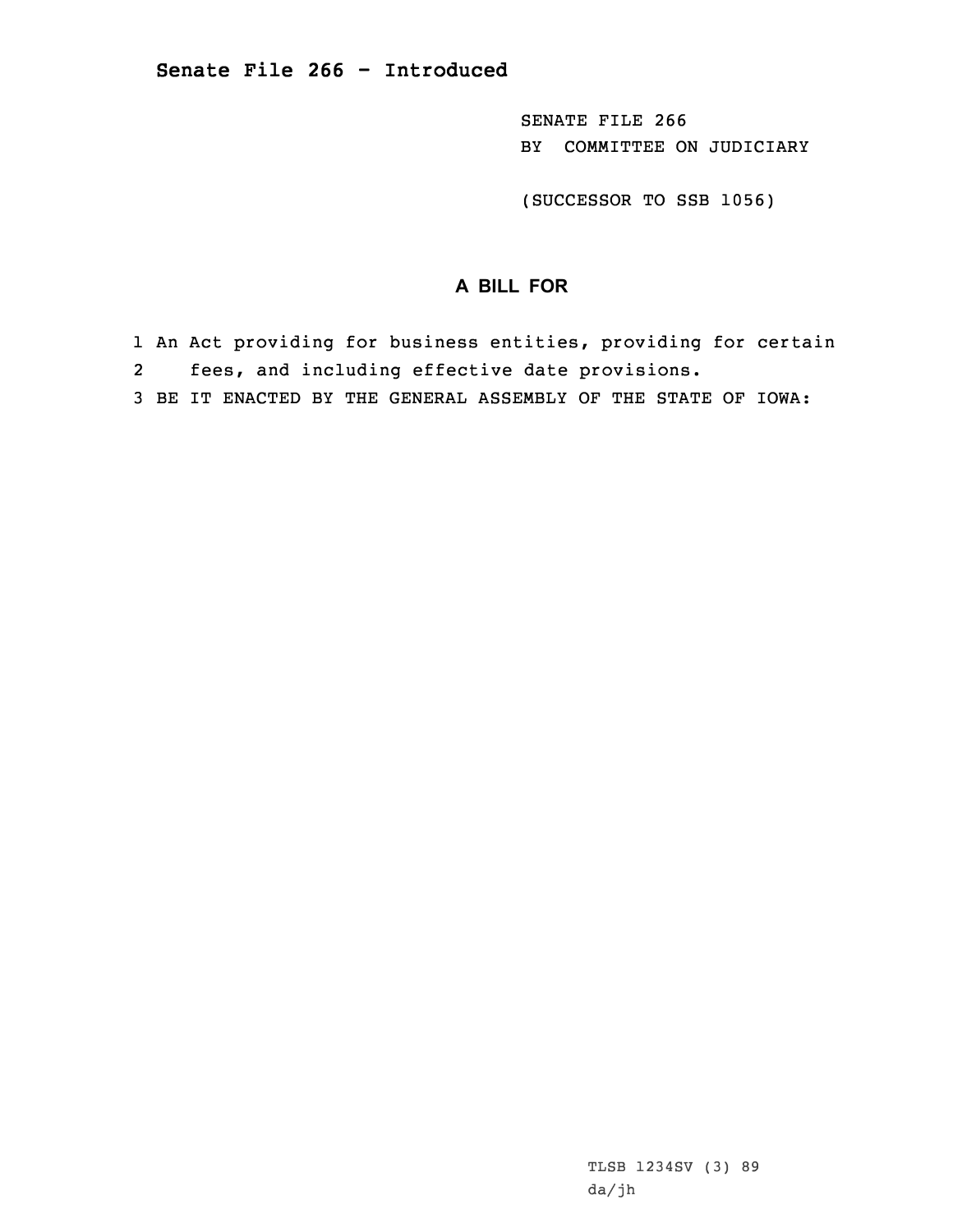1 DIVISION I  $\overline{2}$  FOR PROFIT CORPORATIONS 3 PART A 4 GENERAL PROVISIONS Section 1. Section 490.101, Code 2021, is amended by striking the section and inserting in lieu thereof the following: **490.101 Short title.** This chapter shall be known and may be cited as the *"Iowa Business Corporation Act"*. 11 Sec. 2. Section 490.120, Code 2021, is amended by striking the section and inserting in lieu thereof the following: **490.120 Requirements for documents —— extrinsic facts.** 14 1. <sup>A</sup> document must satisfy the requirements of this section, and of any other section that adds to or varies these requirements, to be entitled to filing by the secretary of 17 state. 2. This chapter must require or permit filing the document in the office of the secretary of state. 3. The document must contain the information required by this chapter and may contain other information. 22 4. The document must be typewritten or printed or, if electronically transmitted, it must be in <sup>a</sup> format that can be retrieved or reproduced in typewritten or printed form. 5. The document must be in the English language. <sup>A</sup> corporate name need not be in English if written in English letters or Arabic or Roman numerals, and the certificate of existence required of foreign corporations need not be in English if accompanied by <sup>a</sup> reasonably authenticated English translation. 6. Except as provided in section 490.1622, subsection 3, the document must be signed by any of the following: *a.* The chair of the board of directors of <sup>a</sup> domestic or foreign corporation, its president, or another of its officers. *b.* If directors have not been selected or the corporation

 $-1-$ 

LSB 1234SV (3) 89 da/jh 1/269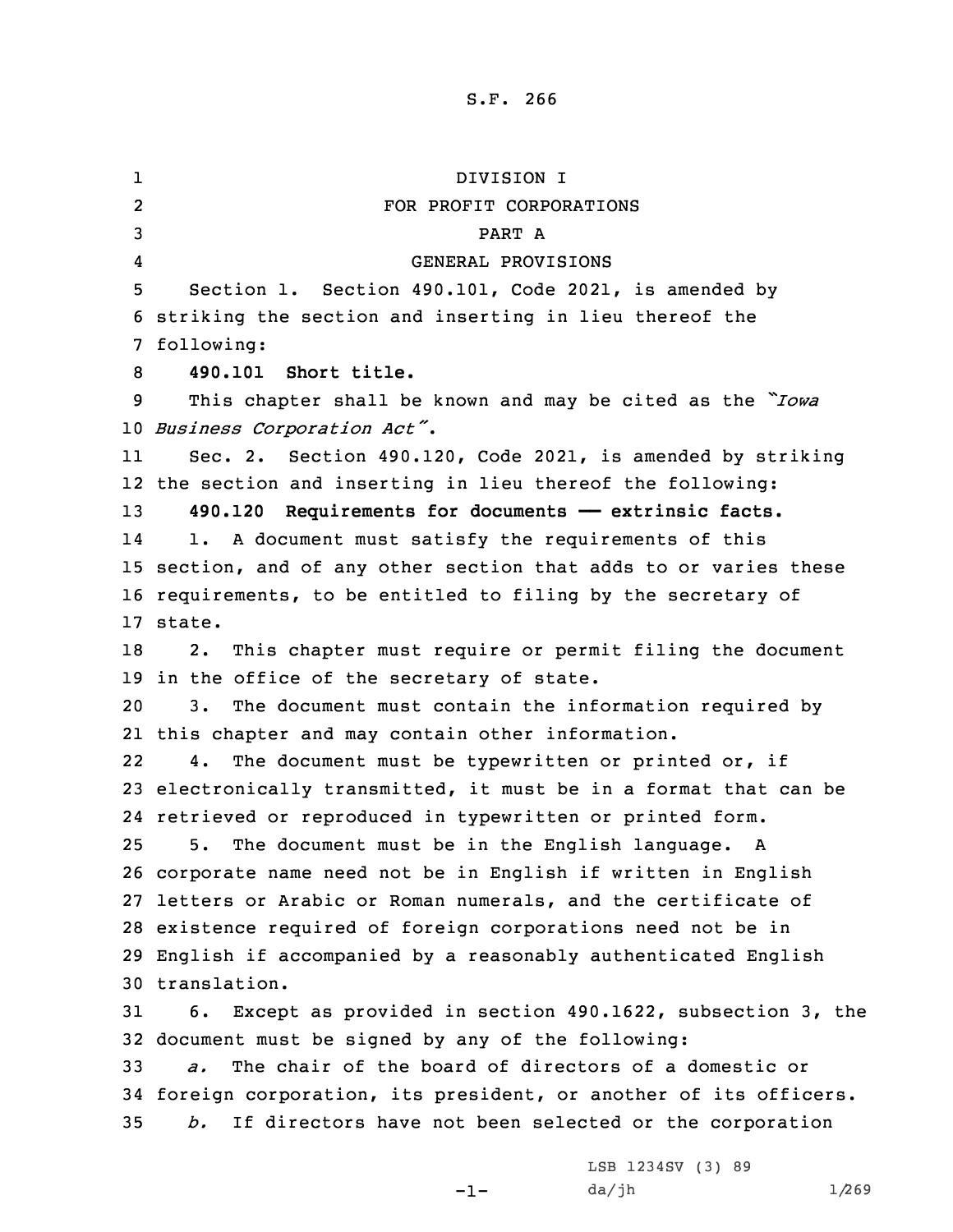1 has not been formed, by an incorporator.

2 *c.* If the corporation is in the hands of <sup>a</sup> receiver, 3 trustee, or other court-appointed fiduciary, by that fiduciary. 4 7. *a.* The person executing the document shall sign it <sup>5</sup> and state beneath or opposite the person's signature the <sup>6</sup> person's name and the capacity in which the document is signed. 7 The document may but need not contain <sup>a</sup> corporate seal, 8 attestation, acknowledgment, or verification.

9 *b.* The secretary of state may accept for filing <sup>a</sup> document 10 containing <sup>a</sup> copy of <sup>a</sup> signature, however made.

11 8. If the secretary of state has prescribed <sup>a</sup> mandatory 12 form for the document under section 490.121, subsection 1, the 13 document must be in or on the prescribed form.

14 9. The document must be delivered to the office of the secretary of state for filing. Delivery may be made by electronic transmission if and to the extent permitted by the secretary of state. If it is filed in typewritten or printed form and not transmitted electronically, the secretary of state may require one exact or conformed copy to be delivered with the document.

21 10. When the document is delivered to the office of the secretary of state for filing, the correct filing fee, and any franchise tax, license fee, or penalty required by this chapter or other law to be paid at the time of delivery for filing must be paid or provision for payment made in <sup>a</sup> manner permitted by the secretary of state.

 11. Whenever <sup>a</sup> provision of this chapter permits any of the terms of <sup>a</sup> plan or <sup>a</sup> filed document to be dependent on facts objectively ascertainable outside the plan or filed document, all of the following provisions apply:

31 *a.* The manner in which the facts will operate upon the terms 32 of the plan or filed document must be set forth in the plan or 33 filed document.

34 *b.* The facts may include any of the following:

35 (1) Any of the following that is available in <sup>a</sup> nationally

 $-2-$ 

LSB 1234SV (3) 89 da/jh 2/269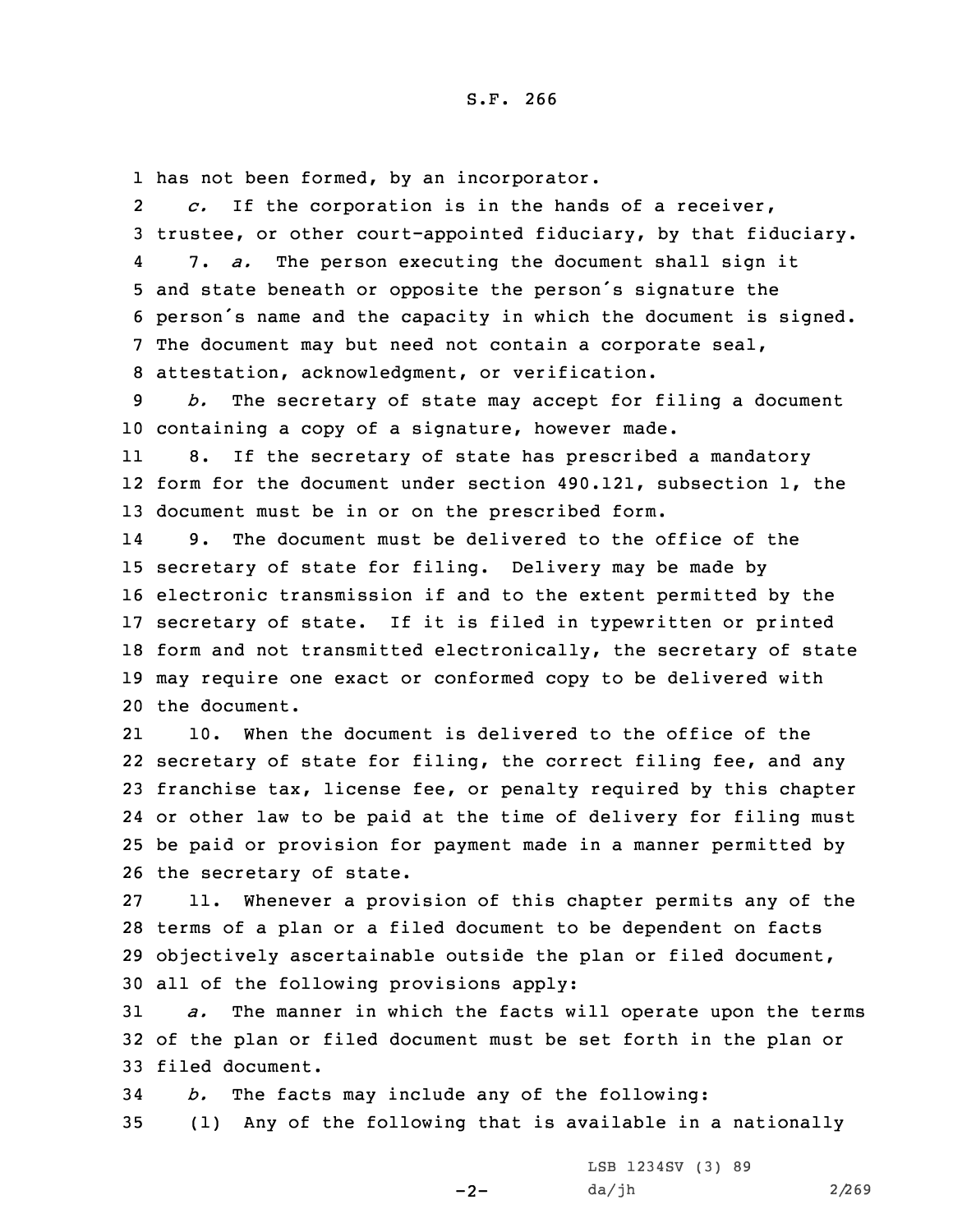recognized news or information medium either in print or electronically: statistical or market indices, market prices of any security or group of securities, interest rates, currency exchange rates, or similar economic or financial data. (2) <sup>A</sup> determination or action by any person or body, including the corporation or any other party to <sup>a</sup> plan or filed document. (3) The terms of, or actions taken under, an agreement to which the corporation is <sup>a</sup> party, or any other agreement or document. 11 *c.* As used in this subsection: 12 (1) *"Filed document"* means <sup>a</sup> document filed by the secretary of state under any provision of this chapter except subchapter XV or section 490.1622. (2) *"Plan"* means <sup>a</sup> plan of domestication, conversion, merger, or share exchange. *d.* The following provisions of <sup>a</sup> plan or filed document shall not be made dependent on facts outside the plan or filed document: (1) The name and address of any person required in <sup>a</sup> filed document. 22 (2) The registered office of any entity required in <sup>a</sup> filed document. 24 (3) The registered agent of any entity required in <sup>a</sup> filed document. (4) The number of authorized shares and designation of each class or series of shares. (5) The effective date of <sup>a</sup> filed document. (6) Any required statement in <sup>a</sup> filed document of the date on which the underlying transaction was approved or the manner in which that approval was given. *e.* If <sup>a</sup> provision of <sup>a</sup> filed document is made dependent on <sup>a</sup> fact ascertainable outside of the filed document, and that fact is neither ascertainable by reference to <sup>a</sup> source described in paragraph *"b"*, subparagraph (1), nor <sup>a</sup> document that is <sup>a</sup>

 $-3-$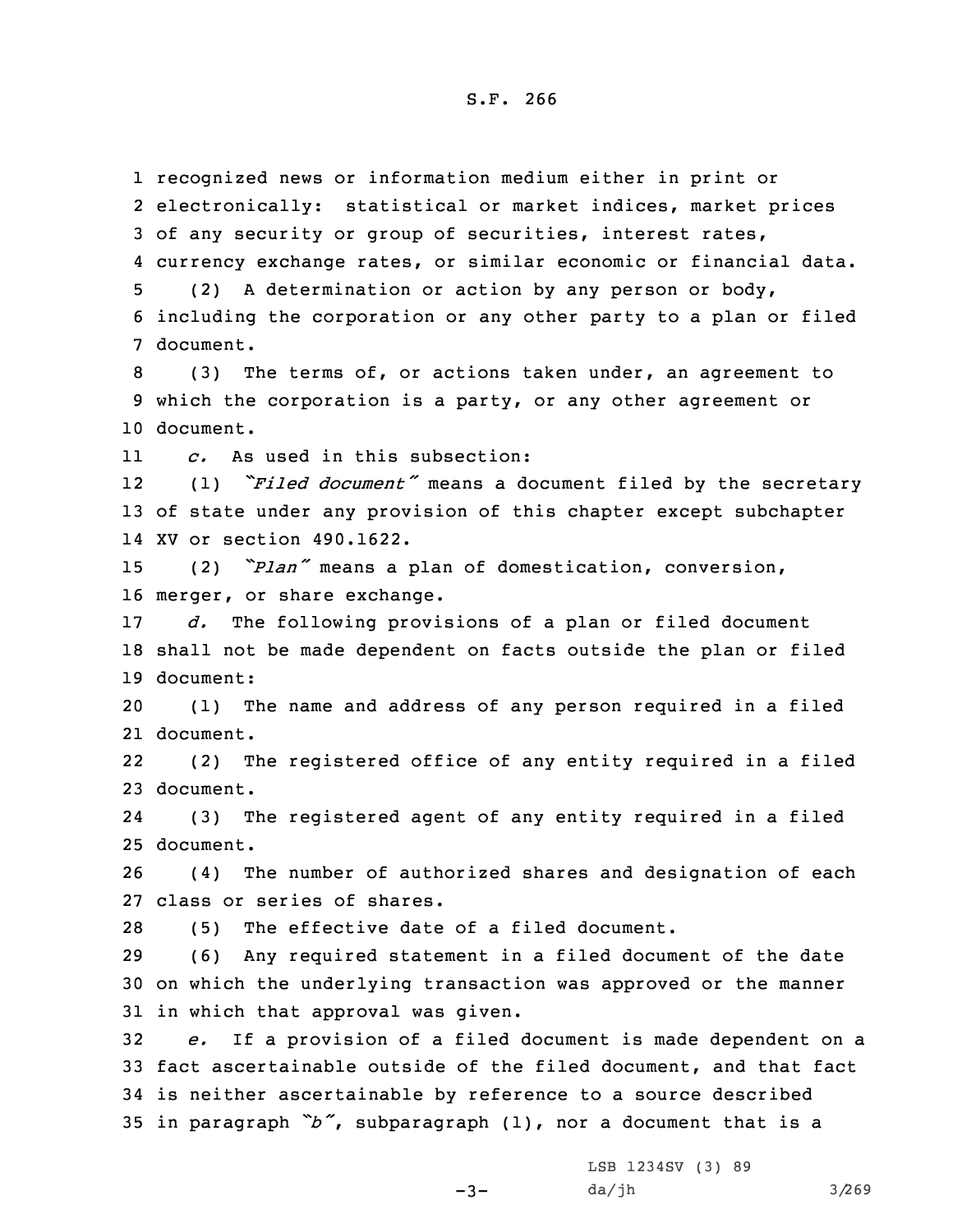matter of public record, and the affected shareholders have not received notice of the fact from the corporation, then the corporation shall file with the secretary of state articles of amendment to the filed document setting forth the fact promptly after the time when the fact referred to is first ascertainable or thereafter changes. Articles of amendment under this paragraph *"e"* are deemed to be authorized by the authorization of the original filed document to which they relate and may be filed by the corporation without further action by the board of directors or the shareholders.

11 Sec. 3. Section 490.121, Code 2021, is amended by striking 12 the section and inserting in lieu thereof the following: 13 **490.121 Forms.**

14 1. *a.* The secretary of state may prescribe and furnish on 15 request any of the following forms:

16 (1) An application for <sup>a</sup> certificate of existence or 17 certificate of registration.

<sup>18</sup> (2) <sup>A</sup> foreign corporation's registration statement.

<sup>19</sup> (3) <sup>A</sup> foreign corporation's statement of withdrawal.

<sup>20</sup> (4) <sup>A</sup> foreign corporation's transfer of registration 21 statement.

22(5) The biennial report required by section 490.1622.

23 *b.* If the secretary of state so requires, use of the forms 24 provided in paragraph *"a"* is mandatory.

 2. The secretary of state may prescribe and furnish on request forms for other documents required or permitted to be filed pursuant to this chapter but their use is not mandatory. Sec. 4. Section 490.122, Code 2021, is amended by striking the section and inserting in lieu thereof the following:

30 **490.122 Filing, service, and copying fees.**

31 1. The secretary of state shall collect the following fees 32 when the documents described in this [subsection](https://www.legis.iowa.gov/docs/code/2021/490.122.pdf) are delivered 33 to the secretary of state for filing:

34 DOCUMENT **FEE** 

|  |  |  |  |  | 35 a. Articles of incorporation  \$ 50 |  |  |  |
|--|--|--|--|--|----------------------------------------|--|--|--|
|--|--|--|--|--|----------------------------------------|--|--|--|

 $-4-$ 

LSB 1234SV (3) 89  $da/jh$  4/269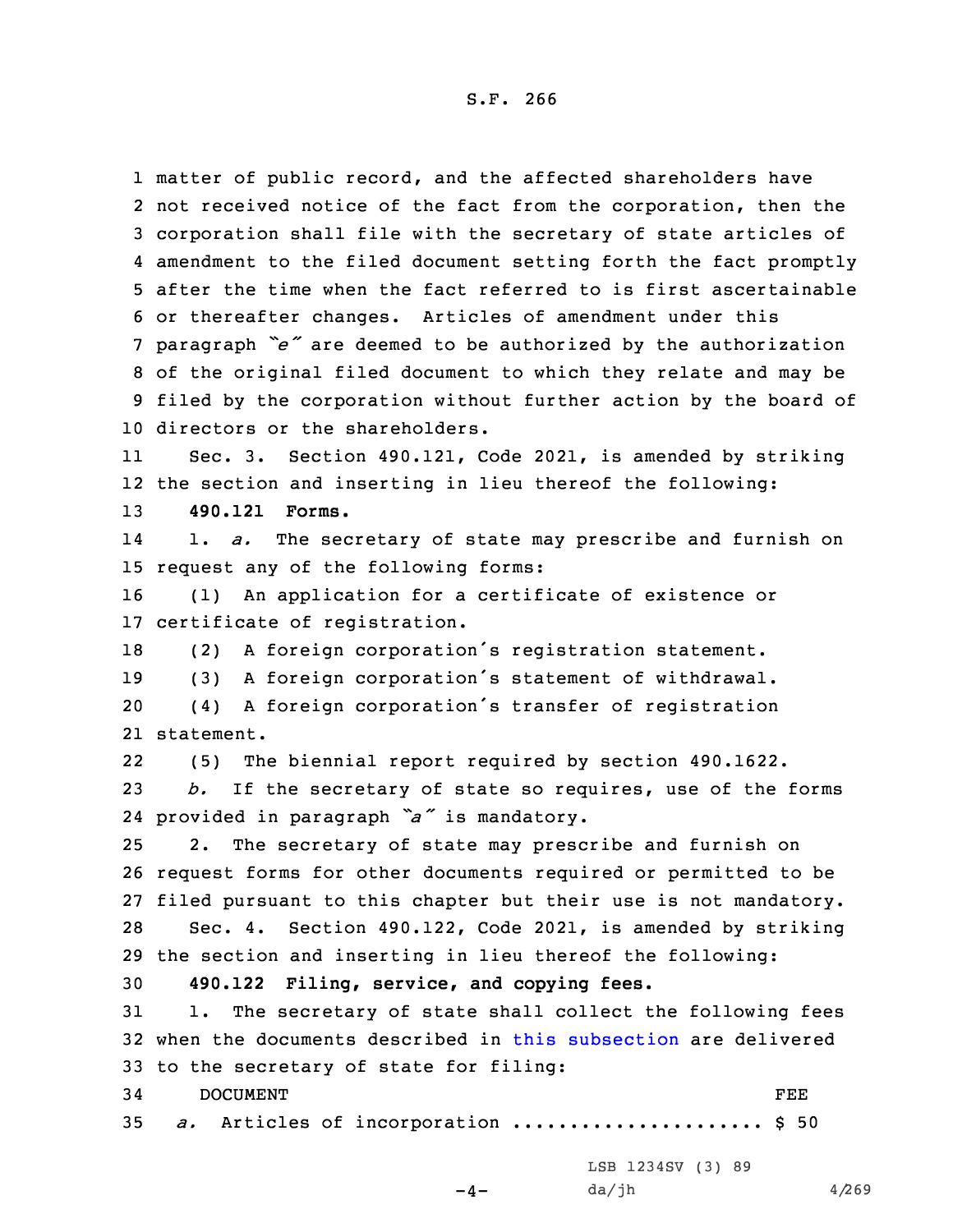1 *b.* Application for use of indistinguishable name ................................................. \$ 10 *c.* Application for reserved name .................. \$ 10 4 *d.* Notice of transfer of reserved name ............ \$ 10 *e.* Application for registered name .................. \$ 20 *f.* Application for renewal of registered name ................................................. \$ 20 *g.* Corporation's statement of change of registered agent or registered office or both ........ No fee *h.* Agent's statement of change of registered office for each affected corporation not to exceed a total of ........................................... No fee *i.* Agent's statement of resignation ............... No fee 14 *j.* Articles of domestication ...................... \$ 50 *k.* Articles of conversion ......................... \$ 50 *l.* Amendment of articles of incorporation ......... \$ 50 *m.* Restatement of articles of incorporation 18 with amendment of articles .............................. \$ 50 *n.* Restatement of articles of incorporation 20 without amendment of articles ........................... \$ 50 21 *o.* Articles of merger or share exchange ........... \$ 50 22 *p.* Articles of dissolution ........................ \$ 5 *q.* Articles of revocation of dissolution .......... \$ 5 24 *r.* Certificate of administrative dissolution ...... No fee *s.* Application for reinstatement following 26 administrative dissolution .............................. \$ 5 *t.* Certificate of reinstatement ................... No fee *u.* Certificate of judicial dissolution ............ No fee *v.* Foreign registration statement ................. \$ 100 *w.* Amendment of foreign registration statement ............................................ \$ 100 32 x. Statement of withdrawal ............................ \$ 10 *y.* Transfer of foreign registration statement ..... \$ 100 *z.* Notice of termination of registration .......... No fee *aa.* Articles of correction ........................ \$ 5

LSB 1234SV (3) 89

 $-5-$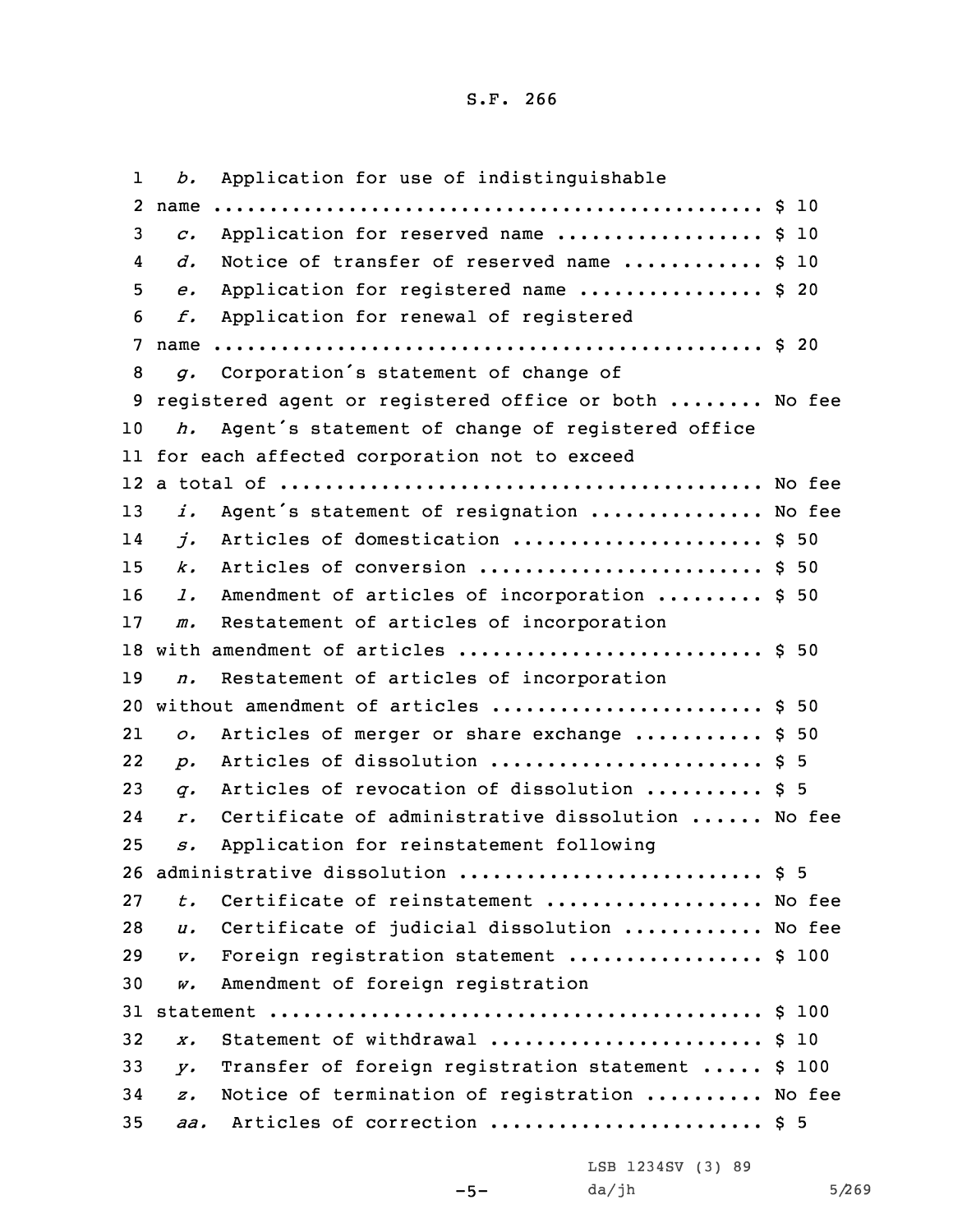1 *ab.* Articles of validation ........................ \$ 5 2 *ac.* Application for certificate of existence or registration.......................................... \$ 5 4 *ad.* Biennial report................................ \$ 60 *ae.* Any other document required or permitted to 6 be filed by this chapter ................................ \$ 5 2. The secretary of state shall collect <sup>a</sup> fee of five dollars each time process is served on the secretary of state under this chapter. The party to <sup>a</sup> proceeding causing service of process is entitled to recover this fee as costs if such party prevails in the proceeding. 12 3. The secretary of state shall collect the following fees for copying and certifying the copy of any filed document relating to <sup>a</sup> domestic or foreign corporation: *a.* One dollar <sup>a</sup> page for copying. *b.* Five dollars for the certificate. Sec. 5. Section 490.123, Code 2021, is amended by striking the section and inserting in lieu thereof the following: **490.123 Effective date of filed document.** 1. Except to the extent otherwise provided in section 490.124, subsection 3, and part E, <sup>a</sup> document accepted for filing is effective as follows: *a.* On the date and at the time of filing, as provided in section 490.125, subsection 2. *b.* On the date of filing and at the time specified in the document as its effective time, if later than the time under paragraph *"a"*. *c.* At <sup>a</sup> specified delayed effective date and time which shall not be more than ninety days after filing. *d.* If <sup>a</sup> delayed effective date is specified, but no time is specified, at 12:01 a.m. on the date specified, which shall not be more than ninety days after the date of filing. 2. If <sup>a</sup> filed document does not specify the time zone or place at which <sup>a</sup> date or time or both is to be determined, the date or time or both at which it becomes effective shall be

-6-

LSB 1234SV (3) 89  $da/jh$  6/269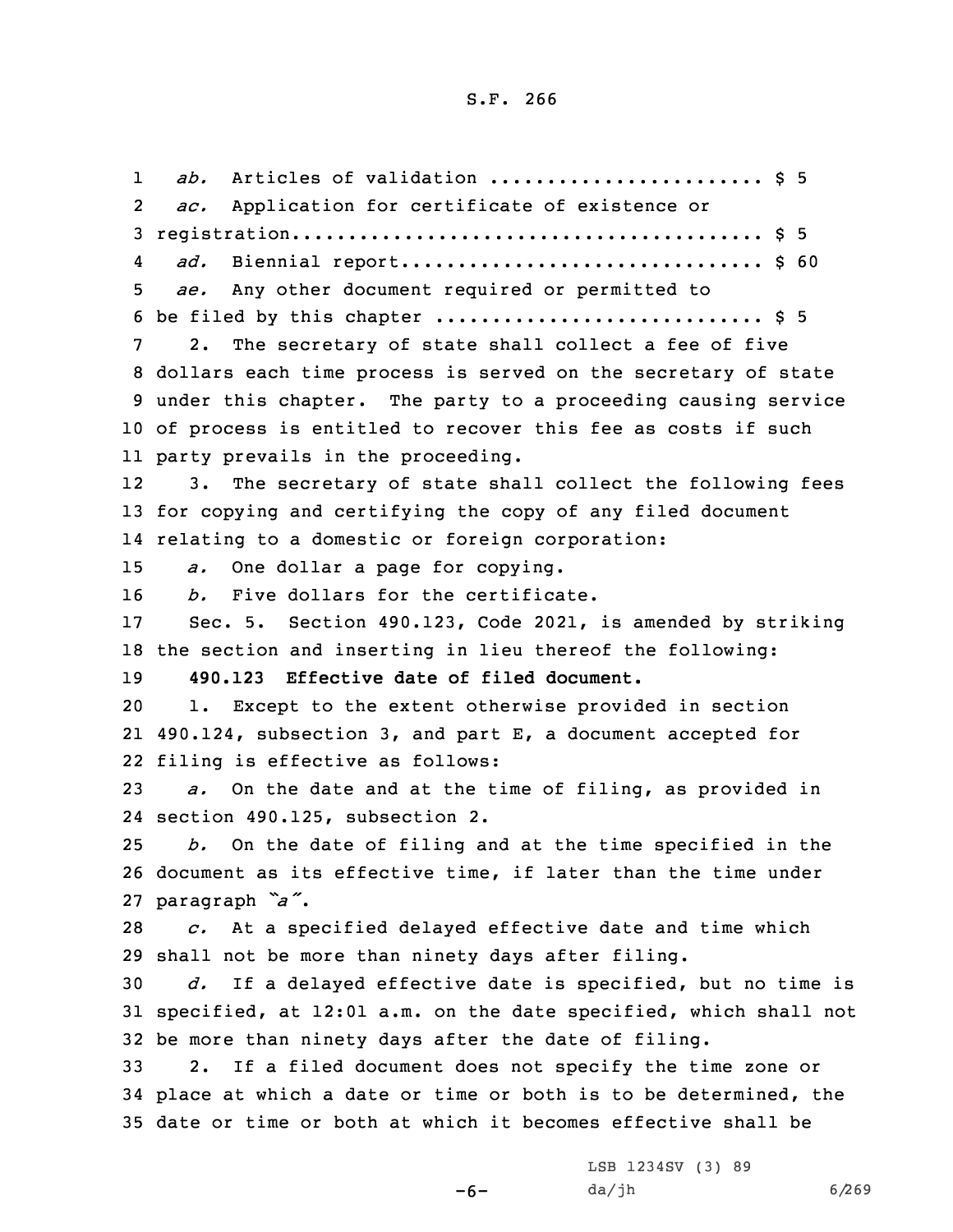1 those prevailing at the place of filing in this state.

2 Sec. 6. Section 490.124, Code 2021, is amended by striking 3 the section and inserting in lieu thereof the following:

4**490.124 Correcting filed document.**

5 1. <sup>A</sup> document filed by the secretary of state pursuant to 6 this chapter may be corrected if any of the following applies: 7 *a.* The document contains an inaccuracy.

8 *b.* The document was defectively signed, attested, sealed, 9 verified, or acknowledged.

10 *c.* The electronic transmission was defective.

11 2. <sup>A</sup> document is corrected by complying with all of the 12 following:

13 *a.* By preparing articles of correction that do all of the 14 following:

15 (1) Describe the document, including its filing date, or <sup>a</sup> 16 copy of the document is attached to the articles of correction.

17 (2) Specify the inaccuracy or defect to be corrected.

18 (3) Correct the inaccuracy or defect.

19 *b.* By delivering the articles of correction to the secretary 20 of state for filing.

21 3. Articles of correction are effective on the effective date of the document they correct except as to persons relying on the uncorrected document and adversely affected by the correction. As to those persons, articles of correction are effective when filed.

26 Sec. 7. Section 490.125, Code 2021, is amended by striking 27 the section and inserting in lieu thereof the following:

28 **490.125 Filing duty of secretary of state.**

29 1. If <sup>a</sup> document delivered to the office of the secretary of 30 state for filing satisfies the requirements of section 490.120, 31 the secretary of state shall file it.

 2. The secretary of state files <sup>a</sup> document by recording it as filed on the date and time of receipt. After filing <sup>a</sup> document, except the biennial report required by section 490.1622, and except as provided in section 490.503, the

 $-7-$ 

LSB 1234SV (3) 89 da/jh 7/269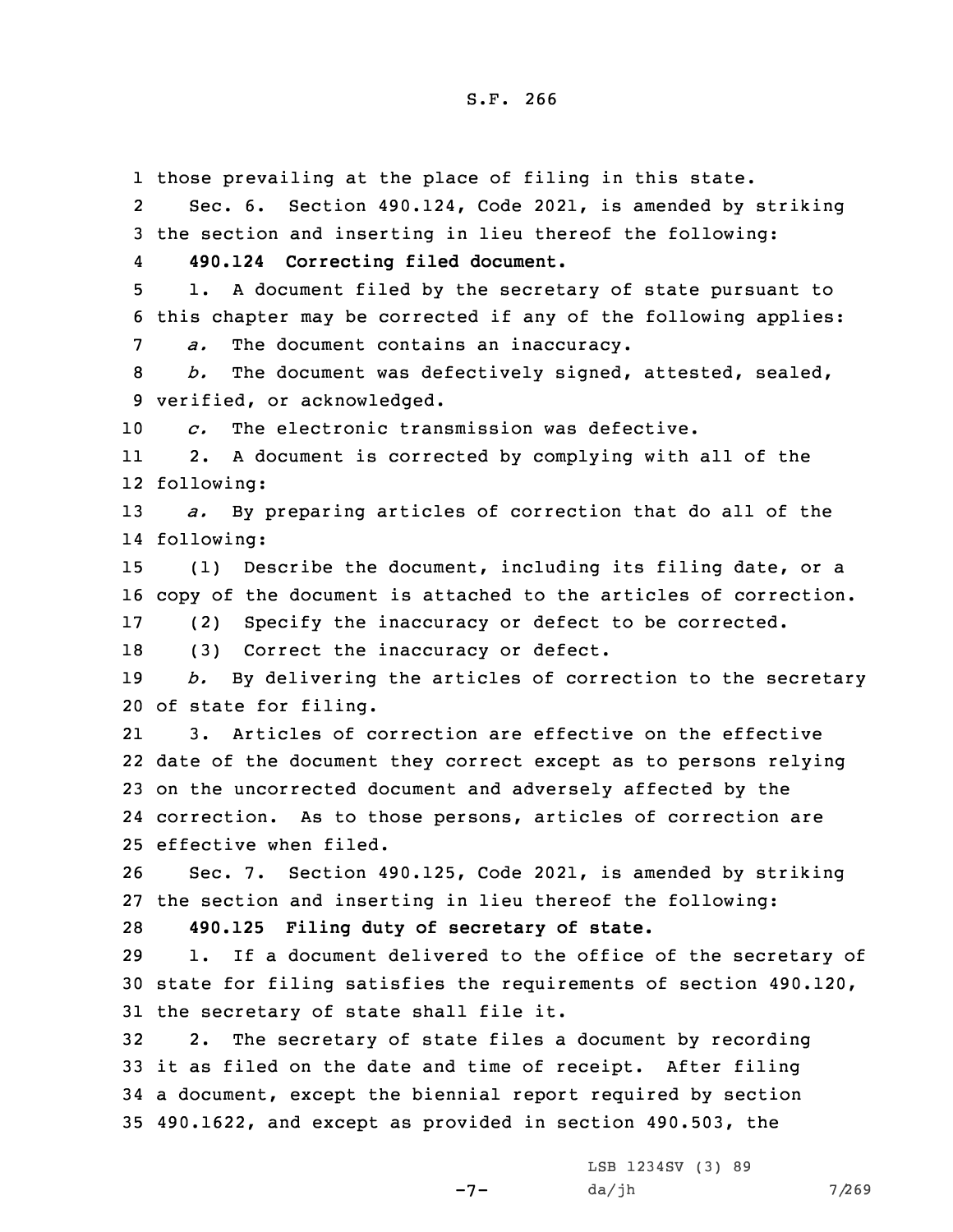1 secretary of state shall return to the person who delivered 2 the document for filing <sup>a</sup> copy of the document with an 3 acknowledgment of the date and time of filing.

4 3. If the secretary of state refuses to file <sup>a</sup> document, it shall be returned to the person who delivered the document for filing within five days after the document was delivered, together with <sup>a</sup> brief, written explanation of the reason for the refusal.

 4. The secretary of state's duty to file documents under this section is ministerial. The secretary of state's filing or refusing to file <sup>a</sup> document does not create <sup>a</sup> presumption of any of the following:

13 *a.* The document does or does not conform to the requirements 14 of this chapter.

15 *b.* The information contained in the document is correct or 16 incorrect.

17 Sec. 8. Section 490.126, Code 2021, is amended by striking 18 the section and inserting in lieu thereof the following:

<sup>19</sup> **490.126 Appeal from secretary of state's refusal to file** 20 **document.**

21 1. If the secretary of state refuses to file <sup>a</sup> document delivered for filing, the person that delivered the document for filing may petition the district court of the county where the corporation's principal office or, if none in this state, its registered office, is located to compel its filing. The document and the explanation of the secretary of state's refusal to file must be attached to the petition. The court may decide the matter in <sup>a</sup> summary proceeding.

 2. The court may order the secretary of state to file the document or take other action the court considers appropriate. 3. The court's final decision may be appealed as in other civil proceedings.

33 Sec. 9. Section 490.127, Code 2021, is amended by striking 34 the section and inserting in lieu thereof the following: 35 **490.127 Evidentiary effect of certified copy of filed**

> LSB 1234SV (3) 89  $da/jh$  8/269

 $-8-$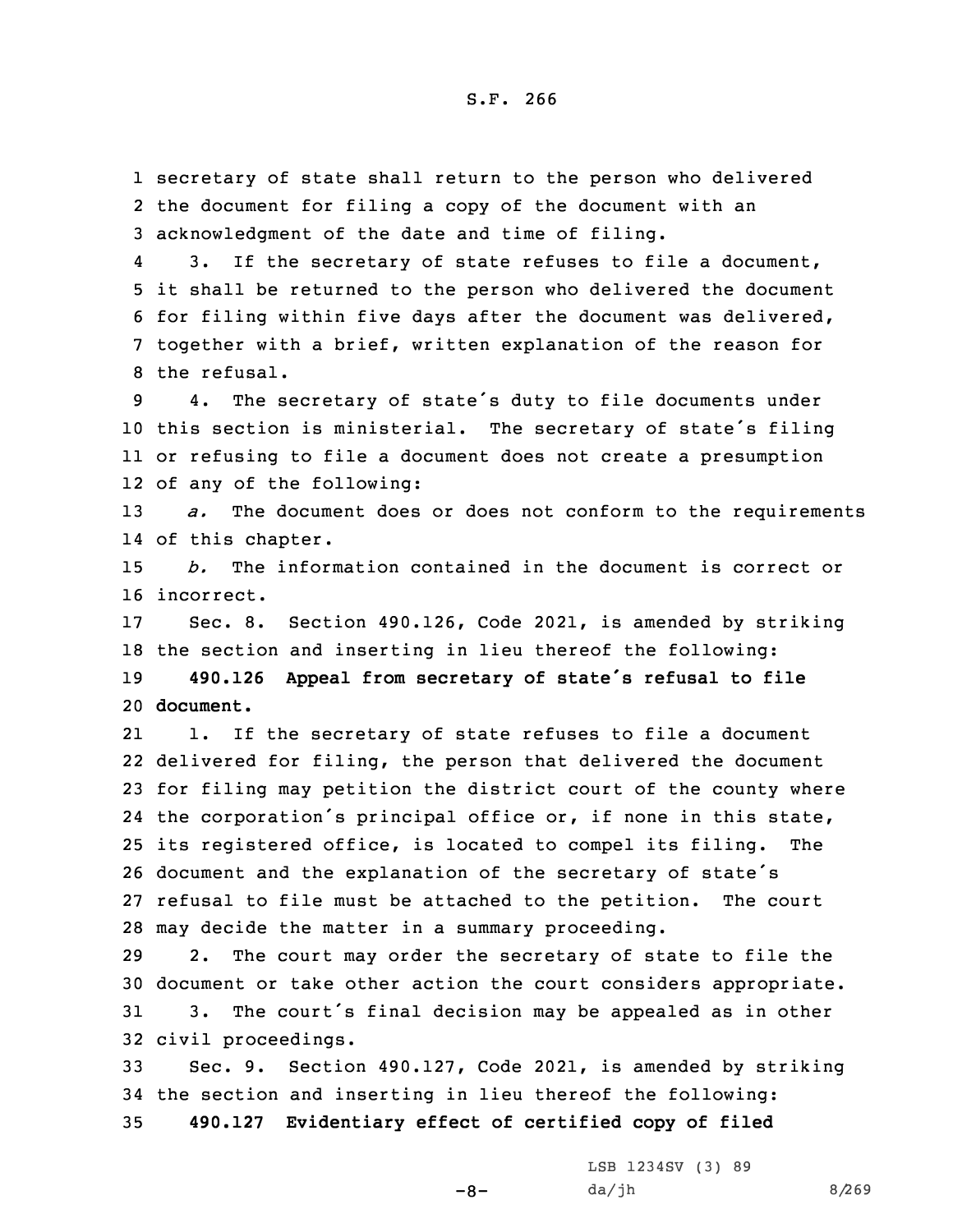**document.** 2 <sup>A</sup> certificate from the secretary of state delivered with <sup>a</sup> copy of <sup>a</sup> document filed by the secretary of state is conclusive evidence that the original document is on file with the secretary of state. Sec. 10. Section 490.128, Code 2021, is amended by striking the section and inserting in lieu thereof the following: **490.128 Certificate of existence or registration.** 1. Any person may apply to the secretary of state to furnish <sup>a</sup> certificate of existence for <sup>a</sup> domestic corporation or <sup>a</sup> certificate of registration for <sup>a</sup> foreign corporation. 12 2. A certificate of existence must set forth all of the following: 14 *a.* The domestic corporation's corporate name. *b.* That the domestic corporation is duly incorporated under the law of this state, the date of its incorporation, and the period of its duration if less than perpetual. *c.* That all fees, taxes, and penalties owed to this state have been paid, subject to all of the following: (1) Payment is reflected in the records of the secretary of 21 state. 22 (2) Nonpayment affects the existence of the domestic corporation. 24 *d.* That its most recent biennial report required by section 490.1622 has been filed by the secretary of state. *e.* That articles of dissolution have not been filed. *f.* That the corporation is not administratively dissolved and <sup>a</sup> proceeding is not pending under section 490.1421. *g.* Other facts of record in the office of the secretary of state that may be requested by the applicant. 3. <sup>A</sup> certificate of registration must set forth all of the following: *a.* The foreign corporation's name used in this state. *b.* That the foreign corporation is registered to do business in this state.

 $-9-$ 

LSB 1234SV (3) 89 da/jh 9/269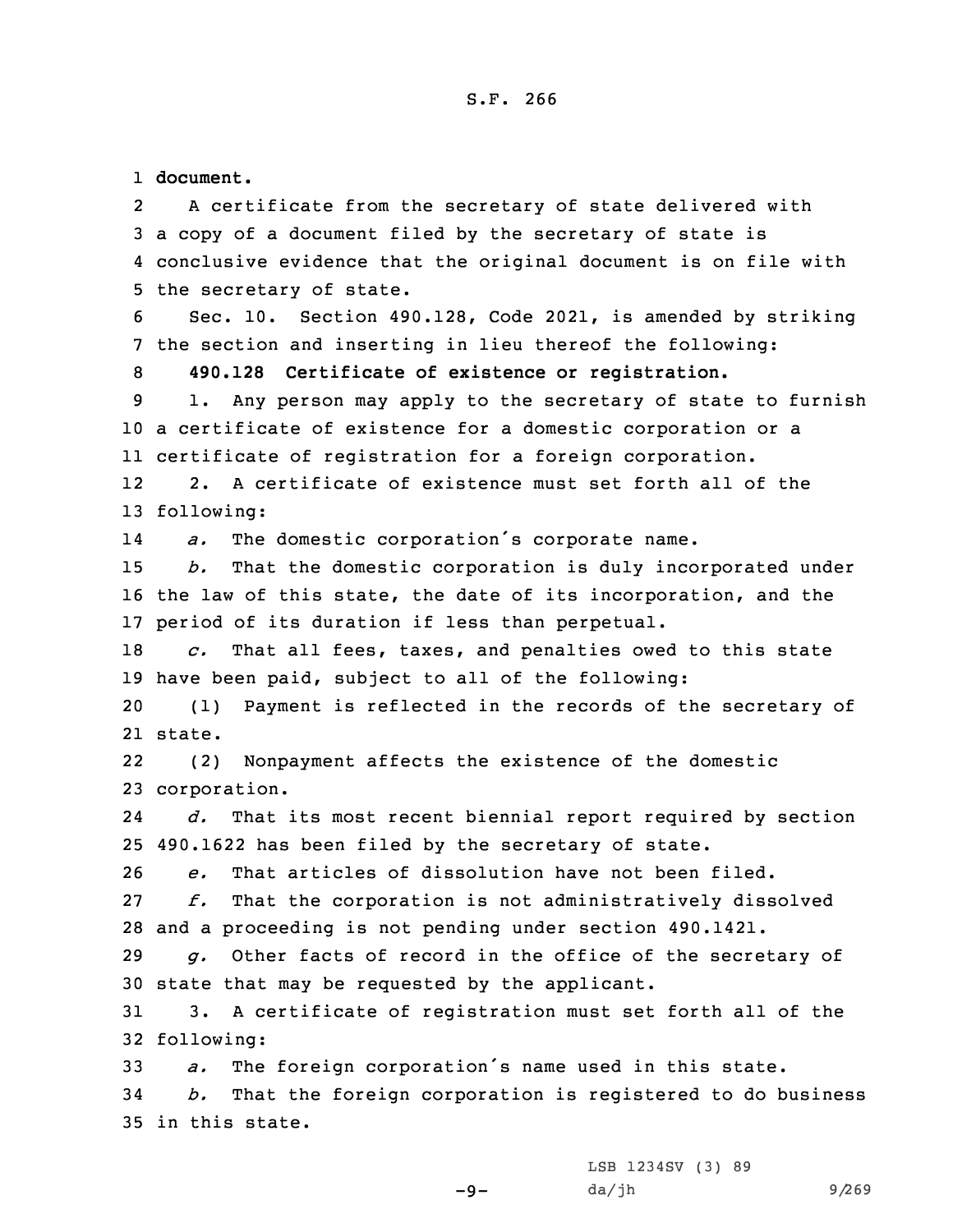1 *c.* That all fees, taxes, and penalties owed to this state 2 have been paid, subject to all of the following:

3 (1) Payment is reflected in the records of the secretary of 4 state.

5 (2) Nonpayment affects the registration of the foreign 6 corporation.

7 *d.* That its most recent biennial report required by section 8 490.1622 has been filed by the secretary of state.

9 *e.* Other facts of record in the office of the secretary of 10 state that may be requested by the applicant.

11 4. Subject to any qualification stated in the certificate, 12 <sup>a</sup> certificate of existence or registration issued by the 13 secretary of state may be relied upon as conclusive evidence of 14 the facts stated in the certificate.

15 Sec. 11. Section 490.129, Code 2021, is amended by striking 16 the section and inserting in lieu thereof the following:

17 **490.129 Penalty for signing false document.**

18 1. A person commits an offense by signing a document that 19 the person knows is false in any material respect with intent 20 that the document be delivered to the secretary of state for 21 filing.

22 2. An offense under this section is <sup>a</sup> serious misdemeanor 23 punishable by <sup>a</sup> fine of not to exceed one thousand dollars.

24 Sec. 12. Section 490.135, Code 2021, is amended by striking 25 the section and inserting in lieu thereof the following:

26 **490.135 Powers.**

27 The secretary of state has the power reasonably necessary to 28 perform the duties required of the secretary of state by this 29 chapter.

30 Sec. 13. Section 490.140, Code 2021, is amended by striking 31 the section and inserting in lieu thereof the following:

32 **490.140 Chapter definitions.**

33 As used in this chapter, unless otherwise specified:

<sup>34</sup> 1. *"Articles of incorporation"* means the articles of 35 incorporation described in section 490.202, all amendments

 $-10-$ 

LSB 1234SV (3) 89 da/jh 10/269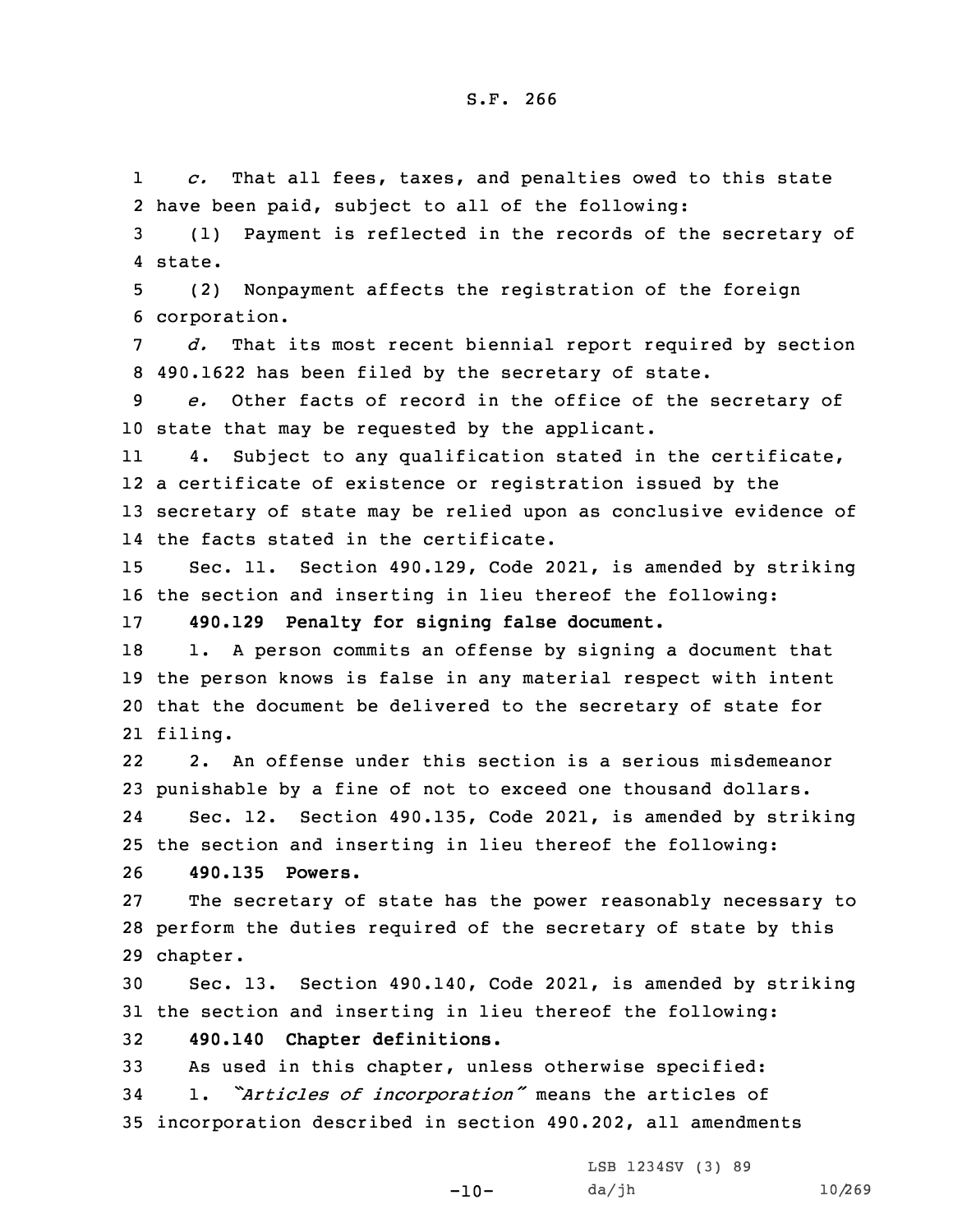to the articles of incorporation, and any other documents permitted or required to be delivered for filing by <sup>a</sup> domestic business corporation with the secretary of state under any provision of this chapter that modify, amend, supplement, restate, or replace the articles of incorporation. After an amendment of the articles of incorporation or any other document filed under this chapter that restates the articles of incorporation in their entirety, the articles of incorporation shall not include any prior documents. When used with respect to <sup>a</sup> foreign corporation or <sup>a</sup> domestic or foreign nonprofit corporation, the *"articles of incorporation"* of such an entity means the document of such entity that is equivalent to the articles of incorporation of <sup>a</sup> domestic business corporation. 14 2. *"Authorized shares"* means the shares of all classes <sup>a</sup> domestic or foreign corporation is authorized to issue. 3. *"Beneficial shareholder"* means <sup>a</sup> person who owns the beneficial interest in shares, which may be <sup>a</sup> record shareholder or <sup>a</sup> person on whose behalf shares are registered in the name of an intermediary or nominee.

<sup>20</sup> 4. *"Conspicuous"* means so written, displayed, or presented 21 that <sup>a</sup> reasonable person against whom the writing is to operate 22 should have noticed it.

 5. *"Cooperative association"* means an entity that is structured and operated on <sup>a</sup> cooperative basis pursuant to 26 U.S.C. §1381(a) and that meets the definitional requirements of an association as provided in 12 U.S.C. §1141j(a) or 7 U.S.C. 27 §291.

 6. *"Corporation"*, *"domestic corporation"*, *"business corporation"*, or *"domestic business corporation"* means <sup>a</sup> corporation for profit, which is not <sup>a</sup> foreign corporation, incorporated under this chapter.

 7. *"Deliver"* or *"delivery"* means any method of delivery used in conventional commercial practice, including delivery by hand, mail, commercial delivery, and, if authorized in accordance with section 490.141, by electronic transmission.

-11-

LSB 1234SV (3) 89 da/jh 11/269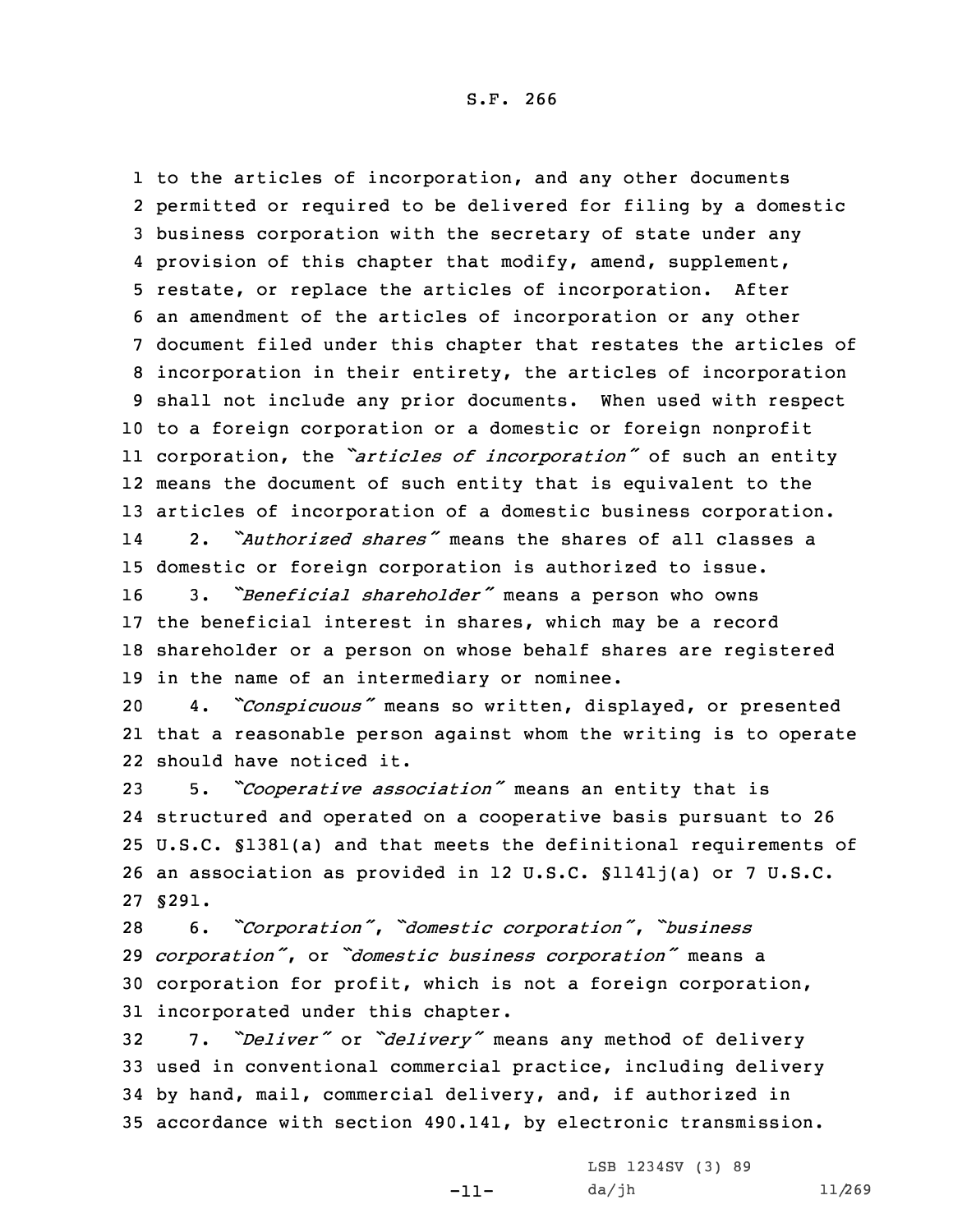1 8. *"Distribution"* means <sup>a</sup> direct or indirect transfer of cash or other property, except <sup>a</sup> corporation's own shares, or incurrence of indebtedness by <sup>a</sup> corporation to or for the benefit of its shareholders in respect of any of its shares. <sup>A</sup> distribution may be in the form of <sup>a</sup> payment of <sup>a</sup> dividend; <sup>a</sup> purchase, redemption, or other acquisition of shares; <sup>a</sup> distribution of indebtedness; <sup>a</sup> distribution in liquidation; or otherwise.

<sup>9</sup> 9. *"Document"* means any of the following:

10 *a.* <sup>A</sup> tangible medium on which information is inscribed, and 11 includes handwritten, typed, printed or similar instruments, 12 and copies of such instruments.

13 *b.* An electronic record.

14 10. *"Domestic"*, with respect to an entity, means an entity governed as to its internal affairs by the law of this state. 11. *"Effective date"*, when referring to <sup>a</sup> document accepted for filing by the secretary of state, means the time and date determined in accordance with section 490.123.

<sup>19</sup> 12. *"Electronic"* means relating to technology having 20 electrical, digital, magnetic, wireless, optical, 21 electromagnetic, or similar capabilities.

22 13. *"Electronic record"* means information that is stored in an electronic or other nontangible medium and is retrievable in paper form through an automated process used in conventional commercial practice, unless otherwise authorized in accordance with section 490.141, subsection 10.

 14. *"Electronic transmission"* or *"electronically transmitted"* means any form or process of communication not directly involving the physical transfer of paper or another tangible medium, which is all of the following:

31 *a.* Suitable for the retention, retrieval, and reproduction 32 of information by the recipient.

33 *b.* Retrievable in paper form by the recipient through an 34 automated process used in conventional commercial practice, 35 unless otherwise authorized in accordance with section 490.141,

-12-

LSB 1234SV (3) 89 da/jh 12/269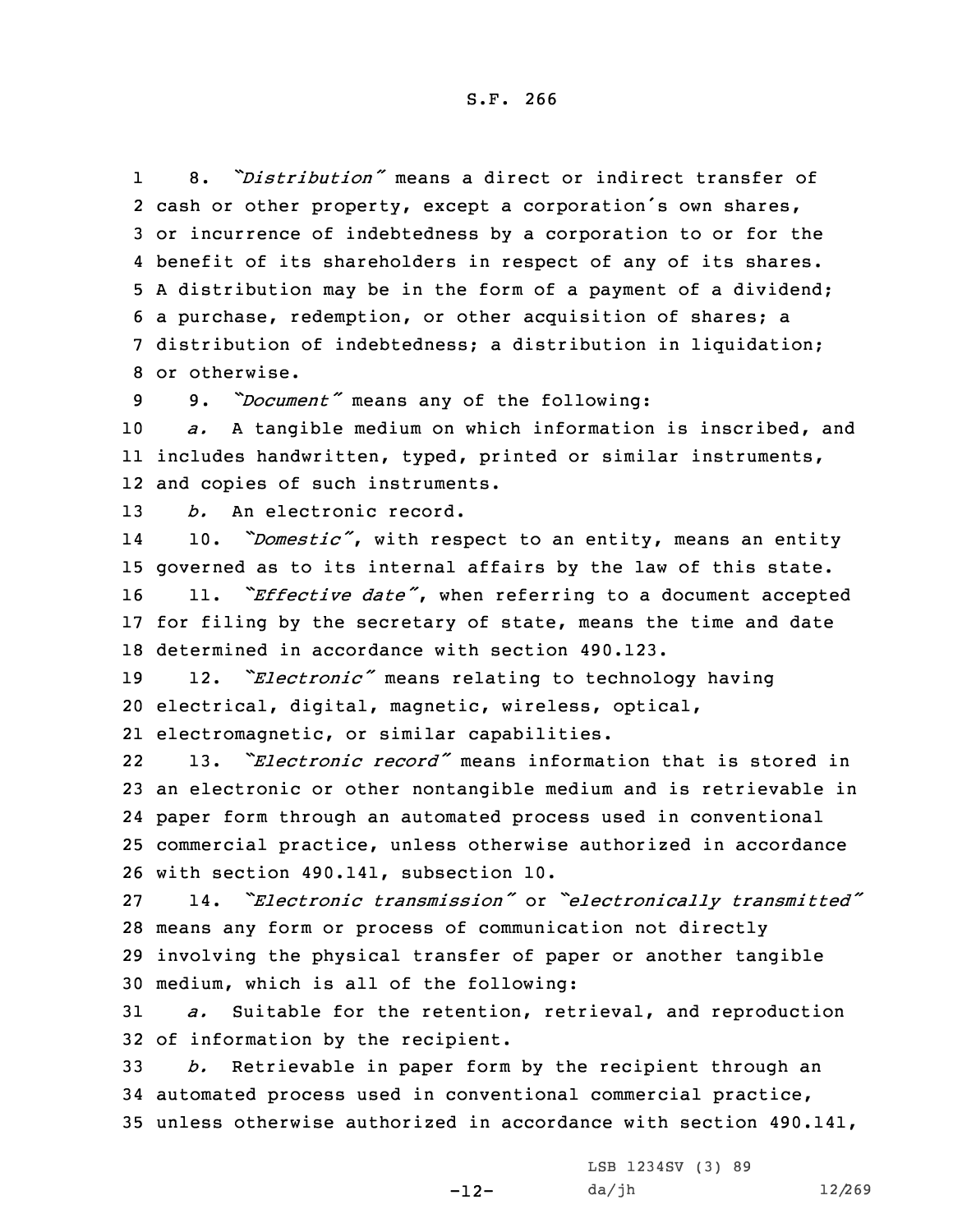1 subsection 10.

2 15. *"Eligible entity"* means <sup>a</sup> domestic or foreign 3 unincorporated entity or <sup>a</sup> domestic or foreign nonprofit 4 corporation.

 16. *"Eligible interests"* means interests or memberships. 17. *"Employee"* includes an officer but not <sup>a</sup> director. <sup>A</sup> director may accept duties that make the director also an employee.

 18. *"Entity"* includes <sup>a</sup> domestic and foreign business corporation; domestic and foreign nonprofit corporation; estate; trust; domestic and foreign unincorporated entity; and <sup>a</sup> state, the United States, and <sup>a</sup> foreign government.

<sup>13</sup> 19. *"Expenses"* means reasonable expenses of any kind, 14 including reasonable fees and expenses of counsel and experts, 15 that are incurred in connection with <sup>a</sup> matter.

 20. *"Filing entity"* means an unincorporated entity, other than <sup>a</sup> limited liability partnership, that is of <sup>a</sup> type that is created by filing <sup>a</sup> public organic record or is required to file <sup>a</sup> public organic record that evidences its creation.

<sup>20</sup> 21. *"Foreign"*, with respect to an entity, means an entity 21 governed as to its internal affairs by the organic law of <sup>a</sup> 22 jurisdiction other than this state.

 22. *"Foreign corporation"* or *"foreign business corporation"* means <sup>a</sup> corporation incorporated under <sup>a</sup> law other than the law of this state which would be <sup>a</sup> business corporation if incorporated under the law of this state.

 23. *"Foreign nonprofit corporation"* means <sup>a</sup> corporation incorporated under <sup>a</sup> law other than the law of this state which would be <sup>a</sup> nonprofit corporation if incorporated under the law of this state.

<sup>31</sup> 24. *"Foreign registration statement"* means the foreign 32 registration statement described in section 490.1503.

<sup>33</sup> 25. *"Governmental subdivision"* includes an authority, city, 34 county, district, and municipality.

<sup>35</sup> 26. *"Governor"* means any person under whose authority the

-13-

LSB 1234SV (3) 89 da/jh 13/269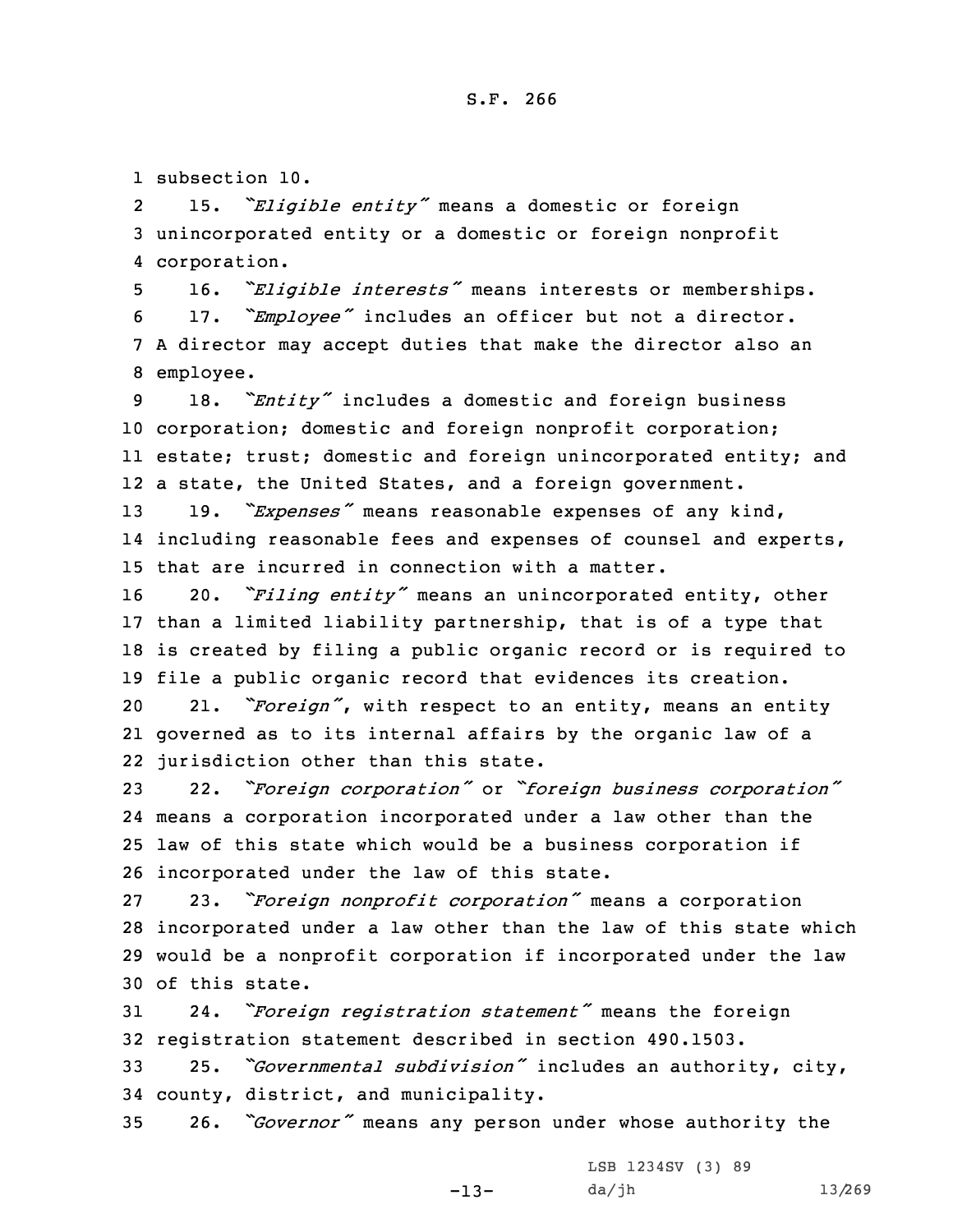1 powers of an entity are exercised and under whose direction the 2 activities and affairs of the entity are managed pursuant to 3 the organic law governing the entity and its organic rules.

4 27. *"Includes"* and *"including"* denote <sup>a</sup> partial definition 5 or <sup>a</sup> nonexclusive list.

<sup>6</sup> 28. *"Individual"* means <sup>a</sup> natural person.

<sup>7</sup> 29. *"Interest"* means either or both of the following rights 8 under the organic law governing an unincorporated entity:

9 *a.* The right to receive distributions from the entity either 10 in the ordinary course or upon liquidation.

11 *b.* The right to receive notice or vote on issues involving 12 its internal affairs, other than as an agent, assignee, proxy, 13 or person responsible for managing its business and affairs. 1430. *"Interest holder"* means <sup>a</sup> person who holds of record an

15 interest.

<sup>16</sup> 31. *a. "Interest holder liability"* means any of the 17 following:

 (1) Personal liability for <sup>a</sup> debt, obligation, or other liability of <sup>a</sup> domestic or foreign corporation or eligible entity that is imposed on <sup>a</sup> person by any of the following: 21 (a) Solely by reason of the person's status as <sup>a</sup> shareholder, member, or interest holder.

 (b) By the articles of incorporation of the domestic corporation or the organic rules of the eligible entity or foreign corporation that make one or more specified shareholders, members, or interest holders, or categories of shareholders, members, or interest holders, liable in their capacity as shareholders, members, or interest holders for all or specified liabilities of the corporation or eligible entity. (2) An obligation of <sup>a</sup> shareholder, member, or interest holder under the articles of incorporation of <sup>a</sup> domestic corporation or the organic rules of an eligible entity or foreign corporation to contribute to the entity.

<sup>34</sup> *b.* For purposes of paragraph *"a"*, except as otherwise 35 provided in the articles of incorporation of <sup>a</sup> domestic

 $-14-$ 

LSB 1234SV (3) 89 da/jh 14/269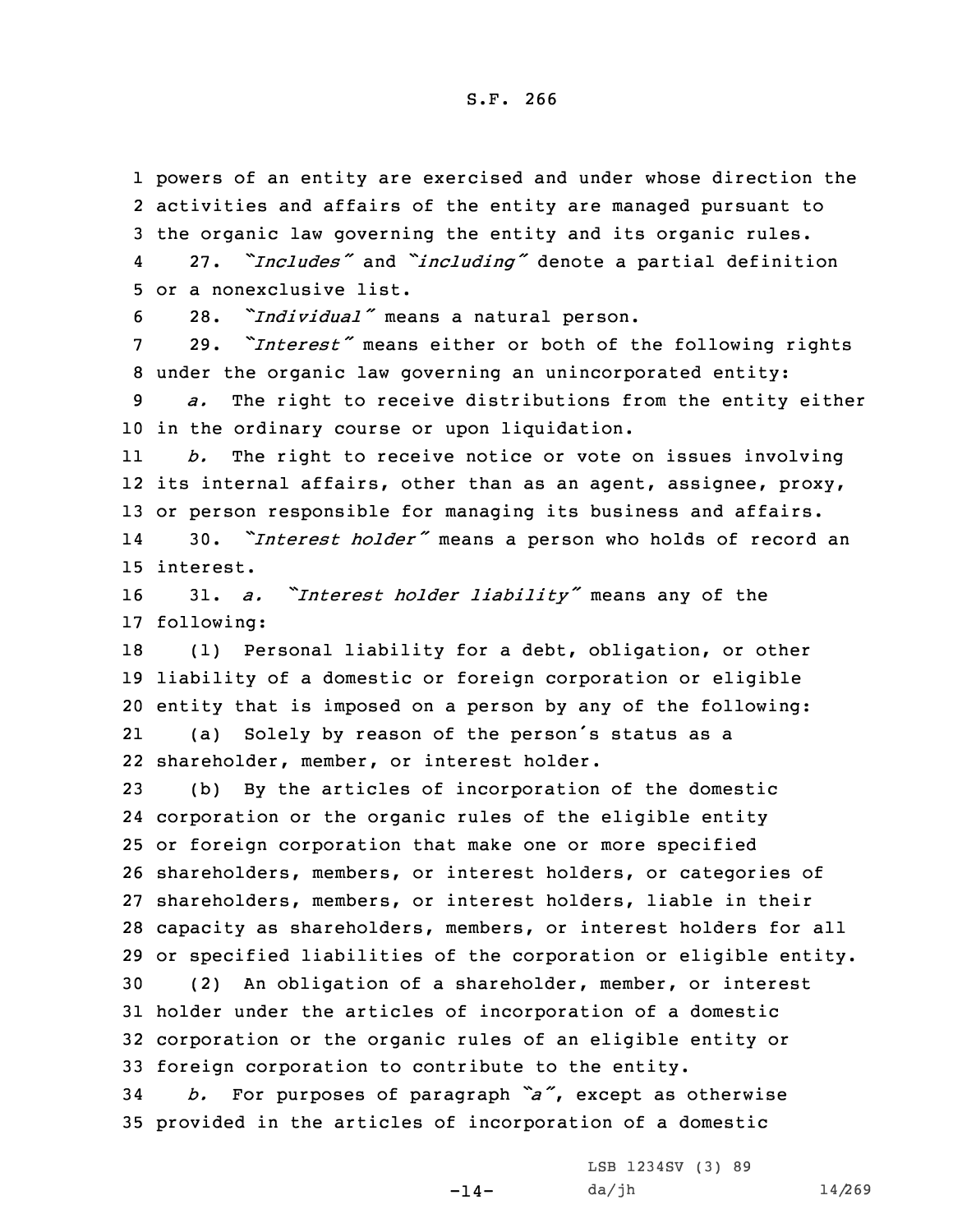corporation or the organic law or organic rules of an eligible entity or <sup>a</sup> foreign corporation, interest holder liability arises under paragraph *"a"*, subparagraph (1), when the corporation or eligible entity incurs the liability.

<sup>5</sup> 32. *"Jurisdiction of formation"* means the state or country 6 the law of which includes the organic law governing <sup>a</sup> domestic 7 or foreign corporation or eligible entity.

8 33. *"Means"* denotes an exhaustive definition.

<sup>9</sup> 34. *"Membership"* means the rights of <sup>a</sup> member in <sup>a</sup> domestic 10 or foreign nonprofit corporation.

11 35. *"Merger"* means <sup>a</sup> transaction pursuant to section 12 490.1102.

<sup>13</sup> 36. *"Nonfiling entity"* means an unincorporated entity that 14 is of <sup>a</sup> type that is not created by filing <sup>a</sup> public organic 15 record.

<sup>16</sup> 37. *"Nonprofit corporation"* or *"domestic nonprofit* <sup>17</sup> *corporation"* means <sup>a</sup> corporation incorporated under the laws of 18 this state and subject to the provisions of chapter 504.

<sup>19</sup> 38. *"Organic law"* means the statute governing the internal 20 affairs of <sup>a</sup> domestic or foreign business or nonprofit 21 corporation or unincorporated entity.

22 39. *"Organic rules"* means the public organic record and 23 private organic rules of <sup>a</sup> domestic or foreign corporation or 24 eligible entity.

 40. *"Person"* means <sup>a</sup> person as defined in section 4.1. 41. *"Principal office"* means the office, in or out of this state, so designated in the biennial report required by section 490.1622 or foreign registration statement where the principal executive offices of <sup>a</sup> domestic or foreign corporation are 30 located.

<sup>31</sup> 42. *a. "Private organic rules"* means any of the following: 32 (1) The bylaws of <sup>a</sup> domestic or foreign business or 33 nonprofit corporation.

34 (2) The rules, regardless of whether in writing, that govern 35 the internal affairs of an unincorporated entity, are binding

 $-15-$ 

LSB 1234SV (3) 89 da/jh 15/269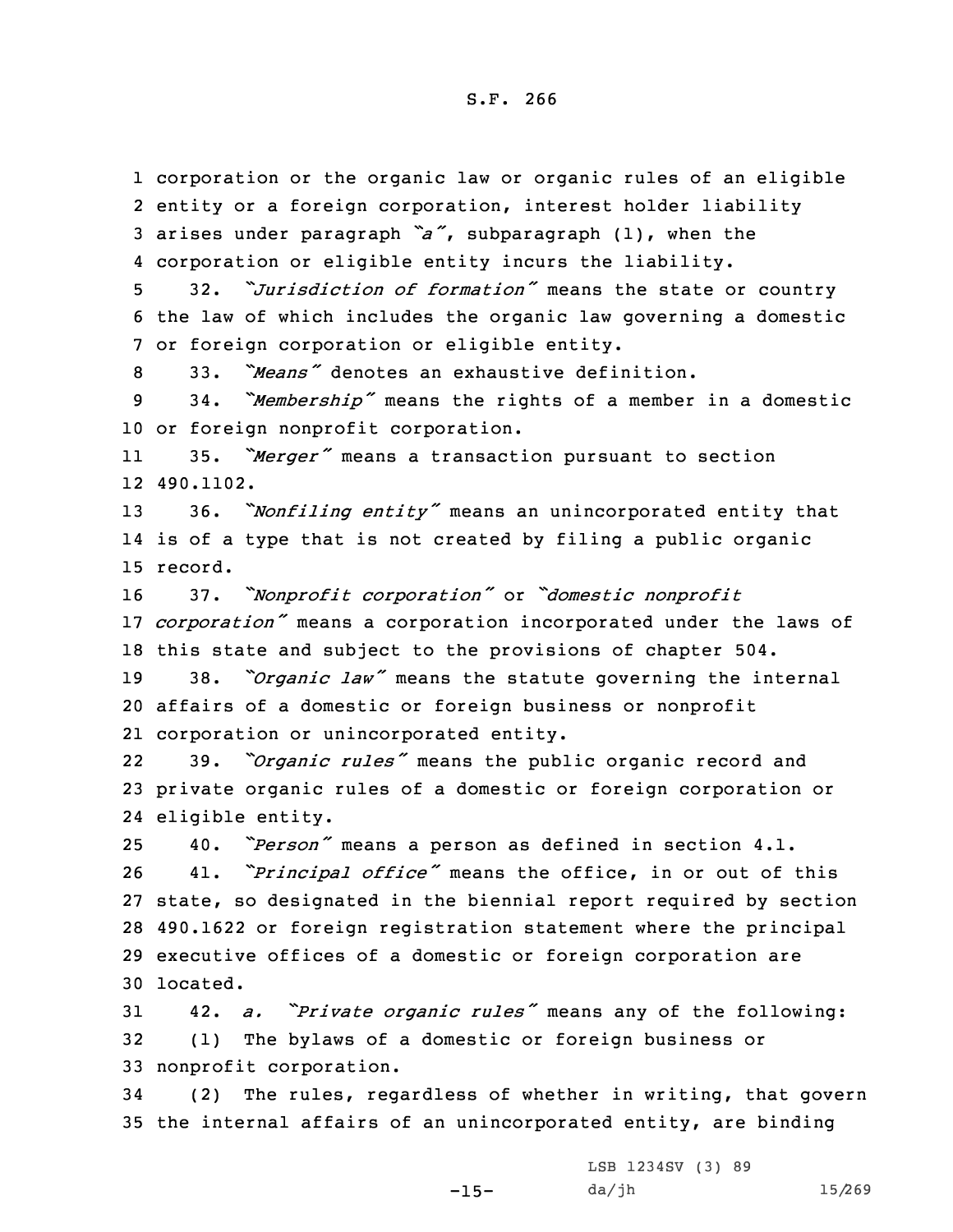1 on all of its interest holders, and are not part of its public 2 organic record, if any.

3 *b.* Where private organic rules have been amended or 4 restated, the term means the private organic rules as last 5 amended or restated.

<sup>6</sup> 43. *"Proceeding"* includes <sup>a</sup> civil suit and criminal, 7 administrative, and investigatory action.

<sup>8</sup> 44. *a. "Public organic record"* means any of the following: 9 (1) The articles of incorporation of <sup>a</sup> domestic or foreign 10 business or nonprofit corporation.

11 (2) The document, if any, the filing of which is required 12 to create an unincorporated entity, or which creates the 13 unincorporated entity and is required to be filed.

14 *b.* Where <sup>a</sup> public organic record has been amended or 15 restated, the term means the public organic record as last 16 amended or restated.

 45. *"Record date"* means the date fixed for determining the identity of the corporation's shareholders and their shareholdings for purposes of this chapter. Unless another time is specified when the record date is fixed, the determination shall be made as of the close of business at the principal office of the corporation on the date so fixed.

<sup>23</sup> 46. *"Record shareholder"* means any of the following: 24 *a.* The person in whose name shares are registered in the 25 records of the corporation.

 *b.* The person identified as the beneficial owner of shares in <sup>a</sup> beneficial ownership certificate pursuant to section 490.723 on file with the corporation to the extent of the rights granted by such certificate.

<sup>30</sup> 47. *"Registered foreign corporation"* means <sup>a</sup> foreign 31 corporation registered to do business in the state pursuant to 32 subchapter XV.

<sup>33</sup> 48. *"Secretary"* means the corporate officer to whom the 34 board of directors has delegated responsibility under section 35 490.840, subsection 3, to maintain the minutes of the meetings

-16-

LSB 1234SV (3) 89 da/jh 16/269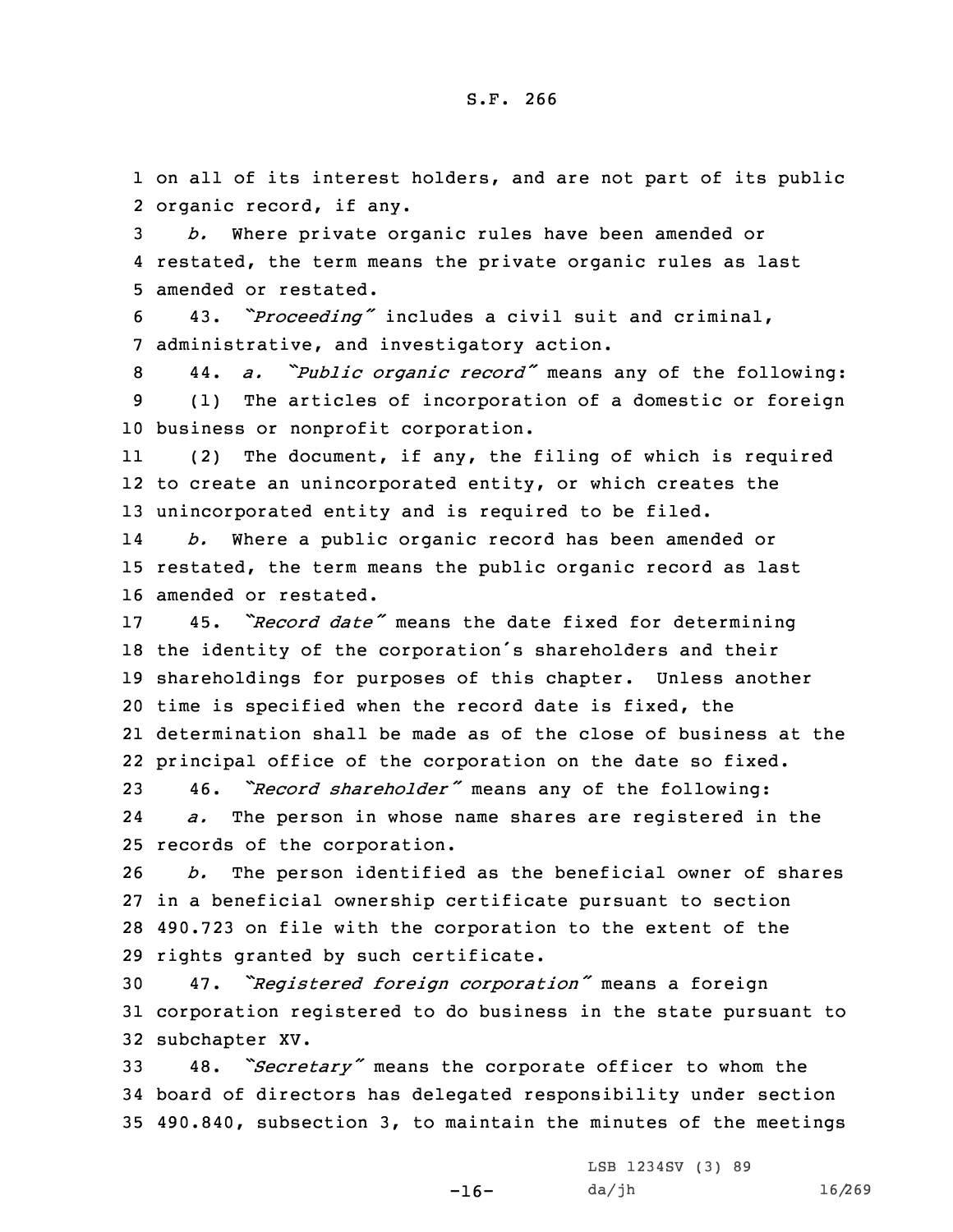1 of the board of directors and of the shareholders and for 2 authenticating records of the corporation.

<sup>3</sup> 49. *"Share exchange"* means <sup>a</sup> transaction pursuant to section 4 490.1103.

5 50. *"Shareholder"* means <sup>a</sup> record shareholder.

 51. *"Shares"* means the units into which the proprietary interests in <sup>a</sup> domestic or foreign corporation are divided. 52. *"Sign"* or *"signature"* means, with present intent to authenticate or adopt <sup>a</sup> document, doing any of the following: *a.* Executing or adopting <sup>a</sup> tangible symbol to <sup>a</sup> document, including any manual, facsimile, or conformed signature. 12 *b.* Attaching to or logically associating with an electronic 13 transmission an electronic sound, symbol, or process, and including an electronic signature in an electronic transmission.

 53. *"State"*, when referring to <sup>a</sup> part of the United States, includes <sup>a</sup> state and commonwealth, and their agencies and governmental subdivisions, and <sup>a</sup> territory and insular possession, and their agencies and governmental subdivisions, of the United States.

21 54. *"Subscriber"* means <sup>a</sup> person who subscribes for shares in 22 <sup>a</sup> corporation, whether before or after incorporation.

<sup>23</sup> 55. *"Type of entity"* means <sup>a</sup> generic form of entity that is 24 any of the following:

25 *a.* Recognized at common law.

 *b.* Formed under an organic law, regardless of whether some entities formed under that law are subject to provisions of that law that create different categories of the form of 29 entity.

 56. *a. "Unincorporated entity"* means an organization or artificial legal person that either has <sup>a</sup> separate legal existence or has the power to acquire an estate in real property in its own name and that is not any of the following: (1) <sup>A</sup> domestic or foreign business or nonprofit corporation.

-17-

LSB 1234SV (3) 89 da/jh 17/269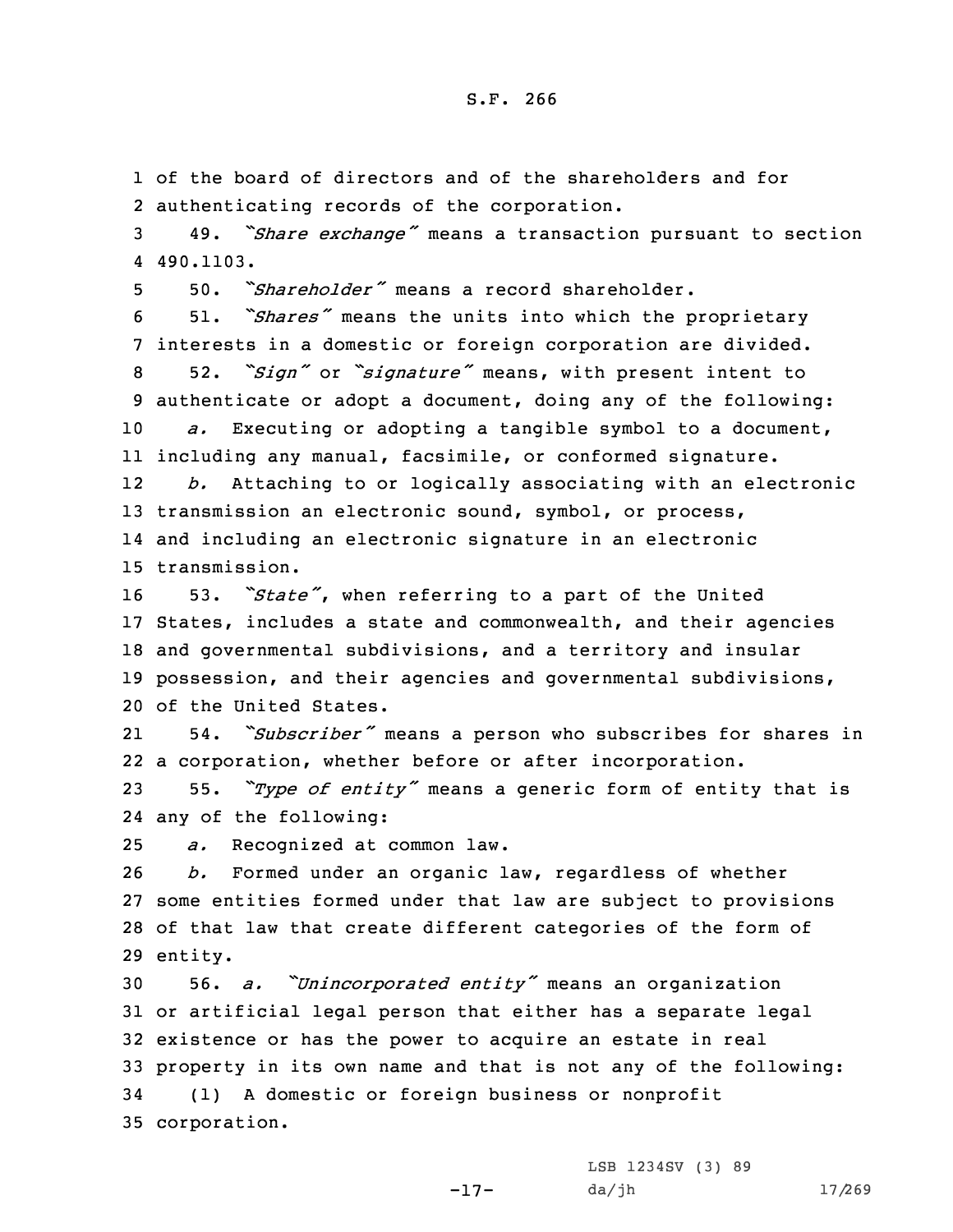1 (2) <sup>A</sup> series of <sup>a</sup> limited liability company or of another 2 type of entity.

3 (3) An estate.

4(4) A trust.

5 (5) <sup>A</sup> state, the United States, or foreign government.

 *b. "Unincorporated entity"* includes <sup>a</sup> general partnership, limited liability company, limited partnership, business trust, joint stock association, and unincorporated nonprofit association.

<sup>10</sup> 57. *"United States"* includes district, authority, bureau, 11 commission, department, and any other agency of the United 12 States.

 58. *"Unrestricted voting trust beneficial owner"* means, with respect to any shareholder rights, <sup>a</sup> voting trust beneficial owner whose entitlement to exercise the shareholder right in question is not inconsistent with the voting trust agreement. 59. *"Voting group"* means all shares of one or more

 classes or series that under the articles of incorporation or this chapter are entitled to vote and be counted together collectively on <sup>a</sup> matter at <sup>a</sup> meeting of shareholders. All shares entitled by the articles of incorporation or this chapter to vote generally on the matter are for that purpose <sup>a</sup> single voting group.

24 60. *"Voting power"* means the current power to vote in the 25 election of directors.

 61. *"Voting trust beneficial owner"* means an owner of <sup>a</sup> beneficial interest in shares of the corporation held in <sup>a</sup> voting trust established pursuant to section 490.730, subsection 1.

<sup>30</sup> 62. *"Writing"* or *"written"* means any information in the form 31 of a document.

32 Sec. 14. Section 490.141, Code 2021, is amended by striking 33 the section and inserting in lieu thereof the following:

34 **490.141 Notices and other communications.**

35 1. <sup>A</sup> notice under this chapter must be in writing unless

-18-

LSB 1234SV (3) 89 da/jh 18/269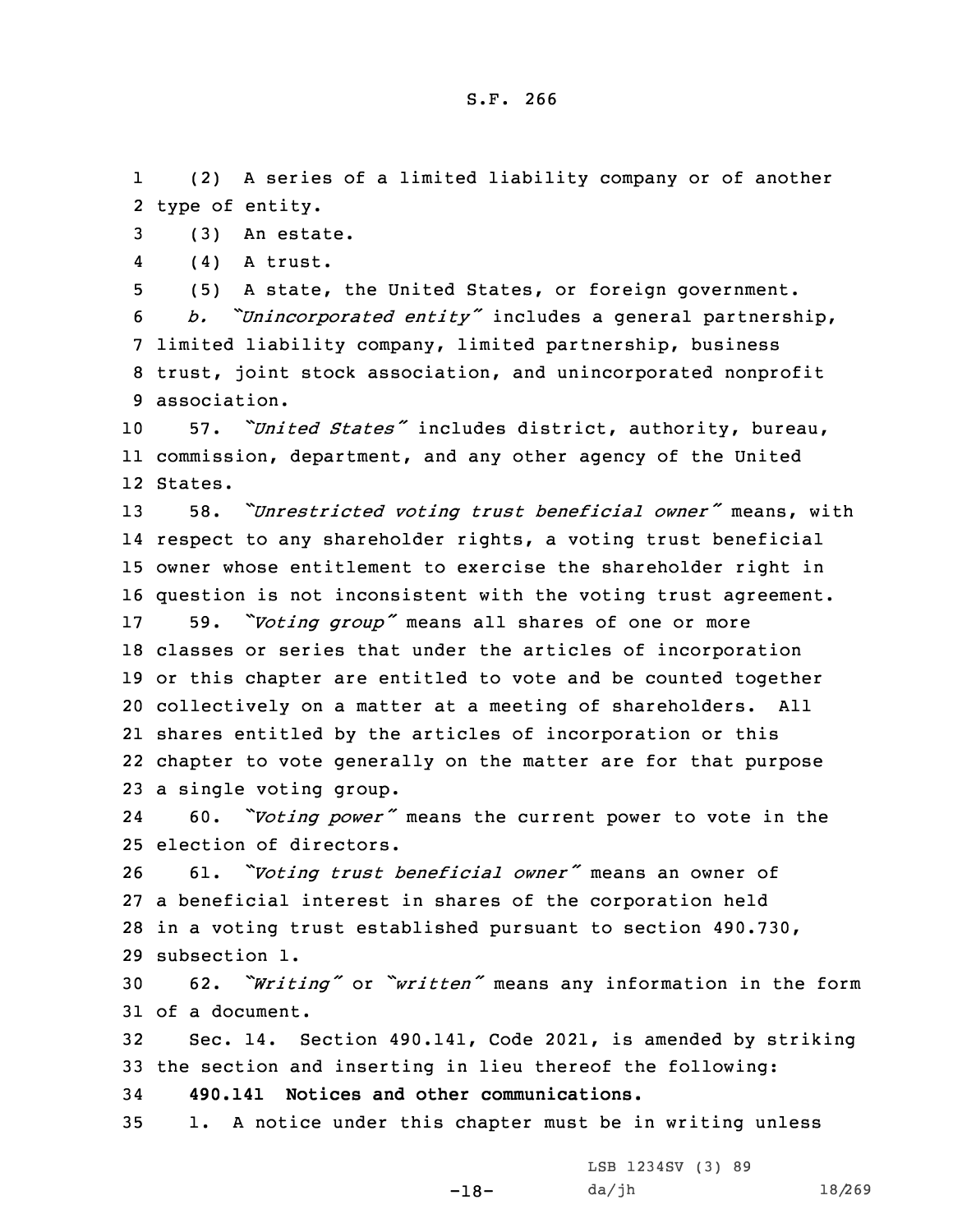oral notice is reasonable in the circumstances. Unless otherwise agreed between the sender and the recipient, words in <sup>a</sup> notice or other communication under this chapter must be in English.

 2. <sup>A</sup> notice or other communication may be given by any method of delivery, except that electronic transmissions must be in accordance with this section. If the methods of delivery are impracticable, <sup>a</sup> notice or other communication may be given by means of <sup>a</sup> broad nonexclusionary distribution to the public, which may include <sup>a</sup> newspaper of general circulation in the area where published; radio, television, or other form of public broadcast communication; or other methods of distribution that the corporation has previously identified to its shareholders.

 3. <sup>A</sup> notice or other communication to <sup>a</sup> domestic corporation or to <sup>a</sup> foreign corporation registered to do business in this state may be delivered to the corporation's registered agent at its registered office or to the secretary at the corporation's principal office shown in its most recent biennial report required by section 490.1622 or, in the case of <sup>a</sup> foreign corporation that has not yet delivered <sup>a</sup> biennial report, in its foreign registration statement.

23 4. <sup>A</sup> notice or other communication may be delivered by 24 electronic transmission if consented to by the recipient or if 25 authorized by subsection 10.

 5. Any consent under subsection 4 may be revoked by the person who consented by written or electronic notice to the person to whom the consent was delivered. Any such consent is deemed revoked if all of the following apply:

30 *a.* The corporation is unable to deliver two consecutive 31 electronic transmissions given by the corporation in accordance 32 with such consent.

33 *b.* Such inability becomes known to the secretary or an 34 assistant secretary or to the transfer agent, or other person 35 responsible for the giving of notice or other communications;

-19-

LSB 1234SV (3) 89 da/jh 19/269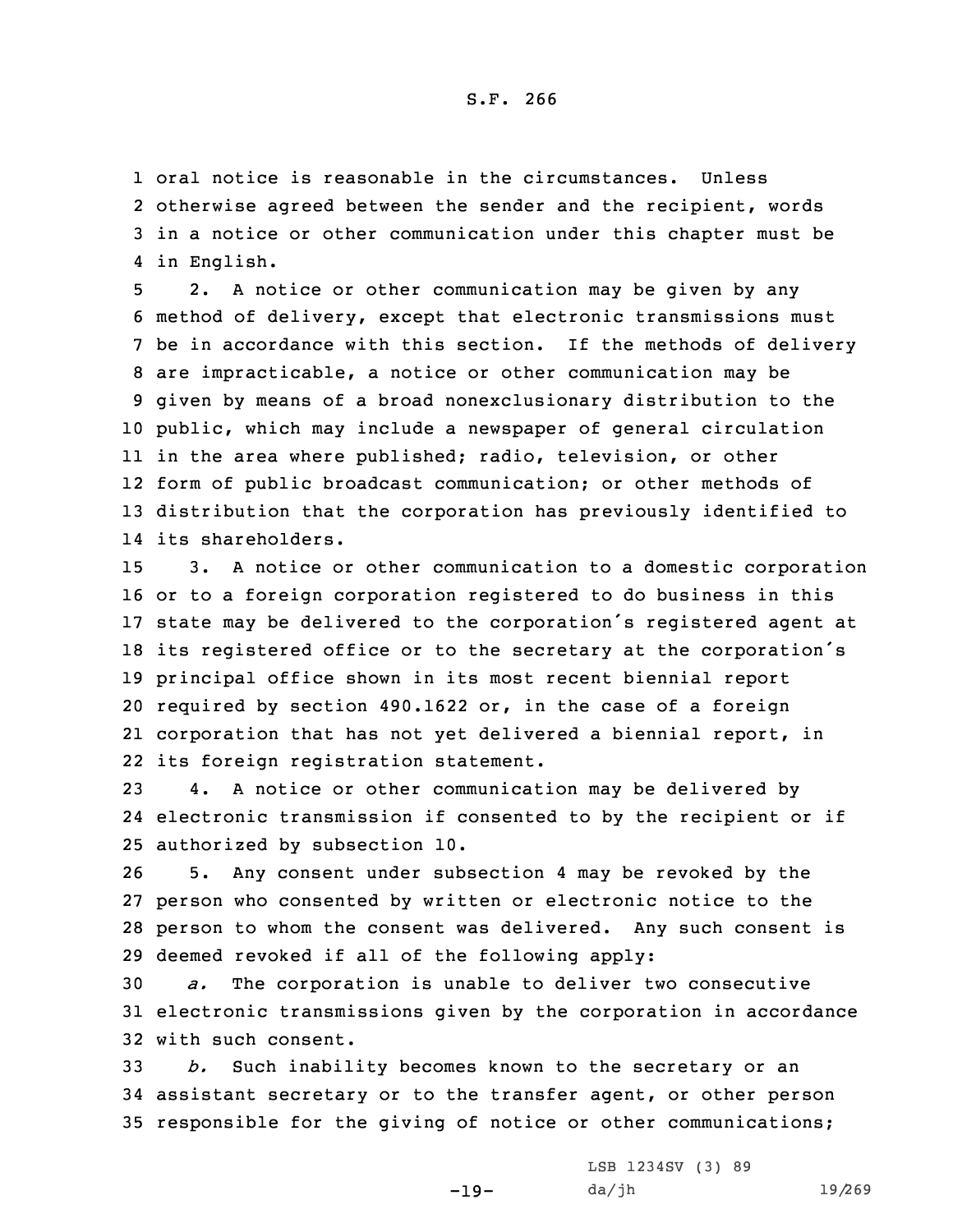1 provided, however, the inadvertent failure to treat such 2 inability as <sup>a</sup> revocation shall not invalidate any meeting or 3 other action.

4 6. Unless otherwise agreed between the sender and the 5 recipient, an electronic transmission is received when all of 6 the following apply:

 *a.* The electronic transmission enters an information processing system that the recipient has designated or uses for the purposes of receiving electronic transmissions or information of the type sent, and from which the recipient is able to retrieve the electronic transmission.

12 *b.* The electronic transmission is in <sup>a</sup> form capable of being 13 processed by that system.

14 7. Receipt of an electronic acknowledgment from an information processing system described in subsection 6, paragraph *"a"*, establishes that an electronic transmission was received but, by itself, does not establish that the content sent corresponds to the content received.

19 8. An electronic transmission is received under this 20 section even if no person is aware of its receipt.

21 9. <sup>A</sup> notice or other communication, if in <sup>a</sup> comprehensible form or manner, is effective at the earliest of the following: *a.* If in <sup>a</sup> physical form, the earliest of when it is actually received, or when it is left at any of the following: (1) <sup>A</sup> shareholder's address shown on the corporation's record of shareholders maintained by the corporation under section 490.1601, subsection 4.

<sup>28</sup> (2) <sup>A</sup> director's residence or usual place of business.

<sup>29</sup> (3) The corporation's principal office.

30 *b.* If mailed by postage prepaid and correctly addressed to <sup>a</sup> 31 shareholder, upon deposit in the United States mail.

 *c.* If mailed by United States mail postage prepaid and correctly addressed to <sup>a</sup> recipient other than <sup>a</sup> shareholder, the earliest of when it is actually received, or as follows: (1) If sent by registered or certified mail, return receipt

 $-20-$ 

LSB 1234SV (3) 89 da/jh 20/269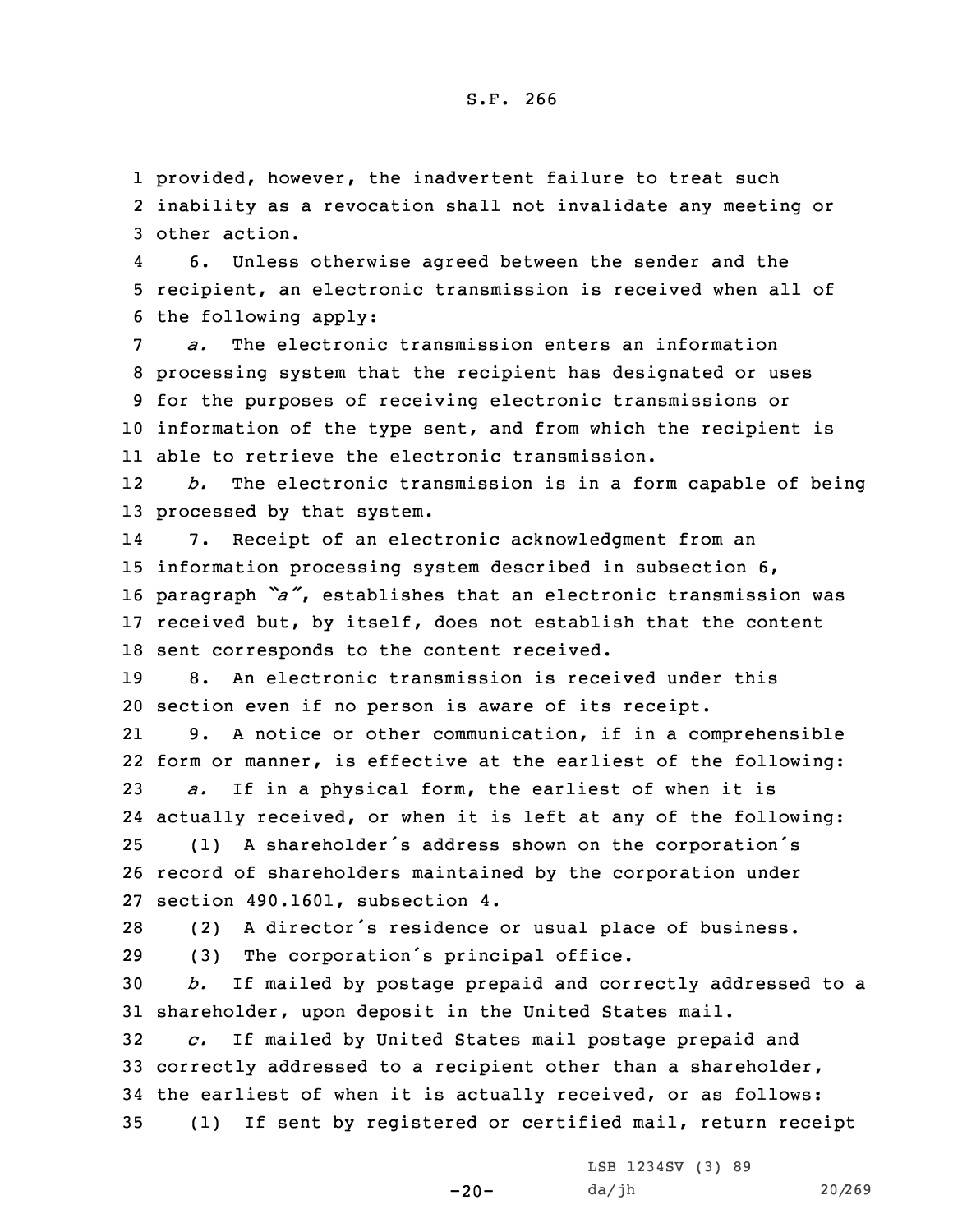1 requested, the date shown on the return receipt signed by or on 2 behalf of the addressee.

3 (2) Five days after it is deposited in the United States 4 mail.

5 *d.* If an electronic transmission, when it is received as 6 provided in subsection 6.

7 *e.* If oral, when communicated.

 10. <sup>A</sup> notice or other communication may be in the form of an electronic transmission that cannot be directly reproduced in paper form by the recipient through an automated process used in conventional commercial practice only if all of the following apply:

13 *a.* The electronic transmission is otherwise retrievable in 14 perceivable form.

15 *b.* The sender and the recipient have consented in writing to 16 the use of such form of electronic transmission.

 11. If this chapter prescribes requirements for notices or other communications in particular circumstances, those requirements govern. If articles of incorporation or bylaws prescribe requirements for notices or other communications, not inconsistent with this section or other provisions of this chapter, those requirements govern. The articles of incorporation or bylaws may authorize or require delivery of notices of meetings of directors by electronic transmission. 12. In the event that any provisions of this chapter are deemed to modify, limit, or supersede the federal Electronic Signatures in Global and National Commerce Act, 15 U.S.C. §§7001 et seq., the provisions of this chapter shall control to the maximum extent permitted by section 102(a)(2) of that federal Act.

 13. *a.* Whenever notice would otherwise be required to be given under any provision of this subchapter to <sup>a</sup> shareholder, such notice need not be given if any of the following apply: (1) Notices to the shareholders of two consecutive annual meetings, and all notices of meetings during the period between

-21-

LSB 1234SV (3) 89 da/jh 21/269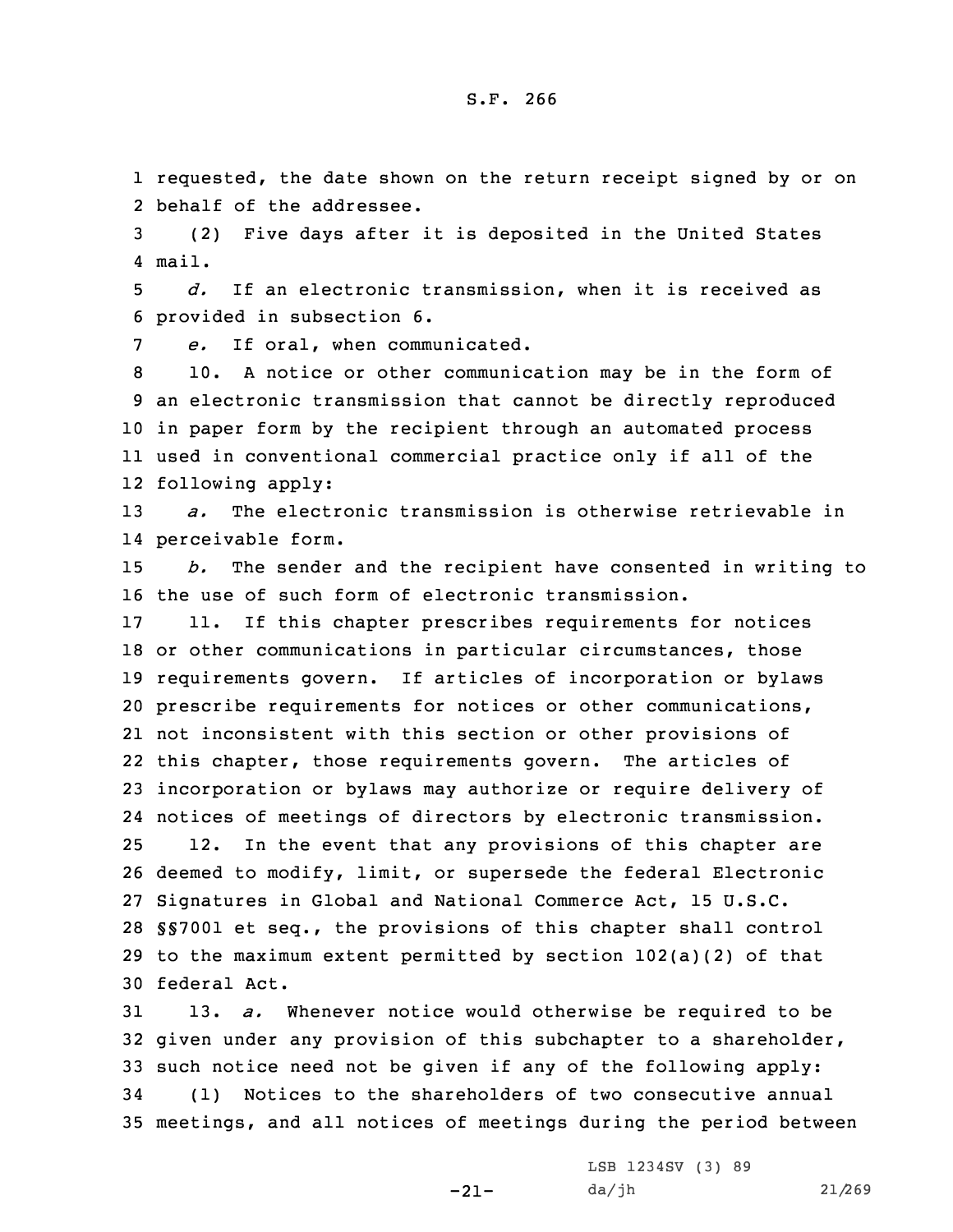such two consecutive annual meetings, have been sent to such shareholder at such shareholder's address as shown on the records of the corporation and have been returned undeliverable or could not be delivered.

 (2) All, but not less than two, payments of dividends on securities during <sup>a</sup> twelve-month period, or two consecutive payments of dividends on securities during <sup>a</sup> period of more than twelve months, have been sent to such shareholder at such shareholder's address as shown on the records of the corporation and have been returned undeliverable or could not be delivered.

12 *b.* If any such shareholder shall deliver to the corporation <sup>13</sup> <sup>a</sup> written notice setting forth such shareholder's then-current 14 address, the requirement that notice be given to such 15 shareholder shall be reinstated.

16 Sec. 15. Section 490.142, Code 2021, is amended by striking 17 the section and inserting in lieu thereof the following:

18 **490.142 Number of shareholders.**

19 1. For purposes of this chapter, any of the following <sup>20</sup> identified as <sup>a</sup> shareholder in <sup>a</sup> corporation's current record 21 of shareholders constitutes one shareholder:

22*a.* Three or fewer co-owners.

23 *b.* <sup>A</sup> corporation, partnership, trust, estate, or other 24 entity.

25 *c.* The trustees, guardians, custodians, or other fiduciaries 26 of <sup>a</sup> single trust, estate, or account.

 2. For purposes of this chapter, shareholdings registered in substantially similar names constitute one shareholder if it is reasonable to believe that the names represent the same 30 person.

31 Sec. 16. Section 490.143, Code 2021, is amended by striking 32 the section and inserting in lieu thereof the following:

33 **490.143 Qualified director.**

<sup>34</sup> 1. As used in this chapter, <sup>a</sup> *"qualified director"* means <sup>a</sup> 35 director who takes action, if at the time action is to be taken

-22-

LSB 1234SV (3) 89 da/jh 22/269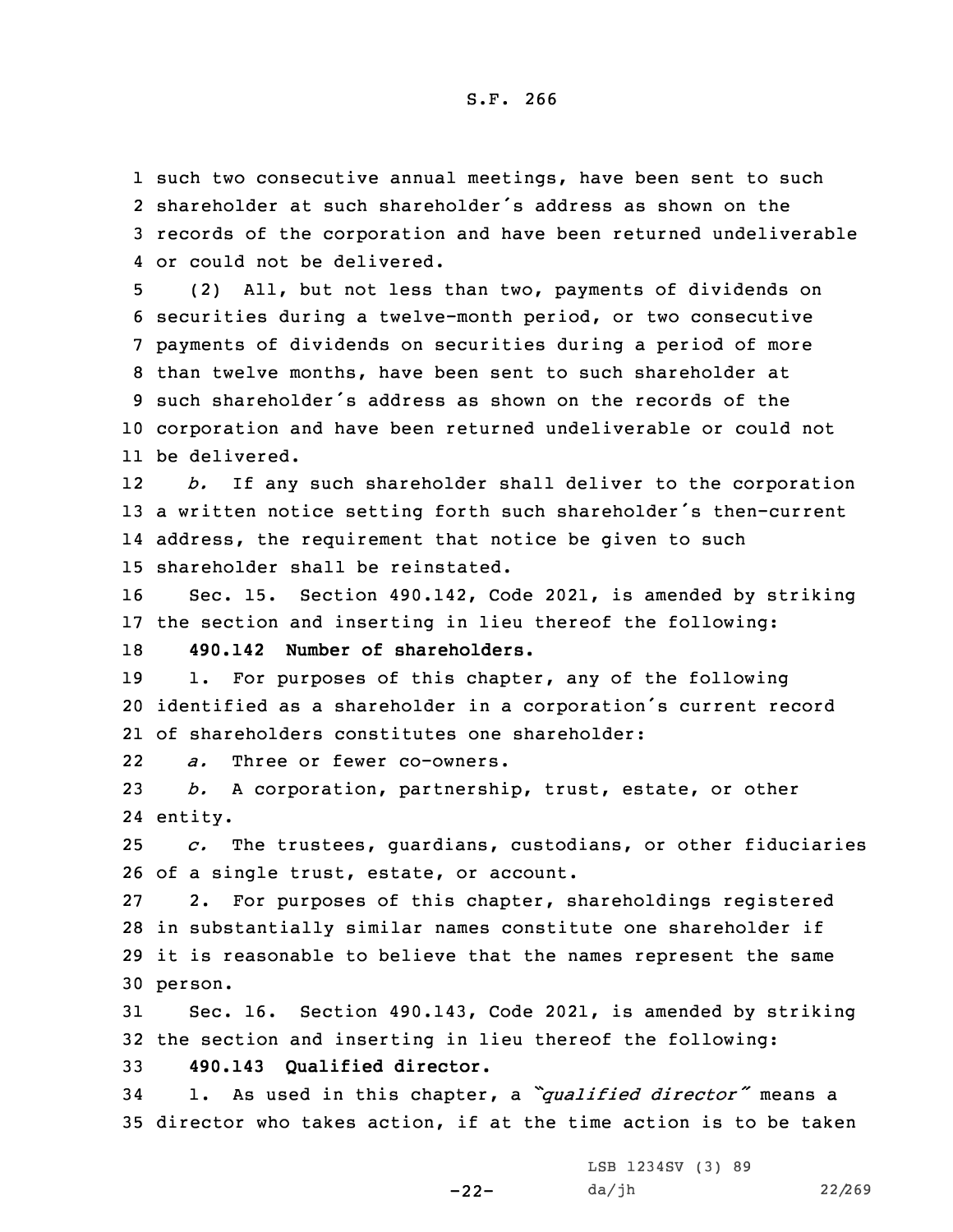1 any of the following applies:

2 *a.* Under section 490.202, subsection 2, paragraph *"f"*, is 3 not <sup>a</sup> director under any of the following circumstances:

4 (1) To whom the limitation or elimination of the duty of 5 an officer to offer potential business opportunities to the 6 corporation would apply.

7 (2) Has <sup>a</sup> material relationship with any other person to 8 whom the limitation or elimination described in subparagraph 9 (1) would apply.

10 *b.* Under section 490.744, does not have any of the 11 following:

12 (1) <sup>A</sup> material interest in the outcome of the proceeding. 13 (2) <sup>A</sup> material relationship with <sup>a</sup> person who has such an 14 interest.

15 *c.* Under section 490.853 or 490.855, all of the following 16 apply:

17 (1) The director is not <sup>a</sup> party to the proceeding.

 (2) The director is not <sup>a</sup> director as to whom <sup>a</sup> transaction is <sup>a</sup> director's conflicting interest transaction or who sought <sup>a</sup> disclaimer of the corporation's interest in <sup>a</sup> business opportunity under section 490.870, which transaction or disclaimer is challenged in the proceeding.

23 (3) The director does not have <sup>a</sup> material relationship with 24 <sup>a</sup> director described in either subparagraph (1) or (2).

25 *d.* Under section 490.862, the director is not any of the 26 following:

27 (1) <sup>A</sup> director as to whom the transaction is <sup>a</sup> director's 28 conflicting interest transaction.

29 (2) <sup>A</sup> director who has <sup>a</sup> material relationship with another <sup>30</sup> director as to whom the transaction is <sup>a</sup> director's conflicting 31 interest transaction.

32 *e.* Under section 490.870, is not <sup>a</sup> director who does any of 33 the following:

34 (1) Pursues or takes advantage of the business opportunity, 35 directly or indirectly through or on behalf of another person.

-23-

LSB 1234SV (3) 89 da/jh 23/269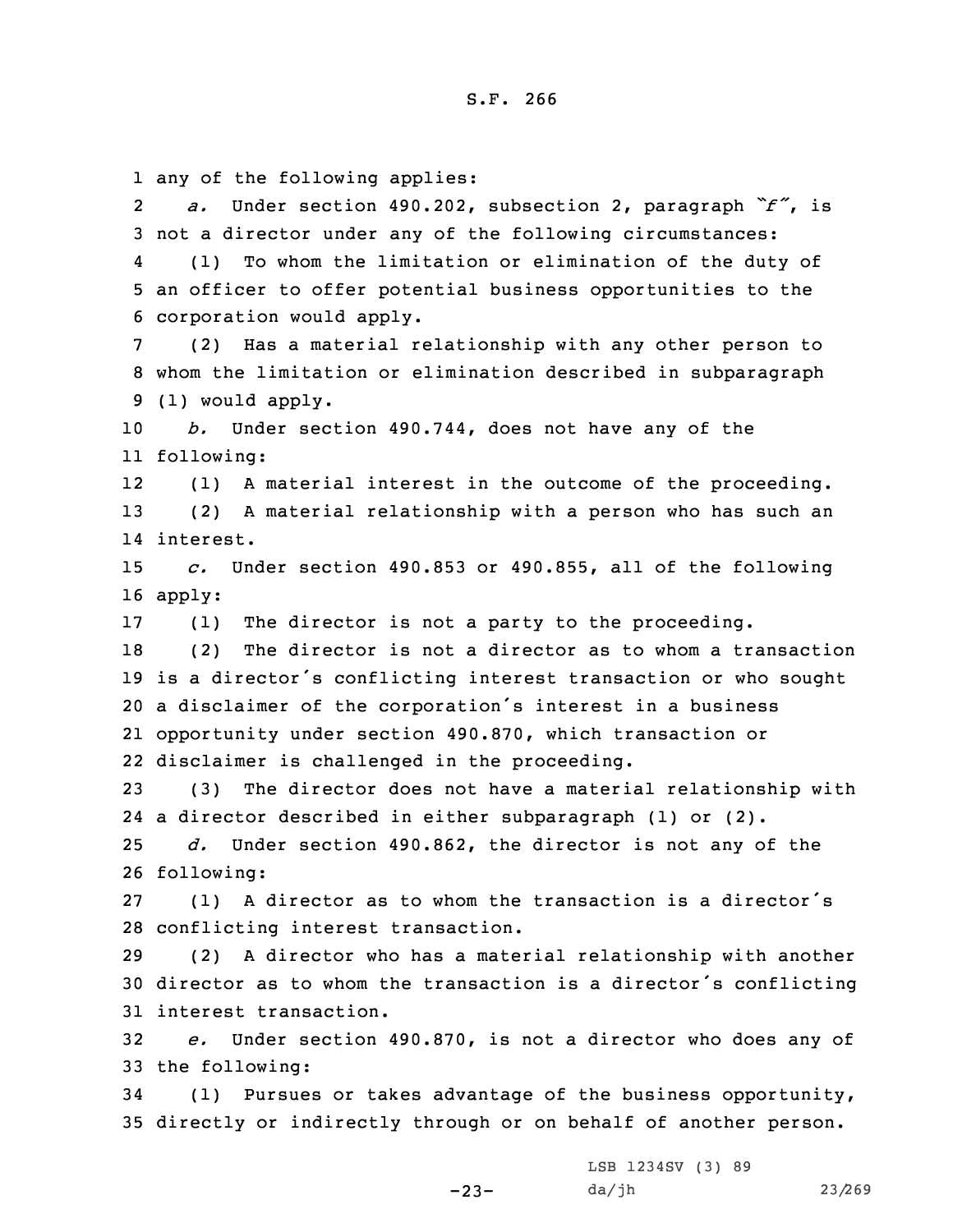1 (2) Has <sup>a</sup> material relationship with <sup>a</sup> director or officer 2 who pursues or takes advantage of the business opportunity, 3 directly, or indirectly through or on behalf of another person. 4 2. As used in this section, all of the following apply: <sup>5</sup> *a. "Material interest"* means an actual or potential 6 benefit or detriment, other than one which would devolve on

 the corporation or the shareholders generally, that would reasonably be expected to impair the objectivity of the director's judgment when participating in the action to be 10 taken.

11 *b. "Material relationship"* means <sup>a</sup> familial, financial, 12 professional, employment, or other relationship that would 13 reasonably be expected to impair the objectivity of the 14 director's judgment when participating in the action to be 15 taken.

16 3. The presence of one or more of the following 17 circumstances shall not automatically prevent <sup>a</sup> director from 18 being <sup>a</sup> qualified director:

 *a.* Nomination or election of the director to the current board by any director who is not <sup>a</sup> qualified director with respect to the matter, or by any person that has <sup>a</sup> material relationship with that director, acting alone or participating with others.

24 *b.* Service as <sup>a</sup> director of another corporation of which <sup>a</sup> 25 director who is not <sup>a</sup> qualified director with respect to the 26 matter, or any individual who has <sup>a</sup> material relationship with 27 that director, is or was also <sup>a</sup> director.

 *c.* With respect to action to be taken under section 490.744, status as <sup>a</sup> named defendant, as <sup>a</sup> director against whom action is demanded, or as <sup>a</sup> director who approved the conduct being challenged.

32 Sec. 17. Section 490.144, Code 2021, is amended by striking 33 the section and inserting in lieu thereof the following: 34 **490.144 Householding.**

35 1. <sup>A</sup> corporation has delivered written notice or any

 $-24-$ 

LSB 1234SV (3) 89 da/jh 24/269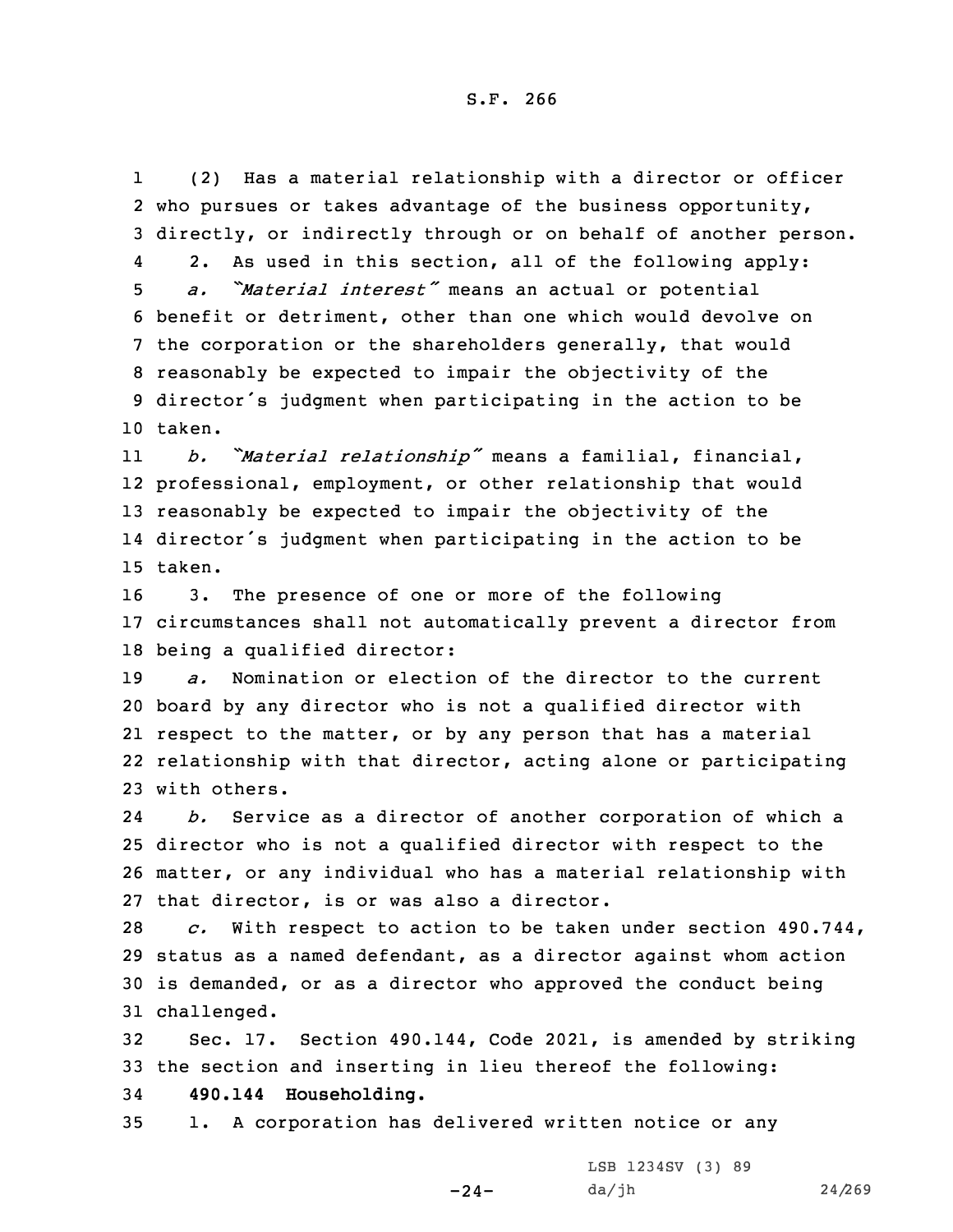1 other report or statement under this chapter, the articles of 2 incorporation, or the bylaws to all shareholders who share <sup>a</sup> 3 common address if all of the following apply:

4 *a.* The corporation delivers one copy of the notice, report, 5 or statement to the common address.

 *b.* The corporation addresses the notice, report, or statement to those shareholders either as <sup>a</sup> group or to each of those shareholders individually or to the shareholders in <sup>a</sup> form to which each of those shareholders has consented. *c.* Each of those shareholders consents to delivery of

11 <sup>a</sup> single copy of such notice, report, or statement to the 12 shareholders' common address.

13 2. Any such consent described in subsection 1, paragraph *"b"* or *"c"*, shall be revocable by any of such shareholders who deliver written notice of revocation to the corporation. If such written notice of revocation is delivered, the corporation shall begin providing individual notices, reports, or other statements to the revoking shareholder no later than thirty days after delivery of the written notice of revocation. 3. Any shareholder who fails to object by written notice to the corporation, within sixty days of written notice by the corporation of its intention to deliver single copies of notices, reports, or statements to shareholders who share <sup>a</sup> common address as permitted by subsection 1, shall be deemed to have consented to receiving such single copy at the common address; provided that the notice of intention explains that consent may be revoked and the method for revoking.

28 Sec. 18. NEW SECTION. **490.145 Part definitions.** 29 As used in this part:

 1. *"Corporate action"* means any action taken by or on behalf of the corporation, including any action taken by the incorporator, the board of directors, <sup>a</sup> committee of the board of directors, an officer or agent of the corporation, or the shareholders.

<sup>35</sup> 2. *"Date of the defective corporate action"* means the date

 $-25-$ 

LSB 1234SV (3) 89 da/jh 25/269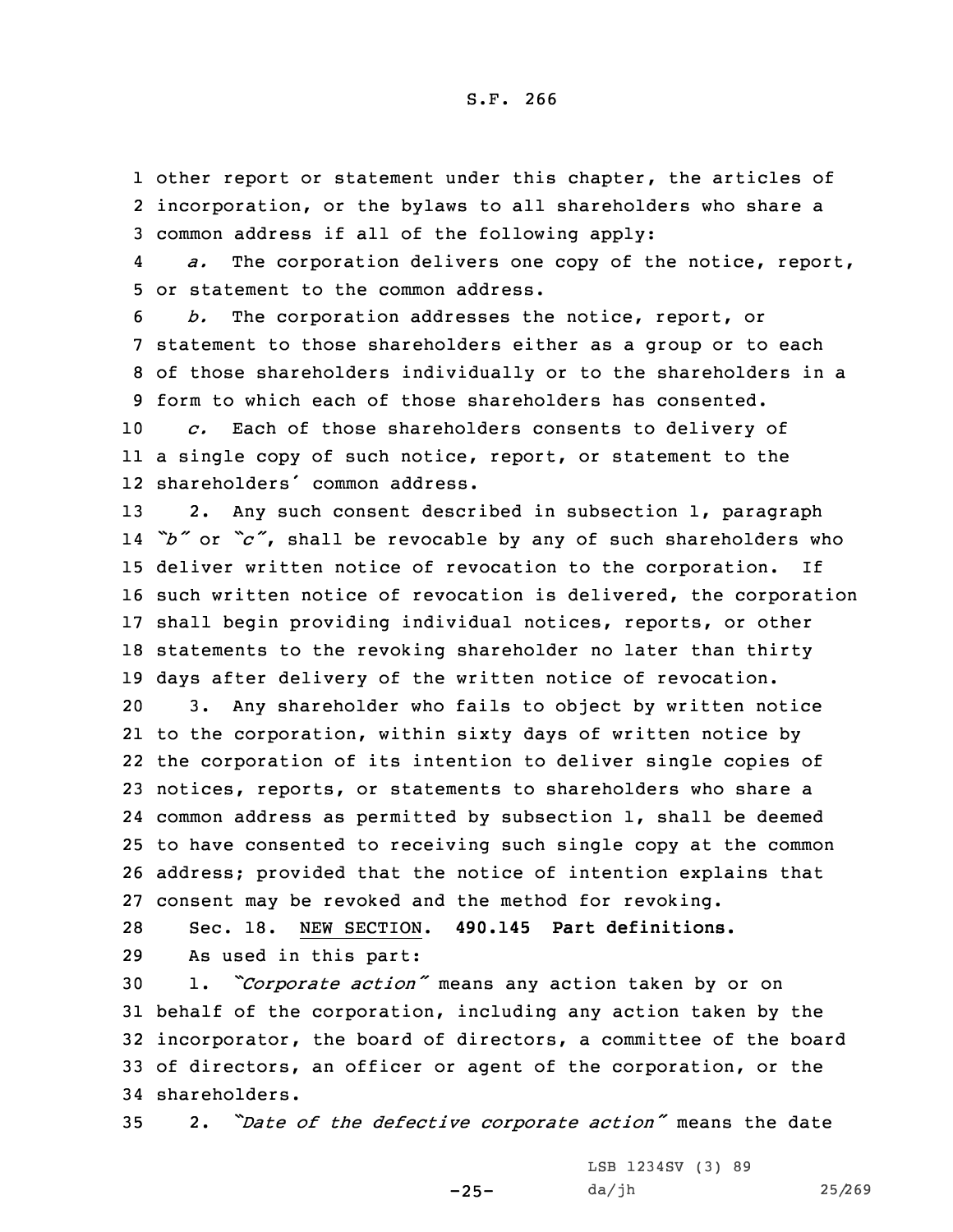1 or, if the defective corporate action occurred or may have occurred on more than one date, the range of dates, or the approximate date or range of dates, if the exact date or range of dates is unknown or not readily ascertainable, the defective corporate action was purported to have been taken.

 3. *"Defective corporate action"* means all of the following: *a.* Any corporate action purportedly taken that is, and at the time such corporate action was purportedly taken would have been, within the power of the corporation, but is void or voidable due to <sup>a</sup> failure of authorization.

11*b.* An overissue.

12 4. *"Failure of authorization"* means the failure to authorize, approve, or otherwise effect <sup>a</sup> corporate action in compliance with the provisions of this chapter, the articles of incorporation or bylaws, <sup>a</sup> corporate resolution, or any plan or agreement to which the corporation is <sup>a</sup> party, if and to the extent such failure would render such corporate action void or voidable.

<sup>19</sup> 5. *"Overissue"* means the purported issuance of any of the 20 following:

21 *a.* Shares of <sup>a</sup> class or series in excess of the number of 22 shares of <sup>a</sup> class or series the corporation has the power to 23 issue under section 490.601 at the time of such issuance.

24 *b.* Shares of any class or series that is not then authorized 25 for issuance by the articles of incorporation.

 6. *"Putative shares"* means the shares of any class or series, including shares issued upon exercise of rights, options, warrants or other securities convertible into shares of the corporation, or interests with respect to such shares, that were created or issued as <sup>a</sup> result of <sup>a</sup> defective corporate action, and any of the following applies:

32 *a.* But for any failure of authorization would constitute 33 valid shares.

34 *b.* Cannot be determined by the board of directors to be 35 valid shares.

 $-26-$ 

LSB 1234SV (3) 89 da/jh 26/269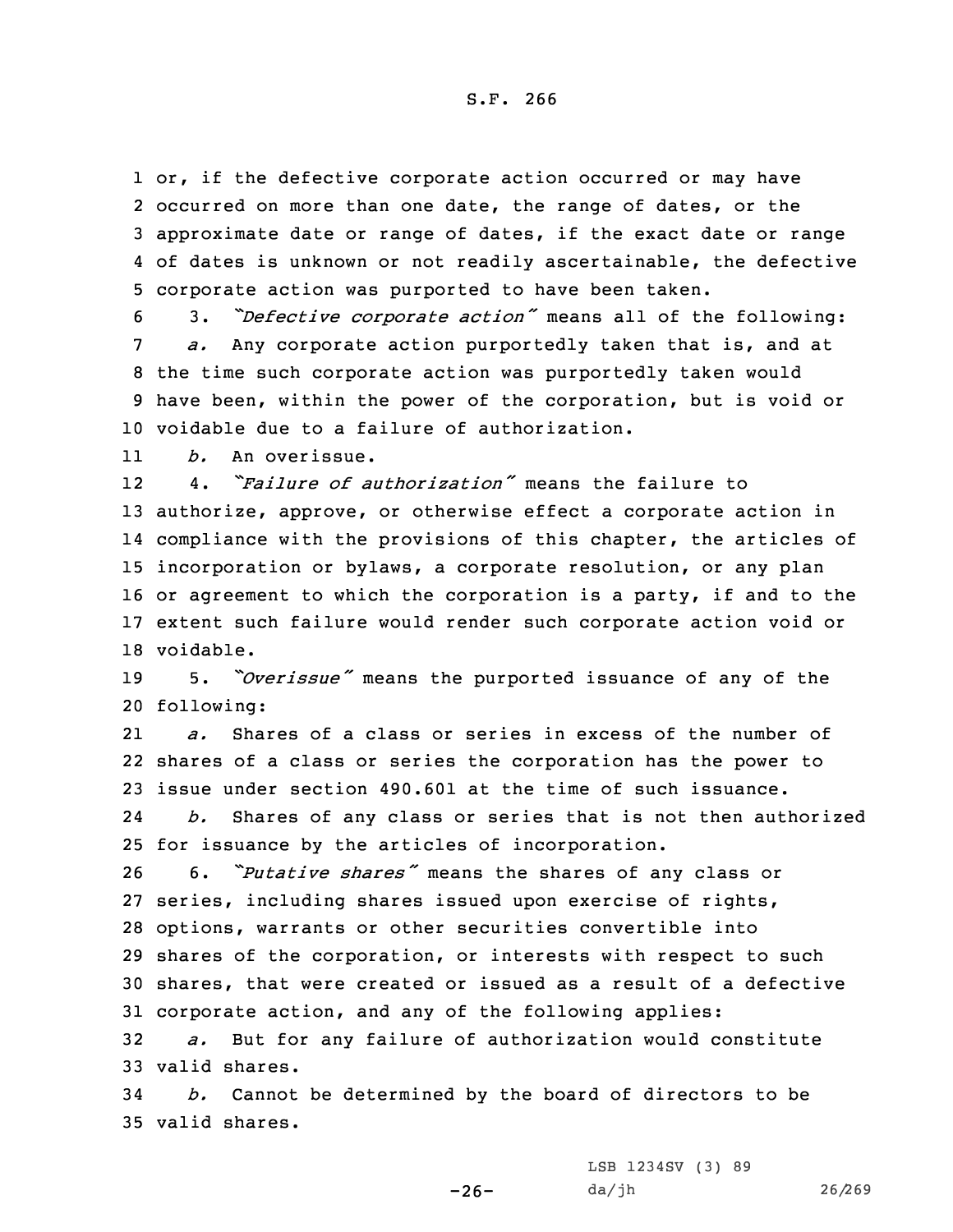1 7. *"Valid shares"* means the shares of any class or series 2 that have been duly authorized and validly issued in accordance 3 with this chapter, including as <sup>a</sup> result of ratification or 4 validation under this part.

<sup>5</sup> 8. *a. "Validation effective time"* with respect to any 6 defective corporate action ratified under this part means the 7 later of the following:

 (1) The time at which the ratification of the defective corporate action is approved by the shareholders, or if approval of shareholders is not required, the time at which the notice required by section 490.149 becomes effective in accordance with section 490.141.

13 (2) The time at which any articles of validation filed in 14 accordance with section 490.151 become effective.

15 *b.* The validation effective time shall not be affected by 16 the filing or pendency of <sup>a</sup> judicial proceeding under section 17 490.152 or otherwise, unless otherwise ordered by the court.

 Sec. 19. NEW SECTION. **490.146 Defective corporate actions.** 1. <sup>A</sup> defective corporate action shall not be void or voidable if ratified in accordance with section 490.147 or validated in accordance with section 490.152.

22 2. Ratification under section 490.147 or validation under section 490.152 shall not be deemed to be the exclusive means of ratifying or validating any defective corporate action, and the absence or failure of ratification in accordance with this part shall not, of itself, affect the validity or effectiveness of any corporate action properly ratified under common law or otherwise, nor shall it create <sup>a</sup> presumption that any such corporate action is or was <sup>a</sup> defective corporate action or void or voidable.

31 3. In the case of an overissue, putative shares shall be 32 valid shares effective as of the date originally issued or 33 purportedly issued upon any of the following:

-27-

34 *a.* The effectiveness under this part and under subchapter <sup>X</sup> 35 of an amendment to the articles of incorporation authorizing,

> LSB 1234SV (3) 89 da/jh 27/269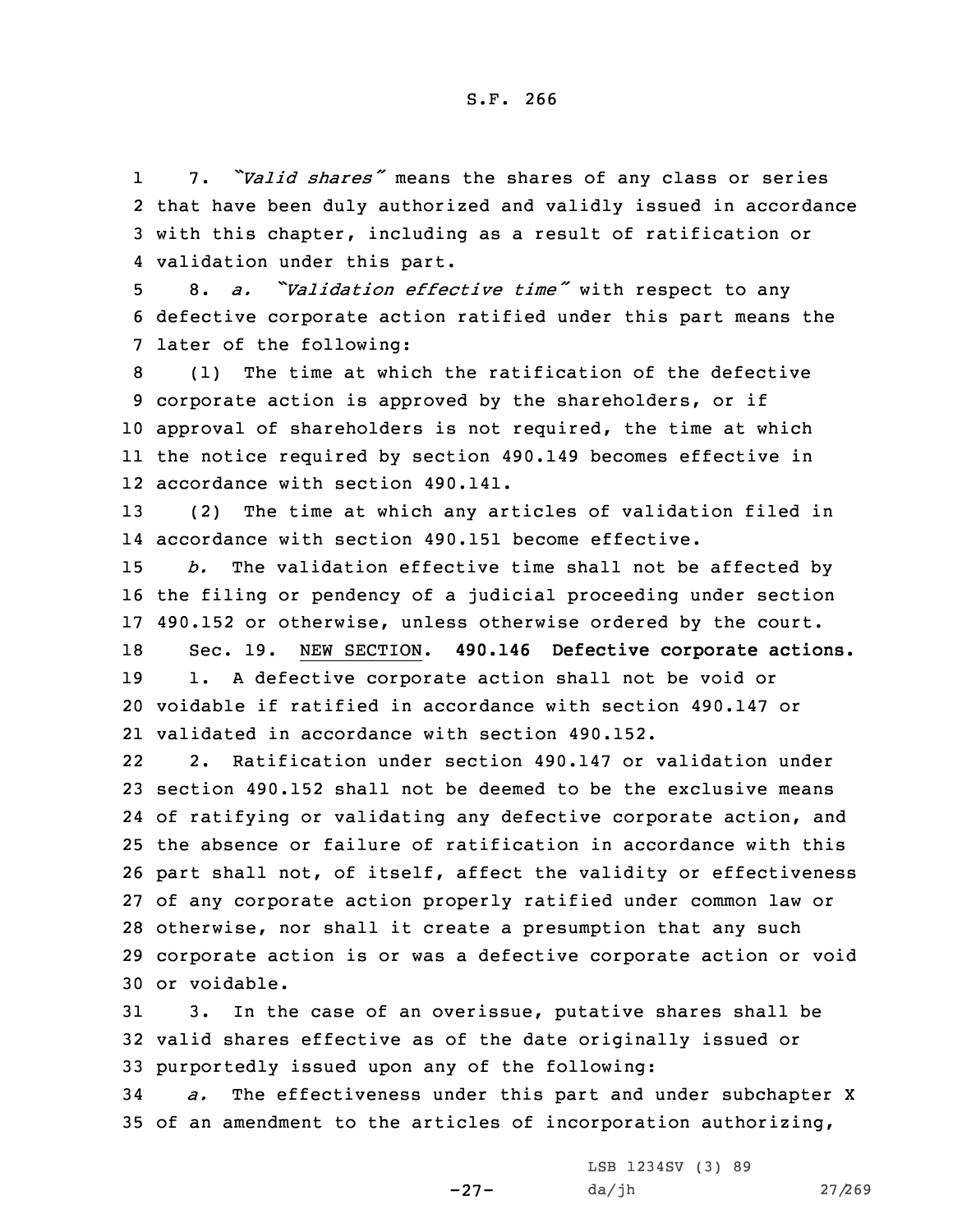1 designating, or creating such shares.

2 *b.* The effectiveness of any other corporate action under 3 this part ratifying the authorization, designation, or creation 4 of such shares.

5 Sec. 20. NEW SECTION. **490.147 Ratification of defective** 6 **corporate actions.**

 1. To ratify <sup>a</sup> defective corporate action under this section, other than the ratification of an election of the initial board of directors under subsection 2, the board of directors shall take action ratifying the action in accordance with section 490.148, stating all of the following:

12 *a.* The defective corporate action to be ratified and, if the 13 defective corporate action involved the issuance of putative 14 shares, the number and type of putative shares purportedly 15 issued.

16 *b.* The date of the defective corporate action.

17 *c.* The nature of the failure of authorization with respect 18 to the defective corporate action to be ratified.

19 *d.* That the board of directors approves the ratification of 20 the defective corporate action.

21 2. In the event that <sup>a</sup> defective corporate action to be ratified relates to the election of the initial board of directors of the corporation under section 490.205, subsection 1, paragraph *"b"*, <sup>a</sup> majority of the persons who, at the time of the ratification, are exercising the powers of directors may take an action stating all of the following:

27 *a.* The name of the person or persons who first took 28 action in the name of the corporation as the initial board of 29 directors of the corporation.

30 *b.* The earlier of the date on which such persons first 31 took such action or were purported to have been elected as the 32 initial board of directors.

33 *c.* That the ratification of the election of such person or 34 persons as the initial board of directors is approved.

-28-

35 3. If any provision of this chapter, the articles of

LSB 1234SV (3) 89 da/jh 28/269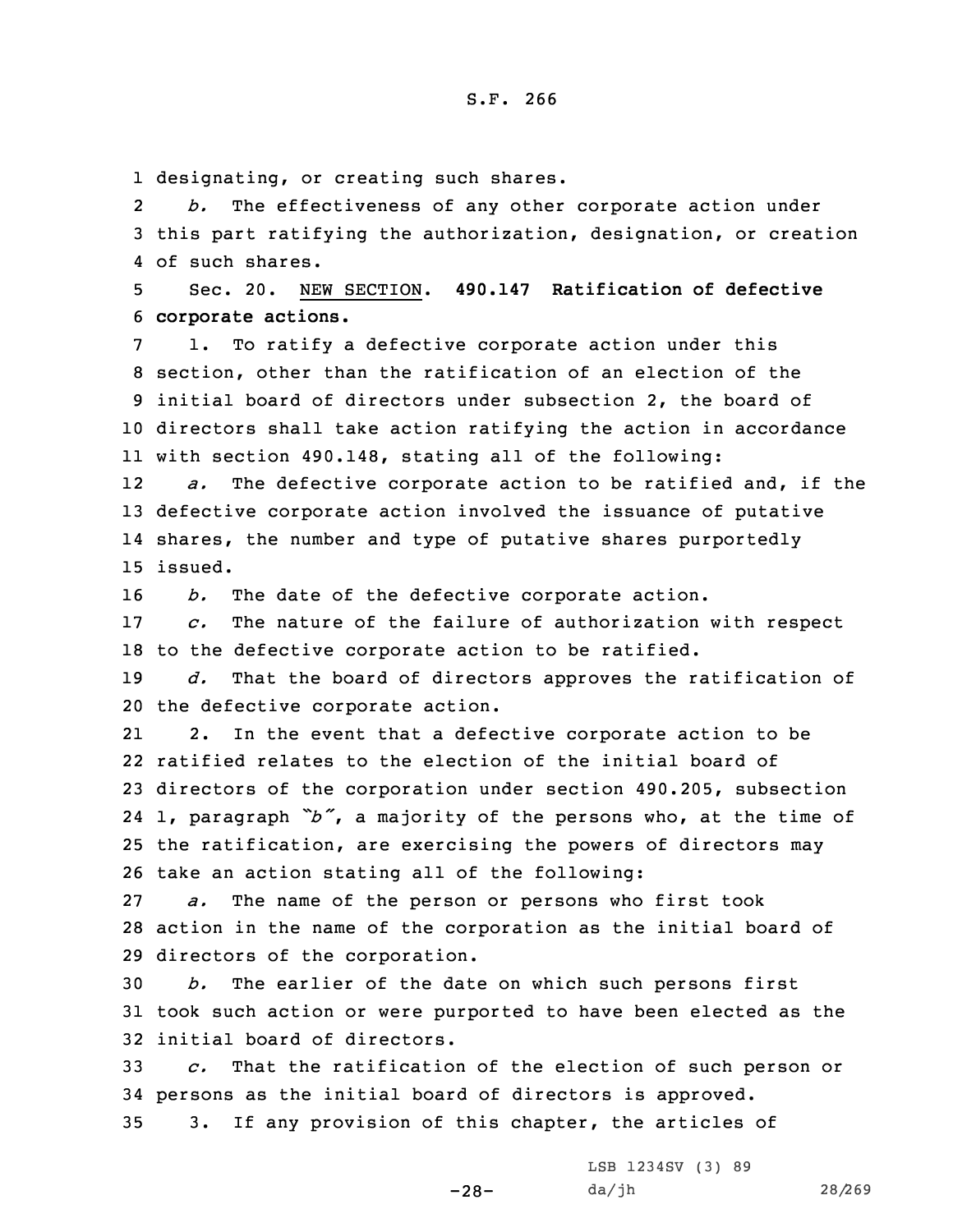incorporation or bylaws, any corporate resolution, or any plan or agreement to which the corporation is <sup>a</sup> party in effect at the time action under subsection 1 is taken requires shareholder approval or would have required shareholder approval at the date of the occurrence of the defective corporate action, the ratification of the defective corporate action approved in the action taken by the directors under subsection 1 shall be submitted to the shareholders for approval in accordance with section 490.148.

 4. Unless otherwise provided in the action taken by the board of directors under subsection 1, after the action by the board of directors has been taken and, if required, approved by the shareholders, the board of directors may abandon the ratification at any time before the validation effective time without further action of the shareholders.

 Sec. 21. NEW SECTION. **490.148 Action on ratification.** 1. The quorum and voting requirements applicable to <sup>a</sup> ratifying action by the board of directors under section 490.147, subsection 1, shall be the quorum and voting requirements applicable to the corporate action proposed to be ratified at the time such ratifying action is taken.

22 2. If the ratification of the defective corporate action requires approval by the shareholders under section 490.147, subsection 3, and if the approval is to be given at <sup>a</sup> meeting, the corporation shall notify each holder of valid and putative shares, regardless of whether entitled to vote, as of the record date for notice of the meeting and as of the date of the occurrence of defective corporate action, provided that notice shall not be required to be given to holders of valid or putative shares whose identities or addresses for notice cannot be determined from the records of the corporation. The notice must state that the purpose, or one of the purposes, of the meeting is to consider ratification of <sup>a</sup> defective corporate action and must be accompanied by all of the following: *a.* Either <sup>a</sup> copy of the action taken by the board of

 $-29-$ 

LSB 1234SV (3) 89 da/jh 29/269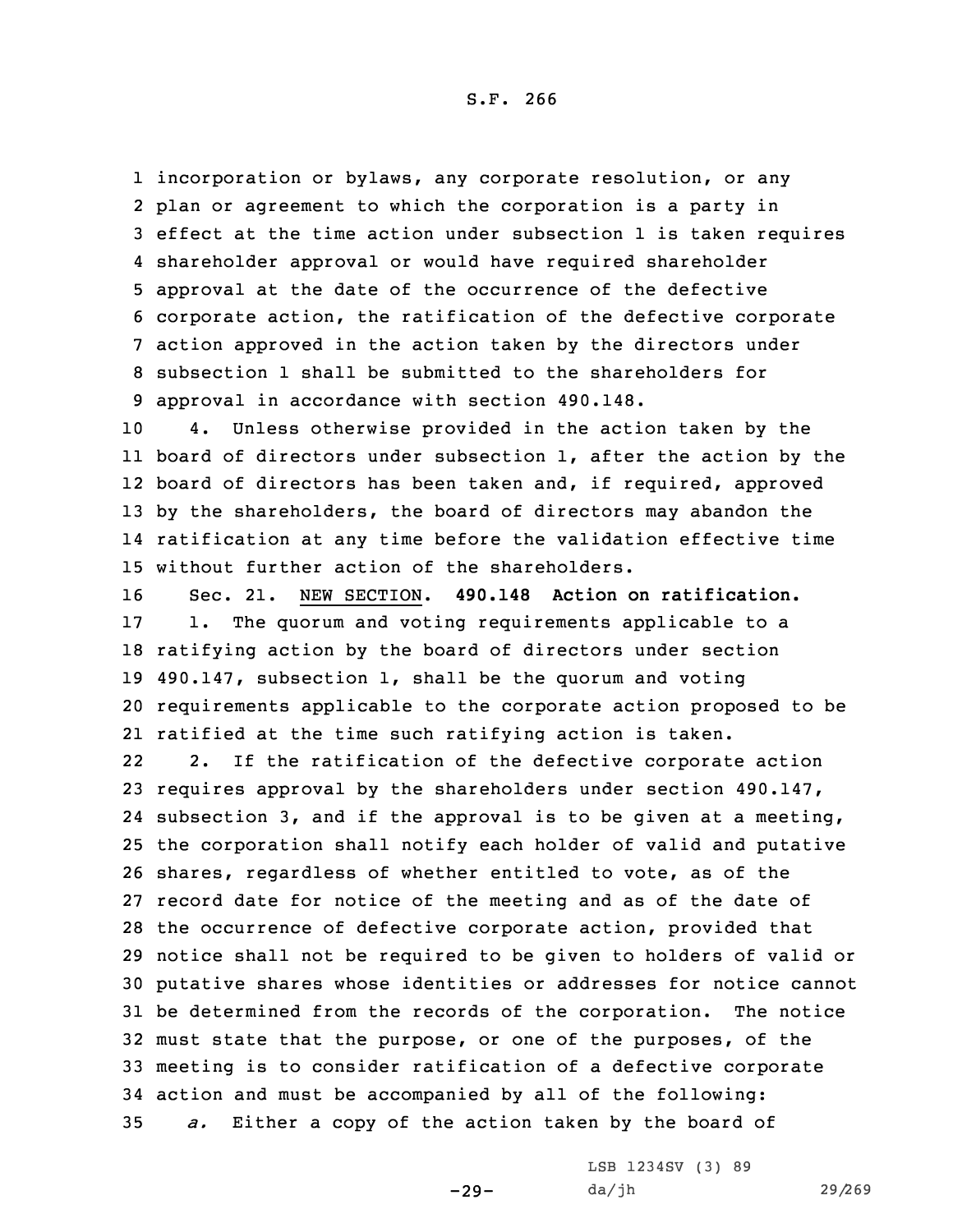1 directors in accordance with section 490.147, subsection 1, 2 or the information required by section 490.147, subsection 1, <sup>3</sup> paragraphs *"a"* through *"d"*.

4 *b.* <sup>A</sup> statement that any claim that the ratification of such defective corporate action and any putative shares issued as <sup>a</sup> result of such defective corporate action should not be effective, or should be effective only on certain conditions, shall be brought within one hundred twenty days from the applicable validation effective time.

 3. Except as provided in subsection 4, with respect to the voting requirements to ratify the election of <sup>a</sup> director, the quorum and voting requirements applicable to the approval by the shareholders required by section 490.147, subsection 3, shall be the quorum and voting requirements applicable to the corporate action proposed to be ratified at the time of such shareholder approval.

 4. The approval by shareholders to ratify the election of <sup>a</sup> director requires that the votes cast within the voting group favoring such ratification exceed the votes cast opposing such ratification of the election at <sup>a</sup> meeting at which <sup>a</sup> quorum is 21 present.

22 5. Putative shares on the record date for determining the shareholders entitled to vote on any matter submitted to shareholders under section 490.147, subsection 3, and without giving effect to any ratification of putative shares that becomes effective as <sup>a</sup> result of such vote, shall neither be entitled to vote nor counted for quorum purposes in any vote to approve the ratification of any defective corporate action. 6. If the approval under this section of putative shares would result in an overissue, in addition to the approval required by section 490.147, approval of an amendment to the articles of incorporation under subchapter <sup>X</sup> to increase the number of shares of an authorized class or series or to authorize the creation of <sup>a</sup> class or series of shares so there would be no overissue shall also be required.

 $-30-$ 

LSB 1234SV (3) 89 da/jh 30/269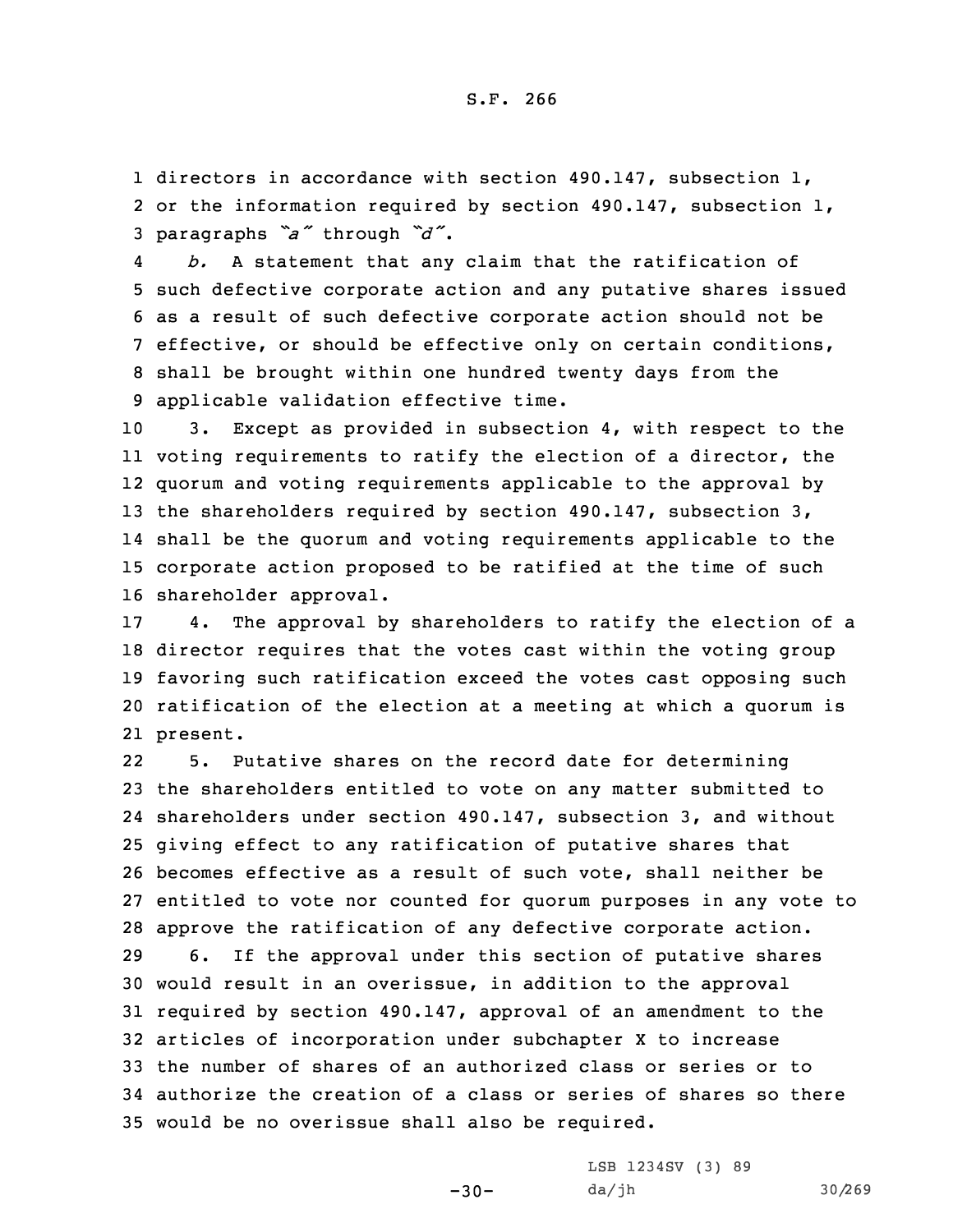1 Sec. 22. NEW SECTION. **490.149 Notice requirements.** 2 1. Unless shareholder approval is required under section 3 490.147, subsection 3, prompt notice of an action taken under 4 section 490.147 shall be given to each holder of valid and 5 putative shares, regardless of whether entitled to vote, as of 6 all of the following:

 *a.* The date of such action by the board of directors. *b.* The date of the defective corporate action ratified, provided that notice shall not be required to be given to holders of valid and putative shares whose identities or addresses for notice cannot be determined from the records of the corporation.

13 2. The notice must contain all of the following:

14 *a.* Either <sup>a</sup> copy of the action taken by the board of directors in accordance with section 490.147, subsection 1 or 2, or the information required by section 490.147, subsection 1, paragraphs *"a"* through *"d"*, or section 490.147, subsection 2, paragraphs *"a"* through *"c"*, as applicable.

 *b.* <sup>A</sup> statement that any claim that the ratification of the defective corporate action and any putative shares issued as <sup>a</sup> result of such defective corporate action should not be effective, or should be effective only on certain conditions, shall be brought within one hundred twenty days from the applicable validation effective time.

 3. No notice under this section is required with respect to any action required to be submitted to shareholders for approval under section 490.147, subsection 3, if notice is given in accordance with section 490.148, subsection 2.

 4. <sup>A</sup> notice required by this section may be given in any manner permitted by section 490.141 and, for any corporation subject to the reporting requirements of section 13 or 15(d) of the federal Securities Exchange Act of 1934, may be given by means of <sup>a</sup> filing or furnishing of such notice with the United States securities and exchange commission.

35 Sec. 23. NEW SECTION. **490.150 Effect of ratification.**

-31-

LSB 1234SV (3) 89 da/jh 31/269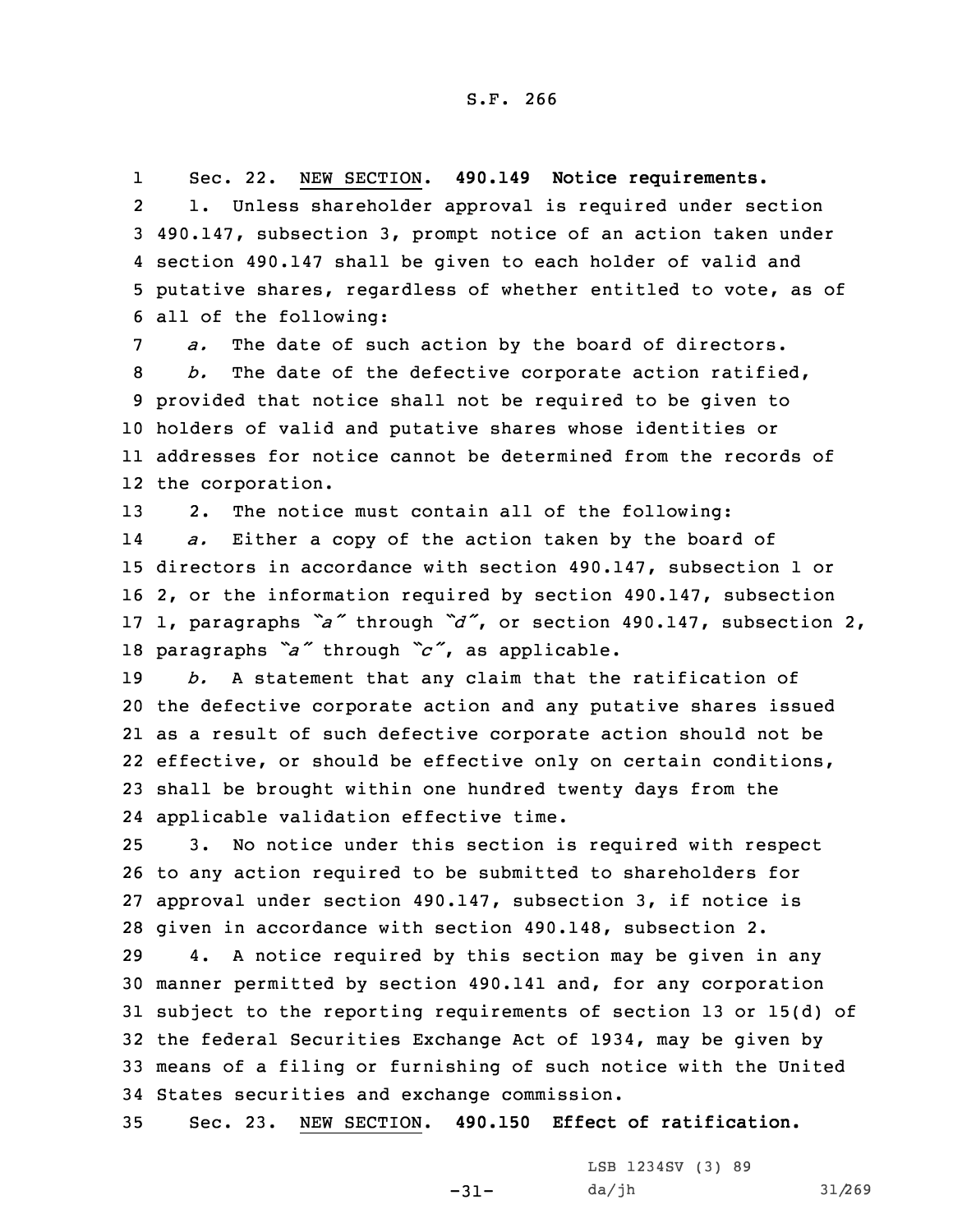1 From and after the validation effective time, and without 2 regard to the one hundred twenty-day period during which 3 <sup>a</sup> claim may be brought under section 490.152, all of the 4 following shall apply:

 1. Each defective corporate action ratified in accordance with section 490.147 shall not be void or voidable as <sup>a</sup> result of the failure of authorization identified in the action taken under section 490.147, subsection 1 or 2, and shall be deemed <sup>a</sup> valid corporate action effective as of the date of the defective corporate action.

11 2. The issuance of each putative share or fraction of <sup>a</sup> putative share purportedly issued pursuant to <sup>a</sup> defective corporate action identified in the action taken under section 490.147 shall not be void or voidable, and each such putative share or fraction of <sup>a</sup> putative share shall be deemed to be an identical share or fraction of <sup>a</sup> valid share as of the time it was purportedly issued.

 3. Any corporate action taken subsequent to the defective corporate action ratified in accordance with this part in reliance on such defective corporate action having been validly effected and any subsequent defective corporate action resulting directly or indirectly from such original defective corporate action shall be valid as of the time taken.

24Sec. 24. NEW SECTION. **490.151 Filings.**

 1. If the defective corporate action ratified under this part would have required under any other section of this chapter <sup>a</sup> filing in accordance with this chapter, then, regardless of whether <sup>a</sup> filing was previously made in respect of such defective corporate action and in lieu of <sup>a</sup> filing otherwise required by this chapter, the corporation shall file articles of validation in accordance with this section, and such articles of validation shall serve to amend or substitute for any other filing with respect to such defective corporate action required by this chapter.

35 2. The articles of validation must set forth all of the

-32-

LSB 1234SV (3) 89 da/jh 32/269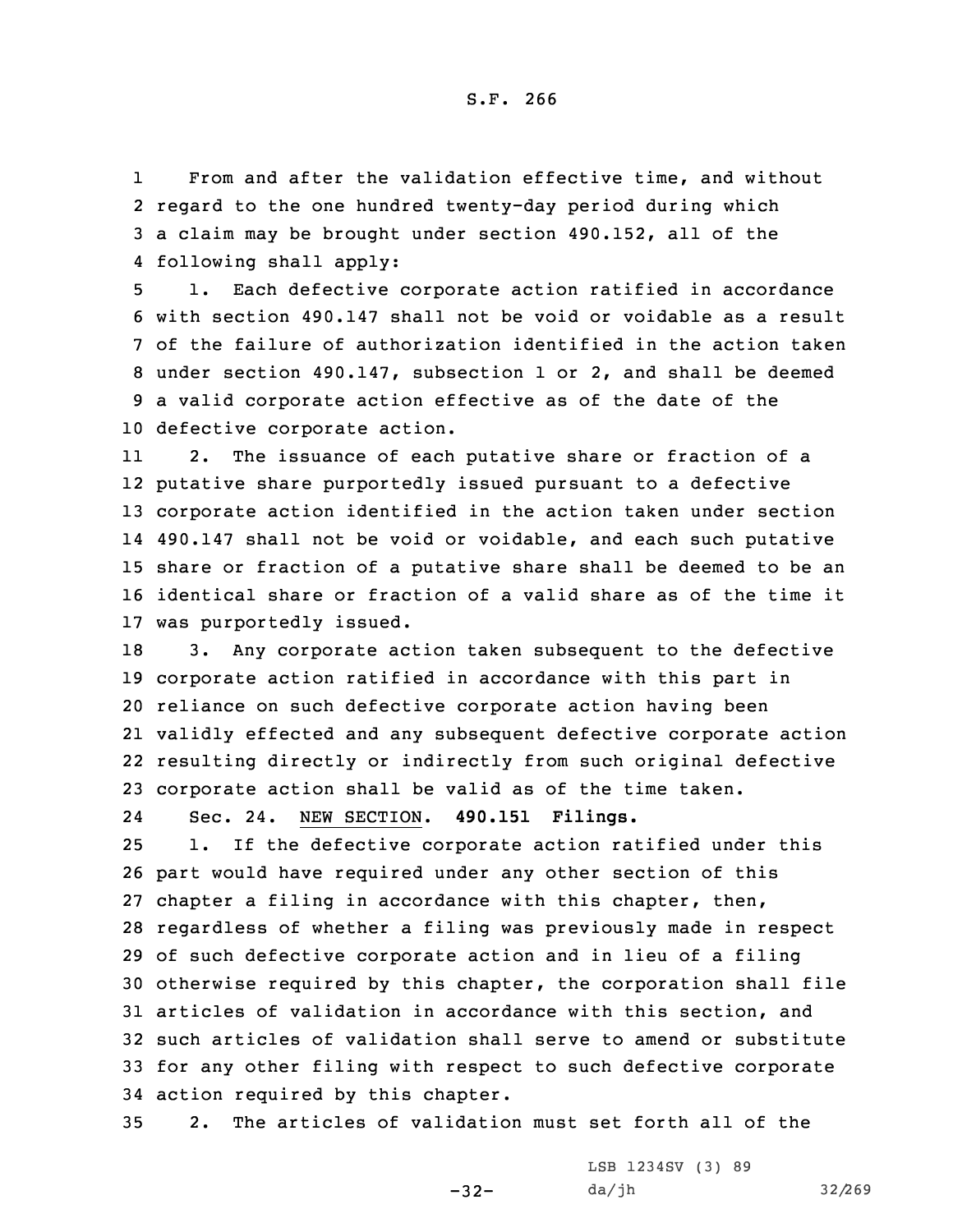1 following:

2 *a.* The defective corporate action that is the subject of the 3 articles of validation, including in the case of any defective 4 corporate action involving the issuance of putative shares, the 5 number and type of putative shares issued and the date or dates 6 upon which such putative shares were purported to have been 7 issued.

8 *b.* The date of the defective corporate action.

9 *c.* The nature of the failure of authorization in respect of 10 the defective corporate action.

11 *d.* <sup>A</sup> statement that the defective corporate action was ratified in accordance with section 490.147, including the date on which the board of directors ratified such defective corporate action and the date, if any, on which the shareholders approved the ratification of such defective corporate action.

17 *e.* The information required by subsection 3.

18 3. The articles of validation must also contain the 19 following information:

 *a.* If <sup>a</sup> filing was previously made in respect of the defective corporate action and no changes to such filing are required to give effect to the ratification of such defective corporate action in accordance with section 490.147, the articles of validation must set forth all of the following: (1) The name, title, and filing date of the filing previously made and any articles of correction to that filing. (2) <sup>A</sup> statement that <sup>a</sup> copy of the filing previously made, together with any articles of correction to that filing, is attached as an exhibit to the articles of validation.

 *b.* If <sup>a</sup> filing was previously made in respect of the defective corporate action and such filing requires any change to give effect to the ratification of such defective corporate action in accordance with section 490.147, the articles of validation must set forth all of the following:

-33-

35 (1) The name, title, and filing date of the filing

LSB 1234SV (3) 89 da/jh 33/269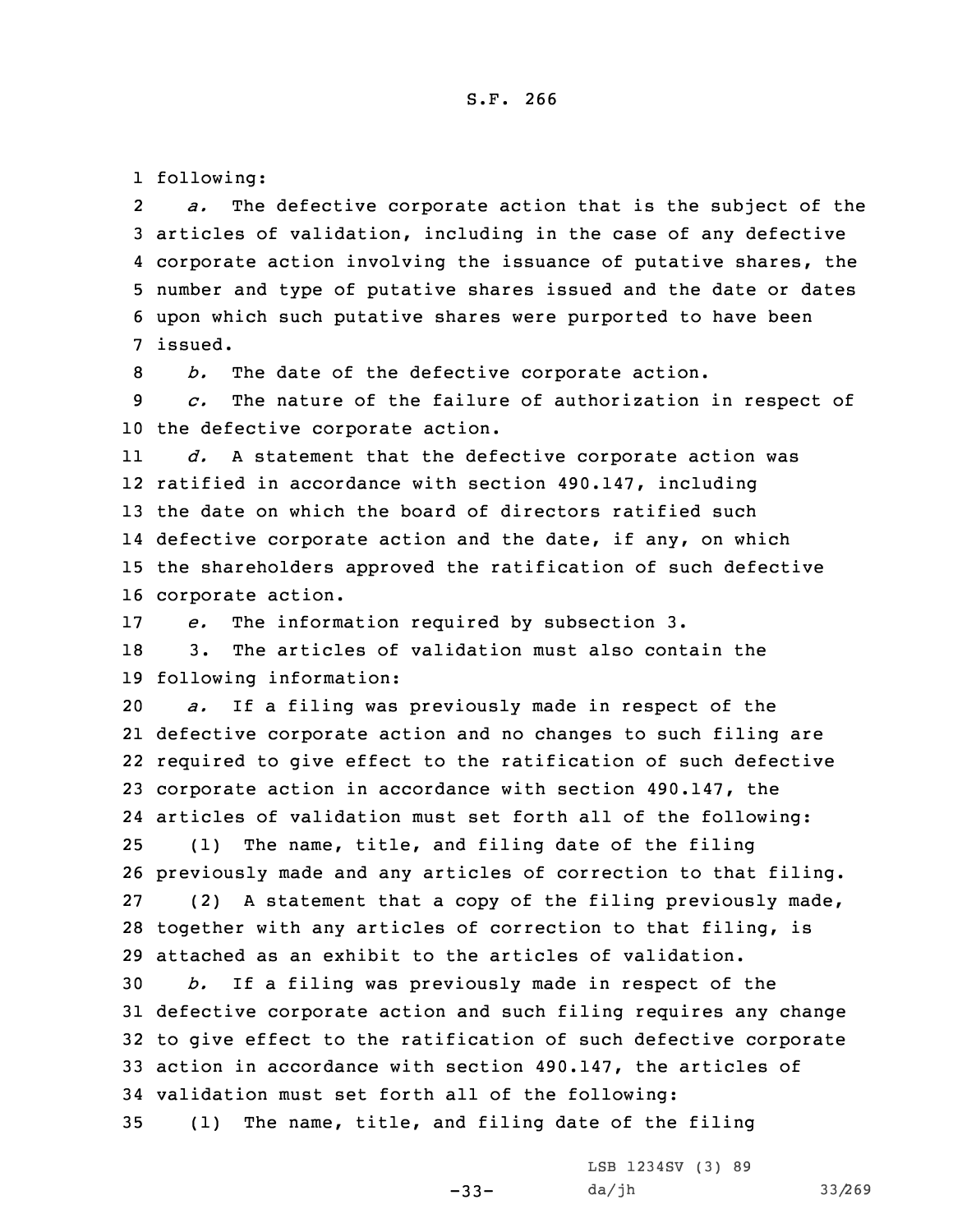previously made and any articles of correction to that filing. 2 (2) <sup>A</sup> statement that <sup>a</sup> filing containing all of the information required to be included under the applicable section or sections of this chapter to give effect to such defective corporate action is attached as an exhibit to the articles of validation.

7 (3) The date and time that such filing is deemed to have 8 become effective.

 *c.* If <sup>a</sup> filing was not previously made in respect of the defective corporate action and the defective corporate action ratified under section 490.147 would have required <sup>a</sup> filing under any other section of this chapter, the articles of validation must set forth all of the following:

14 (1) <sup>A</sup> statement that <sup>a</sup> filing containing all of the information required to be included under the applicable section or sections of this chapter to give effect to such defective corporate action is attached as an exhibit to the articles of validation.

19 (2) The date and time that such filing is deemed to have 20 become effective.

21 Sec. 25. NEW SECTION. **490.152 Judicial proceedings** 22 **regarding validity of corporate actions.**

 1. Upon application by the corporation, any successor entity to the corporation, <sup>a</sup> director of the corporation, any shareholder, beneficial shareholder, or unrestricted voting trust beneficial owner of the corporation, including any such shareholder, beneficial shareholder, or unrestricted voting trust beneficial owner as of the date of the defective corporate action ratified under section 490.147, or any other person claiming to be substantially and adversely affected by <sup>a</sup> ratification under section 490.147, the district court of the county where <sup>a</sup> corporation's principal office or, if none in this state, its registered office, is located may do all of the following:

35 *a.* Determine the validity and effectiveness of any corporate

 $-34-$ 

LSB 1234SV (3) 89 da/jh 34/269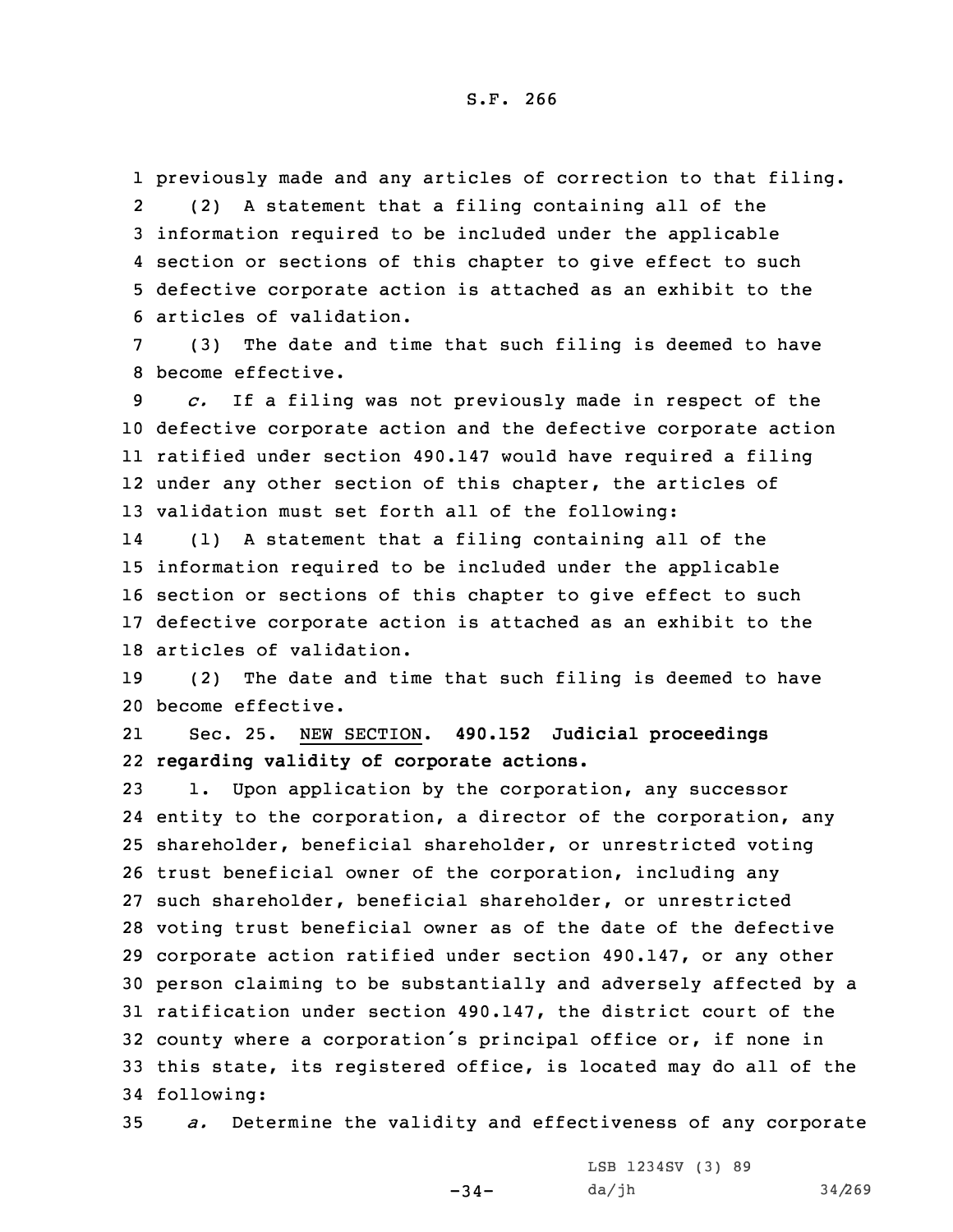1 action or defective corporate action.

2 *b.* Determine the validity and effectiveness of any 3 ratification under section 490.147.

4*c.* Determine the validity of any putative shares.

5 *d.* Modify or waive any of the procedures specified in 6 section 490.147 or 490.148 to ratify <sup>a</sup> defective corporate 7 action.

 2. In connection with an action under this section, the court may make such findings or orders, and take into account any factors or considerations, regarding such matters as it deems proper under the circumstances.

12 3. Service of process of the application under subsection 13 1 on the corporation may be made in any manner provided by statute of this state or by rule of the applicable court for service on the corporation, and no other party need be joined in order for the court to adjudicate the matter. In an action filed by the corporation, the court may require notice of the action to be provided to other persons specified by the court and permit such other persons to intervene in the action.

 4. Notwithstanding any other provision of this section or otherwise under applicable law, any action asserting that the ratification of any defective corporate action and any putative shares issued as <sup>a</sup> result of such defective corporate action should not be effective, or should be effective only on certain conditions, shall be brought within one hundred twenty days of the validation effective time.

27 Sec. 26. Section 490.201, Code 2021, is amended by striking 28 the section and inserting in lieu thereof the following: 29 **490.201 Incorporators.**

30 One or more persons may act as the incorporator or 31 incorporators of <sup>a</sup> corporation by delivering articles of 32 incorporation to the secretary of state for filing.

33 Sec. 27. Section 490.202, Code 2021, is amended by striking 34 the section and inserting in lieu thereof the following: 35 **490.202 Articles of incorporation.**

-35-

LSB 1234SV (3) 89 da/jh 35/269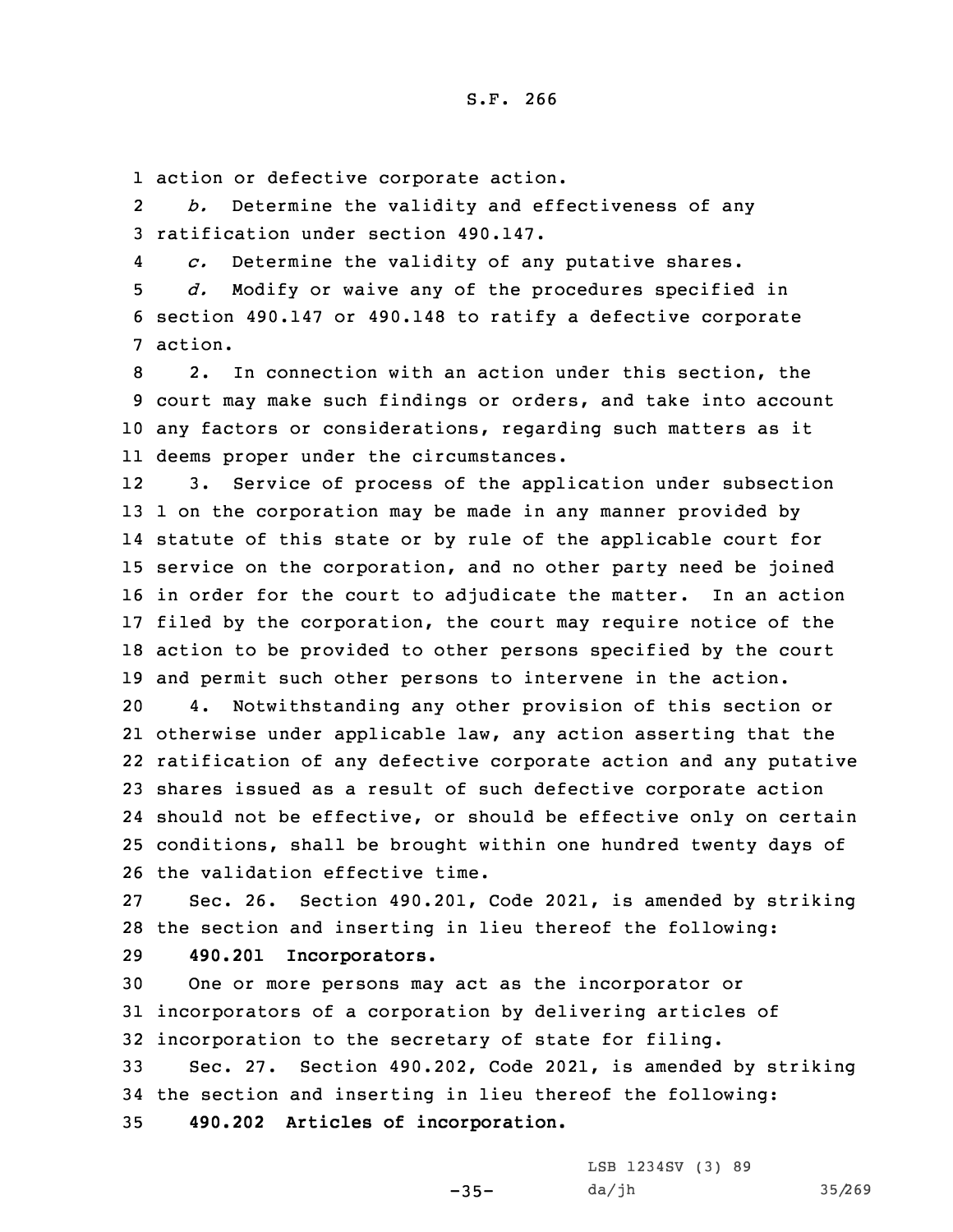1. The articles of incorporation must set forth all of the

1

 following: *a.* <sup>A</sup> corporate name for the corporation that satisfies the requirements of section 490.401. *b.* The number of shares the corporation is authorized to 6 issue. *c.* The street and mailing addresses of the corporation's initial registered office and the name of its initial registered agent at that office. *d.* The name and address of each incorporator. 11 2. The articles of incorporation may set forth any of the following: *a.* The names and addresses of the individuals who are to serve as the initial directors. *b.* Provisions not inconsistent with law regarding any of the following: (1) The purpose or purposes for which the corporation is organized. (2) Managing the business and regulating the affairs of the corporation. 21 (3) Defining, limiting, and regulating the powers of the corporation, its board of directors, and shareholders. (4) <sup>A</sup> par value for authorized shares or classes of shares. 24 (5) The imposition of interest holder liability on shareholders. *c.* Any provision that under this chapter is required or permitted to be set forth in the bylaws. *d.* <sup>A</sup> provision eliminating or limiting the liability of <sup>a</sup> director to the corporation or its shareholders for money damages for any action taken, or any failure to take any action, as <sup>a</sup> director, except liability for any of the following: (1) The amount of <sup>a</sup> financial benefit received by <sup>a</sup> director to which the director is not entitled. (2) An intentional infliction of harm on the corporation or

 $-36-$ 

LSB 1234SV (3) 89 da/jh 36/269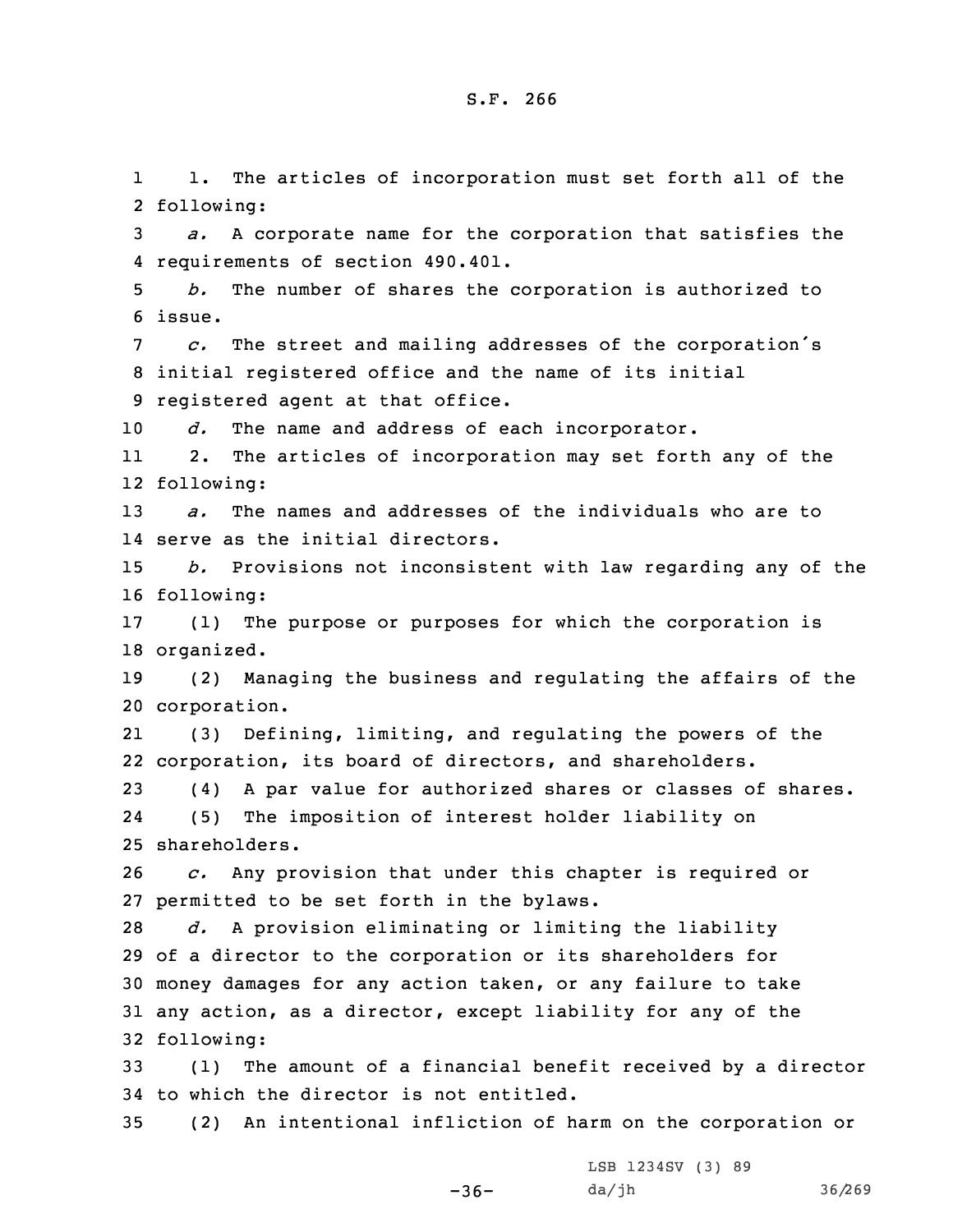1 the shareholders.

2(3) <sup>A</sup> violation of section 490.833.

3 (4) An intentional violation of criminal law.

4 *e.* <sup>A</sup> provision permitting or making obligatory indemnification of <sup>a</sup> director for liability, as defined in section 490.850, to any person for any action taken, or any failure to take any action, as <sup>a</sup> director, except liability for any of the following:

9 (1) Receipt of <sup>a</sup> financial benefit to which the director is 10 not entitled.

11 (2) An intentional infliction of harm on the corporation or 12 its shareholders.

13 (3) <sup>A</sup> violation of section 490.833.

14(4) An intentional violation of criminal law.

 *f.* <sup>A</sup> provision limiting or eliminating any duty of <sup>a</sup> director or any other person to offer the corporation the right to have or participate in any, or one or more classes or categories of, business opportunities, before the pursuit or taking of the opportunity by the director or other person; provided that any application of such <sup>a</sup> provision to an officer or <sup>a</sup> related person of that officer is subject to all of the following:

 (1) It also requires approval of that application by the board of directors, subsequent to the effective date of the provision, by action of qualified directors taken in compliance with the same procedures as are set forth in section 490.862. (2) It may be limited by the authorizing action of the 28 board.

29 3. The articles of incorporation need not set forth any of 30 the corporate powers enumerated in this chapter.

 4. Provisions of the articles of incorporation may be made dependent upon facts objectively ascertainable outside the articles of incorporation in accordance with section 490.120, subsection 11.

<sup>35</sup> 5. As used in this section, *"related person"* has the meaning

-37-

LSB 1234SV (3) 89 da/jh 37/269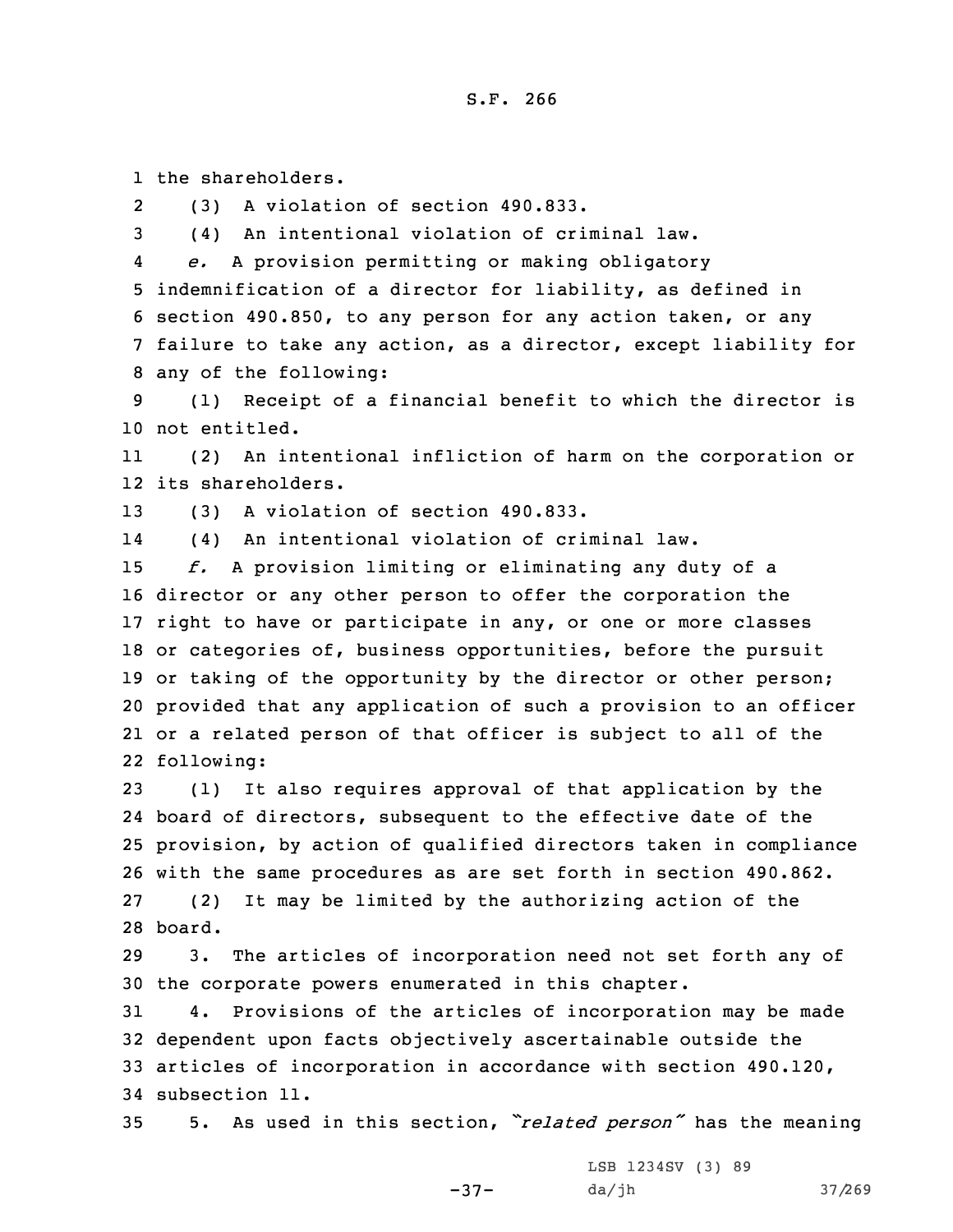1 specified in section 490.860.

2 Sec. 28. Section 490.203, Code 2021, is amended by striking 3 the section and inserting in lieu thereof the following: 4**490.203 Incorporation.**

5 1. Unless <sup>a</sup> delayed effective date is specified, the 6 corporate existence begins when the articles of incorporation 7 are filed.

 2. The secretary of state's filing of the articles of incorporation is conclusive proof that the incorporators satisfied all conditions precedent to incorporation except in <sup>a</sup> proceeding by the state to cancel or revoke the incorporation or involuntarily dissolve the corporation.

13 Sec. 29. Section 490.205, Code 2021, is amended by striking 14 the section and inserting in lieu thereof the following:

15 **490.205 Organization of corporation.**

16 1. After incorporation, the following shall apply: *a.* If initial directors are named in the articles of incorporation, the initial directors shall hold an organizational meeting, at the call of <sup>a</sup> majority of the directors, to complete the organization of the corporation by appointing officers, adopting bylaws, and carrying on any other business brought before the meeting.

 *b.* If initial directors are not named in the articles of incorporation, the incorporator or incorporators shall hold an organizational meeting at the call of <sup>a</sup> majority of the incorporators to do any of the following:

27 (1) Elect initial directors and complete the organization 28 of the corporation.

29 (2) Elect <sup>a</sup> board of directors who shall complete the 30 organization of the corporation.

 2. Action required or permitted by this chapter to be taken by incorporators at an organizational meeting may be taken without <sup>a</sup> meeting if the action taken is evidenced by one or more written consents describing the action taken and signed by each incorporator.

-38-

LSB 1234SV (3) 89 da/jh 38/269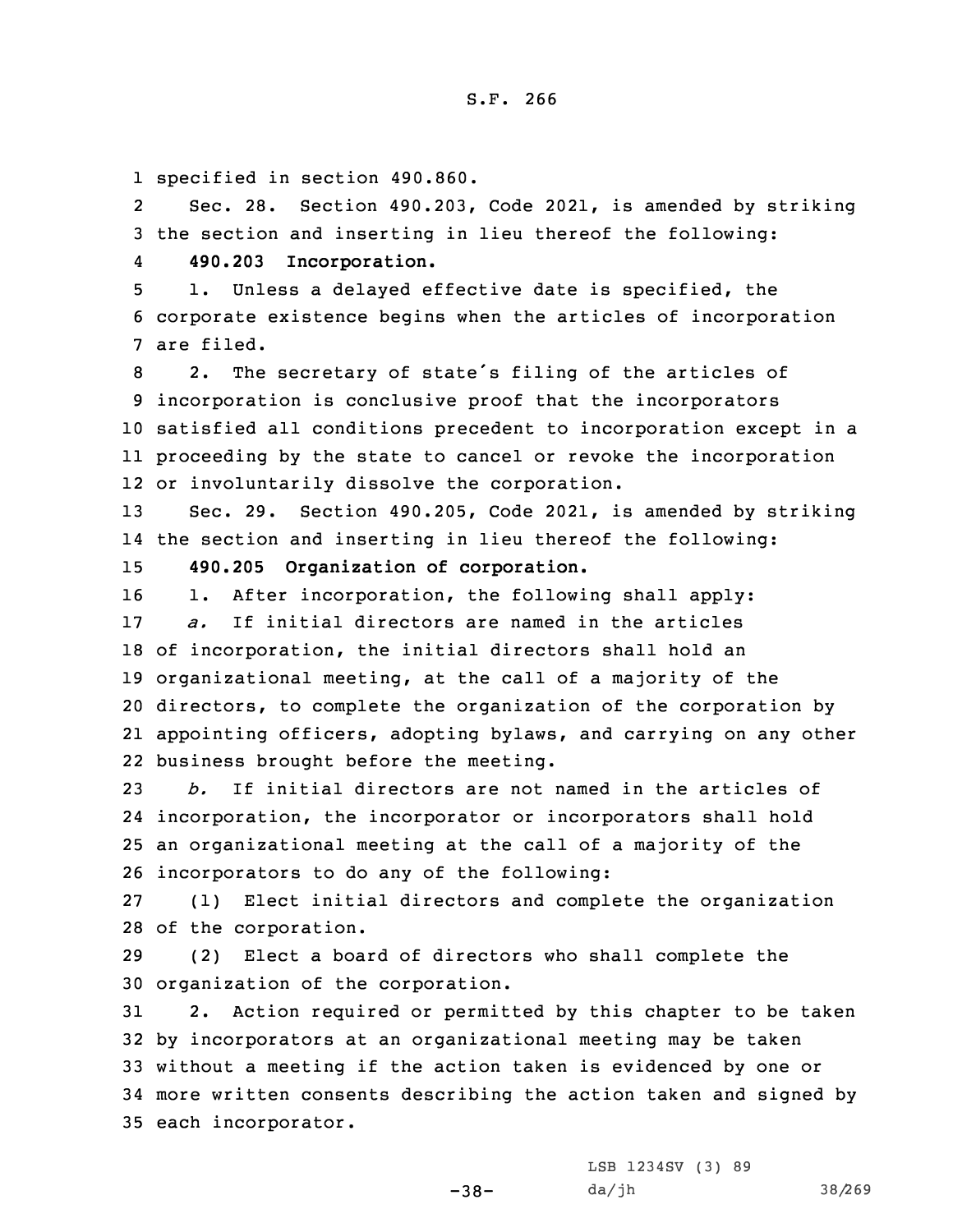1 3. An organizational meeting may be held in or out of this 2 state.

3 Sec. 30. Section 490.206, Code 2021, is amended by striking 4 the section and inserting in lieu thereof the following:

5 **490.206 Bylaws.**

6 1. The incorporators or board of directors of <sup>a</sup> corporation 7 shall adopt initial bylaws for the corporation.

8 2. The bylaws of <sup>a</sup> corporation may contain any provision 9 that is not inconsistent with law or the articles of 10 incorporation.

11 3. The bylaws may contain any of the following provisions: 12 *a.* <sup>A</sup> requirement that if the corporation solicits proxies 13 or consents with respect to an election of directors, the 14 corporation include in its proxy statement and any form 15 of its proxy or consent, to the extent and subject to such 16 procedures or conditions as are provided in the bylaws, one 17 or more individuals nominated by <sup>a</sup> shareholder in addition to 18 individuals nominated by the board of directors.

 *b.* <sup>A</sup> requirement that the corporation reimburse the expenses incurred by <sup>a</sup> shareholder in soliciting proxies or consents in connection with an election of directors, to the extent and subject to such procedures and conditions as are provided in the bylaws, provided that no bylaw so adopted shall apply to elections for which any record date precedes its adoption. 4. Notwithstanding section 490.1020, subsection 2,

 paragraph *"b"*, the shareholders in amending, repealing, or adopting <sup>a</sup> bylaw described in subsection 3 shall not limit the authority of the board of directors to amend or repeal any condition or procedure set forth in or to add any procedure or condition to such <sup>a</sup> bylaw to provide for <sup>a</sup> reasonable, practical, and orderly process.

32 Sec. 31. Section 490.207, Code 2021, is amended by striking 33 the section and inserting in lieu thereof the following:

34 **490.207 Emergency bylaws.**

35 1. Unless the articles of incorporation provide otherwise,

-39-

LSB 1234SV (3) 89 da/jh 39/269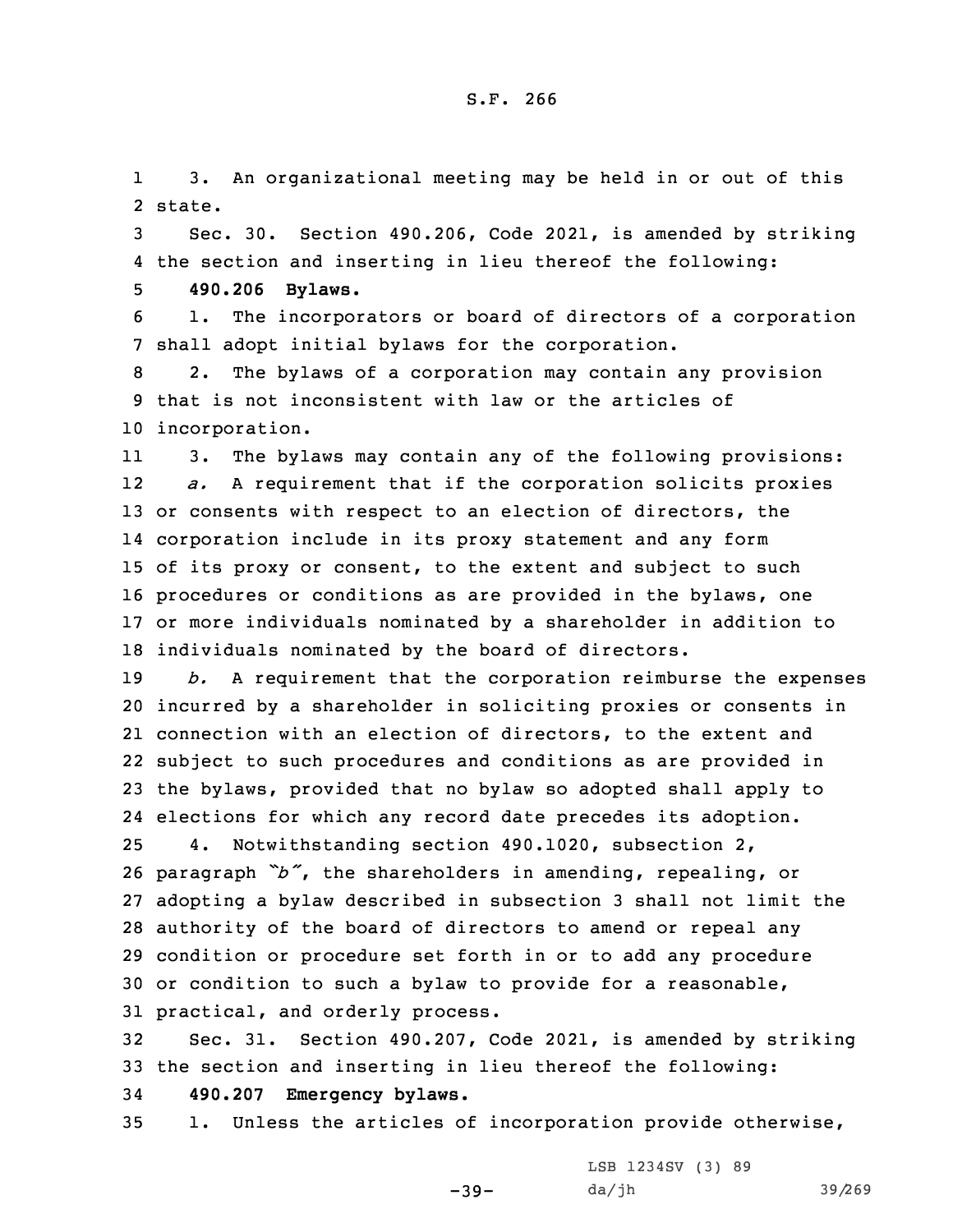S.F. 266

 the board of directors may adopt bylaws to be effective only in an emergency as defined in subsection 4. The emergency bylaws, which are subject to amendment or repeal by the shareholders, may make all provisions necessary for managing the corporation during the emergency, including any of the following:

6 *a.* Procedures for calling <sup>a</sup> meeting of the board of 7 directors.

8 *b.* Quorum requirements for the meeting.

 *c.* Designation of additional or substitute directors. 2. All provisions of the regular bylaws not inconsistent with the emergency bylaws remain effective during the emergency. The emergency bylaws are not effective after the emergency ends.

14 3. Corporate action taken in good faith in accordance with 15 the emergency bylaws has all of the following effects: 16 *a.* The action binds the corporation.

17 *b.* The action shall not be used to impose liability on <sup>a</sup> 18 director, officer, employee, or agent of the corporation.

19 4. An emergency exists for purposes of this section if <sup>a</sup> 20 quorum of the board of directors cannot readily be assembled 21 because of some catastrophic event.

22 Sec. 32. NEW SECTION. **490.208 Forum selection provisions.** 1. The articles of incorporation or bylaws may require that any or all internal corporate claims shall be brought exclusively in any specified court or courts of this state and, if so specified, in any additional courts in this state or in any other jurisdictions with which the corporation has <sup>a</sup> reasonable relationship.

 2. <sup>A</sup> provision of the articles of incorporation or bylaws adopted under subsection 1 shall not have the effect of conferring jurisdiction on any court or over any person or claim, and shall not apply if none of the courts specified by such provision has the requisite personal and subject matter jurisdiction. If the court or courts of this state specified in <sup>a</sup> provision adopted under subsection 1 do not

 $-40-$ 

LSB 1234SV (3) 89 da/jh 40/269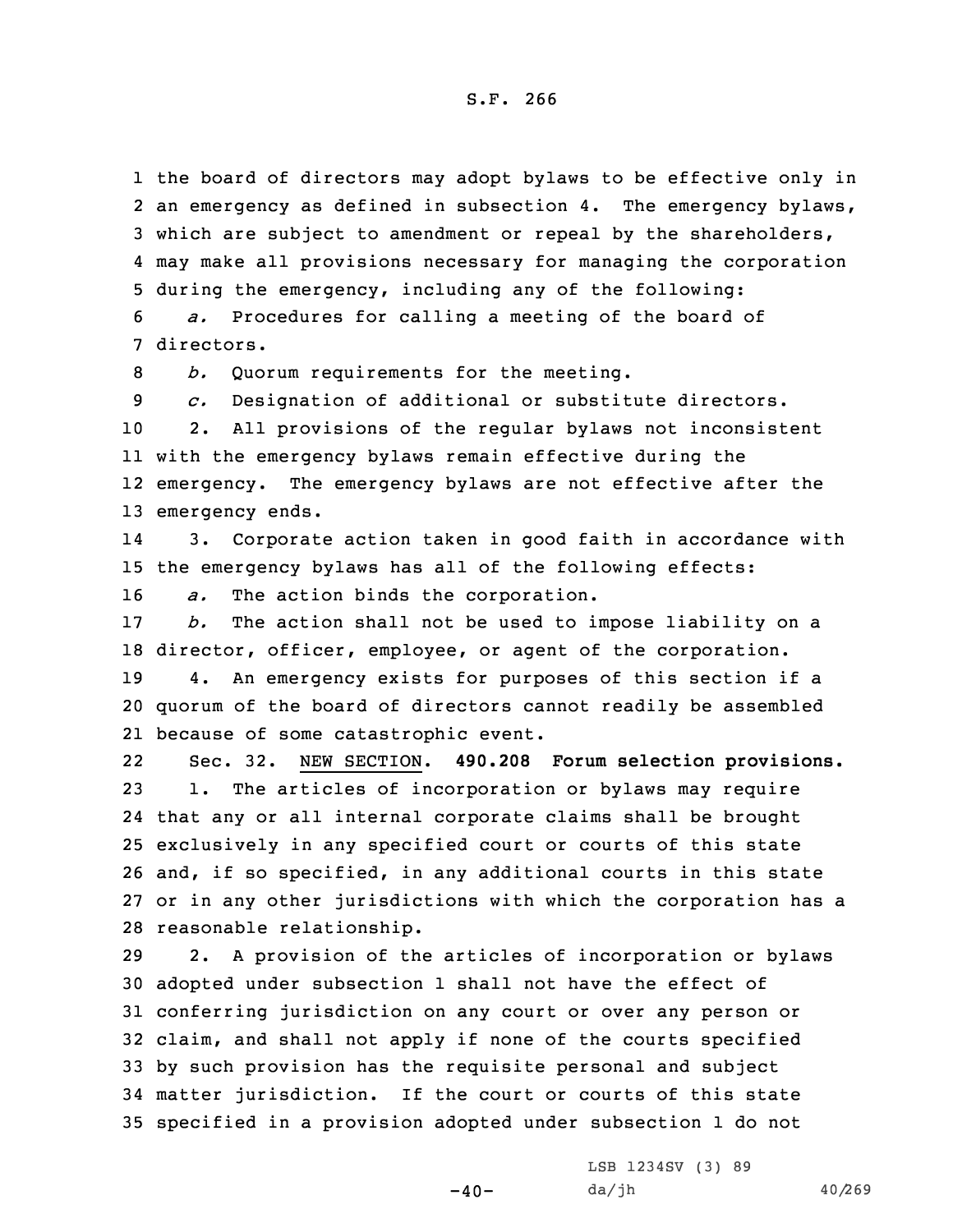have the requisite personal and subject matter jurisdiction and another court of this state does have such jurisdiction, then the internal corporate claim may be brought in such other court of this state, notwithstanding that such other court of this state is not specified in such provision, and in any other court specified in such provision that has the requisite jurisdiction.

 3. No provision of the articles of incorporation or bylaws may prohibit bringing an internal corporate claim in the courts of this state or require such claims to be determined by arbitration.

12 4. *"Internal corporate claim"* means, for the purposes of 13 this section, any of the following:

14 *a.* Any claim that is based upon <sup>a</sup> violation of <sup>a</sup> duty 15 under the laws of this state by <sup>a</sup> current or former director, 16 officer, or shareholder in such capacity.

17 *b.* Any derivative action or proceeding brought on behalf of 18 the corporation.

19 *c.* Any action asserting <sup>a</sup> claim arising pursuant to any 20 provision of this chapter or the articles of incorporation or 21 bylaws.

22 *d.* Any action asserting <sup>a</sup> claim governed by the internal <sup>23</sup> affairs doctrine that is not included in paragraphs *"a"* through 24 *"c"*.

25 Sec. 33. NEW SECTION. **490.209 Foreign-trade zone** 26 **corporation.**

 <sup>A</sup> corporation may be organized under the laws of this state for the purpose of establishing, operating, and maintaining <sup>a</sup> foreign-trade zone as defined in 19 U.S.C. §81(a). <sup>A</sup> corporation organized for the purposes set forth in this section has all powers necessary or convenient for applying for <sup>a</sup> grant of authority to establish, operate, and maintain <sup>a</sup> foreign-trade zone under 19 U.S.C. §81(a) et seq., and regulations promulgated under that law, and for establishing, operating, and maintaining <sup>a</sup> foreign-trade zone pursuant to

 $-41-$ 

LSB 1234SV (3) 89 da/jh 41/269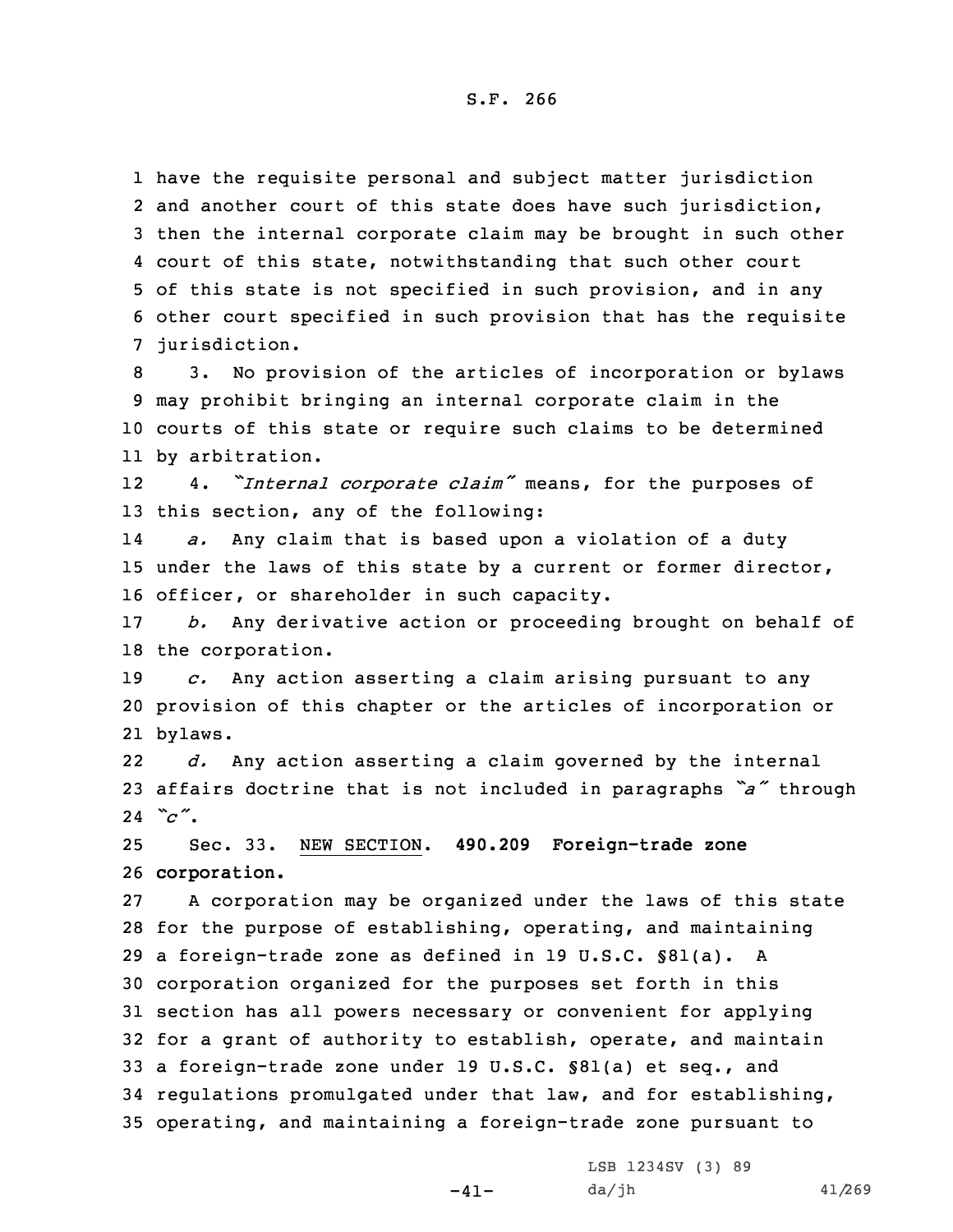1 that grant of authority.

2 Sec. 34. Section 490.302, Code 2021, is amended by striking 3 the section and inserting in lieu thereof the following:

4**490.302 General powers.**

 Unless its articles of incorporation provide otherwise, every corporation has perpetual duration and succession in its corporate name and has the same powers as an individual to do all things necessary or convenient to carry out its business and affairs, including the power to do all of the following: 1. Sue and be sued, complain, and defend in its corporate 11 name.

12 2. Have <sup>a</sup> corporate seal, which may be altered at will, and 13 to use it, or <sup>a</sup> facsimile of it, by impressing or affixing it or 14 in any other manner reproducing it.

 3. Make and amend bylaws, not inconsistent with its articles of incorporation or with the laws of this state, for managing the business and regulating the affairs of the corporation. 4. Purchase, receive, lease, or otherwise acquire, and own, hold, improve, use, and otherwise deal with, real or personal property, or any legal or equitable interest in property, wherever located.

22 5. Sell, convey, mortgage, pledge, lease, exchange, and 23 otherwise dispose of all or any part of its property. 24 6. Purchase, receive, subscribe for, or otherwise acquire, 25 own, hold, vote, use, sell, mortgage, lend, pledge, or 26 otherwise dispose of, and deal in and with shares or other 27 interests in, or obligations of, any other entity.

 7. Make contracts and guarantees, incur liabilities, borrow money, issue its notes, bonds, and other securities and obligations, which may be convertible into or include the option to purchase other securities of the corporation, and secure any of its obligations by mortgage or pledge of any of its property, franchises, or income.

34 8. Lend money, invest and reinvest its funds, and receive 35 and hold real and personal property as security for repayment.

 $-42-$ 

LSB 1234SV (3) 89 da/jh 42/269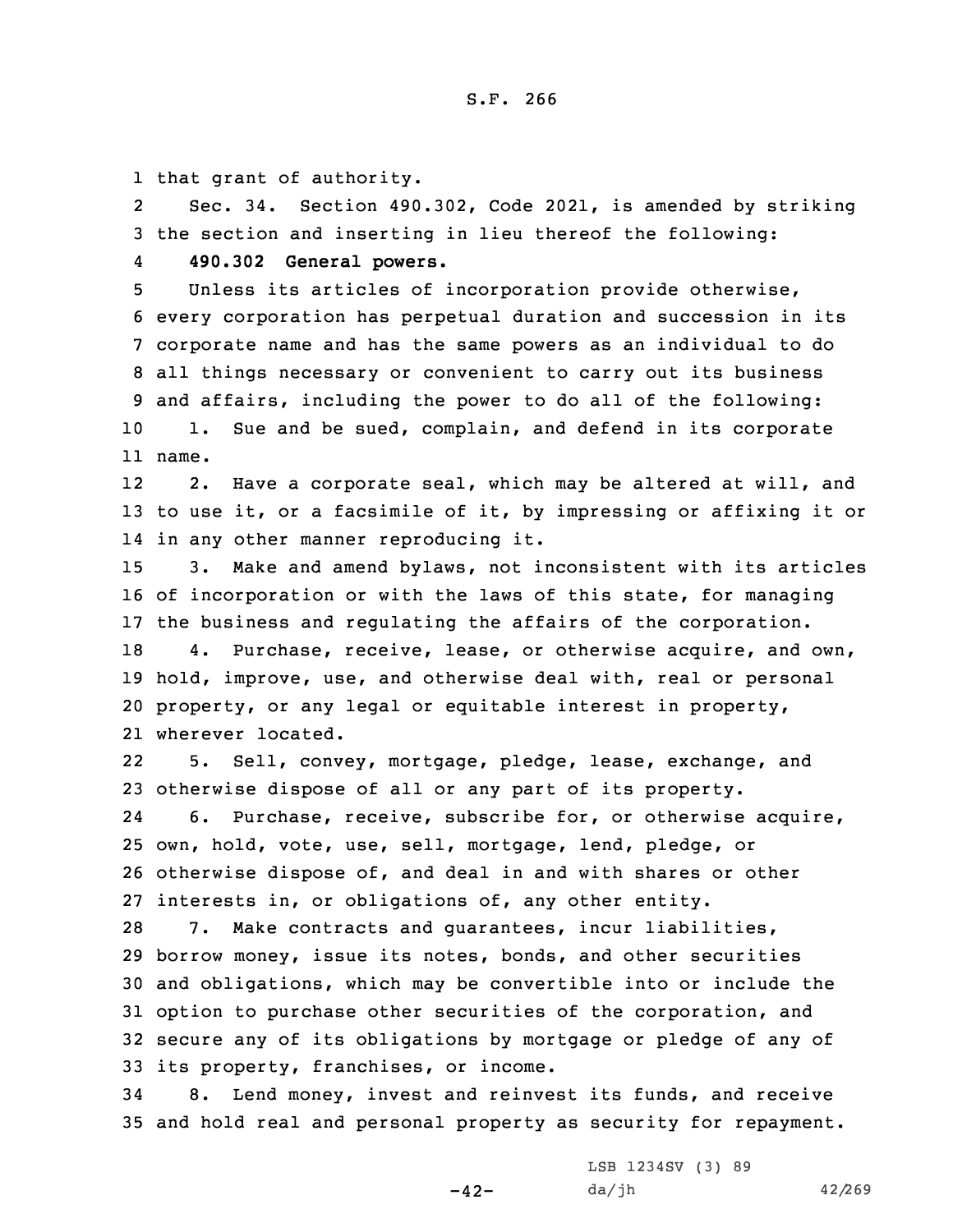1 9. Be <sup>a</sup> promoter, partner, member, associate, or manager of 2 any partnership, joint venture, trust, or other entity.

3 10. Conduct its business, locate offices, and exercise the 4 powers granted by this chapter within or without this state.

5 11. Elect directors and appoint officers, employees, and 6 agents of the corporation, define their duties, fix their 7 compensation, and lend them money and credit.

 12. Pay pensions and establish pension plans, pension trusts, profit sharing plans, share bonus plans, share option plans, and benefit or incentive plans for any or all of its current or former directors, officers, employees, and agents. 12 13. Make donations for the public welfare or for charitable, scientific, or educational purposes.

14 14. Transact any lawful business that will aid governmental 15 policy.

16 15. Make payments or donations, or do any other act, not 17 inconsistent with law, that furthers the business and affairs 18 of the corporation.

19 Sec. 35. Section 490.303, Code 2021, is amended by striking 20 the section and inserting in lieu thereof the following:

21**490.303 Emergency powers.**

22 1. In anticipation of or during an emergency as defined in 23 subsection 4, the board of directors of <sup>a</sup> corporation may do 24 all of the following:

25 *a.* Modify lines of succession to accommodate the incapacity 26 of any director, officer, employee, or agent.

27 *b.* Relocate the principal office, designate alternative 28 principal offices or regional offices, or authorize the 29 officers to do so.

30 2. During an emergency as defined in subsection 4, unless 31 emergency bylaws provide otherwise:

32 *a.* Notice of <sup>a</sup> meeting of the board of directors need be 33 given only to those directors whom it is practicable to reach 34 and may be given in any practicable manner.

35 *b.* One or more officers of the corporation present at <sup>a</sup>

 $-43-$ 

LSB 1234SV (3) 89 da/jh 43/269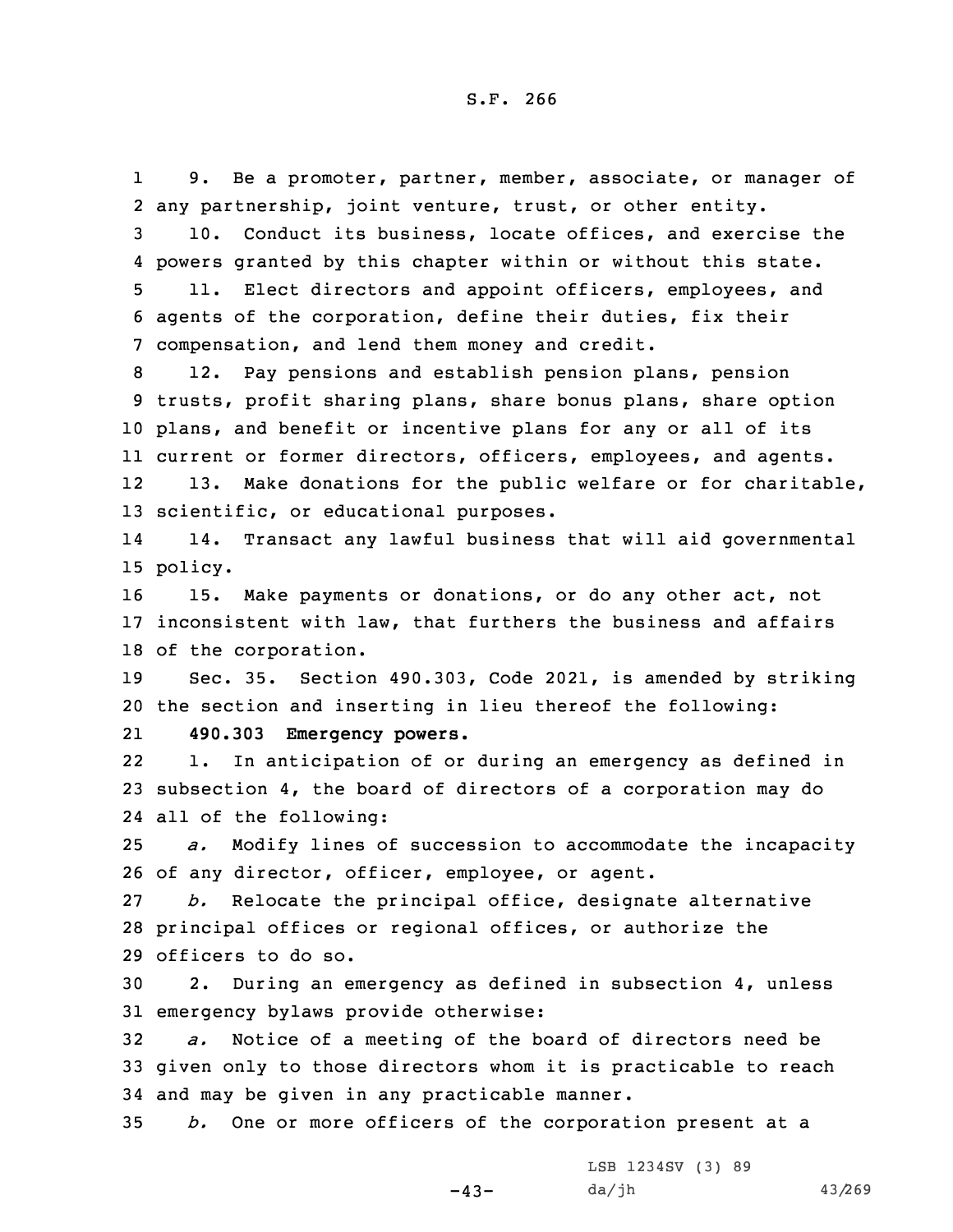S.F. 266

1 meeting of the board of directors may be deemed to be directors 2 for the meeting, in order of rank and within the same rank in 3 order of seniority, as necessary to achieve <sup>a</sup> quorum.

4 3. Corporate action taken in good faith during an emergency 5 under this section to further the ordinary business affairs of 6 the corporation shall both:

7 *a.* Bind the corporation.

8 *b.* Not be used to impose liability on <sup>a</sup> corporate director, 9 officer, employee, or agent.

10 4. An emergency exists for purposes of this section if <sup>a</sup> 11 quorum of the board of directors cannot readily be assembled 12 because of some catastrophic event.

13 Sec. 36. Section 490.401, Code 2021, is amended by striking 14 the section and inserting in lieu thereof the following:

15 **490.401 Corporate name.**

 1. <sup>A</sup> corporate name is subject to all of the following: *a.* It must contain the word "corporation", "incorporated", "company", or "limited", or the abbreviation "corp.", "inc.", "co.", or "ltd.", or words or abbreviations of like import in another language.

21 *b.* It must not contain language stating or implying that 22 the corporation is organized for <sup>a</sup> purpose other than that 23 permitted by section 490.301 and its articles of incorporation. 24 2. Except as authorized by subsections 3 and 4, <sup>a</sup> corporate 25 name must be distinguishable upon the records of the secretary 26 of state from all of the following:

 *a.* The corporate name of <sup>a</sup> corporation incorporated in this state which is not administratively dissolved, or if such corporation has been administratively dissolved, within five years after the effective date of dissolution.

31 *b.* <sup>A</sup> corporate name reserved or registered under section 32 490.402 or 490.403 or any similar provision of the law of this 33 state.

34 *c.* The name of <sup>a</sup> foreign corporation registered to do 35 business in this state or an alternate name adopted by <sup>a</sup>

 $-44-$ 

LSB 1234SV (3) 89 da/jh 44/269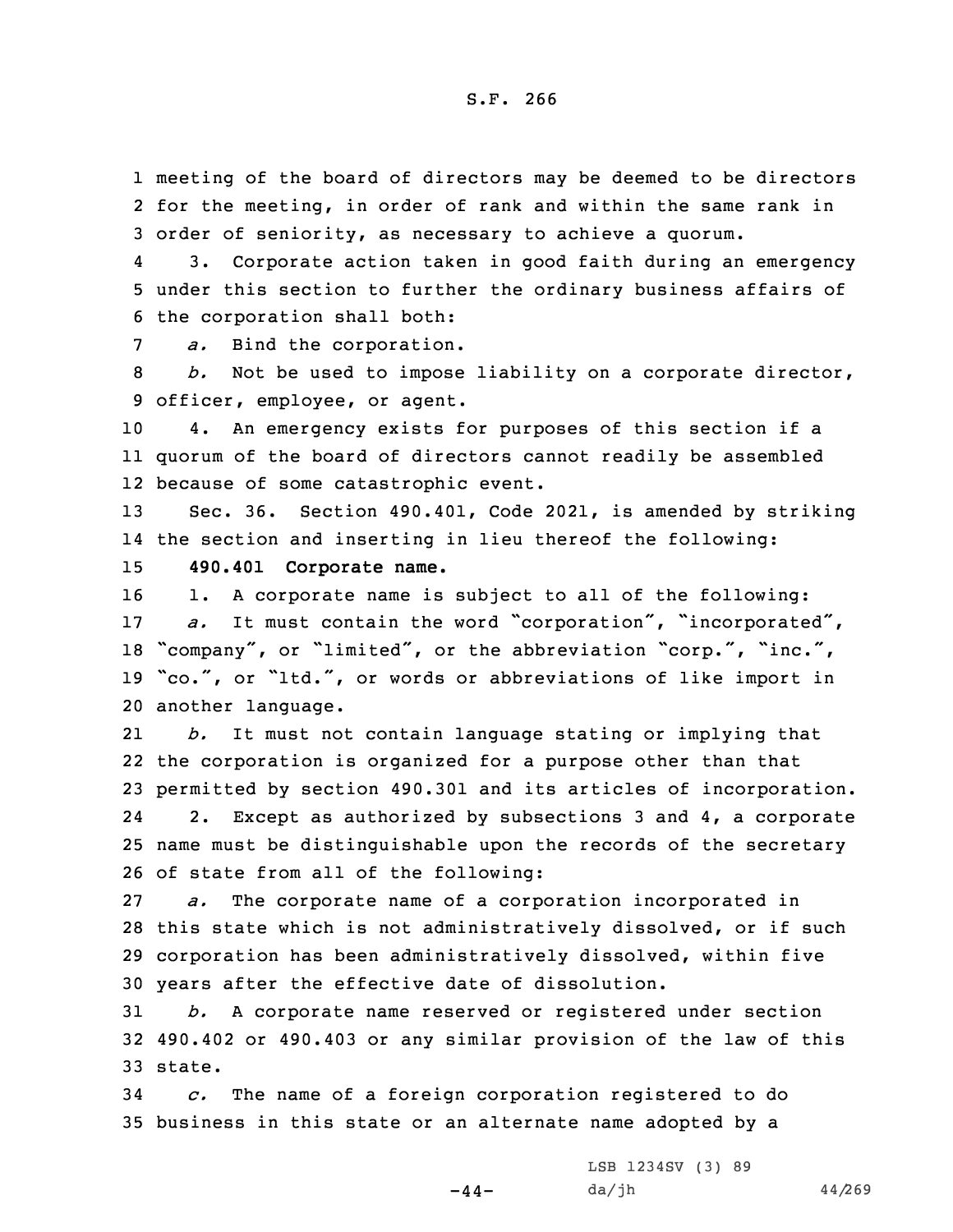1 foreign corporation registered to do business in this state 2 because its corporate name is unavailable.

3 *d.* The corporate name of <sup>a</sup> nonprofit corporation 4 incorporated in this state which is not administratively 5 dissolved.

 *e.* The name of <sup>a</sup> foreign nonprofit corporation registered to do business in this state or an alternate name adopted by <sup>a</sup> foreign nonprofit corporation registered to conduct activities in this state because its real name is unavailable.

10 *f.* The name of <sup>a</sup> domestic filing entity which is not 11 administratively dissolved.

12 *g.* The name of <sup>a</sup> foreign unincorporated entity registered 13 to do business in this state or an alternate name adopted by 14 such an entity registered to conduct activities in this state 15 because its real name is unavailable.

16 *h.* <sup>A</sup> name reserved, registered, or protected as follows: 17 (1) For <sup>a</sup> limited liability partnership, section 486A.1001 18 or 486A.1002.

19 (2) For <sup>a</sup> limited partnership, section 488.108, 488.109, or 20 488.810.

21 (3) For <sup>a</sup> business corporation, this section, or section 22 490.402, 490.403, or 490.1422.

23 (4) For <sup>a</sup> limited liability company under chapter 489, 24 section 489.108, 489.109, or 489.706.

25 (5) For <sup>a</sup> nonprofit corporation, section 504.401, 504.402, 26 504.403, or 504.1423.

 3. <sup>A</sup> corporation may apply to the secretary of state for authorization to use <sup>a</sup> name that is not distinguishable upon the secretary of state's records from one or more of the names described in subsection 2. The secretary of state shall authorize use of the name applied for if any of the following conditions apply:

33 *a.* The other corporation or unincorporated entity consents 34 to the use in writing and submits an undertaking in form 35 satisfactory to the secretary of state to change its name to <sup>a</sup>

 $-45-$ 

LSB 1234SV (3) 89 da/jh 45/269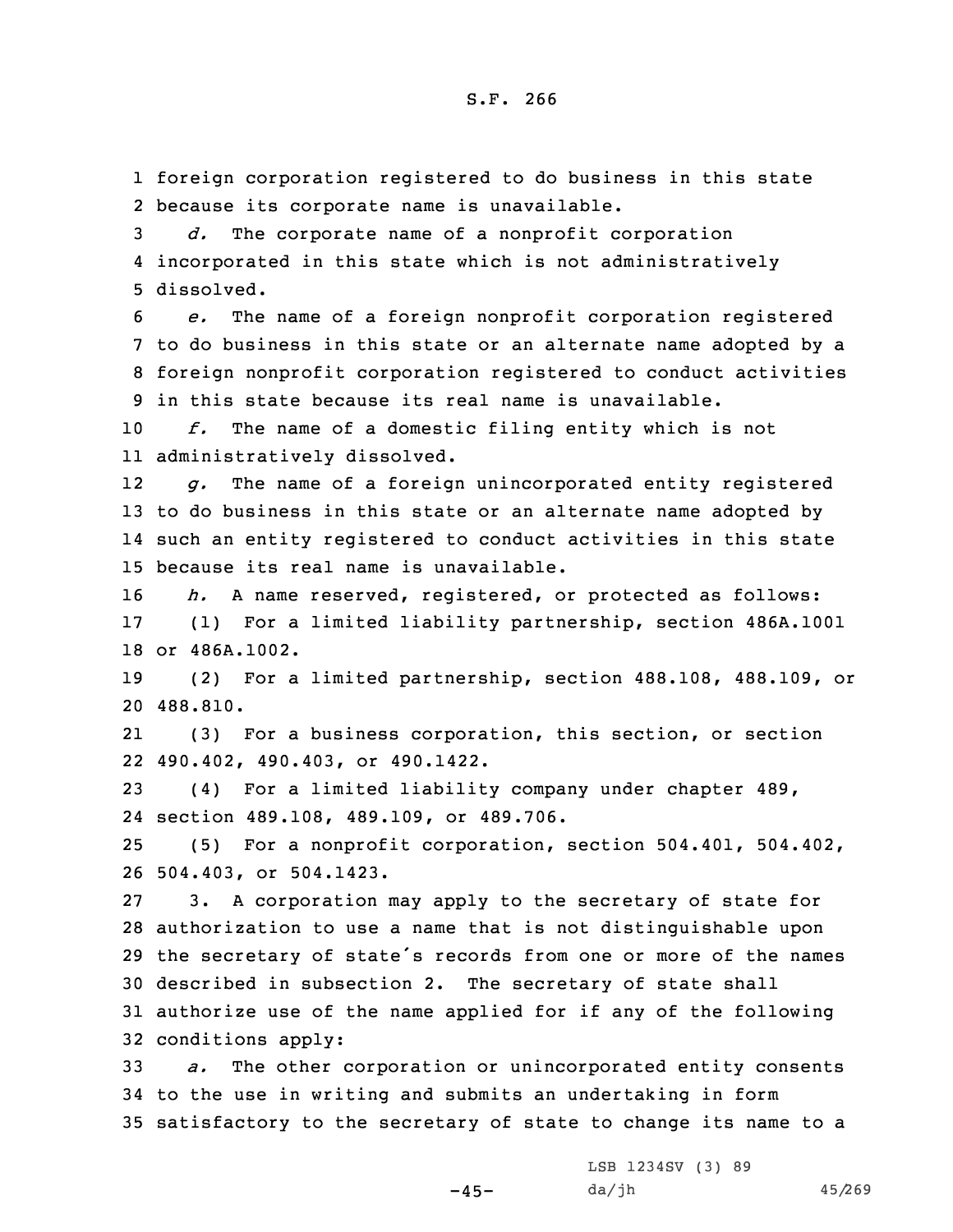1 name that is distinguishable upon the records of the secretary 2 of state from the name of the applying corporation.

 *b.* The applicant delivers to the secretary of state <sup>a</sup> certified copy of the final judgment of <sup>a</sup> court of competent jurisdiction establishing the applicant's right to use the name applied for in this state.

 4. <sup>A</sup> corporation may use the name, including the fictitious name, of another domestic or foreign corporation that is used in this state if the other corporation is incorporated or authorized to transact business in this state and the proposed user corporation submits documentation to the satisfaction of the secretary of state establishing any of the following conditions:

14*a.* Has merged with the other corporation.

15 *b.* Has been formed by reorganization of the other 16 corporation.

 *c.* Has acquired all or substantially all of the assets, including the corporate name, of the other corporation. 5. This chapter does not control the use of fictitious names; however, if <sup>a</sup> corporation or <sup>a</sup> foreign corporation uses <sup>a</sup> fictitious name in this state, it shall deliver to the secretary of state for filing <sup>a</sup> copy of the resolution of its board of directors, certified by its secretary, adopting the fictitious name.

25 Sec. 37. Section 490.402, Code 2021, is amended by striking 26 the section and inserting in lieu thereof the following:

27 **490.402 Reserved name.**

 1. <sup>A</sup> person may reserve the exclusive use of <sup>a</sup> corporate name, including <sup>a</sup> fictitious or alternate name for <sup>a</sup> foreign corporation whose corporate name is not available, by delivering an application to the secretary of state for filing. The application must set forth the name and address of the applicant and the name proposed to be reserved. If the secretary of state finds that the corporate name applied for is available, the secretary of state shall reserve the name for

 $-46-$ 

LSB 1234SV (3) 89 da/jh 46/269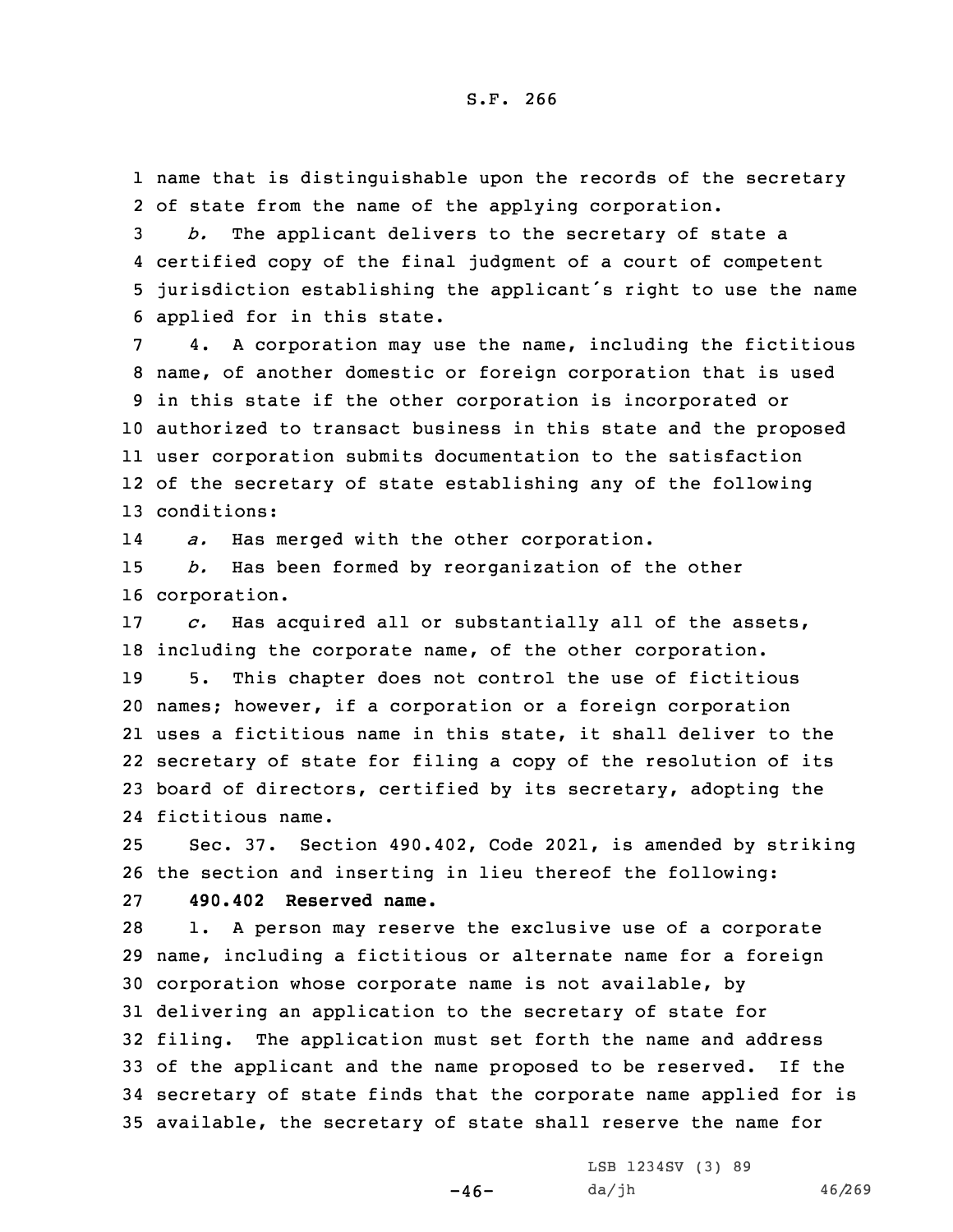1 the applicant's exclusive use for <sup>a</sup> nonrenewable one hundred 2 twenty-day period.

 2. The owner of <sup>a</sup> reserved corporate name may transfer the reservation to another person by delivering to the secretary of state <sup>a</sup> signed notice of the transfer that states the name and address of the transferee.

Sec. 38. Section 490.403, Code 2021, is amended by striking 8 the section and inserting in lieu thereof the following:

9 **490.403 Registered name.**

 1. <sup>A</sup> foreign corporation may register its corporate name, or its corporate name with the addition of any word or abbreviation listed in section 490.401, subsection 1, paragraph *"a"*, if necessary for the corporate name to comply with section 490.401, subsection 1, paragraph *"a"*, if the name is distinguishable upon the records of the secretary of state from the corporate names that are not available under section 490.401, subsection 2.

 2. <sup>A</sup> foreign corporation registers its corporate name, or its corporate name with any addition permitted by subsection 1, by delivering to the secretary of state for filing an application that complies with all of the following:

22 *a.* Sets forth that name, the state or country and date of 23 its incorporation, and <sup>a</sup> brief description of the nature of the 24 business which is to be conducted in this state.

25 *b.* Is accompanied by <sup>a</sup> certificate of existence, or <sup>a</sup> 26 document of similar import, from the state or country of 27 incorporation.

<sup>28</sup> 3. The name is registered for the applicant's exclusive 29 use upon the effective date of the application and for the 30 remainder of the calendar year, unless renewed.

 4. <sup>A</sup> foreign corporation whose name registration is effective may renew it for successive years by delivering to the secretary of state for filing <sup>a</sup> renewal application, which complies with the requirements of subsection 2, between October 1 and December 31 of the preceding year. The renewal

 $-47-$ 

LSB 1234SV (3) 89 da/jh 47/269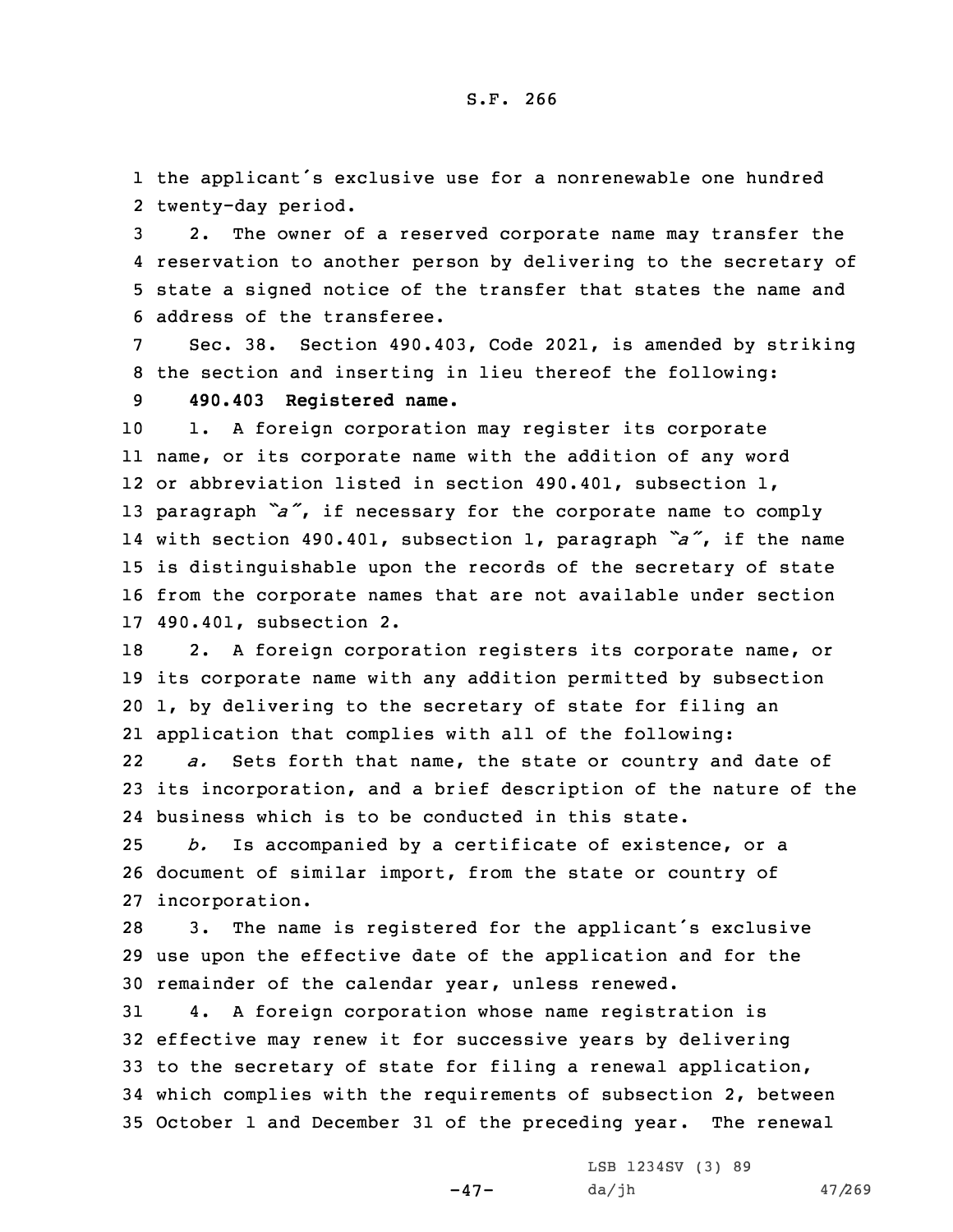1 application when filed renews the registration for the 2 following calendar year.

3 5. *a.* <sup>A</sup> foreign corporation whose name registration is 4 effective may thereafter do any of the following:

5 (1) Register to do business as <sup>a</sup> foreign corporation under 6 the registered name, if it complies with section 490.401, <sup>7</sup> subsection 1, paragraph *"b"*.

8 (2) Consent in writing to the use of that name by <sup>a</sup> domestic 9 corporation thereafter incorporated under this chapter or by 10 another foreign corporation.

11 *b.* The registration terminates when the domestic corporation 12 is incorporated or the foreign corporation registers to do 13 business under that name.

14 Sec. 39. Section 490.501, Code 2021, is amended by striking 15 the section and inserting in lieu thereof the following:

16 **490.501 Registered office and agent of domestic and** 17 **registered foreign corporations.**

18 1. Each corporation shall continuously maintain in this 19 state all of the following:

20 *a.* <sup>A</sup> registered office that may be the same as any of its 21 places of business.

22 *b.* <sup>A</sup> registered agent, which may be any of the following: 23 (1) An individual who resides in this state and whose 24 business office is identical with the registered office.

 (2) <sup>A</sup> domestic or foreign corporation or eligible entity whose business office is identical with the registered office and, in the case of <sup>a</sup> foreign corporation or foreign eligible entity, is registered to do business in this state.

<sup>29</sup> 2. As used in this subchapter, *"corporation"* means both <sup>a</sup> 30 domestic corporation and <sup>a</sup> registered foreign corporation.

31 Sec. 40. Section 490.502, Code 2021, is amended by striking 32 the section and inserting in lieu thereof the following:

33 **490.502 Change of registered office or registered agent.** 34 1. <sup>A</sup> corporation may change its registered office or 35 registered agent by delivering to the secretary of state

 $-48-$ 

LSB 1234SV (3) 89 da/jh 48/269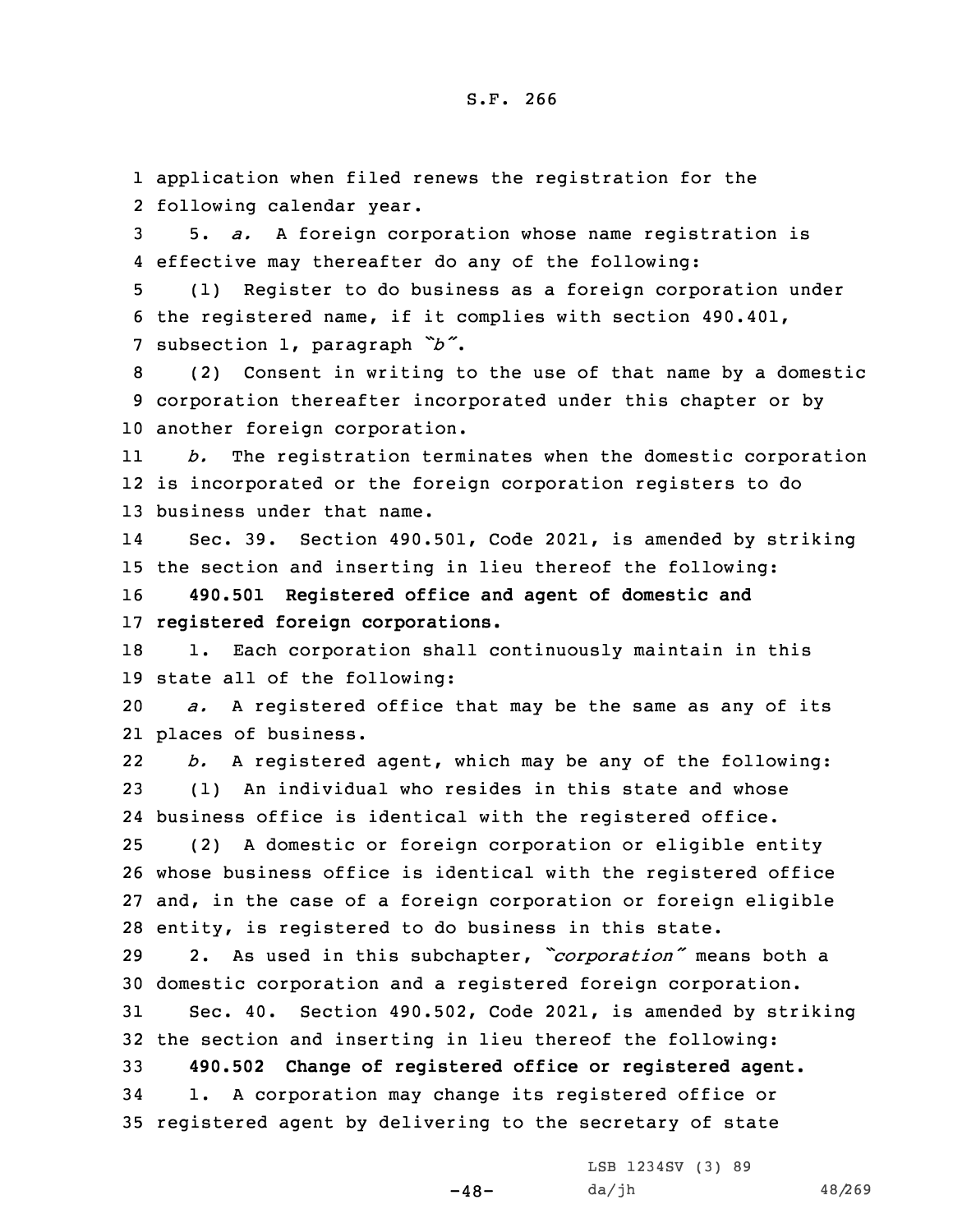1 for filing <sup>a</sup> statement of change that sets forth all of the 2 following:

3 *a.* The name of the corporation.

4 *b.* The street and mailing addresses of its current 5 registered office.

6 *c.* If the current registered office is to be changed, the 7 street and mailing addresses of the new registered office.

8 *d.* The name of its current registered agent.

 *e.* If the current registered agent is to be changed, the name of the new registered agent and the new agent's written consent, either on the statement or attached to it, to the appointment.

13 *f.* That after the change or changes are made, the street and 14 mailing addresses of its registered office and of the business 15 office of its registered agent will be identical.

 2. If the street or mailing address of <sup>a</sup> registered agent's business office changes, the agent shall change the street or mailing address of the registered office of any corporation for which the agent is the registered agent by delivering <sup>a</sup> signed written notice of the change to the corporation and delivering to the secretary of state for filing <sup>a</sup> signed statement that complies with the requirements of subsection 1 and states that the corporation has been notified of the change.

24 3. If <sup>a</sup> registered agent changes the registered agent's business address to another place, the registered agent may change the business address and the address of the registered agent by filing <sup>a</sup> statement as required in subsection 2 for each corporation, or <sup>a</sup> single statement for all corporations named in the notice, except that it need be signed only by the registered agent and need not be responsive to subsection 1, paragraph *"e"*, and must recite that <sup>a</sup> copy of the statement has been mailed to each corporation named in the notice.

33 4. <sup>A</sup> corporation may also change its registered office or 34 registered agent in its biennial report as provided in section 35 490.1622.

 $-49-$ 

LSB 1234SV (3) 89 da/jh 49/269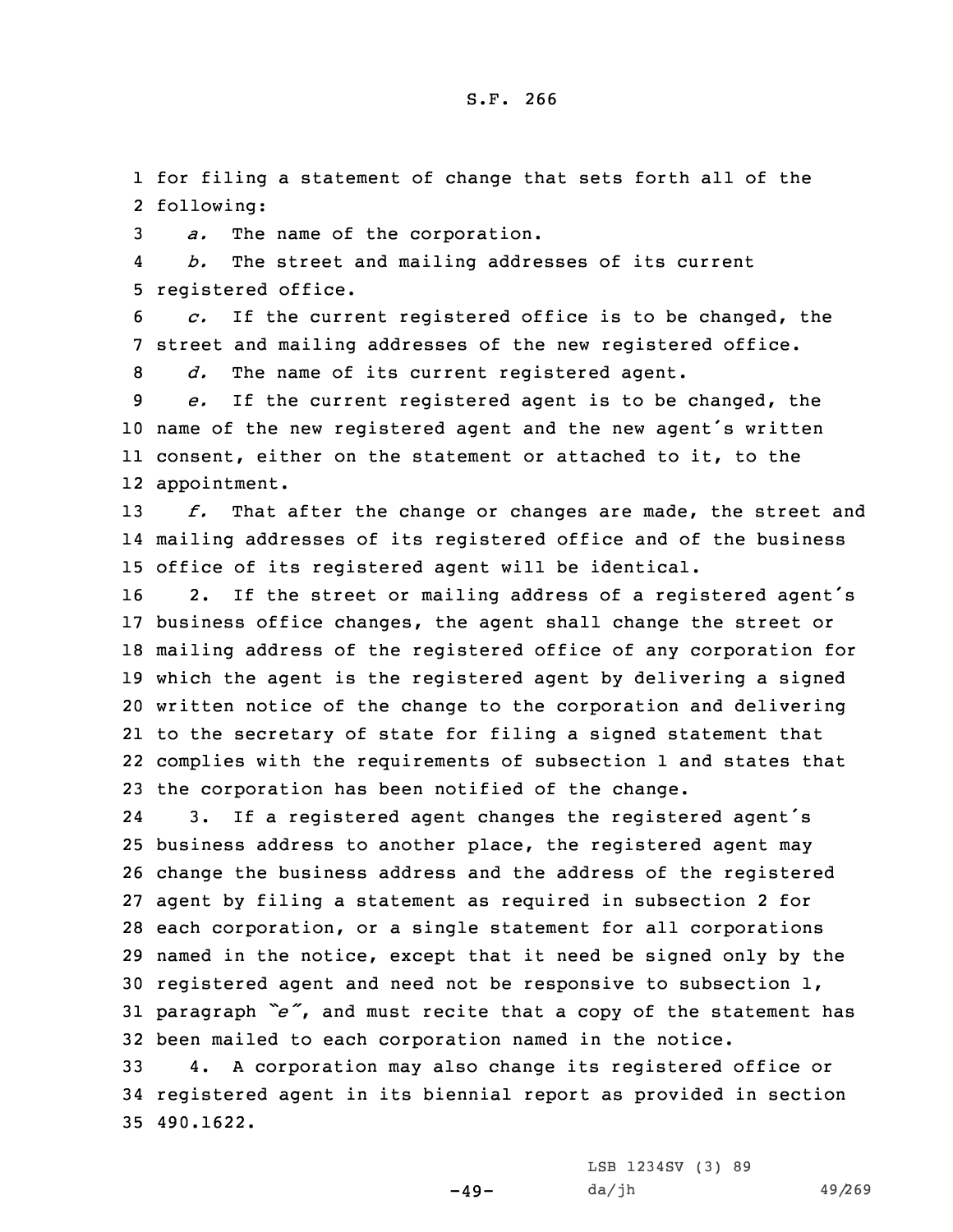1 Sec. 41. Section 490.503, Code 2021, is amended by striking 2 the section and inserting in lieu thereof the following:

3 **490.503 Resignation of registered agent.**

4

 1. <sup>A</sup> registered agent may resign as agent for <sup>a</sup> corporation 5 by delivering to the secretary of state for filing <sup>a</sup> statement

6 of resignation signed by the agent which shall state all of the 7 following:

8 *a.* The name of the corporation.

9 *b.* The name of the agent.

10 *c.* The agent resigns from serving as registered agent for 11 the corporation.

12 *d.* The address of the corporation to which the agent will 13 deliver the notice required by subsection 3.

14 2. <sup>A</sup> statement of resignation takes effect on the earlier 15 of the following:

16 *a.* 12:01 a.m. on the thirty-first day after the day on which 17 it is filed by the secretary of state.

18 *b.* The designation of <sup>a</sup> new registered agent for the 19 corporation.

20 3. <sup>A</sup> registered agent promptly shall deliver to the 21 corporation notice of the date on which <sup>a</sup> statement of 22 resignation was delivered to the secretary of state for filing.

 4. When <sup>a</sup> statement of resignation takes effect, the person that resigned ceases to have responsibility under this chapter for any matter thereafter tendered to it as agent for the corporation. The resignation does not affect any contractual rights the corporation has against the agent or that the agent has against the corporation.

29 5. <sup>A</sup> registered agent may resign with respect to <sup>a</sup> 30 corporation regardless of whether the corporation is in good 31 standing.

 $-50-$ 

32 Sec. 42. Section 490.504, Code 2021, is amended by striking 33 the section and inserting in lieu thereof the following: 34 **490.504 Service on corporation.**

<sup>35</sup> 1. <sup>A</sup> corporation's registered agent is the corporation's

LSB 1234SV (3) 89 da/jh 50/269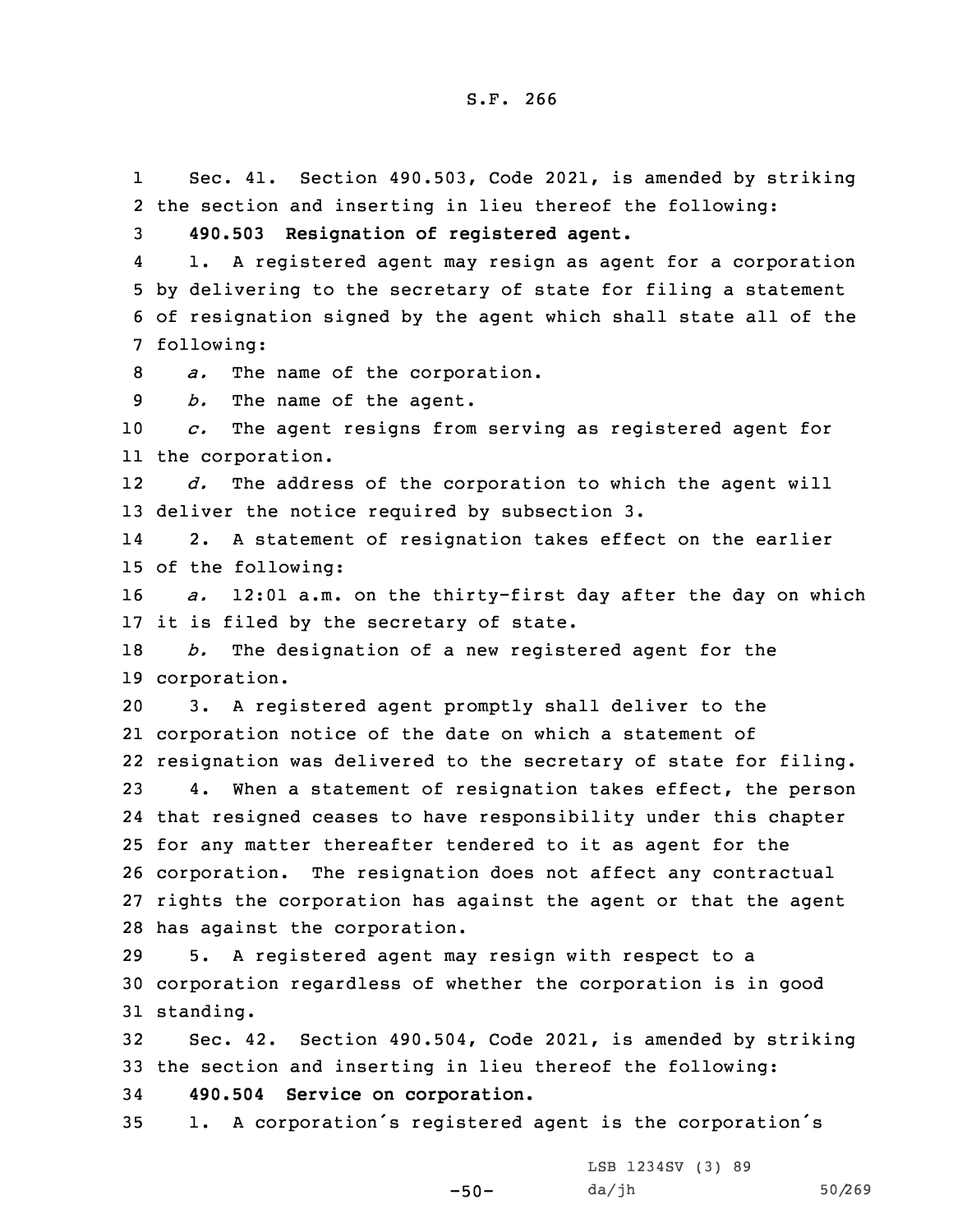1 agent for service of process, notice, or demand required or 2 permitted by law to be served on the corporation.

 2. If <sup>a</sup> corporation has no registered agent, or the agent cannot with reasonable diligence be served, the corporation may be served by registered or certified mail, return receipt requested, addressed to the secretary at the corporation's principal office. Service is perfected under this subsection at the earliest of the following:

9 *a.* The date the corporation receives the mail.

10 *b.* The date shown on the return receipt, if signed on behalf 11 of the corporation.

12 *c.* Five days after its deposit in the United States mail, 13 as evidenced by the postmark, if mailed postpaid and correctly 14 addressed.

15 3. *a.* The secretary of state shall be an agent of the 16 corporation upon whom process, notice, or demand may be served, 17 if any of the following applies:

18 (1) The process, notice, or demand cannot be served on <sup>a</sup> 19 corporation pursuant to subsection 1 or 2.

 (2) The process, notice, or demand is to be served on <sup>a</sup> registered foreign corporation that has withdrawn its registration pursuant to section 490.1507 or 490.1509, or the registration of which has been terminated pursuant to section 490.1511.

 *b.* Service of any process, notice, or demand on the secretary of state as agent for <sup>a</sup> corporation may be made by delivering to the secretary of state duplicate copies of the process, notice, or demand. If process, notice, or demand is served on the secretary of state, the secretary of state shall forward one of the copies by registered or certified mail, return receipt requested, to the corporation at the last address shown in the records of the secretary of state. Service is effected under this subsection at the earliest of the following:

35 (1) The date the corporation receives the process, notice,

-51-

LSB 1234SV (3) 89 da/jh 51/269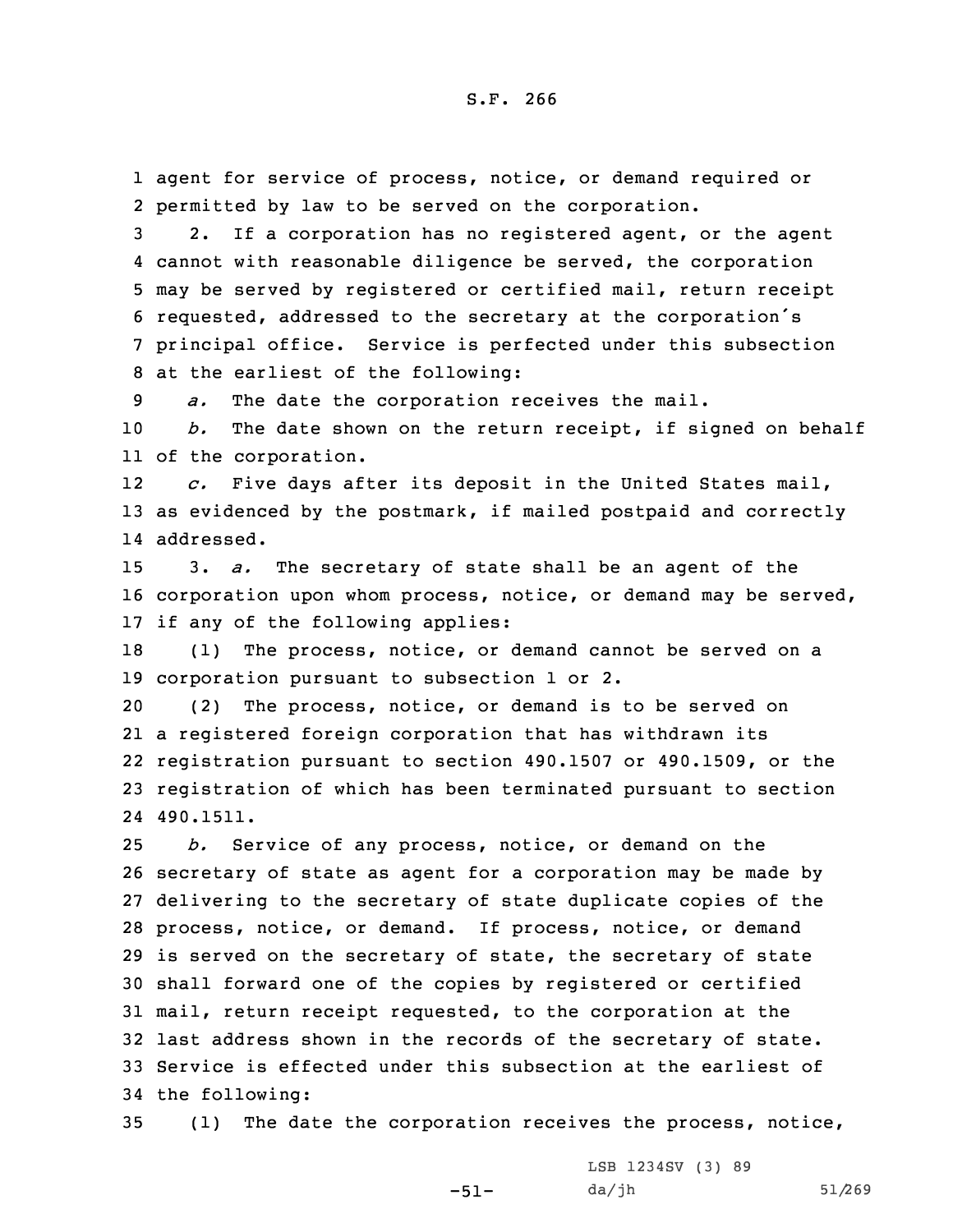1 or demand.

2 (2) The date shown on the return receipt, if signed on 3 behalf of the corporation.

4 (3) Five days after the process, notice, or demand is 5 deposited with the United States mail by the secretary of 6 state.

7 4. This section does not prescribe the only means, or 8 necessarily the required means, of serving <sup>a</sup> corporation.

9 Sec. 43. Section 490.601, Code 2021, is amended by striking 10 the section and inserting in lieu thereof the following:

11**490.601 Authorized shares.**

12 1. The articles of incorporation must set forth any classes of shares and series of shares within <sup>a</sup> class, and the number of shares of each class and series, that the corporation is authorized to issue. If more than one class or series of shares is authorized, the articles of incorporation must prescribe <sup>a</sup> distinguishing designation for each class or series and, before the issuance of shares of <sup>a</sup> class or series, describe the terms, including the preferences, rights, and limitations of that class or series. Except to the extent varied as permitted by this section, all shares of <sup>a</sup> class or series must have terms, including preferences, rights, and limitations that are identical with those of other shares of the same class or series.

25 2. The articles of incorporation must authorize all of the 26 following:

27 *a.* One or more classes or series of shares that together 28 have full voting rights.

 *b.* One or more classes or series of shares, which may be the same class, classes, or series as those with voting rights, that together are entitled to receive the net assets of the corporation upon dissolution.

33 3. The articles of incorporation may authorize one or more 34 classes or series of shares that have any of the following 35 characteristics:

-52-

LSB 1234SV (3) 89 da/jh 52/269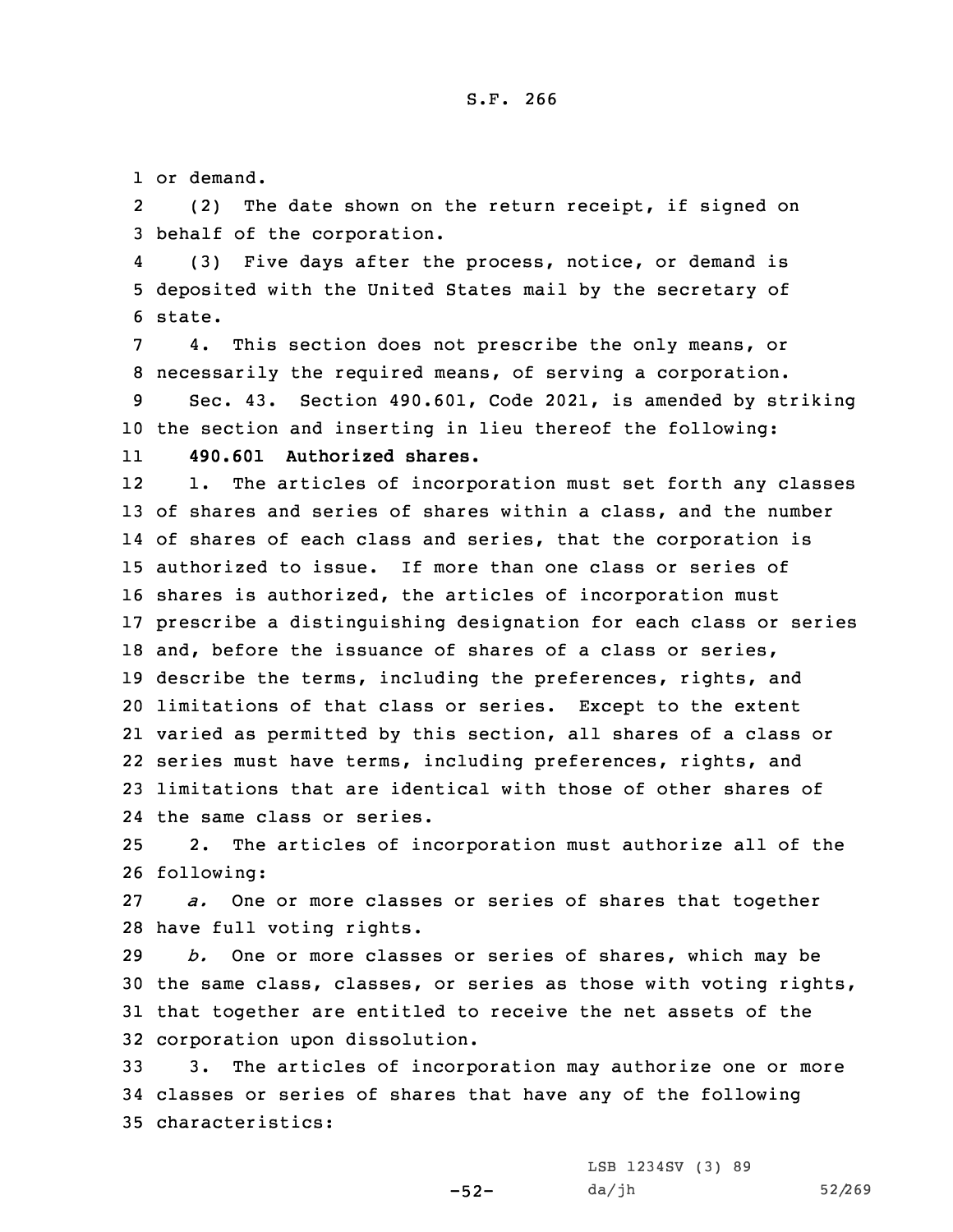1 *a.* Have special, conditional, or limited voting rights, or 2 no right to vote, except to the extent otherwise provided by 3 this chapter.

4 *b.* Are redeemable or convertible as specified in the 5 articles of incorporation in any of the following ways:

6 (1) At the option of the corporation, the shareholder, or 7 another person or upon the occurrence of <sup>a</sup> specified event.

8 (2) For cash, indebtedness, securities, or other property. 9 (3) At prices and in amounts specified or determined in 10 accordance with <sup>a</sup> formula.

11 *c.* Entitle the holders to distributions calculated in 12 any manner, including dividends that may be cumulative, 13 noncumulative, or partially cumulative.

14 *d.* Have preference over any other class or series of shares 15 with respect to distributions, including distributions upon the 16 dissolution of the corporation.

17 4. The terms of shares may be made dependent upon facts 18 objectively ascertainable outside the articles of incorporation 19 in accordance with section 490.120, subsection 11.

20 5. Any of the terms of shares may vary among holders of the 21 same class or series so long as such variations are expressly 22 set forth in the articles of incorporation.

23 6. The description of the preferences, rights, and 24 limitations of classes or series of shares in subsection 3 is 25 not exhaustive.

26 Sec. 44. Section 490.602, Code 2021, is amended by striking 27 the section and inserting in lieu thereof the following: 28 **490.602 Terms of class or series determined by board of**

29 **directors.**

30 1. If the articles of incorporation so provide, the board 31 of directors is authorized, without shareholder approval, to 32 do any of the following:

33 *a.* Classify any unissued shares into one or more classes or 34 into one or more series within <sup>a</sup> class.

-53-

35 *b.* Reclassify any unissued shares of any class into one

LSB 1234SV (3) 89 da/jh 53/269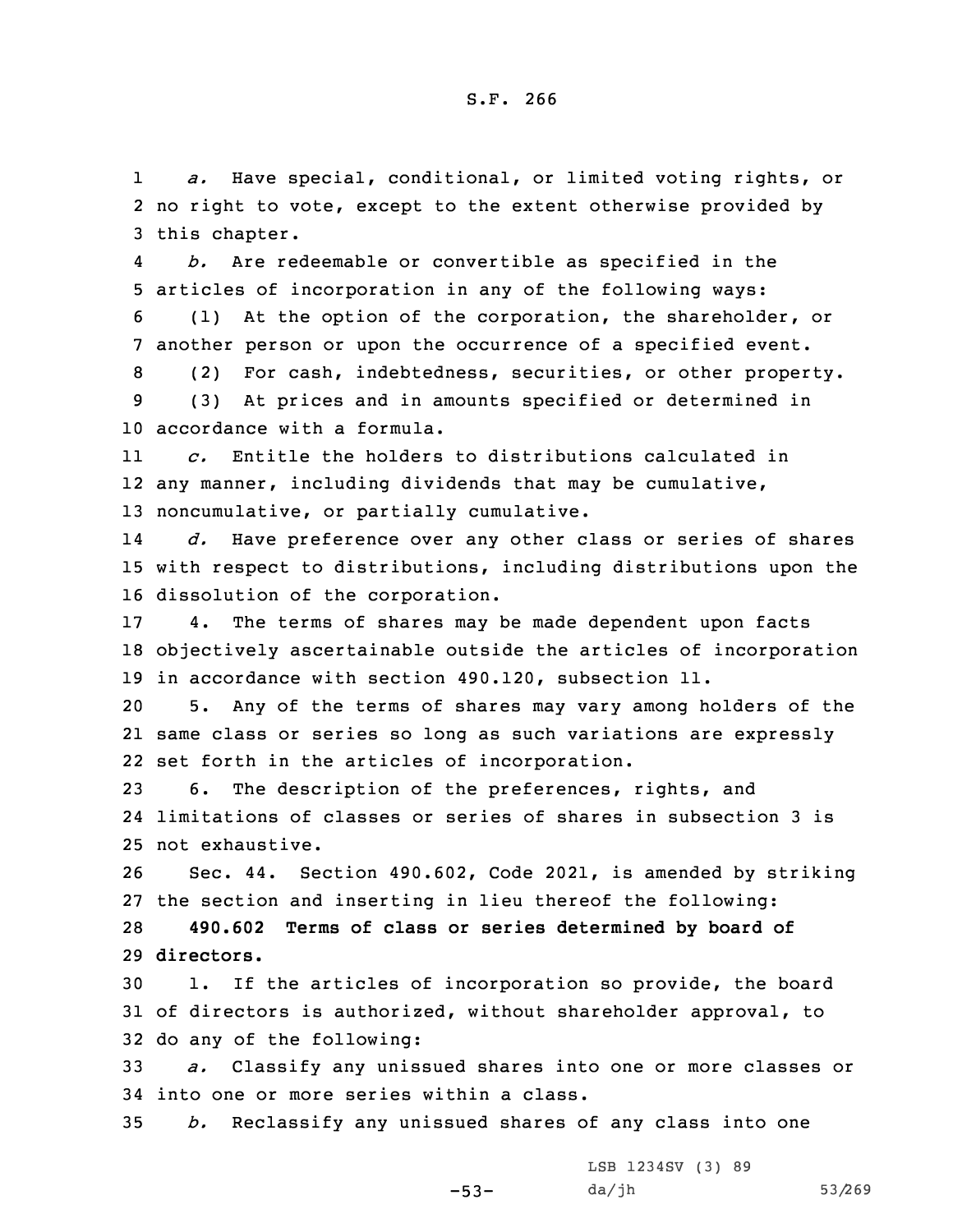1 or more classes or into one or more series within one or more 2 classes.

3 *c.* Reclassify any unissued shares of any series of any class 4 into one or more classes or into one or more series within <sup>a</sup> 5 class.

 2. If the board of directors acts pursuant to subsection 1, it shall determine the terms, including the preferences, rights, and limitations, to the same extent permitted under section 490.601, of any of the following:

10 *a.* Any class of shares before the issuance of any shares of 11 that class.

12 *b.* Any series within <sup>a</sup> class before the issuance of any 13 shares of that series.

14 3. Before issuing any shares of <sup>a</sup> class or series created 15 under this section, the corporation shall deliver to the 16 secretary of state for filing articles of amendment setting 17 forth the terms determined under subsection 1.

18 Sec. 45. Section 490.603, Code 2021, is amended by striking 19 the section and inserting in lieu thereof the following:

20 **490.603 Issued and outstanding shares.**

21 1. <sup>A</sup> corporation may issue the number of shares of each 22 class or series authorized by the articles of incorporation. 23 Shares that are issued are outstanding shares until they are 24 reacquired, redeemed, converted, or canceled.

25 2. The reacquisition, redemption, or conversion of 26 outstanding shares is subject to the limitations of subsection 27 3 and to section 490.640.

 3. At all times that shares of the corporation are outstanding, one or more shares that together have full voting rights and one or more shares that together are entitled to receive the net assets of the corporation upon dissolution must be outstanding.

33 Sec. 46. Section 490.604, Code 2021, is amended by striking 34 the section and inserting in lieu thereof the following: 35 **490.604 Fractional shares.**

> -54- LSB 1234SV (3) 89 da/jh 54/269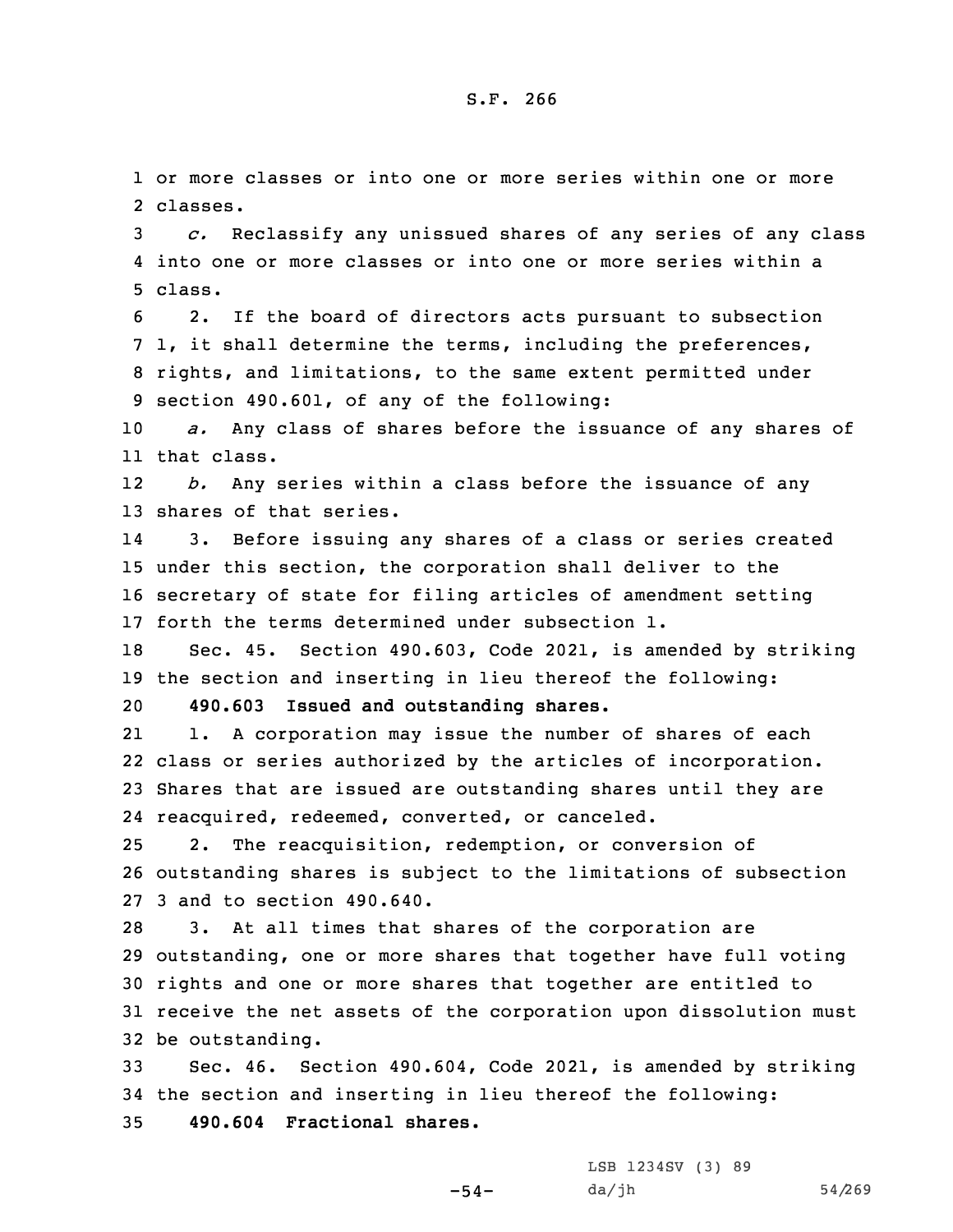1 1. <sup>A</sup> corporation may issue fractions of <sup>a</sup> share or in lieu 2 of doing so may do any of the following:

3 *a.* Pay in cash the value of fractions of <sup>a</sup> share.

4 *b.* Issue scrip in registered or bearer form entitling the 5 holder to receive <sup>a</sup> full share upon surrendering enough scrip 6 to equal <sup>a</sup> full share.

7 *c.* Arrange for disposition of fractional shares by the 8 holders of such shares.

9 2. Each certificate representing scrip must be <sup>10</sup> conspicuously labeled "scrip" and must contain the information 11 required by section 490.625, subsection 2.

12 3. The holder of <sup>a</sup> fractional share is entitled to exercise 13 the rights of a shareholder, including the rights to vote, 14 to receive dividends, and to receive distributions upon 15 dissolution. The holder of scrip is not entitled to any of 16 these rights unless the scrip provides for them.

 4. The board of directors may authorize the issuance of scrip subject to any condition, including any of the following: *a.* That the scrip will become void if not exchanged for full shares before <sup>a</sup> specified date.

21 *b.* That the shares for which the scrip is exchangeable may 22 be sold and the proceeds paid to the scripholders.

23 Sec. 47. Section 490.620, Code 2021, is amended by striking 24 the section and inserting in lieu thereof the following:

25 **490.620 Subscription for shares before incorporation.**

 1. <sup>A</sup> subscription for shares entered into before incorporation is irrevocable for six months unless the subscription agreement provides <sup>a</sup> longer or shorter period or all the subscribers agree to revocation.

 2. The board of directors may determine the payment terms of subscriptions for shares that were entered into before incorporation, unless the subscription agreement specifies them. <sup>A</sup> call for payment by the board of directors must be uniform so far as practicable as to all shares of the same class or series, unless the subscription agreement specifies

-55-

LSB 1234SV (3) 89 da/jh 55/269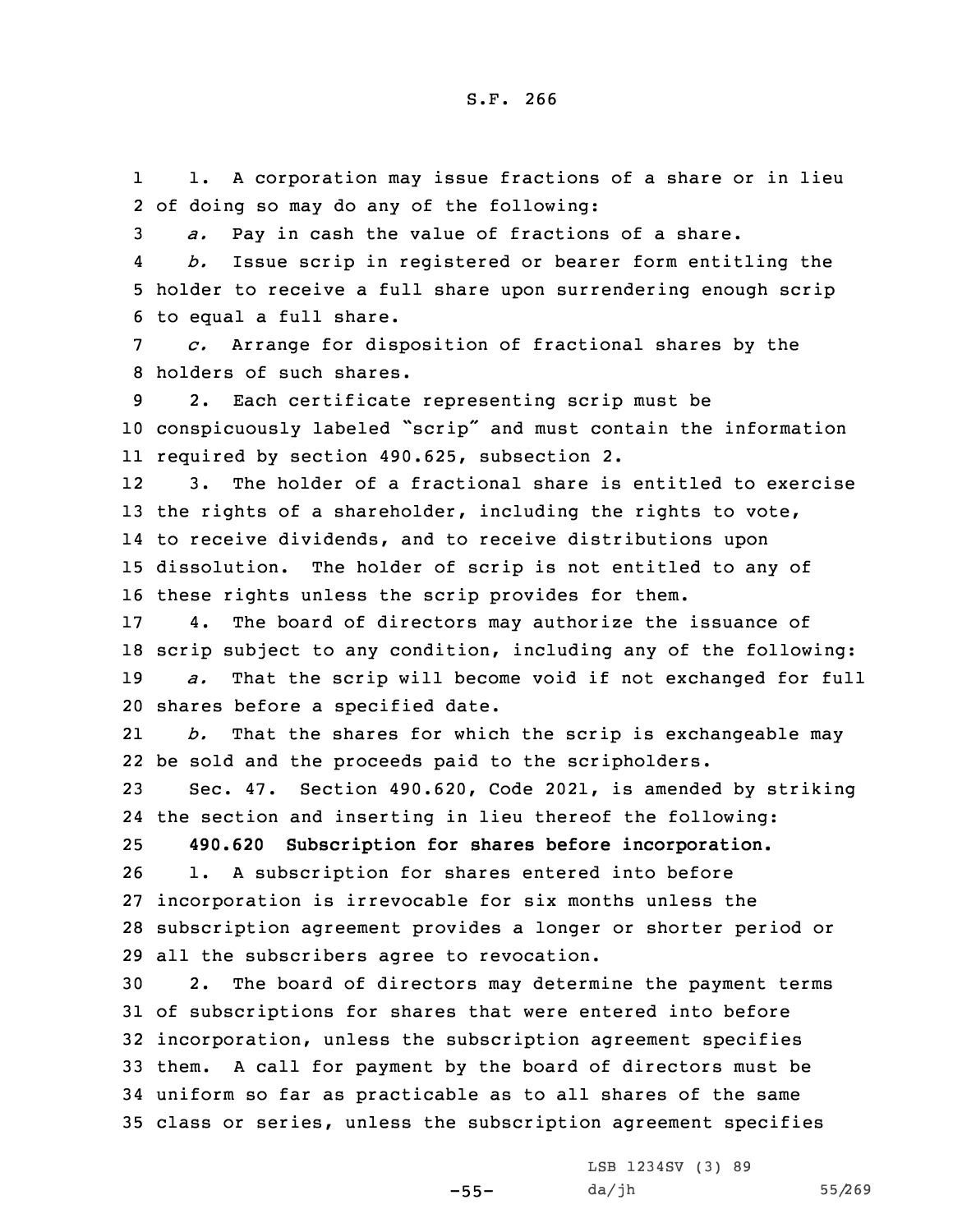1 otherwise.

2 3. Shares issued pursuant to subscriptions entered into 3 before incorporation are fully paid and nonassessable when 4 the corporation receives the consideration specified in the 5 subscription agreement.

 4. If <sup>a</sup> subscriber defaults in payment of cash or property under <sup>a</sup> subscription agreement entered into before incorporation, the corporation may collect the amount owed as any other debt. Alternatively, unless the subscription agreement provides otherwise, the corporation may rescind the agreement and may sell the shares if the debt remains unpaid for more than twenty days after the corporation delivers <sup>a</sup> written demand for payment to the subscriber.

14 5. <sup>A</sup> subscription agreement entered into after 15 incorporation is <sup>a</sup> contract between the subscriber and the 16 corporation subject to section 490.621.

17 Sec. 48. Section 490.621, Code 2021, is amended by striking 18 the section and inserting in lieu thereof the following:

19 **490.621 Issuance of shares.**

20 1. The powers granted in this section to the board of 21 directors may be reserved to the shareholders by the articles 22 of incorporation.

 2. The board of directors may authorize shares to be issued for consideration consisting of any tangible or intangible property or benefit to the corporation, including cash, promissory notes, services performed, contracts for services to be performed, or other securities of the corporation.

 3. Before the corporation issues shares, the board of directors shall determine that the consideration received or to be received for shares to be issued is adequate. That determination by the board of directors is conclusive insofar as the adequacy of consideration for the issuance of shares relates to whether the shares are validly issued, fully paid, and nonassessable.

35 4. When the corporation receives the consideration for

-56-

LSB 1234SV (3) 89 da/jh 56/269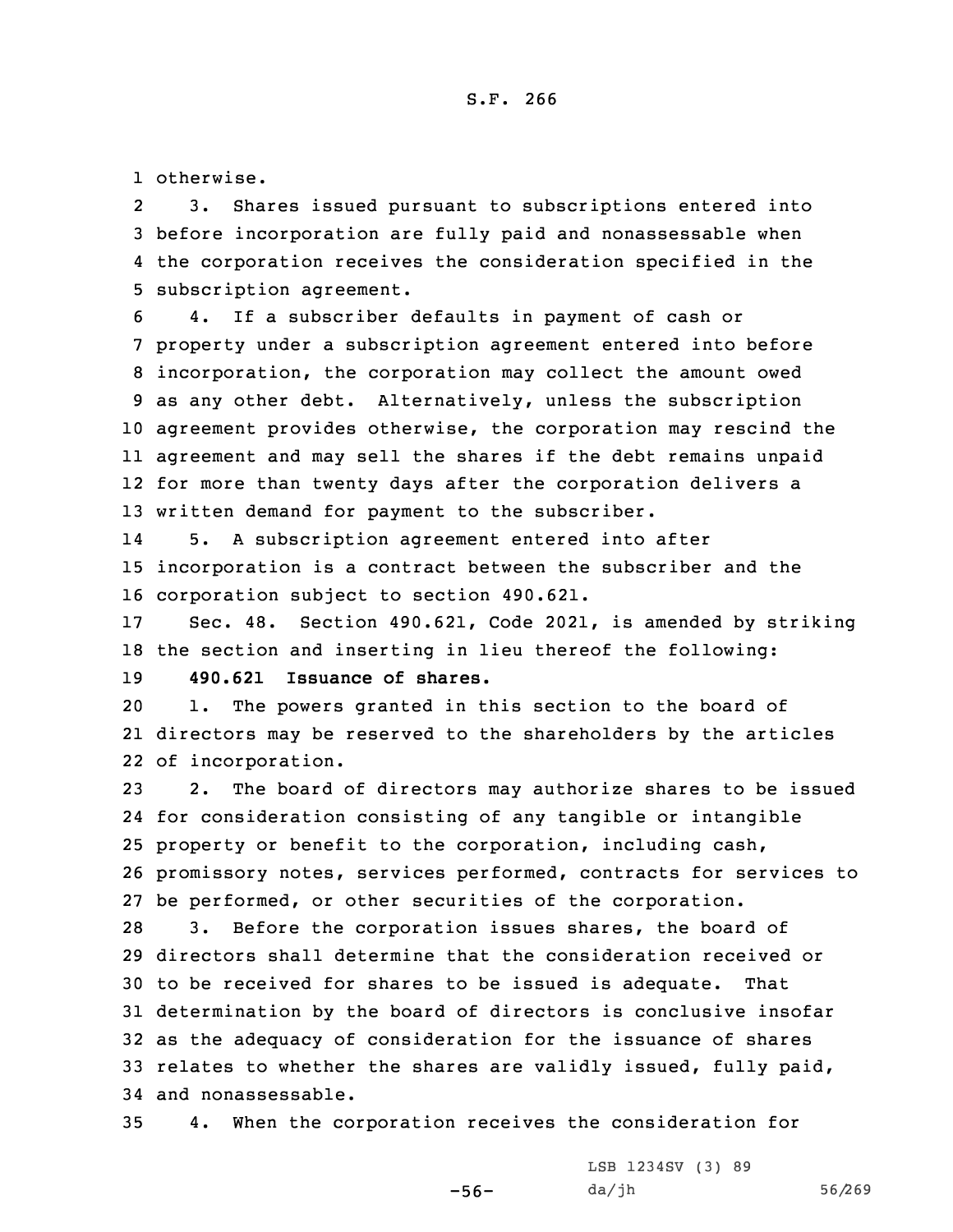1 which the board of directors authorized the issuance of shares, the shares issued therefor are fully paid and nonassessable. 5. The corporation may place in escrow shares issued for <sup>a</sup> contract for future services or benefits or <sup>a</sup> promissory note, or make other arrangements to restrict the transfer of the shares, and may credit distributions in respect of the shares against their purchase price, until the services are performed, the benefits are received, or the note is paid. If the services are not performed, the benefits are not received, or the note is not paid, the shares escrowed or restricted and the distributions credited may be canceled in whole or part. 12 6. *a.* An issuance of shares or other securities convertible into or rights exercisable for shares in <sup>a</sup> transaction or <sup>a</sup> series of integrated transactions requires approval of the shareholders, at <sup>a</sup> meeting at which <sup>a</sup> quorum consisting of <sup>a</sup> majority, or such greater number as the articles of incorporation may prescribe, of the votes entitled to be cast on the matter exists, if all of the following conditions are satisfied:

20 (1) The shares, other securities, or rights are to be issued 21 for consideration other than cash or cash equivalents.

22 (2) The voting power of shares that are issued and issuable as <sup>a</sup> result of the transaction or series of integrated transactions will comprise more than twenty percent of the voting power of the shares of the corporation that were outstanding immediately before the transaction.

27 *b.* For purposes of this subsection, the following shall 28 apply:

 (1) For purposes of determining the voting power of shares issued and issuable as <sup>a</sup> result of <sup>a</sup> transaction or series of integrated transactions, the voting power of shares or other securities convertible into or rights exercisable for shares shall be the greater of the following:

34 (a) The voting power of the shares to be issued.

35 (b) The voting power of the shares that would be outstanding

-57-

LSB 1234SV (3) 89 da/jh 57/269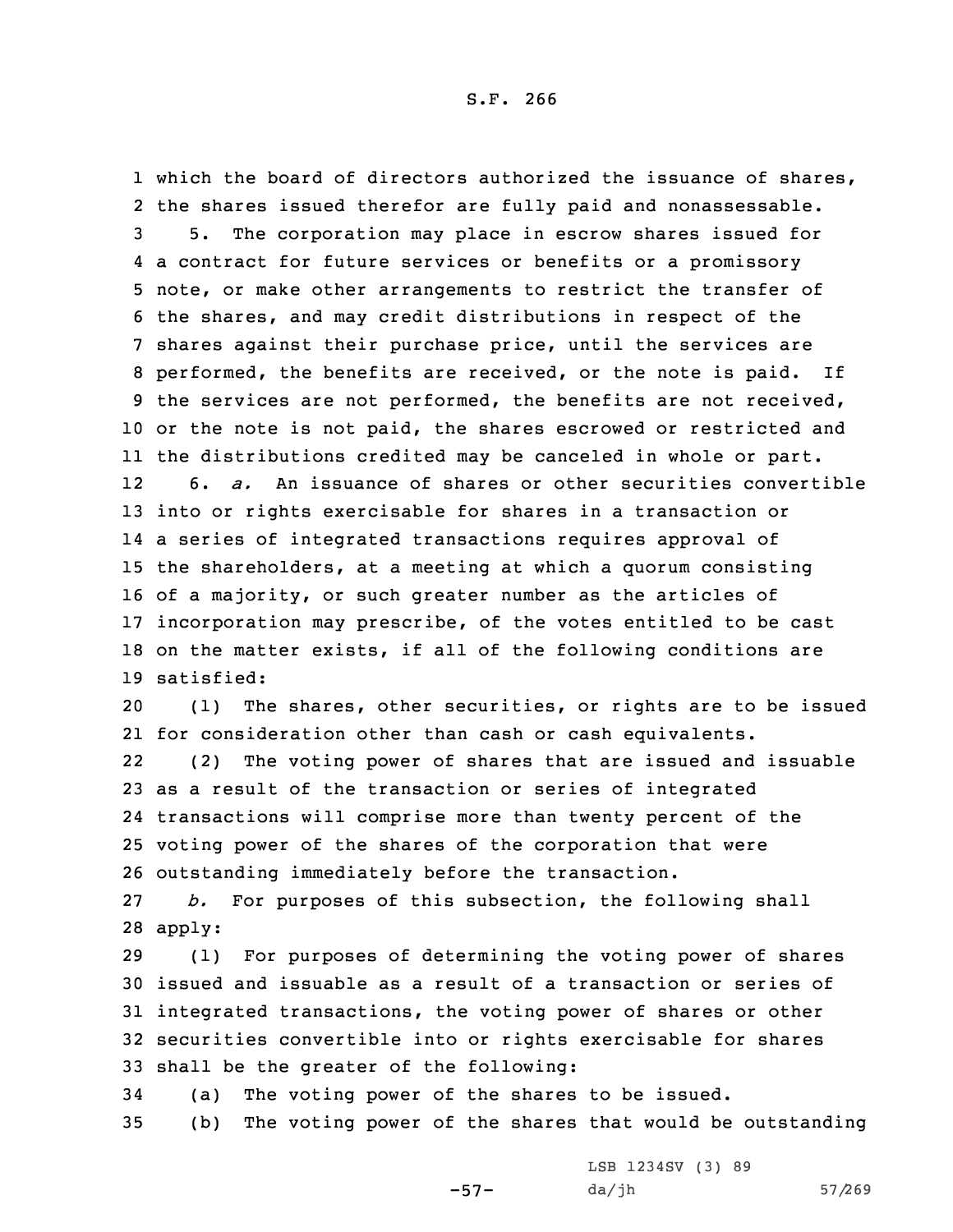S.F. 266

1 after giving effect to the conversion of convertible shares and 2 other securities and the exercise of rights to be issued.

3 (2) <sup>A</sup> series of transactions is integrated only if 4 consummation of one transaction is made contingent on 5 consummation of one or more of the other transactions.

6 Sec. 49. Section 490.622, Code 2021, is amended by striking 7 the section and inserting in lieu thereof the following:

8 **490.622 Liability of shareholders.**

 1. <sup>A</sup> purchaser from <sup>a</sup> corporation of the corporation's own shares is not liable to the corporation or its creditors with respect to the shares except to pay the consideration for which the shares were authorized to be issued or specified in the subscription agreement.

14 2. <sup>A</sup> shareholder of <sup>a</sup> corporation is not personally liable 15 for any liabilities of the corporation, including liabilities 16 arising from acts of the corporation, subject to the following 17 exceptions:

18 *a.* To the extent provided in <sup>a</sup> provision of the articles 19 of incorporation permitted by section 490.202, subsection 2, <sup>20</sup> paragraph *"b"*, subparagraph (5).

21 *b.* <sup>A</sup> shareholder may become personally liable by reason of 22 the shareholder's own acts or conduct.

23 Sec. 50. Section 490.623, Code 2021, is amended by striking 24 the section and inserting in lieu thereof the following:

25 **490.623 Share dividends.**

 1. Unless the articles of incorporation provide otherwise, shares may be issued pro rata and without consideration to the corporation's shareholders or to the shareholders of one or more classes or series of shares. An issuance of shares under this subsection is <sup>a</sup> share dividend.

31 2. Shares of one class or series shall not be issued as <sup>a</sup> 32 share dividend in respect of shares of another class or series 33 unless one or more of the following conditions are met:

34 *a.* The articles of incorporation so authorize.

35 *b.* <sup>A</sup> majority of the votes entitled to be cast by the class

-58-

LSB 1234SV (3) 89 da/jh 58/269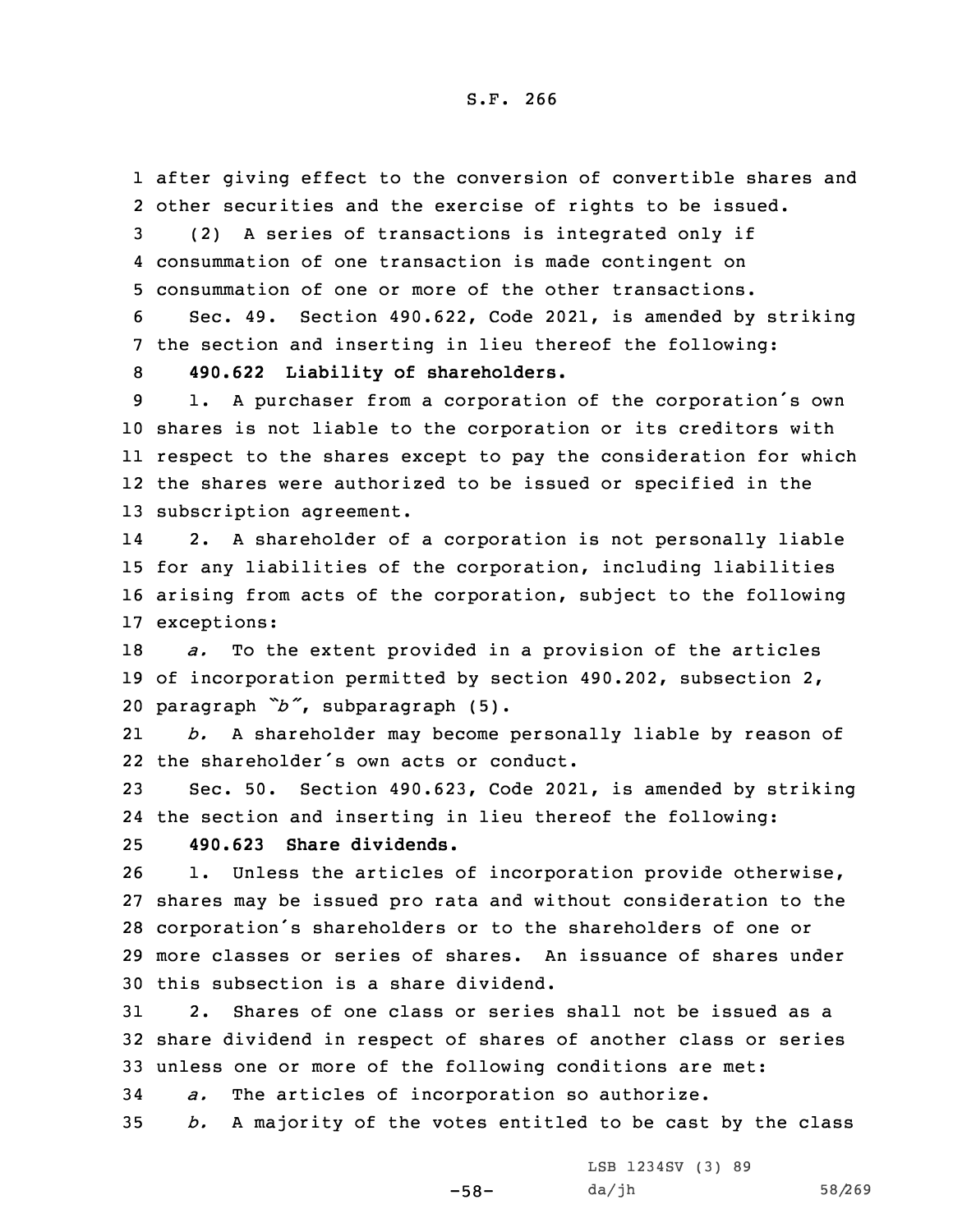1 or series to be issued approve the issue.

2 *c.* There are no outstanding shares of the class or series 3 to be issued.

4 3. The board of directors may fix the record date for determining shareholders entitled to <sup>a</sup> share dividend, which date shall not be retroactive. If the board of directors does not fix the record date for determining shareholders entitled to <sup>a</sup> share dividend, the record date is the date the board of directors authorizes the share dividend.

10 Sec. 51. Section 490.624, Code 2021, is amended by striking 11 the section and inserting in lieu thereof the following:

12**490.624 Share rights, options, warrants, and awards.**

13 1. A corporation may issue rights, options, or warrants for the purchase of shares or other securities of the corporation. The board of directors shall determine the terms and conditions upon which the rights, options, or warrants are issued and the terms, including the consideration for which the shares or other securities are to be issued. The authorization by the board of directors for the corporation to issue such rights, options, or warrants constitutes authorization of the issuance of the shares or other securities for which the rights, options, or warrants are exercisable.

23 2. The terms and conditions of such rights, options, or 24 warrants may include restrictions or conditions that do any of 25 the following:

 *a.* Preclude or limit the exercise, transfer, or receipt of such rights, options, or warrants by any person or persons owning or offering to acquire <sup>a</sup> specified number or percentage of the outstanding shares or other securities of the corporation or by any transferee or transferees of any such person or persons.

32 *b.* Invalidate or void such rights, options, or warrants 33 held by any such person or persons or any such transferee or 34 transferees.

-59-

35 3. The board of directors may authorize one or more officers

LSB 1234SV (3) 89 da/jh 59/269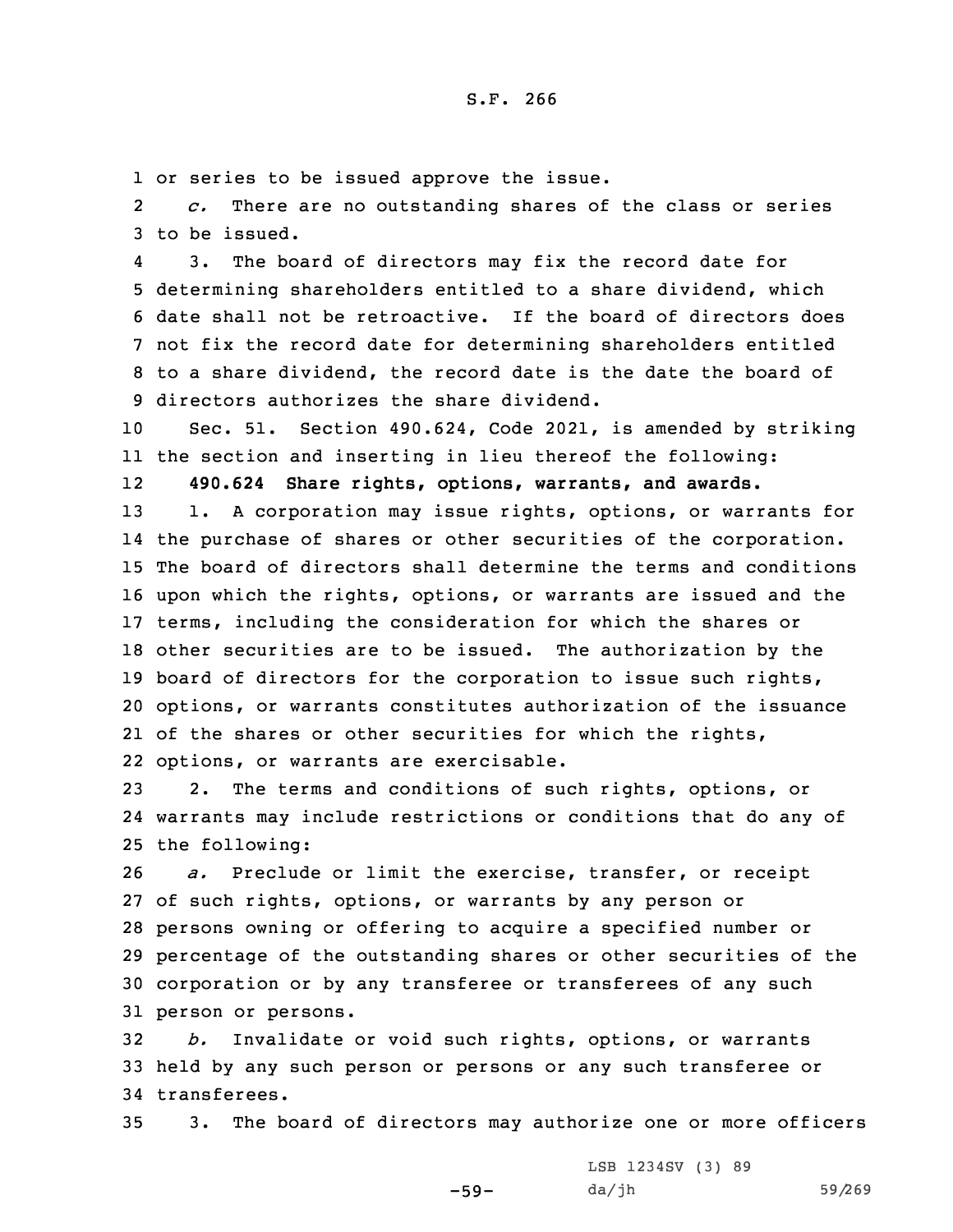1 to do any of the following:

2 *a.* Designate the recipients of rights, options, warrants, 3 or other equity compensation awards that involve the issuance 4 of shares.

 *b.* Determine, within an amount and subject to any other limitations established by the board of directors and, if applicable, the shareholders, the number of such rights, options, warrants, or other equity compensation awards and the terms of such rights, options, warrants, or awards to be received by the recipients, provided that an officer shall not use such authority to designate the officer or any other persons as the board of directors may specify as <sup>a</sup> recipient of such rights, options, warrants, or other equity compensation 14 awards.

15 Sec. 52. Section 490.625, Code 2021, is amended by striking 16 the section and inserting in lieu thereof the following:

17 **490.625 Form and content of certificates.**

18 1. Shares may, but need not, be represented by certificates. Unless this chapter or another statute expressly provides otherwise, the rights and obligations of shareholders are identical regardless of whether their shares are represented by certificates.

23 2. At <sup>a</sup> minimum, each share certificate must state on its 24 face all of the following:

25 *a.* The name of the corporation and that it is organized 26 under the law of this state.

27 *b.* The name of the person to whom issued.

28 *c.* The number and class of shares and the designation of the 29 series, if any, the certificate represents.

 3. *a.* If the corporation is authorized to issue different classes of shares or series of shares within <sup>a</sup> class, the front or back of each certificate must summarize all of the following:

34 (1) The preferences, rights, and limitations applicable to 35 each class and series.

> LSB 1234SV (3) 89 da/jh 60/269

 $-60-$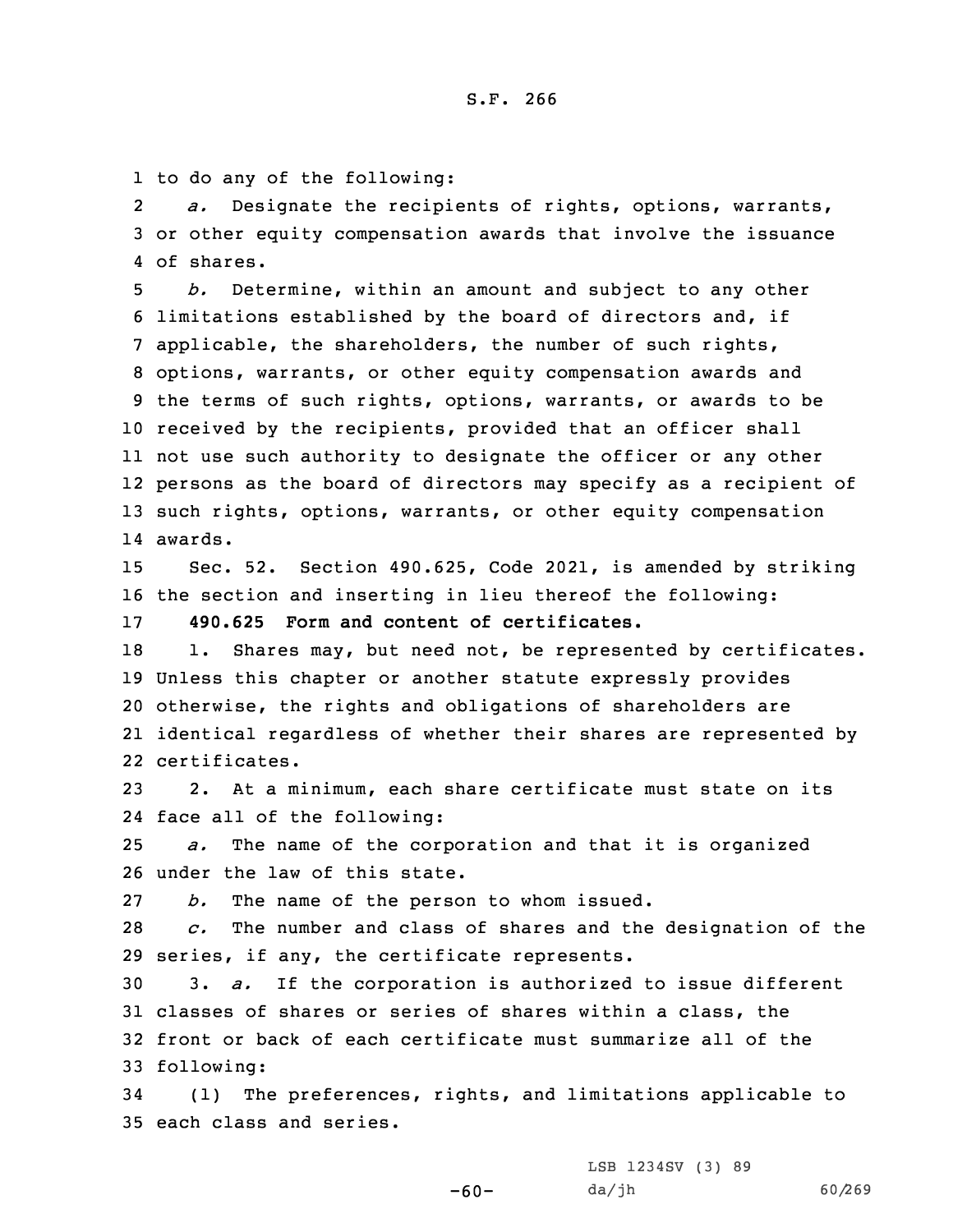S.F. 266

1 (2) Any variations in preferences, rights, and limitations 2 among the holders of the same class or series.

3 (3) The authority of the board of directors to determine the 4 terms of future classes or series.

 *b.* Alternatively, each certificate may state conspicuously on its front or back that the corporation will furnish the shareholder this information on request in writing and without 8 charge.

9 4. Each share certificate must be signed by two officers 10 designated in the bylaws.

11 5. If the person who signed <sup>a</sup> share certificate no longer 12 holds office when the certificate is issued, the certificate 13 is nevertheless valid.

14 Sec. 53. Section 490.626, Code 2021, is amended by striking 15 the section and inserting in lieu thereof the following: 16 **490.626 Shares without certificates.**

 1. Unless the articles of incorporation or bylaws provide otherwise, the board of directors of <sup>a</sup> corporation may authorize the issuance of some or all of the shares of any or all of its classes or series without certificates. The authorization does not affect shares already represented by certificates until they are surrendered to the corporation.

 2. Within <sup>a</sup> reasonable time after the issuance or transfer of shares without certificates, the corporation shall deliver to the shareholder <sup>a</sup> written statement of the information required on certificates by section 490.625, subsections 2 and 3, and, if applicable, section 490.627.

28 Sec. 54. Section 490.627, Code 2021, is amended by striking 29 the section and inserting in lieu thereof the following:

30 **490.627 Restriction on transfer of shares.**

 1. The articles of incorporation, the bylaws, an agreement among shareholders, or an agreement between shareholders and the corporation may impose restrictions on the transfer or registration of transfer of shares of the corporation. A restriction does not affect shares issued before the

-61-

LSB 1234SV (3) 89 da/jh 61/269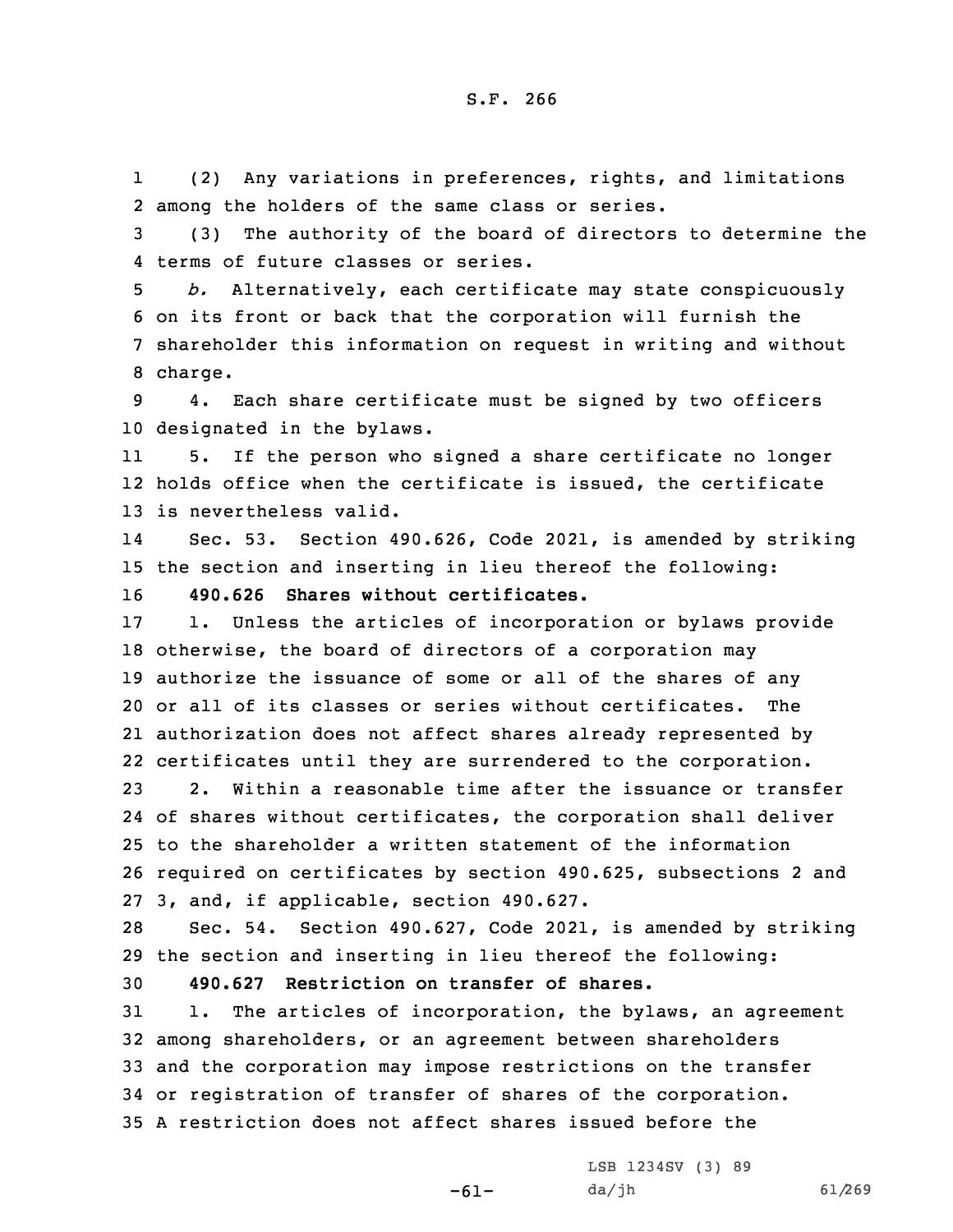1 restriction was adopted unless the holders of the shares are 2 parties to the restriction agreement or voted in favor of the 3 restriction.

4 2. <sup>A</sup> restriction on the transfer or registration of transfer of shares is valid and enforceable against the holder or <sup>a</sup> transferee of the holder if the restriction is authorized by this section and its existence is noted conspicuously on the front or back of the certificate or is contained in the information statement required by section 490.626, subsection 2. Unless so noted, or contained, <sup>a</sup> restriction is not enforceable against <sup>a</sup> person without knowledge of the restriction.

 3. <sup>A</sup> restriction on the transfer or registration of transfer of shares is authorized for any of the following purposes: *a.* To maintain the corporation's status when it is dependent on the number or identity of its shareholders.

17 *b.* To preserve exemptions under federal or state securities 18 law.

19 *c.* For any other reasonable purpose.

20 4. <sup>A</sup> restriction on the transfer or registration of transfer 21 of shares may do any of the following:

22 *a.* Obligate the shareholder first to offer the corporation 23 or other persons, separately, consecutively, or simultaneously, 24 an opportunity to acquire the restricted shares.

25 *b.* Obligate the corporation or other persons, separately, 26 consecutively, or simultaneously, to acquire the restricted 27 shares.

 *c.* Require the corporation, the holders of any class or series of its shares, or other persons to approve the transfer of the restricted shares, if the requirement is not manifestly unreasonable.

32 *d.* Prohibit the transfer of the restricted shares to 33 designated persons or classes of persons, if the prohibition 34 is not manifestly unreasonable.

<sup>35</sup> 5. As used in this section, *"shares"* includes <sup>a</sup> security

 $-62-$ 

LSB 1234SV (3) 89 da/jh 62/269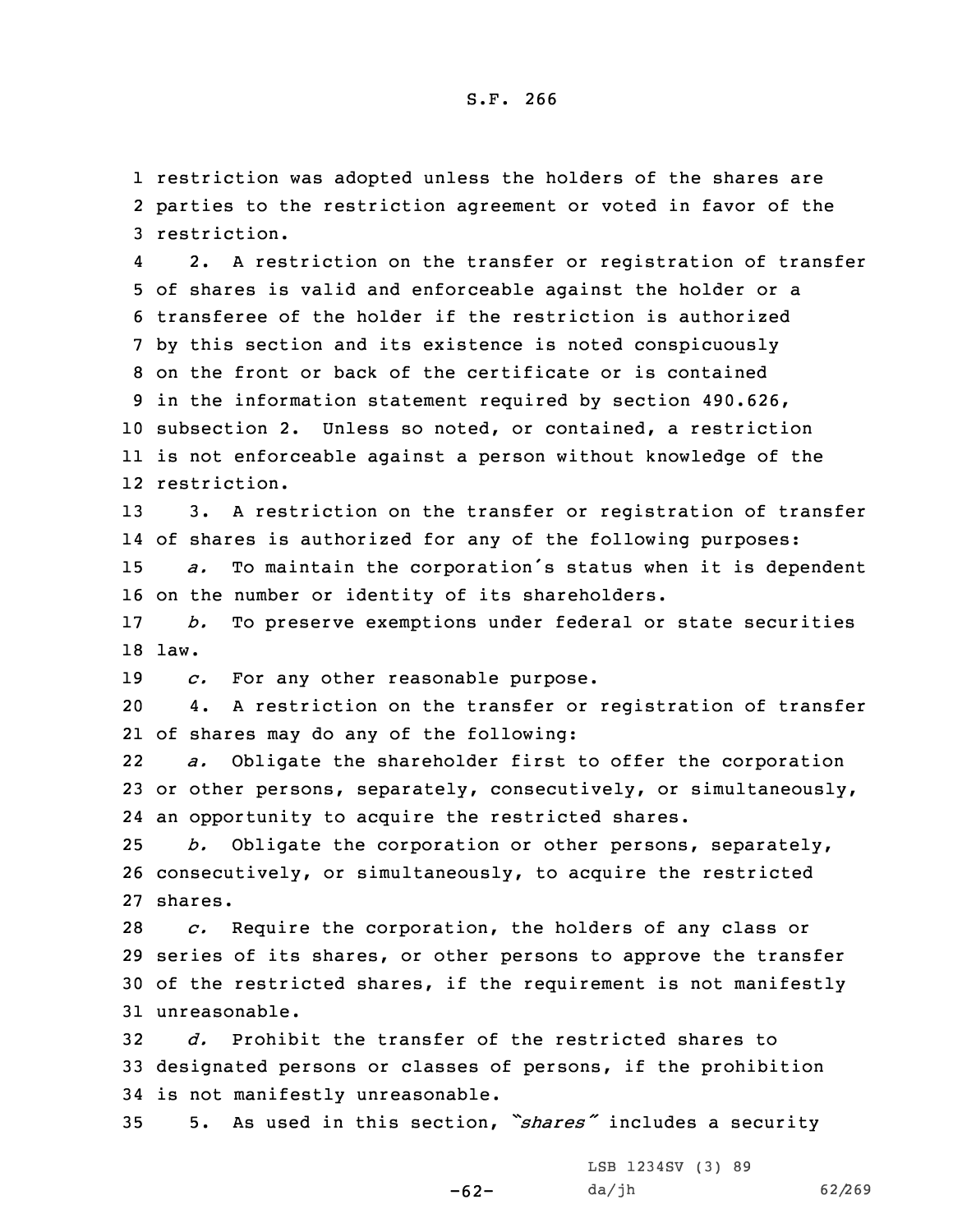1 convertible into or carrying <sup>a</sup> right to subscribe for or 2 acquire shares.

3 Sec. 55. Section 490.630, Code 2021, is amended by striking 4 the section and inserting in lieu thereof the following:

<sup>5</sup> **490.630 Shareholders' preemptive rights.**

6 1. The shareholders of <sup>a</sup> corporation do not have <sup>a</sup> <sup>7</sup> preemptive right to acquire the corporation's unissued shares 8 except to the extent the articles of incorporation so provide.

 2. <sup>A</sup> statement included in the articles of incorporation that "the corporation elects to have preemptive rights", or words of similar effect, means that the following principles apply except to the extent the articles of incorporation expressly provide otherwise:

14 *a.* The shareholders of the corporation have <sup>a</sup> preemptive right, granted on uniform terms and conditions prescribed by the board of directors to provide <sup>a</sup> fair and reasonable opportunity to exercise the right, to acquire proportional amounts of the corporation's unissued shares upon the decision of the board of directors to issue them.

20 *b.* <sup>A</sup> preemptive right may be waived by <sup>a</sup> shareholder. <sup>A</sup> 21 waiver evidenced by <sup>a</sup> writing is irrevocable even though it is 22 not supported by consideration.

23 *c.* There is no preemptive right with respect to any of the 24 following:

25 (1) Shares issued as compensation to directors, officers, 26 employees, or agents of the corporation, its subsidiaries, or 27 its affiliates.

 (2) Shares issued to satisfy conversion or option rights created to provide compensation to directors, officers, employees, or agents of the corporation, its subsidiaries, or its affiliates.

32 (3) Shares authorized in the articles of incorporation 33 that are issued within six months from the effective date of 34 incorporation.

-63-

35 (4) Shares sold otherwise than for cash.

LSB 1234SV (3) 89 da/jh 63/269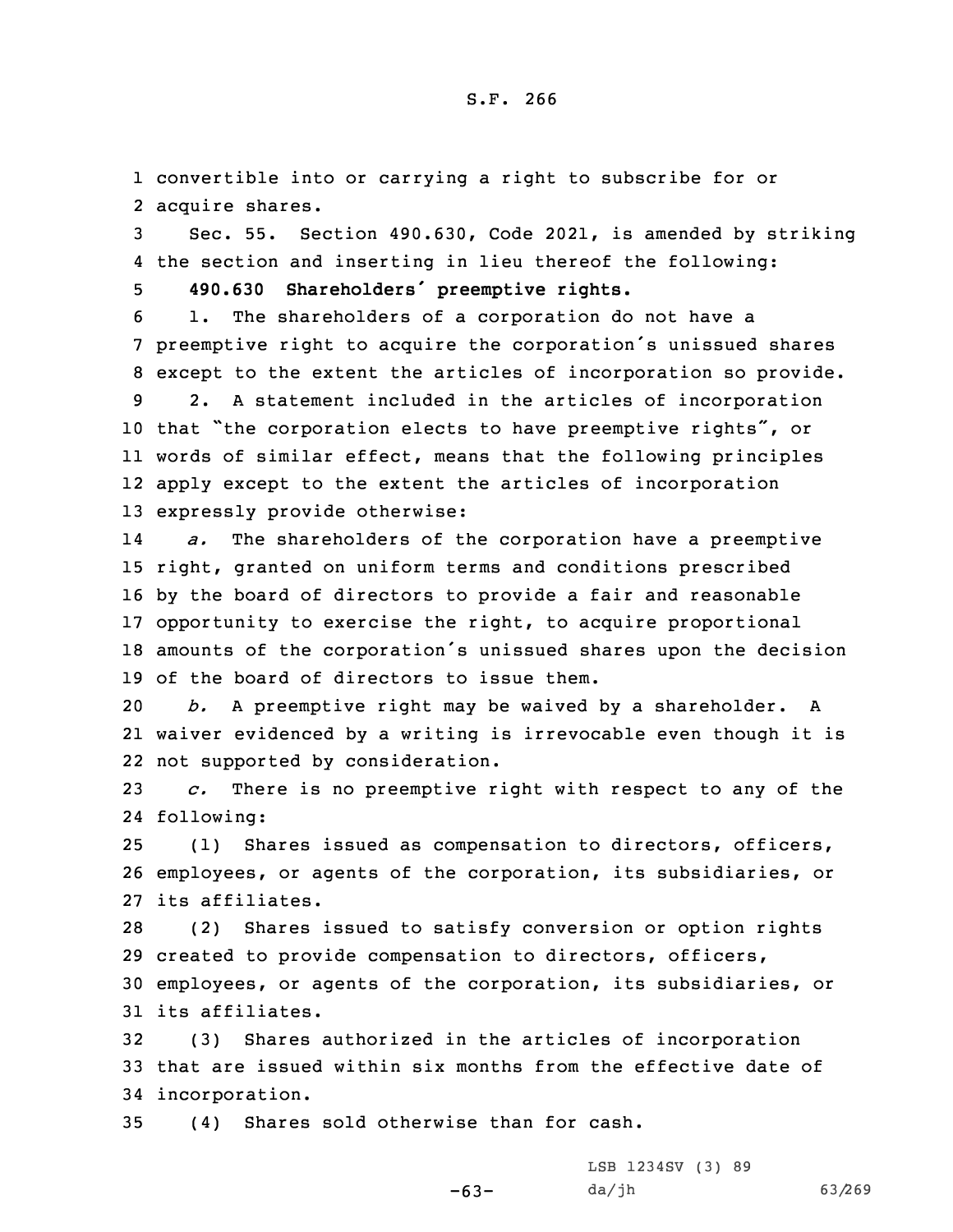1 *d.* Holders of shares of any class or series without voting 2 power but with preferential rights to distributions have no 3 preemptive rights with respect to shares of any class or 4 series.

 *e.* Holders of shares of any class or series with voting power but without preferential rights to distributions have no preemptive rights with respect to shares of any class or series with preferential rights to distributions unless the shares with preferential rights are convertible into or carry <sup>a</sup> right to subscribe for or acquire the shares without preferential 11 rights.

12 *f.* Shares subject to preemptive rights that are not acquired by shareholders may be issued to any person for <sup>a</sup> period of one year after being offered to shareholders at <sup>a</sup> consideration set by the board of directors that is not lower than the consideration set for the exercise of preemptive rights. An offer at <sup>a</sup> lower consideration or after the expiration of one year is subject to the shareholders' preemptive rights.

<sup>19</sup> 3. As used in this section, *"shares"* includes <sup>a</sup> security 20 convertible into or carrying <sup>a</sup> right to subscribe for or 21 acquire shares.

22 Sec. 56. Section 490.640, Code 2021, is amended by striking 23 the section and inserting in lieu thereof the following:

24**490.640 Distribution to shareholders.**

 1. <sup>A</sup> board of directors may authorize and the corporation may make distributions to its shareholders subject to restriction by the articles of incorporation and the limitation in subsection 3.

 2. The board of directors may fix the record date for determining shareholders entitled to <sup>a</sup> distribution, which date shall not be retroactive. If the board of directors does not fix <sup>a</sup> record date for determining shareholders entitled to <sup>a</sup> distribution, other than one involving <sup>a</sup> purchase, redemption, or other acquisition of the corporation's shares, the record date is the date the board of directors authorizes

-64-

LSB 1234SV (3) 89 da/jh 64/269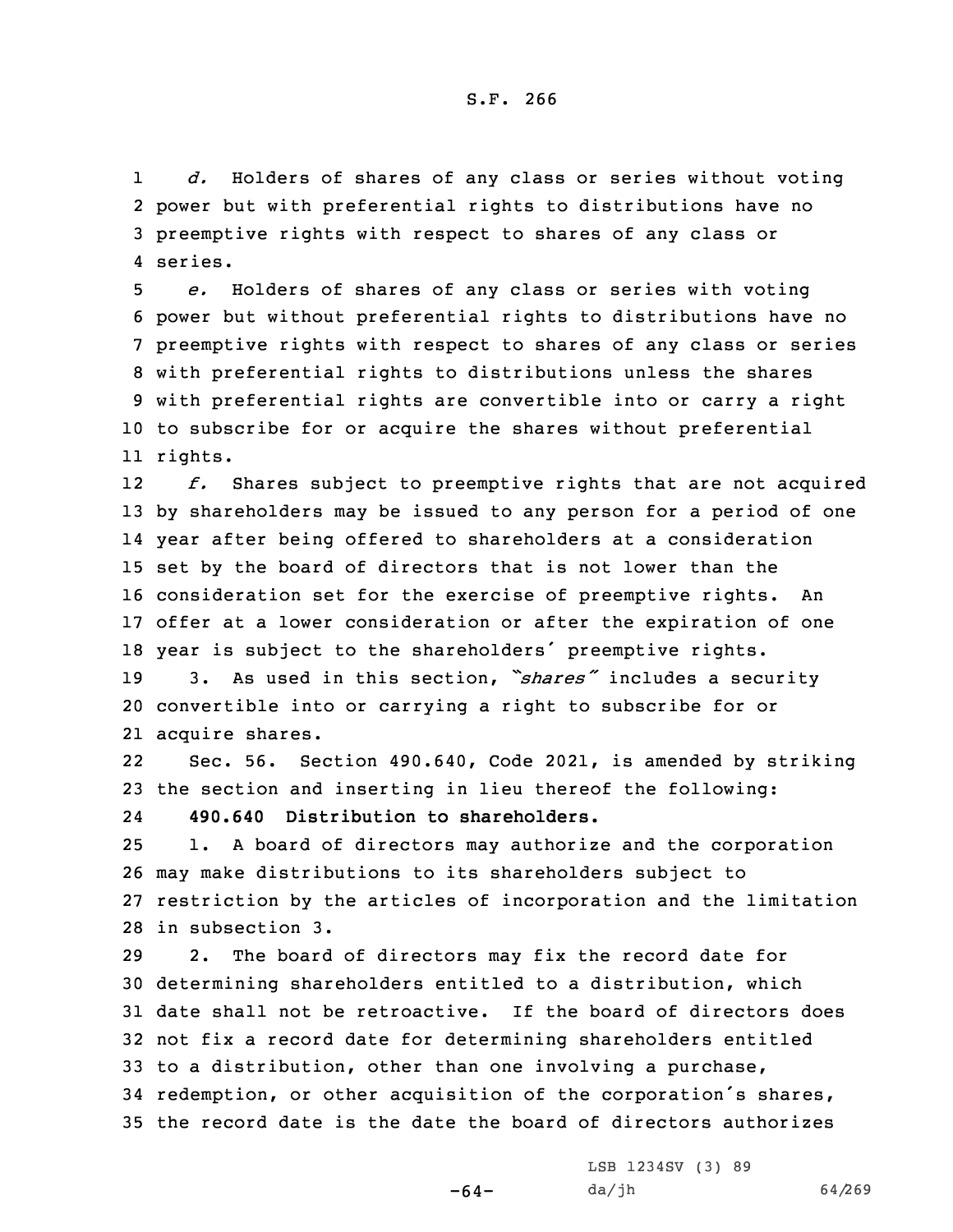1 the distribution.

2 3. <sup>A</sup> distribution shall not be made if, after giving it 3 effect, any of the following would result:

4 *a.* The corporation would not be able to pay its debts as 5 they become due in the usual course of business.

 *b.* The corporation's total assets would be less than the sum of its total liabilities plus, unless the articles of incorporation permit otherwise, the amount that would be needed, if the corporation were to be dissolved at the time of the distribution, to satisfy the preferential rights upon dissolution of shareholders whose preferential rights are superior to those receiving the distribution.

 4. The board of directors may base <sup>a</sup> determination that <sup>a</sup> distribution is not prohibited under subsection 3 either on financial statements prepared on the basis of accounting practices and principles that are reasonable in the circumstances or on <sup>a</sup> fair valuation or other method that is reasonable in the circumstances.

19 5. Except as provided in subsection 7, the effect of <sup>a</sup> 20 distribution under subsection 3 is measured as follows:

21 *a.* In the case of distribution by purchase, redemption, 22 or other acquisition of the corporation's shares, as of the 23 earlier of the following:

24 (1) The date cash or other property is transferred or debt 25 to <sup>a</sup> shareholder is incurred by the corporation.

26 (2) The date the shareholder ceases to be <sup>a</sup> shareholder with 27 respect to the acquired shares.

28 *b.* In the case of any other distribution of indebtedness, as 29 of the date the indebtedness is distributed.

30 *c.* In all other cases, as of the following:

31 (1) The date the distribution is authorized if the payment 32 occurs within one hundred twenty days after the date of 33 authorization.

34 (2) The date the payment is made if it occurs more than one 35 hundred twenty days after the date of authorization.

-65-

LSB 1234SV (3) 89 da/jh 65/269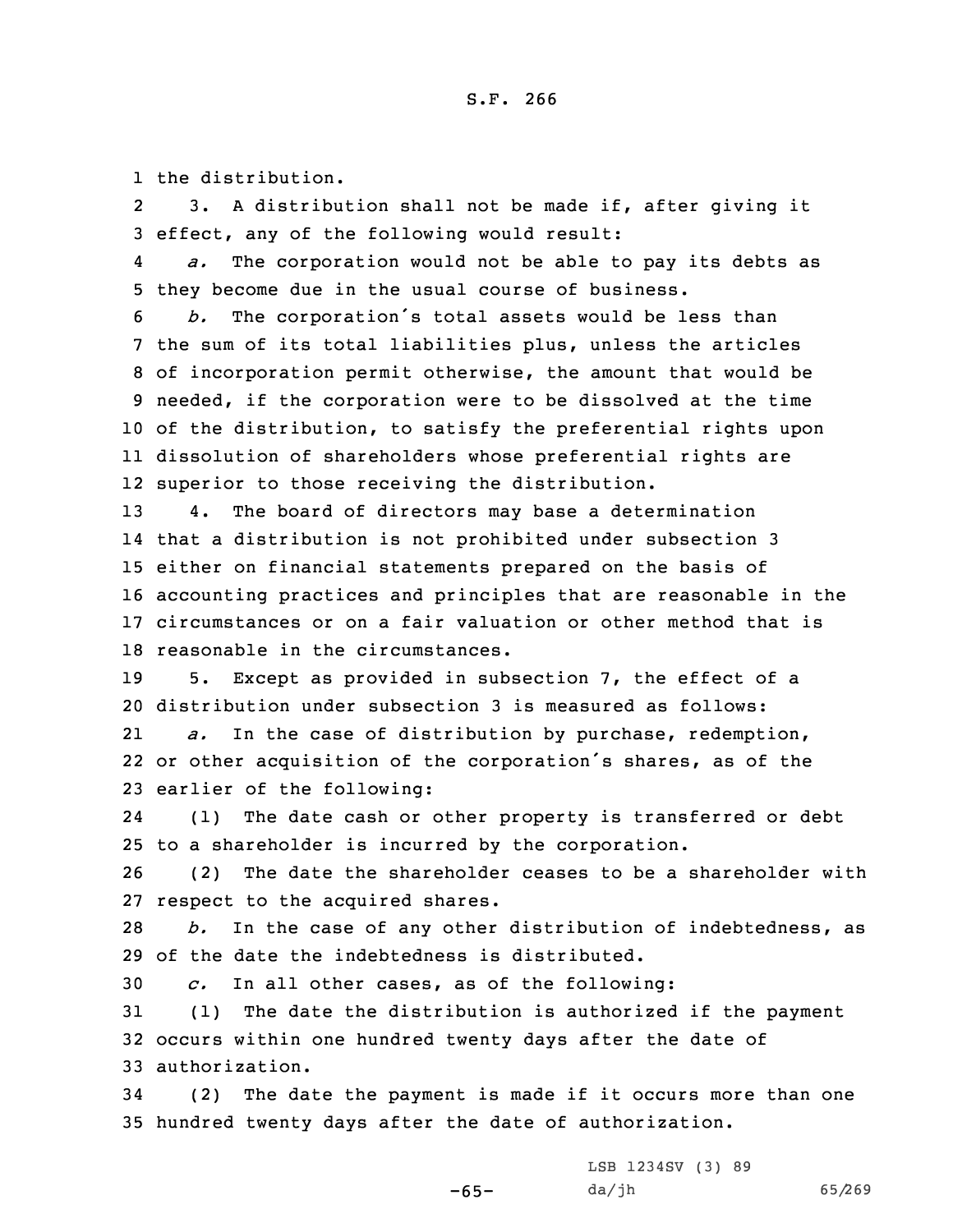1 6. <sup>A</sup> corporation's indebtedness to <sup>a</sup> shareholder incurred by reason of <sup>a</sup> distribution made in accordance with this section is at parity with the corporation's indebtedness to its general, unsecured creditors except to the extent subordinated by agreement.

 7. Indebtedness of <sup>a</sup> corporation, including indebtedness issued as <sup>a</sup> distribution, is not considered <sup>a</sup> liability for purposes of determinations under subsection 3 if its terms provide that payment of principal and interest are made only if and to the extent that payment of <sup>a</sup> distribution to shareholders could then be made under this section. If such indebtedness is issued as <sup>a</sup> distribution, each payment of principal or interest is treated as <sup>a</sup> distribution, the effect of which is measured on the date the payment is actually made. 8. This section shall not apply to distributions in liquidation under subchapter XIV.

17 Sec. 57. Section 490.701, Code 2021, is amended by striking 18 the section and inserting in lieu thereof the following: 19 **490.701 Annual meeting.**

 1. Unless directors are elected by written consent in lieu of an annual meeting as permitted by section 490.704, <sup>a</sup> corporation shall hold <sup>a</sup> meeting of shareholders annually, at <sup>a</sup> time stated in or fixed in accordance with the bylaws, at which directors shall be elected.

 2. Unless the board of directors determines to hold the meeting solely by means of remote communication in accordance with section 490.709, subsection 3, annual meetings may be held as follows:

29 *a.* In or out of this state at the place stated in or fixed 30 in accordance with the bylaws.

31 *b.* If no place is stated in or fixed in accordance with the <sup>32</sup> bylaws, at the corporation's principal office.

33 3. The failure to hold an annual meeting at the time stated <sup>34</sup> in or fixed in accordance with <sup>a</sup> corporation's bylaws does not 35 affect the validity of any corporate action.

-66-

LSB 1234SV (3) 89 da/jh 66/269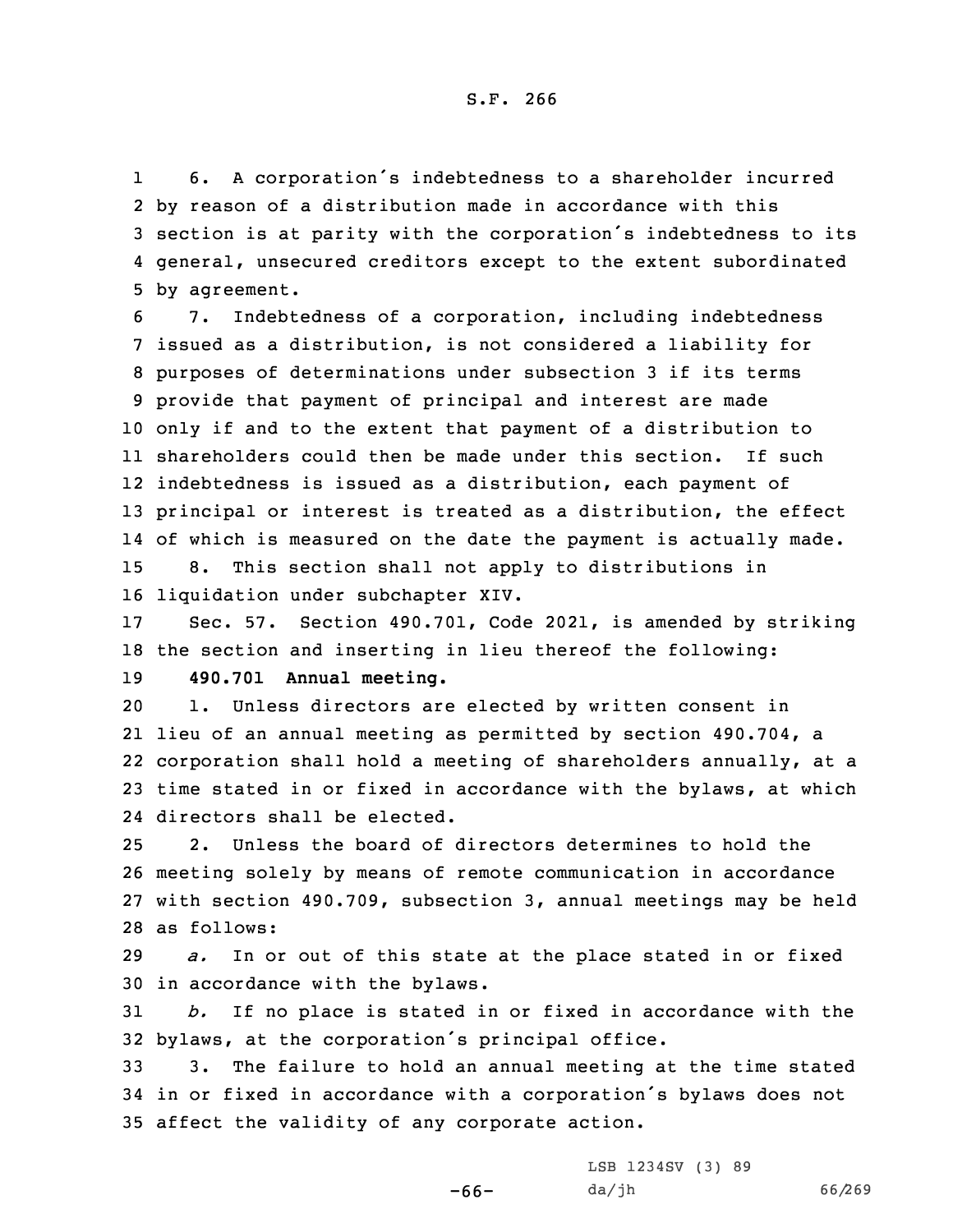1 Sec. 58. Section 490.702, Code 2021, is amended by striking 2 the section and inserting in lieu thereof the following:

3 **490.702 Special meeting.**

4 1. Except as provided in subsection 5, <sup>a</sup> corporation shall 5 hold <sup>a</sup> special meeting of shareholders upon the occurrence of 6 any of the following:

7 *a.* On call of its board of directors or the person or 8 persons authorized to do so by the articles of incorporation 9 or bylaws.

 *b.* If the shareholders holding at least ten percent of all the votes entitled to be cast on an issue proposed to be considered at the proposed special meeting sign, date, and deliver to the corporation one or more written demands for the meeting describing the purpose or purposes for which it is to be held, provided that the articles of incorporation may fix <sup>a</sup> lower percentage or <sup>a</sup> higher percentage not exceeding twenty-five percent of all the votes entitled to be cast on any issue proposed to be considered. Unless otherwise provided in the articles of incorporation, <sup>a</sup> written demand for <sup>a</sup> special meeting may be revoked by <sup>a</sup> writing to that effect received by the corporation before the receipt by the corporation of demands sufficient in number to require the holding of <sup>a</sup> special meeting.

24 2. If not otherwise fixed under section 490.703 or 490.707, the record date for determining shareholders entitled to demand <sup>a</sup> special meeting shall be the first date on which <sup>a</sup> signed shareholder demand is delivered to the corporation. No written demand for <sup>a</sup> special meeting shall be effective unless, within sixty days of the earliest date on which such <sup>a</sup> demand delivered to the corporation as required by this section was signed, written demands signed by shareholders holding at least the percentage of votes specified in or fixed in accordance with subsection 1, paragraph *"b"*, have been delivered to the corporation.

35 3. Unless the board of directors determines to hold the

-67-

LSB 1234SV (3) 89 da/jh 67/269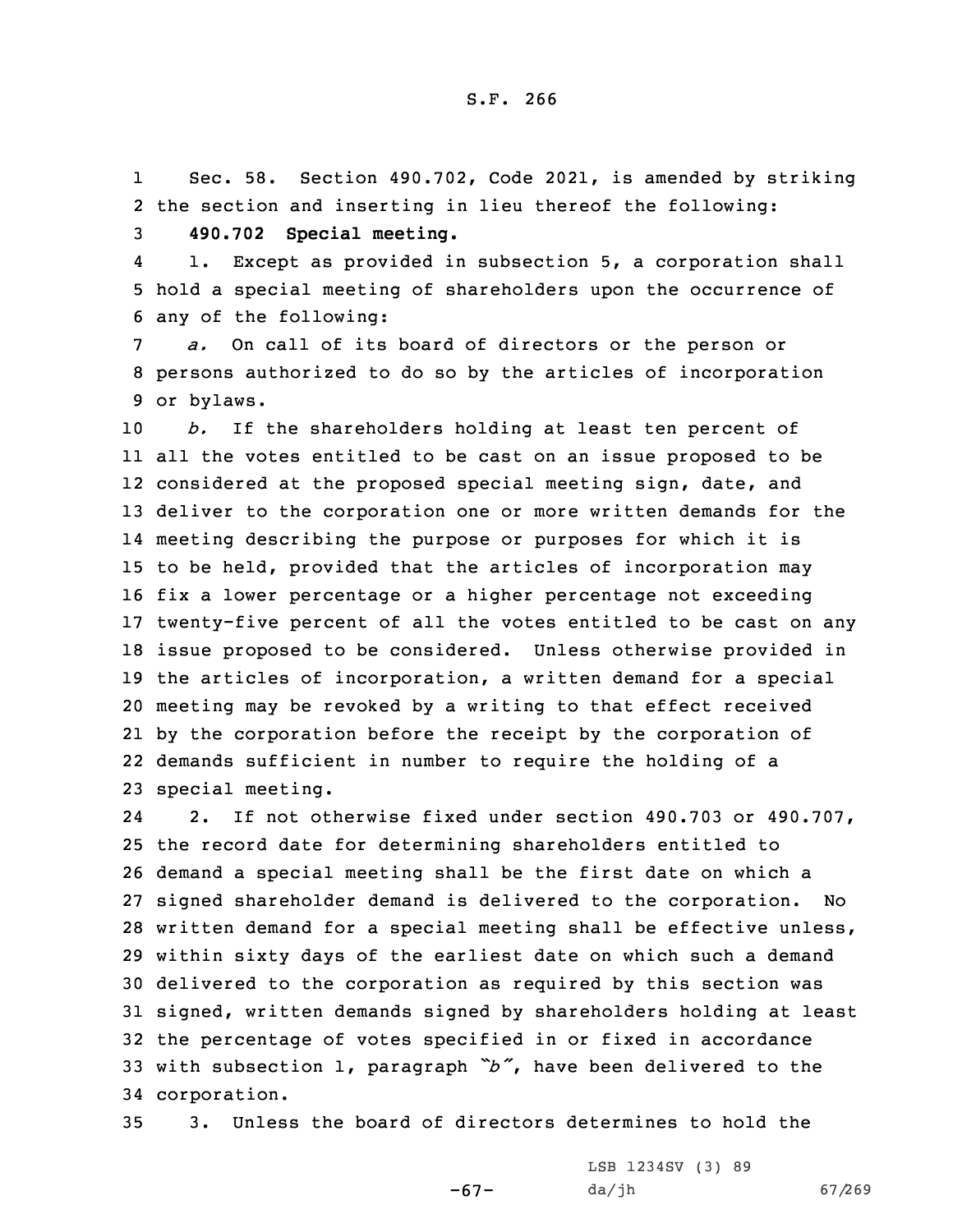1 meeting solely by remote participation in accordance with 2 section 490.709, subsection 3, special meetings of shareholders 3 may be held as follows:

4 *a.* In or out of this state at the place stated in or fixed 5 in accordance with the bylaws.

6 *b.* If no place is so stated in or fixed in accordance with <sup>7</sup> the bylaws, at the corporation's principal office.

8 4. Only business within the purpose or purposes described in 9 the meeting notice required by section 490.705, subsection 3, 10 may be conducted at <sup>a</sup> special meeting of shareholders.

11 5. Notwithstanding subsections 1 through 4, <sup>a</sup> corporation that has <sup>a</sup> class of equity securities registered pursuant to section 12 of the federal Securities Exchange Act of 1934 is required to hold <sup>a</sup> special meeting only upon the occurrence of any of the following:

16 *a.* On call of its board of directors or the person or 17 persons authorized to call <sup>a</sup> special meeting by the articles of 18 incorporation or bylaws.

 *b.* If the holders of at least fifty percent of all the votes entitled to be cast on any issue proposed to be considered at the proposed special meeting sign, date, and deliver to the corporation's secretary one or more written demands for the meeting describing the purpose or purposes for which it is to 24 be held.

25 Sec. 59. Section 490.703, Code 2021, is amended by striking 26 the section and inserting in lieu thereof the following:

27 **490.703 Court-ordered meeting.**

 1. The district court of the county where <sup>a</sup> corporation's principal office, or, if none in this state, its registered office, is located may summarily order <sup>a</sup> meeting to be held pursuant to any of the following:

 *a.* On application of any shareholder of the corporation if an annual meeting was not held or action by written consent in lieu of an annual meeting did not become effective within the earlier of six months after the end of the corporation's fiscal

> LSB 1234SV (3) 89 da/jh 68/269

-68-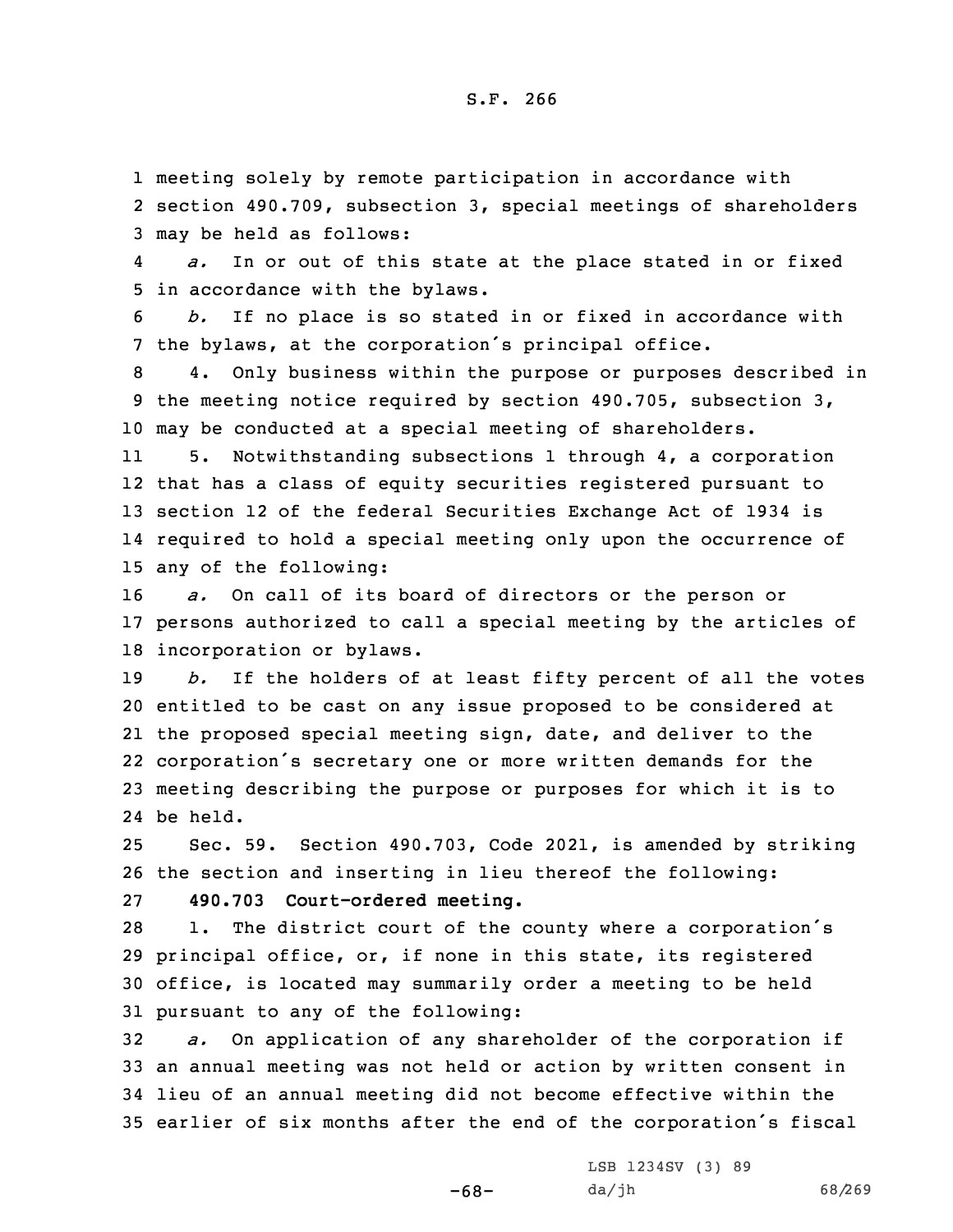1 year or fifteen months after its last annual meeting.

2 *b.* On application of one or more shareholders who signed <sup>a</sup> 3 demand for <sup>a</sup> special meeting valid under section 490.702 if any 4 of the following applies:

5 (1) Notice of the special meeting was not given within 6 thirty days after the first day on which the requisite number 7 of such demands have been delivered to the corporation.

8 (2) The special meeting was not held in accordance with the 9 notice.

 2. The court may fix the time and place of the meeting, determine the shares entitled to participate in the meeting, specify <sup>a</sup> record date or dates for determining shareholders entitled to notice of and to vote at the meeting, prescribe the form and content of the meeting notice, fix the quorum required for specific matters to be considered at the meeting, or direct that the shares represented at the meeting constitute <sup>a</sup> quorum 17 for action on those matters, and enter other orders necessary to accomplish the purpose or purposes of the meeting.

 3. For purposes of subsection 1, paragraph *"a"*, "*shareholder"* means <sup>a</sup> record shareholder, <sup>a</sup> beneficial shareholder, and an unrestricted voting trust beneficial owner. 22 Sec. 60. Section 490.704, Code 2021, is amended by striking the section and inserting in lieu thereof the following:

24**490.704 Action without meeting.**

 1. Unless otherwise provided in the articles of incorporation, any action required or permitted by this chapter to be taken at <sup>a</sup> shareholders' meeting may be taken without <sup>a</sup> meeting or vote, and, except as provided in subsection 5, without prior notice, if one or more written consents bearing the date of signature and describing the action taken are signed by the holders of outstanding shares having not less than ninety percent of the votes entitled to be cast at <sup>a</sup> meeting at which all shares entitled to vote on the action were present and voted, and are delivered to the corporation for inclusion in the minutes or filing with the corporate records.

> LSB 1234SV (3) 89 da/jh 69/269

 $-69-$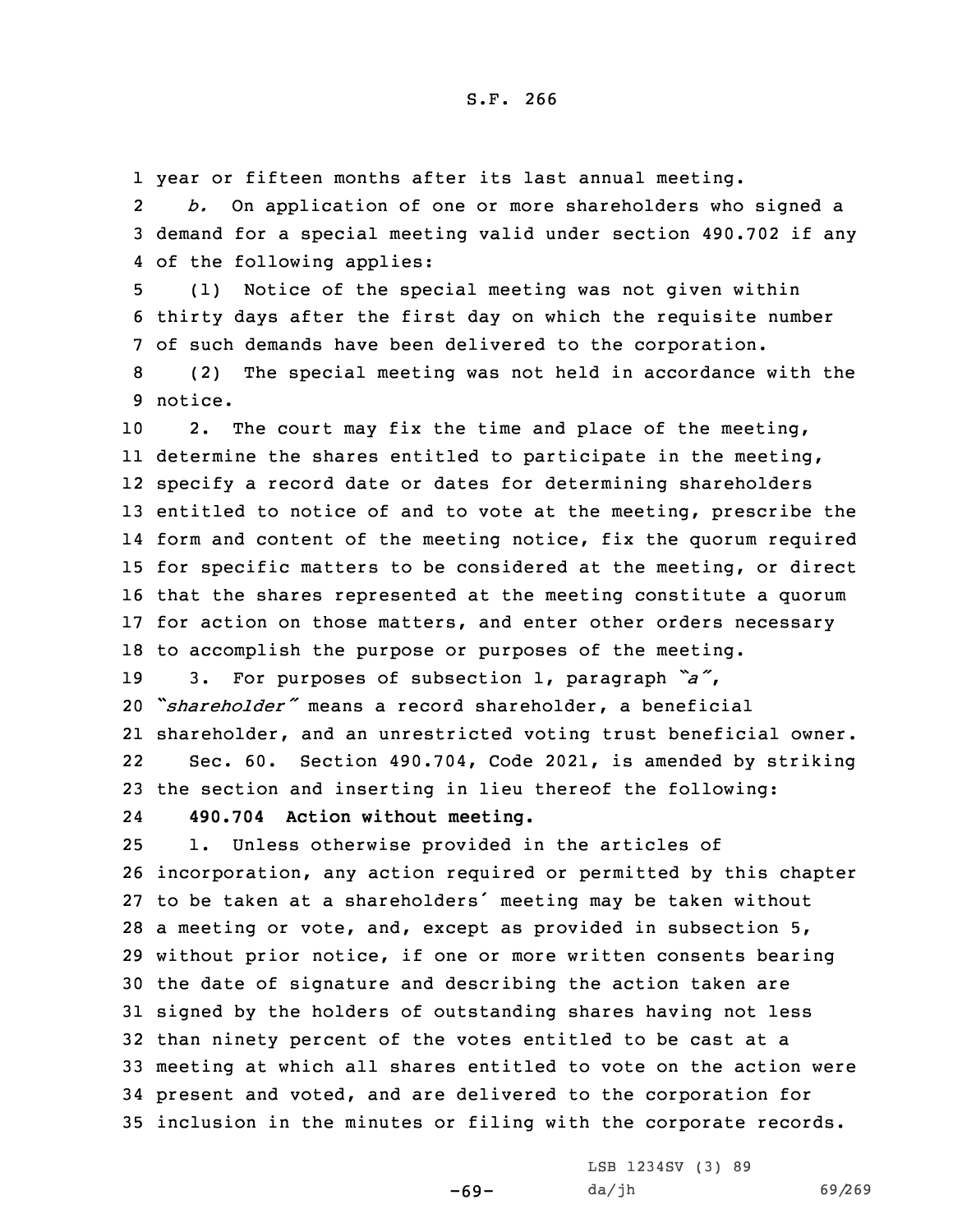S.F. 266

1 2. Except in the case of <sup>a</sup> corporation that has <sup>a</sup> class of equity securities registered pursuant to section 12 of the federal Securities Exchange Act of 1934, the articles of incorporation may provide that any action required or permitted by this chapter to be taken at <sup>a</sup> shareholders' meeting may be taken without <sup>a</sup> meeting, and without prior notice, if consents in writing setting forth the action so taken are signed by the holders of outstanding shares having not less than the minimum number of votes that would be required to authorize or take the action at <sup>a</sup> meeting at which all shares entitled to vote on the action were present and voted. However, if <sup>a</sup> corporation's articles of incorporation authorize shareholders to cumulate their votes when electing directors pursuant to section 490.728, directors shall not be elected by less than unanimous written consent. A written consent must bear the date of signature of the shareholder who signs the consent and be delivered to the corporation for filing by the corporation with the minutes or corporate records.

 3. If not otherwise fixed under section 490.707 and if prior action by the board of directors is not required respecting the action to be taken without <sup>a</sup> meeting, the record date for determining the shareholders entitled to take action without <sup>a</sup> meeting shall be the first date on which <sup>a</sup> signed written consent is delivered to the corporation. If not otherwise fixed under section 490.707, and if prior action by the board of directors is required respecting the action to be taken without <sup>a</sup> meeting, the record date shall be the close of business on the day the resolution of the board of directors taking such prior action is adopted. No written consent shall be effective to take the corporate action referred to therein unless, within sixty days of the earliest date on which <sup>a</sup> consent delivered to the corporation as required by this section was signed, written consents signed by sufficient shareholders to take the action have been delivered to the corporation. <sup>A</sup> written consent may be revoked by <sup>a</sup> writing

 $-70-$ 

LSB 1234SV (3) 89 da/jh 70/269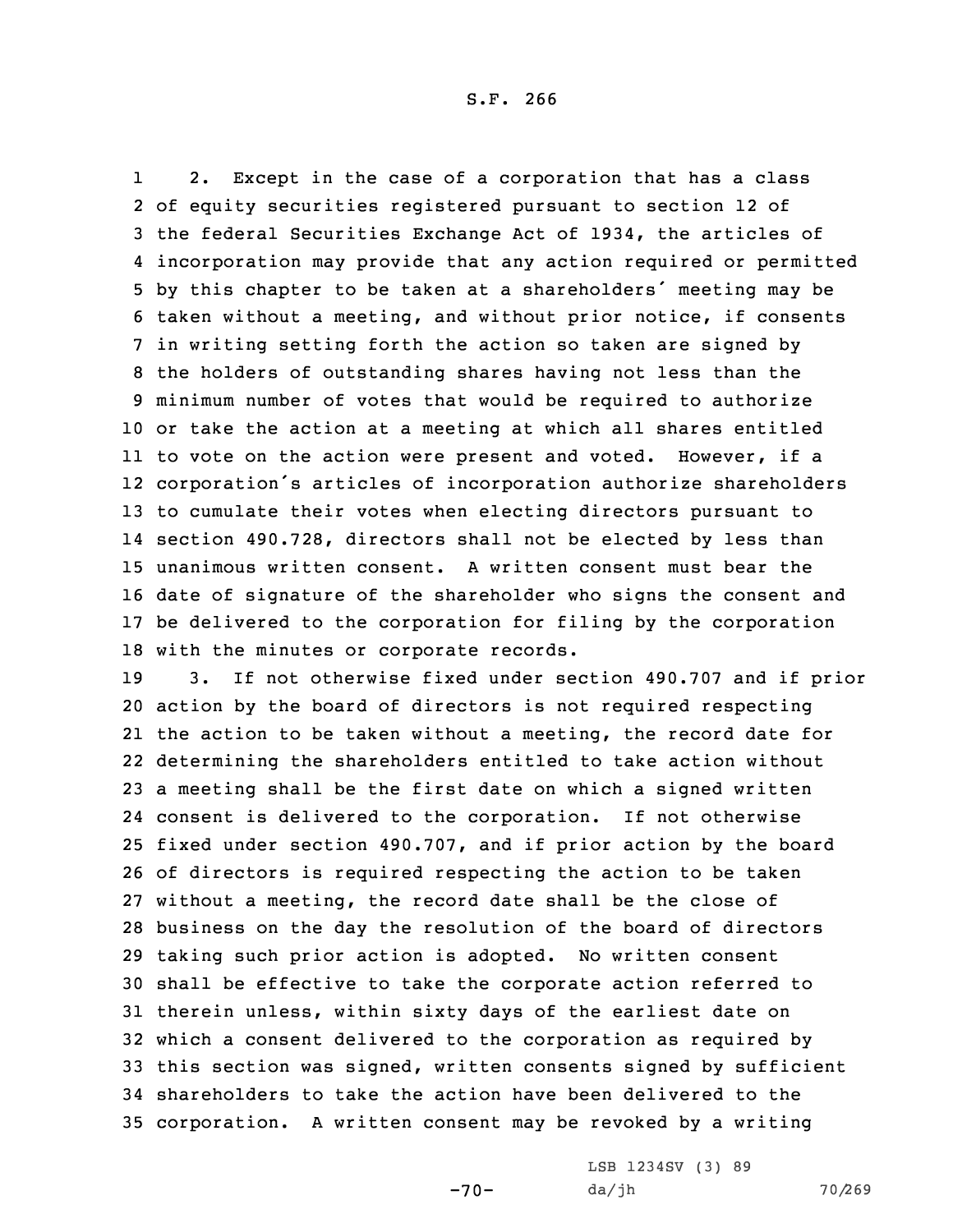1 to that effect delivered to the corporation before unrevoked 2 written consents sufficient in number to take the corporate 3 action have been delivered to the corporation.

4 4. <sup>A</sup> consent signed pursuant to the provisions of this section has the effect of <sup>a</sup> vote taken at <sup>a</sup> meeting and may be described as such in any document. Unless the articles of incorporation, bylaws, or <sup>a</sup> resolution of the board of directors provides for <sup>a</sup> reasonable delay to permit tabulation of written consents, the action taken by written consent shall be effective when written consents signed by sufficient shareholders to take the action have been delivered to the corporation.

 5. *a.* If this chapter requires that notice of <sup>a</sup> proposed action be given to nonvoting shareholders and the action is to be taken by written consent of the voting shareholders, the corporation shall give its nonvoting shareholders written notice of the action not more than ten days after any of the following:

19 (1) Written consents sufficient to take the action have been 20 delivered to the corporation.

21 (2) Such later date that tabulation of consents is completed 22 pursuant to an authorization under subsection 4.

 *b.* The notice must reasonably describe the action taken and contain or be accompanied by the same material that, under any provision of this chapter, would have been required to be sent to nonvoting shareholders in <sup>a</sup> notice of <sup>a</sup> meeting at which the proposed action would have been submitted to the shareholders for action.

 6. *a.* If action is taken by less than unanimous written consent of the voting shareholders, the corporation shall give its nonconsenting voting shareholders written notice of the action not more than ten days after any of the following:

33 (1) Written consents sufficient to take the action have been 34 delivered to the corporation.

35 (2) Such later date that tabulation of consents is completed

-71-

LSB 1234SV (3) 89 da/jh 71/269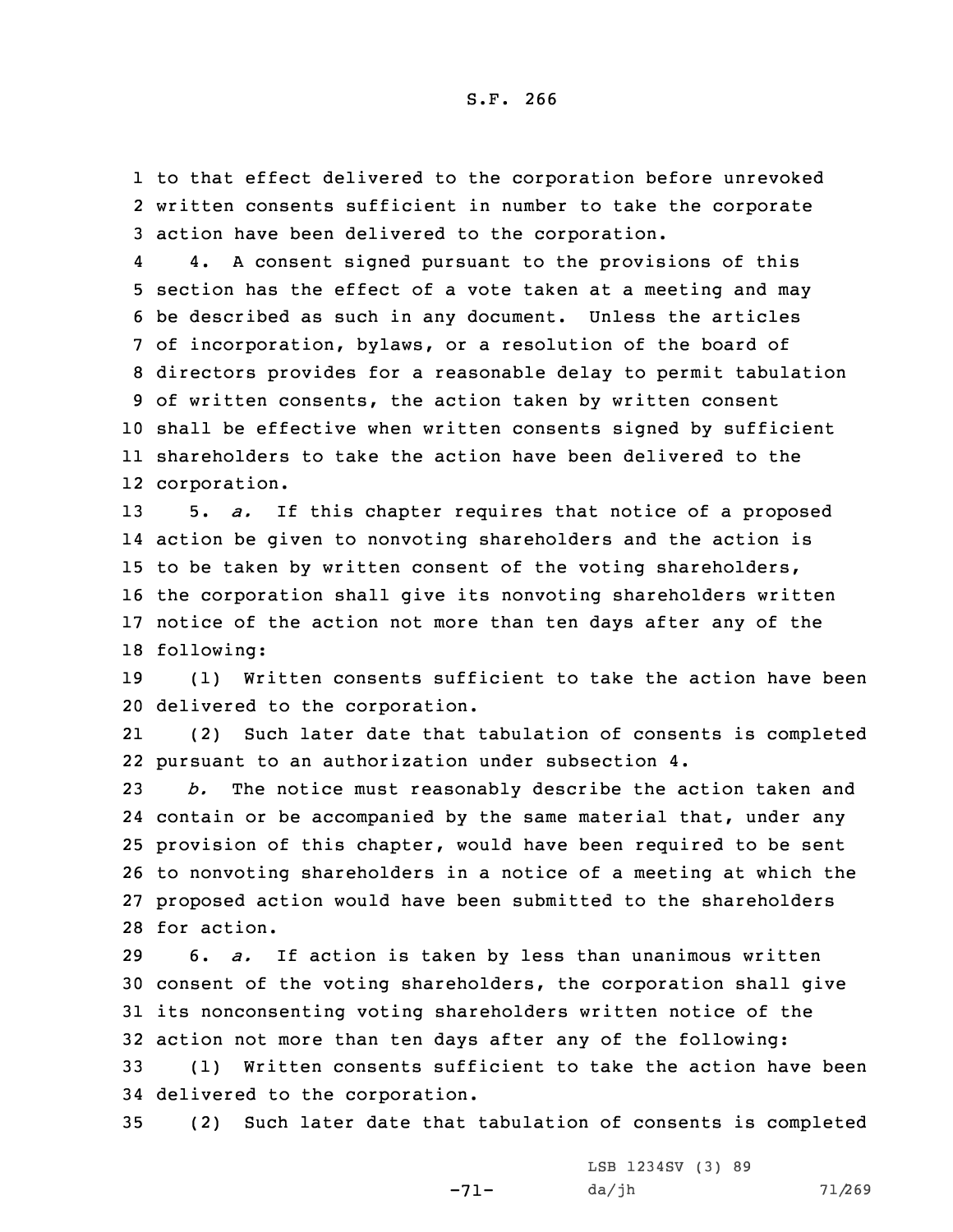1 pursuant to an authorization under subsection 4.

2 *b.* The notice must reasonably describe the action taken 3 and contain or be accompanied by the same material that, under 4 any provision of this chapter, would have been required to be 5 sent to voting shareholders in <sup>a</sup> notice of <sup>a</sup> meeting at which 6 the action would have been submitted to the shareholders for 7 action.

 7. The notice requirements in subsections 5 and 6 shall not delay the effectiveness of actions taken by written consent, and <sup>a</sup> failure to comply with such notice requirements shall not invalidate actions taken by written consent, provided that this subsection shall not be deemed to limit judicial power to fashion any appropriate remedy in favor of <sup>a</sup> shareholder adversely affected by <sup>a</sup> failure to give such notice within the required time period.

16 Sec. 61. Section 490.705, Code 2021, is amended by striking 17 the section and inserting in lieu thereof the following: 18 **490.705 Notice of meeting.**

 1. <sup>A</sup> corporation shall notify shareholders of the date, time, and place of each annual and special shareholders' meeting no fewer than ten nor more than sixty days before the meeting date. If the board of directors has authorized participation by means of remote communication pursuant to section 490.709 for holders of any class or series of shares, the notice to the holders of such class or series of shares must describe the means of remote communication to be used. The notice must include the record date for determining the shareholders entitled to vote at the meeting, if such date is different from the record date for determining shareholders entitled to notice of the meeting. Unless this chapter or the articles of incorporation require otherwise, the corporation is required to give notice only to shareholders entitled to vote at the meeting as of the record date for determining the shareholders entitled to notice of the meeting.

35 2. Unless this chapter or the articles of incorporation

-72-

LSB 1234SV (3) 89 da/jh 72/269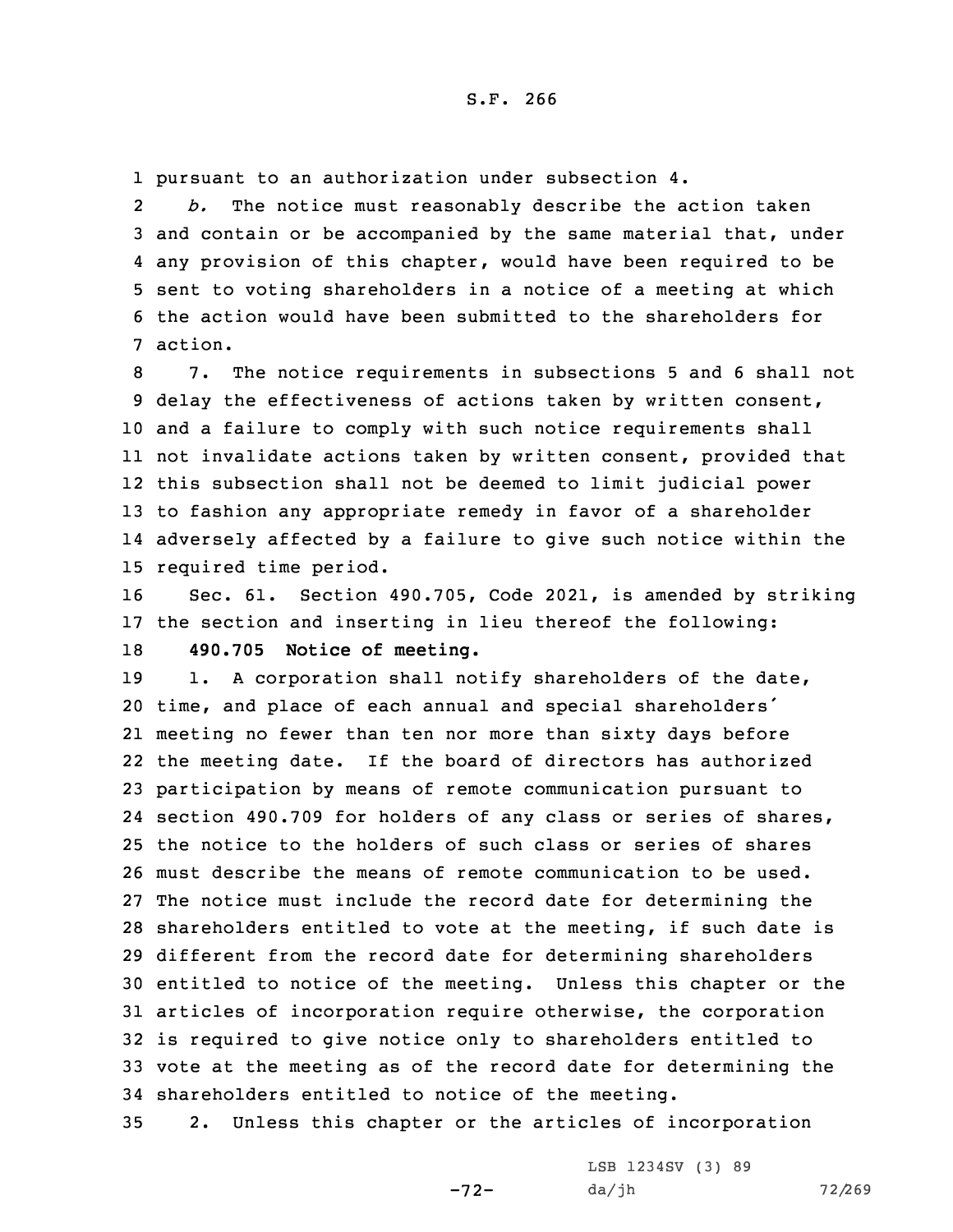1 require otherwise, the notice of an annual meeting of

2 shareholders need not include <sup>a</sup> description of the purpose or 3 purposes for which the meeting is called.

4 3. Notice of <sup>a</sup> special meeting of shareholders must include 5 <sup>a</sup> description of the purpose or purposes for which the meeting 6 is called.

 4. If not otherwise fixed under section 490.703 or 490.707, the record date for determining shareholders entitled to notice of and to vote at an annual or special shareholders' meeting is the day before the first notice is delivered to shareholders.

11 5. Unless the bylaws require otherwise, if an annual or special shareholders' meeting is adjourned to <sup>a</sup> different date, time, or place, if any, notice need not be given of the new date, time, or place, if any, if the new date, time, or place, if any, is announced at the meeting before adjournment. However, if <sup>a</sup> new record date for the adjourned meeting is or must be fixed under section 490.707, notice of the adjourned meeting shall be given under this section to shareholders entitled to vote at such adjourned meeting as of the record date fixed for notice of such adjourned meeting.

21 Sec. 62. Section 490.706, Code 2021, is amended by striking 22 the section and inserting in lieu thereof the following: 23 **490.706 Waiver of notice.**

24 1. <sup>A</sup> shareholder may waive any notice required by this chapter, or the articles of incorporation or bylaws, before or after the date and time stated in the notice. The waiver must be in writing, be signed by the shareholder entitled to the notice, and be delivered to the corporation for filing by the corporation with the minutes or corporate records.

<sup>30</sup> 2. <sup>A</sup> shareholder's attendance at <sup>a</sup> meeting does all of the 31 following:

 *a.* Waives objection to lack of notice or defective notice of the meeting, unless the shareholder at the beginning of the meeting objects to holding the meeting or transacting business at the meeting.

-73-

LSB 1234SV (3) 89 da/jh 73/269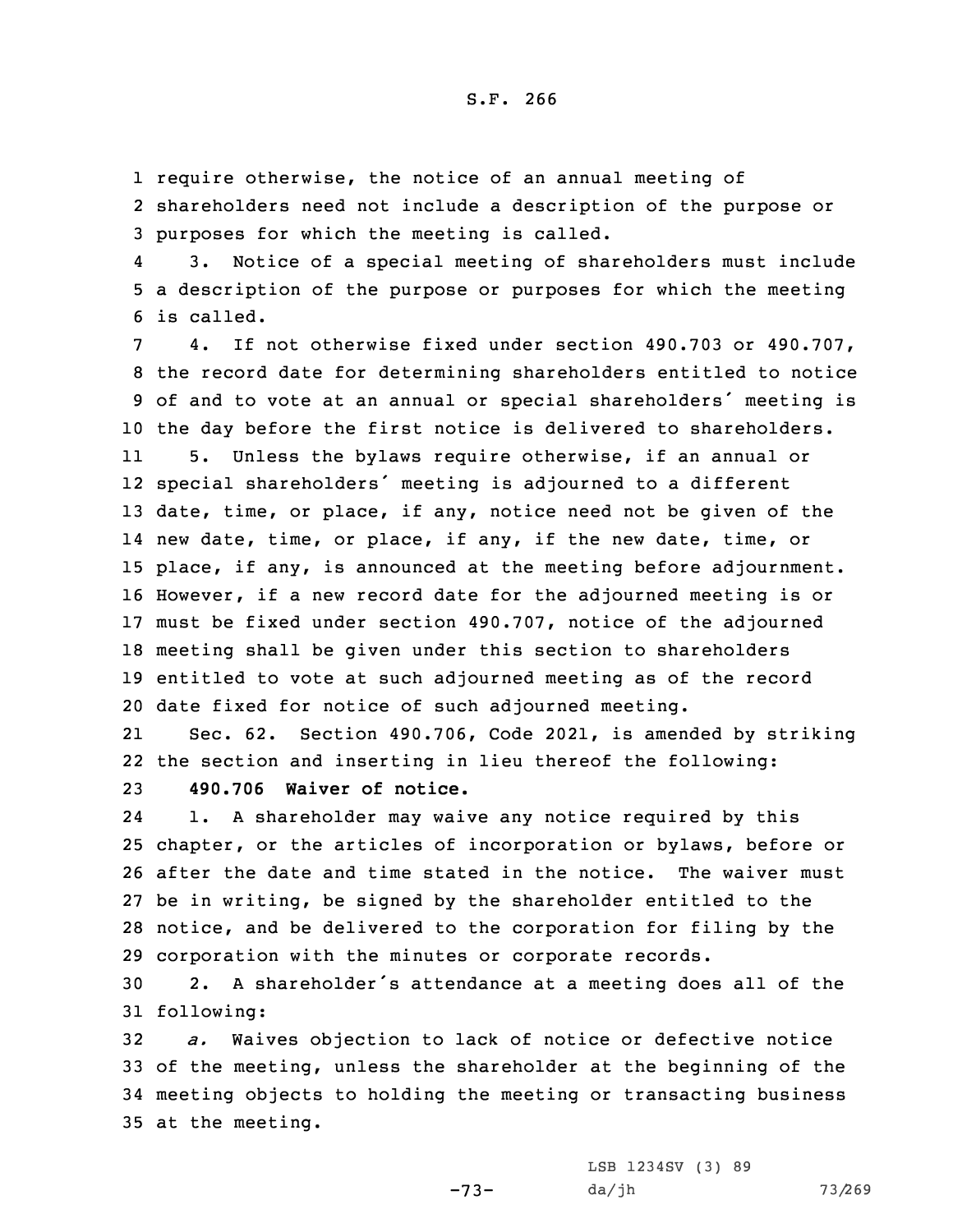1 *b.* Waives objection to consideration of <sup>a</sup> particular matter 2 at the meeting that is not within the purpose or purposes 3 described in the meeting notice, unless the shareholder objects 4 to considering the matter when it is presented.

5 Sec. 63. Section 490.707, Code 2021, is amended by striking 6 the section and inserting in lieu thereof the following:

7 **490.707 Record date for meeting.**

 1. The bylaws may fix or provide the manner of fixing the record date or dates for one or more voting groups to determine the shareholders entitled to notice of <sup>a</sup> shareholders' meeting, to demand <sup>a</sup> special meeting, to vote, or to take any other action. If the bylaws do not fix or provide for fixing <sup>a</sup> record 13 date, the board of directors may fix the record date.

14 2. A record date fixed under this section shall not be more 15 than seventy days before the meeting or action requiring <sup>a</sup> 16 determination of shareholders and shall not be retroactive.

 3. A determination of shareholders entitled to notice of or to vote at <sup>a</sup> shareholders' meeting is effective for any adjournment of the meeting unless the board of directors fixes <sup>a</sup> new record date or dates, which it shall do if the meeting is adjourned to <sup>a</sup> date more than one hundred twenty days after the date fixed for the original meeting.

 4. If <sup>a</sup> court orders <sup>a</sup> meeting adjourned to <sup>a</sup> date more than one hundred twenty days after the date fixed for the original meeting, it may provide that the original record date or dates continue in effect or it may fix <sup>a</sup> new record date or dates. 5. The record date or dates for <sup>a</sup> shareholders' meeting fixed by or in the manner provided in the bylaws or by the board of directors shall be the record date for determining shareholders entitled both to notice of and to vote at the shareholders' meeting unless, in the case of <sup>a</sup> record date fixed by the board of directors and to the extent not prohibited by the bylaws, the board, at the time it fixes the record date for shareholders entitled to notice of the meeting, fixes <sup>a</sup> later record date on or before the date of the meeting

 $-74-$ 

LSB 1234SV (3) 89 da/jh 74/269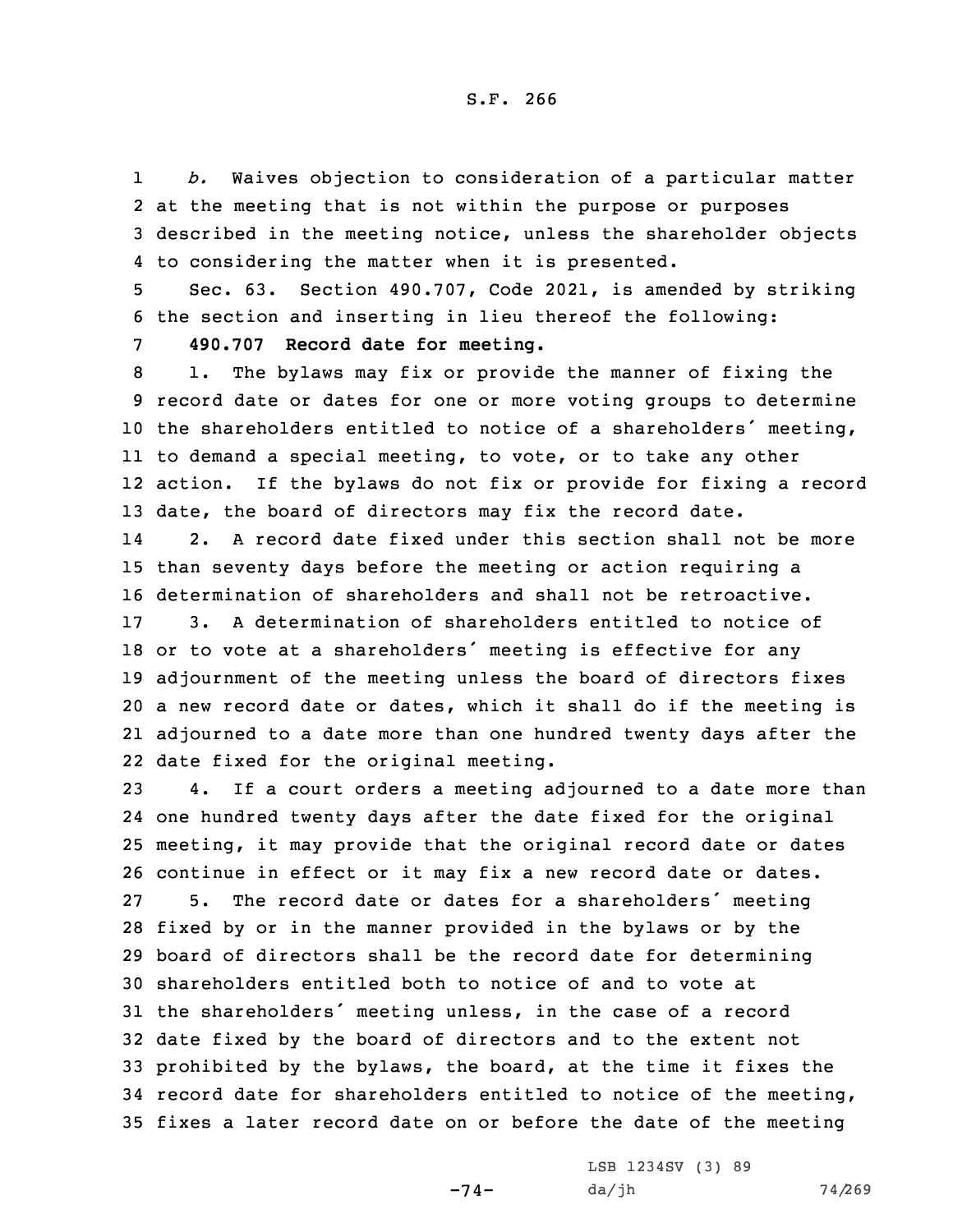1 to determine the shareholders entitled to vote at the meeting.

2 Sec. 64. Section 490.708, Code 2021, is amended by striking 3 the section and inserting in lieu thereof the following: 4

**490.708 Conduct of meeting.**

5 1. At each meeting of shareholders, <sup>a</sup> chair shall preside. 6 The chair shall be appointed as provided in the bylaws or, in 7 the absence of such provision, by the board of directors.

 2. The chair, unless the articles of incorporation or bylaws provide otherwise, shall determine the order of business and shall have the authority to establish rules for the conduct of the meeting.

12 3. Any rules adopted for, and the conduct of, the meeting 13 shall be fair to shareholders.

14 4. The chair of the meeting shall announce at the meeting when the polls close for each matter voted upon. If no announcement is made, the polls shall be deemed to have closed upon the final adjournment of the meeting. After the polls close, no ballots, proxies, or votes nor any revocations or changes to such ballots, proxies, or votes may be accepted. Sec. 65. Section 490.709, Code 2021, is amended by striking the section and inserting in lieu thereof the following:

22**490.709 Remote participation in shareholders' meetings.**

 1. Shareholders of any class or series of shares may participate in any meeting of shareholders by means of remote communication to the extent the board of directors authorizes such participation for such class or series. Participation as <sup>a</sup> shareholder by means of remote communication shall be subject to such guidelines and procedures as the board of directors adopts, and shall be in conformity with subsection 2.

 2. Shareholders participating in <sup>a</sup> shareholders' meeting by means of remote communication shall be deemed present and may vote at such <sup>a</sup> meeting if the corporation has implemented reasonable measures to do all of the following:

-75-

34 *a.* Verify that each person participating remotely as <sup>a</sup> 35 shareholder is <sup>a</sup> shareholder.

> LSB 1234SV (3) 89 da/jh 75/269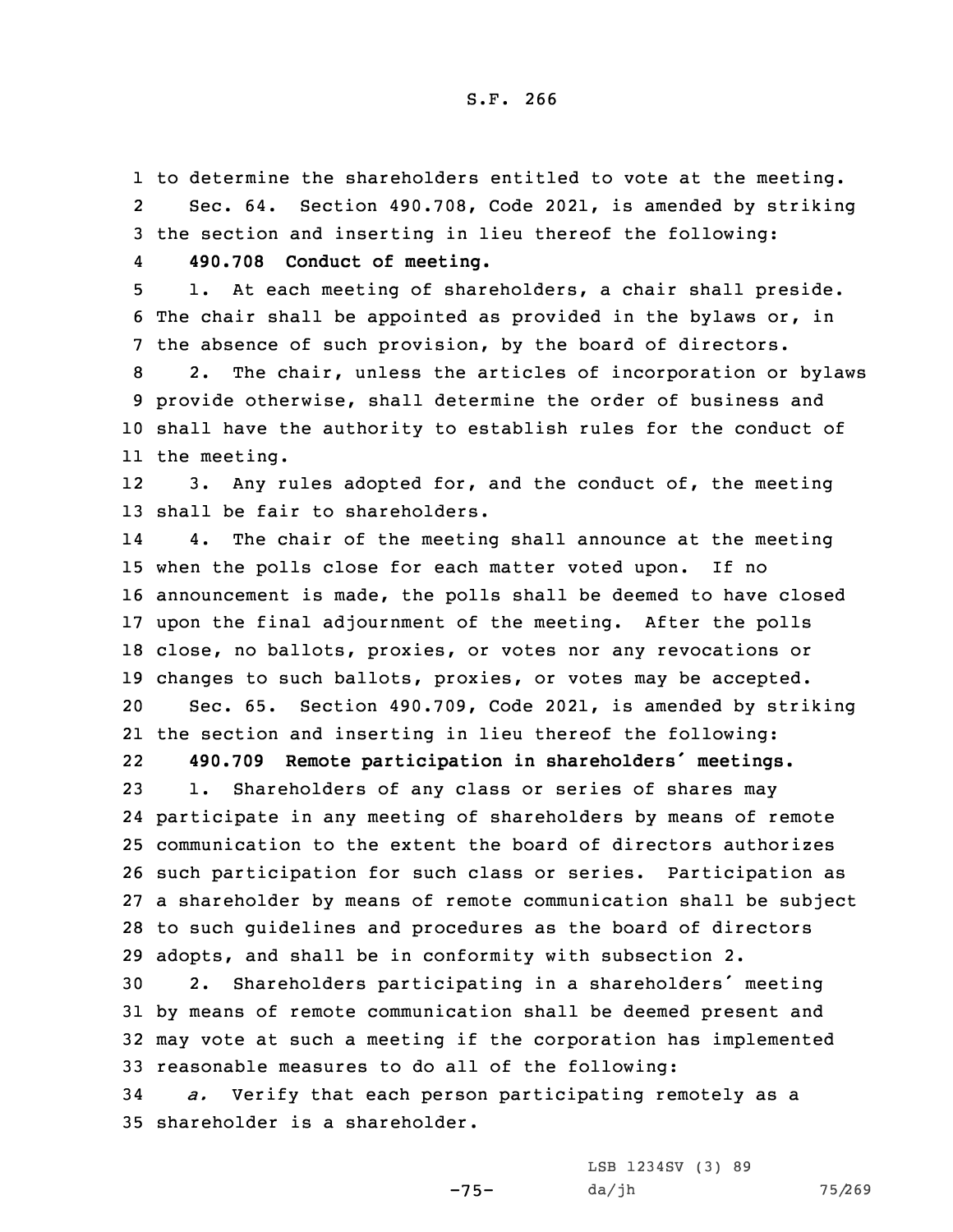S.F. 266

1 *b.* Provide such shareholders <sup>a</sup> reasonable opportunity to 2 participate in the meeting and to vote on matters submitted to 3 the shareholders, including an opportunity to communicate, and 4 to read or hear the proceedings of the meeting, substantially 5 concurrently with such proceedings.

 3. Unless the bylaws require the meeting of shareholders to be held at <sup>a</sup> place, the board of directors may determine that any meeting of shareholders shall not be held at any place and shall instead be held solely by means of remote communication, but only if the corporation implements the measures specified in subsection 2.

12 Sec. 66. Section 490.720, Code 2021, is amended by striking 13 the section and inserting in lieu thereof the following:

14**490.720 Shareholders' list for meeting.**

 1. After fixing <sup>a</sup> record date for <sup>a</sup> meeting, <sup>a</sup> corporation shall prepare an alphabetical list of the names of all its shareholders who are entitled to notice of <sup>a</sup> shareholders' meeting. If the board of directors fixes <sup>a</sup> different record date under section 490.707, subsection 5, to determine the shareholders entitled to vote at the meeting, <sup>a</sup> corporation also shall prepare an alphabetical list of the names of all its shareholders who are entitled to vote at the meeting. <sup>A</sup> list must be arranged by voting group and within each voting group by class or series of shares, and show the address of and number of shares held by each shareholder. Nothing contained in this subsection shall require the corporation to include on such list the electronic mail address or other electronic contact information of <sup>a</sup> shareholder.

 2. *a.* The shareholders' list for notice shall be available for inspection by any shareholder, beginning two business days after notice of the meeting is given for which the list was prepared and continuing through the meeting. The shareholders' list for notice shall be made available at any of the following:

<sup>35</sup> (1) The corporation's principal office or at <sup>a</sup> place

 $-76-$ 

LSB 1234SV (3) 89 da/jh 76/269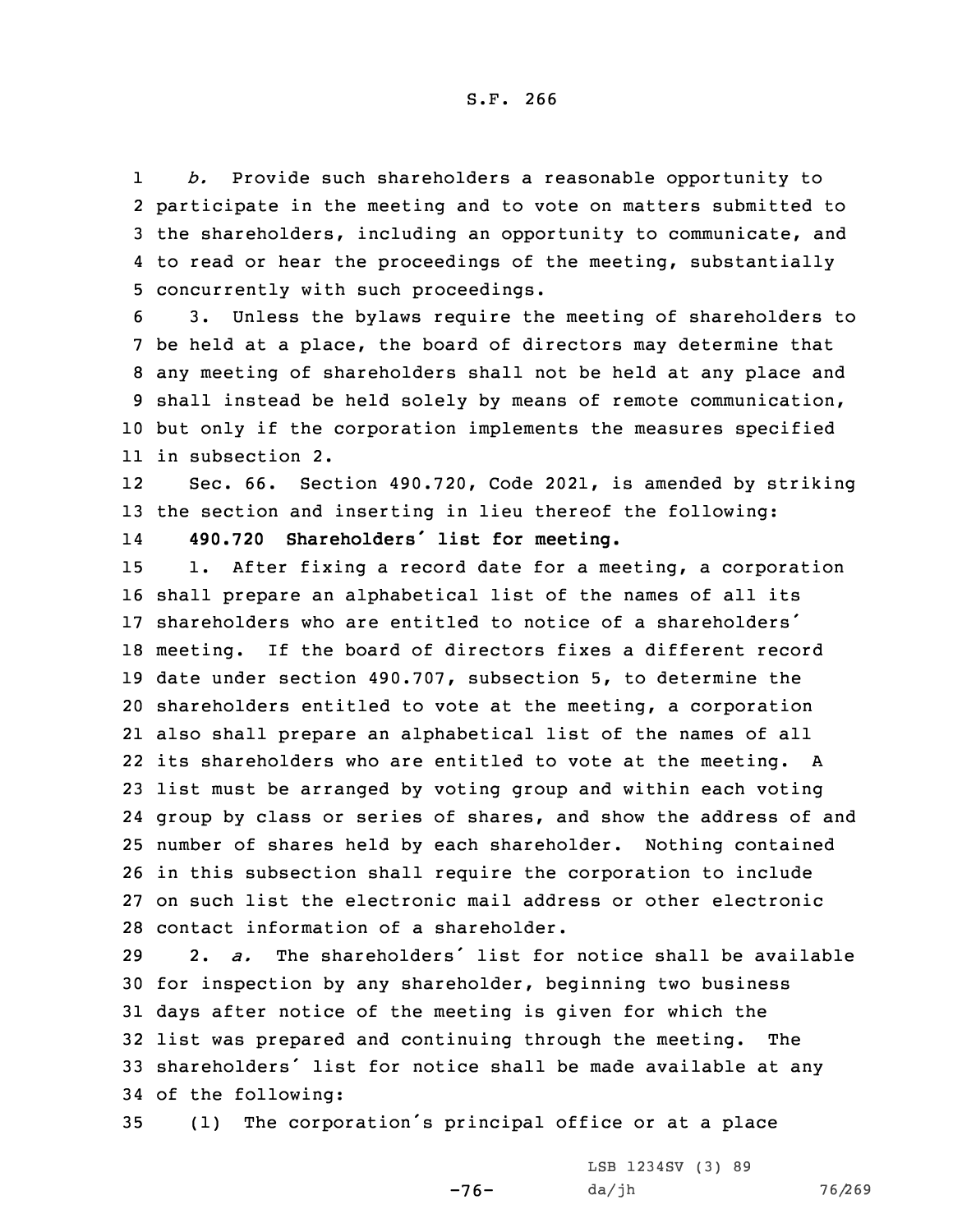1 identified in the meeting notice in the city where the meeting 2 will be held.

 (2) <sup>A</sup> reasonably accessible electronic network, provided that the information required to gain access to such list is provided with the notice of the meeting. In the event that the corporation determines to make the list available on an electronic network, the corporation may take reasonable steps to ensure that such information is available only to shareholders of the corporation.

 *b.* <sup>A</sup> shareholders' list for voting shall be similarly available for inspection promptly after the record date for voting. <sup>A</sup> shareholder, or the shareholder's agent or attorney, is entitled on written demand to inspect and, subject to the requirements of section 490.1602, subsection 3, to copy <sup>a</sup> list, during regular business hours and at the shareholder's expense, during the period it is available for inspection.

 3. If the meeting is to be held at <sup>a</sup> place, the corporation shall make the list of shareholders entitled to vote available at the meeting, and any shareholder, or the shareholder's agent or attorney, is entitled to inspect the list at any time during the meeting or any adjournment. If the meeting is to be held solely by means of remote communication, then such list shall also be open to such inspection during the meeting on <sup>a</sup> reasonably accessible electronic network, and the information required to access such list shall be provided with the notice of the meeting.

 4. If the corporation refuses to allow <sup>a</sup> shareholder, or the shareholder's agent or attorney, to inspect <sup>a</sup> shareholders' list before or at the meeting, or copy <sup>a</sup> list as permitted by subsection 2, the district court of the county where <sup>a</sup> corporation's principal office or, if none in this state, its registered office, is located, on application of the shareholder, may summarily order the inspection or copying at the corporation's expense and may postpone the meeting for which the list was prepared until the inspection or copying is

-77-

LSB 1234SV (3) 89 da/jh 77/269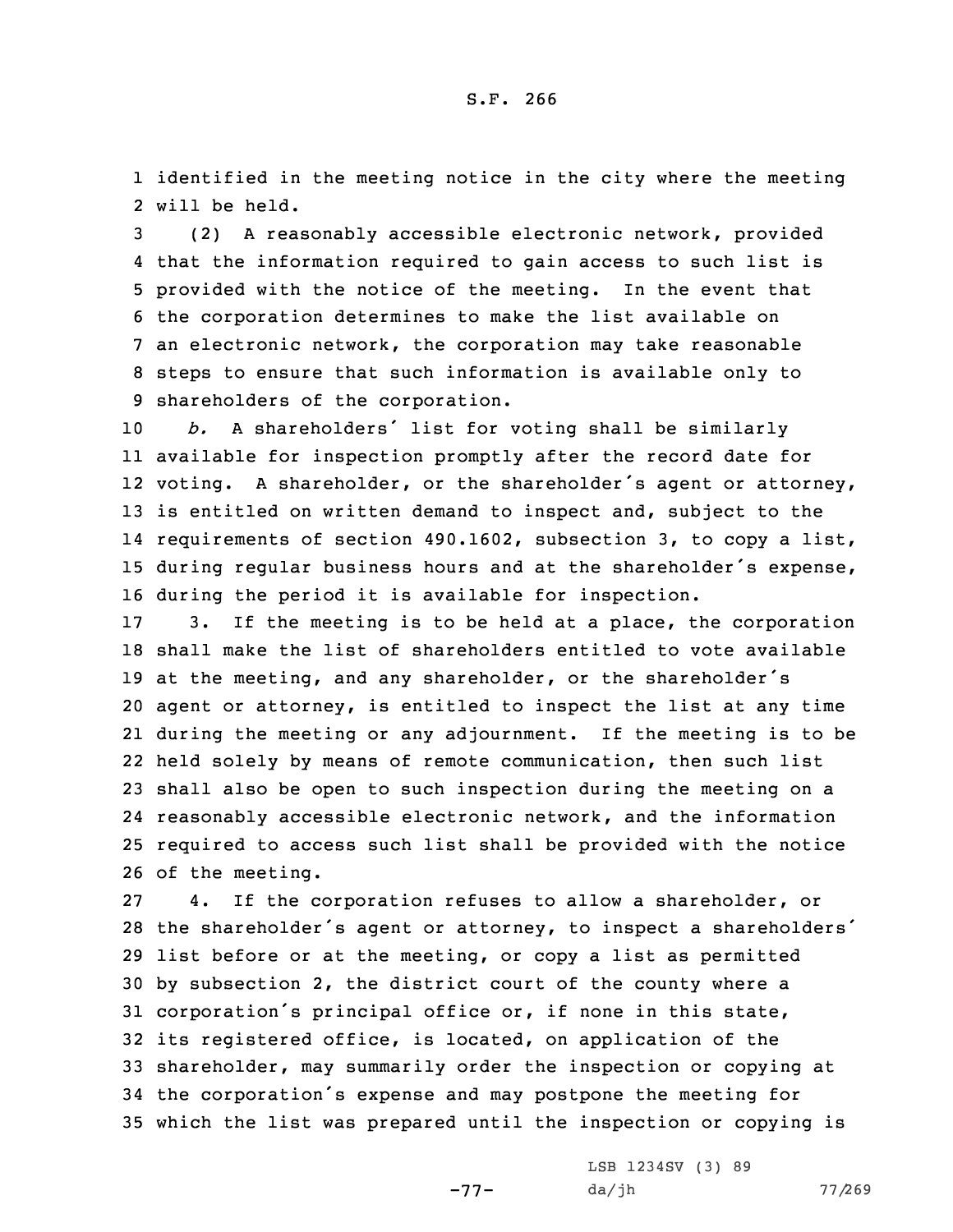1 complete.

2 5. Refusal or failure to prepare or make available the <sup>3</sup> shareholders' list does not affect the validity of action taken 4 at the meeting.

5 Sec. 67. Section 490.721, Code 2021, is amended by striking 6 the section and inserting in lieu thereof the following:

7 **490.721 Voting entitlement of shares.**

 1. Except as provided in subsections 2 and 4 or unless the articles of incorporation provide otherwise, each outstanding share, regardless of class or series, is entitled to one vote on each matter voted on at <sup>a</sup> shareholders' meeting. Only shares are entitled to vote.

13 2. Shares of a corporation are not entitled to vote if they 14 are owned by or otherwise belong to the corporation directly, 15 or indirectly through an entity of which <sup>a</sup> majority of the 16 voting power is held directly or indirectly by the corporation 17 or which is otherwise controlled by the corporation.

 3. Shares held by the corporation in <sup>a</sup> fiduciary capacity for the benefit of any person are entitled to vote unless they are held for the benefit of, or otherwise belong to, the corporation directly, or indirectly through an entity of which <sup>a</sup> majority of the voting power is held directly or indirectly by the corporation or which is otherwise controlled by the corporation.

 4. Redeemable shares are not entitled to vote after delivery of written notice of redemption is effective and <sup>a</sup> sum sufficient to redeem the shares has been deposited with <sup>a</sup> bank, trust company, or other financial institution under an irrevocable obligation to pay the holders the redemption price on surrender of the shares.

 5. As used in this section, *"voting power"* means the current power to vote in the election of directors of <sup>a</sup> corporation or to elect, select, or appoint governors of another entity. Sec. 68. Section 490.722, Code 2021, is amended by striking the section and inserting in lieu thereof the following:

-78-

LSB 1234SV (3) 89 da/jh 78/269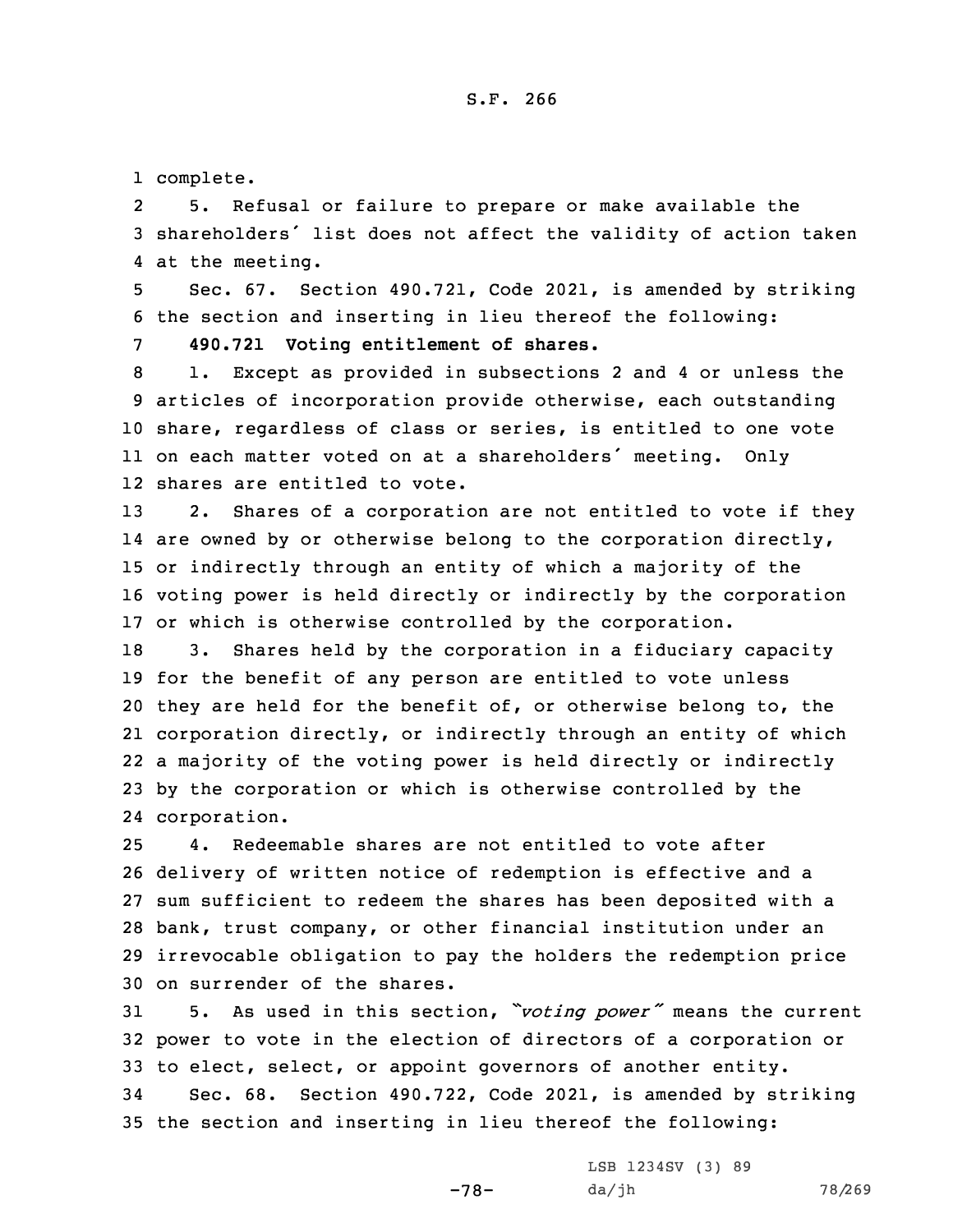1**490.722 Proxies.**

2 1. <sup>A</sup> shareholder may vote the shareholder's shares in person 3 or by proxy.

4 2. <sup>A</sup> shareholder, or the shareholder's agent or attorney-in-fact, may appoint <sup>a</sup> proxy to vote or otherwise act for the shareholder by signing an appointment form, or by an electronic transmission. An electronic transmission must contain or be accompanied by information from which the recipient can determine the date of the transmission and that the transmission was authorized by the sender or the sender's agent or attorney-in-fact.

12 3. An appointment of <sup>a</sup> proxy is effective when <sup>a</sup> signed appointment form or an electronic transmission of the appointment is received by the inspector of election or the officer or agent of the corporation authorized to count votes. An appointment is valid for the term provided in the appointment form, and, if no term is provided, is valid for eleven months unless the appointment is irrevocable under subsection 4.

 4. An appointment of <sup>a</sup> proxy is revocable unless the appointment form or electronic transmission states that it is irrevocable and the appointment is coupled with an interest. Appointments coupled with an interest include, but are not limited to, the appointment of any of the following:

25 *a.* <sup>A</sup> pledgee.

26 *b.* <sup>A</sup> person who purchased or agreed to purchase the shares. 27 *c.* <sup>A</sup> creditor of the corporation who extended the 28 corporation credit under terms requiring the appointment.

29 *d.* An employee of the corporation whose employment contract 30 requires the appointment.

31 *e.* <sup>A</sup> party to <sup>a</sup> voting agreement created under section 32 490.731.

33 5. The death or incapacity of the shareholder appointing 34 <sup>a</sup> proxy does not affect the right of the corporation to <sup>35</sup> accept the proxy's authority unless notice of the death or

-79-

LSB 1234SV (3) 89 da/jh 79/269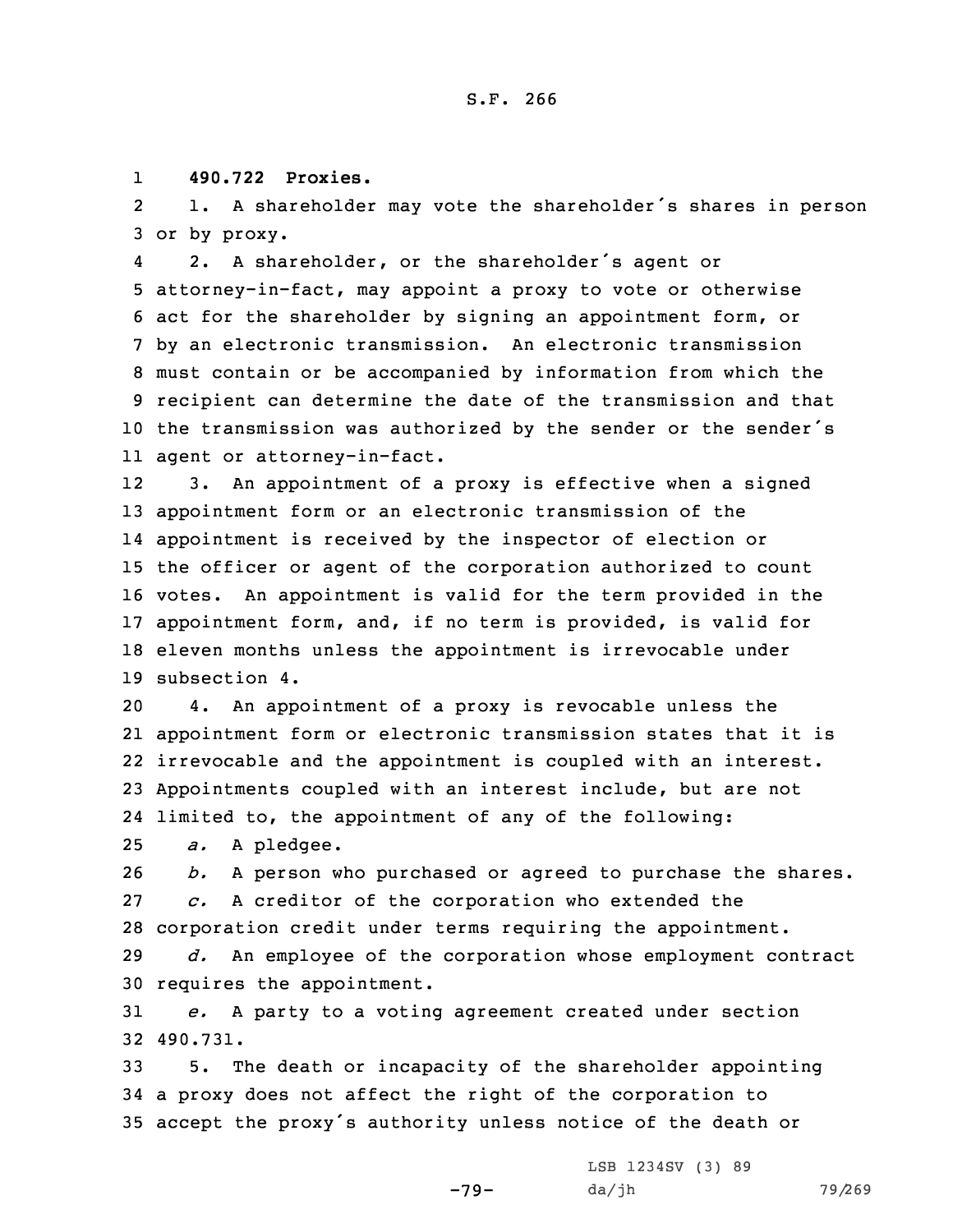1 incapacity is received by the secretary or other officer or 2 agent authorized to tabulate votes before the proxy exercises <sup>3</sup> the proxy's authority under the appointment.

4 6. An appointment made irrevocable under subsection 4 5 is revoked when the interest with which it is coupled is 6 extinguished.

 7. Unless it otherwise provides, an appointment made irrevocable under subsection 4 continues in effect after <sup>a</sup> transfer of the shares and <sup>a</sup> transferee takes subject to the appointment, except that <sup>a</sup> transferee for value of shares subject to an irrevocable appointment may revoke the appointment if the transferee did not know of its existence when acquiring the shares and the existence of the irrevocable appointment was not noted conspicuously on the certificate representing the shares or on the information statement for shares without certificates.

 8. Subject to section 490.724 and to any express limitation on the proxy's authority stated in the appointment form or electronic transmission, <sup>a</sup> corporation is entitled to accept the proxy's vote or other action as that of the shareholder making the appointment.

22 Sec. 69. Section 490.723, Code 2021, is amended by striking 23 the section and inserting in lieu thereof the following:

24**490.723 Shares held by intermediaries and nominees.**

 1. <sup>A</sup> corporation's board of directors may establish <sup>a</sup> procedure under which <sup>a</sup> person on whose behalf shares are registered in the name of an intermediary or nominee may elect to be treated by the corporation as the record shareholder by filing with the corporation <sup>a</sup> beneficial ownership certificate. The terms, conditions, and limitations of this treatment shall be specified in the procedure. To the extent such person is treated under such procedure as having rights or privileges that the record shareholder otherwise would have, the record shareholder shall not have those rights or privileges. 2. The procedure must specify all of the following:

-80-

LSB 1234SV (3) 89 da/jh 80/269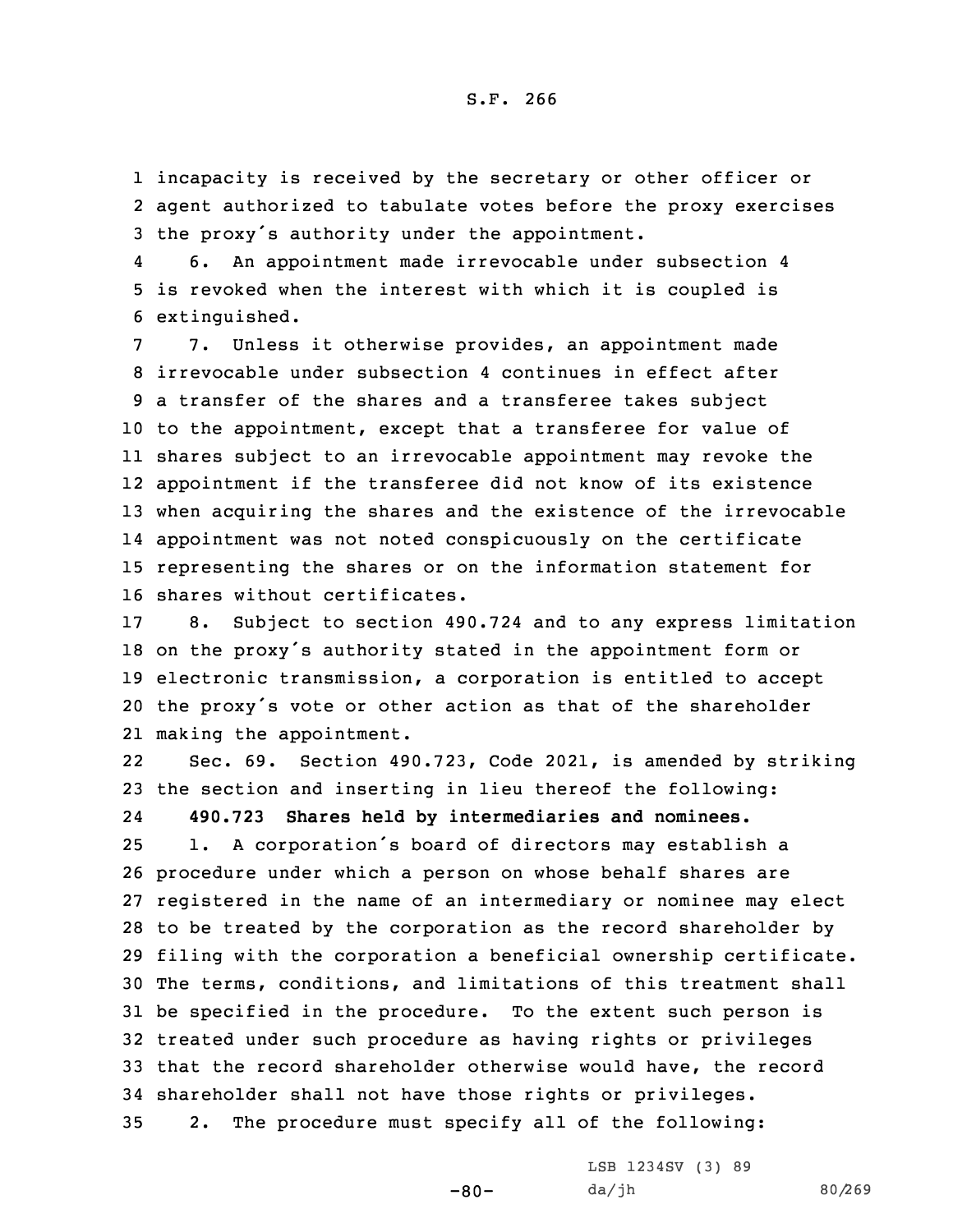1 *a.* The types of intermediaries or nominees to which it 2 applies.

3 *b.* The rights or privileges that the corporation recognizes 4 in <sup>a</sup> person with respect to whom <sup>a</sup> beneficial ownership 5 certificate is filed.

 *c.* The manner in which the procedure is selected which must include that the beneficial ownership certificate be signed or assented to by or on behalf of the record shareholder and the person on whose behalf the shares are held.

10 *d.* The information that must be provided when the procedure 11 is selected.

12 *e.* The period for which selection of the procedure is 13 effective.

14 *f.* Requirements for notice to the corporation with respect 15 to the arrangement.

16 *g.* The form and contents of the beneficial ownership 17 certificate.

18 3. The procedure may specify any other aspects of the rights 19 and duties created by the filing of <sup>a</sup> beneficial ownership 20 certificate.

21 Sec. 70. Section 490.724, Code 2021, is amended by striking 22 the section and inserting in lieu thereof the following:

23 **490.724 Acceptance of votes and other instruments.**

24 1. If the name signed on <sup>a</sup> vote, ballot, consent, waiver, shareholder demand, or proxy appointment corresponds to the name of <sup>a</sup> shareholder, the corporation, if acting in good faith, is entitled to accept the vote, ballot, consent, waiver, shareholder demand, or proxy appointment and give it effect as the act of the shareholder.

 2. If the name signed on <sup>a</sup> vote, ballot, consent, waiver, shareholder demand, or proxy appointment does not correspond to the name of its shareholder, the corporation, if acting in good faith, is nevertheless entitled to accept the vote, ballot, consent, waiver, shareholder demand, or proxy appointment and give it effect as the act of the shareholder if any of the

-81-

LSB 1234SV (3) 89 da/jh 81/269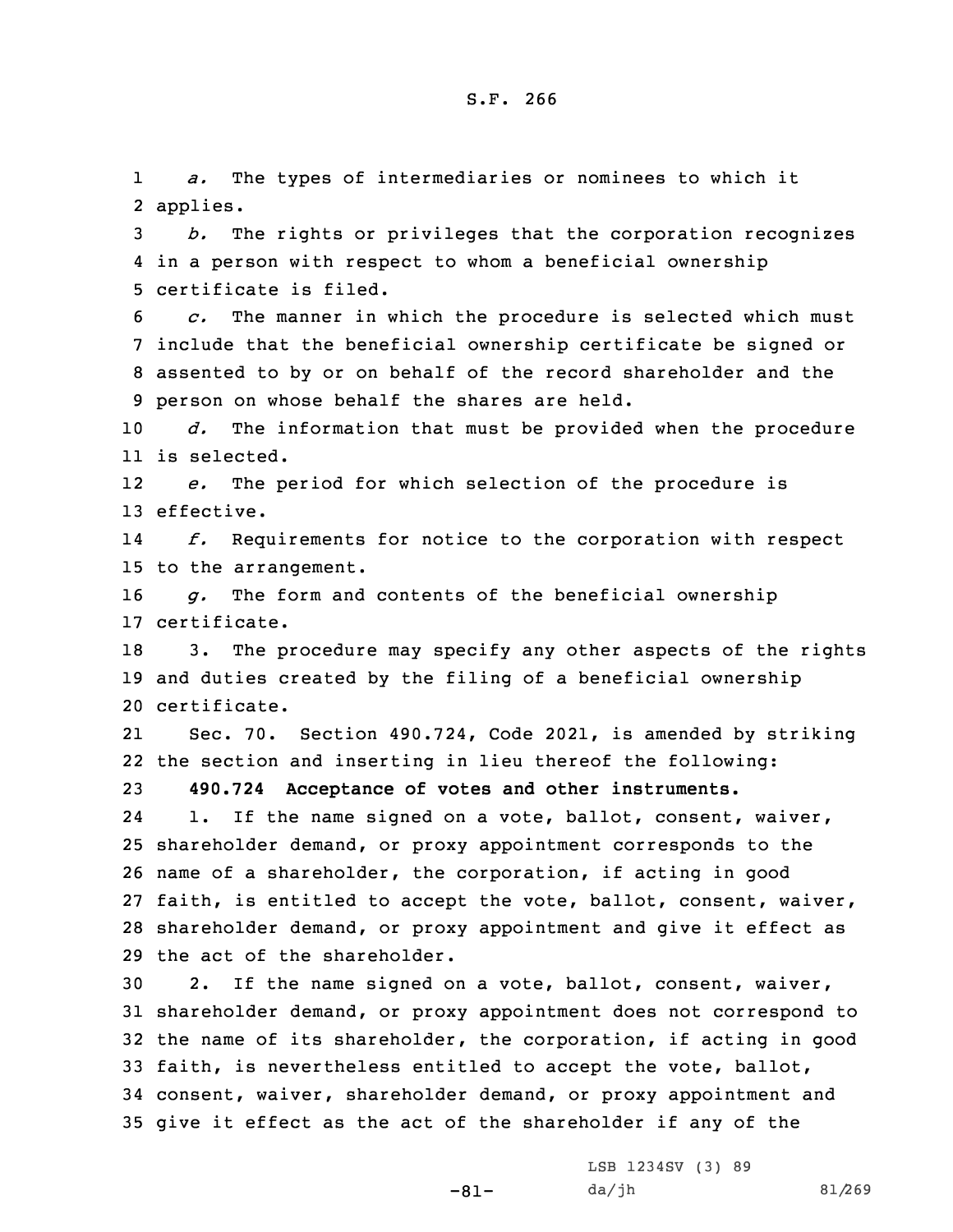1 following applies:

2 *a.* The shareholder is an entity and the name signed purports 3 to be that of an officer or agent of the entity.

4 *b.* The name signed purports to be that of an administrator, executor, guardian, or conservator representing the shareholder and, if the corporation requests, evidence of fiduciary status acceptable to the corporation has been presented with respect to the vote, ballot, consent, waiver, shareholder demand, or proxy appointment.

 *c.* The name signed purports to be that of <sup>a</sup> receiver or trustee in bankruptcy of the shareholder and, if the corporation requests, evidence of this status acceptable to the corporation has been presented with respect to the vote, ballot, consent, waiver, shareholder demand, or proxy appointment.

 *d.* The name signed purports to be that of <sup>a</sup> pledgee, beneficial owner, or attorney-in-fact of the shareholder and, if the corporation requests, evidence acceptable to the corporation of the signatory's authority to sign for the shareholder has been presented with respect to the vote, ballot, consent, waiver, shareholder demand, or proxy appointment.

 *e.* Two or more persons are the shareholder as co-tenants or fiduciaries and the name signed purports to be the name of at least one of the co-owners and the person signing appears to be acting on behalf of all the co-owners.

 3. The corporation is entitled to reject <sup>a</sup> vote, ballot, consent, waiver, shareholder demand, or proxy appointment if the person authorized to accept or reject such instrument, acting in good faith, has reasonable basis for doubt about the validity of the signature on it or about the signatory's authority to sign for the shareholder.

33 4. Neither the corporation or any person authorized by it, 34 nor an inspector of election appointed under section 490.729, 35 that accepts or rejects <sup>a</sup> vote, ballot, consent, waiver,

 $-82-$ 

LSB 1234SV (3) 89 da/jh 82/269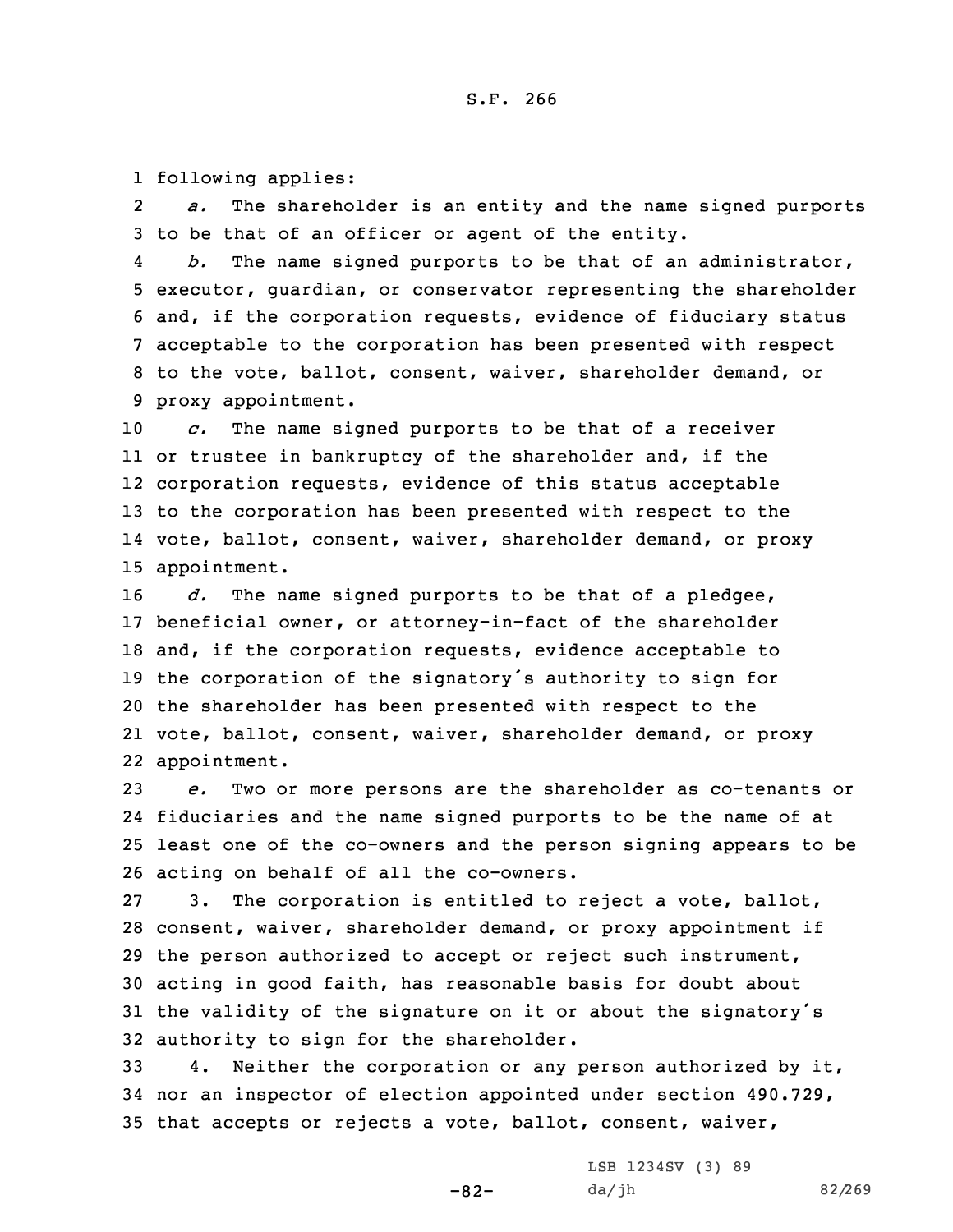S.F. 266

 shareholder demand, or proxy appointment in good faith and in accordance with the standards of this section or section 490.722, subsection 2, is liable in damages to the shareholder for the consequences of the acceptance or rejection.

 5. Corporate action based on the acceptance or rejection of <sup>a</sup> vote, ballot, consent, waiver, shareholder demand, or proxy appointment under this section is valid unless <sup>a</sup> court of competent jurisdiction determines otherwise.

 6. If an inspector of election has been appointed under section 490.729, the inspector of election also has the authority to request information and make determinations under subsections 1, 2, and 3. Any determination made by the inspector of election under those subsections is controlling. 14 Sec. 71. Section 490.725, Code 2021, is amended by striking the section and inserting in lieu thereof the following: **490.725 Quorum and voting requirements for voting groups.** 1. Shares entitled to vote as <sup>a</sup> separate voting group may take action on <sup>a</sup> matter at <sup>a</sup> meeting only if <sup>a</sup> quorum of those shares exists with respect to that matter. Unless the articles of incorporation or bylaws provide otherwise, shares representing <sup>a</sup> majority of the votes entitled to be cast on the matter by the voting group constitutes <sup>a</sup> quorum of that voting group for action on that matter. Whenever this chapter requires <sup>a</sup> particular quorum for <sup>a</sup> specified action, the articles of incorporation shall not provide for <sup>a</sup> lower quorum. 2. Once <sup>a</sup> share is represented for any purpose at <sup>a</sup> meeting, it is deemed present for quorum purposes for the remainder of the meeting and for any adjournment of that meeting unless <sup>a</sup> new record date is or must be fixed for that adjourned meeting. 3. If <sup>a</sup> quorum exists, action on <sup>a</sup> matter, other than the election of directors, by <sup>a</sup> voting group is approved if the votes cast within the voting group favoring the action exceed the votes cast opposing the action, unless the articles of incorporation require <sup>a</sup> greater number of affirmative votes. 4. An amendment of the articles of incorporation adding,

 $-83-$ 

LSB 1234SV (3) 89 da/jh 83/269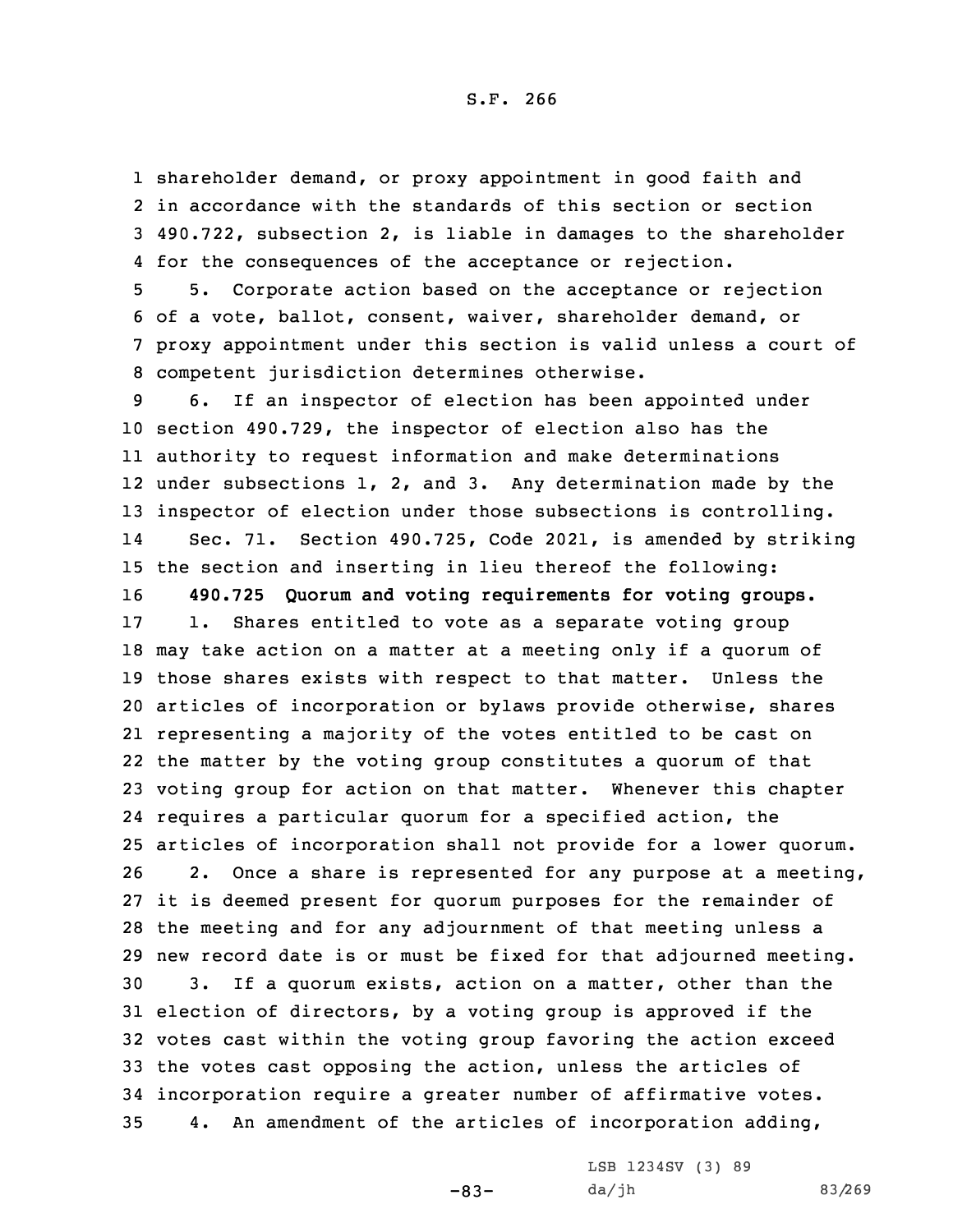1 changing, or deleting <sup>a</sup> quorum or voting requirement for <sup>a</sup> 2 voting group greater than specified in subsection 1 or 3 is 3 governed by section 490.727.

4 5. The election of directors is governed by section 490.728. 6. Whenever <sup>a</sup> provision of this chapter provides for voting of classes or series as separate voting groups, the rules provided in section 490.1004, subsection 3, for amendments of the articles of incorporation apply to that provision.

9 Sec. 72. Section 490.726, Code 2021, is amended by striking 10 the section and inserting in lieu thereof the following:

11**490.726 Action by single or multiple voting groups.**

12 1. If the articles of incorporation or this chapter provide 13 for voting by a single voting group on a matter, action on 14 that matter is taken when voted upon by that voting group as 15 provided in section 490.725.

 2. If the articles of incorporation or this chapter provide for voting by two or more voting groups on <sup>a</sup> matter, action on that matter is taken only when voted upon by each of those voting groups counted separately as provided in section 490.725. Action may be taken by different voting groups on <sup>a</sup> matter at different times.

22 Sec. 73. Section 490.727, Code 2021, is amended by striking 23 the section and inserting in lieu thereof the following:

24**490.727 Modifying quorum or voting requirements.**

 An amendment to the articles of incorporation or bylaws that adds, changes, or deletes <sup>a</sup> quorum or voting requirement shall meet the same quorum requirement and be adopted by the same vote and voting groups required to take action under the quorum and voting requirements then in effect or proposed to be adopted, whichever is greater.

31 Sec. 74. Section 490.728, Code 2021, is amended by striking 32 the section and inserting in lieu thereof the following:

33 **490.728 Voting for directors —— cumulative voting.** 34 1. Unless otherwise provided in the articles of 35 incorporation, directors are elected by <sup>a</sup> plurality of the

 $-84-$ 

LSB 1234SV (3) 89 da/jh 84/269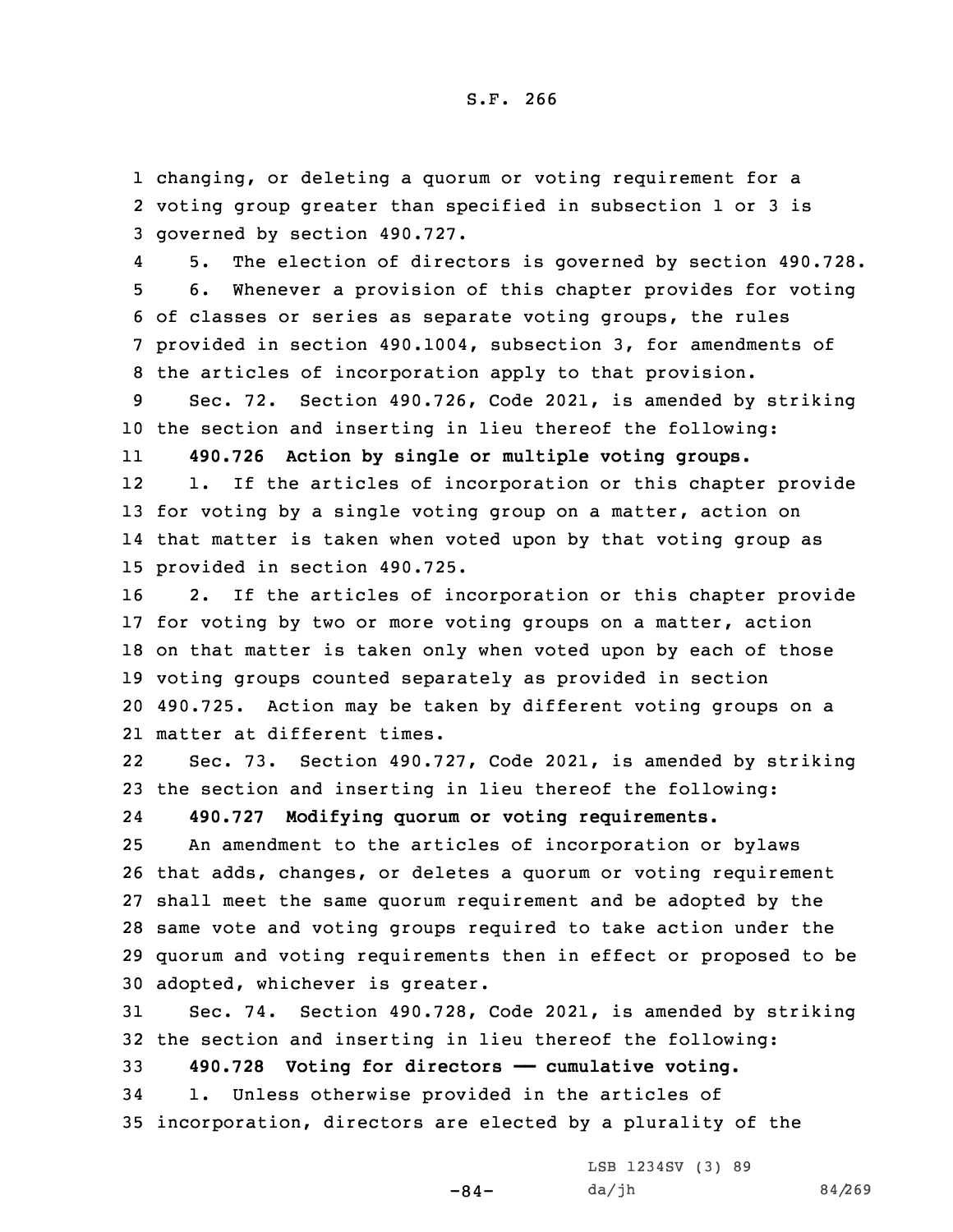1 votes cast by the shares entitled to vote in the election at <sup>a</sup> 2 meeting at which <sup>a</sup> quorum is present.

3 2. Shareholders do not have <sup>a</sup> right to cumulate their votes 4 for directors unless the articles of incorporation so provide.

 3. <sup>A</sup> statement included in the articles of incorporation that "[all] [a designated voting group of] shareholders are entitled to cumulate their votes for directors", or words of similar import, means that the shareholders designated are entitled to multiply the number of votes they are entitled to cast by the number of directors for whom they are entitled to vote and cast the product for <sup>a</sup> single candidate or distribute the product among two or more candidates.

13 4. Shares otherwise entitled to vote cumulatively shall not 14 be voted cumulatively at <sup>a</sup> particular meeting unless any of the 15 following applies:

16 *a.* The meeting notice or proxy statement accompanying 17 the notice states conspicuously that cumulative voting is 18 authorized.

 *b.* <sup>A</sup> shareholder who has the right to cumulate the shareholder's votes gives notice to the corporation not less than forty-eight hours before the time set for the meeting of the shareholder's intent to cumulate votes during the meeting, and if one shareholder gives this notice all other shareholders in the same voting group participating in the election are entitled to cumulate their votes without giving further notice. Sec. 75. Section 490.729, Code 2021, is amended by striking the section and inserting in lieu thereof the following:

28 **490.729 Inspectors of election.**

 1. <sup>A</sup> corporation that has <sup>a</sup> class of equity securities registered pursuant to section 12 of the federal Securities Exchange Act of 1934 shall, and any other corporation may, appoint one or more inspectors to act at <sup>a</sup> meeting of shareholders in connection with determining voting results. Each inspector shall verify in writing that the inspector will faithfully execute the duties of inspector with strict

 $-85-$ 

LSB 1234SV (3) 89 da/jh 85/269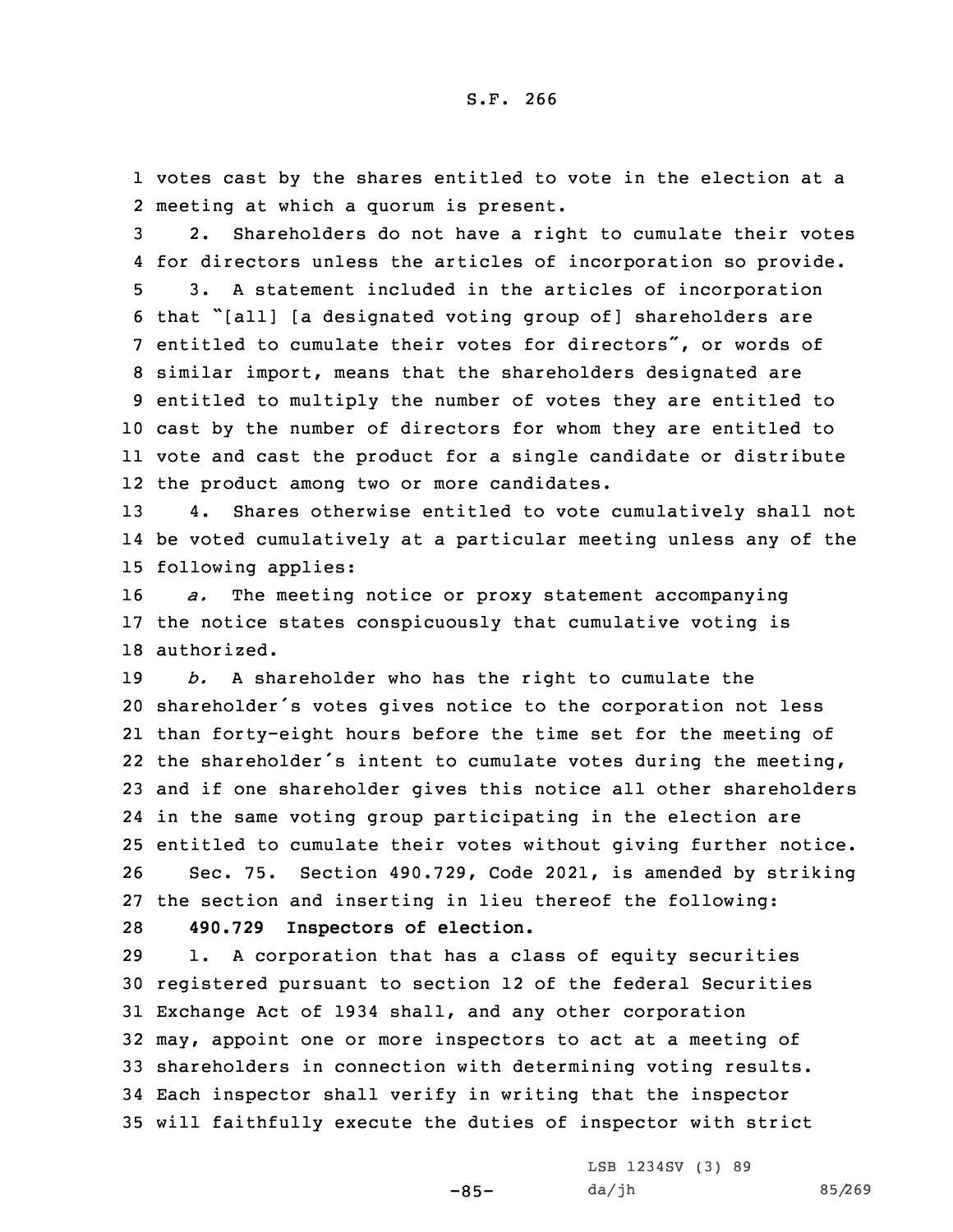S.F. 266

 impartiality and according to the best of the inspector's ability. An inspector may be an officer or employee of the corporation. The inspectors may appoint or retain other persons to assist the inspectors in the performance of the duties of inspector under subsection 2, and may rely on information provided by such persons and other persons, including those appointed to tabulate votes, unless the inspectors believe reliance is unwarranted. 2. The inspectors shall do all of the following: *a.* Ascertain the number of shares outstanding and the voting power of each. 12 *b.* Determine the shares represented at <sup>a</sup> meeting. *c.* Determine the validity of proxy appointments and ballots. 14 *d.* Count all votes. *e.* Make <sup>a</sup> written report of the results. 3. In performing their duties, the inspectors may examine any of the following: *a.* The proxy appointment forms and any other information provided in accordance with section 490.722, subsection 2. *b.* Any envelope or related writing submitted with those appointment forms. 22 *c.* Any ballots. *d.* Any evidence or other information specified in section 24 490.724. *e.* The relevant books and records of the corporation relating to its shareholders and their entitlement to vote, including any securities position list provided by <sup>a</sup> depository clearing agency. 4. *a.* The inspectors also may consider other information that they believe is relevant and reliable for the purpose of performing any of the duties assigned to them pursuant to subsection 2, including for all of the following purposes: (1) Evaluating inconsistent, incomplete, or erroneous information. (2) Reconciling information submitted on behalf of banks,

-86-

LSB 1234SV (3) 89 da/jh 86/269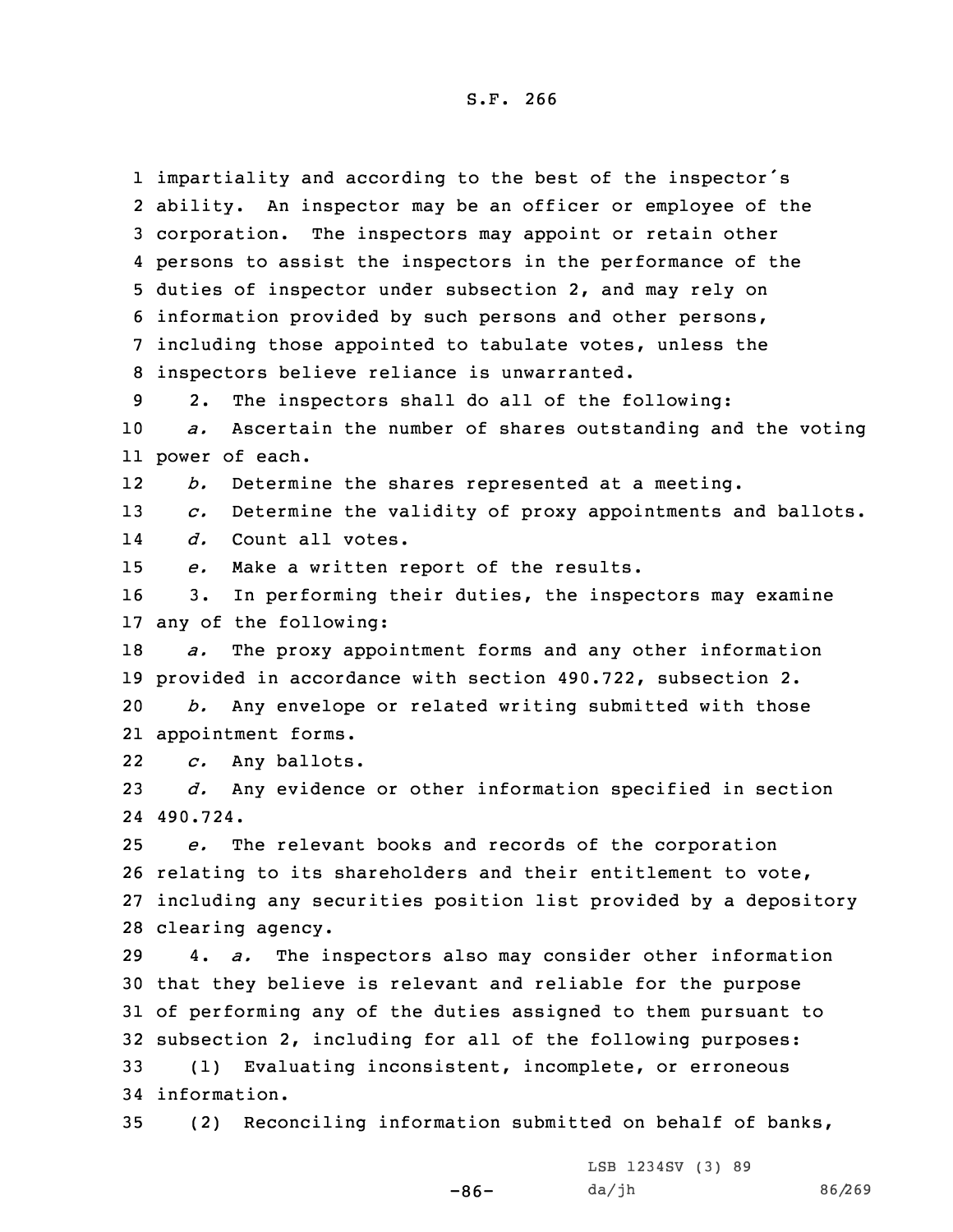1 brokers, their nominees, or similar persons that indicates 2 more votes being cast than <sup>a</sup> proxy authorized by the record 3 shareholder is entitled to cast.

4 *b.* If the inspectors consider other information allowed by this subsection, they shall in their report under subsection 2 specify the information considered by them, including the purpose or purposes for which the information was considered, the person or persons from whom they obtained the information, when the information was obtained, the means by which the information was obtained, and the basis for the inspectors' belief that such information is relevant and reliable.

12 5. Determinations of law by the inspectors of election are 13 subject to de novo review by <sup>a</sup> court in <sup>a</sup> proceeding under 14 section 490.749 or other judicial proceeding.

15 Sec. 76. Section 490.730, Code 2021, is amended by striking 16 the section and inserting in lieu thereof the following: 17 **490.730 Voting trusts.**

18 1. One or more shareholders may create a voting trust, conferring on <sup>a</sup> trustee the right to vote or otherwise act for them, by signing an agreement setting out the provisions of the trust, which may include anything consistent with its purpose, and transferring their shares to the trustee. When <sup>a</sup> voting trust agreement is signed, the trustee shall prepare <sup>a</sup> list of the names and addresses of all voting trust beneficial owners, together with the number and class of shares each transferred to the trust, and deliver copies of the list and agreement to the corporation at its principal office.

28 2. <sup>A</sup> voting trust becomes effective on the date the first <sup>29</sup> shares subject to the trust are registered in the trustee's 30 name.

 3. Limits, if any, on the duration of <sup>a</sup> voting trust shall be as set forth in the voting trust. <sup>A</sup> voting trust that became effective between December 31, 1989, and June 30, 2014, both dates inclusive, is governed by the provisions of this section concerning duration then in effect, unless the voting trust

-87-

LSB 1234SV (3) 89 da/jh 87/269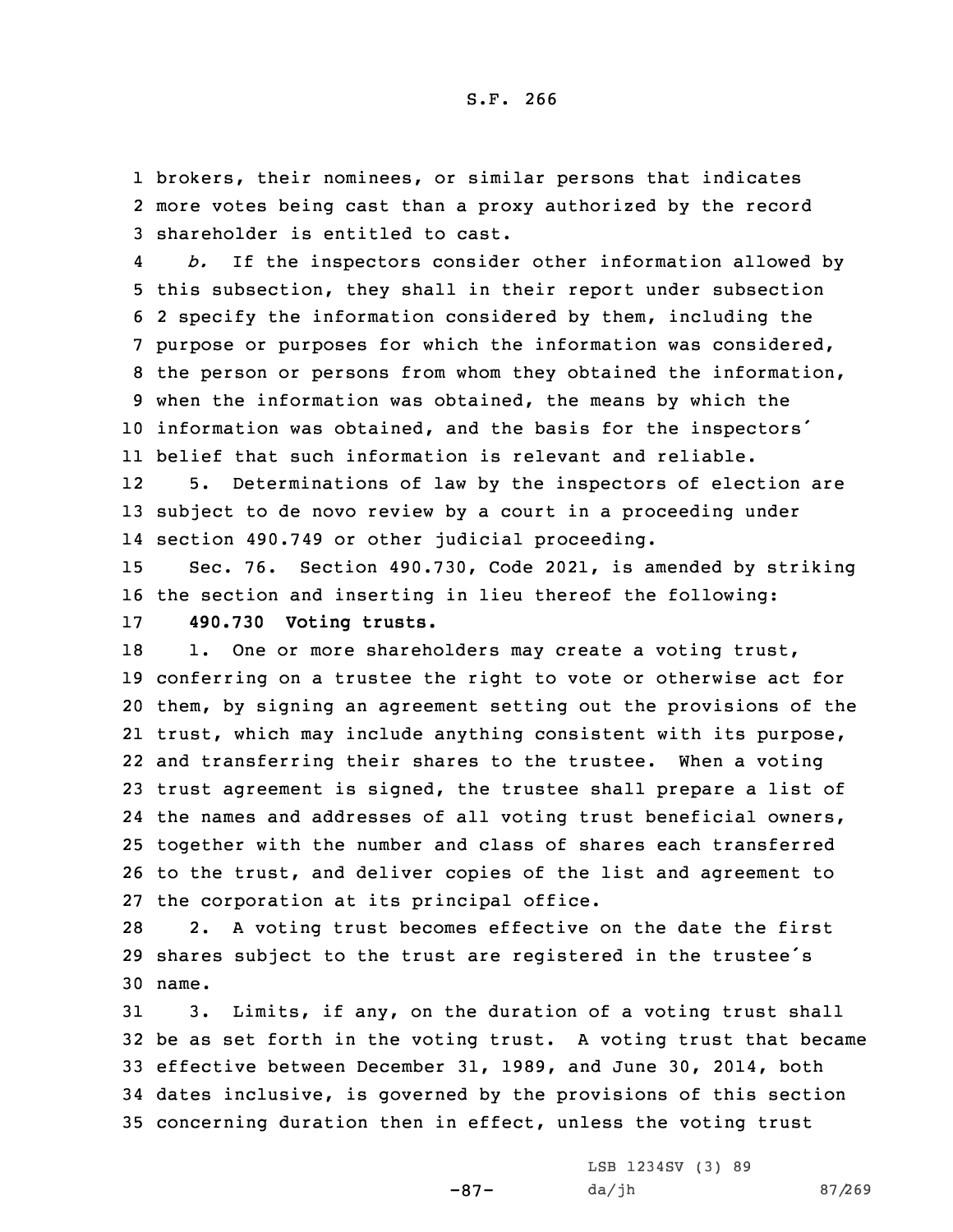1 is amended to provide otherwise by unanimous agreement of the 2 parties to the voting trust.

3 Sec. 77. Section 490.731, Code 2021, is amended by striking 4 the section and inserting in lieu thereof the following:

5 **490.731 Voting agreement.**

 1. Two or more shareholders may provide for the manner in which they will vote their shares by signing an agreement for that purpose. <sup>A</sup> voting agreement created under this section is not subject to the provisions of section 490.730.

10 2. <sup>A</sup> voting agreement created under this section is 11 specifically enforceable.

12 Sec. 78. Section 490.732, Code 2021, is amended by striking 13 the section and inserting in lieu thereof the following:

14**490.732 Shareholder agreement.**

 1. An agreement among the shareholders of <sup>a</sup> corporation that complies with this section is effective among the shareholders and the corporation even though it is inconsistent with one or more other provisions of this chapter in that it does any of the following:

20 *a.* Eliminates the board of directors or restricts the 21 discretion or powers of the board of directors.

22 *b.* Governs the authorization or making of distributions, 23 regardless of whether they are in proportion to ownership of 24 shares, subject to the limitations in section 490.640.

25 *c.* Establishes who shall be directors or officers of the 26 corporation, or their terms of office or manner of selection 27 or removal.

 *d.* Governs, in general or in regard to specific matters, the exercise or division of voting power by or between the shareholders and directors or by or among any of them, including use of weighted voting rights or director proxies. *e.* Establishes the terms and conditions of any agreement for the transfer or use of property or the provision of services between the corporation and any shareholder, director, officer, or employee of the corporation, or among any of them.

-88-

LSB 1234SV (3) 89 da/jh 88/269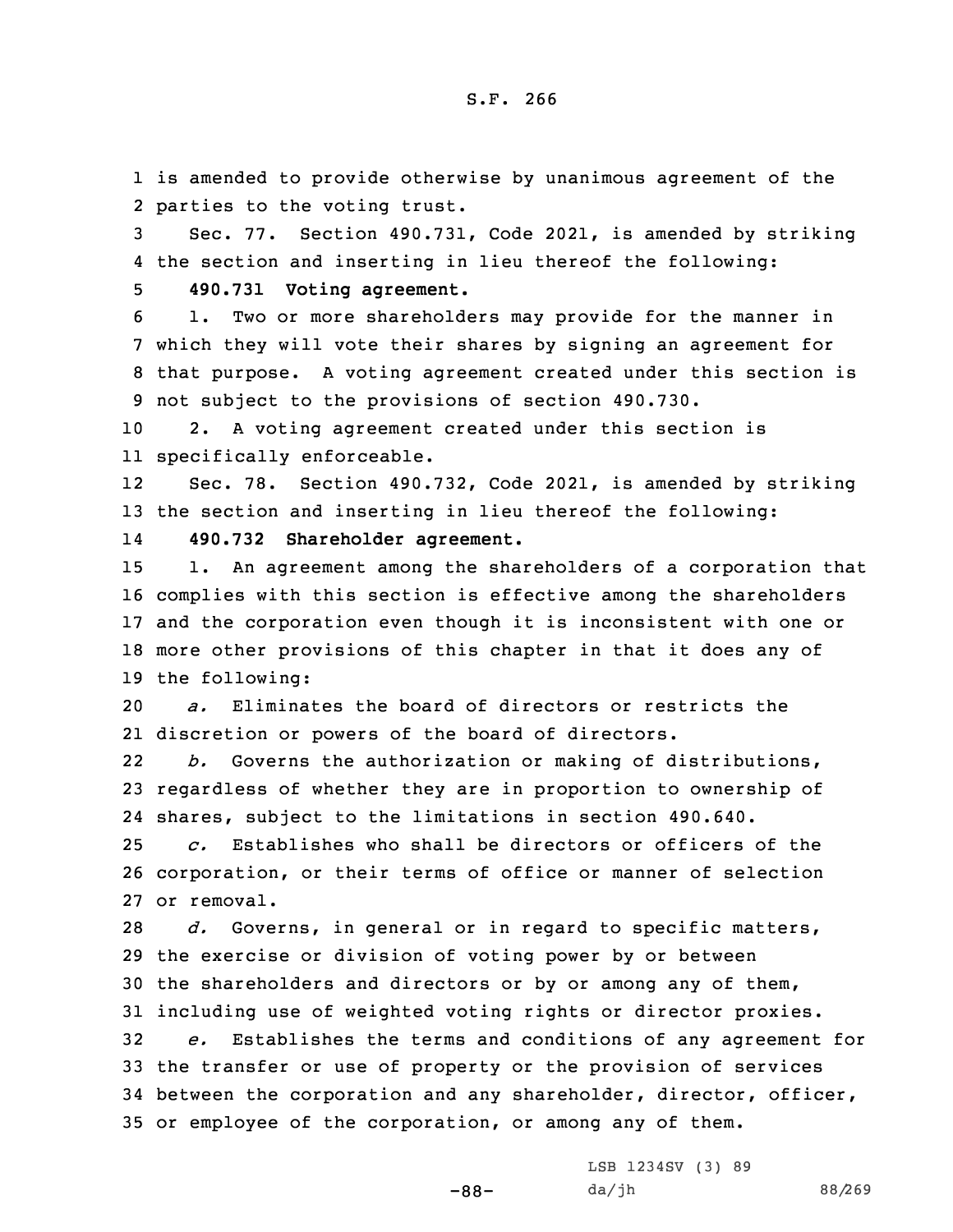1 *f.* Transfers to one or more shareholders or other persons all or part of the authority to exercise the corporate powers or to manage the business and affairs of the corporation, including the resolution of any issue about which there exists <sup>a</sup> deadlock among directors or shareholders.

6 *g.* Requires dissolution of the corporation at the request 7 of one or more of the shareholders or upon the occurrence of <sup>a</sup> 8 specified event or contingency.

 *h.* Otherwise governs the exercise of the corporate powers or the management of the business and affairs of the corporation or the relationship among the shareholders, the directors, and the corporation, or among any of them, and is not contrary to public policy.

14 2. An agreement authorized by this section shall satisfy all 15 of the following requirements:

16 *a.* Be as set forth in any of the following:

 (1) The articles of incorporation or bylaws and approved by all persons who are shareholders at the time of the agreement. (2) <sup>A</sup> written agreement that is signed by all persons who are shareholders at the time of the agreement and is made known to the corporation.

22 *b.* Be subject to amendment only by all persons who are 23 shareholders at the time of the amendment, unless the agreement 24 provides otherwise.

 3. The existence of an agreement authorized by this section shall be noted conspicuously on the front or back of each certificate for outstanding shares or on the information statement required by section 490.626, subsection 2. If at the time of the agreement the corporation has shares outstanding represented by certificates, the corporation shall recall the outstanding certificates and issue substitute certificates that comply with this subsection. The failure to note the existence of the agreement on the certificate or information statement shall not affect the validity of the agreement or any action taken pursuant to it. Any purchaser of shares who, at the time

-89-

LSB 1234SV (3) 89 da/jh 89/269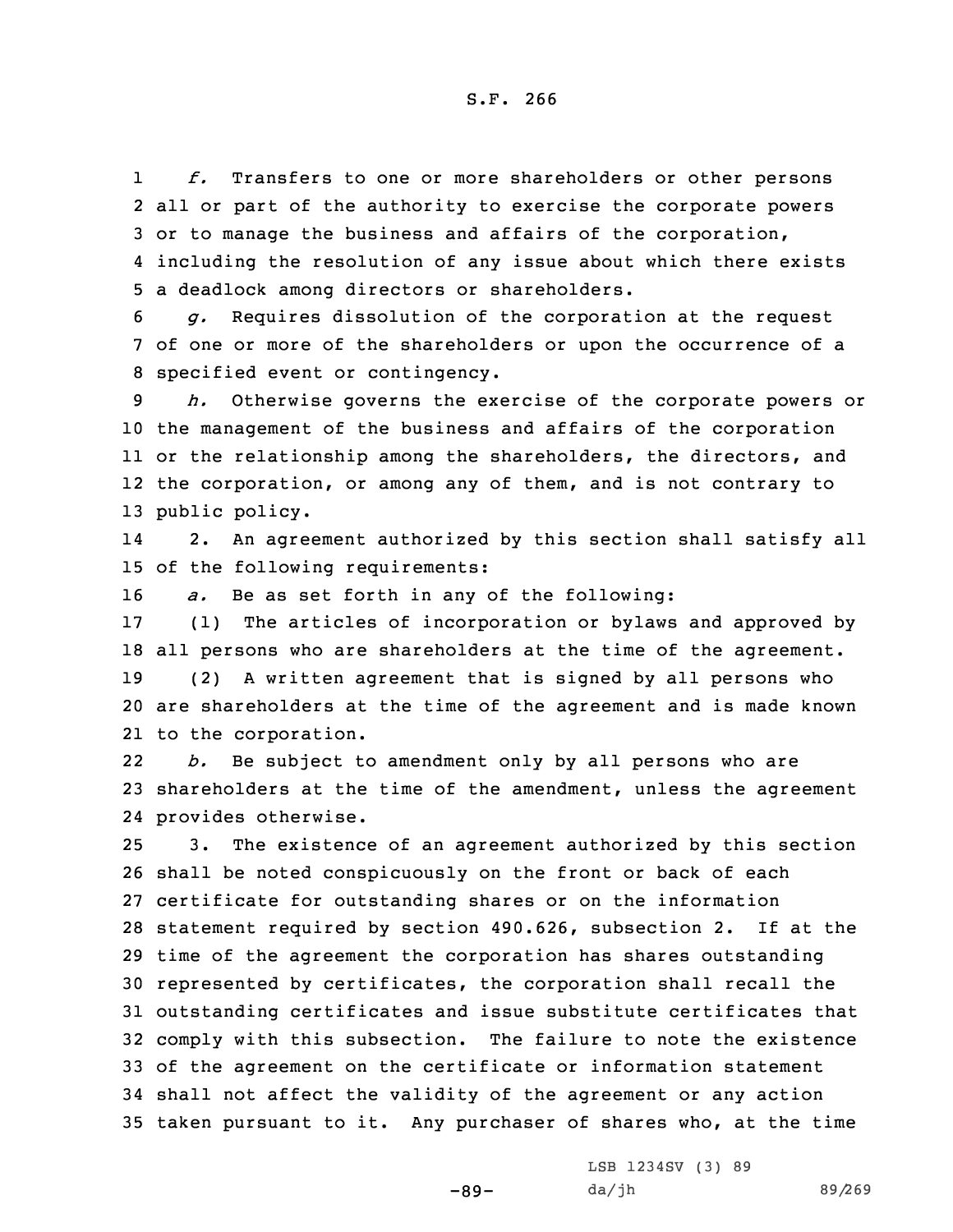S.F. 266

 of purchase, did not have knowledge of the existence of the agreement shall be entitled to rescission of the purchase. <sup>A</sup> purchaser shall be deemed to have knowledge of the existence of the agreement if its existence is noted on the certificate or information statement for the shares in compliance with this subsection and, if the shares are not represented by <sup>a</sup> certificate, the information statement is delivered to the purchaser at or before the time of purchase of the shares. An action to enforce the right of rescission authorized by this subsection shall be commenced within the earlier of ninety days after discovery of the existence of the agreement or two years after the time of purchase of the shares.

13 4. If the agreement ceases to be effective for any reason, the board of directors may, if the agreement is contained or referred to in the corporation's articles of incorporation or bylaws, adopt an amendment to the articles of incorporation or bylaws, without shareholder action, to delete the agreement and any references to it.

 5. An agreement authorized by this section that limits the discretion or powers of the board of directors shall relieve the directors of, and impose upon the person or persons in whom such discretion or powers are vested, liability for acts or omissions imposed by law on directors to the extent that the discretion or powers of the directors are limited by the agreement.

 6. The existence or performance of an agreement authorized by this section shall not be <sup>a</sup> ground for imposing personal liability on any shareholder for the acts or debts of the corporation even if the agreement or its performance treats the corporation as if it were <sup>a</sup> partnership or results in failure to observe the corporate formalities otherwise applicable to the matters governed by the agreement.

33 7. Incorporators or subscribers for shares may act as 34 shareholders with respect to an agreement authorized by this 35 section if no shares have been issued when the agreement is

-90-

LSB 1234SV (3) 89 da/jh 90/269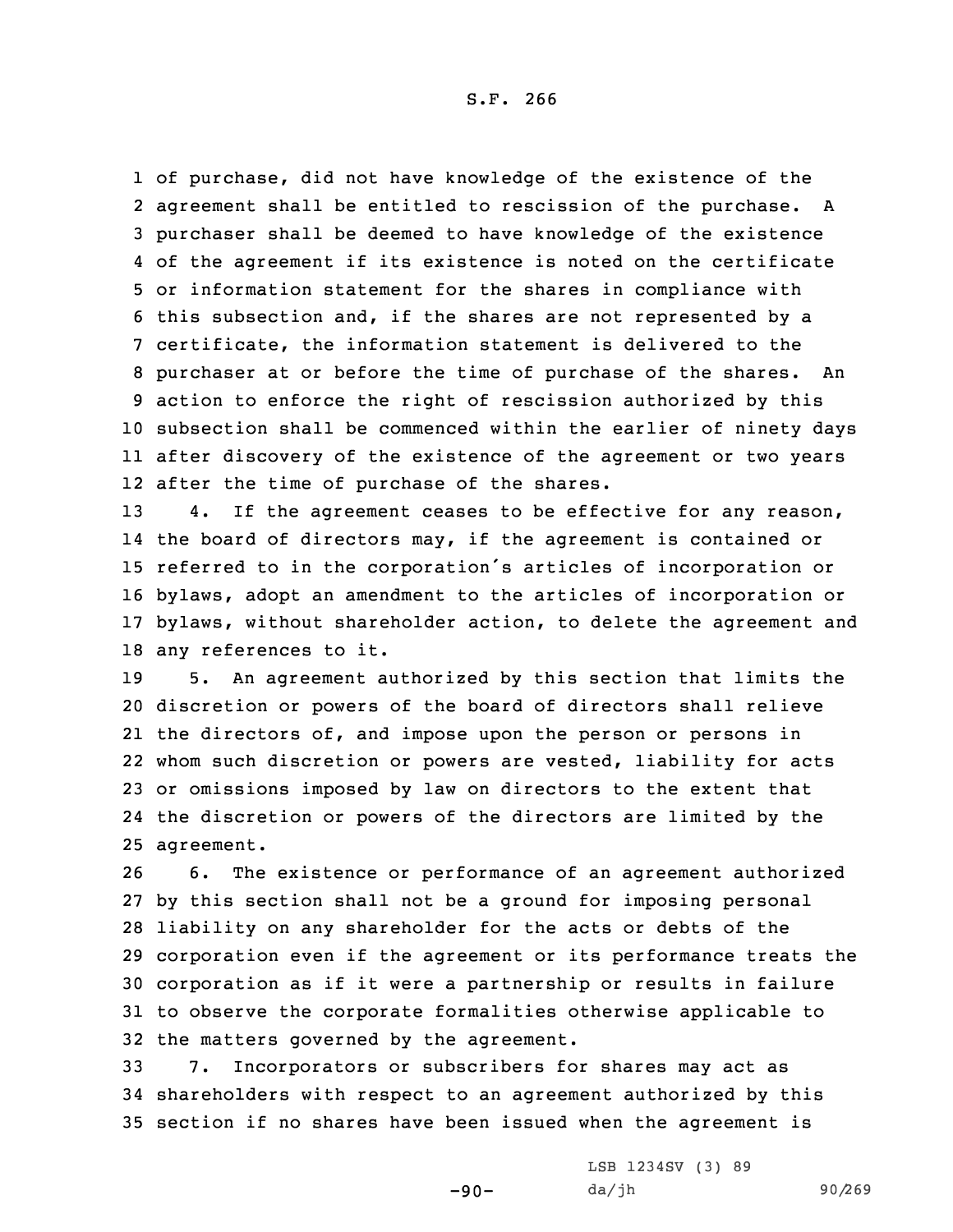1 made. 2 8. Limits, if any, on the duration of an agreement authorized by this section must be set forth in the agreement. An agreement that became effective between January 1, 2003, and June 30, 2014, both dates inclusive, unless the agreement provided otherwise, remains governed by the provisions of this section concerning duration then in effect. Sec. 79. Section 490.740, Code 2021, is amended by striking the section and inserting in lieu thereof the following: **490.740 Part definitions.** 11 As used in this part: 12 1. *"Derivative proceeding"* means <sup>a</sup> civil suit in the right of <sup>a</sup> domestic corporation or, to the extent provided in section 490.747, in the right of <sup>a</sup> foreign corporation. 2. *"Shareholder"* means <sup>a</sup> record shareholder, <sup>a</sup> beneficial shareholder, and an unrestricted voting trust beneficial owner. Sec. 80. Section 490.743, Code 2021, is amended by striking the section and inserting in lieu thereof the following: **490.743 Stay of proceedings.** If the corporation commences an inquiry into the allegations made in the demand or complaint, the court may stay any derivative proceeding for such period as the court deems appropriate. 24 Sec. 81. Section 490.744, Code 2021, is amended by striking the section and inserting in lieu thereof the following: **490.744 Dismissal.** 1. <sup>A</sup> derivative proceeding shall be dismissed by the court on motion by the corporation if one of the groups specified in subsection 2 or 5 has determined in good faith, after conducting <sup>a</sup> reasonable inquiry upon which its conclusions are based, that the maintenance of the derivative proceeding is not in the best interests of the corporation. <sup>A</sup> corporation moving to dismiss on this basis shall submit in support of the motion <sup>a</sup> short and concise statement of the reasons for its determination.

-91-

LSB 1234SV (3) 89 da/jh 91/269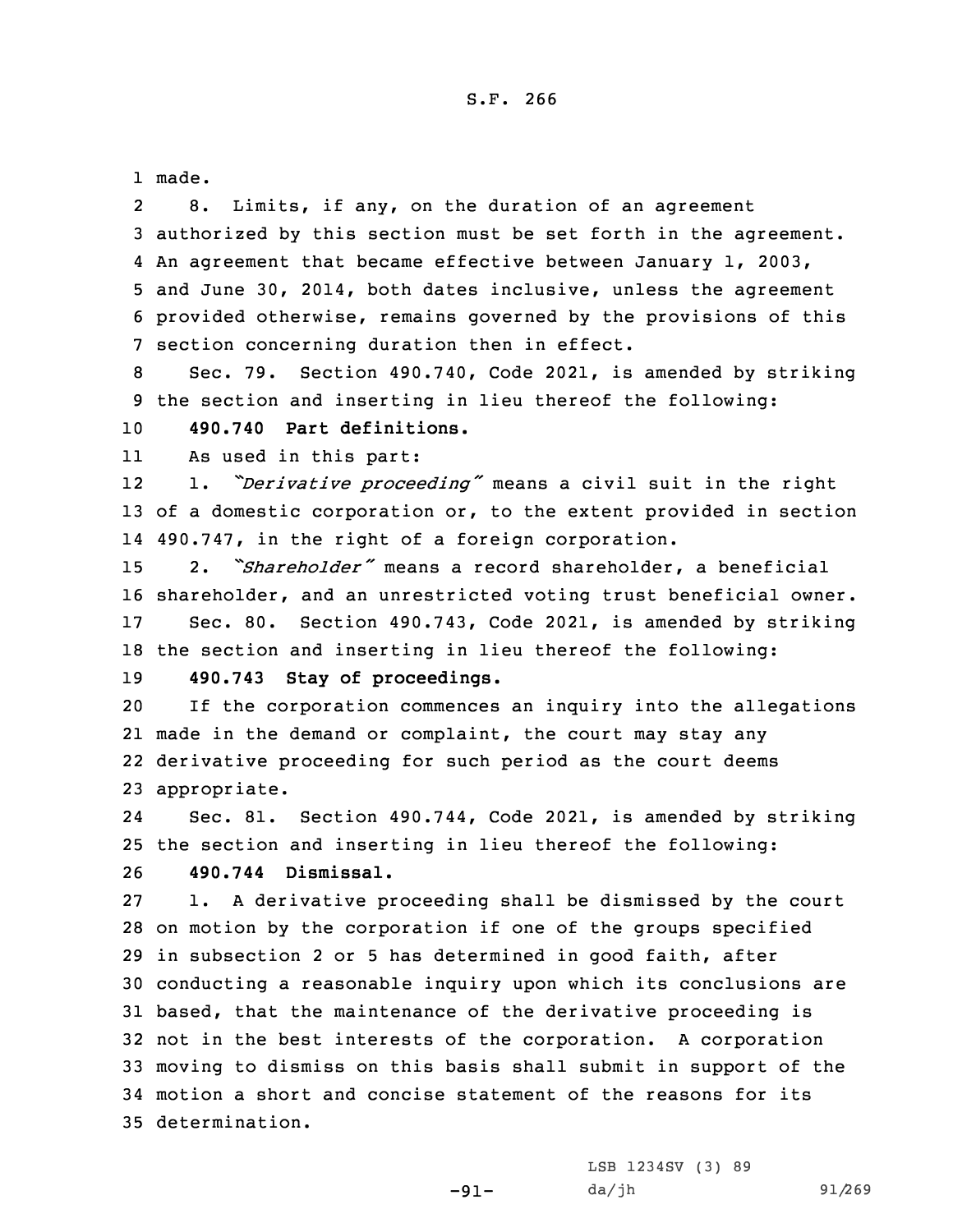1 2. Unless <sup>a</sup> panel is appointed pursuant to subsection 5, 2 the determination in subsection 1 shall be made by any of the 3 following:

4 *a.* <sup>A</sup> majority vote of qualified directors present at <sup>a</sup> 5 meeting of the board of directors if the qualified directors 6 constitute <sup>a</sup> quorum.

 *b.* <sup>A</sup> majority vote of <sup>a</sup> committee consisting of two or more qualified directors appointed by majority vote of qualified directors present at <sup>a</sup> meeting of the board of directors, regardless of whether such qualified directors constitute <sup>a</sup> 11 quorum.

12 3. *a.* If <sup>a</sup> derivative proceeding is commenced after 13 <sup>a</sup> determination has been made rejecting <sup>a</sup> demand by <sup>a</sup> 14 shareholder, the complaint shall allege with particularity 15 facts establishing any of the following:

16 (1) That <sup>a</sup> majority of the board of directors did not 17 consist of qualified directors at the time the determination 18 was made.

 (2) That the requirements of subsection 1 have not been met. *b.* All discovery and other proceedings shall be stayed during the pendency of any motion to dismiss unless the court finds upon the motion of any party that particularized discovery is necessary to preserve evidence or prevent undue prejudice to that party.

 4. If <sup>a</sup> majority of the board of directors consisted of qualified directors at the time the determination was made, the plaintiff shall have the burden of proving that the requirements of subsection 1 have not been met; if not, the corporation shall have the burden of proving that the requirements of subsection 1 have been met.

 5. Upon motion by the corporation, the court may appoint <sup>a</sup> panel of one or more individuals to make <sup>a</sup> determination whether the maintenance of the derivative proceeding is in the best interests of the corporation. In such case, the plaintiff shall have the burden of proving that the requirements of

-92-

LSB 1234SV (3) 89 da/jh 92/269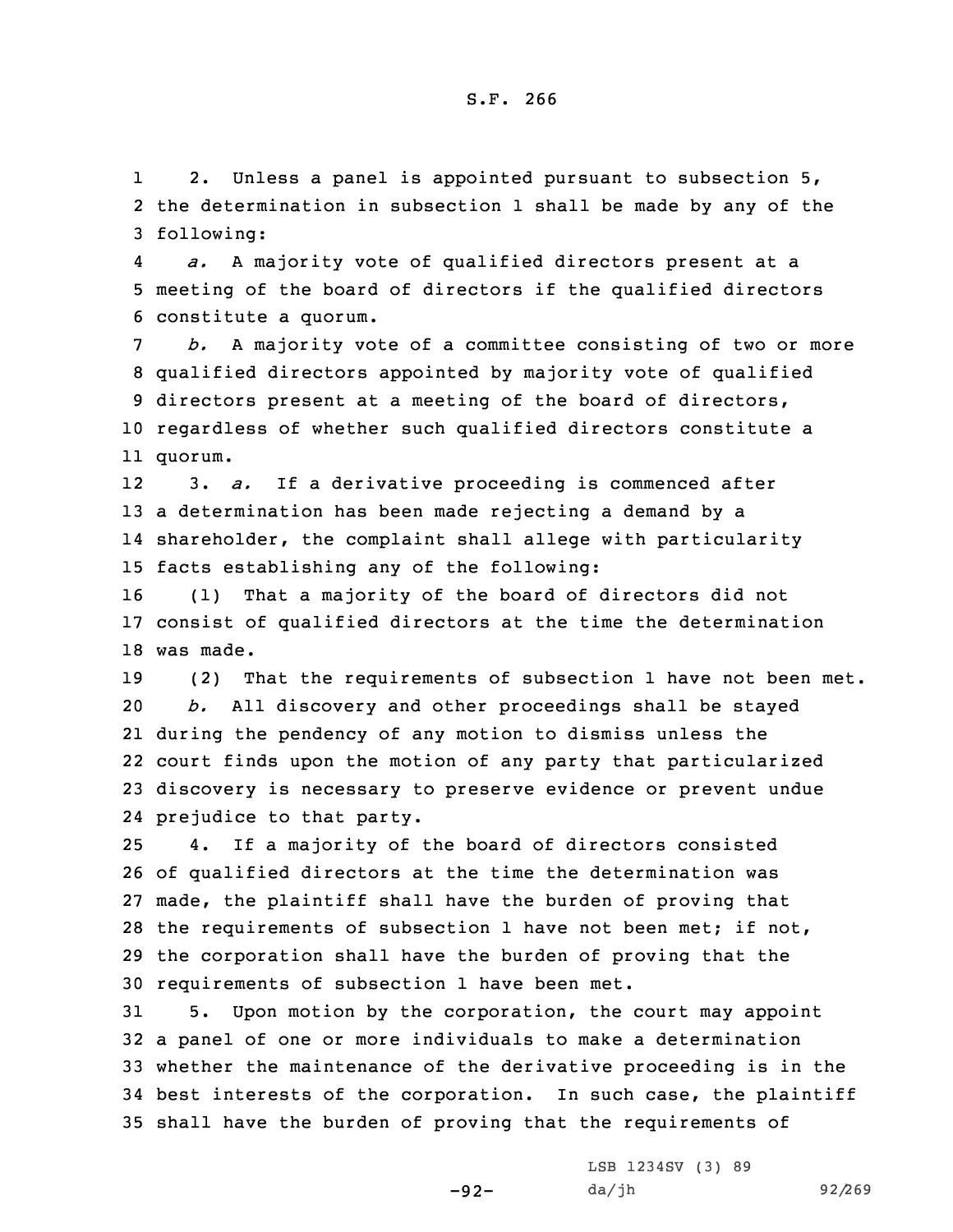1 subsection 1 have not been met.

2 Sec. 82. Section 490.745, Code 2021, is amended by striking 3 the section and inserting in lieu thereof the following:

4**490.745 Discontinuance or settlement.**

 <sup>A</sup> derivative proceeding shall not be discontinued or settled without the court's approval. If the court determines that <sup>a</sup> proposed discontinuance or settlement will substantially affect the interests of the corporation's shareholders or <sup>a</sup> class or series of shareholders, the court shall direct that notice be given to the shareholders affected.

11 Sec. 83. Section 490.746, Code 2021, is amended by striking 12 the section and inserting in lieu thereof the following:

13 **490.746 Payment of expenses.**

14 On termination of the derivative proceeding, the court may 15 do any of the following:

16 1. Order the corporation to pay the plaintiff's expenses 17 incurred in the proceeding if it finds that the proceeding has 18 resulted in <sup>a</sup> substantial benefit to the corporation.

 2. Order the plaintiff to pay any defendant's expenses incurred in defending the proceeding if it finds that the proceeding was commenced or maintained without reasonable cause or for an improper purpose.

<sup>23</sup> 3. Order <sup>a</sup> party to pay an opposing party's expenses 24 incurred because of the filing of <sup>a</sup> pleading, motion, or other 25 paper, if it finds that any of the following apply:

 *a.* The pleading, motion, or other paper was not well grounded in fact, after reasonable inquiry, or warranted by existing law or <sup>a</sup> good faith argument for the extension, modification, or reversal of existing law.

30 *b.* The pleading, motion, or other paper was interposed for 31 an improper purpose, such as to harass or cause unnecessary 32 delay or needless increase in the cost of litigation.

33 Sec. 84. Section 490.748, Code 2021, is amended by striking 34 the section and inserting in lieu thereof the following: 35 **490.748 Shareholder action to appoint custodian or receiver.**

-93-

LSB 1234SV (3) 89 da/jh 93/269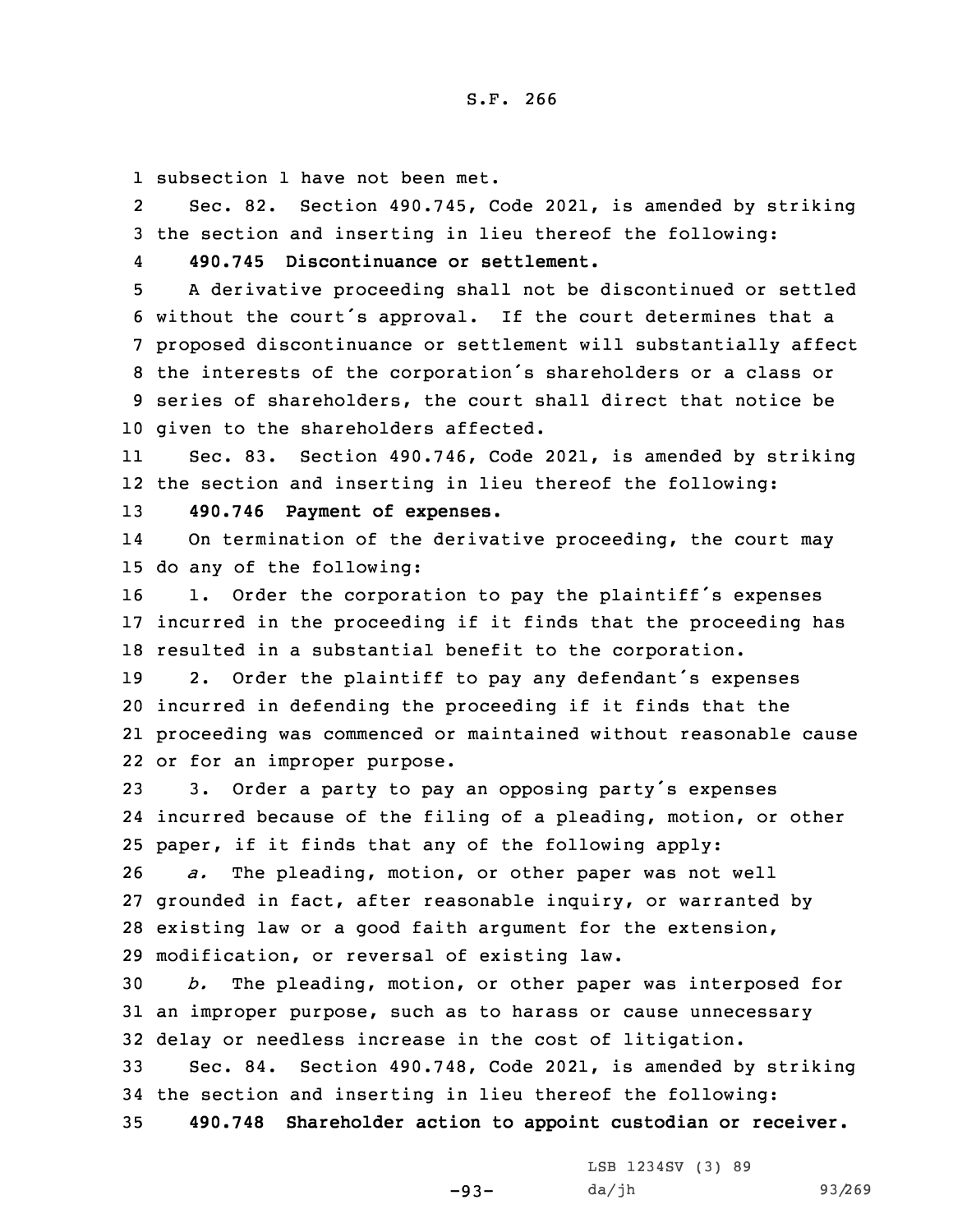1 1. The district court of the county where <sup>a</sup> corporation's principal office or, if none in this state, its registered office, is located may appoint one or more persons to be custodians, or, if the corporation is insolvent, to be receivers, of and for <sup>a</sup> corporation in <sup>a</sup> proceeding by <sup>a</sup> shareholder where it is established that any of the following 7 applies:

 *a.* The directors are deadlocked in the management of the corporate affairs, the shareholders are unable to break the deadlock, and irreparable injury to the corporation is threatened or being suffered.

12 *b.* The directors or those in control of the corporation are 13 acting fraudulently and irreparable injury to the corporation 14 is threatened or being suffered.

 2. *a.* The district court may issue injunctions, appoint <sup>a</sup> temporary custodian or temporary receiver with all the powers and duties the district court directs, take other action to preserve the corporate assets wherever located, and carry on the business of the corporation until <sup>a</sup> full hearing is held. *b.* The district court shall hold <sup>a</sup> full hearing, after notifying all parties to the proceeding and any interested persons designated by the district court, before appointing <sup>a</sup> custodian or receiver.

24 *c.* The district court has jurisdiction over the corporation 25 and all of its property, wherever located.

 3. The district court may appoint an individual or domestic or foreign corporation, registered to do business in this state, as <sup>a</sup> custodian or receiver and may require the custodian or receiver to post bond, with or without sureties, in an amount the district court directs.

 4. The district court shall describe the powers and duties of the custodian or receiver in its appointing order, which may be amended from time to time. Among other powers, all of the following apply:

35 *a.* <sup>A</sup> custodian may exercise all of the powers of the

-94-

LSB 1234SV (3) 89 da/jh 94/269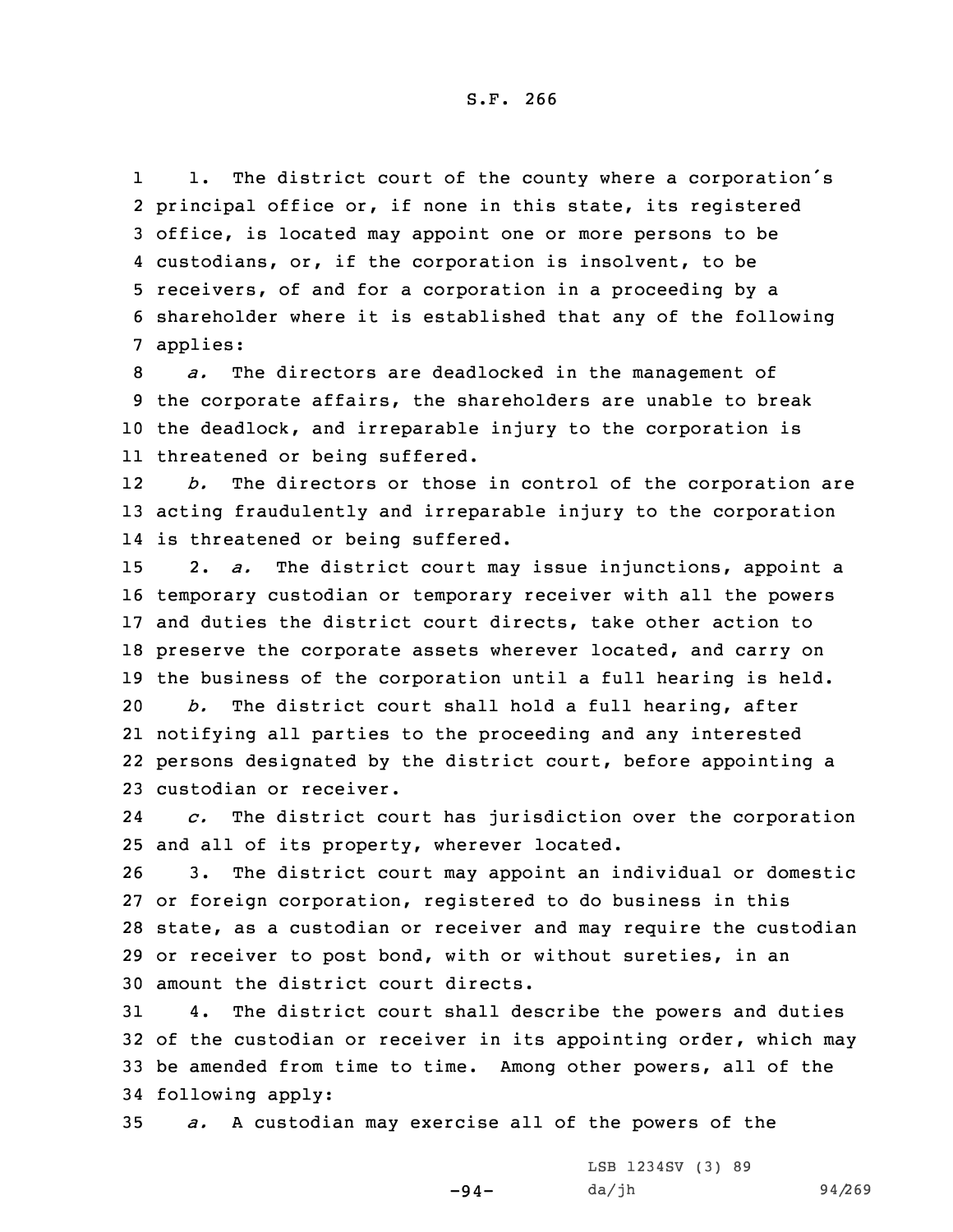1 corporation, through or in place of its board of directors, to 2 the extent necessary to manage the business and affairs of the 3 corporation.

4*b.* <sup>A</sup> receiver may do any of the following:

5 (1) Dispose of all or any part of the assets of the 6 corporation wherever located, at <sup>a</sup> public or private sale, if 7 authorized by the district court.

<sup>8</sup> (2) Sue and defend in the receiver's own name as receiver in 9 all courts of this state.

 5. The district court during <sup>a</sup> custodianship may redesignate the custodian <sup>a</sup> receiver, and during <sup>a</sup> receivership may redesignate the receiver <sup>a</sup> custodian, if doing so is in the best interests of the corporation.

14 6. The district court from time to time during the custodianship or receivership may order compensation paid and expense disbursements or reimbursements made to the custodian or receiver from the assets of the corporation or proceeds from the sale of its assets.

19 7. As used in this section, *"shareholder"* means <sup>a</sup> record 20 shareholder, <sup>a</sup> beneficial shareholder, and an unrestricted 21 voting trust beneficial owner.

22 Sec. 85. NEW SECTION. **490.749 Judicial determination of** 23 **corporate offices and review of elections and shareholder votes.** 24 1. Upon application of or in <sup>a</sup> proceeding commenced by <sup>a</sup> 25 person specified in subsection 2, the district court of the <sup>26</sup> county where the corporation's principal office or, if none in 27 this state, its registered office, is located may determine all 28 of the following:

29 *a.* The result or validity of the election, appointment, 30 removal, or resignation of <sup>a</sup> director or officer of the 31 corporation.

32 *b.* The right of an individual to hold the office of director 33 or officer of the corporation.

34 *c.* The result or validity of any vote by the shareholders 35 of the corporation.

 $-95-$ 

LSB 1234SV (3) 89 da/jh 95/269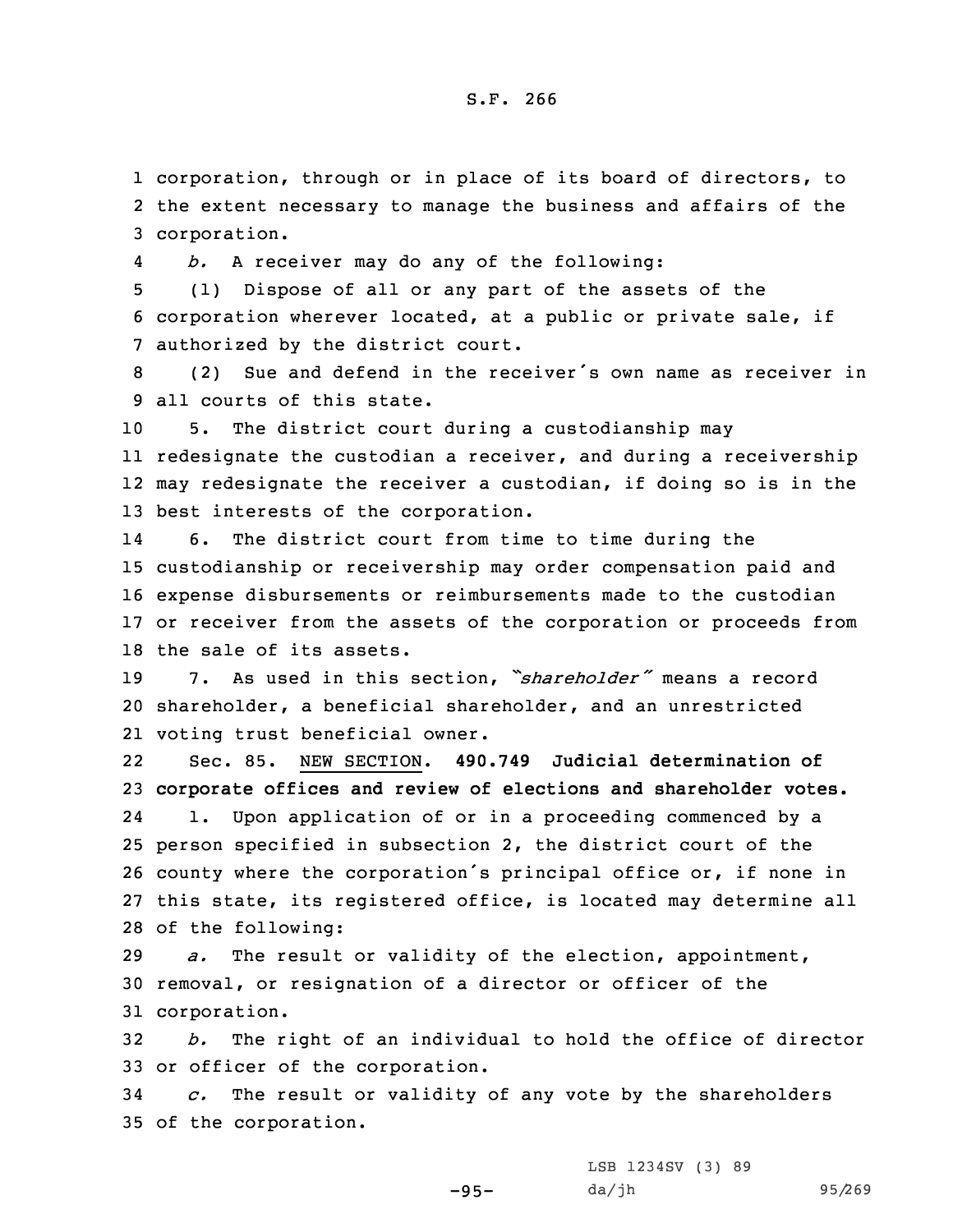1 *d.* The right of <sup>a</sup> director to membership on <sup>a</sup> committee of 2 the board of directors.

 *e.* The right of <sup>a</sup> person to nominate or an individual to be nominated as <sup>a</sup> candidate for election or appointment as <sup>a</sup> director of the corporation, and any right under <sup>a</sup> bylaw adopted pursuant to section 490.206, subsection 3, or any comparable right under any provision of the articles of incorporation, contract, or applicable law.

9 2. An application or proceeding pursuant to subsection 1 may 10 be filed or commenced by any of the following persons:

11*a.* The corporation.

12 *b.* Any record shareholder, beneficial shareholder, or 13 unrestricted voting trust beneficial owner of the corporation. 14 *c.* <sup>A</sup> director of the corporation, an individual claiming 15 the office of director, or <sup>a</sup> director whose membership on <sup>a</sup> 16 committee of the board of directors is contested, in each case 17 who is seeking <sup>a</sup> determination of <sup>a</sup> right to such office or 18 membership.

19 *d.* An officer of the corporation or an individual claiming 20 to be an officer of the corporation, in each case who is 21 seeking <sup>a</sup> determination of <sup>a</sup> right to such office.

22 *e.* <sup>A</sup> person claiming <sup>a</sup> right covered by subsection 1, <sup>23</sup> paragraph *"e"*, and who is seeking <sup>a</sup> determination of such right. 24 3. In connection with any application or proceeding under 25 subsection 1, the following shall be named as defendants, 26 unless such person made the application or commenced the 27 proceeding:

28 *a.* The corporation.

29 *b.* Any individual whose right to office or membership on <sup>a</sup> 30 committee of the board of directors is contested.

31 *c.* Any individual claiming the office or membership at 32 issue.

33 *d.* Any person claiming <sup>a</sup> right covered by subsection 1, <sup>34</sup> paragraph *"e"*, that is at issue.

35 4. In connection with any application or proceeding under

-96-

LSB 1234SV (3) 89 da/jh 96/269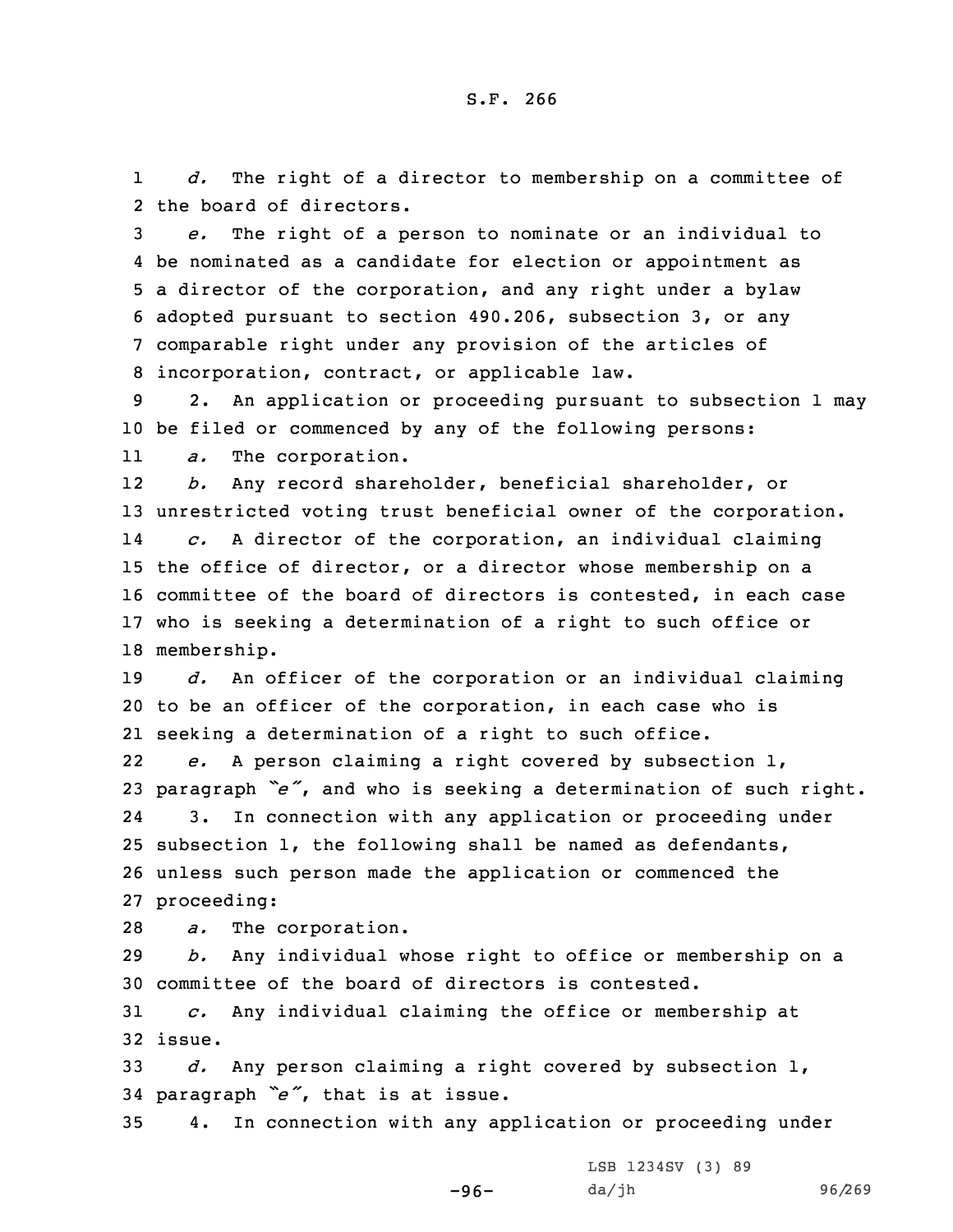subsection 1, service of process may be made upon each of the persons specified in subsection 3, by any of the following: *a.* Service of process on the corporation addressed to such person in any manner provided by statute of this state or by rule of the applicable court for service on the corporation. *b.* Service of process on the person in any manner provided by statute of this state or by rule of the applicable court. 5. When service of process is made upon <sup>a</sup> person other than the corporation by service upon the corporation pursuant to subsection 4, paragraph *"a"*, the plaintiff and the corporation or its registered agent shall promptly provide written notice of such service, together with copies of all process and the application or complaint, to the person at the person's last known residence or business address, or as permitted by statute of this state or by rule of the applicable court.

 6. In connection with any application or proceeding under subsection 1, the court shall dispose of the application or proceeding on an expedited basis and also may do any of the following:

20 *a.* Order such additional or further notice as the court 21 deems proper under the circumstances.

22 *b.* Order that additional persons be joined as parties to the proceeding if the court determines that such joinder is necessary for <sup>a</sup> just adjudication of matters before the court. *c.* Order an election or meeting be held in accordance with the provisions of section 490.703, subsection 2, or otherwise. *d.* Appoint <sup>a</sup> master to conduct an election or meeting. *e.* Enter temporary, preliminary, or permanent injunctive

29 relief.

 *f.* Resolve solely for the purpose of this proceeding any legal or factual issues necessary for the resolution of any of the matters specified in subsection 1, including the right and power of persons claiming to own shares to vote at any meeting of the shareholders.

35 *g.* Order such other relief as the court determines is

-97-

LSB 1234SV (3) 89 da/jh 97/269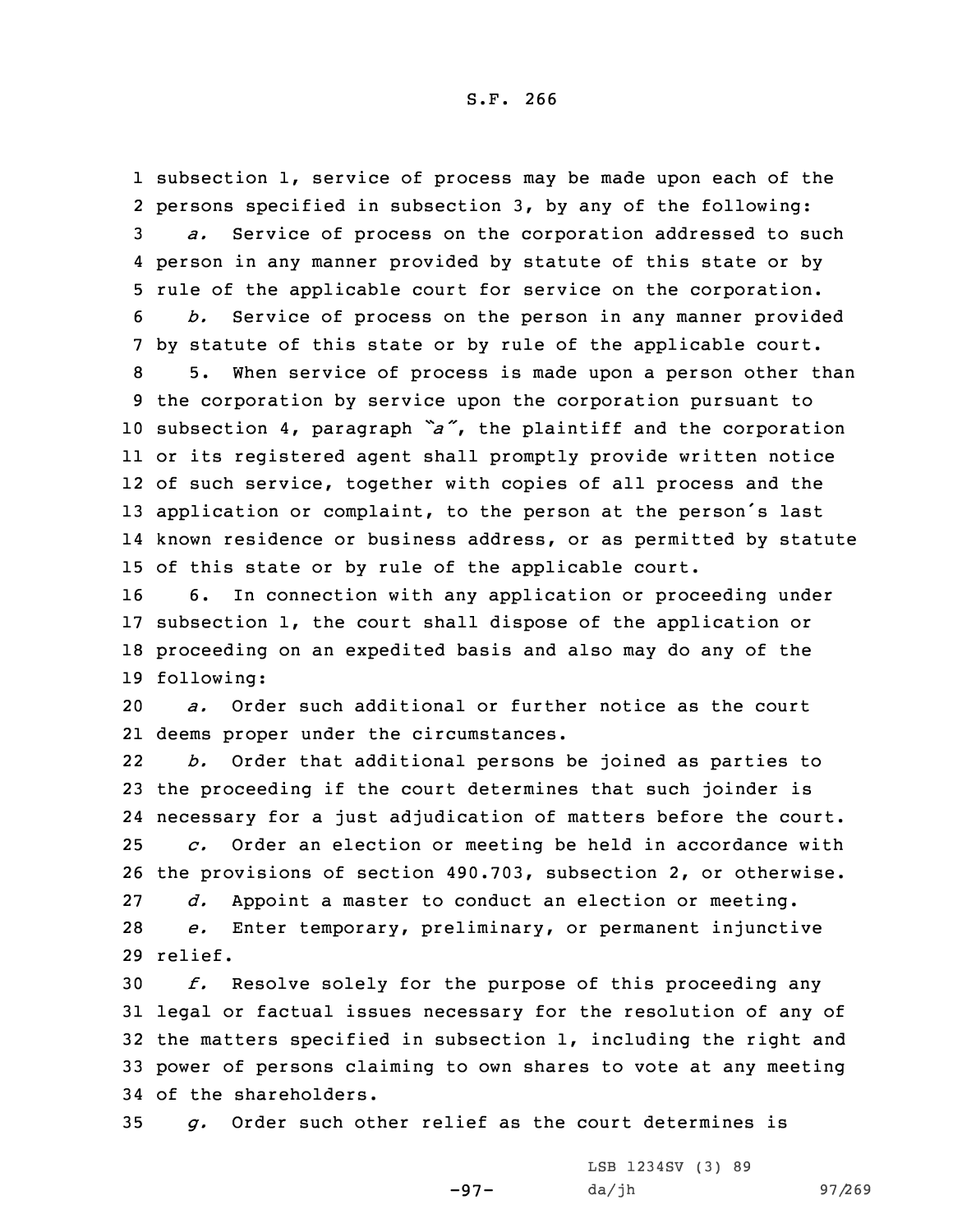1 equitable, just, and proper.

2 7. It is not necessary to make shareholders <sup>a</sup> party to <sup>a</sup> proceeding or application pursuant to this section unless the shareholder is <sup>a</sup> required defendant under subsection 3, paragraph *"d"*, relief is sought against the shareholder individually, or the court orders joinder pursuant to subsection 6, paragraph *"b"*.

 8. Nothing in this section limits, restricts, or abolishes the subject matter jurisdiction or powers of the court as existed before the enactment of this section, and an application or proceeding pursuant to this section is not the exclusive remedy or proceeding available with respect to the matters specified in subsection 1.

14 Sec. 86. Section 490.801, Code 2021, is amended by striking 15 the section and inserting in lieu thereof the following: 16 **490.801 Requirement for and functions of board of directors.**

17 1. Except as may be provided in an agreement authorized 18 under section 490.732, each corporation shall have <sup>a</sup> board of 19 directors.

 2. Except as may be provided in an agreement authorized under section 490.732, and subject to any limitation in the articles of incorporation permitted by section 490.202, subsection 2, all corporate powers shall be exercised by or under the authority of the board of directors, and the business and affairs of the corporation shall be managed by or under the direction, and subject to the oversight, of the board of directors.

28 Sec. 87. Section 490.802, Code 2021, is amended by striking 29 the section and inserting in lieu thereof the following:

30 **490.802 Qualifications of directors.**

 1. The articles of incorporation or bylaws may prescribe qualifications for directors or for nominees for directors. Qualifications must be reasonable as applied to the corporation and be lawful.

35 2. <sup>A</sup> requirement that is based on <sup>a</sup> past, prospective,

-98-

LSB 1234SV (3) 89 da/jh 98/269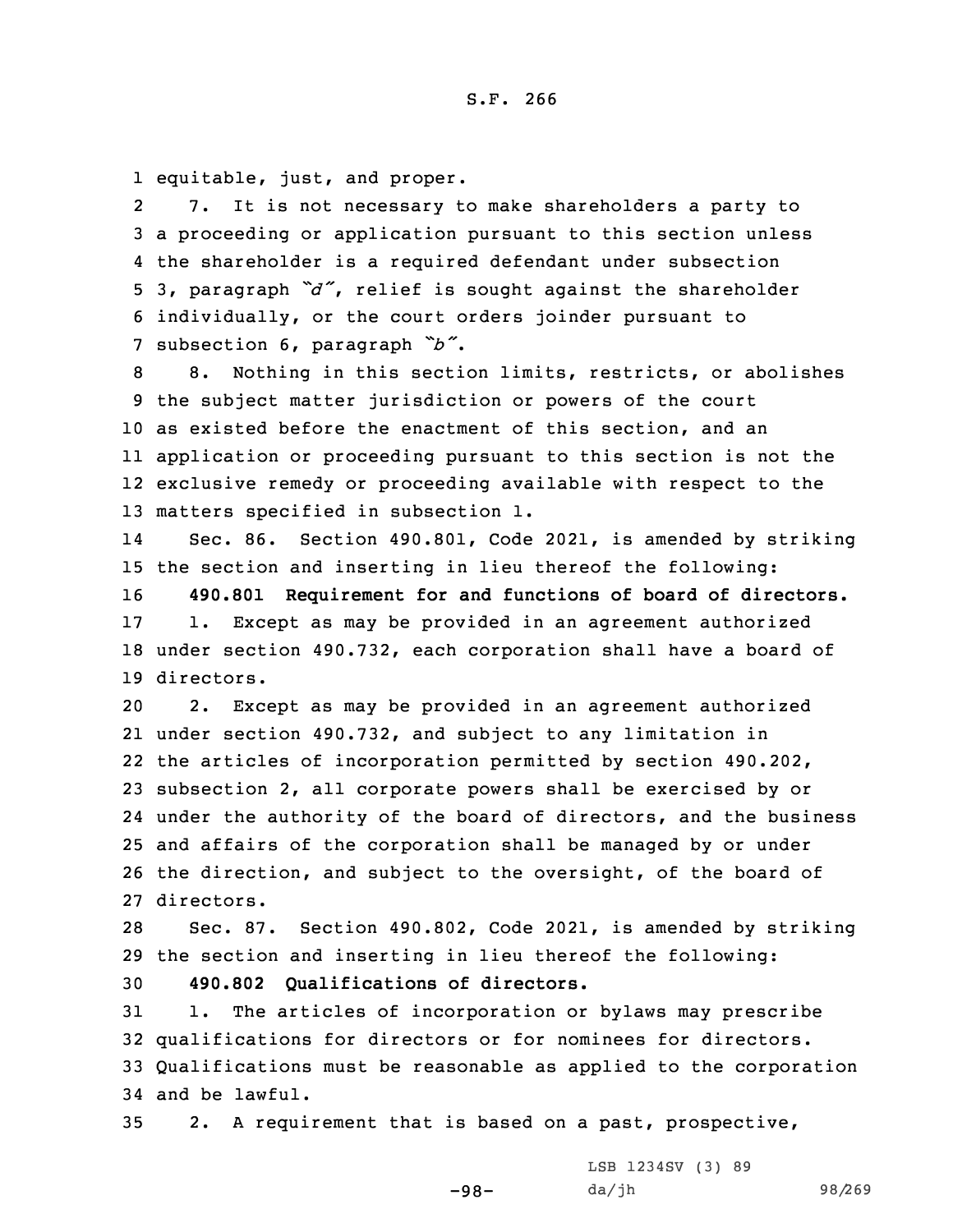S.F. 266

 or current action, or expression of opinion, by <sup>a</sup> nominee or director that could limit the ability of <sup>a</sup> nominee or director to discharge his or her duties as <sup>a</sup> director is not <sup>a</sup> permissible qualification under this section. Notwithstanding the foregoing, qualifications may include not being or having been subject to specified criminal, civil, or regulatory sanctions or not having been removed as <sup>a</sup> director by judicial action or for cause.

9 3. A director need not be <sup>a</sup> resident of this state or <sup>a</sup> 10 shareholder unless the articles of incorporation or bylaws so 11 prescribe.

12 4. <sup>A</sup> qualification for nomination for director prescribed before <sup>a</sup> person's nomination shall apply to such person at the time of nomination. <sup>A</sup> qualification for nomination for director prescribed after <sup>a</sup> person's nomination shall not apply to such person with respect to such nomination.

 5. <sup>A</sup> qualification for director prescribed before <sup>a</sup> director has been elected or appointed may apply only at the time an individual becomes <sup>a</sup> director or may apply during <sup>a</sup> director's term. <sup>A</sup> qualification prescribed after <sup>a</sup> director has been elected or appointed shall not apply to that director before the end of that director's term.

23 Sec. 88. Section 490.803, Code 2021, is amended by striking 24 the section and inserting in lieu thereof the following:

25 **490.803 Number and election of directors.**

26 1. A board of directors shall consist of one or more 27 individuals, with the number specified in or fixed in 28 accordance with the articles of incorporation or bylaws.

29 2. The number of directors may be increased or decreased 30 from time to time by amendment to, or in the manner provided 31 in, the articles of incorporation or bylaws.

 3. Directors are elected at the first annual shareholders' meeting and at each annual shareholders' meeting thereafter unless elected by written consent in lieu of an annual meeting as permitted by section 490.704 or unless their terms are

-99-

LSB 1234SV (3) 89 da/jh 99/269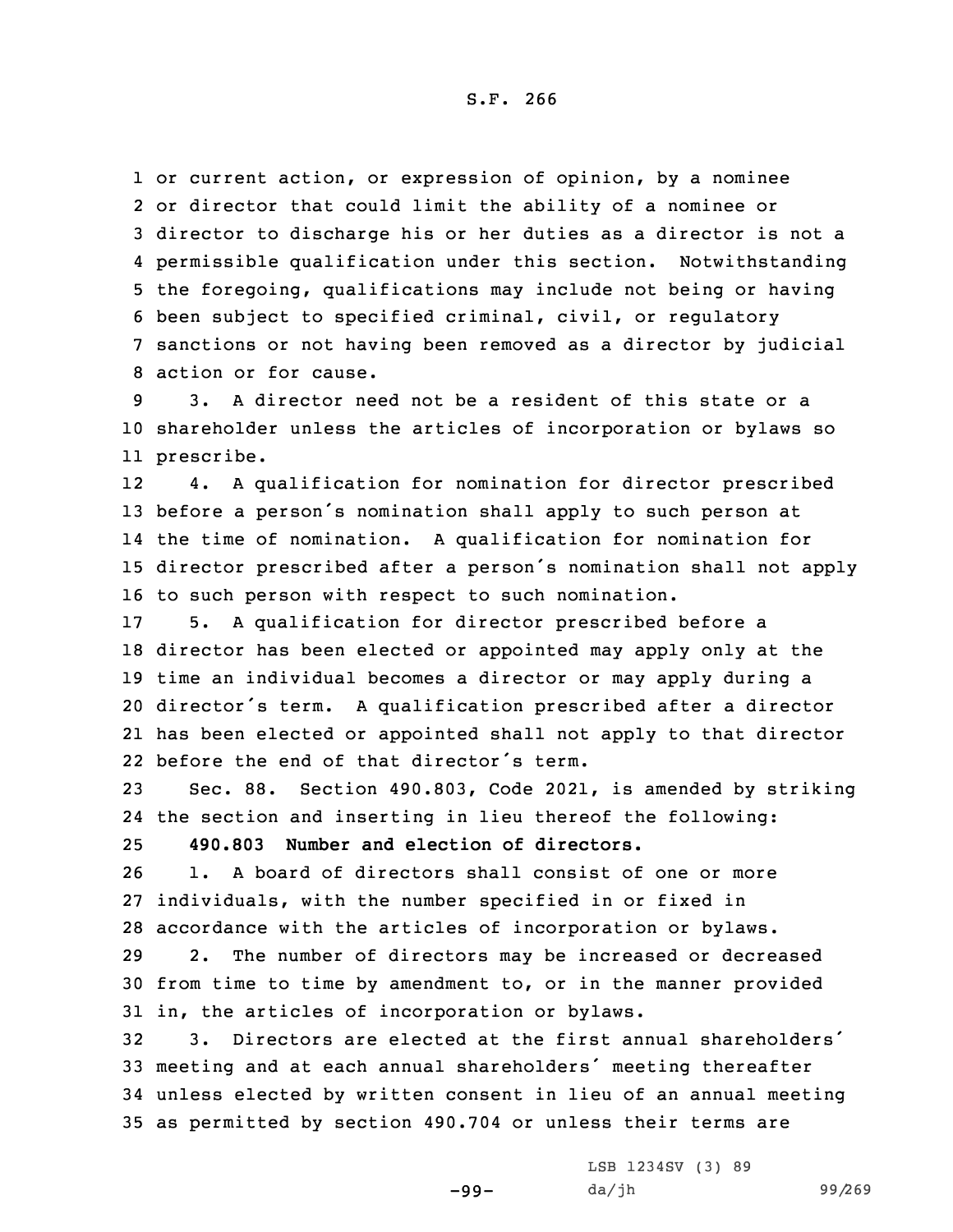1 staggered under section 490.806.

2 Sec. 89. Section 490.804, Code 2021, is amended by striking 3 the section and inserting in lieu thereof the following:

4 **490.804 Election of directors by certain classes of series** 5 **of shares.**

 If the articles of incorporation or action by the board of directors pursuant to section 490.602 authorize dividing the shares into classes or series, the articles of incorporation may also authorize the election of all or <sup>a</sup> specified number of directors by the holders of one or more authorized classes or series of shares. <sup>A</sup> class or series, or multiple classes or series, of shares entitled to elect one or more directors is <sup>a</sup> separate voting group for purposes of the election of directors.

15 Sec. 90. Section 490.805, Code 2021, is amended by striking 16 the section and inserting in lieu thereof the following:

17 **490.805 Terms of directors generally.**

18 1. The terms of the initial directors of a corporation <sup>19</sup> expire at the first shareholders' meeting at which directors 20 are elected.

21 2. *a.* The terms of all other directors expire at the 22 next, or if their terms are staggered in accordance with 23 section 490.806, at the applicable second or third, annual 24 shareholders' meeting following their election.

<sup>25</sup> *b.* Paragraph *"a"* does not apply in any of the following 26 circumstances:

27 (1) To the extent provided in section 490.1022 if <sup>a</sup> bylaw 28 electing to be governed by that section is in effect.

29 (2) <sup>A</sup> shorter term is specified in the articles of 30 incorporation in the event of <sup>a</sup> director nominee failing to 31 receive <sup>a</sup> specified vote for election.

32 3. A decrease in the number of directors does not shorten 33 an incumbent director's term.

34 4. The term of <sup>a</sup> director elected to fill <sup>a</sup> vacancy expires <sup>35</sup> at the next shareholders' meeting at which directors are

-100-

LSB 1234SV (3) 89 da/jh 100/269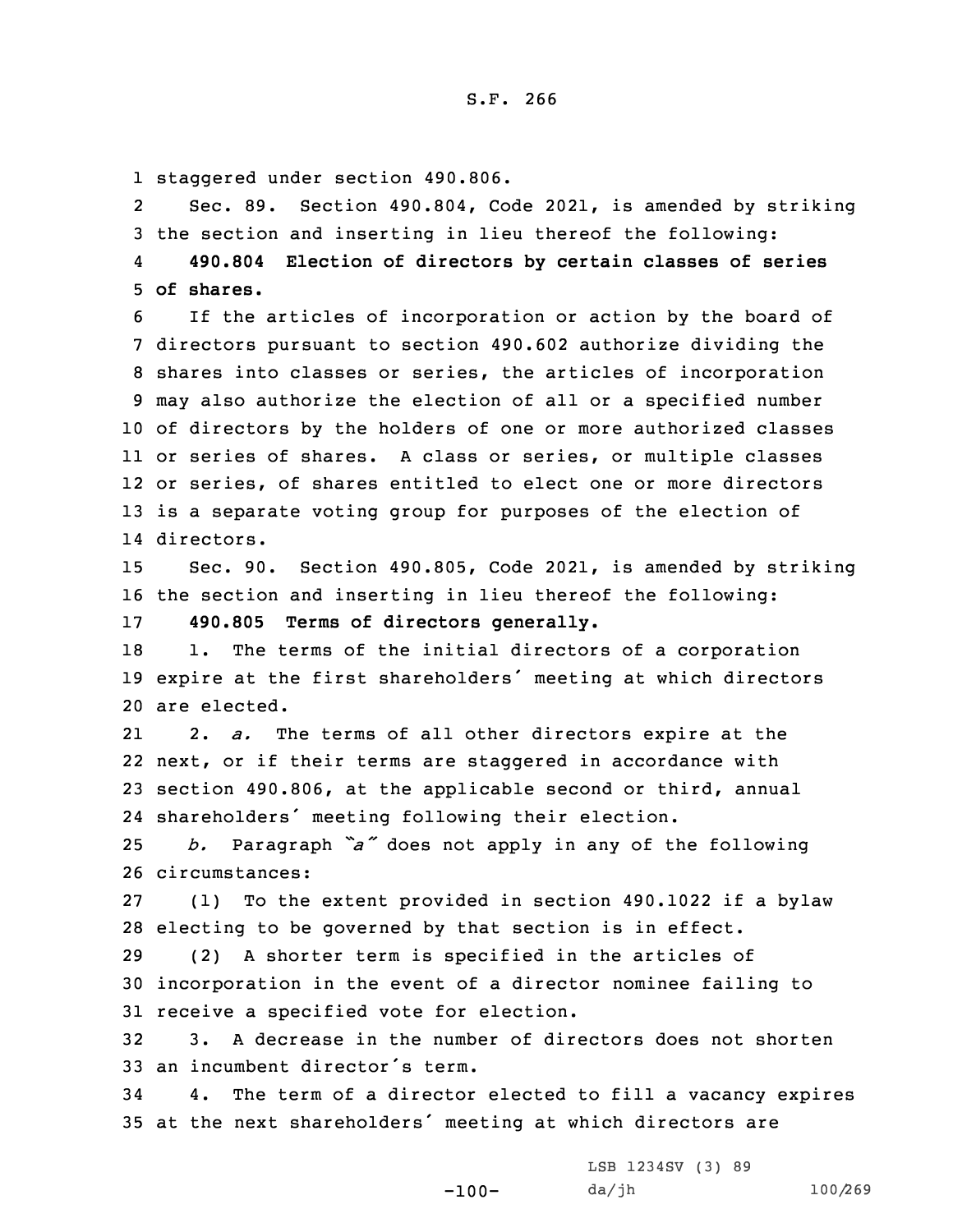1 elected.

2 5. Except to the extent otherwise provided in the articles of incorporation or under section 490.1022, if <sup>a</sup> bylaw electing to be governed by that section is in effect, despite the expiration of <sup>a</sup> director's term, the director continues to serve until the director's successor is elected and qualifies or there is <sup>a</sup> decrease in the number of directors.

8 Sec. 91. Section 490.806, Code 2021, is amended by striking 9 the section and inserting in lieu thereof the following: 10 **490.806 Staggered terms for directors.**

11 The articles of incorporation may provide for staggering the terms of directors by dividing the total number of directors into two or three groups, with each group containing one-half or one-third of the total, as near as may be practicable. In that event, the terms of directors in the first group expire at the first annual shareholders' meeting after their election, the terms of the second group expire at the second annual shareholders' meeting after their election, and the terms of the third group, if any, expire at the third annual shareholders' meeting after their election. At each annual shareholders' meeting held thereafter, directors shall be elected for <sup>a</sup> term of two years or three years, as the case may be, to succeed those whose terms expire.

24 Sec. 92. Section 490.807, Code 2021, is amended by striking 25 the section and inserting in lieu thereof the following: 26 **490.807 Resignation of directors.**

27 1. <sup>A</sup> director may resign at any time by delivering <sup>a</sup> written 28 notice of resignation to the board of directors or its chair, 29 or to the secretary.

 2. <sup>A</sup> resignation is effective as provided in section 490.141, subsection 9, unless the resignation provides for <sup>a</sup> delayed effectiveness, including effectiveness determined upon <sup>a</sup> future event or events. <sup>A</sup> resignation that is conditioned upon failing to receive <sup>a</sup> specified vote for election as <sup>a</sup> director may provide that it is irrevocable.

-101-

LSB 1234SV (3) 89 da/jh 101/269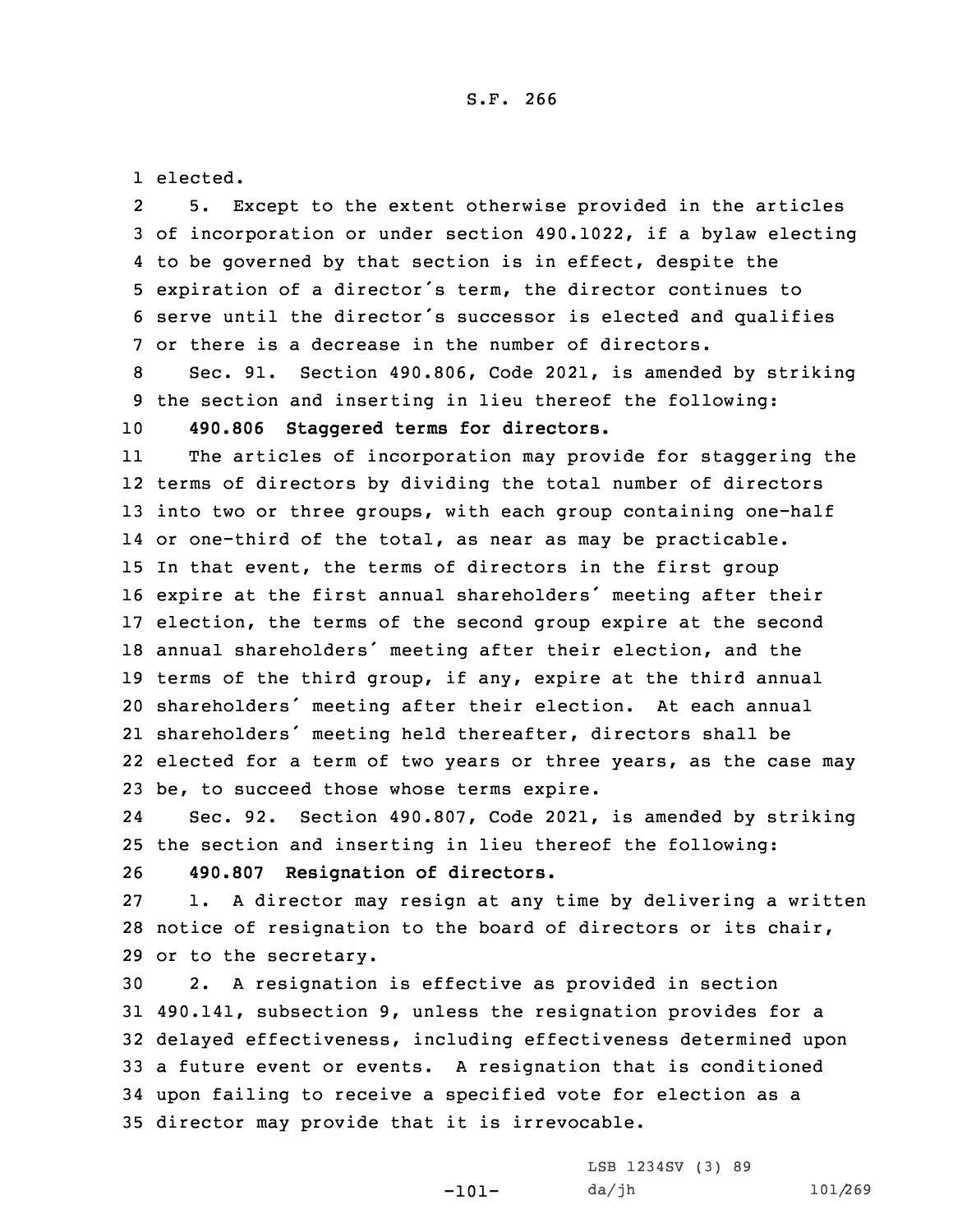1 Sec. 93. Section 490.808, Code 2021, is amended by striking 2 the section and inserting in lieu thereof the following:

3 **490.808 Removal of directors by shareholders.**

4 1. The shareholders may remove one or more directors with or 5 without cause unless the articles of incorporation provide that 6 directors may be removed only for cause.

7 2. If <sup>a</sup> director is elected by <sup>a</sup> voting group of 8 shareholders, only the shareholders of that voting group may 9 participate in the vote to remove that director.

 3. <sup>A</sup> director may be removed if the number of votes cast to remove exceeds the number of votes cast not to remove the director, except to the extent the articles of incorporation or bylaws require <sup>a</sup> greater number. However, if cumulative voting is authorized, <sup>a</sup> director shall not be removed if, in the case of <sup>a</sup> meeting, the number of votes sufficient to elect the director under cumulative voting is voted against removal and, if action is taken by less than unanimous written consent, voting shareholders entitled to the number of votes sufficient to elect the director under cumulative voting do not consent to the removal.

21 4. <sup>A</sup> director may be removed by the shareholders only at <sup>a</sup> 22 meeting called for the purpose of removing the director, and 23 the meeting notice must state that removal of the director is <sup>a</sup> 24 purpose of the meeting.

25 Sec. 94. Section 490.809, Code 2021, is amended by striking 26 the section and inserting in lieu thereof the following:

 **490.809 Removal of directors by judicial proceeding.** 1. The district court of the county where <sup>a</sup> corporation's principal office or, if none in this state, its registered office, is located may remove <sup>a</sup> director from office or may order other relief, including barring the director from reelection for <sup>a</sup> period prescribed by the court, in <sup>a</sup> proceeding commenced by or in the right of the corporation if the court finds that all of the following apply: *a.* The director engaged in fraudulent conduct with respect

-102-

LSB 1234SV (3) 89 da/jh 102/269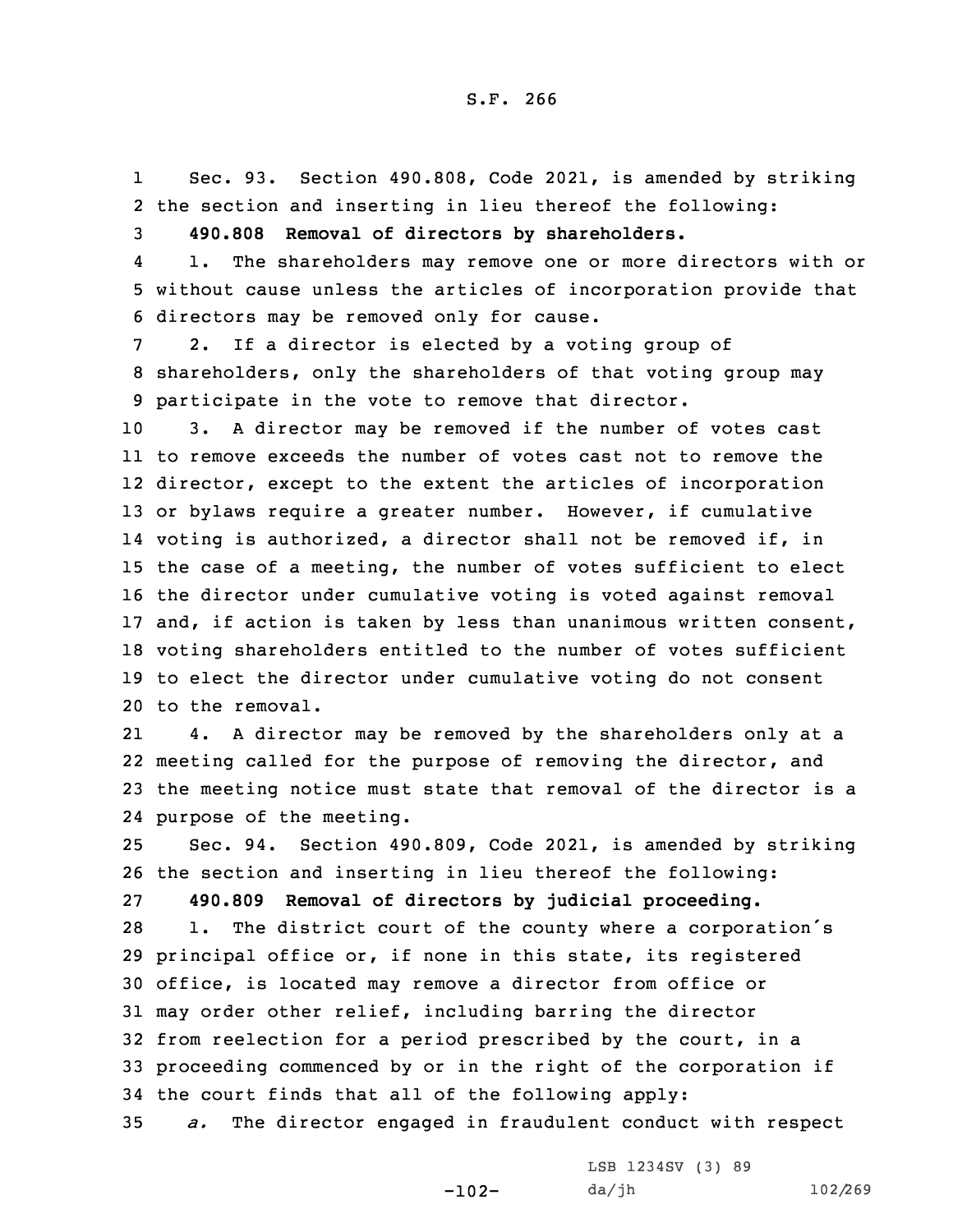1 to the corporation or its shareholders, grossly abused the 2 position of director, or intentionally inflicted harm on the 3 corporation.

4 *b.* Considering the director's course of conduct and the 5 inadequacy of other available remedies, removal or such other 6 relief would be in the best interest of the corporation.

7 2. <sup>A</sup> shareholder proceeding on behalf of the corporation 8 under subsection 1 shall comply with all of the requirements of 9 subchapter VII, part D, except section 490.741, subsection 1.

10 Sec. 95. Section 490.810, Code 2021, is amended by striking 11 the section and inserting in lieu thereof the following: 12**490.810 Vacancy on board of directors.**

13 1. Unless the articles of incorporation provide otherwise, if <sup>a</sup> vacancy occurs on <sup>a</sup> board of directors, including <sup>a</sup> vacancy resulting from an increase in the number of directors, the vacancy may be filled in any of the following manners:

17 *a.* The shareholders may fill the vacancy.

18 *b.* The board of directors may fill the vacancy.

19 *c.* If the directors remaining in office are less than <sup>a</sup> 20 quorum, they may fill the vacancy by the affirmative vote of <sup>a</sup> 21 majority of all the directors remaining in office.

22 2. If the vacant office was held by <sup>a</sup> director elected by <sup>a</sup> voting group of shareholders, only the holders of shares of that voting group are entitled to vote to fill the vacancy if it is filled by the shareholders, and only the remaining directors elected by that voting group, even if less than <sup>a</sup> quorum, are entitled to fill the vacancy if it is filled by the directors.

 3. <sup>A</sup> vacancy that will occur at <sup>a</sup> specific later date, by reason of <sup>a</sup> resignation effective at <sup>a</sup> later date under section 490.807, subsection 2, or otherwise, may be filled before the vacancy occurs but the new director shall not take office until the vacancy occurs.

34 Sec. 96. Section 490.820, Code 2021, is amended by striking 35 the section and inserting in lieu thereof the following:

-103-

LSB 1234SV (3) 89 da/jh 103/269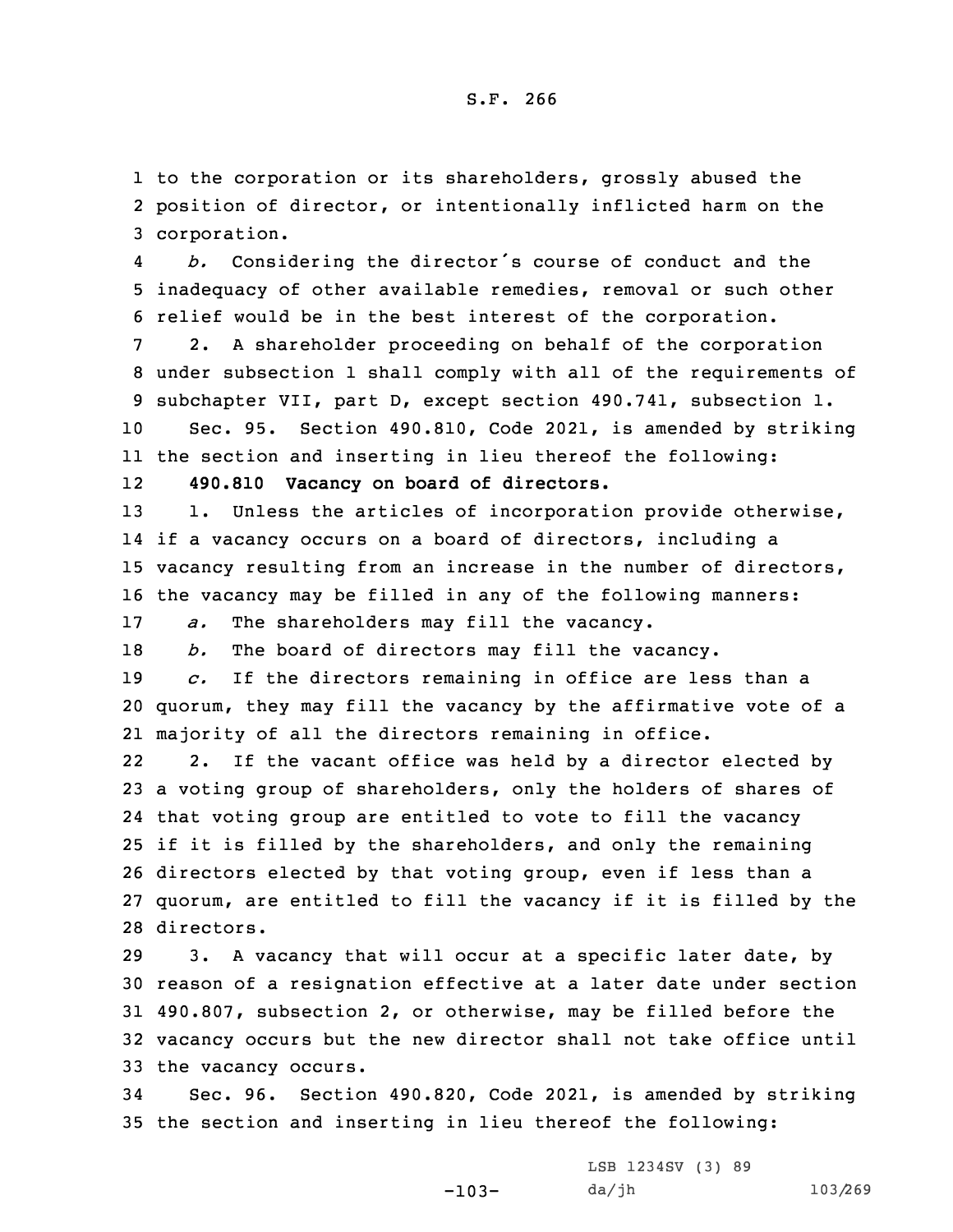1**490.820 Meetings.**

2 1. The board of directors may hold regular or special 3 meetings in or out of this state.

4 2. Unless restricted by the articles of incorporation or bylaws, any director may participate in any meeting of the board of directors through the use of any means of communication by which all directors participating may simultaneously hear each other during the meeting. <sup>A</sup> director participating in <sup>a</sup> meeting by this means is deemed to be present in person at the meeting.

11 Sec. 97. Section 490.821, Code 2021, is amended by striking 12 the section and inserting in lieu thereof the following:

13 **490.821 Action without meeting.**

14 1. Except to the extent that the articles of incorporation or bylaws require that action by the board of directors be taken at <sup>a</sup> meeting, action required or permitted by this chapter to be taken by the board of directors may be taken without <sup>a</sup> meeting if each director signs <sup>a</sup> consent describing the action to be taken and delivers it to the corporation. 2. Action taken under this section is the act of the board of directors when one or more consents signed by all the directors are delivered to the corporation. The consent may specify the time at which the action taken is to be effective. <sup>A</sup> director's consent may be withdrawn by <sup>a</sup> revocation signed by the director and delivered to the corporation before delivery to the corporation of unrevoked written consents signed by all the directors.

28 3. <sup>A</sup> consent signed under this section has the effect of 29 action taken at <sup>a</sup> meeting of the board of directors and may be 30 described as such in any document.

31 Sec. 98. Section 490.822, Code 2021, is amended by striking 32 the section and inserting in lieu thereof the following:

33 **490.822 Notice of meeting.**

34 1. Unless the articles of incorporation or bylaws provide 35 otherwise, regular meetings of the board of directors may be

 $-104-$ 

LSB 1234SV (3) 89 da/jh 104/269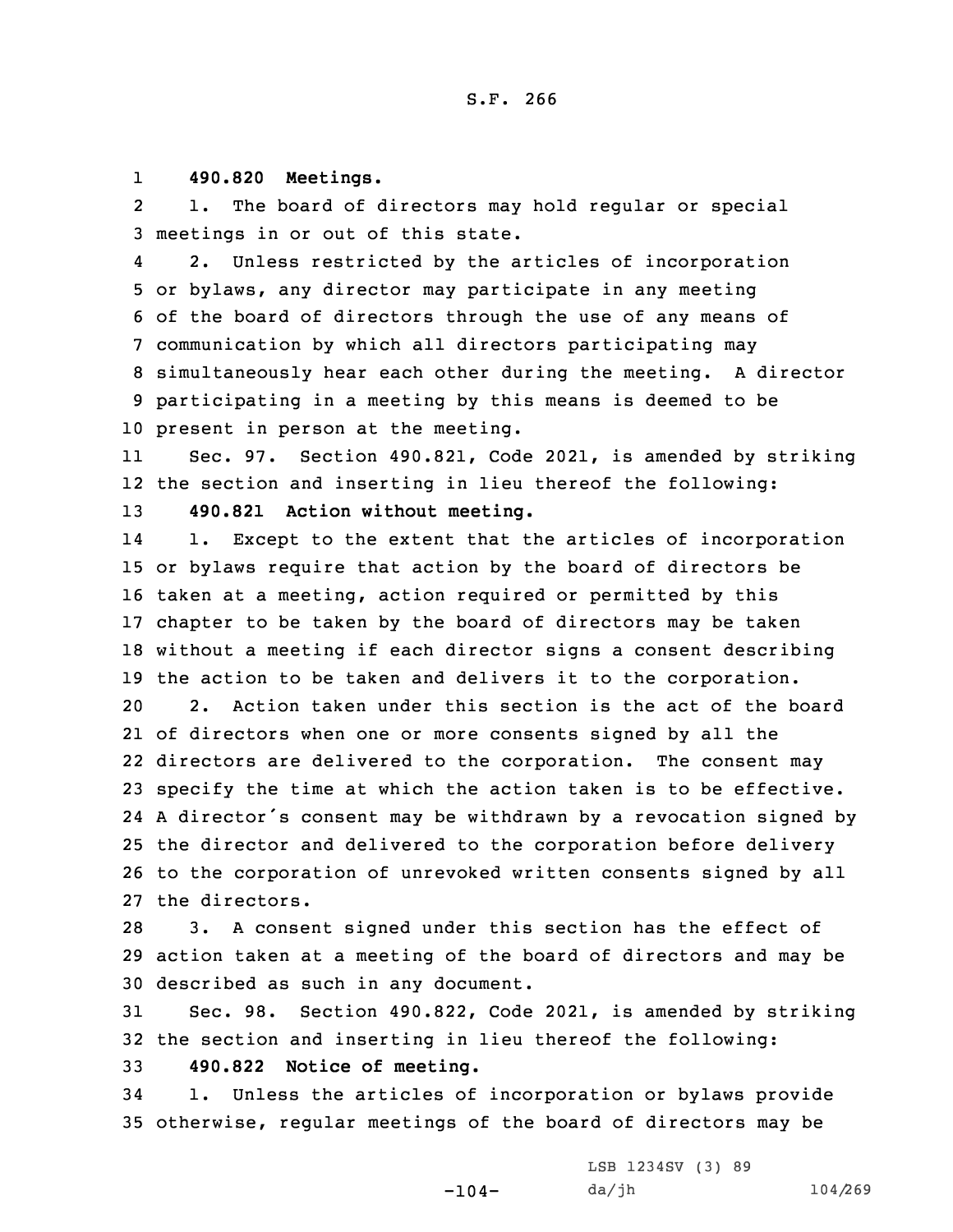1 held without notice of the date, time, place, or purpose of the 2 meeting.

 2. Unless the articles of incorporation or bylaws provide for <sup>a</sup> longer or shorter period, special meetings of the board of directors shall be preceded by at least two days' notice of the date, time, and place of the meeting. The notice need not describe the purpose of the special meeting unless required by the articles of incorporation or bylaws.

9 Sec. 99. Section 490.823, Code 2021, is amended by striking 10 the section and inserting in lieu thereof the following:

11**490.823 Waiver of notice.**

12 1. <sup>A</sup> director may waive any notice required by this chapter, the articles of incorporation, or the bylaws before or after the date and time stated in the notice. Except as provided by subsection 2, the waiver must be in writing, signed by the director entitled to the notice, and delivered to the corporation for filing by the corporation with the minutes or corporate records.

<sup>19</sup> 2. <sup>A</sup> director's attendance at or participation in <sup>a</sup> meeting 20 waives any required notice to the director of the meeting 21 unless all of the following apply:

22 *a.* The director at the beginning of the meeting, or promptly 23 upon arrival, objects to holding the meeting or transacting 24 business at the meeting.

25 *b.* The director does not, after objecting, vote for or 26 assent to action taken at the meeting.

27 Sec. 100. Section 490.824, Code 2021, is amended by striking 28 the section and inserting in lieu thereof the following:

29 **490.824 Quorum and voting.**

 1. Unless the articles of incorporation or bylaws provide for <sup>a</sup> greater or lesser number, or unless otherwise expressly provided in this chapter, <sup>a</sup> quorum of <sup>a</sup> board of directors consists of <sup>a</sup> majority of the number of directors specified in or fixed in accordance with the articles of incorporation or 35 bylaws.

 $-105-$ 

LSB 1234SV (3) 89 da/jh 105/269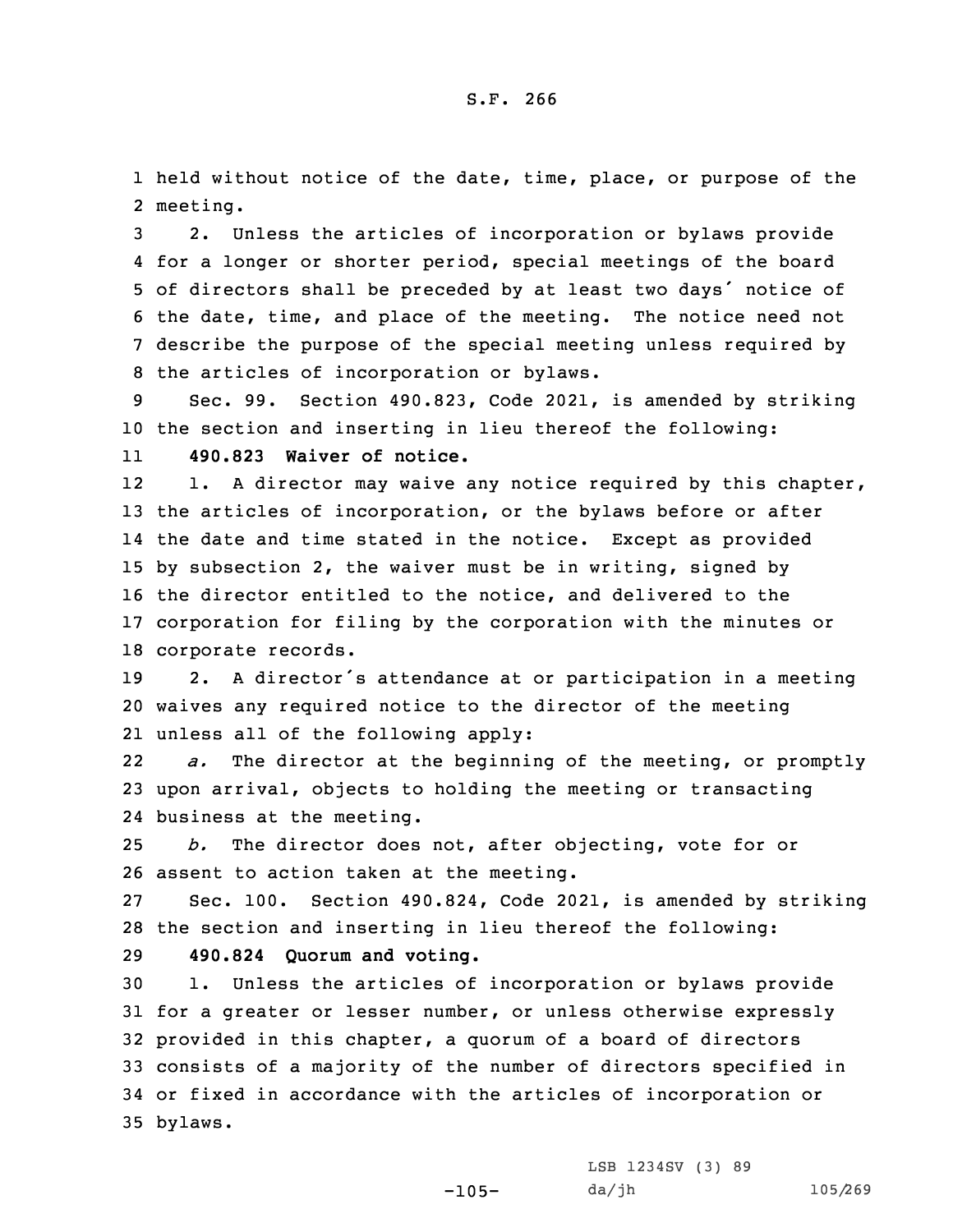1 2. The quorum of the board of directors specified in 2 or fixed in accordance with the articles of incorporation 3 or bylaws shall not consist of less than one-third of the 4 specified or fixed number of directors.

 3. If <sup>a</sup> quorum is present when <sup>a</sup> vote is taken, the affirmative vote of <sup>a</sup> majority of directors present is the act of the board of directors unless the articles of incorporation or bylaws require the vote of <sup>a</sup> greater number of directors or unless otherwise expressly provided in this chapter.

 4. *a.* <sup>A</sup> director who is present at <sup>a</sup> meeting of the board of directors or <sup>a</sup> committee when corporate action is taken is deemed to have assented to the action taken unless one or more of the following occurs:

14 (1) The director objects at the beginning of the meeting, or 15 promptly upon arrival, to holding it or transacting business 16 at the meeting.

17 (2) The dissent or abstention from the action taken is 18 entered in the minutes of the meeting.

 (3) The director delivers written notice of the director's dissent or abstention to the presiding officer of the meeting before its adjournment or to the corporation immediately after adjournment of the meeting.

23 *b.* The right of dissent or abstention is not available to <sup>a</sup> 24 director who votes in favor of the action taken.

25 Sec. 101. Section 490.825, Code 2021, is amended by striking 26 the section and inserting in lieu thereof the following:

27 **490.825 Committees of the board.**

 1. Unless this chapter, the articles of incorporation, or the bylaws provide otherwise, <sup>a</sup> board of directors may establish one or more board committees composed exclusively of one or more directors to perform functions of the board of directors.

33 2. *a.* The establishment of <sup>a</sup> board committee and 34 appointment of members to it shall be approved by the greater 35 of the following:

-106-

LSB 1234SV (3) 89 da/jh 106/269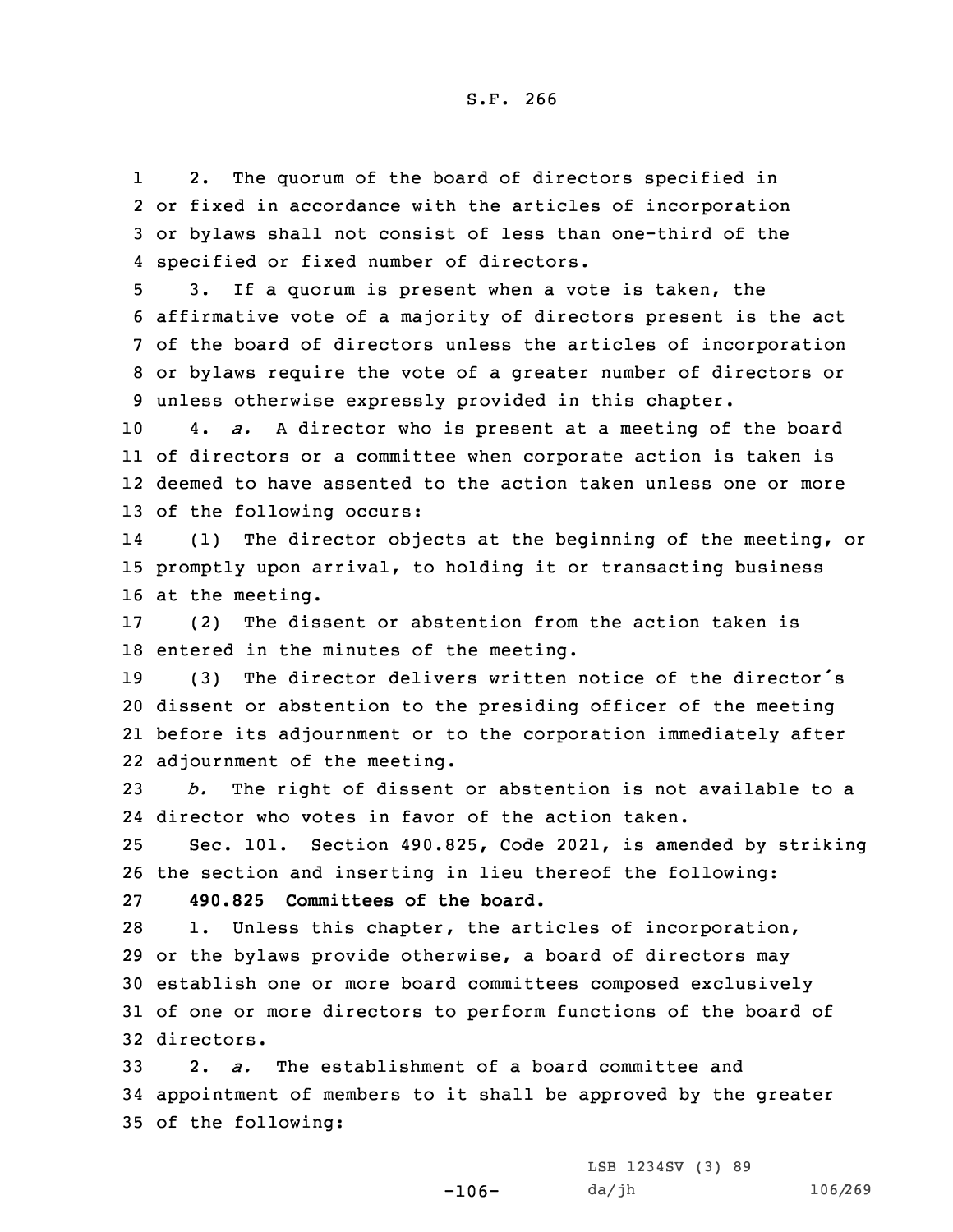1 (1) <sup>A</sup> majority of all the directors in office when the 2 action is taken.

3 (2) The number of directors required by the articles of 4 incorporation or bylaws to take action under section 490.824.

<sup>5</sup> *b.* Paragraph *"a"* applies unless, in either case, this 6 chapter or the articles of incorporation provide otherwise. 7 3. Sections 490.820 through 490.824 apply to board

8 committees and their members.

 4. <sup>A</sup> board committee may exercise the powers of the board of directors under section 490.801, to the extent specified by the board of directors or in the articles of incorporation or bylaws, except that <sup>a</sup> board committee shall not do any of the following:

14 *a.* Authorize or approve distributions, except according to 15 <sup>a</sup> formula or method, or within limits, prescribed by the board 16 of directors.

17 *b.* Approve or propose to shareholders action that this 18 chapter requires be approved by shareholders.

19 *c.* Fill vacancies on the board of directors or, subject to 20 subsection 5, on any board committees.

21*d.* Adopt, amend, or repeal bylaws.

22 5. The board of directors may appoint one or more directors as alternate members of any board committee to replace any absent or disqualified member during the member's absence or disqualification. If the articles of incorporation, the bylaws, or the resolution creating the board committee so provide, the member or members present at any board committee meeting and not disqualified from voting may, by unanimous action, appoint another director to act in place of an absent or disqualified member during that member's absence or disqualification.

32 Sec. 102. Section 490.830, Code 2021, is amended by striking 33 the section and inserting in lieu thereof the following:

34 **490.830 Standards of conduct for directors.**

35 1. Each member of the board of directors, when discharging

-107-

LSB 1234SV (3) 89 da/jh 107/269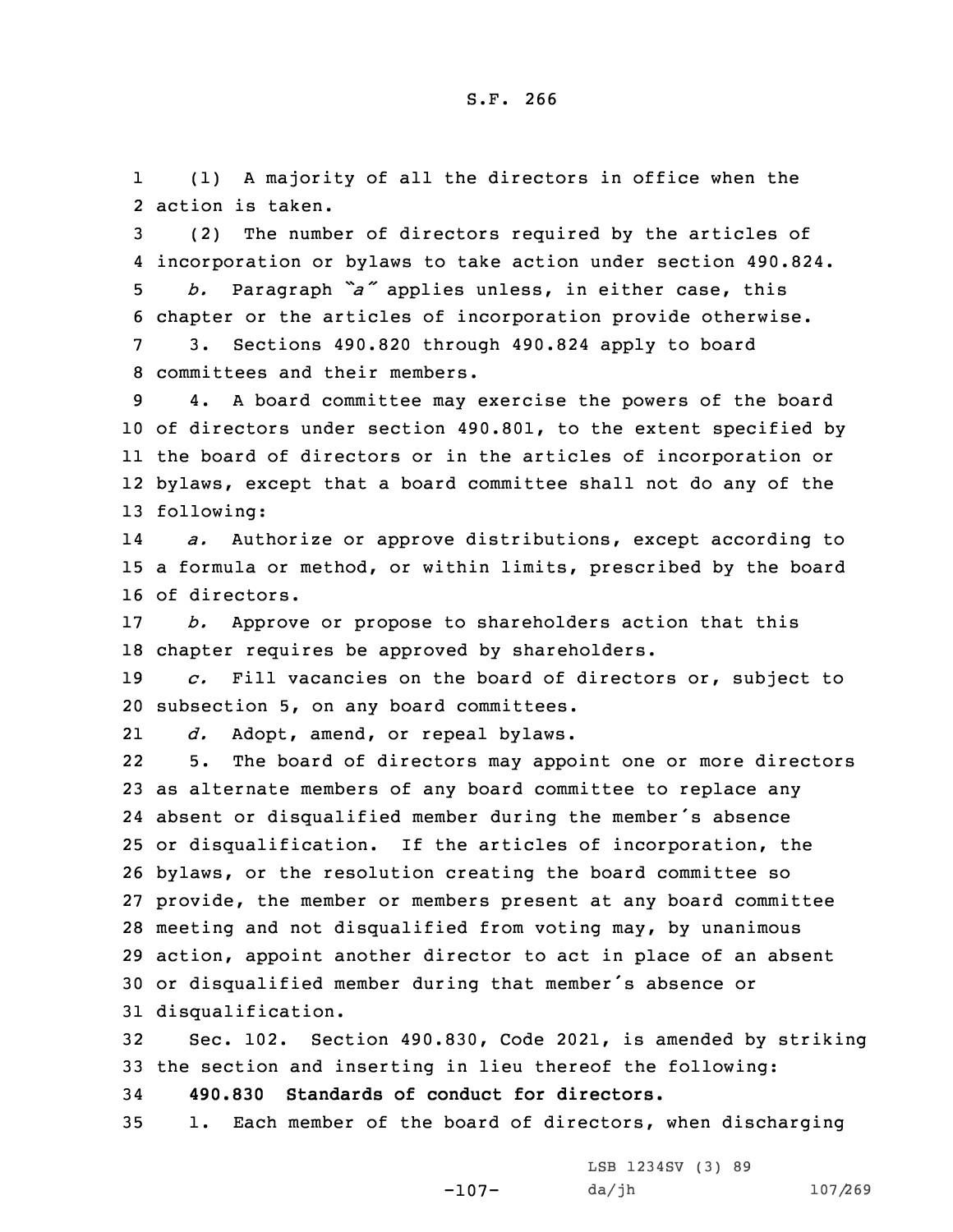1 the duties of <sup>a</sup> director, shall act in conformity with all of 2 the following:

3 *a.* In good faith.

4 *b.* In <sup>a</sup> manner the director reasonably believes to be in the 5 best interests of the corporation.

 2. The members of the board of directors or <sup>a</sup> board committee, when becoming informed in connection with their decision-making function or devoting attention to their oversight function, shall discharge their duties with the care that <sup>a</sup> person in <sup>a</sup> like position would reasonably believe appropriate under similar circumstances.

12 3. In discharging board or board committee duties, <sup>a</sup> director shall disclose, or cause to be disclosed, to the other board or committee members information which the director knows is not already known by them but known by the director to be material to the discharge of their decision-making or oversight functions, except that disclosure is not required to the extent that the director reasonably believes that doing so would violate <sup>a</sup> duty imposed under law, <sup>a</sup> legally enforceable obligation of confidentiality, or <sup>a</sup> professional ethics rule.

21 4. In discharging board or board committee duties, <sup>a</sup> director who does not have knowledge that makes reliance unwarranted is entitled to rely on the performance by any of the persons specified in subsection 6, paragraph *"a"* or *"c"*, to whom the board may have delegated, formally or informally by course of conduct, the authority or duty to perform one or more of the board's functions that are delegable under applicable 28 law.

 5. In discharging board or board committee duties, <sup>a</sup> director who does not have knowledge that makes reliance unwarranted is entitled to rely on information, opinions, reports, or statements, including financial statements and other financial data, prepared or presented by any of the persons specified in subsection 6.

35 6. <sup>A</sup> director is entitled to rely, in accordance with

-108-

LSB 1234SV (3) 89 da/jh 108/269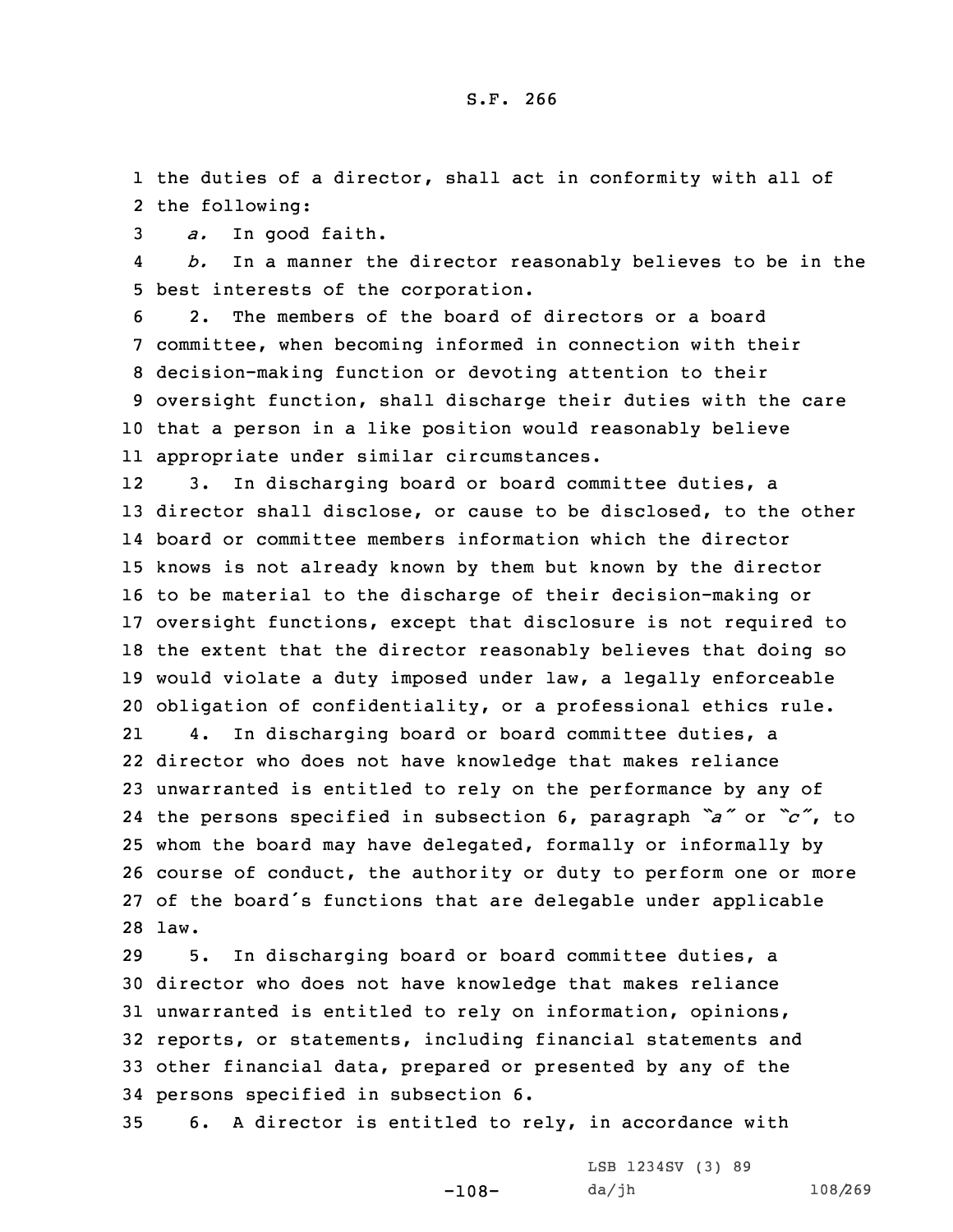1 subsection 4 or 5, on any of the following:

2 *a.* One or more officers or employees of the corporation whom 3 the director reasonably believes to be reliable and competent 4 in the functions performed or the information, opinions, 5 reports, or statements provided.

 *b.* Legal counsel, public accountants, or other persons retained by the corporation as to matters involving skills or expertise the director reasonably believes are any of the following:

<sup>10</sup> (1) Matters within the particular person's professional or 11 expert competence.

12 (2) Matters as to which the particular person merits 13 confidence.

14 *c.* A board committee of which the director is not <sup>a</sup> member 15 if the director reasonably believes the committee merits 16 confidence.

17 Sec. 103. Section 490.831, Code 2021, is amended by striking 18 the section and inserting in lieu thereof the following:

19 **490.831 Standards of liability for directors.**

 1. <sup>A</sup> director shall not be liable to the corporation or its shareholders for any decision to take or not to take action, or any failure to take any action, as <sup>a</sup> director, unless the party asserting liability in <sup>a</sup> proceeding establishes all of the following:

25 *a.* No defense interposed by the director based on any of the 26 following precludes liability:

27 (1) <sup>A</sup> provision in the articles of incorporation authorized <sup>28</sup> by section 490.202, subsection 2, paragraph *"d"* or *"f"*.

29 (2) The protection afforded by section 490.861 for action 30 taken in compliance with section 490.862 or section 490.863.

31 (3) The protection afforded by section 490.870.

32 *b.* That the challenged conduct consisted or was the result 33 of any of the following:

-109-

34 (1) Action not in good faith.

35 (2) <sup>A</sup> decision that satisfies any of the following:

LSB 1234SV (3) 89 da/jh 109/269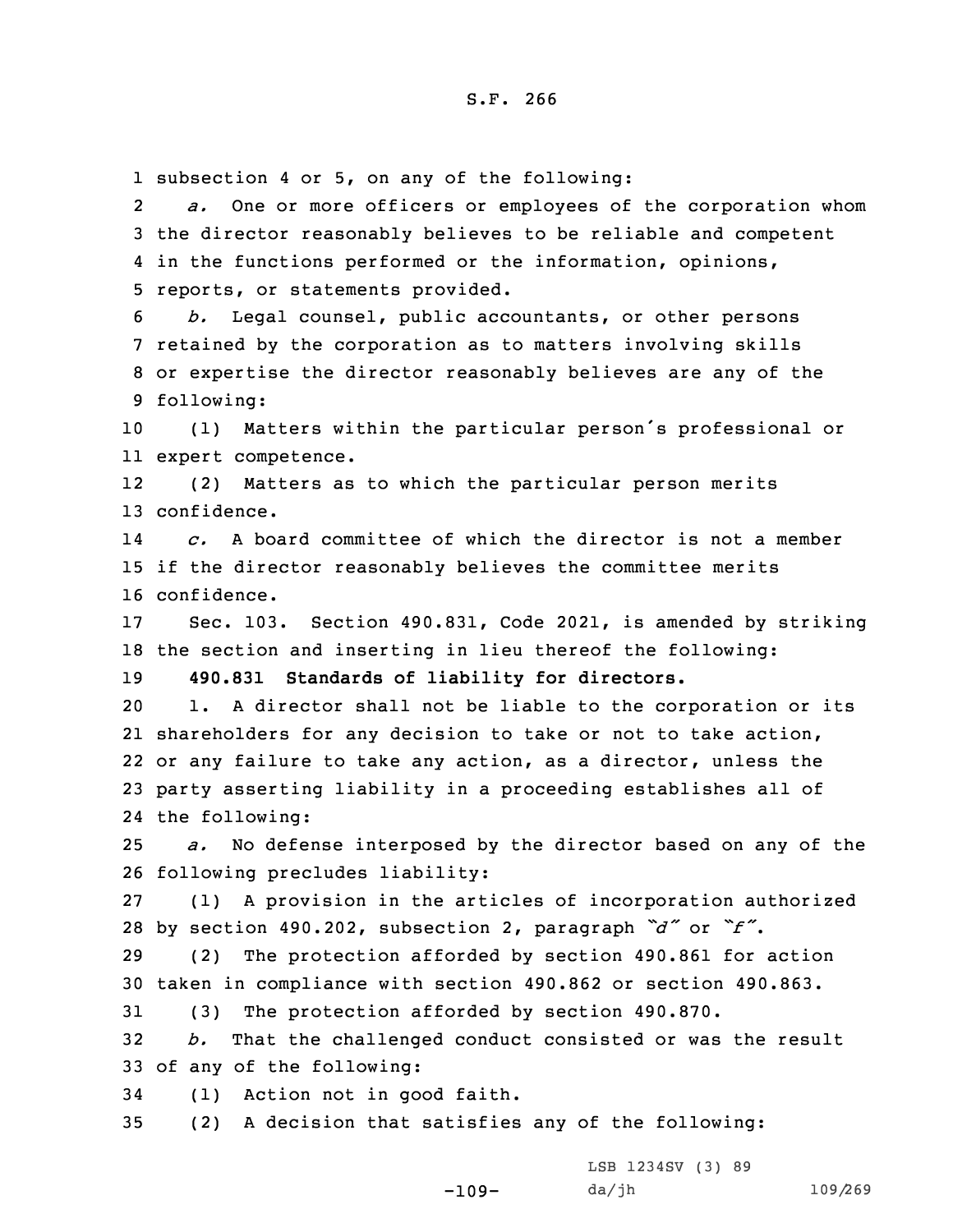1 (a) That which the director did not reasonably believe to be 2 in the best interests of the corporation.

3 (b) As to which the director was not informed to an 4 extent the director reasonably believed appropriate in the 5 circumstances.

 (3) <sup>A</sup> lack of objectivity due to the director's familial, financial, or business relationship with, or <sup>a</sup> lack of independence due to the director's domination or control by, another person having <sup>a</sup> material interest in the challenged conduct, which also meets all of the following criteria:

11 (a) Which relationship or which domination or control could 12 reasonably be expected to have affected the director's judgment 13 respecting the challenged conduct in <sup>a</sup> manner adverse to the 14 corporation.

 (b) After <sup>a</sup> reasonable expectation to such effect has been established, the director shall not have established that the challenged conduct was reasonably believed by the director to be in the best interests of the corporation.

 (4) <sup>A</sup> sustained failure of the director to devote attention to ongoing oversight of the business and affairs of the corporation, or <sup>a</sup> failure to devote timely attention, by making, or causing to be made, appropriate inquiry, when particular facts and circumstances of significant concern materialize that would alert <sup>a</sup> reasonably attentive director to the need for such inquiry.

 (5) Receipt of <sup>a</sup> financial benefit to which the director was not entitled or any other breach of the director's duties to deal fairly with the corporation and its shareholders that is actionable under applicable law.

30 2. *a.* The party seeking to hold the director liable for 31 money damages shall also have the burden of establishing all 32 of the following:

33 (1) That harm to the corporation or its shareholders has 34 been suffered.

-110-

35 (2) The harm suffered was proximately caused by the

LSB 1234SV (3) 89 da/jh 110/269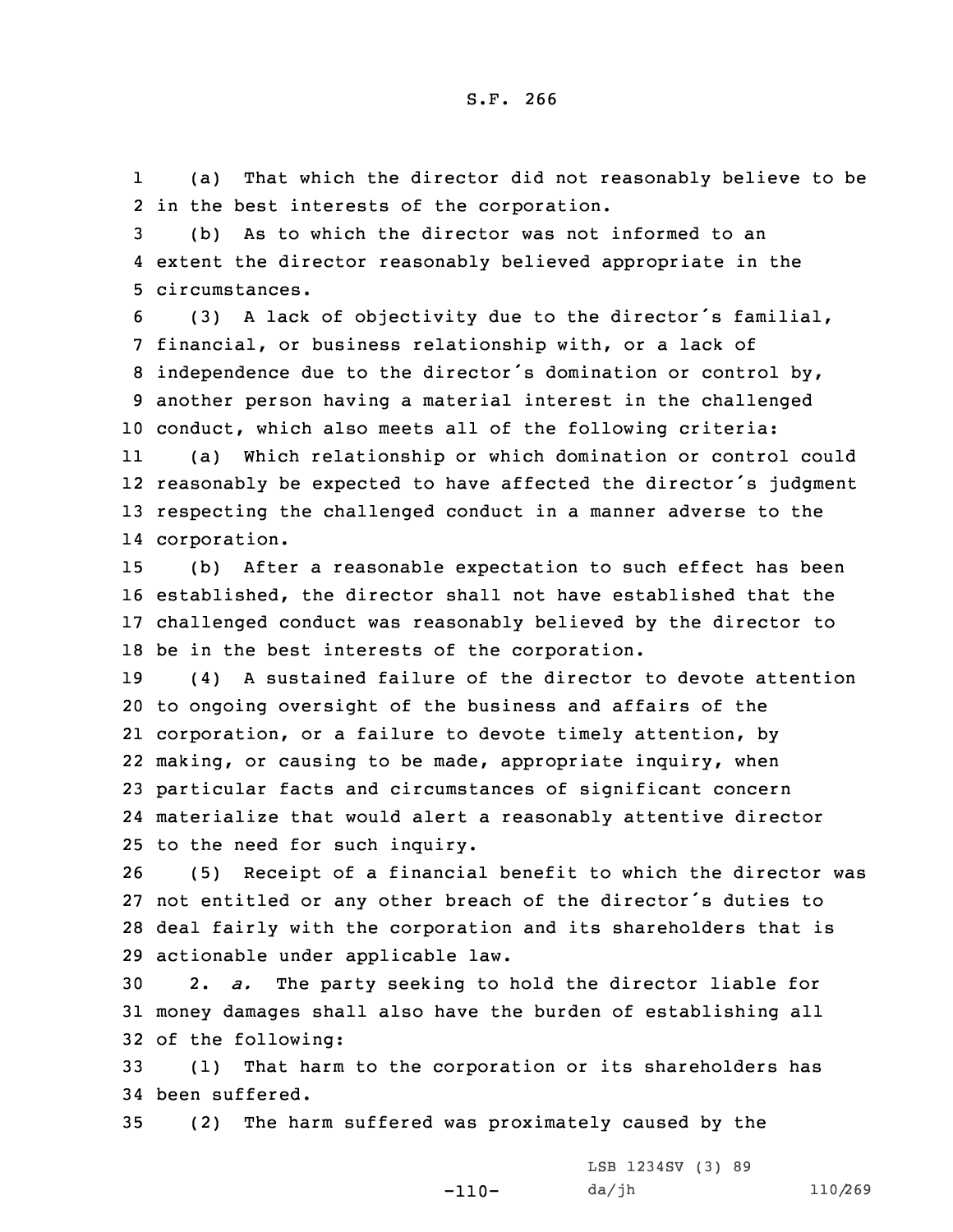1 director's challenged conduct.

2 *b.* <sup>A</sup> party seeking to hold the director liable for other money payment under <sup>a</sup> legal remedy, such as compensation for the unauthorized use of corporate assets, shall also have whatever persuasion burden may be called for to establish that the payment sought is appropriate in the circumstances.

 *c.* <sup>A</sup> party seeking to hold the director liable for other money payment under an equitable remedy, such as profit recovery by or disgorgement to the corporation, shall also have whatever persuasion burden may be called for to establish that the equitable remedy sought is appropriate in the circumstances.

 3. This section shall not do any of the following: 14 *a.* In any instance where fairness is at issue, such as consideration of the fairness of <sup>a</sup> transaction to the corporation under section 490.861, subsection 2, paragraph *"c"*, alter the burden of proving the fact or lack of fairness otherwise applicable.

 *b.* Alter the fact or lack of liability of <sup>a</sup> director under another section of this chapter, such as the provisions governing the consequences of an unlawful distribution under section 490.833 or <sup>a</sup> transactional interest under section 23 490.861.

24 *c.* Affect any rights to which the corporation or <sup>a</sup> 25 shareholder may be entitled under another statute of this state 26 or the United States.

27 Sec. 104. Section 490.833, Code 2021, is amended by striking 28 the section and inserting in lieu thereof the following:

 **490.833 Directors' liability for unlawful distributions.** 1. A director who votes for or assents to <sup>a</sup> distribution in excess of what may be authorized and made pursuant to section 490.640, subsection 1, or section 490.1409, subsection 1, is personally liable to the corporation for the amount of the distribution that exceeds what could have been distributed without violating section 490.640, subsection 1, or section

> LSB 1234SV (3) 89 da/jh 111/269

-111-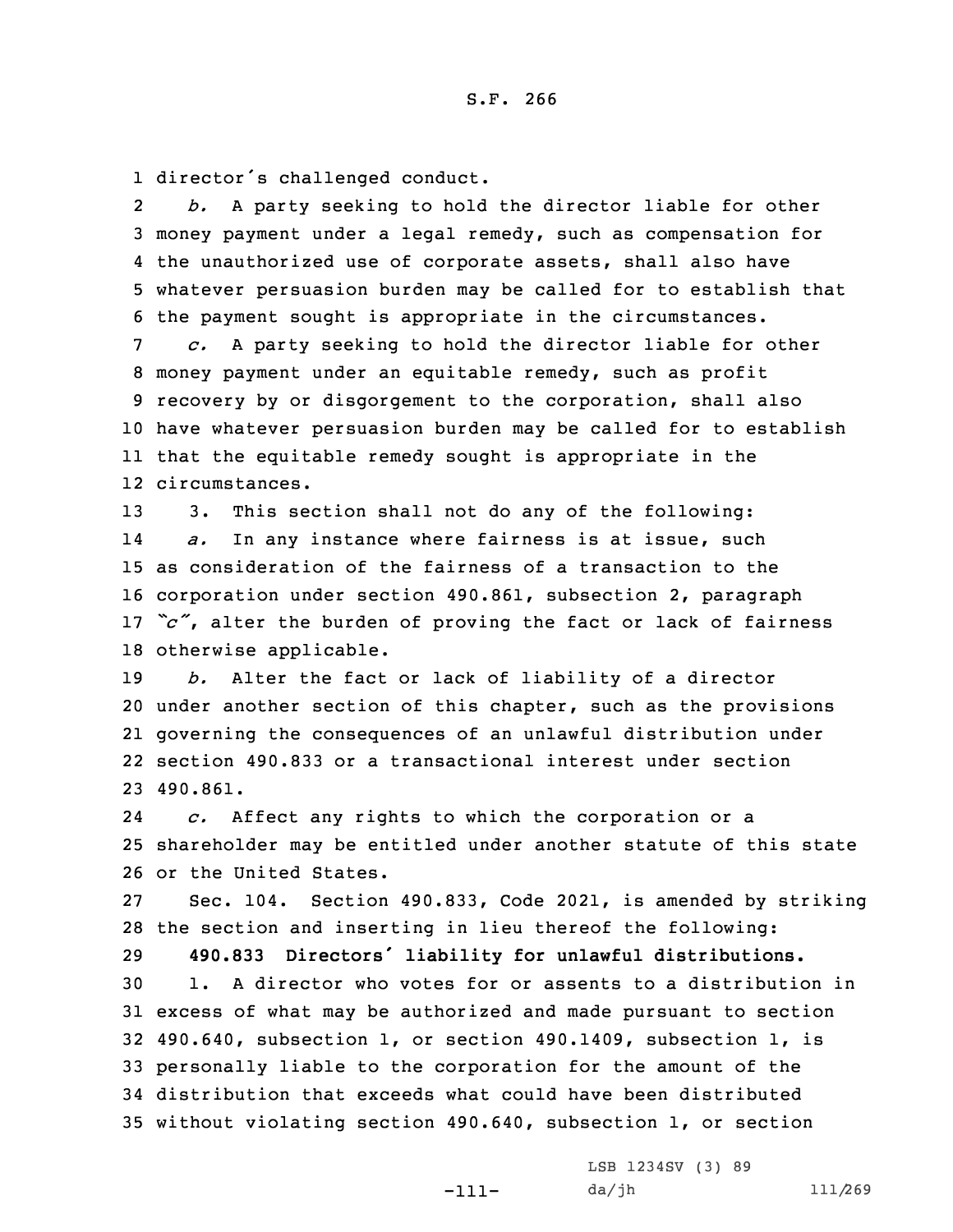1 490.1409, subsection 1, if the party asserting liability 2 establishes that when taking the action the director did not 3 comply with section 490.830.

4 2. A director held liable under subsection 1 for an unlawful 5 distribution is entitled to all of the following:

6 *a.* Contribution from every other director who could be held 7 liable under subsection 1 for the unlawful distribution.

 *b.* Recoupment from each shareholder of the prorata portion of the amount of the unlawful distribution the shareholder accepted, knowing the distribution was made in violation of section 490.640, subsection 1, or section 490.1409, subsection 12 1.

13 3. *a.* <sup>A</sup> proceeding to enforce the liability of <sup>a</sup> director 14 under subsection 1 is barred unless it is commenced within two 15 years after any of the following:

16 (1) The date on which the effect of the distribution was 17 measured under section 490.640, subsection 5 or 8.

18 (2) The date as of which the violation of section 490.640, 19 subsection 1, occurred as the consequence of disregard of <sup>a</sup> 20 restriction in the articles of incorporation.

21 (3) The date on which the distribution of assets to 22 shareholders under section 490.1409, subsection 1, was made.

 *b.* <sup>A</sup> proceeding to enforce contribution or recoupment under subsection 2 is barred unless it is commenced within one year after the liability of the claimant has been finally adjudicated under subsection 1.

27 Sec. 105. Section 490.840, Code 2021, is amended by striking 28 the section and inserting in lieu thereof the following: 29 **490.840 Officers.**

30 1. <sup>A</sup> corporation has the officers described in its bylaws 31 or appointed by the board of directors in accordance with the 32 bylaws.

33 2. The board of directors may elect individuals to fill one 34 or more offices of the corporation. An officer may appoint one 35 or more officers if authorized by the bylaws or the board of

> LSB 1234SV (3) 89 da/jh 112/269

-112-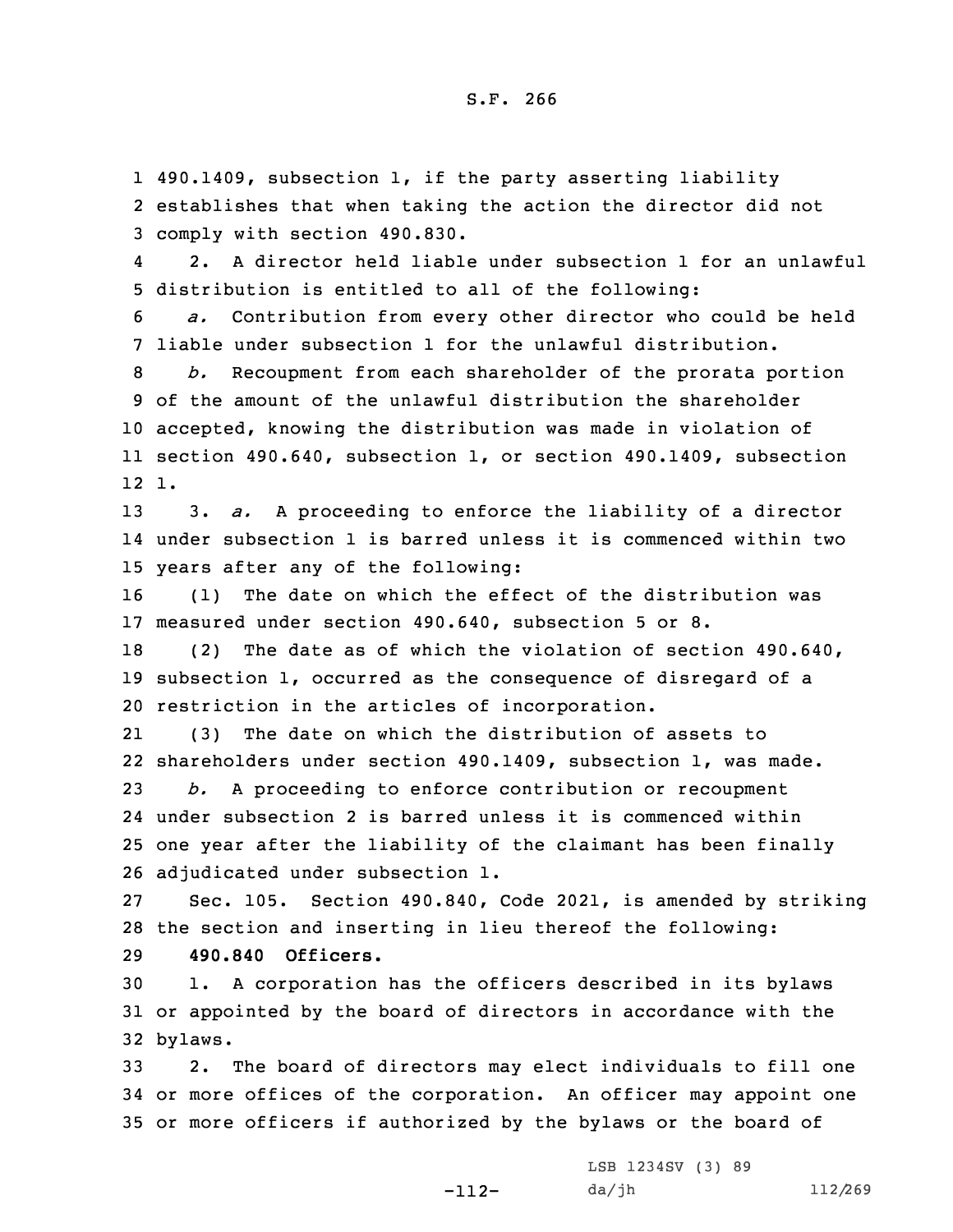1 directors.

2 3. The bylaws or the board of directors shall assign to an 3 officer responsibility for maintaining and authenticating the 4 records of the corporation required to be kept under section 5 490.1601, subsection 1.

6 4. The same individual may simultaneously hold more than one 7 office in <sup>a</sup> corporation.

8 Sec. 106. Section 490.842, Code 2021, is amended by striking 9 the section and inserting in lieu thereof the following:

10 **490.842 Standards of conduct for officers.**

11 1. An officer, when performing in such capacity, has the 12 duty to act in conformity with all of the following:

13 *a.* In good faith.

14 *b.* With the care that <sup>a</sup> person in <sup>a</sup> like position would 15 reasonably exercise under similar circumstances.

16 *c.* In <sup>a</sup> manner the officer reasonably believes to be in the 17 best interests of the corporation.

18 2. The duty of an officer includes the obligation to do all 19 of the following:

 *a.* Inform the superior officer to whom, or the board of directors or the board committee to which, the officer reports of information about the affairs of the corporation known to the officer, within the scope of the officer's functions, and known to the officer to be material to such superior officer, board, or committee.

 *b.* Inform the officer's superior officer, or another appropriate person within the corporation, or the board of directors, or <sup>a</sup> board committee, of any actual or probable material violation of law involving the corporation or material breach of duty to the corporation by an officer, employee, or agent of the corporation, that the officer believes has occurred or is likely to occur.

<sup>33</sup> 3. In discharging the officer's duties, an officer who does 34 not have knowledge that makes reliance unwarranted is entitled 35 to rely on any of the following:

> -113- LSB 1234SV (3) 89 da/jh 113/269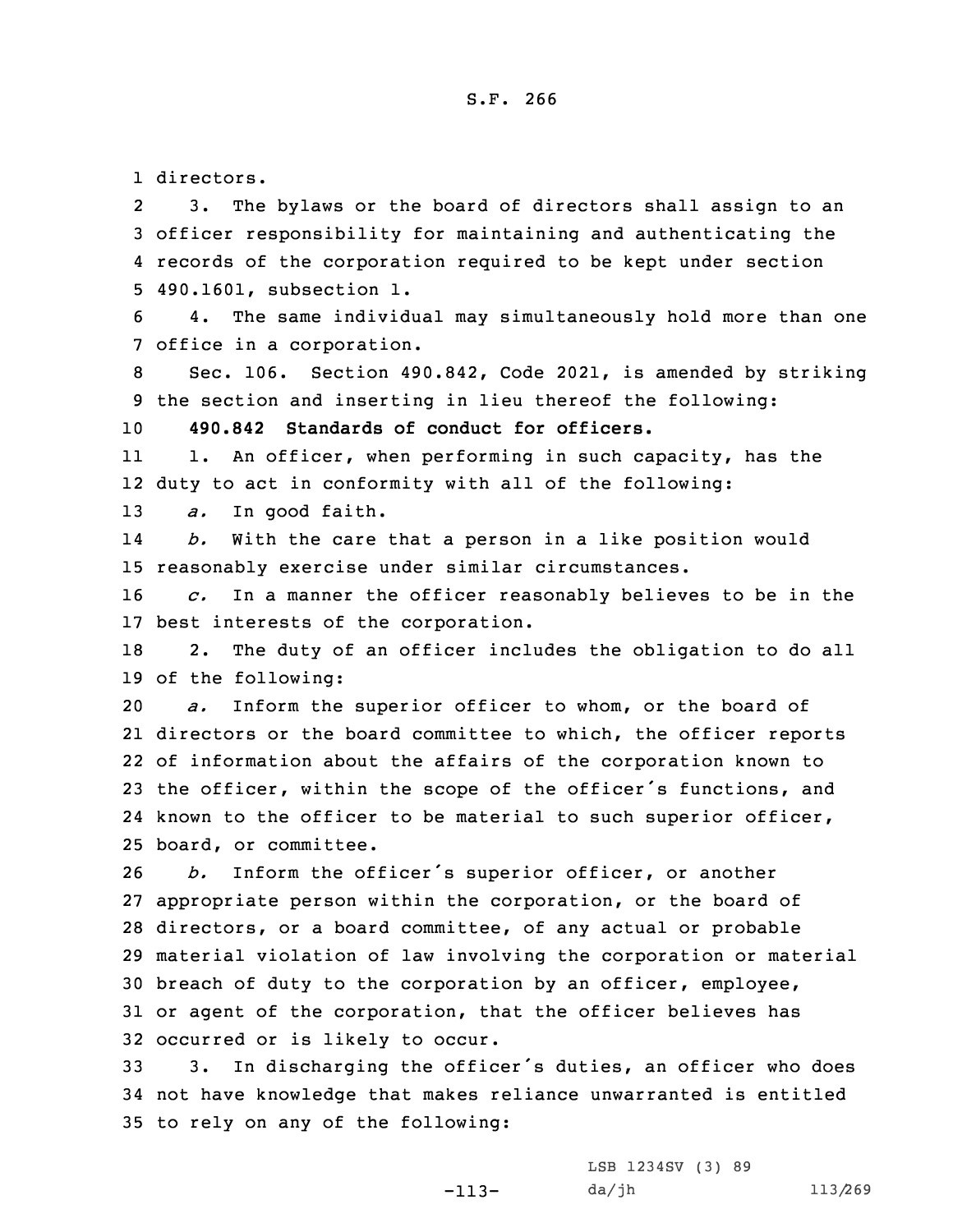1 *a.* The performance of properly delegated responsibilities 2 by one or more employees of the corporation whom the officer 3 reasonably believes to be reliable and competent in performing 4 the responsibilities delegated.

 *b.* Information, opinions, reports, or statements, including financial statements and other financial data, prepared or presented by one or more employees of the corporation whom the officer reasonably believes to be reliable and competent in the matters presented or by legal counsel, public accountants, or other persons retained by the corporation as to matters involving skills or expertise the officer reasonably believes are any of the following:

<sup>13</sup> (1) Matters within the particular person's professional or 14 expert competence.

15 (2) Matters as to which the particular person merits 16 confidence.

 4. An officer shall not be liable to the corporation or its shareholders for any decision to take or not to take action, or any failure to take any action, as an officer, if the duties of the office are performed in compliance with this section. Whether an officer who does not comply with this section shall have liability will depend in such instance on applicable law, including those principles of section 490.831 that have relevance.

25 Sec. 107. Section 490.843, Code 2021, is amended by striking 26 the section and inserting in lieu thereof the following:

27 **490.843 Resignation and removal of officers.**

 1. An officer may resign at any time by delivering <sup>a</sup> written notice to the board of directors, or its chair, or to the appointing officer or the secretary. <sup>A</sup> resignation is effective as provided in section 490.141, subsection 9, unless the notice provides for <sup>a</sup> delayed effectiveness, including effectiveness determined upon <sup>a</sup> future event or events. If effectiveness of <sup>a</sup> resignation is stated to be delayed and the board of directors or the appointing officer accepts the delay,

 $-114-$ 

LSB 1234SV (3) 89 da/jh 114/269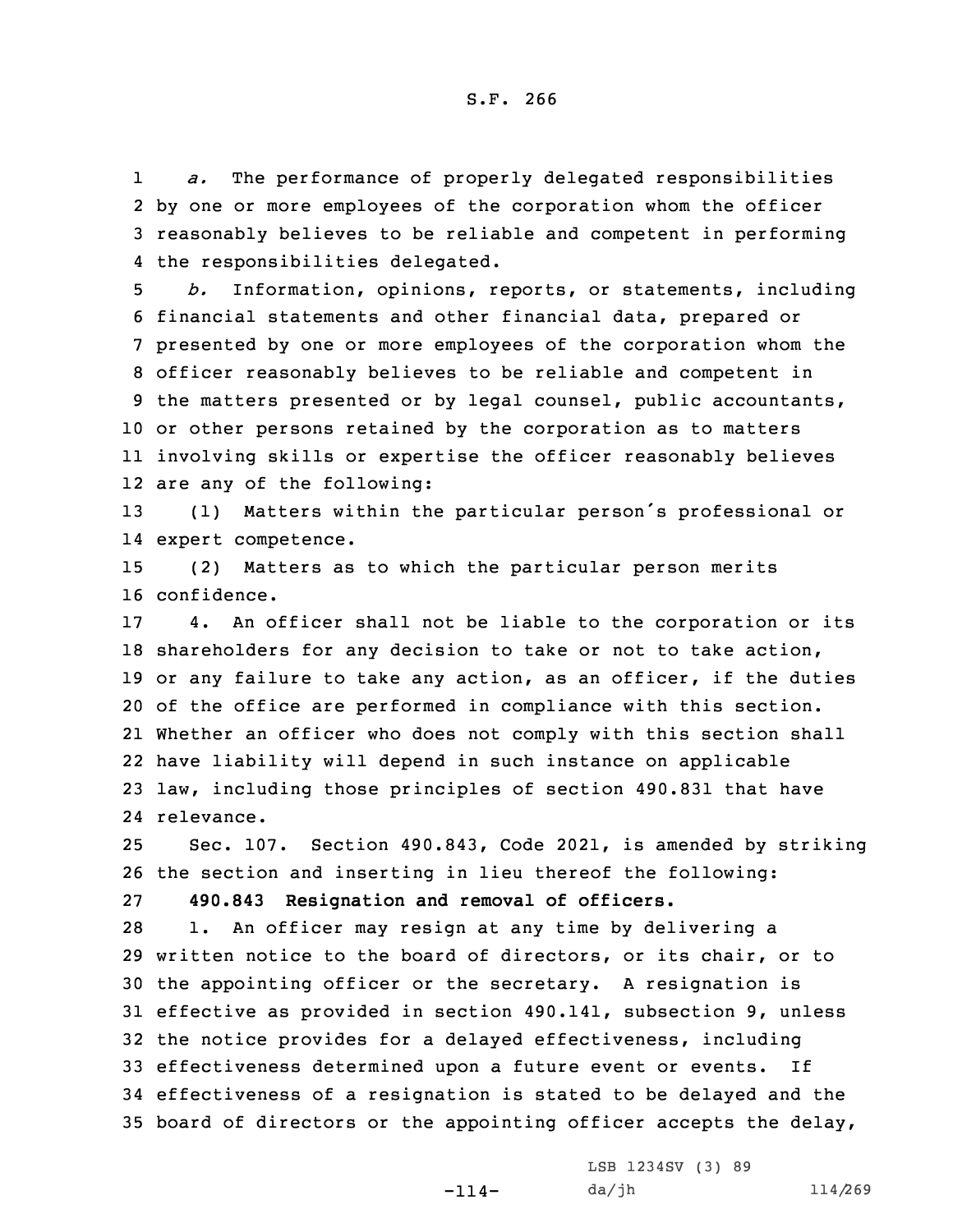S.F. 266

1 the board of directors or the appointing officer may fill the 2 pending vacancy before the delayed effectiveness but the new 3 officer shall not take office until the vacancy occurs.

4 2. An officer may be removed at any time with or without 5 cause by any of the following:

6 *a.* The board of directors.

7 *b.* The appointing officer, unless the bylaws or the board 8 of directors provide otherwise.

9 *c.* Any other officer if authorized by the bylaws or the 10 board of directors.

11 3. As used in this section, *"appointing officer"* means the 12 officer, including any successor to that officer, who appointed 13 the officer resigning or being removed.

14 Sec. 108. Section 490.844, Code 2021, is amended by striking 15 the section and inserting in lieu thereof the following:

16 **490.844 Contract rights of officers.**

17 1. The election or appointment of an officer does not itself 18 create contract rights.

 2. An officer's removal does not affect the officer's contract rights, if any, with the corporation. An officer's resignation does not affect the corporation's contract rights, if any, with the officer.

23 Sec. 109. Section 490.850, Code 2021, is amended by striking 24 the section and inserting in lieu thereof the following:

25 **490.850 Part definitions.**

26 As used in this part:

27 1. *"Corporation"* includes any domestic or foreign 28 predecessor entity of <sup>a</sup> corporation in <sup>a</sup> merger.

 2. *"Director"* or *"officer"* means an individual who is or was <sup>a</sup> director or officer, respectively, of <sup>a</sup> corporation or who, while <sup>a</sup> director or officer of the corporation, is or was serving at the corporation's request as <sup>a</sup> director, officer, manager, partner, trustee, employee, or agent of another entity or employee benefit plan. <sup>A</sup> director or officer is considered to be serving an employee benefit plan

-115-

LSB 1234SV (3) 89 da/jh 115/269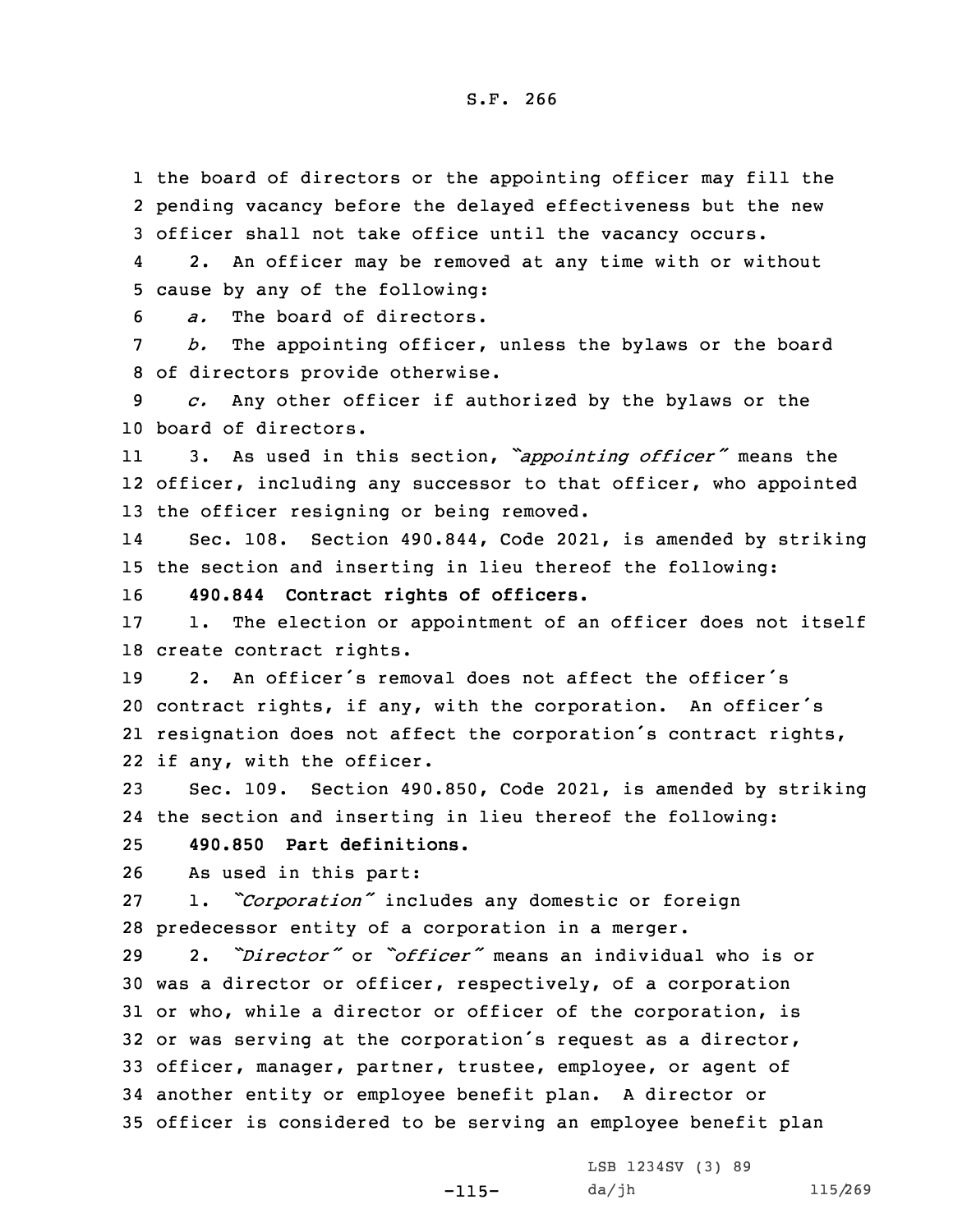at the corporation's request if the individual's duties to the corporation also impose duties on, or otherwise involve services by, the individual to the plan or to participants in or beneficiaries of the plan. *"Director"* or *"officer"* includes, unless the context requires otherwise, the estate or personal representative of <sup>a</sup> director or officer.

 3. *"Liability"* means the obligation to pay <sup>a</sup> judgment, settlement, penalty, fine, including an excise tax assessed with respect to an employee benefit plan, or expenses incurred with respect to <sup>a</sup> proceeding.

11 4. *a. "Official capacity"* means the following: 12 (1) When used with respect to <sup>a</sup> director, the office of 13 director in <sup>a</sup> corporation.

14 (2) When used with respect to an officer, as contemplated 15 in section 490.856, the office in <sup>a</sup> corporation held by the 16 officer.

<sup>17</sup> *b. "Official capacity"* does not include service for any 18 other domestic or foreign corporation or any joint venture, 19 trust, employee benefit plan, or other entity.

<sup>20</sup> 5. *"Party"* means an individual who was, is, or is threatened 21 to be made <sup>a</sup> defendant or respondent in <sup>a</sup> proceeding.

22 6. *"Proceeding"* means any threatened, pending, or completed 23 action, suit, or proceeding, whether civil, criminal,

24 administrative, arbitrative, or investigative and whether 25 formal or informal.

26 Sec. 110. Section 490.851, Code 2021, is amended by striking 27 the section and inserting in lieu thereof the following:

28 **490.851 Permissible indemnification.**

 1. Except as otherwise provided in this section, <sup>a</sup> corporation may indemnify an individual who is <sup>a</sup> party to <sup>a</sup> proceeding because the individual is <sup>a</sup> director against liability incurred in the proceeding if any of the following 33 apply:

-116-

34 *a.* All of the following apply:

<sup>35</sup> (1) The director's conduct was in good faith.

LSB 1234SV (3) 89 da/jh 116/269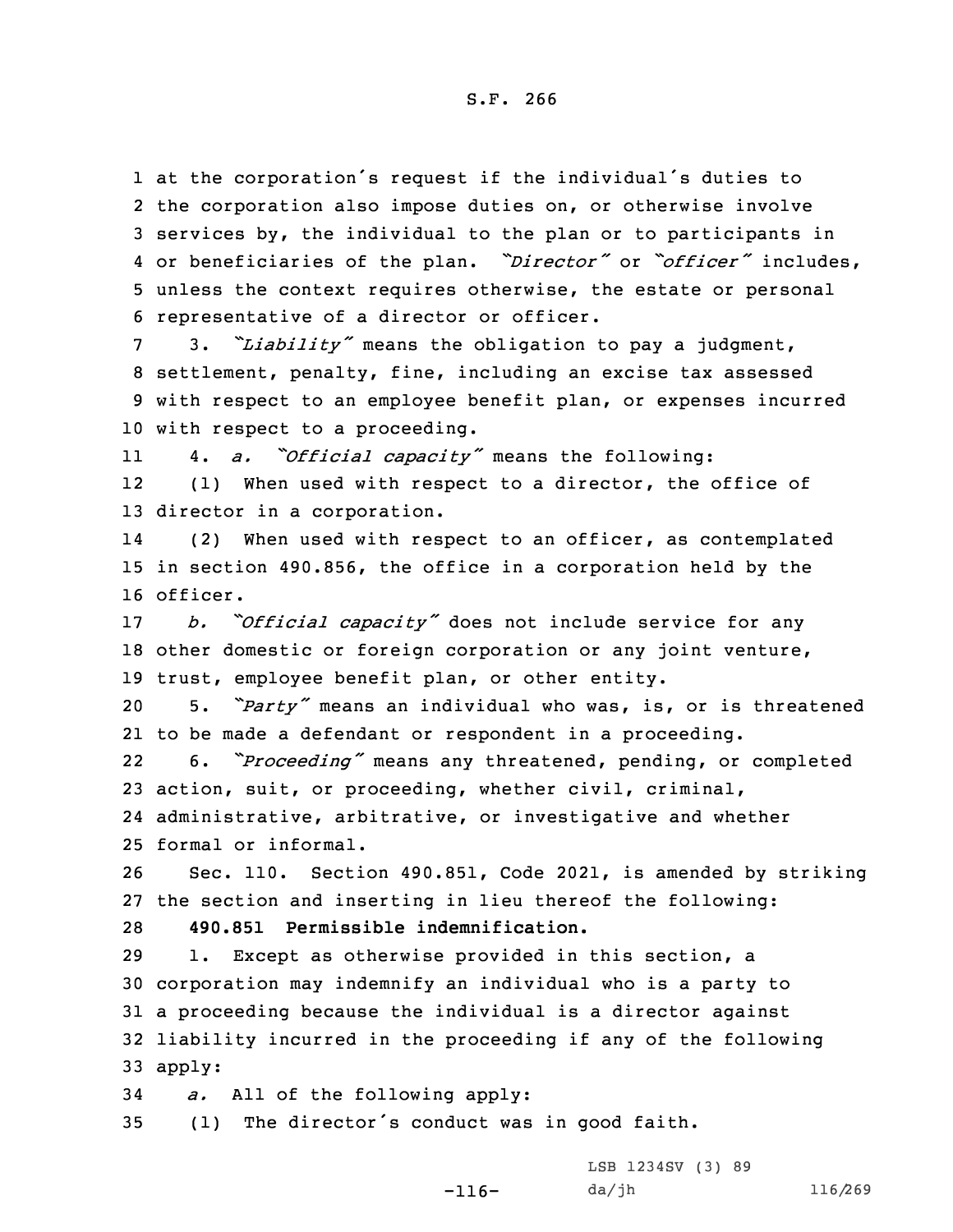1(2) The director reasonably believed:

2 (a) In the case of conduct in an official capacity, that 3 the director's conduct was in the best interests of the 4 corporation.

<sup>5</sup> (b) In all other cases, that the director's conduct was at 6 least not opposed to the best interests of the corporation.

7 (3) In the case of any criminal proceeding, the director 8 had no reasonable cause to believe the director's conduct was 9 unlawful.

 *b.* The director engaged in conduct for which broader indemnification has been made permissible or obligatory under <sup>a</sup> provision of the articles of incorporation, as authorized by section 490.202, subsection 2, paragraph *"e"*.

14 2. <sup>A</sup> director's conduct with respect to an employee benefit 15 plan for <sup>a</sup> purpose the director reasonably believed to be in 16 the interests of the participants in, and the beneficiaries 17 of, the plan is conduct that satisfies the requirement of <sup>18</sup> subsection 1, paragraph *"a"*, subparagraph (2), subparagraph 19 division (b).

 3. The termination of <sup>a</sup> proceeding by judgment, order, settlement, or conviction, or upon <sup>a</sup> plea of nolo contendere or its equivalent, is not, of itself, determinative that the director did not meet the relevant standard of conduct described in this section.

25 4. Unless ordered by <sup>a</sup> court under section 490.854, <sup>26</sup> subsection 1, paragraph *"c"*, <sup>a</sup> corporation shall not indemnify <sup>a</sup> 27 director in any of the following circumstances:

 *a.* In connection with <sup>a</sup> proceeding by or in the right of the corporation, except for expenses incurred in connection with the proceeding if it is determined that the director has met the relevant standard of conduct under subsection 1.

 *b.* In connection with any proceeding with respect to conduct for which the director was adjudged liable on the basis of receiving <sup>a</sup> financial benefit to which the director was not entitled, regardless of whether it involved action in the

-117-

LSB 1234SV (3) 89 da/jh 117/269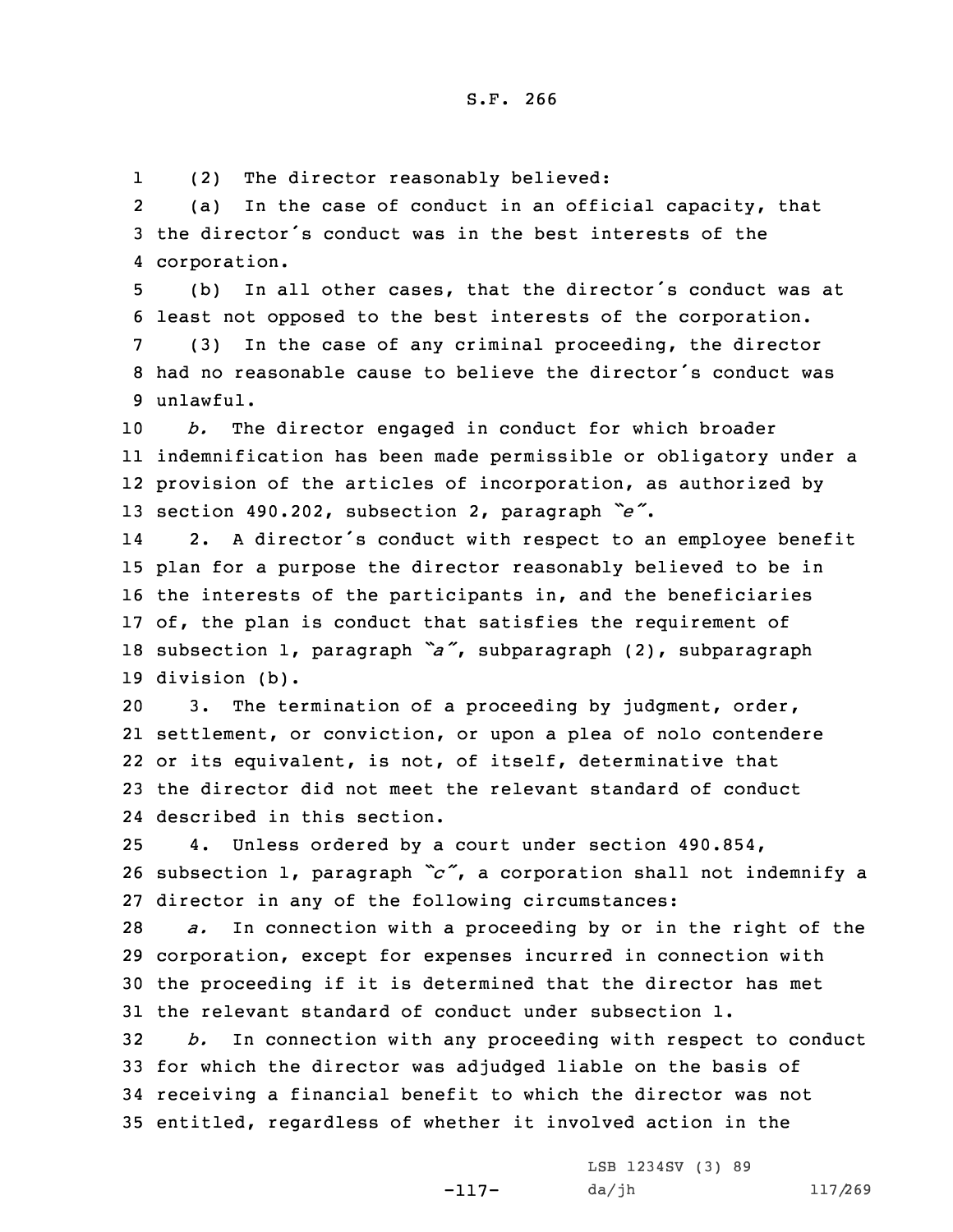1 director's official capacity.

2 Sec. 111. Section 490.852, Code 2021, is amended by striking 3 the section and inserting in lieu thereof the following:

4**490.852 Mandatory indemnification.**

 <sup>A</sup> corporation shall indemnify <sup>a</sup> director who was wholly successful, on the merits or otherwise, in the defense of any proceeding to which the director was <sup>a</sup> party because the director is or was <sup>a</sup> director of the corporation against expenses incurred by the director in connection with the proceeding.

11 Sec. 112. Section 490.853, Code 2021, is amended by striking 12 the section and inserting in lieu thereof the following:

13 **490.853 Advance for expenses.**

14 1. <sup>A</sup> corporation may, before final disposition of <sup>a</sup> proceeding, advance funds to pay for or reimburse expenses incurred in connection with the proceeding by an individual who is <sup>a</sup> party to the proceeding because that individual is <sup>a</sup> director, if the director delivers to the corporation <sup>a</sup> signed written undertaking of the director to repay any funds advanced and all of the following apply:

21 *a.* The director is not entitled to mandatory indemnification 22 under section 490.852.

 *b.* It is ultimately determined under section 490.854 or 490.855 that the director is not entitled to indemnification. 2. The undertaking required by subsection 1 must be an unlimited general obligation of the director but need not be secured and may be accepted without reference to the financial ability of the director to make repayment.

29 3. Authorizations under this section shall be made by any 30 of the following:

31 *a.* By the board of directors as follows:

 (1) If there are two or more qualified directors, by <sup>a</sup> majority vote of all of the qualified directors, <sup>a</sup> majority of whom shall for such purpose constitute <sup>a</sup> quorum, or by <sup>a</sup> majority of the members of <sup>a</sup> committee consisting solely of two

-118-

LSB 1234SV (3) 89 da/jh 118/269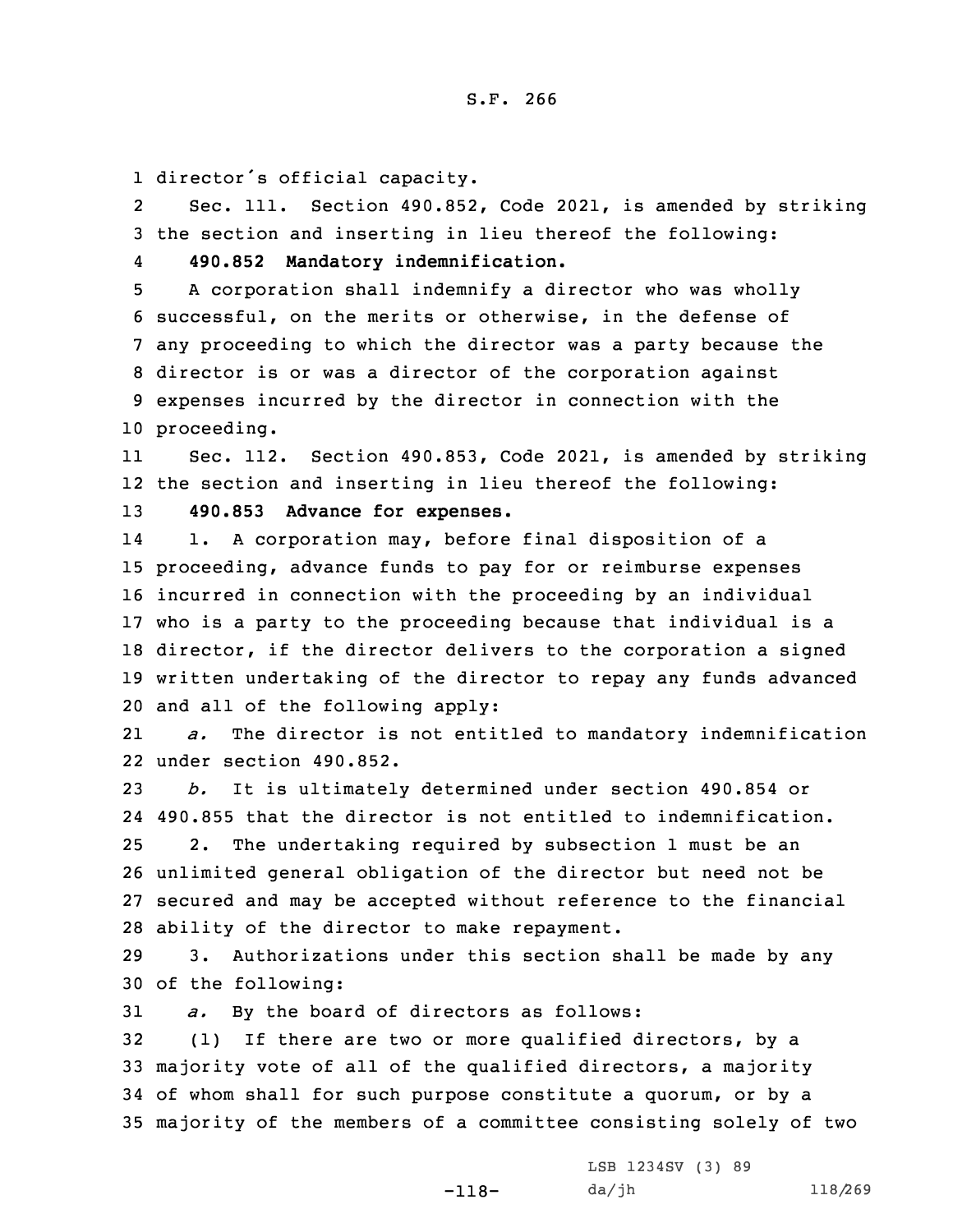1 or more qualified directors appointed by such <sup>a</sup> vote.

2 (2) If there are fewer than two qualified directors, by the vote necessary for action by the board of directors in accordance with section 490.824, subsection 3, in which authorization directors who are not qualified directors may participate.

7 *b.* By the shareholders, but shares owned by or voted under 8 the control of <sup>a</sup> director who at the time is not <sup>a</sup> qualified 9 director shall not be voted on the authorization.

10 Sec. 113. Section 490.854, Code 2021, is amended by striking 11 the section and inserting in lieu thereof the following: 12 **490.854 Court-ordered indemnification and advance for** 13 **expenses.**

14 1. <sup>A</sup> person who is <sup>a</sup> party to <sup>a</sup> proceeding because the person is <sup>a</sup> director may apply for indemnification or an advance for expenses to the court conducting the proceeding or to another court of competent jurisdiction. After receipt of an application and after giving any notice it considers necessary, the court shall do any of the following:

20 *a.* Order indemnification if the court determines that the 21 director is entitled to mandatory indemnification under section 22 490.852.

 *b.* Order indemnification or advance for expenses if the court determines that the director is entitled to indemnification or advance for expenses pursuant to <sup>a</sup> provision authorized by section 490.858, subsection 1.

27 *c.* (1) Order indemnification or advance for expenses if the 28 court determines, in view of all the relevant circumstances, 29 that it is fair and reasonable to do any of the following:

30 (a) Indemnify the director.

31 (b) Advance expenses to the director.

 (2) The court shall order indemnification or advance for expenses, even if in the case of subparagraph (1), subparagraph division (a) or (b), the director has not met the relevant standard of conduct set forth in section 490.851, subsection 1,

-119-

LSB 1234SV (3) 89 da/jh 119/269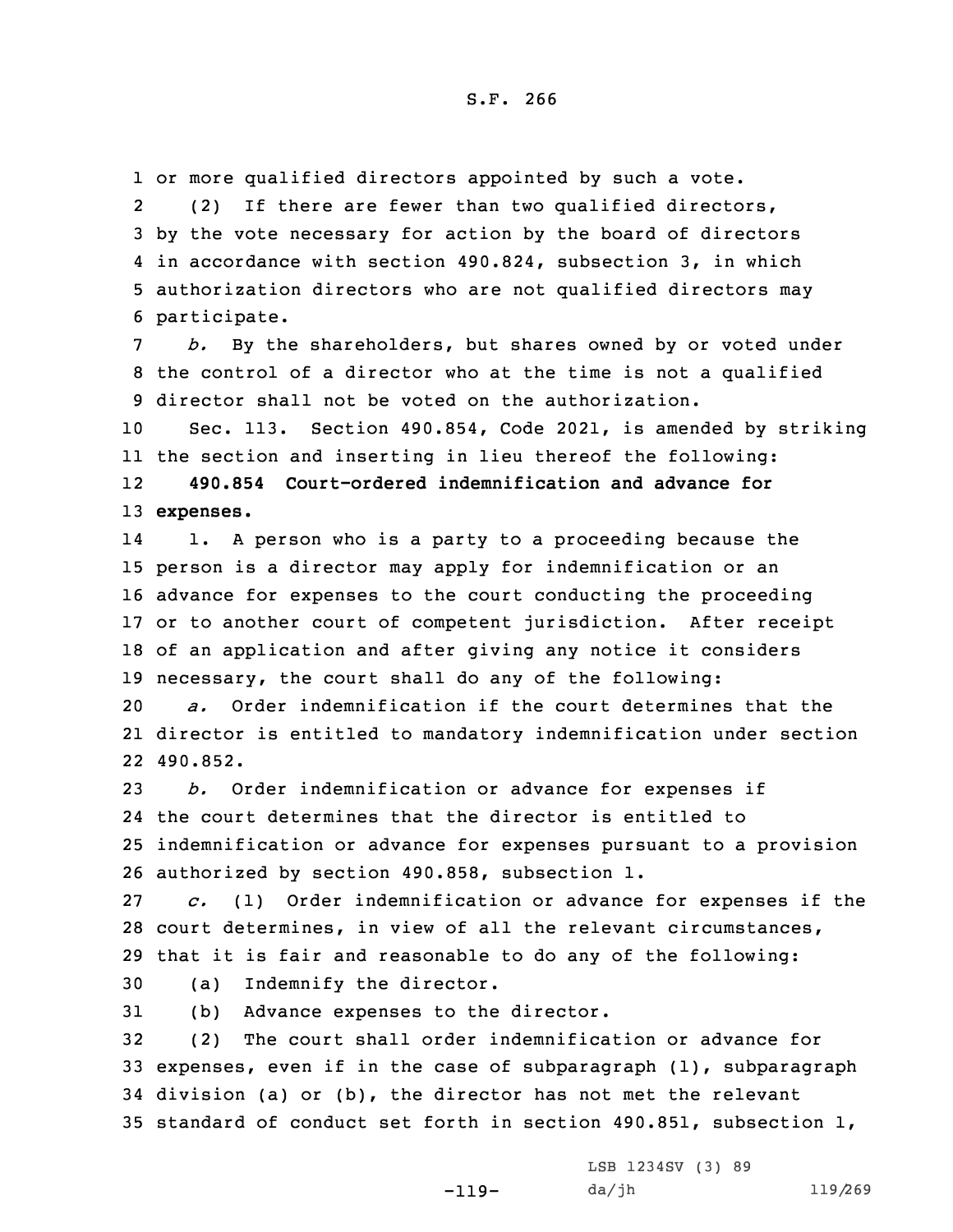S.F. 266

 failed to comply with section 490.853 or was adjudged liable in <sup>a</sup> proceeding referred to in section 490.851, subsection 4, paragraph *"a"* or *"b"*. However, if the director was adjudged so liable the director's indemnification shall be limited to expenses incurred in connection with the proceeding.

 2. If the court determines that the director is entitled to indemnification under subsection 1, paragraph *"a"*, or to indemnification or advance for expenses under subsection 1, paragraph *"b"*, it shall also order the corporation to pay the director's expenses incurred in connection with obtaining court-ordered indemnification or advance for expenses. If the court determines that the director is entitled to 13 indemnification or advance for expenses under subsection 1, paragraph *"c"*, it may also order the corporation to pay the director's expenses to obtain court-ordered indemnification or advance for expenses.

17 Sec. 114. Section 490.855, Code 2021, is amended by striking 18 the section and inserting in lieu thereof the following:

 **490.855 Determination and authorization of indemnification.** 1. <sup>A</sup> corporation shall not indemnify <sup>a</sup> director under section 490.851 unless authorized for <sup>a</sup> specific proceeding after <sup>a</sup> determination has been made that indemnification is permissible because the director has met the relevant standard of conduct set forth in section 490.851.

 2. The determination shall be made by any of the following: *a.* If there are two or more qualified directors, by the board of directors by <sup>a</sup> majority vote of all the qualified directors, <sup>a</sup> majority of whom shall for such purpose constitute <sup>a</sup> quorum, or by <sup>a</sup> majority of the members of <sup>a</sup> committee of two or more qualified directors appointed by such <sup>a</sup> vote.

31 *b.* By special legal counsel selected in one of the following 32 manners:

-120-

<sup>33</sup> (1) In the manner prescribed in paragraph *"a"*.

34 (2) If there are fewer than two qualified directors, 35 selected by the board of directors, in which selection

> LSB 1234SV (3) 89 da/jh 120/269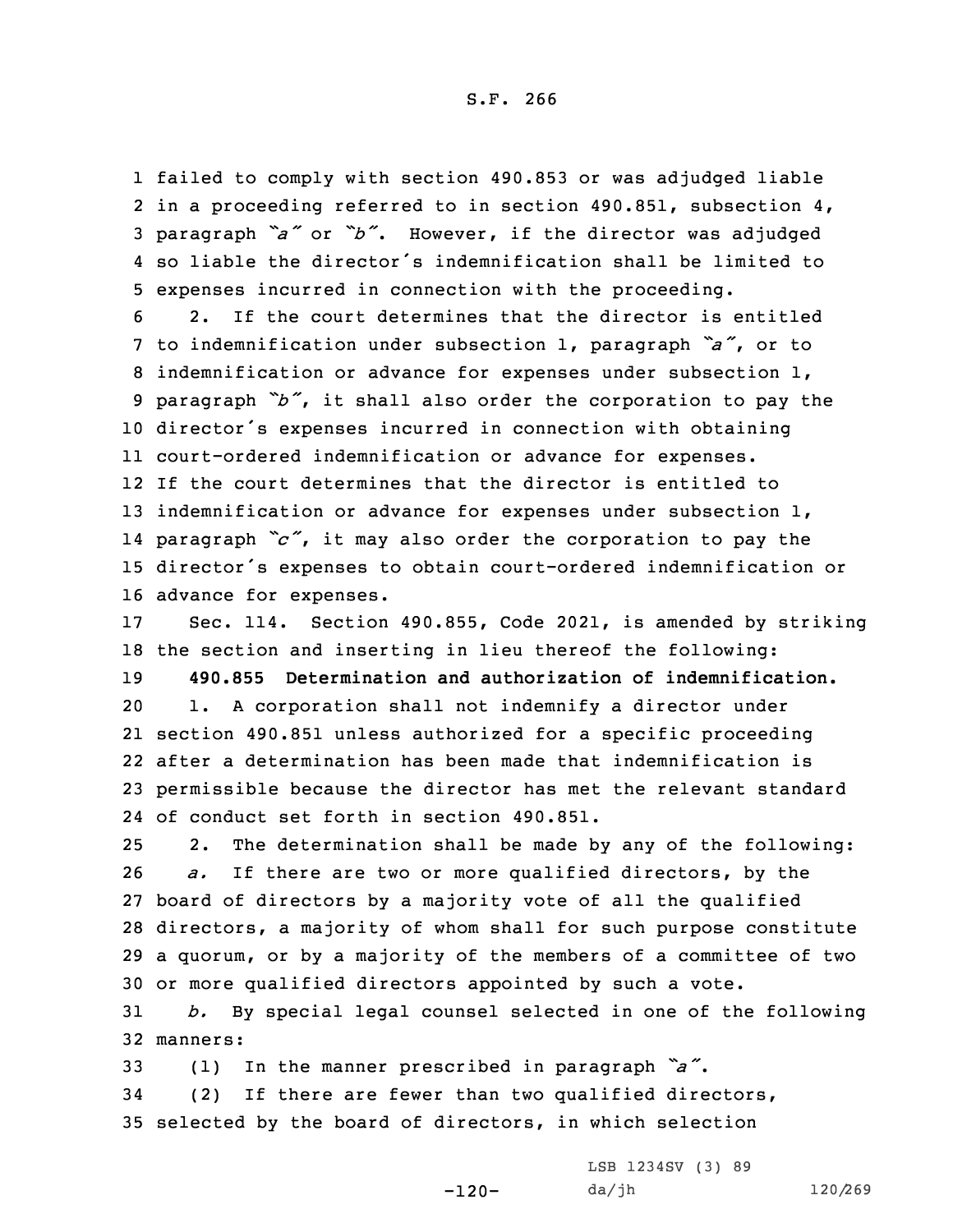1 directors who are not qualified directors may participate.

2 *c.* By the shareholders, but shares owned by or voted under 3 the control of <sup>a</sup> director who at the time is not <sup>a</sup> qualified 4 director shall not be voted on the determination.

 3. Authorization of indemnification shall be made in the same manner as the determination that indemnification is permissible, except that if there are fewer than two qualified directors or if the determination is made by special legal counsel, authorization of indemnification shall be made by those entitled to select special legal counsel under subsection 2, paragraph *"b"*, subparagraph (2).

12 Sec. 115. Section 490.856, Code 2021, is amended by striking 13 the section and inserting in lieu thereof the following:

14**490.856 Indemnification of officers.**

 1. <sup>A</sup> corporation may indemnify and advance expenses under this part to an officer who is <sup>a</sup> party to <sup>a</sup> proceeding because the person is an officer, according to all of the following: *a.* To the same extent as <sup>a</sup> director.

 *b.* If the person is an officer but not <sup>a</sup> director, to such further extent as may be provided by the articles of incorporation or bylaws, or by <sup>a</sup> resolution adopted or <sup>a</sup> contract approved by the board of directors or shareholders, except for any of the following:

24 (1) Liability in connection with <sup>a</sup> proceeding by or in the 25 right of the corporation other than for expenses incurred in 26 connection with the proceeding.

27 (2) Liability arising out of conduct that constitutes any 28 of the following:

29 (a) Receipt by the officer of <sup>a</sup> financial benefit to which 30 the officer is not entitled.

31 (b) An intentional infliction of harm on the corporation or 32 the shareholders.

33 (c) An intentional violation of criminal law.

<sup>34</sup> 2. The provisions of subsection 1, paragraph *"b"*, shall 35 apply to an officer who is also <sup>a</sup> director, if the officer is

-121-

LSB 1234SV (3) 89 da/jh 121/269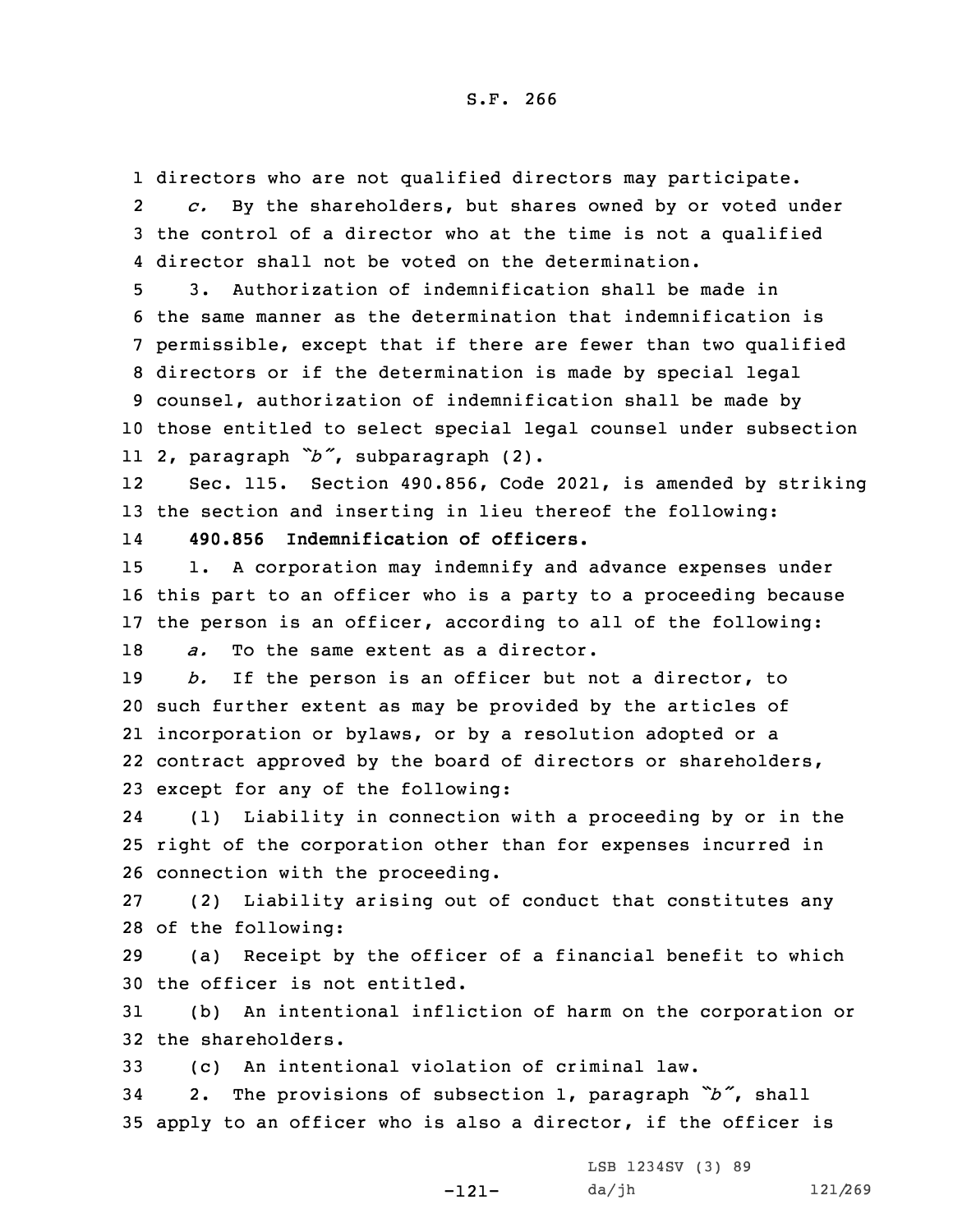1 made <sup>a</sup> party to the proceeding based on an act or omission 2 solely as an officer.

 3. An officer who is not <sup>a</sup> director is entitled to mandatory indemnification under section 490.852, and may apply to <sup>a</sup> court under section 490.854 for indemnification or an advance for expenses, in each case to the same extent to which <sup>a</sup> director may be entitled to indemnification or advance for expenses under those sections.

9 Sec. 116. Section 490.857, Code 2021, is amended by striking 10 the section and inserting in lieu thereof the following:

11**490.857 Insurance.**

12 <sup>A</sup> corporation may purchase and maintain insurance on behalf of an individual who is <sup>a</sup> director or officer of the corporation, or who, while <sup>a</sup> director or officer of the corporation, serves at the corporation's request as <sup>a</sup> director, officer, partner, trustee, employee, or agent of another domestic or foreign corporation, or <sup>a</sup> joint venture, trust, employee benefit plan, or other entity, against liability asserted against or incurred by the individual in that capacity or arising from the individual's status as <sup>a</sup> director or officer, regardless of whether the corporation would have power to indemnify or advance expenses to the individual against the same liability under this part.

24 Sec. 117. Section 490.858, Code 2021, is amended by striking 25 the section and inserting in lieu thereof the following:

 **490.858 Variation by corporate action —— application of part.** 1. <sup>A</sup> corporation may, by <sup>a</sup> provision in its articles of incorporation or bylaws or in <sup>a</sup> resolution adopted or <sup>a</sup> contract approved by the board of directors or shareholders, obligate itself in advance of the act or omission giving rise to <sup>a</sup> proceeding to provide indemnification in accordance with section 490.851 or advance funds to pay for or reimburse expenses in accordance with section 490.853. Any such obligatory provision shall be deemed to satisfy the requirements for authorization referred to in section 490.853,

-122-

LSB 1234SV (3) 89 da/jh 122/269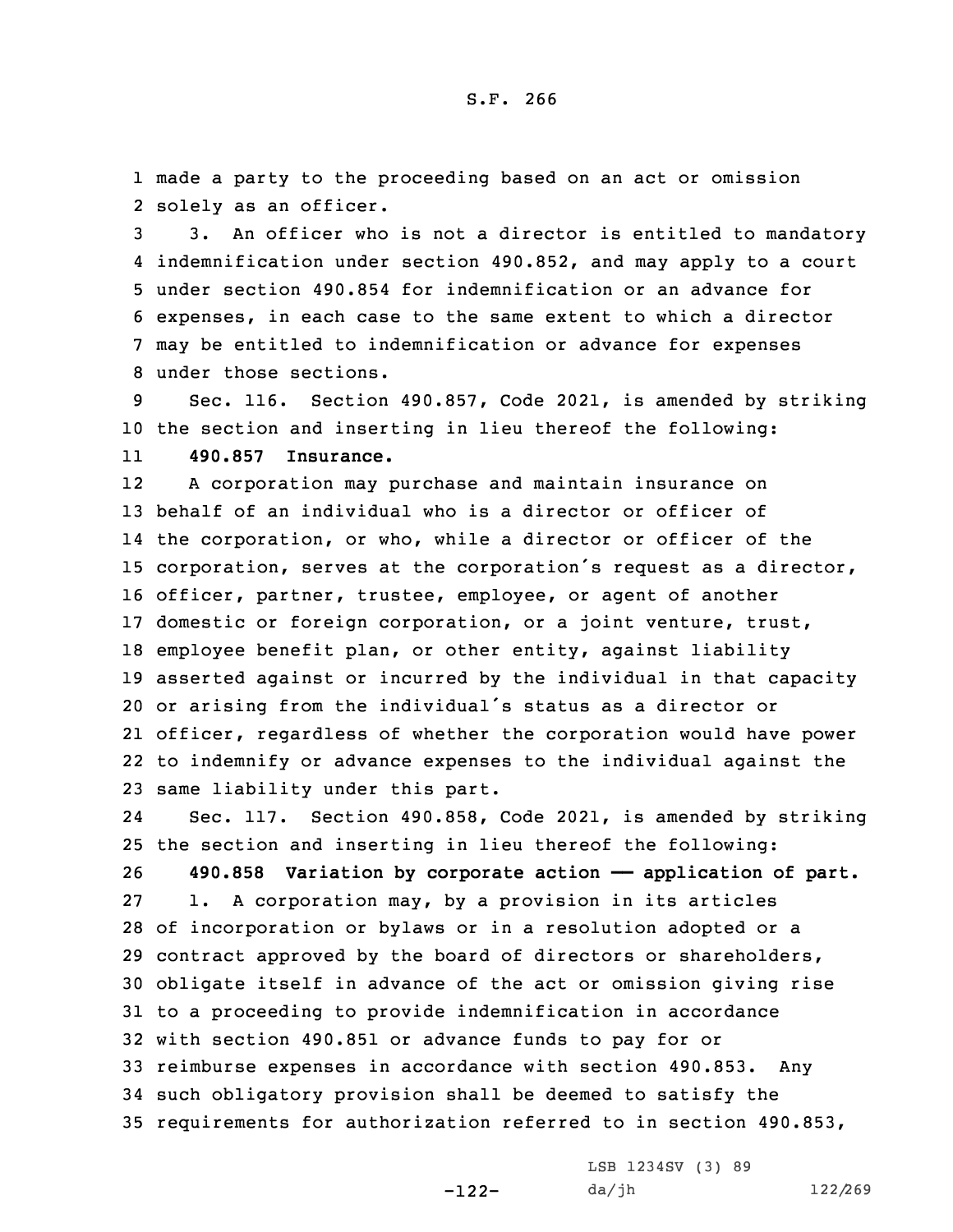S.F. 266

 subsection 3, and in section 490.855, subsection 3. Any such provision that obligates the corporation to provide indemnification to the fullest extent permitted by law shall be deemed to obligate the corporation to advance funds to pay for or reimburse expenses in accordance with section 490.853 to the fullest extent permitted by law, unless the provision expressly provides otherwise.

 2. <sup>A</sup> right of indemnification or to advances for expenses created by this part or under subsection 1 and in effect at the time of an act or omission shall not be eliminated or impaired with respect to such act or omission by an amendment of the articles of incorporation or bylaws or <sup>a</sup> resolution 13 of the board of directors or shareholders, adopted after the occurrence of such act or omission, unless, in the case of <sup>a</sup> right created under subsection 1, the provision creating such right and in effect at the time of such act or omission explicitly authorizes such elimination or impairment after such act or omission has occurred.

 3. Any provision pursuant to subsection 1 shall not obligate the corporation to indemnify or advance expenses to <sup>a</sup> director of <sup>a</sup> predecessor of the corporation, pertaining to conduct with respect to the predecessor, unless otherwise expressly provided. Any provision for indemnification or advance for expenses in the articles of incorporation, or bylaws, or <sup>a</sup> resolution of the board of directors or shareholders of <sup>a</sup> predecessor of the corporation in <sup>a</sup> merger or in <sup>a</sup> contract to which the predecessor is <sup>a</sup> party, existing at the time the merger takes effect, shall be governed by section 490.1107, subsection 1, paragraph *"d"*.

 4. Subject to subsection 2, <sup>a</sup> corporation may, by <sup>a</sup> provision in its articles of incorporation, limit any of the rights to indemnification or advance for expenses created by or pursuant to this part.

<sup>34</sup> 5. This part does not limit <sup>a</sup> corporation's power to pay 35 or reimburse expenses incurred by <sup>a</sup> director or an officer in

-123-

LSB 1234SV (3) 89 da/jh 123/269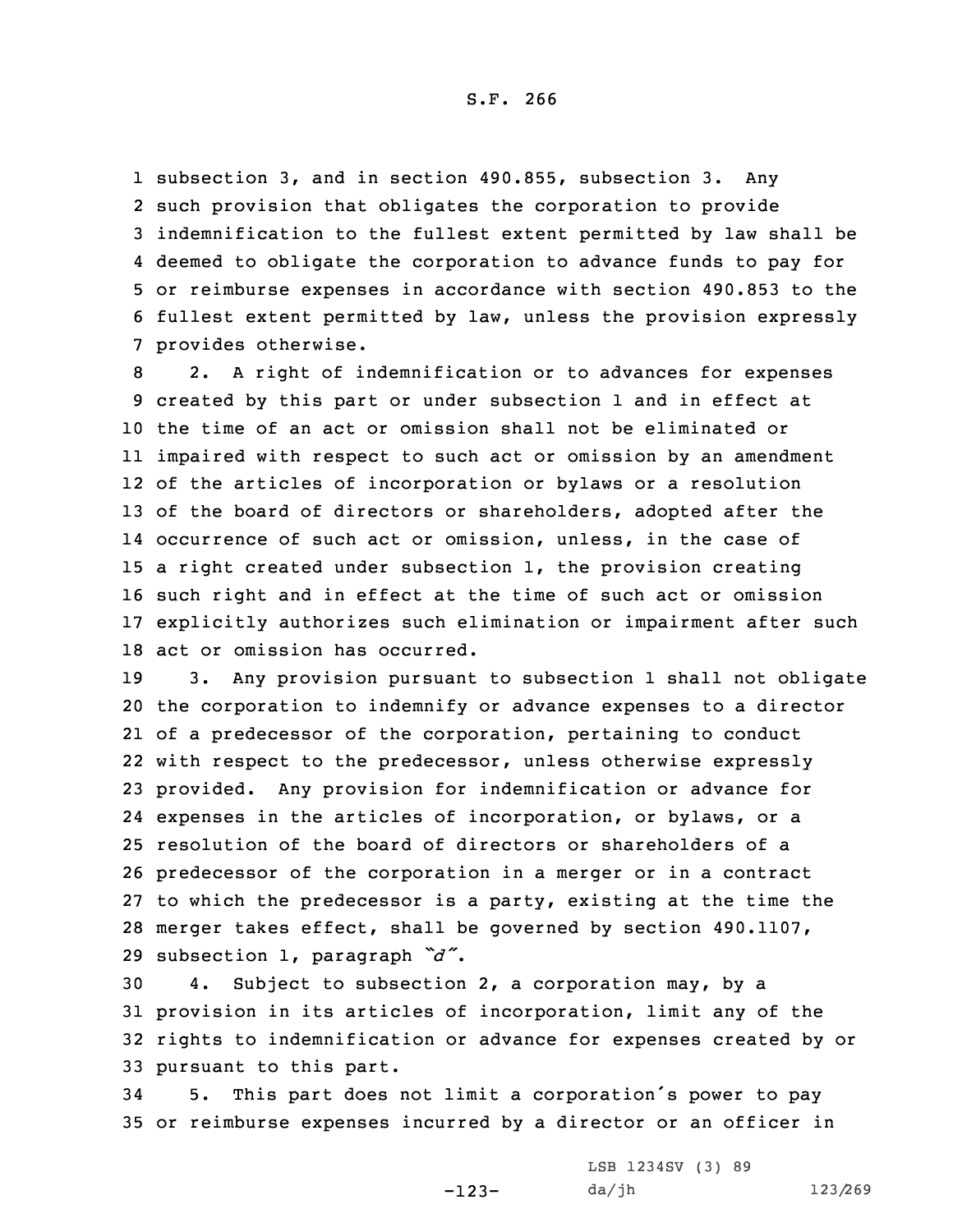1 connection with appearing as <sup>a</sup> witness in <sup>a</sup> proceeding at <sup>a</sup> 2 time when the director or officer is not <sup>a</sup> party.

<sup>3</sup> 6. This part does not limit <sup>a</sup> corporation's power to 4 indemnify, advance expenses to, or provide or maintain 5 insurance on behalf of an employee or agent.

6 Sec. 118. Section 490.860, Code 2021, is amended by striking 7 the section and inserting in lieu thereof the following:

8 **490.860 Part definitions.**

9 As used in this part, unless otherwise specified:

<sup>10</sup> 1. *"Control"*, including the term *"controlled by"*, means any 11 of the following:

12 *a.* Having the power, directly or indirectly, to elect or remove <sup>a</sup> majority of the members of the board of directors or other governing body of an entity, whether through the ownership of voting shares or interests, by contract, or otherwise.

17 *b.* Being subject to <sup>a</sup> majority of the risk of loss from the <sup>18</sup> entity's activities or entitled to receive <sup>a</sup> majority of the <sup>19</sup> entity's residual returns.

 2. *"Director's conflicting interest transaction"* means <sup>a</sup> transaction effected or proposed to be effected by the corporation, or by an entity controlled by the corporation, to which, or respecting which, any of the following applies:

24 *a.* To which, at the relevant time, the director is <sup>a</sup> party. 25 *b.* Respecting which, at the relevant time, the director 26 had knowledge and <sup>a</sup> material financial interest known to the 27 director.

28 *c.* Respecting which, at the relevant time, the director knew 29 that <sup>a</sup> related person was <sup>a</sup> party or had <sup>a</sup> material financial 30 interest.

 3. *"Fair to the corporation"* means, for purposes of section 490.861, subsection 2, paragraph *"c"*, that the transaction as <sup>a</sup> whole was beneficial to the corporation, taking into appropriate account whether it was all of the following: *a.* Fair in terms of the director's dealings with the

-124-

LSB 1234SV (3) 89 da/jh 124/269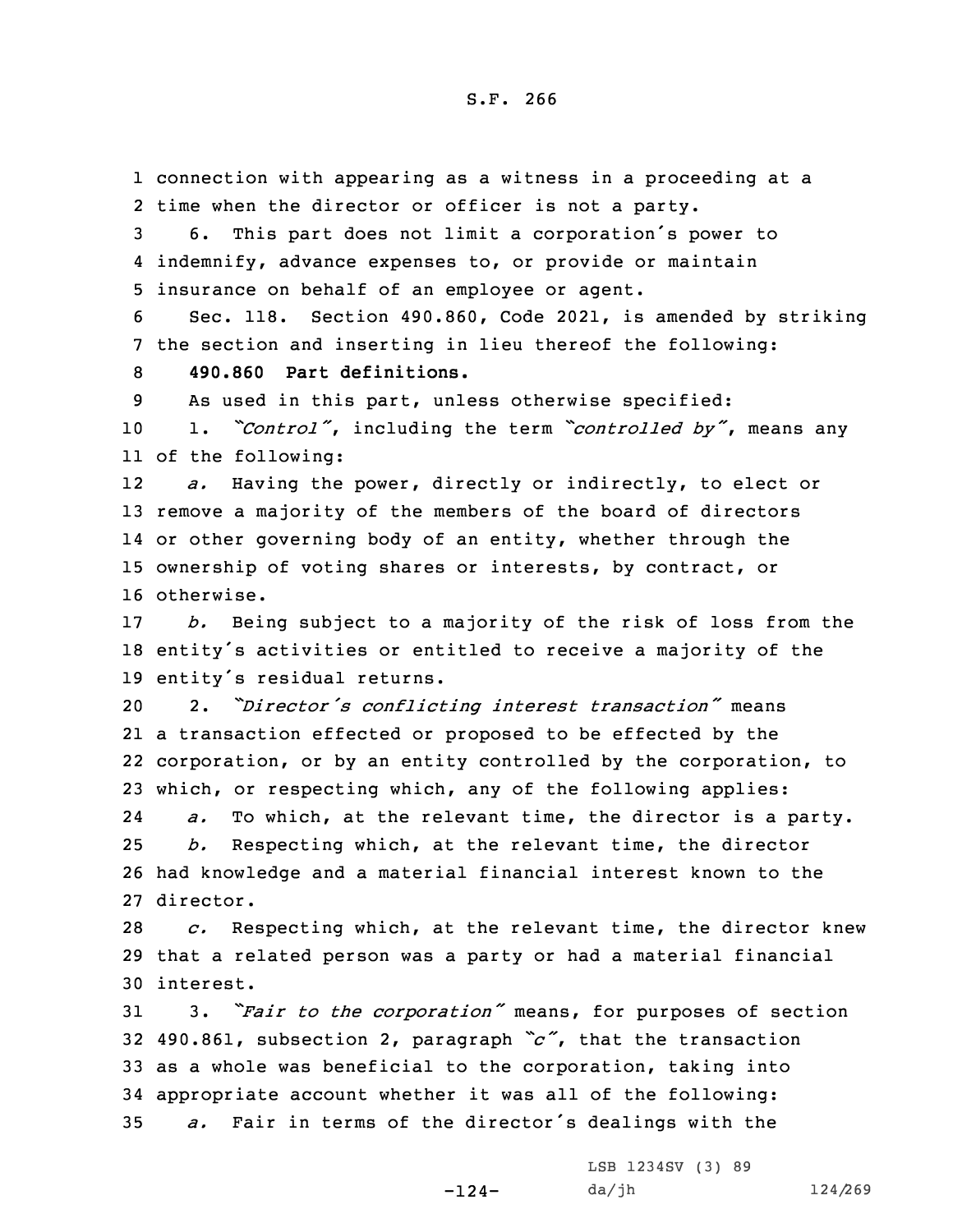1 corporation.

2 *b.* Comparable to what might have been obtainable in an arm's 3 length transaction, given the consideration paid or received 4 by the corporation.

 4. *"Material financial interest"* means <sup>a</sup> financial interest in <sup>a</sup> transaction that would reasonably be expected to impair the objectivity of the director's judgment when participating in action on the authorization of the transaction.

<sup>9</sup> 5. *"Related person"* means any of the following:

<sup>10</sup> *a.* The individual's spouse.

11 *b.* <sup>A</sup> child, stepchild, grandchild, parent, stepparent, 12 grandparent, sibling, stepsibling, half sibling, aunt, 13 uncle, niece, or nephew, or spouse of any such person, of the 14 individual or of the individual's spouse.

15 *c.* <sup>A</sup> natural person living in the same home as the 16 individual.

17 *d.* An entity, other than the corporation or an entity 18 controlled by the corporation, controlled by the individual or 19 any person specified in this subsection.

20 *e.* Any of the following:

21 (1) <sup>A</sup> domestic or foreign business or nonprofit 22 corporation, other than the corporation or an entity controlled 23 by the corporation, of which the individual is <sup>a</sup> director.

24 (2) <sup>A</sup> domestic or foreign unincorporated entity of which the 25 individual is <sup>a</sup> general partner or <sup>a</sup> member of the governing 26 body.

27 (3) <sup>A</sup> domestic or foreign individual, trust, or estate 28 for whom or of which the individual is <sup>a</sup> trustee, guardian, 29 personal representative, or like fiduciary.

30 *f.* <sup>A</sup> person that is, or an entity that is controlled by, an 31 employer of the individual.

<sup>32</sup> 6. *"Relevant time"* means the following:

<sup>33</sup> *a.* The time at which directors' action respecting the 34 transaction is taken in compliance with section 490.862.

35 *b.* If the transaction is not brought before the board

-125-

LSB 1234SV (3) 89 da/jh 125/269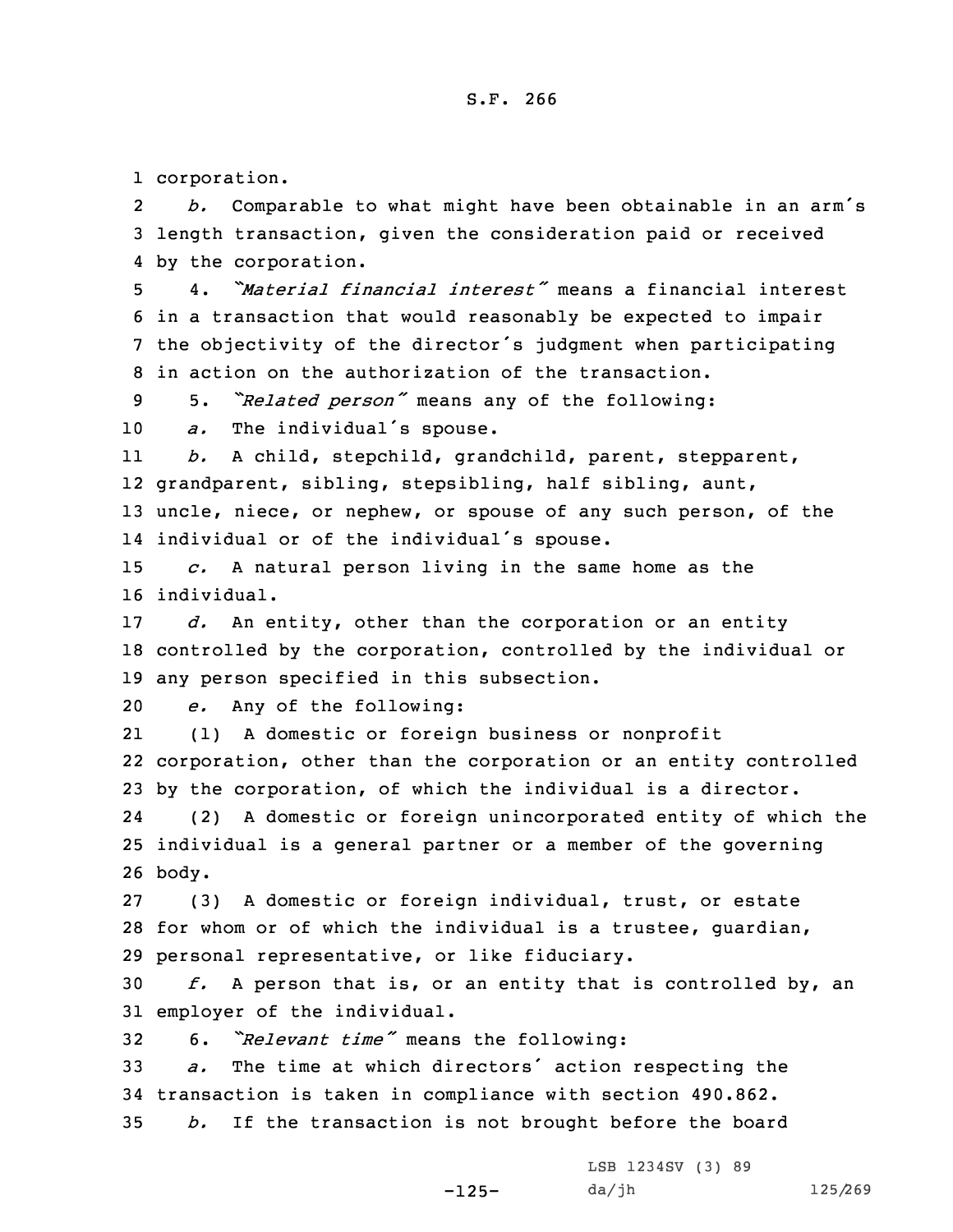of directors or <sup>a</sup> board committee for action under section 490.862, at the time the corporation or an entity controlled by the corporation becomes legally obligated to consummate the transaction.

<sup>5</sup> 7. *"Required disclosure"* means disclosure of all of the 6 following:

<sup>7</sup> *a.* The existence and nature of the director's conflicting 8 interest.

 *b.* All facts known to the director respecting the subject matter of the transaction that <sup>a</sup> director free of such conflicting interest would reasonably believe to be material in deciding whether to proceed with the transaction.

13 Sec. 119. Section 490.861, Code 2021, is amended by striking 14 the section and inserting in lieu thereof the following:

15 **490.861 Judicial action.**

16 1. A transaction effected or proposed to be effected by the corporation, or by an entity controlled by the corporation, shall not be the subject of equitable relief, or give rise to an award of damages or other sanctions against <sup>a</sup> director of the corporation, in <sup>a</sup> proceeding by <sup>a</sup> shareholder or by or in the right of the corporation, on the ground that the director has an interest respecting the transaction, if it is not <sup>a</sup> director's conflicting interest transaction.

24 2. <sup>A</sup> director's conflicting interest transaction shall not be the subject of equitable relief, or give rise to an award of damages or other sanctions against <sup>a</sup> director of the corporation, in <sup>a</sup> proceeding by <sup>a</sup> shareholder or by or in the right of the corporation, on the ground that the director has an interest respecting the transaction, if any of the following 30 apply:

<sup>31</sup> *a.* Directors' action respecting the transaction was taken in 32 compliance with section 490.862 at any time.

<sup>33</sup> *b.* Shareholders' action respecting the transaction was taken 34 in compliance with section 490.863 at any time.

-126-

35 *c.* The transaction, judged according to the circumstances

LSB 1234SV (3) 89 da/jh 126/269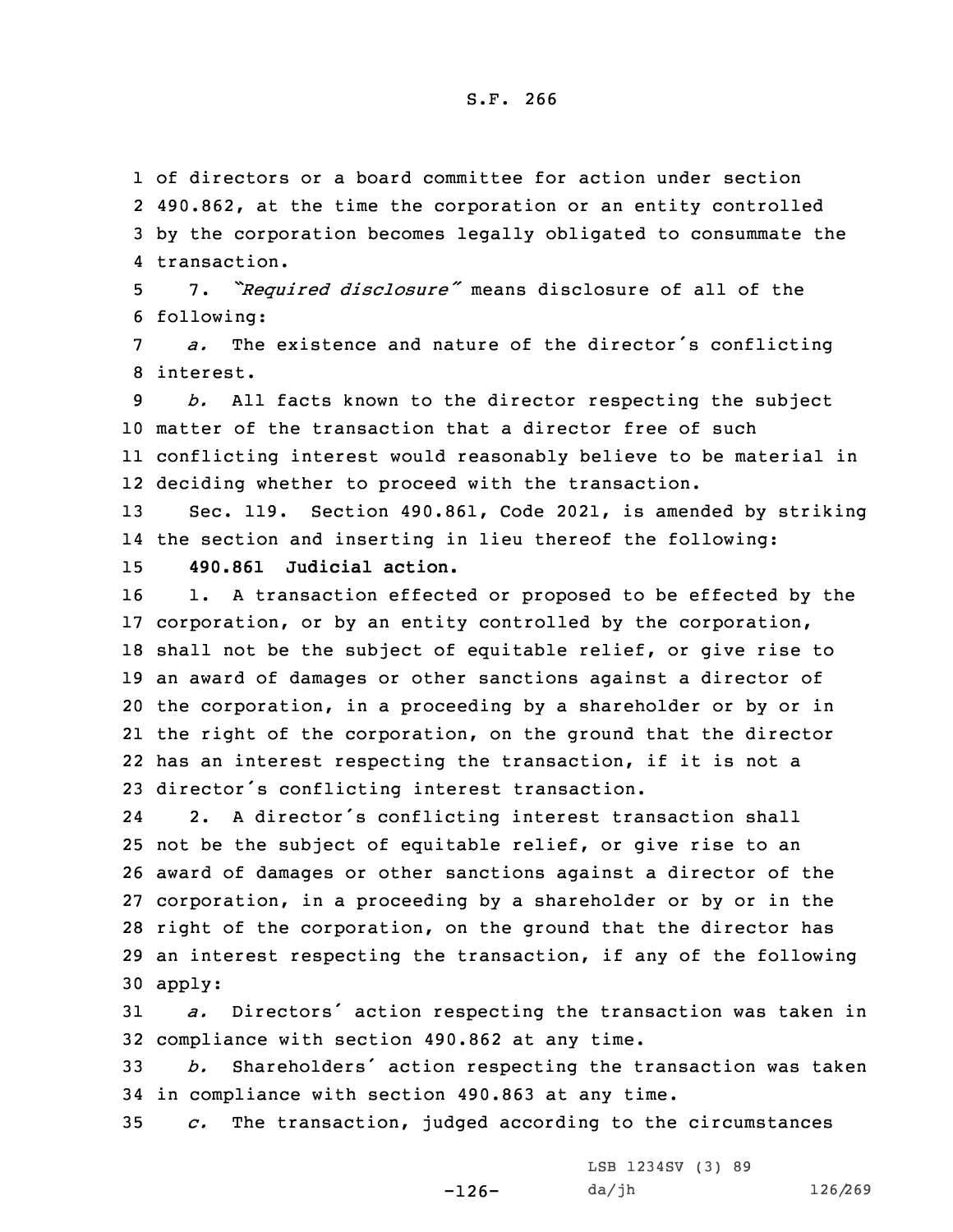1 at the relevant time, is established to have been fair to the 2 corporation.

3 Sec. 120. Section 490.862, Code 2021, is amended by striking 4 the section and inserting in lieu thereof the following:

5 **490.862 Directors' action.**

 1. Directors' action respecting <sup>a</sup> director's conflicting interest transaction is effective for purposes of section 490.861, subsection 2, paragraph *"a"*, if the transaction has been authorized by the affirmative vote of <sup>a</sup> majority, but no fewer than two, of the qualified directors who voted on the transaction, after required disclosure by the conflicted director of information not already known by such qualified directors, or after modified disclosure in compliance with subsection 2, provided that all of the following apply: *a.* The qualified directors have deliberated and voted outside the presence of and without the participation by any

17 other director.

18 *b.* Where the action has been taken by <sup>a</sup> board committee, 19 all members of the committee were qualified directors, and any 20 of the following apply:

21 (1) The committee was composed of all the qualified 22 directors on the board of directors.

23 (2) The members of the committee were appointed by the 24 affirmative vote of <sup>a</sup> majority of the qualified directors on 25 the board of directors.

 2. Notwithstanding subsection 1, when <sup>a</sup> transaction is <sup>a</sup> director's conflicting interest transaction only because <sup>a</sup> related person described in section 490.860, subsection 5, paragraph *"e"* or *"f"*, is <sup>a</sup> party to or has <sup>a</sup> material financial interest in the transaction, the conflicted director is not obligated to make required disclosure to the extent that the director reasonably believes that doing so would violate <sup>a</sup> duty imposed under law, <sup>a</sup> legally enforceable obligation of confidentiality, or <sup>a</sup> professional ethics rule, provided that the conflicted director discloses to the qualified directors

-127-

LSB 1234SV (3) 89 da/jh 127/269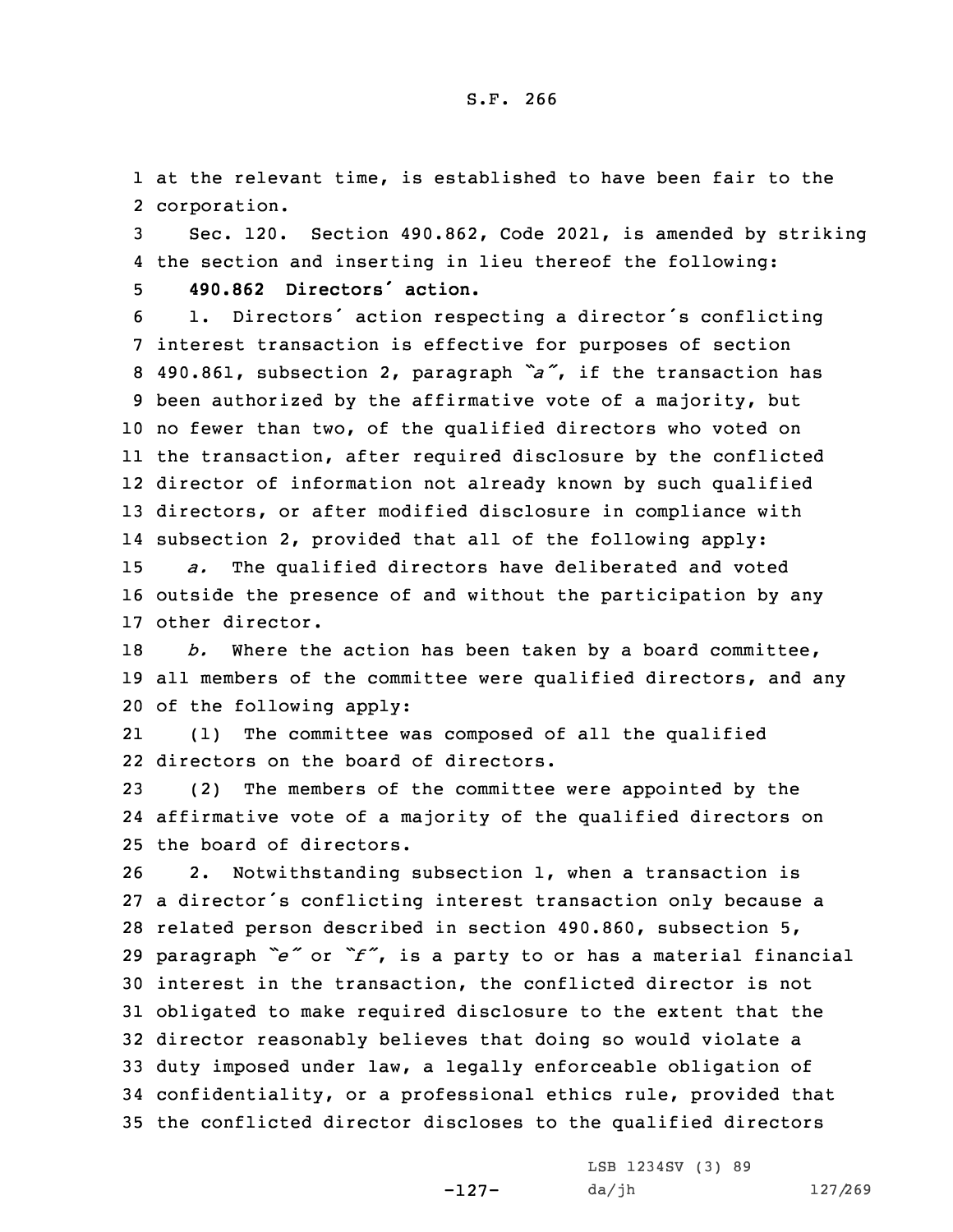1 voting on the transaction all of the following:

2 *a.* All information required to be disclosed that is not so 3 violative.

4 *b.* The existence and nature of the director's conflicting 5 interest.

<sup>6</sup> *c.* The nature of the conflicted director's duty not to 7 disclose the confidential information.

 3. <sup>A</sup> majority, but no fewer than two, of all the qualified directors on the board of directors, or on the board committee, constitutes <sup>a</sup> quorum for purposes of action that complies with this section.

12 4. Where directors' action under this section does not satisfy <sup>a</sup> quorum or voting requirement applicable to the authorization of the transaction by reason of the articles of incorporation or bylaws, or <sup>a</sup> provision of law, independent action to satisfy those authorization requirements shall be taken by the board of directors or <sup>a</sup> board committee, in which action directors who are not qualified directors may participate.

20 Sec. 121. Section 490.863, Code 2021, is amended by striking 21 the section and inserting in lieu thereof the following:

22**490.863 Shareholders' action.**

 1. *a.* Shareholders' action respecting <sup>a</sup> director's conflicting interest transaction is effective for purposes of section 490.861, subsection 2, paragraph *"b"*, if <sup>a</sup> majority of the votes cast by the holders of all qualified shares are in favor of the transaction after all of the following occur: (1) Notice to shareholders describing the action to be taken

29 respecting the transaction.

30 (2) Provision to the corporation of the information 31 referred to in subsection 2.

 (3) Communication to the shareholders entitled to vote on the transaction of the information that is the subject of required disclosure, to the extent the information is not known 35 by them.

-128-

LSB 1234SV (3) 89 da/jh 128/269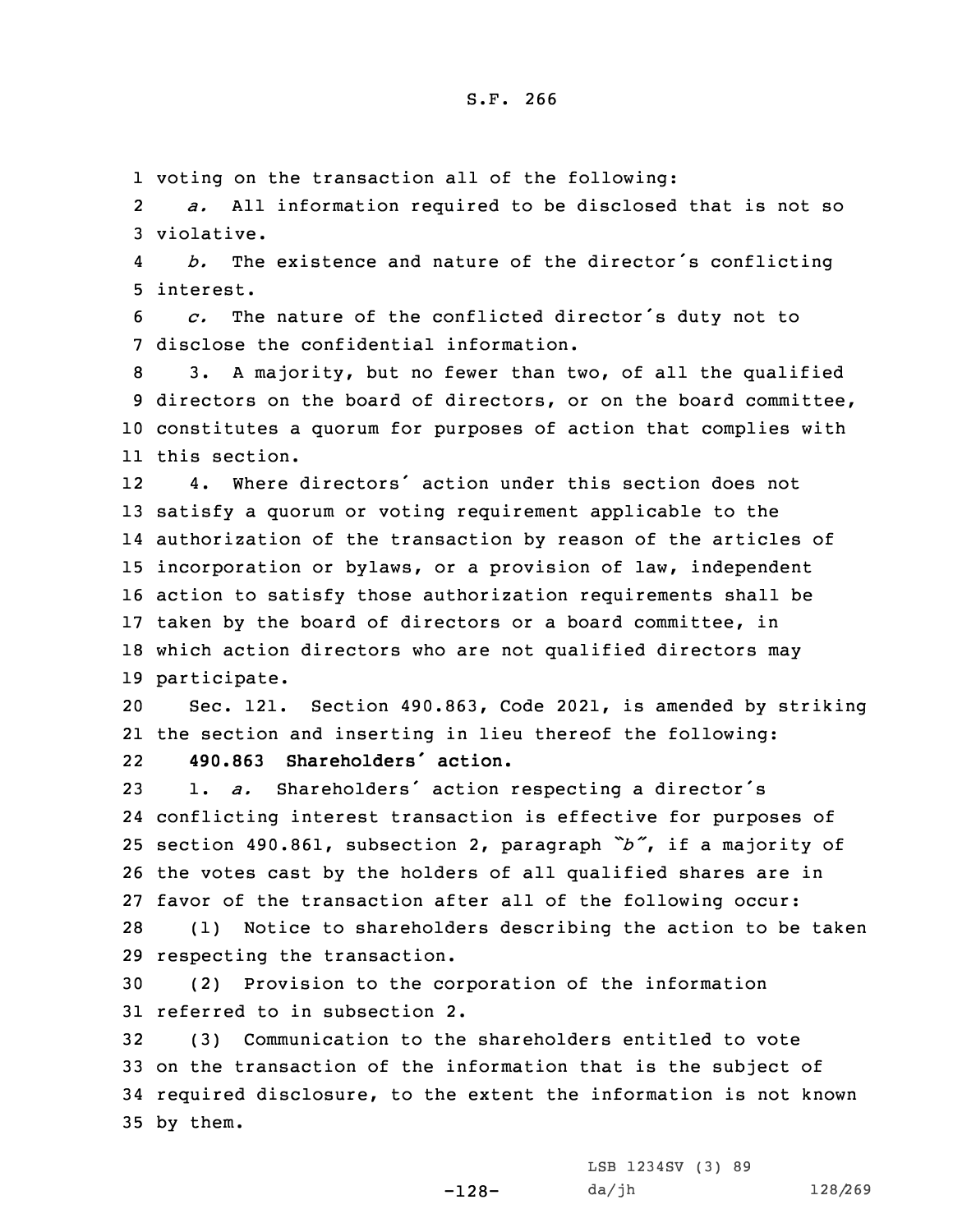1 *b.* In the case of shareholders' action at <sup>a</sup> meeting, the 2 shareholders entitled to vote shall be determined as of the 3 record date for notice of the meeting.

4 2. <sup>A</sup> director who has <sup>a</sup> conflicting interest respecting the transaction shall, before the shareholders' vote, inform the secretary or other officer or agent of the corporation authorized to tabulate votes, in writing, of the number of shares that the director knows are not qualified shares under subsection 3, and the identity of the holders of those shares.

10 3. As used in this section:

11 *a. "Holder"* means and *"held by"* refers to shares held 12 by <sup>a</sup> record shareholder, <sup>a</sup> beneficial shareholder, or an 13 unrestricted voting trust beneficial owner.

14 *b. "Qualified shares"* means all shares entitled to be voted with respect to the transaction except for shares that the secretary or other officer or agent of the corporation authorized to tabulate votes either knows, or under subsection 2 is notified, are held by any of the following:

19 (1) <sup>A</sup> director who has <sup>a</sup> conflicting interest respecting the 20 transaction.

21 (2) <sup>A</sup> related person of the director, excluding <sup>a</sup> person described in section 490.860, subsection 5, paragraph *"f"*. 4. <sup>A</sup> majority of the votes entitled to be cast by the holders of all qualified shares constitutes <sup>a</sup> quorum for purposes of compliance with this section. Subject to the provisions of subsection 5, shareholders' action that otherwise complies with this section is not affected by the presence of holders, or by the voting, of shares that are not qualified 29 shares.

 5. If <sup>a</sup> shareholders' vote does not comply with subsection <sup>1</sup> solely because of <sup>a</sup> director's failure to comply with subsection 2, and if the director establishes that the failure was not intended to influence and did not in fact determine the outcome of the vote, the court may take such action respecting the transaction and the director, and may give such effect,

-129-

LSB 1234SV (3) 89 da/jh 129/269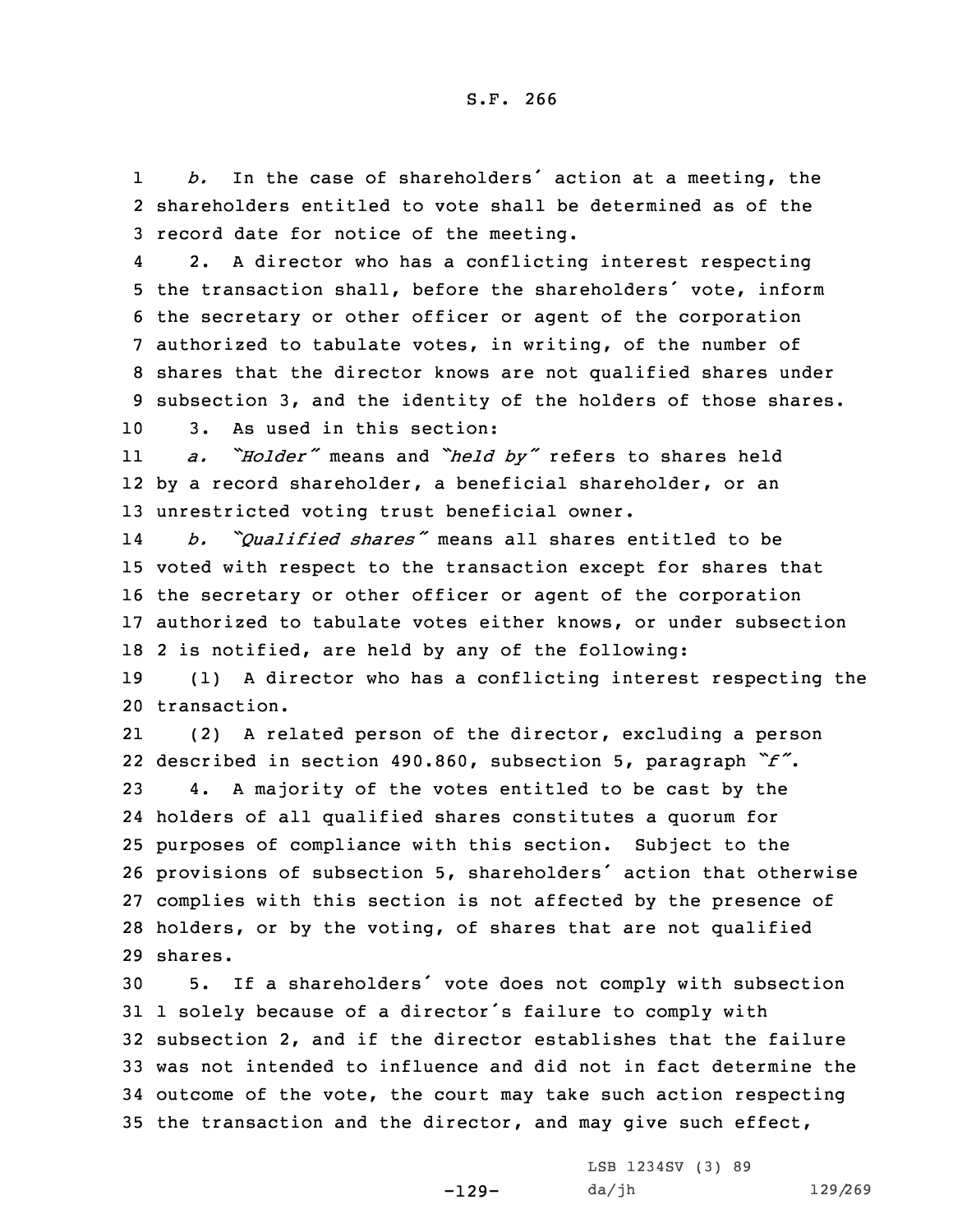1 if any, to the shareholders' vote, as the court considers 2 appropriate in the circumstances.

 6. Where shareholders' action under this section does not satisfy <sup>a</sup> quorum or voting requirement applicable to the authorization of the transaction by reason of the articles of incorporation or bylaws, or <sup>a</sup> provision of law, independent action to satisfy those authorization requirements shall be taken by the shareholders, in which action shares that are not qualified shares may participate.

10 Sec. 122. Section 490.870, Code 2021, is amended by striking 11 the section and inserting in lieu thereof the following: 12**490.870 Business opportunities.**

13 1. If a director or officer pursues or takes advantage of <sup>a</sup> business opportunity directly, or indirectly through or on behalf of another person, that action shall not be the subject of equitable relief, or give rise to an award of damages or other sanctions against the director, officer, or other person, in <sup>a</sup> proceeding by or in the right of the corporation on the ground that the opportunity should have first been offered to the corporation, if any of the following apply:

21 *a.* Before the director, officer, or other person becomes 22 legally obligated respecting the opportunity, the director or 23 officer brings it to the attention of the corporation and any 24 of the following apply:

 (1) Action by qualified directors disclaiming the corporation's interest in the opportunity is taken in compliance with the same procedures as are set forth in section 28 490.862.

 (2) Shareholders' action disclaiming the corporation's interest in the opportunity is taken in compliance with the procedures set forth in section 490.863, in either case as if the decision being made concerned <sup>a</sup> director's conflicting interest transaction; except that, rather than making required disclosure as defined in section 490.860, the director or officer shall have made prior disclosure to those acting on

 $-130-$ 

LSB 1234SV (3) 89 da/jh 130/269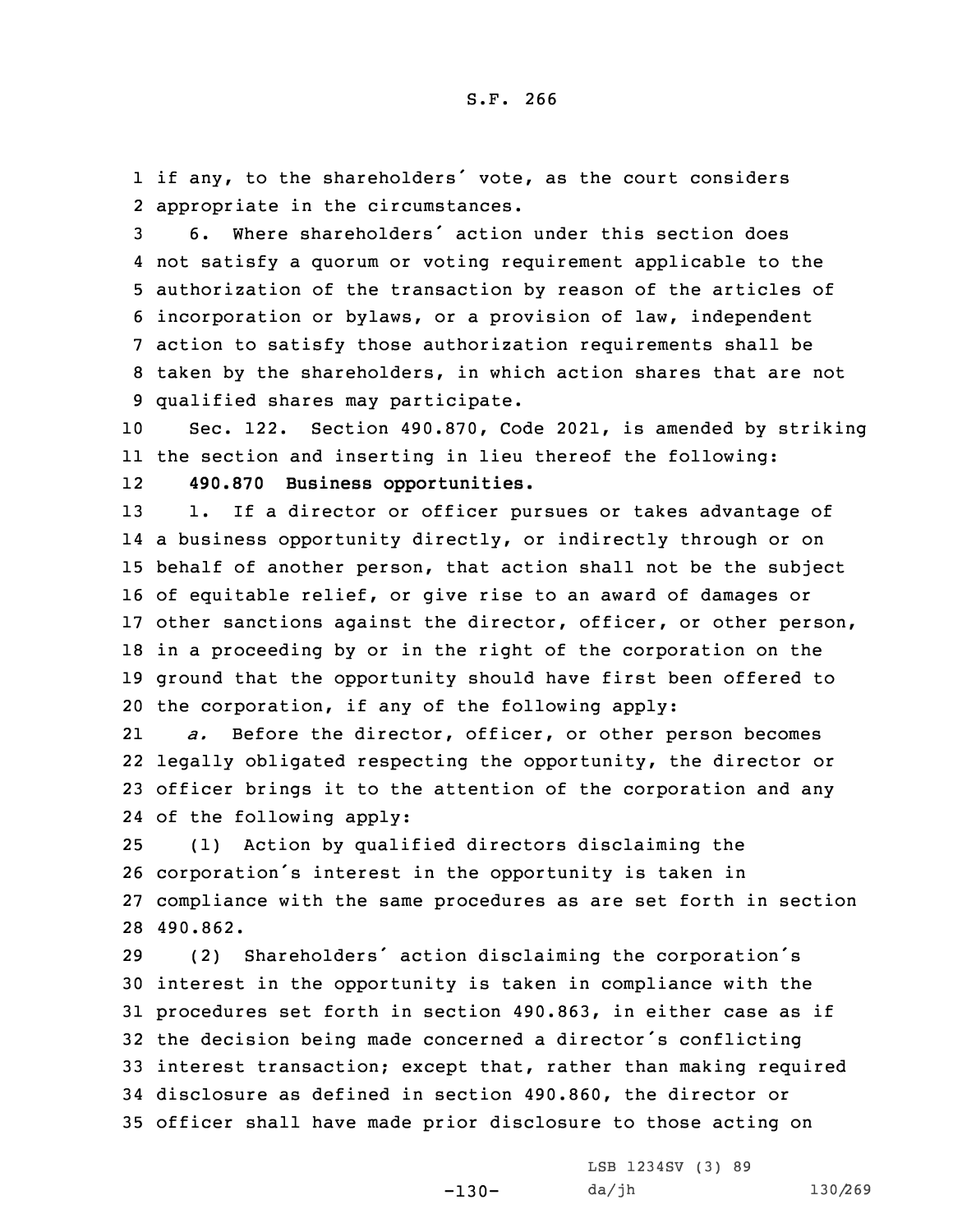behalf of the corporation of all material facts concerning the business opportunity known to the director or officer. *b.* The duty to offer the corporation the business opportunity has been limited or eliminated pursuant to <sup>a</sup> provision of the articles of incorporation adopted, and where required, made effective by action of qualified directors, in accordance with section 490.202, subsection 2, paragraph *"f"*. 2. In any proceeding seeking equitable relief or other remedies based upon an alleged improper pursuit or taking advantage of <sup>a</sup> business opportunity by <sup>a</sup> director or officer, directly, or indirectly through or on behalf of another person, the fact that the director or officer did not employ the procedure described in subsection 1, paragraph *"a"*, subparagraph (1) or (2), before pursuing or taking advantage of the opportunity shall not create an implication that the opportunity should have been first presented to the corporation or alter the burden of proof otherwise applicable to establish that the director or officer breached <sup>a</sup> duty to the corporation in the circumstances.

20 Sec. 123. Section 490.901, Code 2021, is amended by striking 21 the section and inserting in lieu thereof the following:

22**490.901 Subchapter definitions.**

23 1. As used in this subchapter:

24*a. "Conversion"* means <sup>a</sup> transaction pursuant to part C.

<sup>25</sup> *b. "Converted entity"* means the converting entity as it 26 continues in existence after <sup>a</sup> conversion.

 *c. "Converting entity"* means the domestic corporation that approves <sup>a</sup> plan of conversion pursuant to section 490.932 or the domestic or foreign eligible entity that approves <sup>a</sup> conversion pursuant to the organic law of the eligible entity.

<sup>31</sup> *d. "Domesticated corporation"* means the domesticating 32 corporation as it continues in existence after <sup>a</sup> domestication.

<sup>33</sup> *e. "Domesticating corporation"* means the domestic 34 corporation that approves <sup>a</sup> plan of domestication pursuant 35 to section 490.921 or the foreign corporation that approves

-131-

LSB 1234SV (3) 89 da/jh 131/269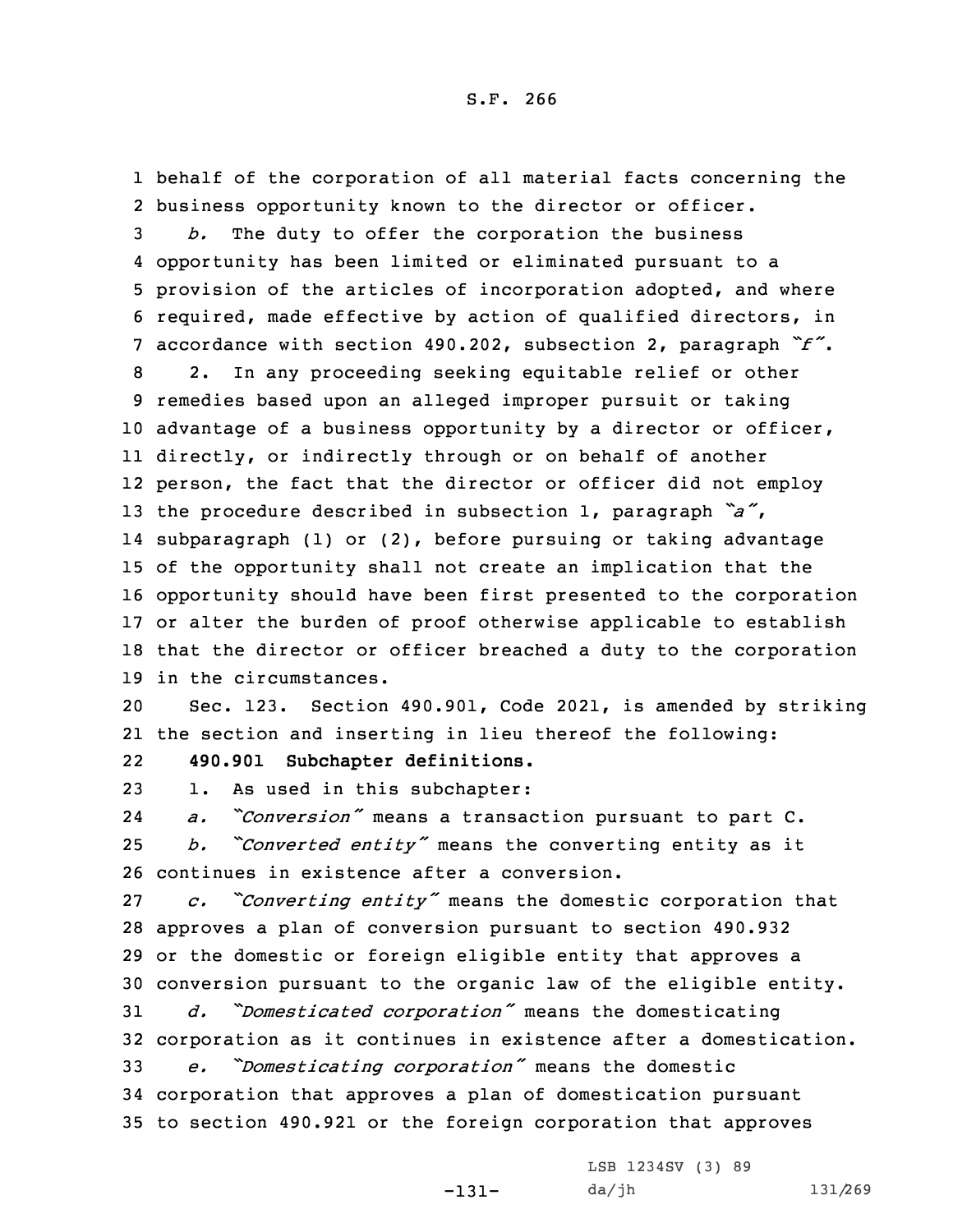1 <sup>a</sup> domestication pursuant to the organic law of the foreign 2 corporation.

 *f. "Domestication"* means <sup>a</sup> transaction pursuant to part B. 4 *g. "Protected agreement"* means any of the following: (1) <sup>A</sup> document evidencing indebtedness of <sup>a</sup> domestic corporation or eligible entity and any related agreement in effect immediately before the enactment date.

8 (2) An agreement that is binding on <sup>a</sup> domestic corporation 9 or eligible entity immediately before the enactment date.

10 (3) The articles of incorporation or bylaws of <sup>a</sup> domestic 11 corporation or the organic rules of <sup>a</sup> domestic eligible entity, 12 in each case in effect immediately before the enactment date.

 (4) An agreement that is binding on any of the shareholders, members, interest holders, directors, or other governors of <sup>a</sup> domestic corporation or eligible entity, in their capacities as such, immediately before the enactment date.

 2. As used in subsection 1 and sections 490.920 and 490.930, *"enactment date"* means January 1, 2022, as it relates to domestications and January 1, 2009, as it relates to conversions.

21 Sec. 124. Section 490.902, Code 2021, is amended by striking 22 the section and inserting in lieu thereof the following:

23 **490.902 Excluded transactions.**

24 This subchapter shall not be used to effect <sup>a</sup> transaction 25 that converts <sup>a</sup> company organized on the mutual principle to 26 one organized on the basis of share ownership.

27 Sec. 125. NEW SECTION. **490.903 Required approvals.**

 If <sup>a</sup> domestic or foreign corporation or eligible entity shall not be <sup>a</sup> party to <sup>a</sup> merger without the approval of the superintendent of banking, the commissioner of insurance, or the Iowa utility board, and the applicable statutes or regulations do not specifically deal with transactions under this subchapter but do require such approval for mergers, <sup>a</sup> corporation or eligible entity shall not be <sup>a</sup> party to <sup>a</sup> transaction under this subchapter without the prior approval of

-132-

LSB 1234SV (3) 89 da/jh 132/269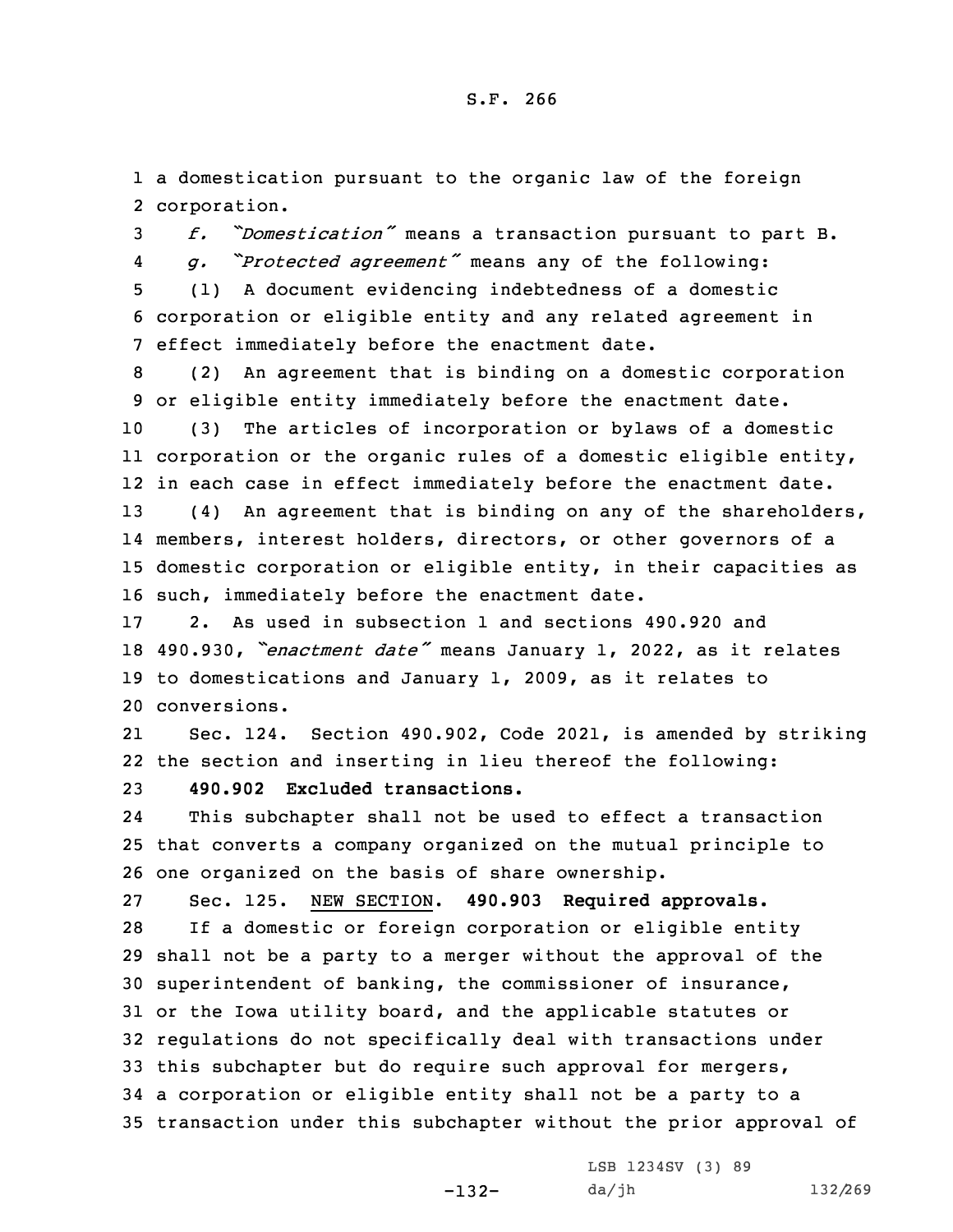1 that agency or official.

2 Sec. 126. NEW SECTION. **490.904 Relationship of subchapter** 3 **to other laws.**

4 <sup>A</sup> transaction effected under this subchapter shall not create or impair <sup>a</sup> right, duty, or obligation of <sup>a</sup> person under the statutory law of this state other than this subchapter relating to <sup>a</sup> change in control, business combination, control-share acquisition, or similar transaction involving <sup>a</sup> domesticating or converting domestic corporation, unless the approval of the plan of domestication or conversion is by <sup>a</sup> vote of the shareholders or the board of directors which would be sufficient to create or impair the right, duty, or obligation directly under that law.

14 Sec. 127. NEW SECTION. **490.905 Foreign insurance companies** 15 **becoming domestic.**

16 1. The secretary of state, upon a corporation complying with this section and upon the filing of articles of incorporation 18 and upon receipt of the fees as provided in this chapter, shall issue an acknowledgment of receipt of document as of the date of the filing of the articles of incorporation with the secretary of state. The acknowledgment of receipt of document shall state on its face that it is issued in accordance with this section. The secretary of state shall then notify the appropriate officer of the state or country of the corporation's last domicile that the corporation is now <sup>a</sup> domestic corporation domiciled in this state. This section applies to life insurance companies, and to insurance companies doing business under chapter 515.

29 2. <sup>A</sup> corporation becoming domiciled in this state under 30 subsection 1 shall not be required to comply with any other 31 requirements under this subchapter.

32 Sec. 128. NEW SECTION. **490.920 Domestication.**

33 1. By complying with the provisions of this part applicable 34 to foreign corporations, <sup>a</sup> foreign corporation may become <sup>a</sup> 35 domestic corporation if the domestication is permitted by the

-133-

LSB 1234SV (3) 89 da/jh 133/269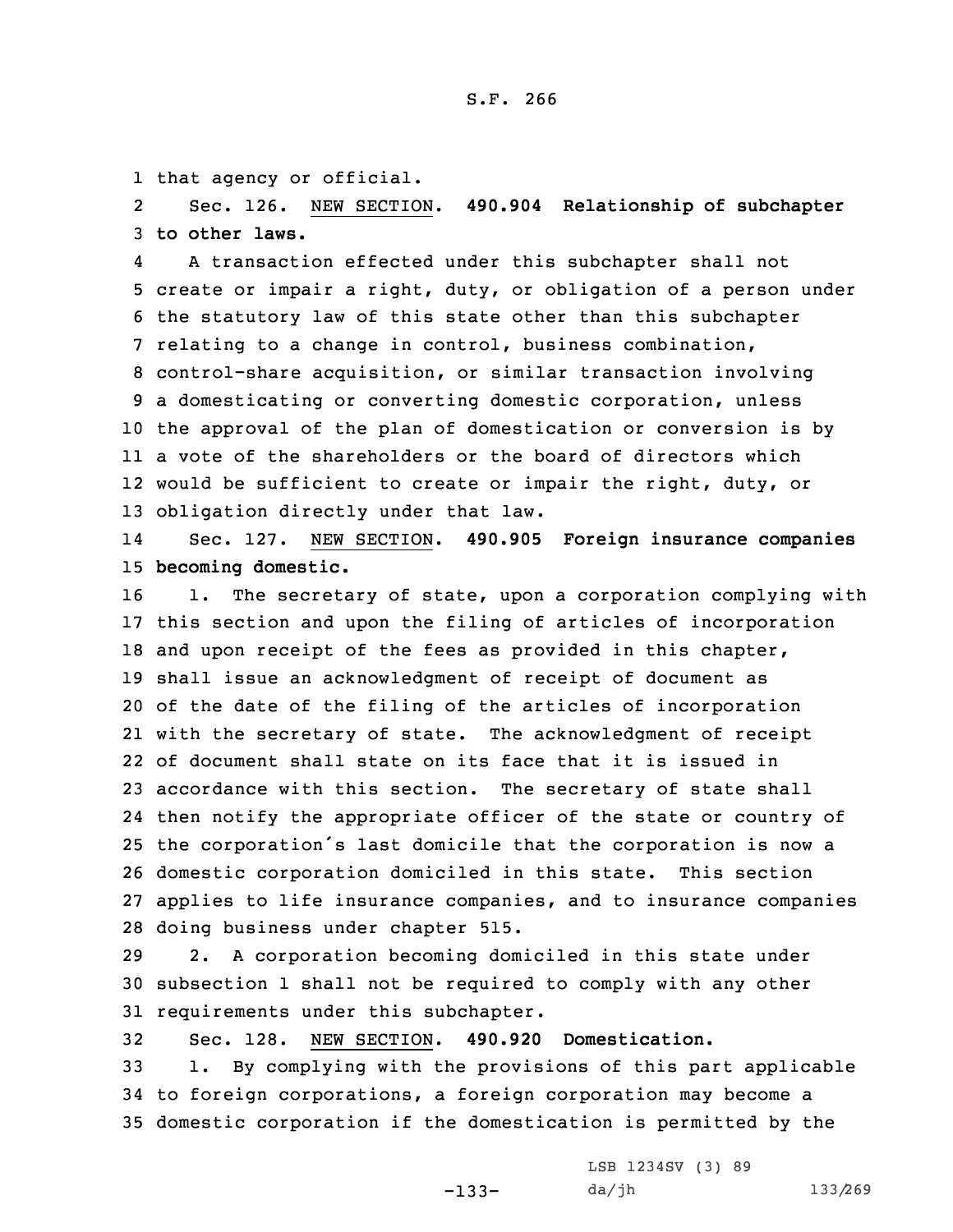1 organic law of the foreign corporation.

2 2. By complying with the provisions of this part, <sup>a</sup> domestic 3 corporation may become <sup>a</sup> foreign corporation pursuant to <sup>a</sup> 4 plan of domestication if the domestication is permitted by the 5 organic law of the foreign corporation.

6 3. The plan of domestication must include all of the 7 following:

8 *a.* The name of the domesticating corporation.

9 *b.* The name and jurisdiction of formation of the 10 domesticated corporation.

11 *c.* The manner and basis of reclassifying the shares of the domesticating corporation into shares or other securities, obligations, rights to acquire shares or other securities, cash, other property, or any combination of the foregoing. *d.* The proposed articles of incorporation and bylaws of the domesticated corporation.

 *e.* The other terms and conditions of the domestication. 4. In addition to the requirements of subsection 3, <sup>a</sup> plan of domestication may contain any other provision not prohibited 20 by law.

21 5. The terms of <sup>a</sup> plan of domestication may be made 22 dependent upon facts objectively ascertainable outside the plan 23 in accordance with section 490.120, subsection 11.

24 6. If <sup>a</sup> protected agreement of <sup>a</sup> domestic domesticating corporation in effect immediately before the domestication becomes effective contains <sup>a</sup> provision applying to <sup>a</sup> merger of the corporation and the agreement does not refer to <sup>a</sup> domestication of the corporation, the provision applies to <sup>a</sup> domestication of the corporation as if the domestication were <sup>a</sup> merger until such time as the provision is first amended after the enactment date.

32 Sec. 129. NEW SECTION. **490.921 Action on <sup>a</sup> plan of** 33 **domestication.**

34 In the case of <sup>a</sup> domestication of <sup>a</sup> domestic corporation 35 into <sup>a</sup> foreign jurisdiction, the plan of domestication shall be

-134-

LSB 1234SV (3) 89 da/jh 134/269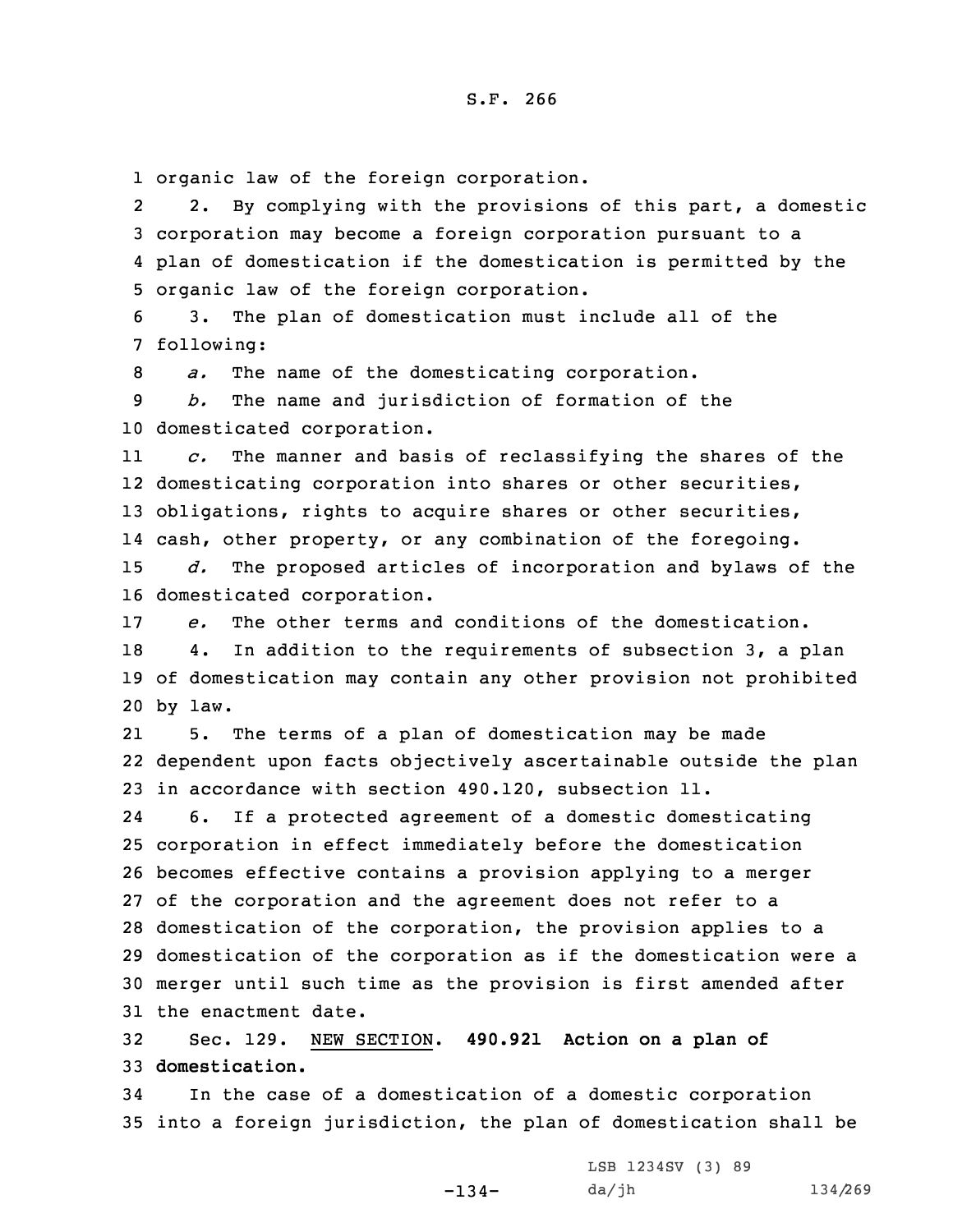1 adopted in the following manner:

2 1. The plan of domestication shall first be adopted by the 3 board of directors.

4 2. *a.* The plan of domestication shall then be approved by the shareholders. In submitting the plan of domestication to the shareholders for approval, the board of directors shall recommend that the shareholders approve the plan, unless any of the following applies:

9 (1) The board of directors makes <sup>a</sup> determination that 10 because of conflicts of interest or other special circumstances 11 it should not make such <sup>a</sup> recommendation.

12(2) Section 490.826 applies.

<sup>13</sup> *b.* If paragraph *"a"*, subparagraph (1) or (2) applies, the 14 board shall inform the shareholders of the basis for its so 15 proceeding.

16 3. The board of directors may set conditions for approval 17 of the plan of domestication by the shareholders or the 18 effectiveness of the plan of domestication.

 4. If the approval of the shareholders is to be given at <sup>a</sup> meeting, the corporation shall notify each shareholder, regardless of whether entitled to vote, of the meeting of shareholders at which the plan of domestication is to be submitted for approval. The notice must state that the purpose, or one of the purposes, of the meeting is to consider the plan of domestication and must contain or be accompanied by <sup>a</sup> copy or summary of the plan. The notice must include or be accompanied by <sup>a</sup> copy of the articles of incorporation and the bylaws as they will be in effect immediately after the domestication.

 5. Unless the articles of incorporation, bylaws, or the board of directors acting pursuant to subsection 3, require <sup>a</sup> greater vote or <sup>a</sup> greater quorum, approval of the plan of domestication requires all of the following:

34 *a.* The approval of the shareholders at <sup>a</sup> meeting at which <sup>a</sup> 35 quorum exists consisting of <sup>a</sup> majority of the votes entitled

-135-

LSB 1234SV (3) 89 da/jh 135/269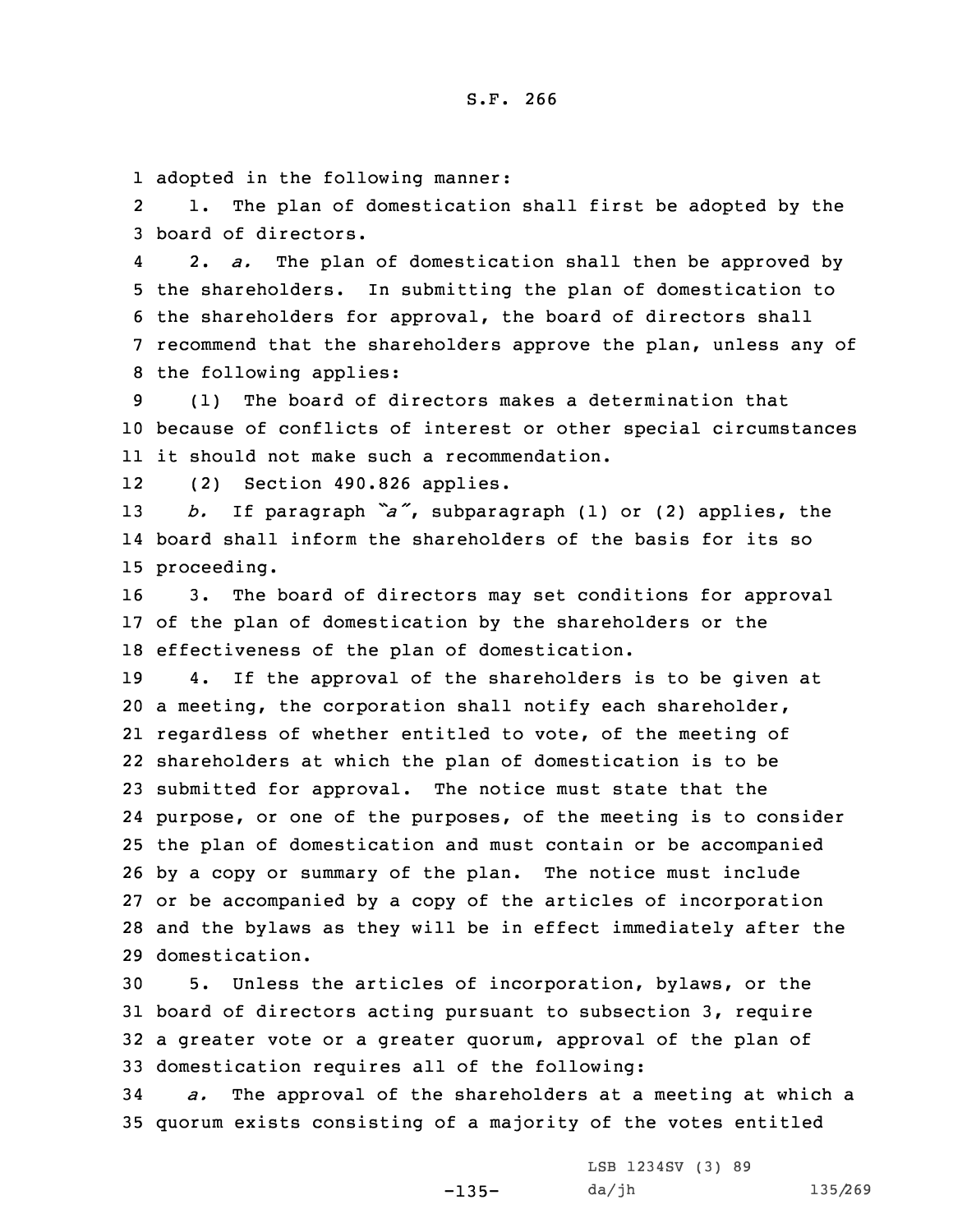1 to be cast on the plan.

2 *b.* Except as provided in subsection 6, the approval of each class or series of shares voting as <sup>a</sup> separate voting group at <sup>a</sup> meeting at which <sup>a</sup> quorum of the voting group exists consisting of <sup>a</sup> majority of the votes entitled to be cast on the plan by that voting group.

 6. The articles of incorporation may expressly limit or eliminate the separate voting rights provided in subsection 5, paragraph *"b"*, as to any class or series of shares, except when the articles of incorporation of the foreign corporation resulting from the domestication include what would be in effect an amendment that would entitle the class or series to vote as <sup>a</sup> separate group under section 490.1004 if it were <sup>a</sup> proposed amendment of the articles of incorporation of the domestic domesticating corporation.

 7. If as <sup>a</sup> result of <sup>a</sup> domestication one or more shareholders of <sup>a</sup> domestic domesticating corporation would become subject to interest holder liability, approval of the plan of domestication shall require the signing in connection with the domestication, by each such shareholder, of <sup>a</sup> separate written consent to become subject to such interest holder liability, unless in the case of <sup>a</sup> shareholder that already has interest holder liability with respect to the domesticating corporation, the terms and conditions of the interest holder liability with respect to the domesticated corporation are substantially identical to those of the existing interest holder liability, other than for changes that eliminate or reduce such interest holder liability.

29 Sec. 130. NEW SECTION. **490.922 Articles of domestication** 30 **—— effectiveness.**

 1. After <sup>a</sup> plan of domestication of <sup>a</sup> domestic corporation has been adopted and approved as required by this chapter, or <sup>a</sup> foreign corporation that is the domesticating corporation has approved <sup>a</sup> domestication as required under its organic law, articles of domestication shall be signed by the domesticating

-136-

LSB 1234SV (3) 89 da/jh 136/269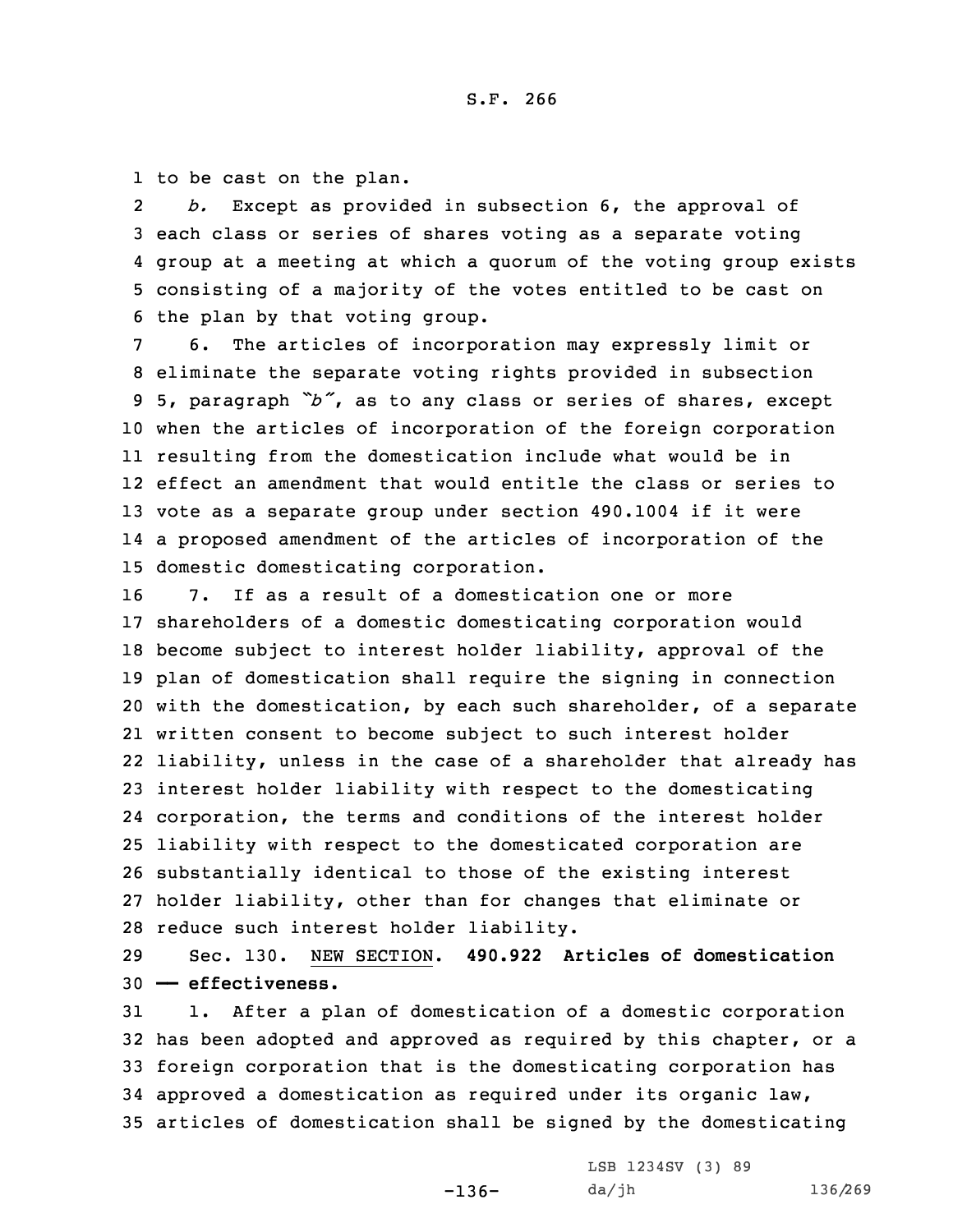1 corporation. The articles must set forth all of the following: 2 *a.* The name of the domesticating corporation and its 3 jurisdiction of formation.

4 *b.* The name and jurisdiction of formation of the 5 domesticated corporation.

 *c.* If the domesticating corporation is <sup>a</sup> domestic corporation, <sup>a</sup> statement that the plan of domestication was approved in accordance with this subchapter or, if the domesticating corporation is <sup>a</sup> foreign corporation, <sup>a</sup> statement that the domestication was approved in accordance with its organic law.

12 2. If the domesticated corporation is <sup>a</sup> domestic corporation, the articles of domestication must attach articles of incorporation of the domesticated corporation that satisfy the requirements of section 490.202. Provisions that would not be required to be included in restated articles of incorporation may be omitted from the articles of incorporation attached to the articles of domestication.

19 3. The articles of domestication shall be delivered to the 20 secretary of state for filing, and shall take effect at the 21 effective date determined in accordance with section 490.123.

22 4. If the domesticated corporation is <sup>a</sup> domestic corporation, the domestication becomes effective when the articles of domestication are effective. If the domesticated corporation is <sup>a</sup> foreign corporation, the domestication becomes effective on the later of the following:

27 *a.* The date and time provided by the organic law of the 28 domesticated corporation.

 *b.* When the articles of domestication are effective. 5. If the domesticating corporation is <sup>a</sup> foreign corporation that is registered to do business in this state under subchapter XV, its registration statement shall be canceled automatically when the domestication becomes effective.

35 Sec. 131. NEW SECTION. **490.923 Amendment of plan of**

-137-

LSB 1234SV (3) 89 da/jh 137/269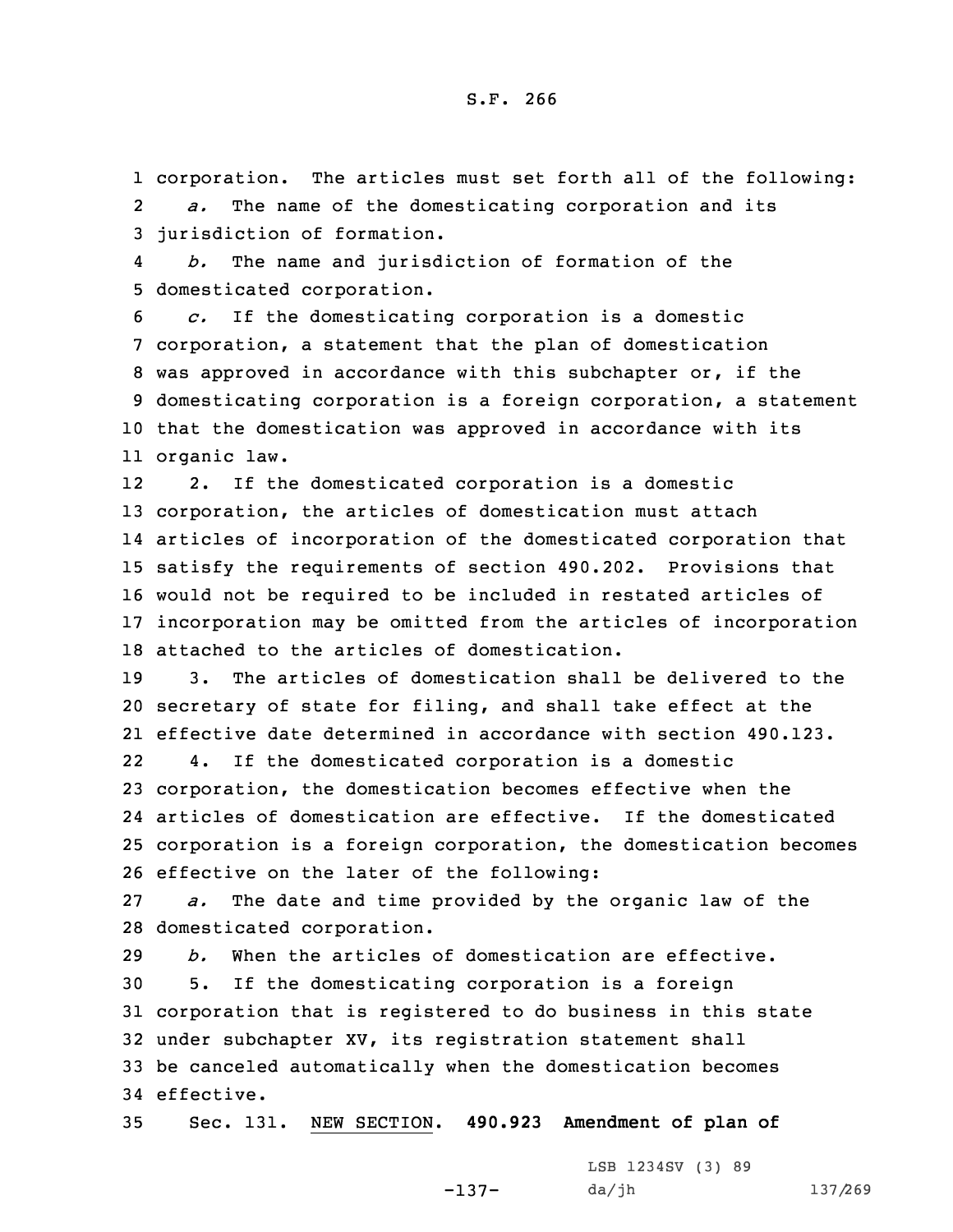1 **domestication —— abandonment.**

2 1. <sup>A</sup> plan of domestication of <sup>a</sup> domestic corporation may be 3 amended by any of the following manners:

4 *a.* In the same manner as the plan was approved, if the plan 5 does not provide for the manner in which it may be amended.

 *b.* In the manner provided in the plan, except that <sup>a</sup> shareholder that was entitled to vote on or consent to approval of the plan is entitled to vote on or consent to any amendment of the plan that will change any of the following:

 (1) The amount or kind of shares or other securities, obligations, rights to acquire shares or other securities, cash, other property, or any combination of the foregoing, to be received by any of the shareholders of the domesticating corporation under the plan.

 (2) The articles of incorporation or bylaws of the domesticated corporation that will be in effect immediately after the domestication becomes effective, except for changes that do not require approval of the shareholders of the domesticated corporation under its organic law or its proposed articles of incorporation or bylaws as set forth in the plan. 21 (3) Any of the other terms or conditions of the plan, if the change would adversely affect the shareholder in any material 23 respect.

24 2. After <sup>a</sup> plan of domestication has been adopted and approved by <sup>a</sup> domestic corporation as required by this part, and before the articles of domestication have become effective, the plan may be abandoned by the corporation without action by its shareholders in accordance with any procedures set forth in the plan or, if no such procedures are set forth in the plan, in the manner determined by the board of directors.

 3. If <sup>a</sup> domestication is abandoned after the articles of domestication have been delivered to the secretary of state for filing but before the articles of domestication have become effective, articles of abandonment, signed by the domesticating corporation, must be delivered to the secretary of state for

-138-

LSB 1234SV (3) 89 da/jh 138/269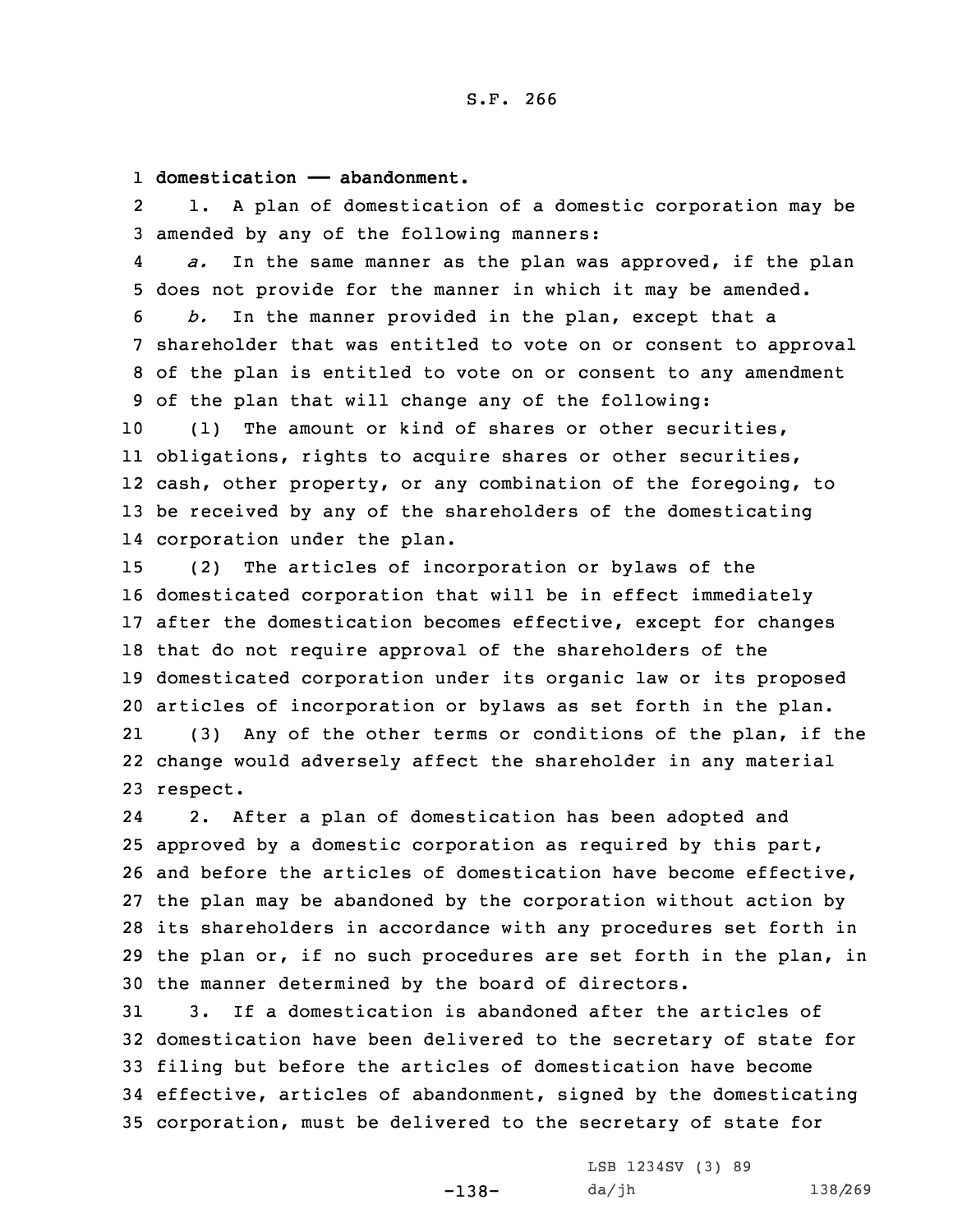filing before the articles of domestication become effective. 2 The articles of abandonment take effect upon filing, and the domestication shall be deemed abandoned and shall not become effective. The articles of abandonment must contain all of the following:

6 *a.* The name of the domesticating corporation.

7 *b.* The date on which the articles of domestication were 8 filed by the secretary of state.

9 *c.* A statement that the domestication has been abandoned in 10 accordance with this section.

11 Sec. 132. NEW SECTION. **490.924 Effect of domestication.** 12 1. When <sup>a</sup> domestication becomes effective all of the 13 following apply:

14 *a.* All property owned by, and every contract right possessed 15 by, the domesticating corporation are the property and contract 16 rights of the domesticated corporation without transfer, 17 reversion, or impairment.

18 *b.* All debts, obligations, and other liabilities of the 19 domesticating corporation are the debts, obligations, and other 20 liabilities of the domesticated corporation.

21 *c.* The name of the domesticated corporation may but need not 22 be substituted for the name of the domesticating corporation in 23 any pending proceeding.

24 *d.* The articles of incorporation and bylaws of the 25 domesticated corporation become effective.

 *e.* The shares of the domesticating corporation are reclassified into shares or other securities, obligations, rights to acquire shares or other securities, cash, or other property in accordance with the terms of the domestication, and the shareholders of the domesticating corporation are entitled only to the rights provided to them by those terms and to any appraisal rights they may have under the organic law of the domesticating corporation.

34 *f.* The domesticated corporation is all of the following: 35 (1) Incorporated under and subject to the organic law of the

-139-

LSB 1234SV (3) 89 da/jh 139/269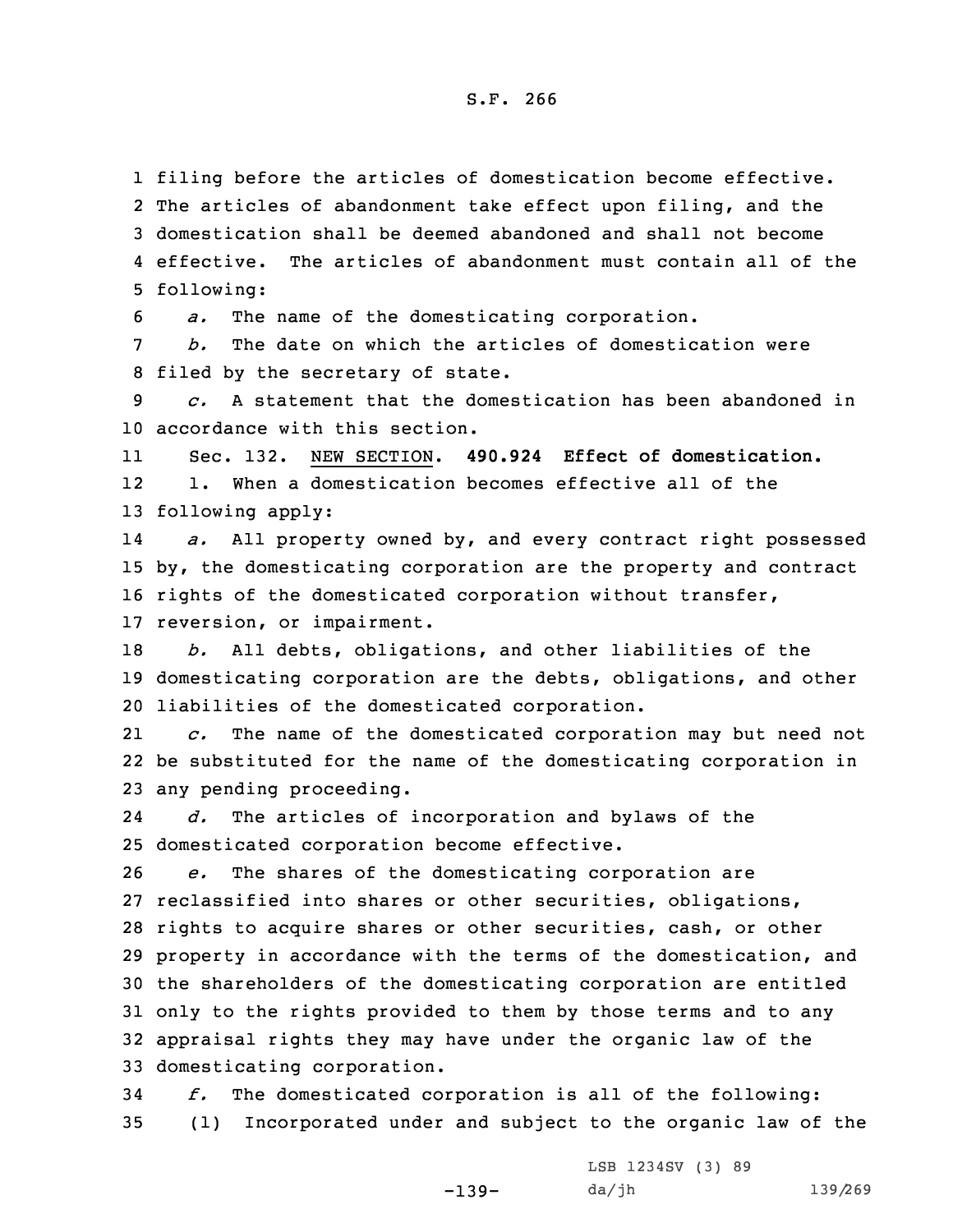1 domesticated corporation.

2 (2) The same corporation without interruption as the 3 domesticating corporation.

4 (3) Deemed to have been incorporated on the date the 5 domesticating corporation was originally incorporated.

6 2. When <sup>a</sup> domestication of <sup>a</sup> domestic corporation into 7 <sup>a</sup> foreign jurisdiction becomes effective, the domesticated 8 corporation is deemed to have done all of the following:

 *a.* Appointed the secretary of state as its agent for service of process in <sup>a</sup> proceeding to enforce the rights of shareholders who exercise appraisal rights in connection with the domestication.

 *b.* Agreed that it will promptly pay the amount, if any, to which such shareholders are entitled under subchapter XIII. 3. Except as otherwise provided in the organic law or organic rules of <sup>a</sup> domesticating foreign corporation, the interest holder liability of <sup>a</sup> shareholder in <sup>a</sup> foreign corporation that is domesticated into this state who had interest holder liability in respect of such domesticating corporation before the domestication becomes effective shall be as follows:

22 *a.* The domestication does not discharge that prior 23 interest holder liability with respect to any interest holder 24 liabilities that arose before the domestication becomes 25 effective.

 *b.* The provisions of the organic law of the domesticating corporation shall continue to apply to the collection or discharge of any interest holder liabilities preserved by paragraph *"a"*, as if the domestication had not occurred. *c.* The shareholder shall have such rights of contribution from other persons as are provided by the organic law of the domesticating corporation with respect to any interest holder liabilities preserved by paragraph *"a"*, as if the domestication had not occurred.

35 *d.* The shareholder shall not, by reason of such prior

 $-140-$ 

LSB 1234SV (3) 89 da/jh 140/269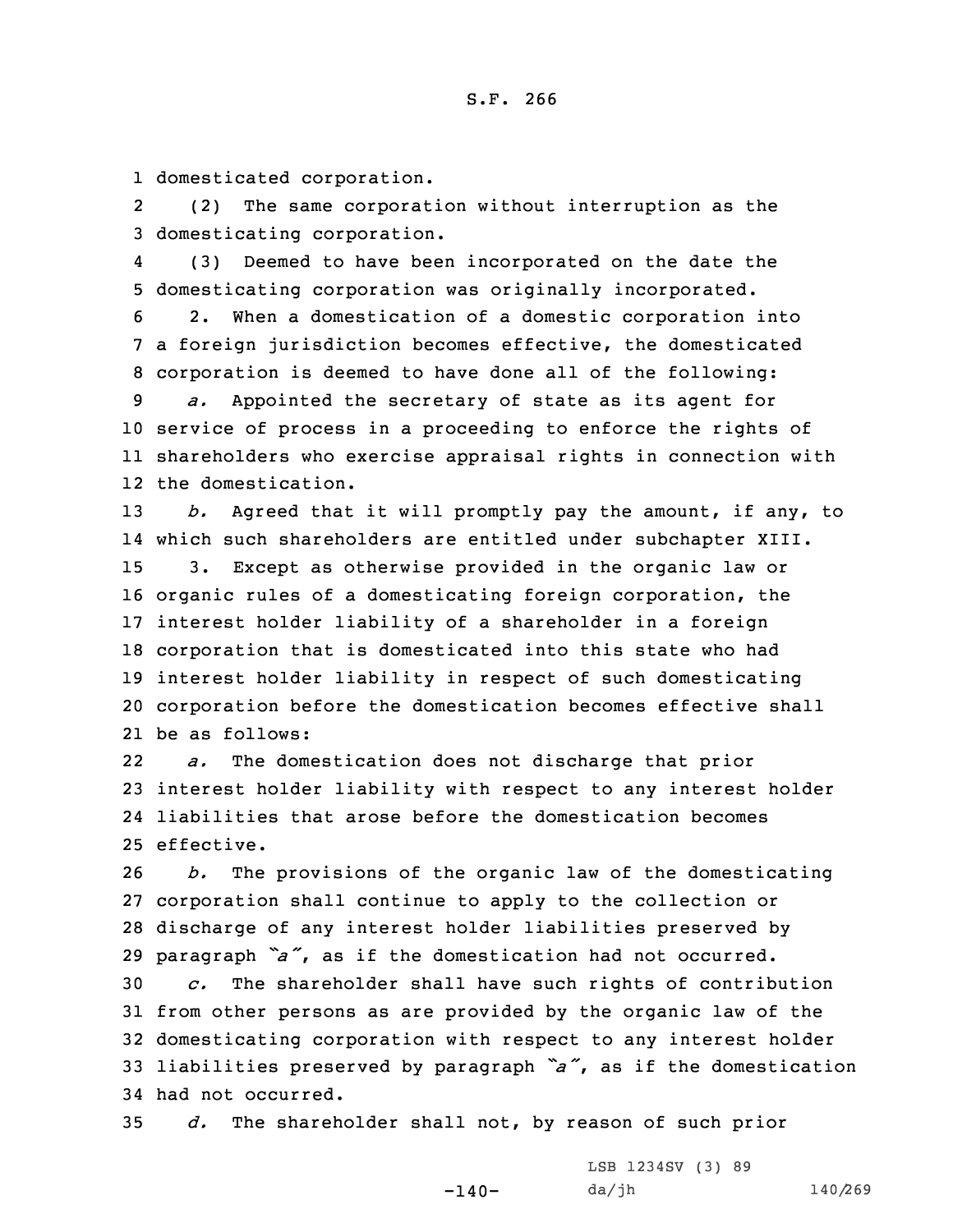1 interest holder liability, have interest holder liability with 2 respect to any interest holder liabilities that are incurred 3 after the domestication becomes effective.

4 4. <sup>A</sup> shareholder who becomes subject to interest holder liability in respect of the domesticated corporation as <sup>a</sup> result of the domestication shall have such interest holder liability only in respect of interest holder liabilities that arise after the domestication becomes effective.

9 5. A domestication does not constitute or cause the 10 dissolution of the domesticating corporation.

11 6. Property held for charitable purposes under the laws of this state by <sup>a</sup> domestic or foreign corporation immediately before <sup>a</sup> domestication shall not, as <sup>a</sup> result of the transaction, be diverted from the objects for which it was donated, granted, devised, or otherwise transferred except and to the extent permitted by or pursuant to the laws of this state addressing cy pres or dealing with nondiversion of charitable assets.

 7. <sup>A</sup> bequest, devise, gift, grant, or promise contained in <sup>a</sup> will or other instrument of donation, subscription, or conveyance which is made to the domesticating corporation and which takes effect or remains payable after the domestication inures to the domesticated corporation.

24 8. <sup>A</sup> trust obligation that would govern property if 25 transferred to the domesticating corporation applies to 26 property that is transferred to the domesticated corporation 27 after the domestication takes effect.

28 Sec. 133. NEW SECTION. **490.930 Conversion.** 29 1. By complying with this subchapter, <sup>a</sup> domestic 30 corporation may become any of the following:

31 *a.* <sup>A</sup> domestic eligible entity.

32 *b.* <sup>A</sup> foreign eligible entity if the conversion is permitted 33 by the organic law of the foreign entity.

34 2. By complying with this part and applicable provisions 35 of its organic law, <sup>a</sup> domestic eligible entity may become <sup>a</sup>

-141-

LSB 1234SV (3) 89 da/jh 141/269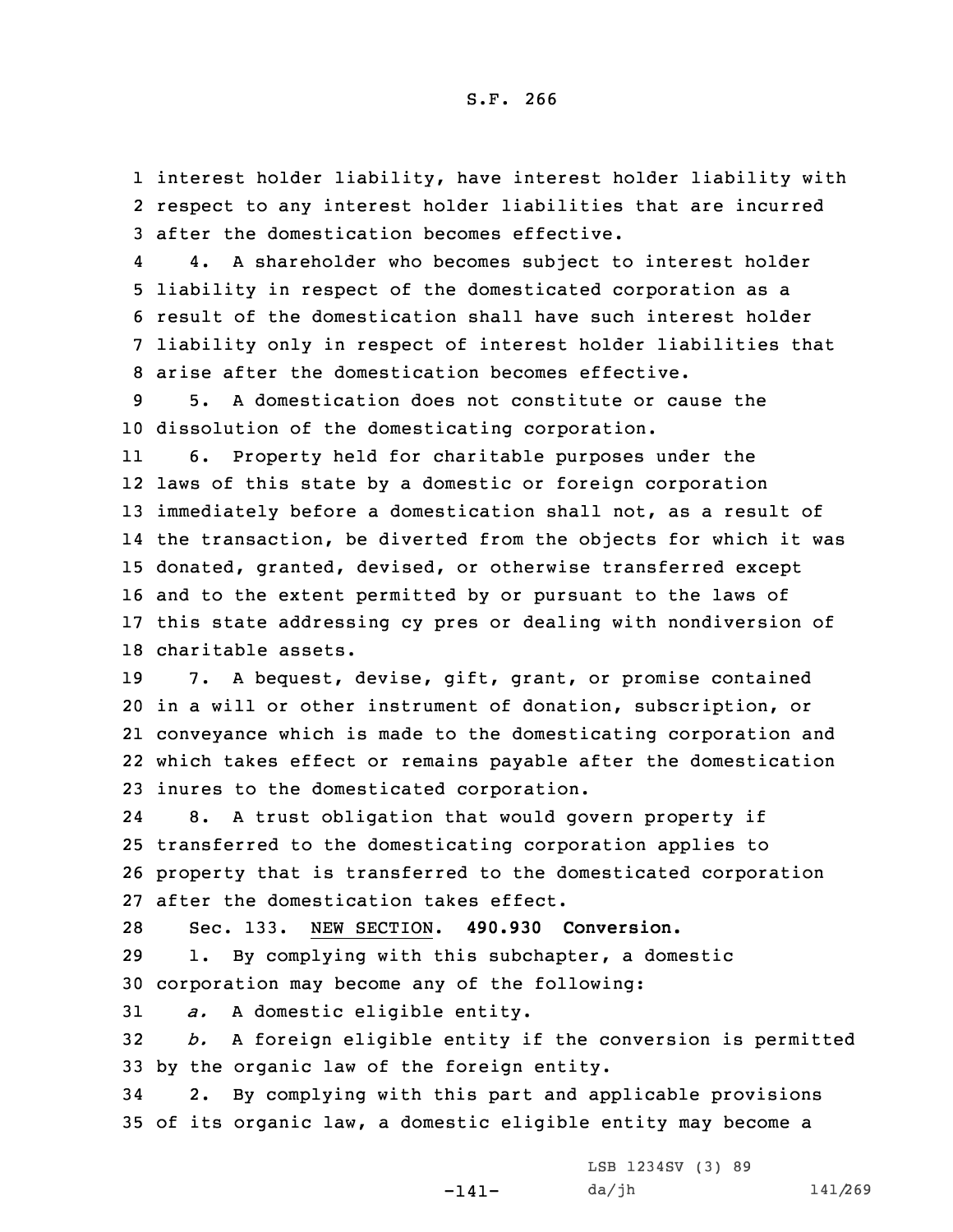S.F. 266

 domestic corporation. If procedures for the approval of <sup>a</sup> conversion are not provided by the organic law or organic rules of <sup>a</sup> domestic eligible entity, the conversion shall be adopted and approved in the same manner as <sup>a</sup> merger of that eligible entity. If the organic law or organic rules of <sup>a</sup> domestic eligible entity do not provide procedures for the approval of either <sup>a</sup> conversion or <sup>a</sup> merger, <sup>a</sup> plan of conversion may nonetheless be adopted and approved by the unanimous consent of all the interest holders of such eligible entity. In either such case, the conversion thereafter may be effected as provided in the other provisions of this part; and for purposes of applying this subchapter in such <sup>a</sup> case all of the following 13 apply:

14 *a.* The eligible entity, its members or interest holders, eligible interests and organic rules taken together, shall be deemed to be <sup>a</sup> domestic business corporation, shareholders, shares and articles of incorporation, respectively and vice versa, as the context may require.

 *b.* If the business and affairs of the eligible entity are managed by <sup>a</sup> person or persons that are not identical to the members or interest holders, that person or persons shall be deemed to be the board of directors.

 3. By complying with the provisions of this part applicable to foreign entities, <sup>a</sup> foreign eligible entity may become <sup>a</sup> domestic corporation if the organic law of the foreign eligible entity permits it to become <sup>a</sup> business corporation in another jurisdiction.

 4. If <sup>a</sup> protected agreement of <sup>a</sup> domestic converting corporation in effect immediately before the conversion becomes effective contains <sup>a</sup> provision applying to <sup>a</sup> merger of the corporation that is <sup>a</sup> converting entity and the agreement does not refer to <sup>a</sup> conversion of the corporation, the provision applies to <sup>a</sup> conversion of the corporation as if the conversion were <sup>a</sup> merger, until such time as the provision is first amended after the enactment date.

> LSB 1234SV (3) 89 da/jh 142/269

-142-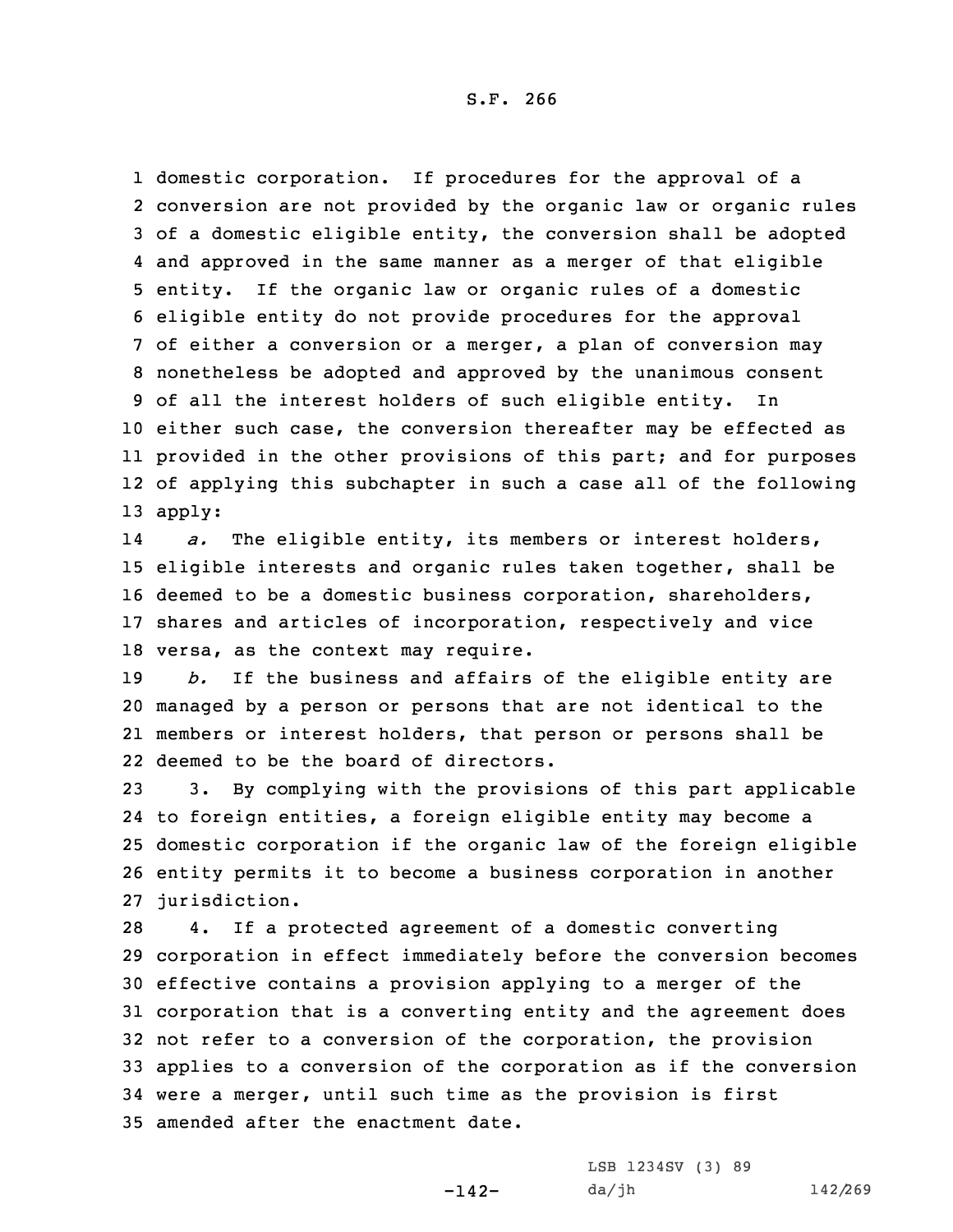1 Sec. 134. NEW SECTION. **490.931 Plan of conversion.** 2 1. <sup>A</sup> domestic corporation may convert to <sup>a</sup> domestic or 3 foreign eligible entity under this part by approving <sup>a</sup> plan of 4 conversion. The plan of conversion must include all of the 5 following:

6 *a.* The name of the converting corporation.

7 *b.* The name, jurisdiction of formation, and type of entity 8 of the converted entity.

 *c.* The manner and basis of converting the shares of the domestic corporation into eligible interests or other securities, obligations, rights to acquire eligible interests or other securities, cash, other property, or any combination of the foregoing.

14 *d.* The other terms and conditions of the conversion. 15 *e.* The full text, as it will be in effect immediately after 16 the conversion becomes effective, of the organic rules of the 17 converted entity which are to be in writing.

18 2. In addition to the requirements of subsection 1, a plan 19 of conversion may contain any other provision not prohibited 20 by law.

21 3. The terms of <sup>a</sup> plan of conversion may be made dependent 22 upon facts objectively ascertainable outside the plan in 23 accordance with section 490.120, subsection 11.

24 Sec. 135. NEW SECTION. **490.932 Action on <sup>a</sup> plan of** 25 **conversion.**

26 In the case of <sup>a</sup> conversion of <sup>a</sup> domestic corporation to <sup>a</sup> 27 domestic or foreign eligible entity, the plan of conversion 28 shall be adopted in the following manner:

29 1. The plan of conversion shall first be adopted by the 30 board of directors.

 2. *a.* The plan of conversion shall then be approved by the shareholders. In submitting the plan of conversion to the shareholders for their approval, the board of directors must recommend that the shareholders approve the plan, unless any of the following applies:

 $-143-$ 

LSB 1234SV (3) 89 da/jh 143/269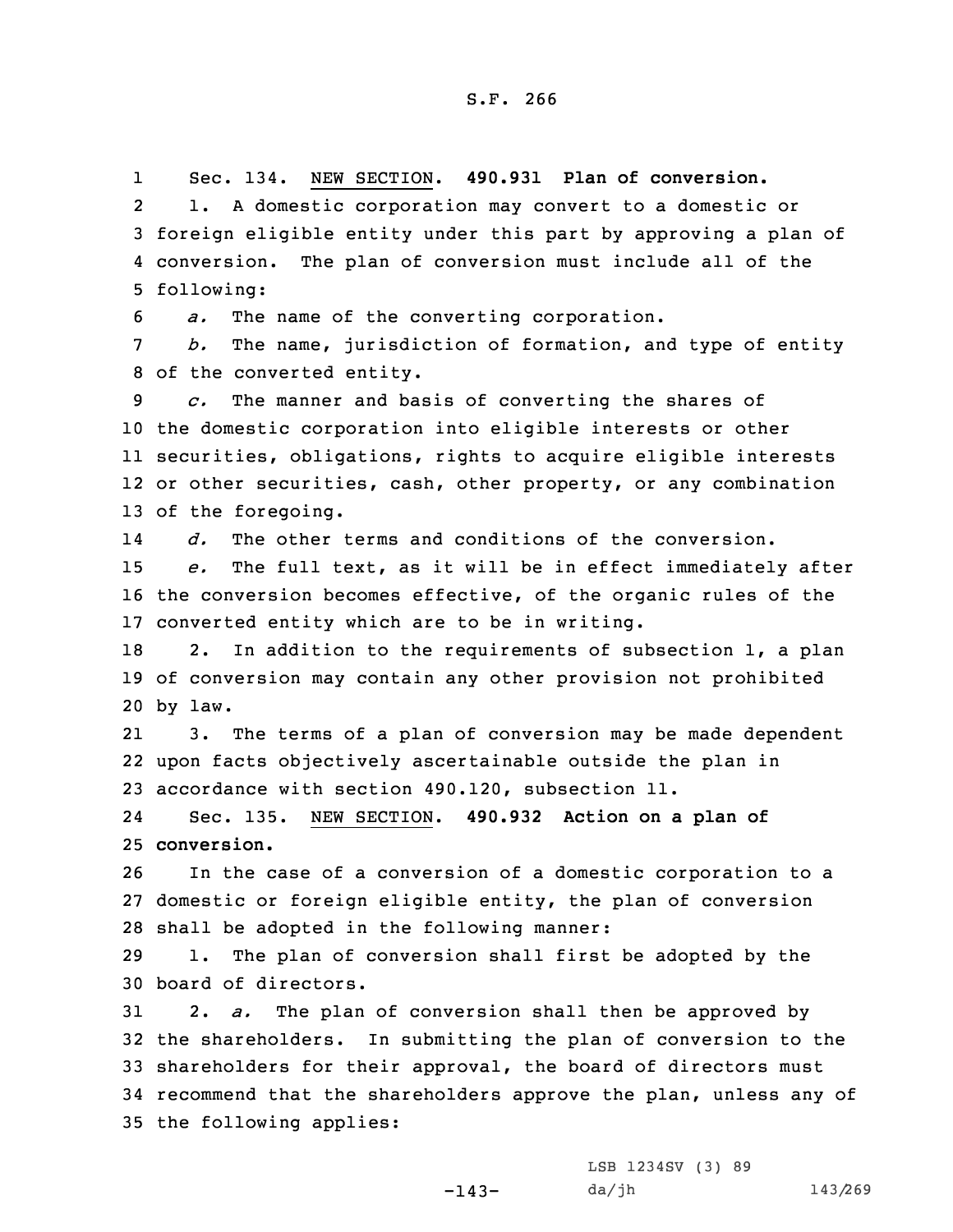S.F. 266

1 (1) The board of directors makes <sup>a</sup> determination that 2 because of conflicts of interest or other special circumstances 3 it should not make such <sup>a</sup> recommendation.

4(2) Section 490.826 applies.

<sup>5</sup> *b.* If paragraph *"a"*, subparagraph (1) or (2) applies, the 6 board of directors shall inform the shareholders of the basis 7 for its so proceeding.

8 3. The board of directors may set conditions for approval of 9 the plan of conversion by the shareholders or the effectiveness 10 of the plan of conversion.

11 4. If the approval of the shareholders is to be given at <sup>a</sup> meeting, the corporation shall notify each shareholder, regardless of whether entitled to vote, of the meeting of shareholders at which the plan of conversion is to be submitted for approval. The notice must state that the purpose, or one of the purposes, of the meeting is to consider the plan of conversion and must contain or be accompanied by <sup>a</sup> copy or summary of the plan. The notice must include or be accompanied by <sup>a</sup> copy of the organic rules of the converted entity which are to be in writing as they will be in effect immediately after the conversion.

22 5. Unless the articles of incorporation, bylaws, or the 23 board of directors acting pursuant to subsection 3, require 24 <sup>a</sup> greater vote or <sup>a</sup> greater quorum, approval of the plan of 25 conversion requires all of the following:

26 *a.* The approval of the shareholders at <sup>a</sup> meeting at which <sup>a</sup> 27 quorum exists consisting of <sup>a</sup> majority of the votes entitled 28 to be cast on the plan.

 *b.* Except as provided in subsection 6, the approval of each class or series of shares voting as <sup>a</sup> separate voting group at <sup>a</sup> meeting at which <sup>a</sup> quorum of the voting group exists consisting of <sup>a</sup> majority of the votes entitled to be cast on the plan by that voting group.

34 6. If as <sup>a</sup> result of the conversion one or more shareholders 35 of the converting domestic corporation would become subject to

 $-144-$ 

LSB 1234SV (3) 89 da/jh 144/269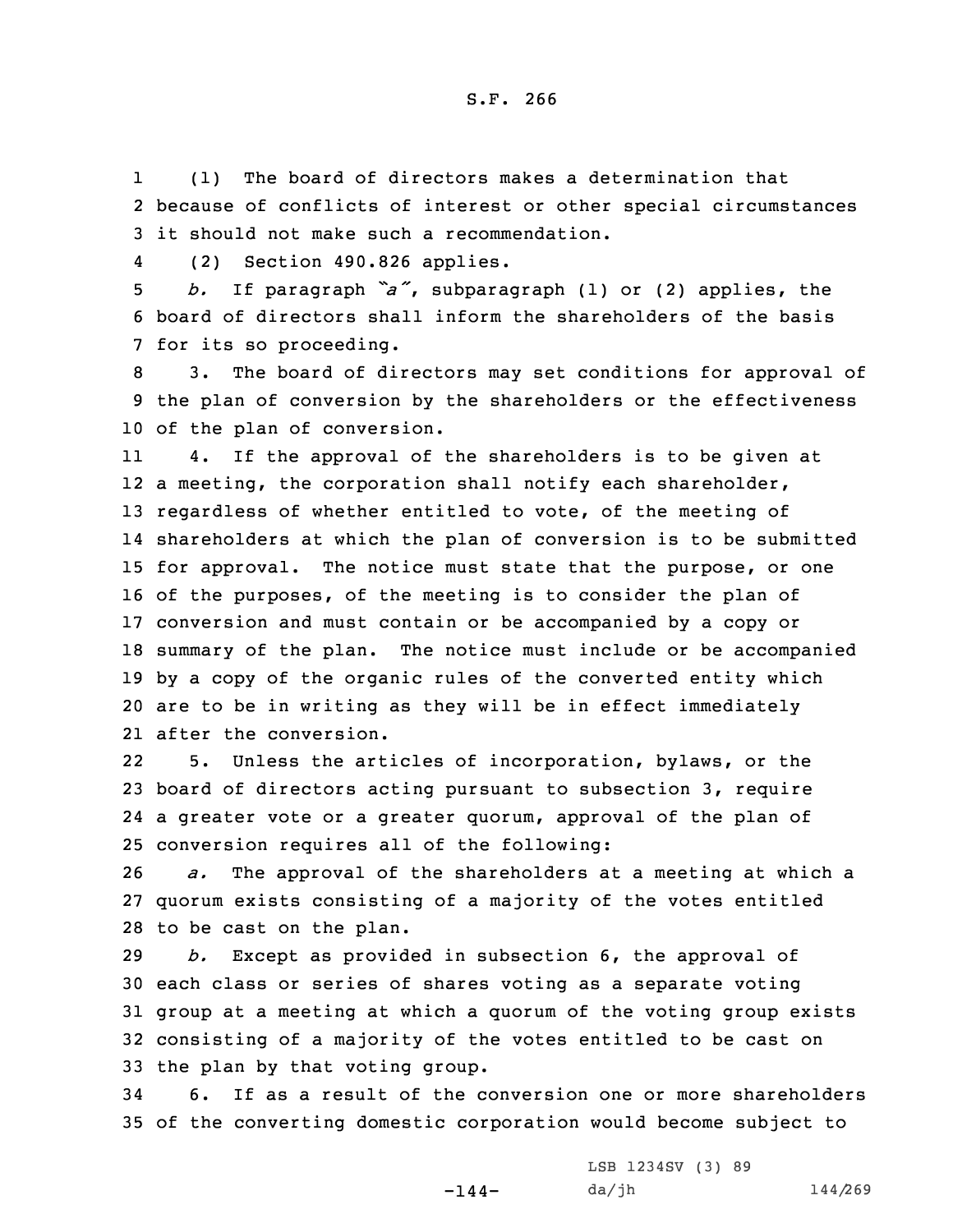interest holder liability, approval of the plan of conversion shall require the signing in connection with the transaction, by each such shareholder, of <sup>a</sup> separate written consent to become subject to such interest holder liability.

5 Sec. 136. NEW SECTION. **490.933 Articles of conversion ——** 6 **effectiveness.**

1. Articles of conversion shall be signed by the converting entity after either <sup>a</sup> plan of conversion of <sup>a</sup> domestic corporation has been adopted and approved as required by this chapter or <sup>a</sup> domestic or foreign eligible entity that is the converting entity has approved <sup>a</sup> conversion as required under its organic law. The articles of conversion must do all of the following:

14 *a.* State the name, jurisdiction of formation, and type of 15 entity of the converting entity.

16 *b.* State the name, jurisdiction of formation, and type of 17 entity of the converted entity.

18 *c.* (1) If the converting entity is <sup>a</sup> domestic corporation, 19 state that the plan of conversion was approved in accordance 20 with this part.

21 (2) If the converting entity is an eligible entity, state 22 that the conversion was approved by the eligible entity in 23 accordance with its organic law.

24 (3) If the converting entity is <sup>a</sup> domestic eligible entity 25 the organic law of which does not provide for approval of the 26 conversion, state that the conversion was approved by the 27 domestic eligible entity in accordance with this part.

 *d.* (1) If the converted entity is <sup>a</sup> domestic business corporation, or <sup>a</sup> domestic nonprofit corporation or filing entity, have attached the public organic record of the converted entity, except that provisions that would not be required to be included in <sup>a</sup> restated public organic record may be omitted.

34 (2) If the converted entity is <sup>a</sup> domestic limited liability 35 partnership, have attached the filing required to become <sup>a</sup>

-145-

LSB 1234SV (3) 89 da/jh 145/269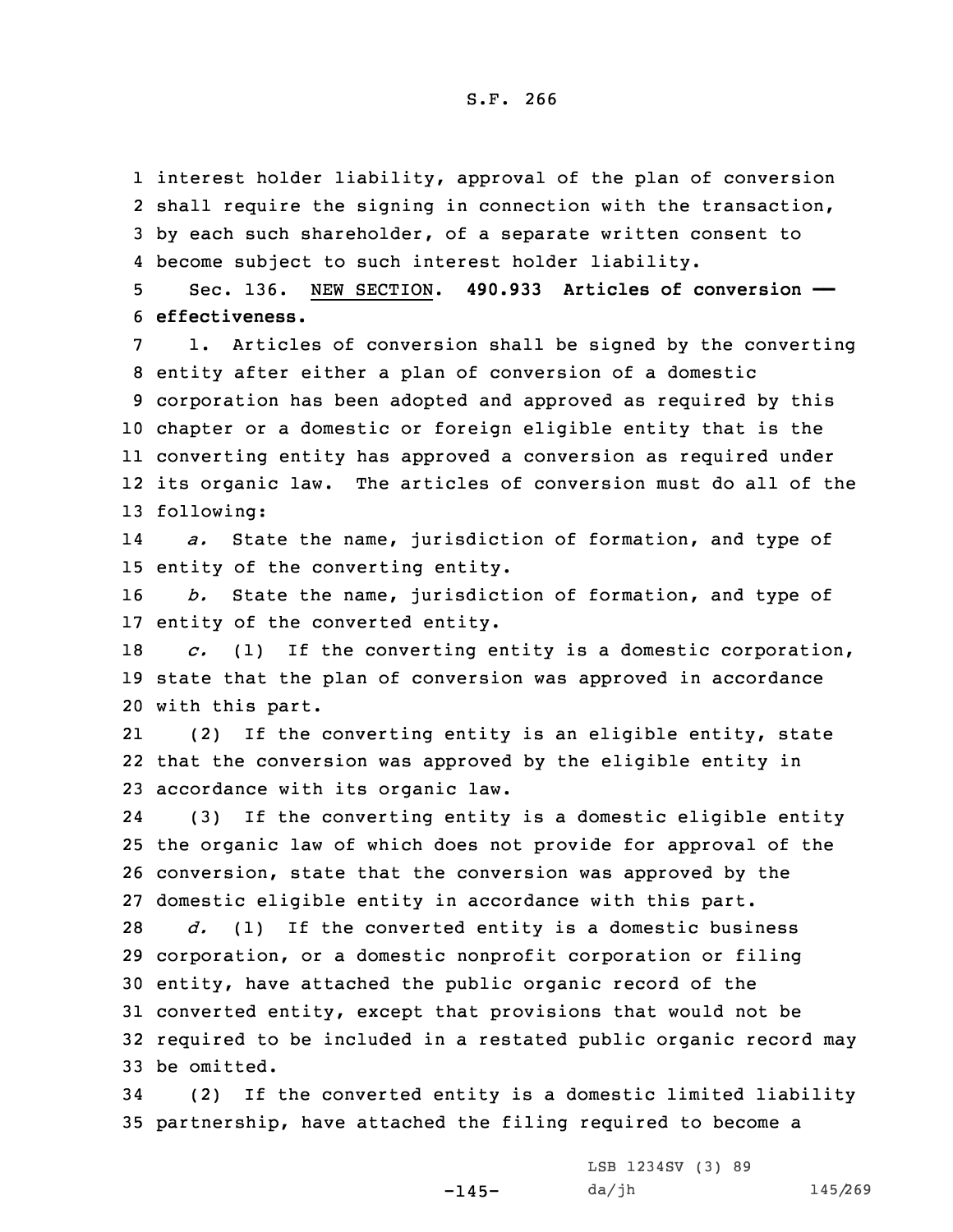1 limited liability partnership.

2 2. If the converted entity is <sup>a</sup> domestic corporation, its articles of incorporation must satisfy the requirements of section 490.202, except that provisions that would not be required to be included in restated articles of incorporation may be omitted from the articles of incorporation. If the converted entity is <sup>a</sup> domestic eligible entity, its public organic record, if any, must satisfy the requirements of the organic law of this state, except that the public organic record does not need to be signed.

11 3. The articles of conversion shall be delivered to the secretary of state for filing, and shall take effect at the effective date determined in accordance with section 490.123. 14 4. If <sup>a</sup> converted entity is <sup>a</sup> domestic entity, the conversion becomes effective when the articles of conversion are effective. With respect to <sup>a</sup> conversion in which the converted entity is <sup>a</sup> foreign eligible entity, the conversion itself shall become effective at the later of the following: *a.* The date and time provided by the organic law of that eligible entity.

21 *b.* When the articles of conversion become effective. 22 5. Articles of conversion under this section may be combined with any required conversion filing under the organic law of <sup>a</sup> domestic eligible entity that is the converting entity or converted entity if the combined filing satisfies the requirements of both this section and the other organic law. 6. If the converting entity is <sup>a</sup> foreign eligible entity that is registered to do business in this state under <sup>a</sup> provision of law similar to subchapter XV, its registration statement or other type of foreign qualification shall be canceled automatically on the effective date of its conversion. Sec. 137. NEW SECTION. **490.934 Amendment of plan of conversion —— abandonment.**

34 1. <sup>A</sup> plan of conversion of <sup>a</sup> converting entity that is <sup>a</sup> 35 domestic corporation may be amended in any of the following

-146-

LSB 1234SV (3) 89 da/jh 146/269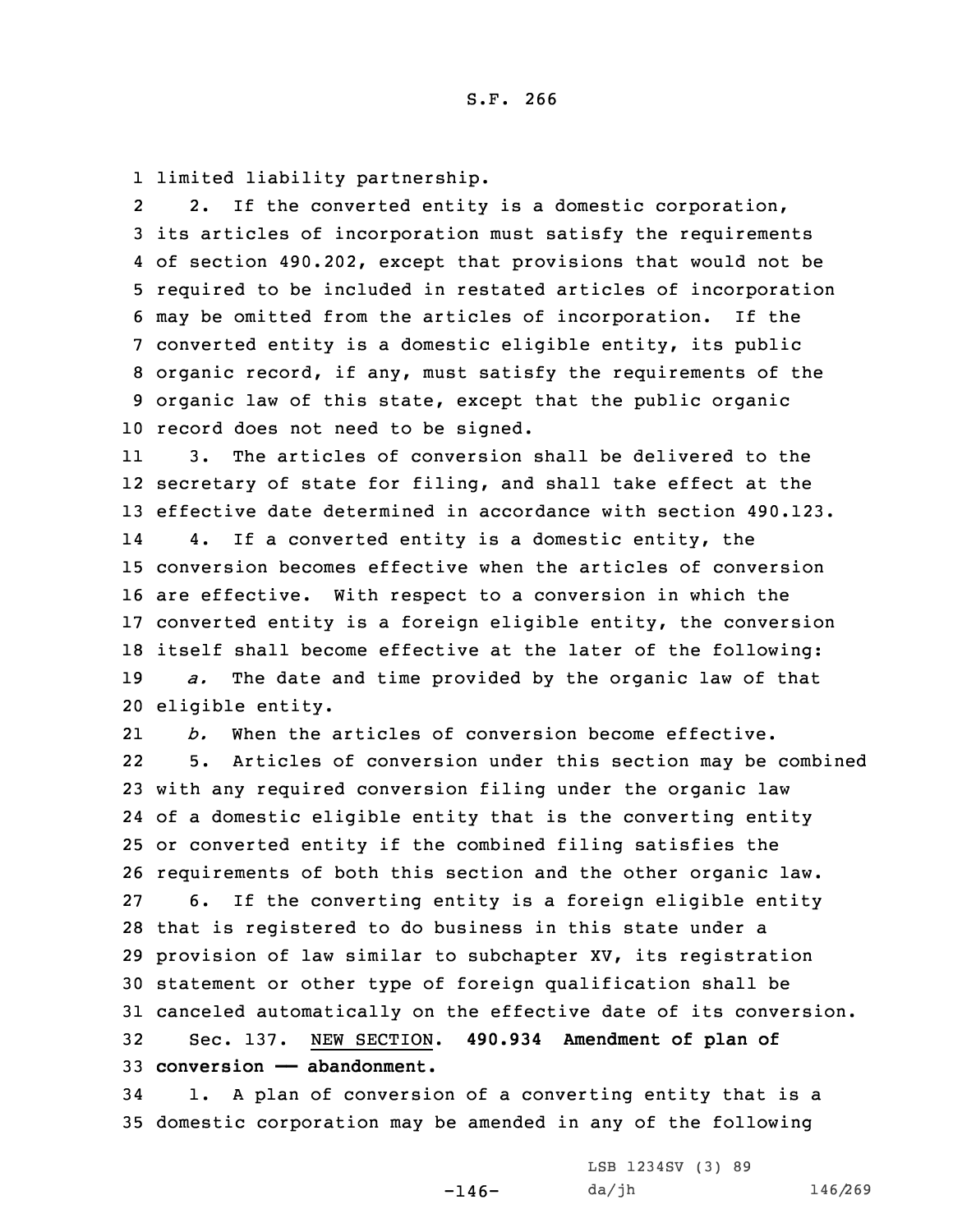1 manners:

2 *a.* In the same manner as the plan was approved, if the plan 3 does not provide for the manner in which it may be amended.

4 *b.* In the manner provided in the plan, except that 5 shareholders that were entitled to vote on or consent to 6 approval of the plan are entitled to vote on or consent to any 7 amendment of the plan that will change any of the following:

 (1) The amount or kind of eligible interests or other securities, obligations, rights to acquire eligible interests or other securities, cash, other property, or any combination of the foregoing, to be received by any of the shareholders of the converting corporation under the plan.

 (2) The organic rules of the converted entity that will be 14 in effect immediately after the conversion becomes effective, except for changes that do not require approval of the eligible interest holders of the converted entity under its organic law or organic rules.

18 (3) Any other terms or conditions of the plan, if the 19 change would adversely affect such shareholders in any material 20 respect.

21 2. After <sup>a</sup> plan of conversion has been approved by <sup>a</sup> converting entity that is <sup>a</sup> domestic corporation in the manner required by this part and before the articles of conversion become effective, the plan may be abandoned by the corporation without action by its shareholders in accordance with any procedures set forth in the plan or, if no such procedures are set forth in the plan, in the manner determined by the board of directors.

 3. If <sup>a</sup> conversion is abandoned after the articles of conversion have been delivered to the secretary of state for filing and before the articles of conversion become effective, articles of abandonment, signed by the converting entity, must be delivered to the secretary of state for filing before the articles of conversion become effective. The articles of abandonment take effect on filing, and the conversion is

-147-

LSB 1234SV (3) 89 da/jh 147/269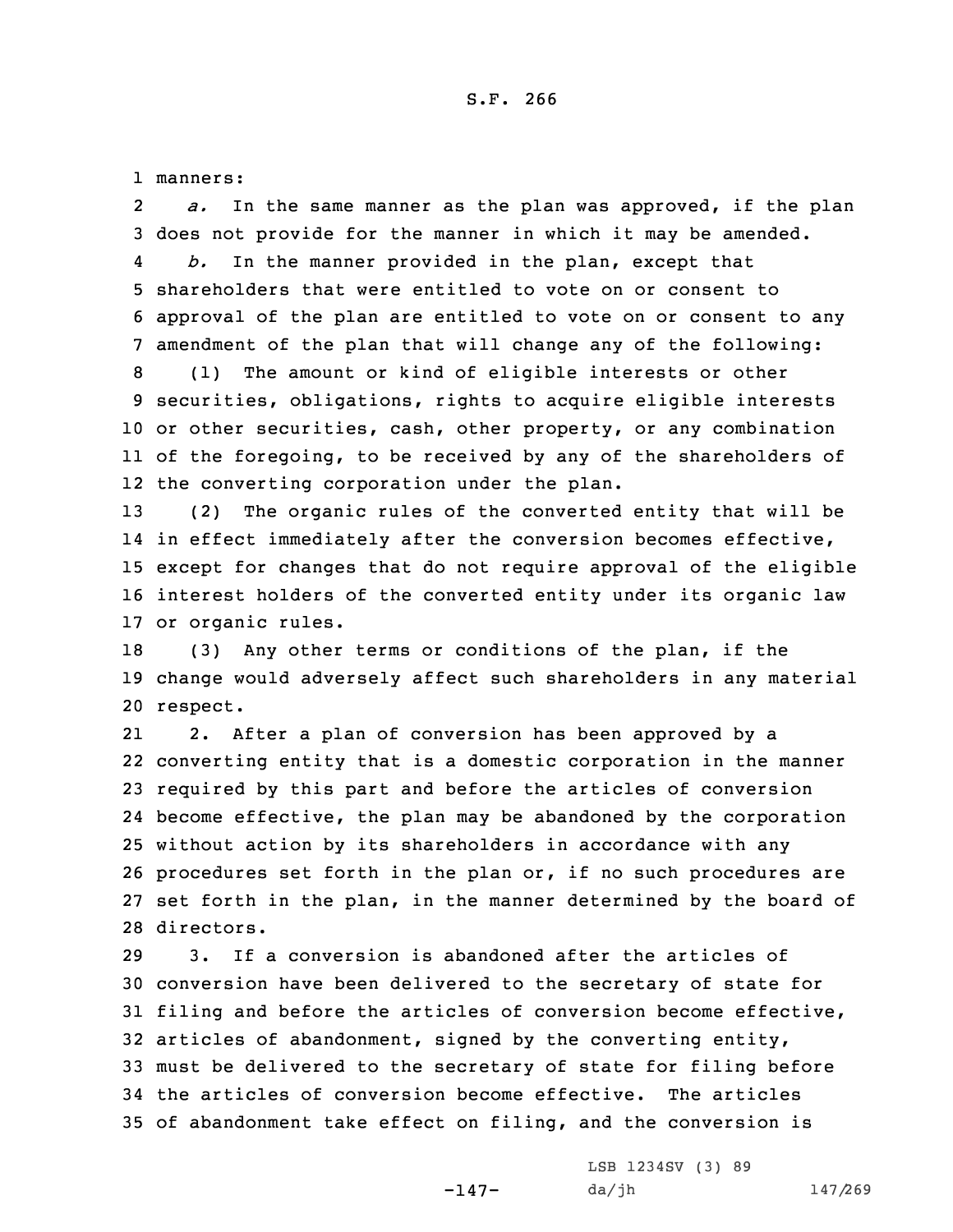## S.F. 266

1 abandoned and does not become effective. The articles of 2 abandonment must contain all of the following:

3 *a.* The name of the converting entity.

4 *b.* The date on which the articles of conversion were filed 5 by the secretary of state.

6 *c.* A statement that the conversion has been abandoned in 7 accordance with this section.

8 Sec. 138. NEW SECTION. **490.935 Effect of conversion.** 9 1. When <sup>a</sup> conversion becomes effective all of the following 10 shall apply:

11 *a.* All property owned by, and every contract right possessed 12 by, the converting entity remain the property and contract 13 rights of the converted entity without transfer, reversion, or 14 impairment.

15 *b.* All debts, obligations, and other liabilities of the 16 converting entity remain the debts, obligations, and other 17 liabilities of the converted entity.

18 *c.* The name of the converted entity may but need not be 19 substituted for the name of the converting entity in any 20 pending action or proceeding.

21 *d.* If the converted entity is <sup>a</sup> filing entity or <sup>a</sup> domestic 22 business corporation or <sup>a</sup> domestic or foreign nonprofit 23 corporation, its public organic record and its private organic 24 rules become effective.

25 *e.* If the converted entity is <sup>a</sup> nonfiling entity, its 26 private organic rules become effective.

27 *f.* If the converted entity is <sup>a</sup> limited liability 28 partnership, the filing required to become <sup>a</sup> limited liability 29 partnership and its private organic rules become effective.

 *g.* The shares or eligible interests of the converting entity are reclassified into shares, eligible interests or other securities, obligations, rights to acquire shares, eligible interests or other securities, cash, or other property in accordance with the terms of the conversion, and the shareholders or interest holders of the converting entity are

> LSB 1234SV (3) 89 da/jh 148/269

-148-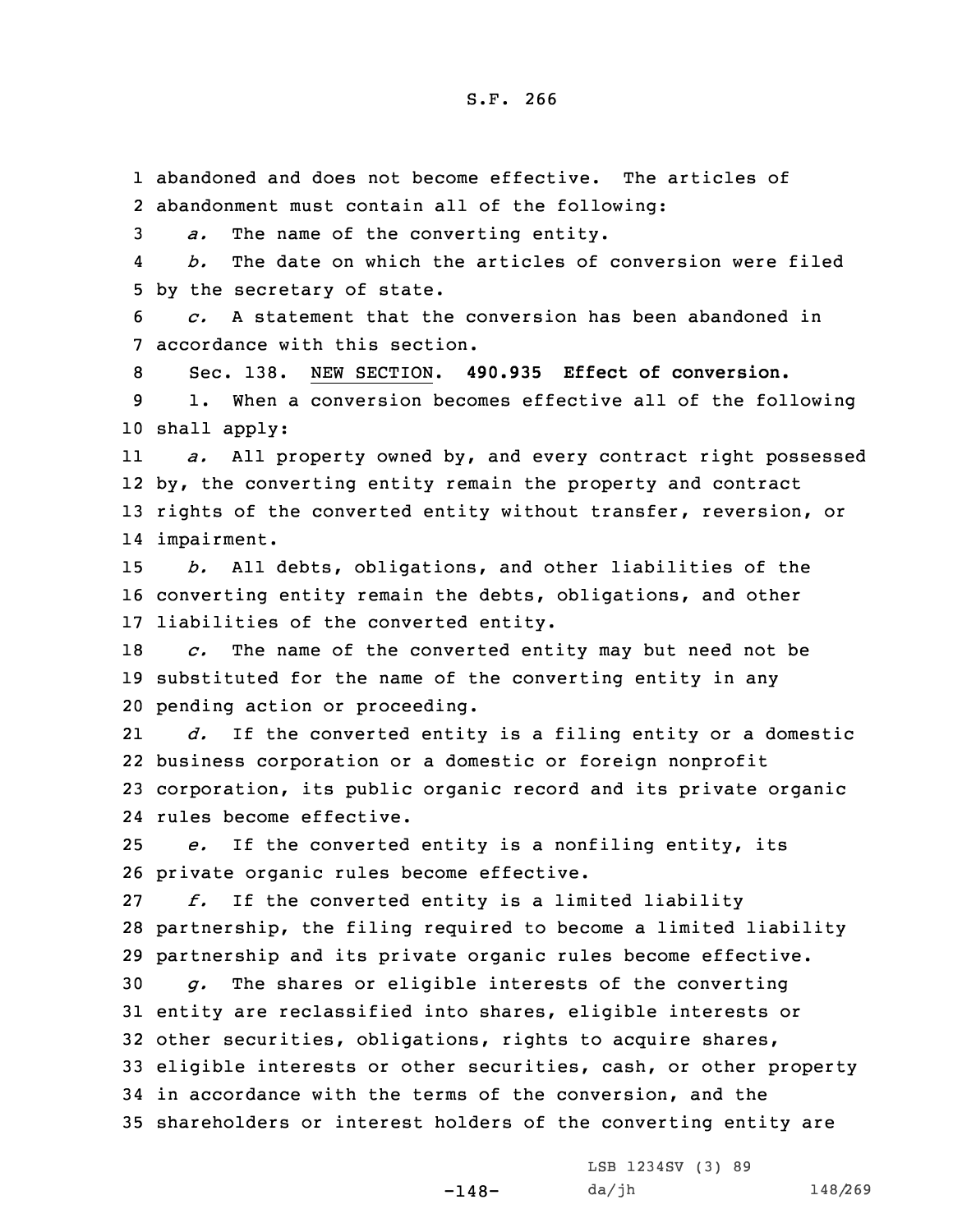1 entitled only to the rights provided to them by those terms and 2 to any appraisal rights they may have under the organic law of 3 the converting entity.

4*h.* The converted entity is all of the following:

5 (1) Incorporated or organized under and subject to the 6 organic law of the converted entity.

7 (2) The same entity without interruption as the converting 8 entity.

9 (3) Deemed to have been incorporated or otherwise 10 organized on the date that the converting entity was originally 11 incorporated or organized.

12 2. When <sup>a</sup> conversion of <sup>a</sup> domestic corporation to <sup>a</sup> foreign 13 eligible entity becomes effective, the converted entity is 14 deemed to have done all of the following:

 *a.* Appointed the secretary of state as its agent for service of process in <sup>a</sup> proceeding to enforce the rights of shareholders who exercise appraisal rights in connection with the conversion.

19 *b.* Agreed that it will promptly pay the amount, if any, to 20 which such shareholders are entitled under subchapter XIII. 213. Except as otherwise provided in the articles of

 incorporation of <sup>a</sup> domestic corporation or the organic law or organic rules of <sup>a</sup> foreign corporation or <sup>a</sup> domestic or foreign eligible entity, <sup>a</sup> shareholder or eligible interest holder who becomes subject to interest holder liability in respect of <sup>a</sup> domestic corporation or eligible entity as <sup>a</sup> result of the conversion shall have such interest holder liability only in respect of interest holder liabilities that arise after the conversion becomes effective.

 4. Except as otherwise provided in the organic law or the organic rules of the eligible entity, the interest holder liability of an interest holder in <sup>a</sup> converting eligible entity that converts to <sup>a</sup> domestic corporation who had interest holder liability in respect of such converting eligible entity before the conversion becomes effective shall be as follows:

-149-

LSB 1234SV (3) 89 da/jh 149/269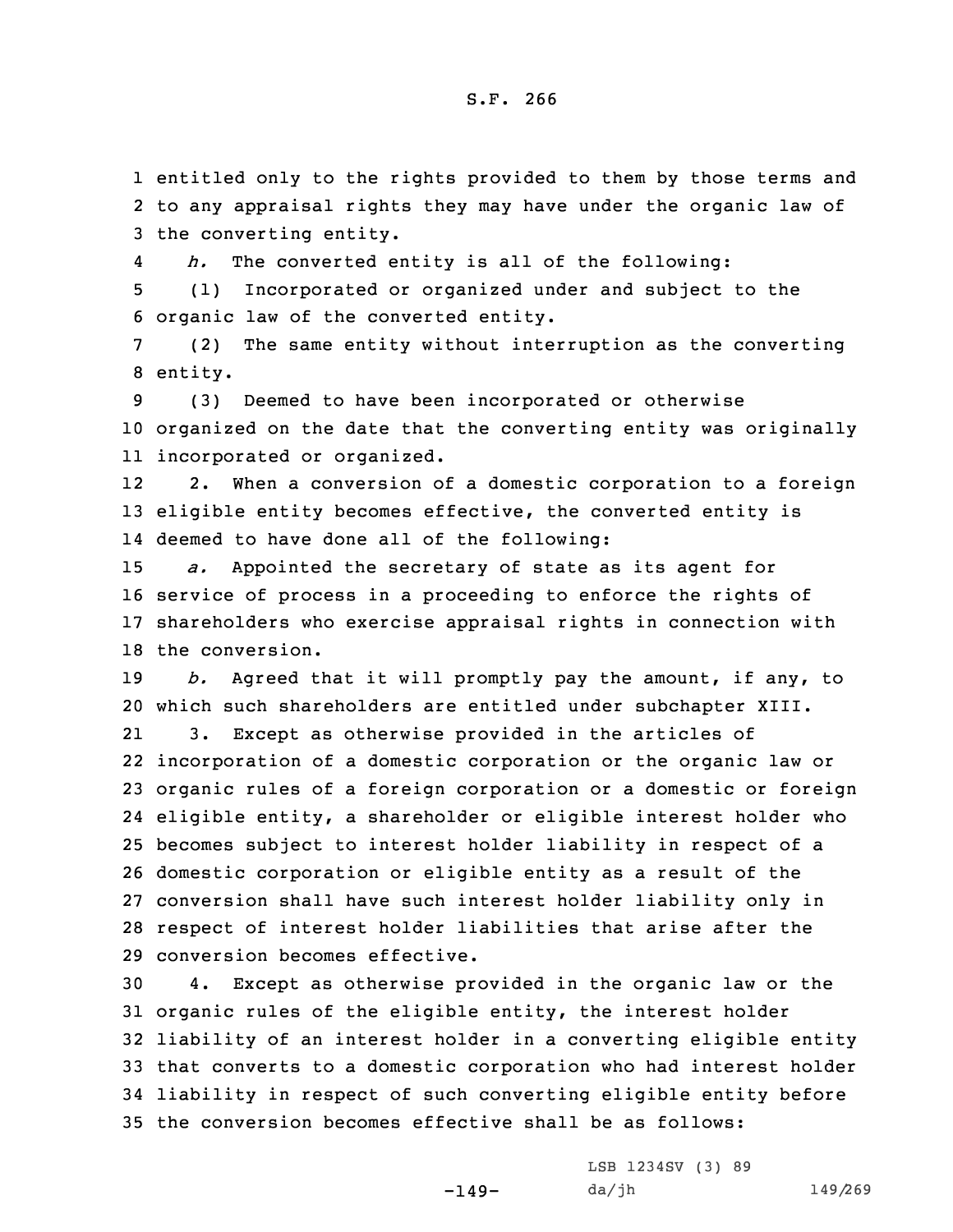1 *a.* The conversion does not discharge that prior interest 2 holder liability with respect to any interest holder

3 liabilities that arose before the conversion became effective.

4 *b.* The provisions of the organic law of the eligible entity 5 shall continue to apply to the collection or discharge of any <sup>6</sup> interest holder liabilities preserved by paragraph *"a"*, as if 7 the conversion had not occurred.

 *c.* The eligible interest holder shall have such rights of contribution from other persons as are provided by the organic law of the eligible entity with respect to any interest holder liabilities preserved by paragraph *"a"*, as if the conversion had not occurred.

 *d.* The eligible interest holder shall not, by reason of such prior interest holder liability, have interest holder liability with respect to any interest holder liabilities that arise after the conversion becomes effective.

17 5. <sup>A</sup> conversion does not require the converting entity 18 to wind up its affairs and does not constitute or cause the 19 dissolution or termination of the entity.

 6. Property held for charitable purposes under the laws of this state by <sup>a</sup> corporation or <sup>a</sup> domestic or foreign eligible entity immediately before <sup>a</sup> conversion shall not, as <sup>a</sup> result of the transaction, be diverted from the objects for which it was donated, granted, devised, or otherwise transferred except and to the extent permitted by or pursuant to the laws of this state addressing cy pres or dealing with nondiversion of charitable assets.

 7. <sup>A</sup> bequest, devise, gift, grant, or promise contained in <sup>a</sup> will or other instrument of donation, subscription, or conveyance which is made to the converting entity and which takes effect or remains payable after the conversion inures to the converted entity.

33 8. <sup>A</sup> trust obligation that would govern property if 34 transferred to the converting entity applies to property that 35 is transferred to the converted entity after the conversion

 $-150-$ 

LSB 1234SV (3) 89 da/jh 150/269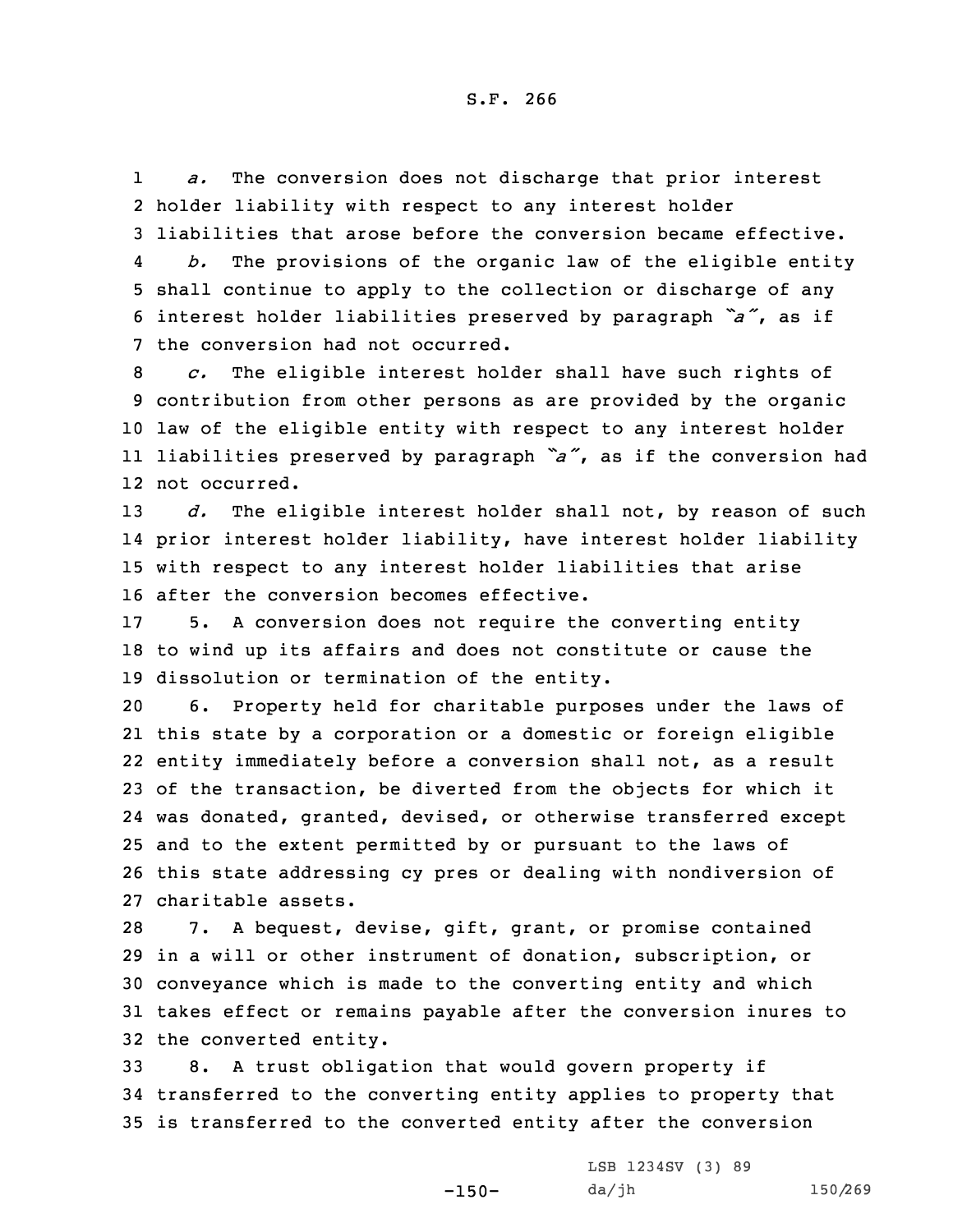1 takes effect.

2 Sec. 139. Section 490.1003, Code 2021, is amended by 3 striking the section and inserting in lieu thereof the 4 following:

 **490.1003 Amendment by board of directors and shareholders.** If <sup>a</sup> corporation has issued shares, an amendment to the articles of incorporation shall be adopted in the following 8 manner:

9 1. The proposed amendment shall first be adopted by the 10 board of directors.

11 2. *a.* Except as provided in sections 490.1005, 490.1007, and 490.1008, the amendment shall then be approved by the shareholders. In submitting the proposed amendment to the shareholders for approval, the board of directors shall recommend that the shareholders approve the amendment, unless any of the following applies:

17 (1) The board of directors makes <sup>a</sup> determination that 18 because of conflicts of interest or other special circumstances 19 it should not make such <sup>a</sup> recommendation.

20 (2) Section 490.826 applies.

21 *b.* If paragraph *"a"*, subparagraph (1) or (2) applies, the 22 board must inform the shareholders of the basis for its so 23 proceeding.

24 3. The board of directors may set conditions for the 25 approval of the amendment by the shareholders or the 26 effectiveness of the amendment.

 4. If the amendment is required to be approved by the shareholders, and the approval is to be given at <sup>a</sup> meeting, the corporation shall notify each shareholder, regardless of whether entitled to vote, of the meeting of shareholders at which the amendment is to be submitted for approval. The notice must state that the purpose, or one of the purposes, of the meeting is to consider the amendment. The notice must contain or be accompanied by <sup>a</sup> copy of the amendment. 5. Unless the articles of incorporation or bylaws, or the

-151-

LSB 1234SV (3) 89 da/jh 151/269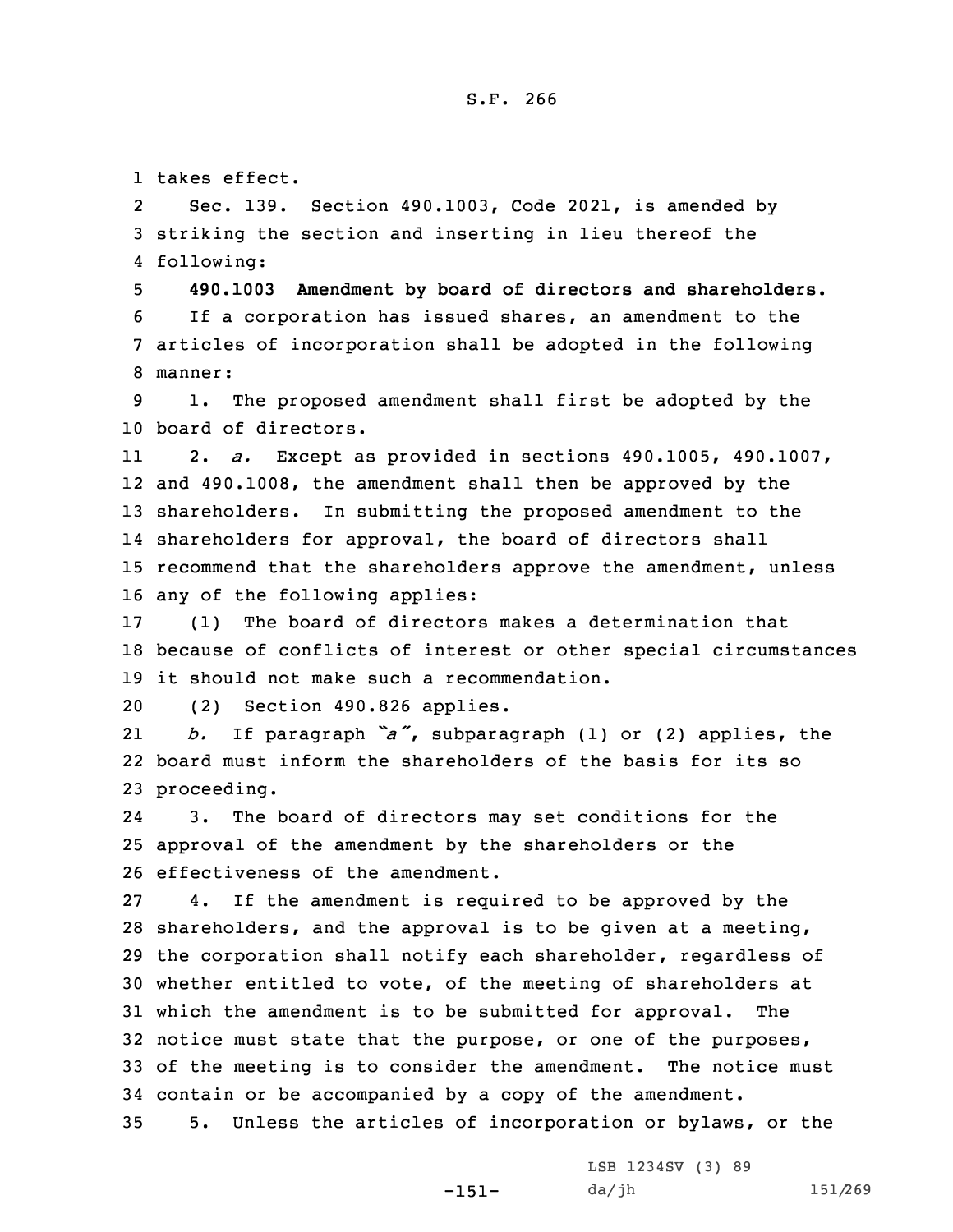S.F. 266

 board of directors acting pursuant to subsection 3, require <sup>a</sup> greater vote or <sup>a</sup> greater quorum, approval of the amendment requires the approval of the shareholders at <sup>a</sup> meeting at which <sup>a</sup> quorum consisting of <sup>a</sup> majority of the votes entitled to be cast on the amendment exists, and, if any class or series of shares is entitled to vote as <sup>a</sup> separate group on the amendment, except as provided in section 490.1004, subsection 3, the approval of each such separate voting group at <sup>a</sup> meeting at which <sup>a</sup> quorum of the voting group exists consisting of <sup>a</sup> majority of the votes entitled to be cast on the amendment by that voting group.

12 6. *a.* If as <sup>a</sup> result of an amendment of the articles of incorporation one or more shareholders of <sup>a</sup> domestic corporation would become subject to new interest holder liability, approval of the amendment requires the signing in connection with the amendment, by each such shareholder, of <sup>a</sup> separate written consent to become subject to such new interest holder liability.

 *b.* Paragraph *"a"* does not apply in the case of <sup>a</sup> shareholder that already has interest holder liability and the terms and conditions of the new interest holder liability are any of the following:

23 (1) Substantially identical to those of the existing 24 interest holder liability.

25 (2) Substantially identical to those of the existing 26 interest holder liability, other than changes that eliminate or 27 reduce such interest holder liability.

 7. As used in subsection 6 and section 490.1009, *"new interest holder liability"* means interest holder liability of <sup>a</sup> person resulting from an amendment of the articles of incorporation if any of the following applies:

32 *a.* The person did not have interest holder liability before 33 the amendment becomes effective.

34 *b.* The person had interest holder liability before the 35 amendment becomes effective, the terms and conditions of which

-152-

LSB 1234SV (3) 89 da/jh 152/269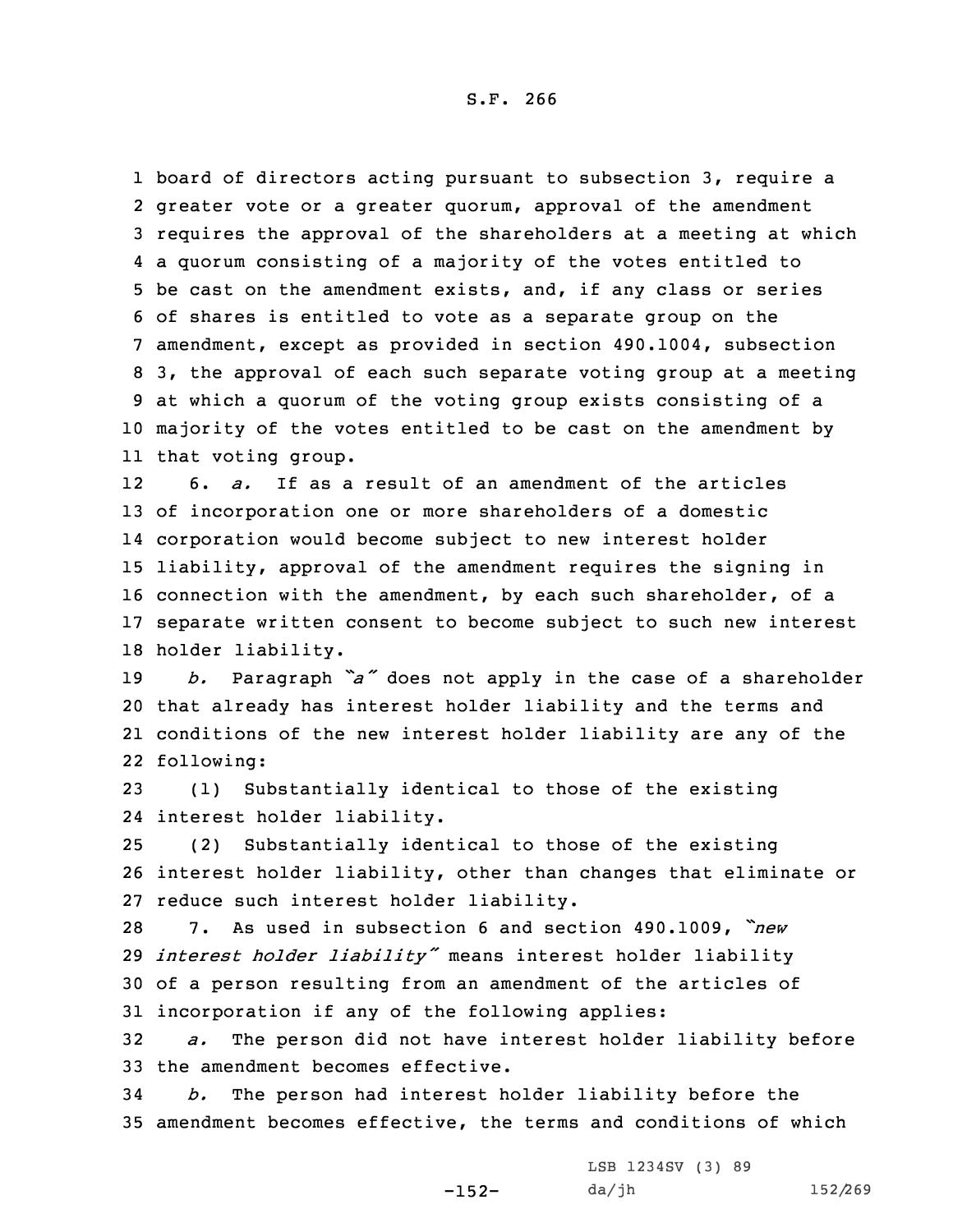1 are changed when the amendment becomes effective.

2 Sec. 140. Section 490.1004, Code 2021, is amended by 3 striking the section and inserting in lieu thereof the 4 following:

5 **490.1004 Voting on amendments by voting groups.**

 1. The holders of the outstanding shares of <sup>a</sup> class are entitled to vote as <sup>a</sup> separate voting group, if shareholder voting is otherwise required by this chapter, on <sup>a</sup> proposed amendment to the articles of incorporation if the amendment would do any of the following:

11 *a.* Effect an exchange or reclassification of all or part of 12 the shares of the class into shares of another class.

13 *b.* Effect an exchange or reclassification, or create the 14 right of exchange, of all or part of the shares of another 15 class into shares of the class.

16 *c.* Change the rights, preferences, or limitations of all or 17 part of the shares of the class.

18 *d.* Change the shares of all or part of the class into <sup>a</sup> 19 different number of shares of the same class.

20 *e.* Create <sup>a</sup> new class of shares having rights or preferences 21 with respect to distributions that are prior or superior to the 22 shares of the class.

 *f.* Increase the rights, preferences, or number of authorized shares of any class that, after giving effect to the amendment, have rights or preferences with respect to distributions that are prior or superior to the shares of the class.

27 *g.* Limit or deny an existing preemptive right of all or part 28 of the shares of the class.

29 *h.* Cancel or otherwise affect rights to distributions that 30 have accumulated but not yet been authorized on all or part of 31 the shares of the class.

 2. If <sup>a</sup> proposed amendment would affect <sup>a</sup> series of <sup>a</sup> class of shares in one or more of the ways described in subsection 1, the holders of shares of that series are entitled to vote as <sup>a</sup> separate voting group on the proposed amendment.

> LSB 1234SV (3) 89 da/jh 153/269

-153-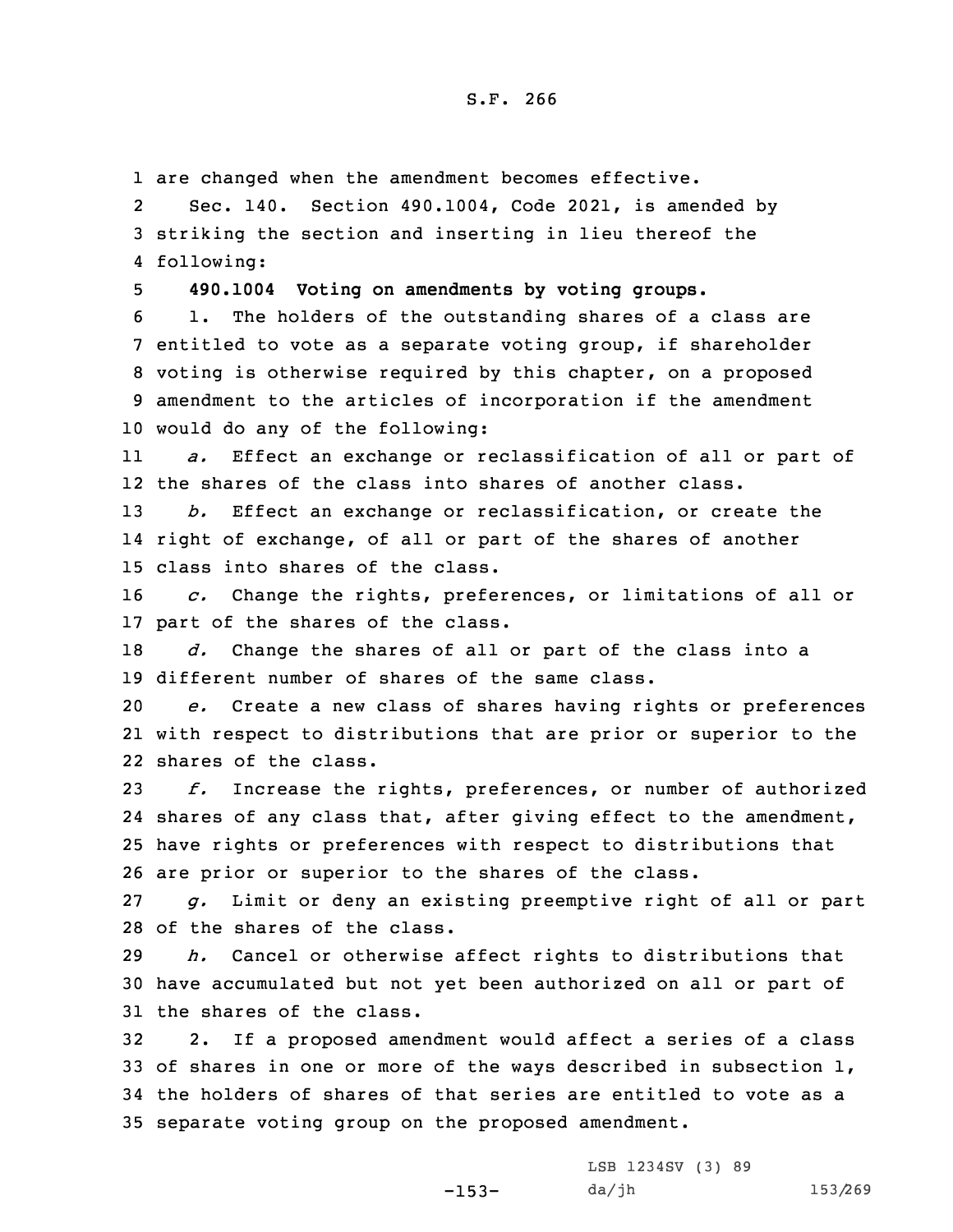1 3. If <sup>a</sup> proposed amendment that entitles the holders of two or more classes or series of shares to vote as separate voting groups under this section would affect those two or more classes or series in the same or <sup>a</sup> substantially similar way, the holders of shares of all the classes or series so affected shall vote together as <sup>a</sup> single voting group on the proposed amendment, unless otherwise provided in the articles of incorporation or added as <sup>a</sup> condition by the board of directors pursuant to section 490.1003, subsection 3.

10 4. <sup>A</sup> class or series of shares is entitled to the voting 11 rights granted by this section even if the articles of 12 incorporation provide that the shares are nonvoting shares.

13 Sec. 141. Section 490.1006, Code 2021, is amended by 14 striking the section and inserting in lieu thereof the 15 following:

16 **490.1006 Articles of amendment.**

 1. After an amendment to the articles of incorporation has been adopted and approved in the manner required by this chapter and by the articles of incorporation, the corporation shall deliver to the secretary of state, for filing, articles of amendment, which must set forth all of the following: 22*a.* The name of the corporation.

23 *b.* The text of each amendment adopted, or the information 24 required by section 490.120, subsection 11, paragraph *"e"*.

25 *c.* If an amendment provides for an exchange,

26 reclassification, or cancellation of issued shares,

 provisions for implementing the amendment, if not contained in the amendment itself, which may be made dependent upon facts objectively ascertainable outside the articles of amendment in accordance with section 490.120, subsection 11, paragraph *"e".*

<sup>31</sup> *d.* The date of each amendment's adoption.

32 *e.* For an amendment, the following:

33 (1) If it was adopted by the incorporators or board of 34 directors without shareholder approval, <sup>a</sup> statement that the 35 amendment was duly adopted by the incorporators or by the board

-154-

LSB 1234SV (3) 89 da/jh 154/269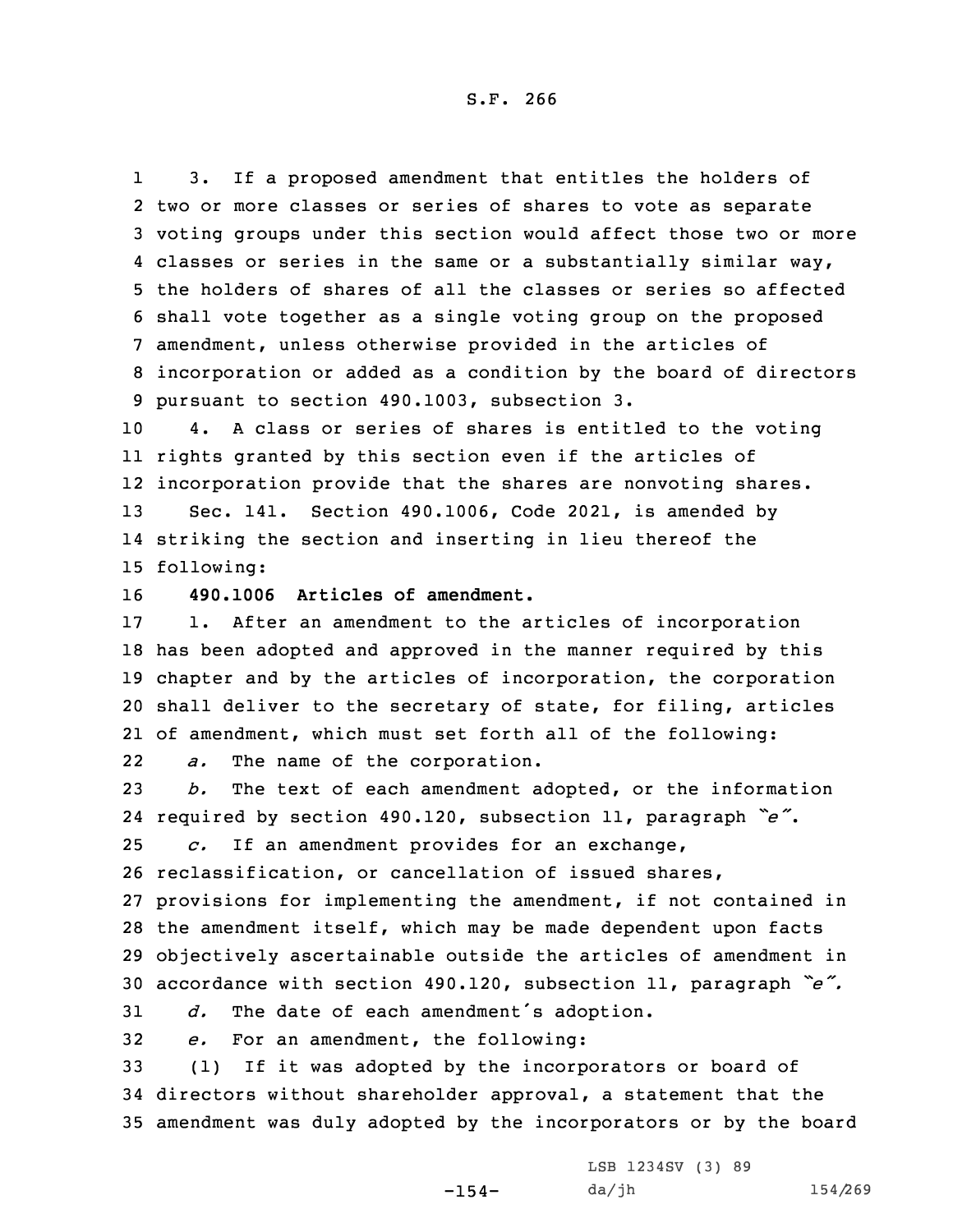1 of directors, as the case may be, and that shareholder approval 2 was not required.

 (2) If it required approval by the shareholders, <sup>a</sup> statement that the amendment was duly approved by the shareholders in the manner required by this chapter and by the articles of incorporation.

7 (3) If being filed pursuant to section 490.120, subsection <sup>8</sup> 11, paragraph *"e"*, <sup>a</sup> statement to that effect.

9 2. Articles of amendment shall take effect at the effective 10 date determined in accordance with section 490.123.

11 Sec. 142. Section 490.1007, Code 2021, is amended by 12 striking the section and inserting in lieu thereof the 13 following:

14**490.1007 Restated articles of incorporation.**

 1. <sup>A</sup> corporation's board of directors may restate its articles of incorporation at any time, without shareholder approval, to consolidate all amendments into <sup>a</sup> single document. 2. If the restated articles include one or more new amendments that require shareholder approval, the amendments shall be adopted and approved as provided in section 490.1003. 213. <sup>A</sup> corporation that restates its articles of

22 incorporation shall deliver to the secretary of state for 23 filing articles of restatement setting forth all of the 24 following:

25 *a.* The name of the corporation.

26 *b.* The text of the restated articles of incorporation. 27 *c.* A statement that the restated articles consolidate all 28 amendments into <sup>a</sup> single document.

29 *d.* If <sup>a</sup> new amendment is included in the restated articles, 30 the statements required under section 490.1006 with respect to 31 the new amendment.

32 4. Duly adopted restated articles of incorporation 33 supersede the original articles of incorporation and all 34 amendments to the articles of incorporation.

35 5. The secretary of state may certify restated articles of

-155-

LSB 1234SV (3) 89 da/jh 155/269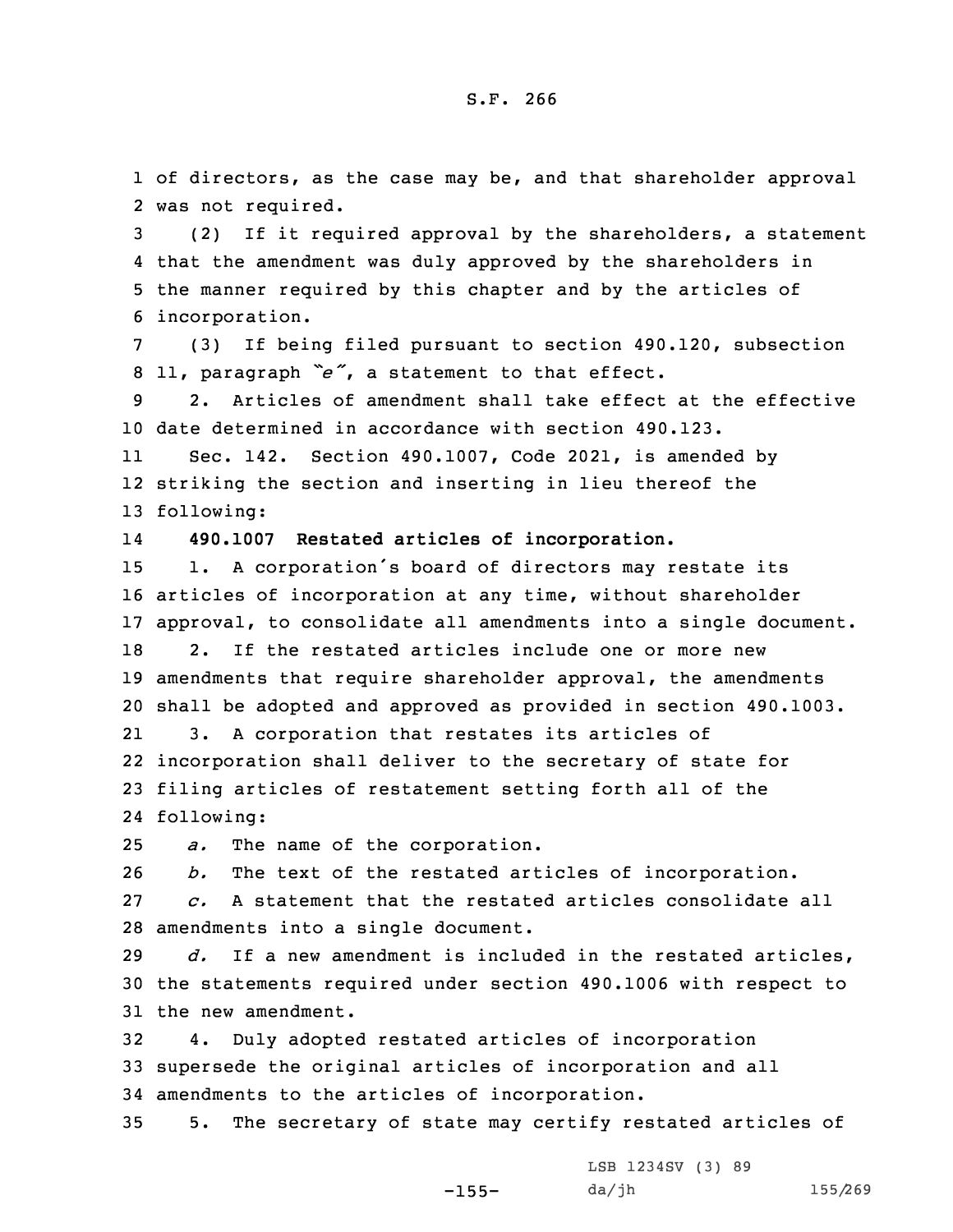1 incorporation as the articles of incorporation currently in 2 effect, without including the statements required by subsection <sup>3</sup> 3, paragraph *"d"*.

4 Sec. 143. Section 490.1009, Code 2021, is amended by 5 striking the section and inserting in lieu thereof the 6 following:

7 **490.1009 Effect of amendment.**

 1. An amendment to the articles of incorporation does not affect <sup>a</sup> cause of action existing against or in favor of the corporation, <sup>a</sup> proceeding to which the corporation is <sup>a</sup> party, or the existing rights of persons other than the shareholders. An amendment changing <sup>a</sup> corporation's name does not affect <sup>a</sup> proceeding brought by or against the corporation in its former 14 name.

 2. <sup>A</sup> shareholder who becomes subject to new interest holder liability in respect of the corporation as <sup>a</sup> result of an amendment to the articles of incorporation shall have that new interest holder liability only in respect of interest holder liabilities that arise after the amendment becomes effective. 3. Except as otherwise provided in the articles of incorporation of the corporation, the interest holder liability of <sup>a</sup> shareholder who had interest holder liability in respect of the corporation before the amendment becomes effective and has new interest holder liability after the amendment becomes effective shall be as follows:

26 *a.* The amendment does not discharge that prior interest 27 holder liability with respect to any interest holder 28 liabilities that arose before the amendment becomes effective.

 *b.* The provisions of the articles of incorporation of the corporation relating to interest holder liability as in effect immediately prior to the amendment shall continue to apply to the collection or discharge of any interest holder liabilities preserved by paragraph *"a"*, as if the amendment had not occurred.

35 *c.* The shareholder shall have such rights of contribution

-156-

LSB 1234SV (3) 89 da/jh 156/269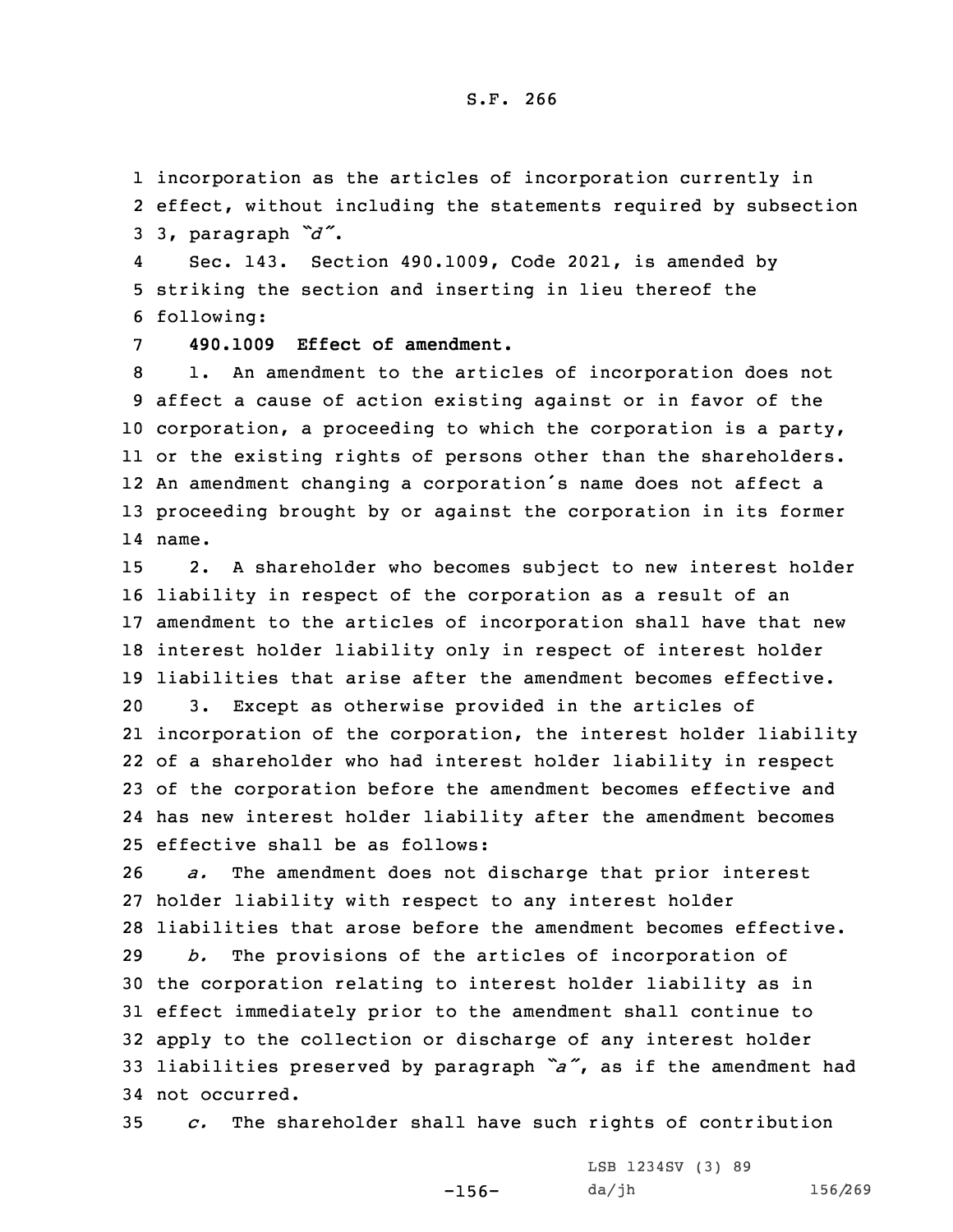1 from other persons as are provided by the articles of

 incorporation relating to interest holder liability as in effect immediately prior to the amendment with respect to any interest holder liabilities preserved by paragraph *"a"*, as if the amendment had not occurred.

 *d.* The shareholder shall not, by reason of such prior interest holder liability, have interest holder liability with respect to any interest holder liabilities that arise after the amendment becomes effective.

10 Sec. 144. Section 490.1020, Code 2021, is amended by 11 striking the section and inserting in lieu thereof the 12 following:

13 **490.1020 Authority to amend.**

14 1. <sup>A</sup> corporation's shareholders may amend or repeal the <sup>15</sup> corporation's bylaws.

 2. <sup>A</sup> corporation's board of directors may amend or repeal the corporation's bylaws unless any of the following apply: *a.* The articles of incorporation, section 490.1021, or, if applicable, section 490.1022, reserve that power exclusively to

20 the shareholders in whole or part.

21 *b.* Except as provided in section 490.206, subsection 4, 22 the shareholders in amending, repealing, or adopting <sup>a</sup> bylaw 23 expressly provide that the board of directors shall not amend, 24 repeal, or adopt that bylaw.

 3. <sup>A</sup> shareholder of the corporation does not have <sup>a</sup> vested property right resulting from any provision in the bylaws. Sec. 145. Section 490.1021, Code 2021, is amended by striking the section and inserting in lieu thereof the following:

30 **490.1021 Bylaw increasing quorum or voting requirement for** 31 **directors.**

 1. <sup>A</sup> bylaw that increases <sup>a</sup> quorum or voting requirement for the board of directors or that requires <sup>a</sup> meeting of shareholders to be held at <sup>a</sup> place may be amended or repealed as follows:

 $-157-$ 

LSB 1234SV (3) 89 da/jh 157/269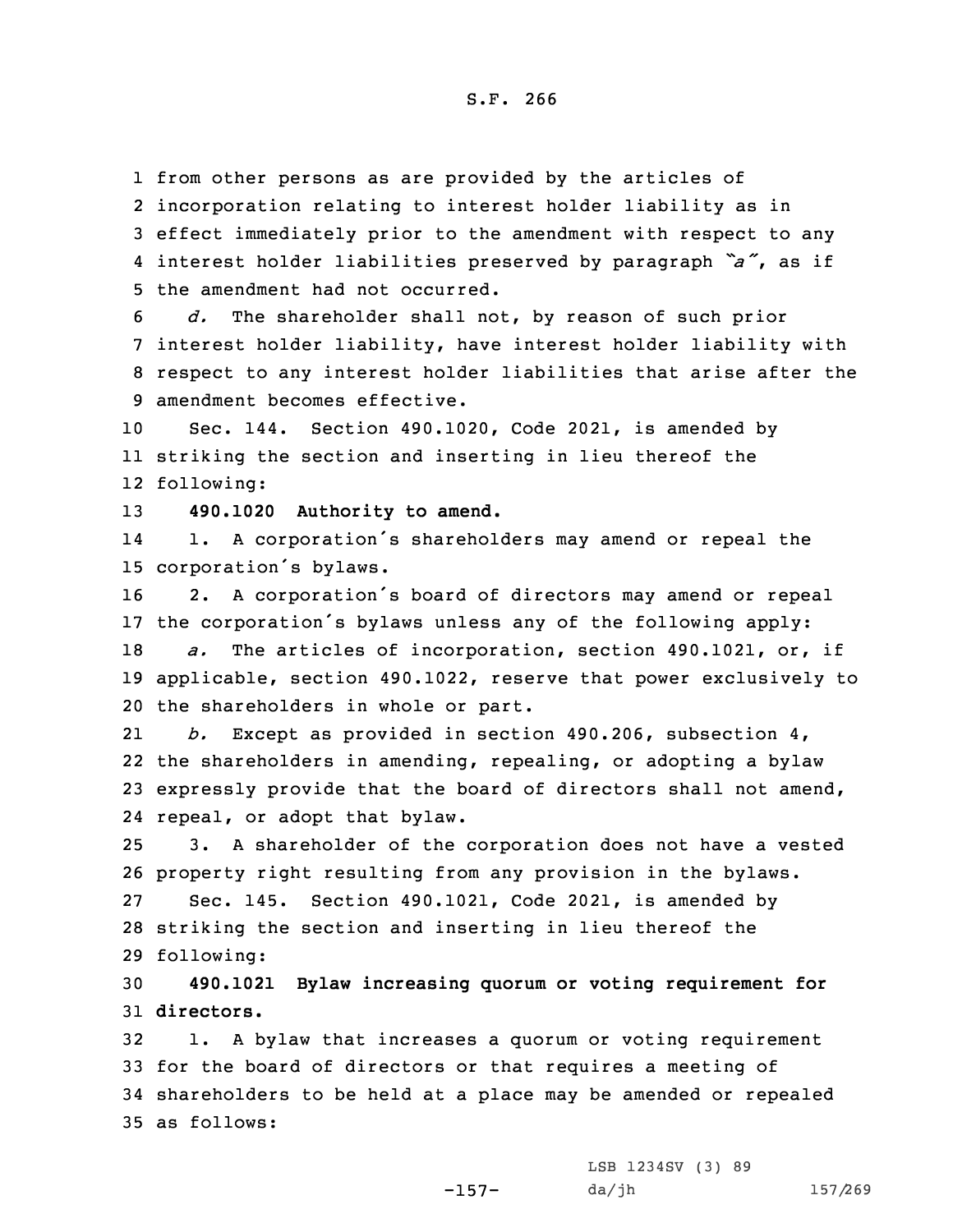1 *a.* If originally adopted by the shareholders, only by the 2 shareholders, unless the bylaw otherwise provides.

3 *b.* If adopted by the board of directors, either by the 4 shareholders or by the board of directors.

 2. <sup>A</sup> bylaw adopted or amended by the shareholders that increases <sup>a</sup> quorum or voting requirement for the board of directors may provide that it can be amended or repealed only by <sup>a</sup> specified vote of either the shareholders or the board of directors.

 3. Action by the board of directors under subsection 1 to amend or repeal <sup>a</sup> bylaw that changes <sup>a</sup> quorum or voting requirement for the board of directors shall meet the same quorum requirement and be adopted by the same vote required to take action under the quorum and voting requirement then in effect or proposed to be adopted, whichever is greater. Sec. 146. NEW SECTION. **490.1022 Bylaw provisions relating**

17 **to the election of directors.**

18 1. Unless the articles of incorporation specifically prohibit the adoption of <sup>a</sup> bylaw pursuant to this section, alter the vote specified in section 490.728, subsection 1, or provide for cumulative voting, <sup>a</sup> corporation may elect in its bylaws to be governed in the election of directors as follows: *a.* Each vote entitled to be cast may be voted for or against up to that number of candidates that is equal to the number

25 of directors to be elected, or <sup>a</sup> shareholder may indicate an 26 abstention, but without cumulating the votes.

 *b.* To be elected, <sup>a</sup> nominee shall have received <sup>a</sup> plurality of the votes cast by holders of shares entitled to vote in the election at <sup>a</sup> meeting at which <sup>a</sup> quorum is present, provided that <sup>a</sup> nominee who is elected but receives more votes against than for election shall serve as <sup>a</sup> director for <sup>a</sup> term that shall terminate on the date that is the earlier of the following:

34 (1) (a) Ninety days from the date on which the voting 35 results are determined pursuant to section 490.729, subsection

-158-

LSB 1234SV (3) 89 da/jh 158/269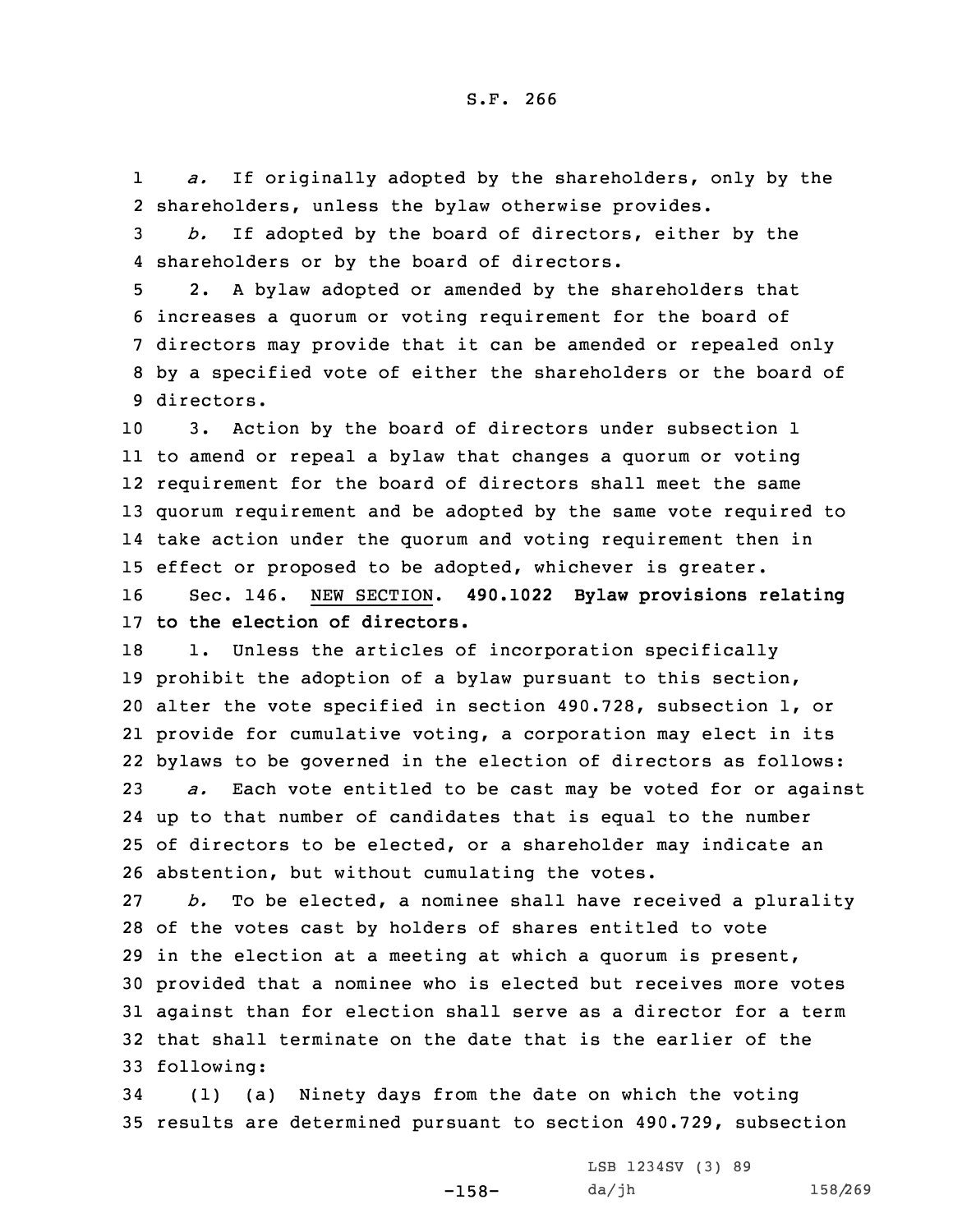1 2, paragraph *"e"*.

2 (b) The date on which an individual is selected by the 3 board of directors to fill the office held by such director, 4 which selection shall be deemed to constitute the filling of <sup>a</sup> 5 vacancy by the board to which section 490.810 applies.

 (2) Subject to subsection 1, paragraph *"c"*, <sup>a</sup> nominee who is elected but receives more votes against than for election shall not serve as <sup>a</sup> director beyond the ninety-day period provided in subparagraph division (a).

10 *c.* The board of directors may select any qualified 11 individual to fill the office held by <sup>a</sup> director who received 12 more votes against than for election.

 2. *a.* Subsection 1 does not apply to an election of directors by <sup>a</sup> voting group if any of the fo1lowing applies: (1) At the expiration of the time fixed under <sup>a</sup> provision requiring advance notification of director candidates.

 (2) Absent such <sup>a</sup> provision, at <sup>a</sup> time fixed by the board of directors which is not more than fourteen days before notice is given of the meeting at which the election is to occur, there are more candidates for election by the voting group than the number of directors to be elected, one or more of whom are properly proposed by shareholders.

 *b.* An individual shall not be considered <sup>a</sup> candidate for purposes of paragraph *"a"*, if the board of directors determines before the notice of meeting is given that such individual's candidacy does not create <sup>a</sup> bona fide election contest.

27 3. <sup>A</sup> bylaw electing to be governed by this section may be 28 repealed under any of the following circumstances:

29 *a.* If originally adopted by the shareholders, only by the 30 shareholders, unless the bylaw otherwise provides.

31 *b.* If adopted by the board of directors, by the board of 32 directors or the shareholders.

-159-

33 Sec. 147. Section 490.1101, Code 2021, is amended by 34 striking the section and inserting in lieu thereof the 35 following:

> LSB 1234SV (3) 89 da/jh 159/269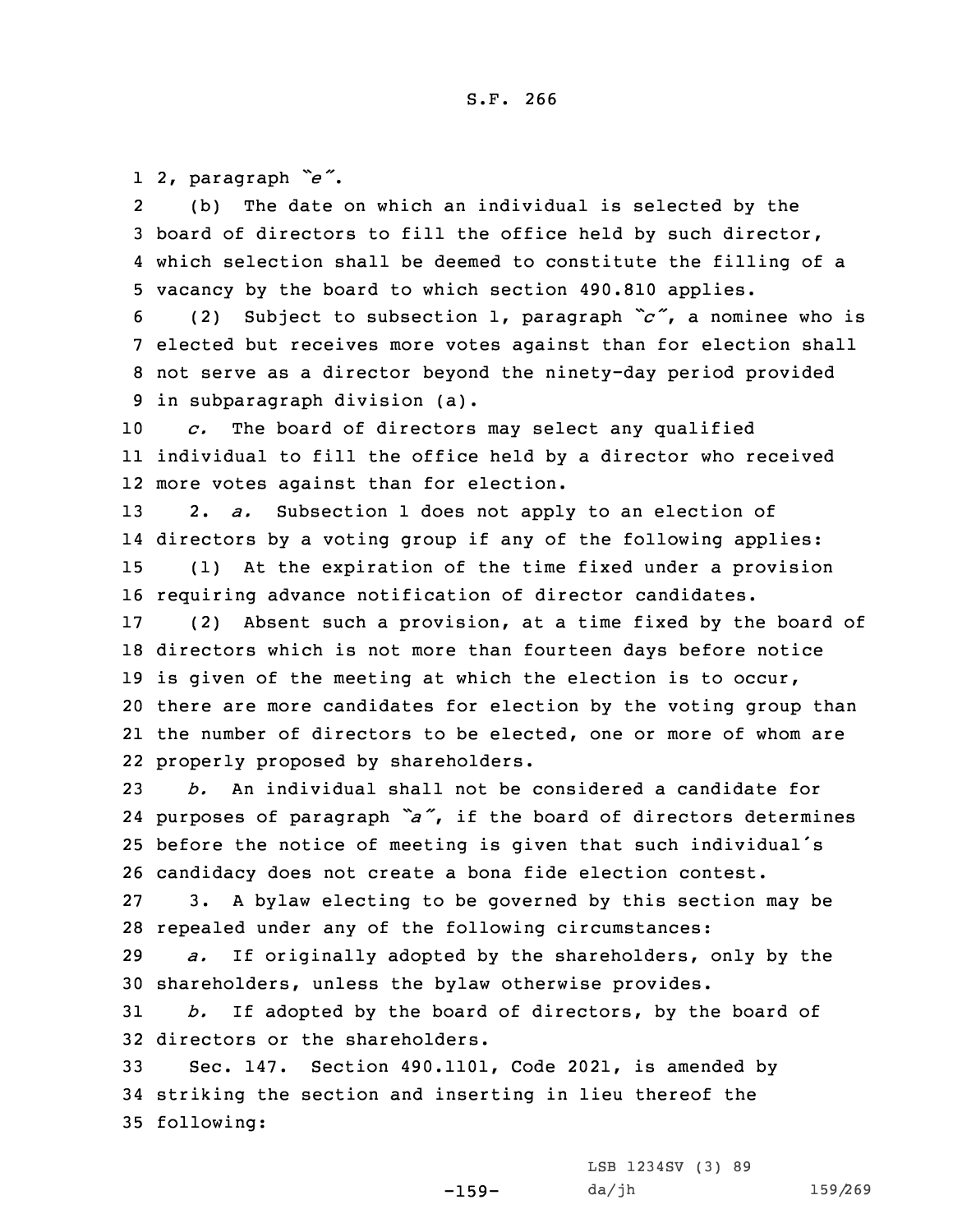## 1**490.1101 Subchapter definitions.**

2As used in this subchapter:

 1. *"Acquired entity"* means the domestic or foreign corporation or eligible entity that will have all of one or more classes or series of its shares or eligible interests acquired in <sup>a</sup> share exchange.

 2. *"Acquiring entity"* means the domestic or foreign corporation or eligible entity that will acquire all of one or more classes or series of shares or eligible interests of the acquired entity in <sup>a</sup> share exchange.

11 3. *"New interest holder liability"* means interest holder 12 liability of <sup>a</sup> person, resulting from <sup>a</sup> merger or share 13 exchange, that is any of the following:

14 *a.* In respect of an entity which is different from the 15 entity in which the person held shares or eligible interests 16 immediately before the merger or share exchange became 17 effective.

 *b.* In respect of the same entity as the one in which the person held shares or eligible interests immediately before the merger or share exchange became effective if any of the following apply:

22 (1) The person did not have interest holder liability 23 immediately before the merger or share exchange became 24 effective.

 (2) The person had interest holder liability immediately before the merger or share exchange became effective, the terms and conditions of which were changed when the merger or share exchange became effective.

 4. *"Party to <sup>a</sup> merger"* means any domestic or foreign corporation or eligible entity that will merge under <sup>a</sup> plan of merger but does not include <sup>a</sup> survivor created by the merger. 5. *"Survivor"* in <sup>a</sup> merger means the domestic or foreign corporation or eligible entity into which one or more other corporations or eligible entities are merged.

35 Sec. 148. Section 490.1102, Code 2021, is amended by

 $-160-$ 

LSB 1234SV (3) 89 da/jh 160/269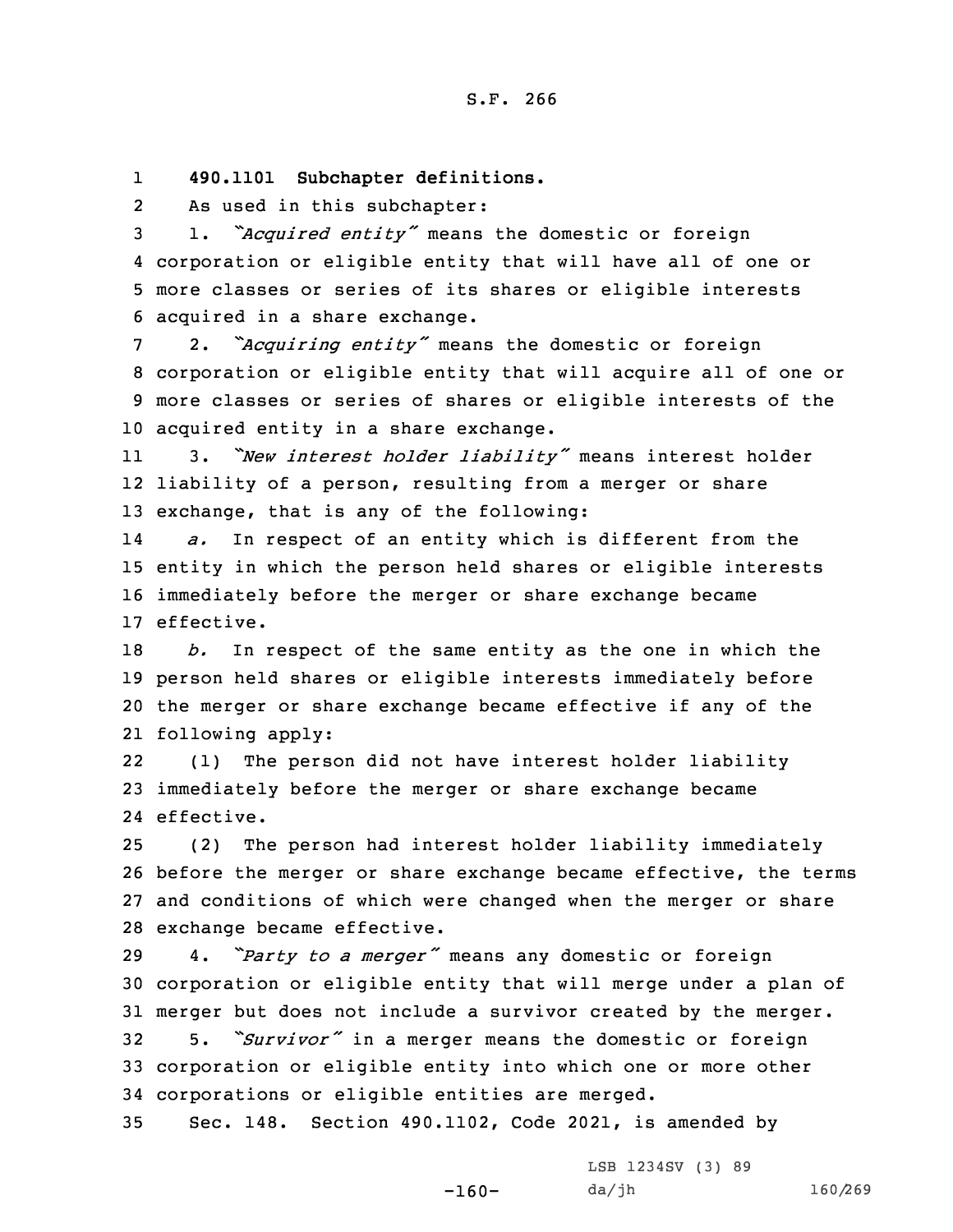1 striking the section and inserting in lieu thereof the 2 following:

3 **490.1102 Merger.**

4 1. By complying with this subchapter, all of the following 5 apply:

 *a.* One or more domestic business corporations may merge with one or more domestic or foreign business corporations or eligible entities pursuant to <sup>a</sup> plan of merger, resulting in <sup>a</sup> survivor.

 *b.* Two or more foreign business corporations or domestic or foreign eligible entities may merge, resulting in <sup>a</sup> survivor that is <sup>a</sup> domestic business corporation created in the merger. 2. By complying with the provisions of this subchapter applicable to foreign entities, <sup>a</sup> foreign business corporation or <sup>a</sup> foreign eligible entity may be <sup>a</sup> party to <sup>a</sup> merger with <sup>a</sup> domestic business corporation, or may be created as the survivor in <sup>a</sup> merger in which <sup>a</sup> domestic business corporation is <sup>a</sup> party, but only if the merger is permitted by the organic law of the foreign business corporation or eligible entity. 3. If the organic law or organic rules of <sup>a</sup> domestic eligible entity do not provide procedures for the approval of <sup>a</sup> merger, <sup>a</sup> plan of merger may nonetheless be adopted and approved by the unanimous consent of all of the interest holders of such eligible entity, and the merger may thereafter by effected as provided in the other provisions of this subchapter; and for the purposes of applying this subchapter in such <sup>a</sup> case all of the following shall apply: *a.* The eligible entity, its members or interest holders,

 eligible interests and articles of incorporation or other organic rules taken together shall be deemed to be <sup>a</sup> domestic business corporation, shareholders, shares and articles of incorporation, respectively and vice versa as the context may 33 require.

34 *b.* If the business and affairs of the eligible entity are 35 managed by <sup>a</sup> person or persons that are not identical to the

-161-

LSB 1234SV (3) 89 da/jh 161/269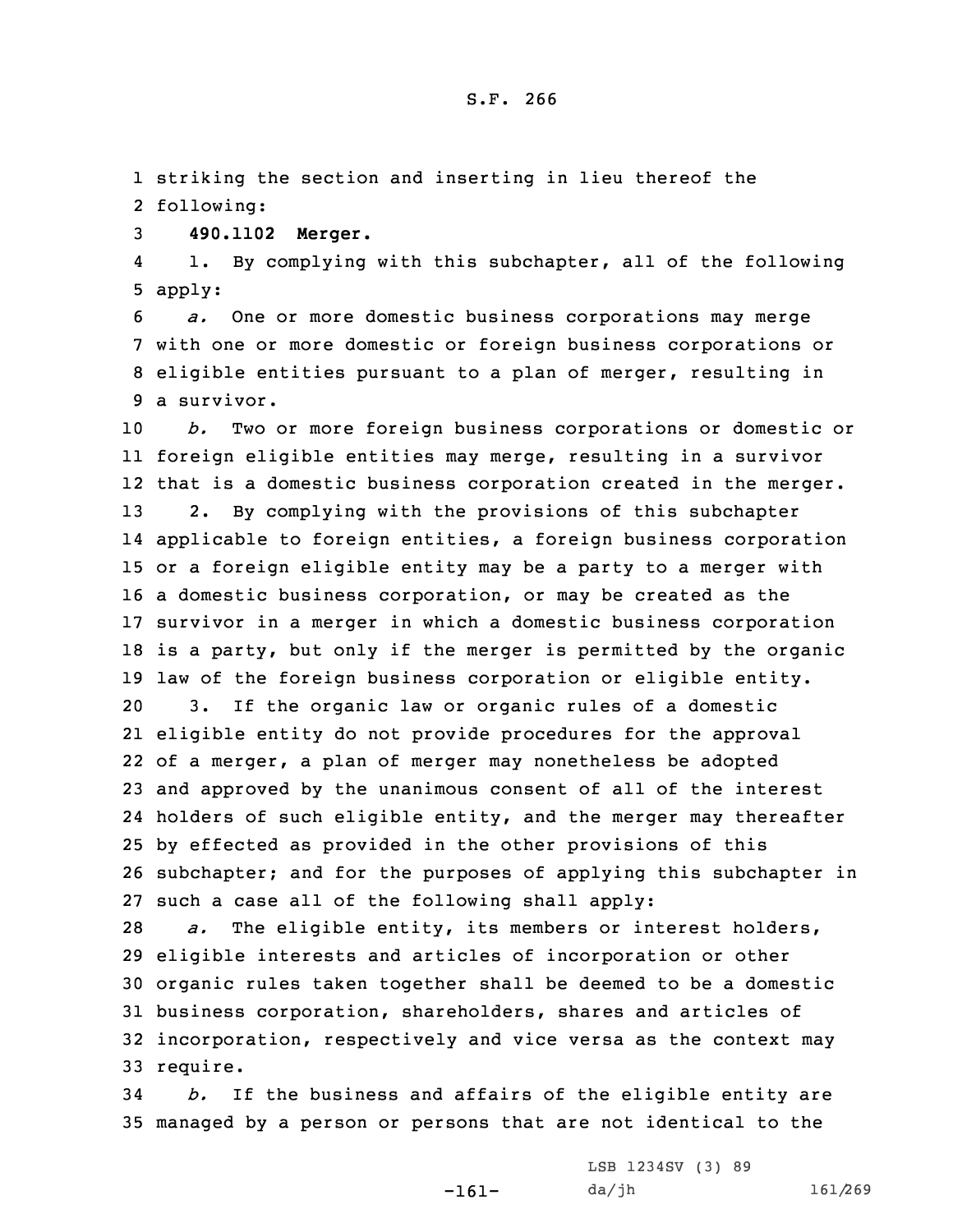1 members or interest holders, that group shall be deemed to be 2 the board of directors.

3 4. The plan of merger must include all of the following: 4 *a.* As to each party to the merger, its name, jurisdiction of 5 formation, and type of entity.

<sup>6</sup> *b.* The survivor's name, jurisdiction of formation, and type 7 of entity, and, if the survivor is to be created in the merger, 8 a statement to that effect.

9 *c.* The terms and conditions of the merger.

 *d.* The manner and basis of converting the shares of each merging domestic or foreign business corporation and eligible interests of each merging domestic or foreign eligible 13 entity into shares or other securities, eligible interests, obligations, rights to acquire shares, other securities or eligible interests, cash, other property, or any combination of the foregoing.

 *e.* The articles of incorporation of any domestic or foreign business or nonprofit corporation, or the public organic record of any domestic or foreign unincorporated entity, to be created by the merger, or if <sup>a</sup> new domestic or foreign business or nonprofit corporation or unincorporated entity is not to be created by the merger, any amendments to the survivor's articles of incorporation or other public organic record.

24 *f.* Any other provisions required by the laws under which any 25 party to the merger is organized or by which it is governed, or 26 by the articles of incorporation or organic rules of any such 27 party.

28  $-5$ . In addition to the requirements of subsection 4, a plan 29 of merger may contain any other provision not prohibited by 30 law.

31 6. Terms of <sup>a</sup> plan of merger may be made dependent on facts 32 objectively ascertainable outside the plan in accordance with 33 section 490.120, subsection 11.

34 7. <sup>A</sup> plan of merger may be amended only with the consent of 35 each party to the merger, except as provided in the plan. <sup>A</sup>

-162-

LSB 1234SV (3) 89 da/jh 162/269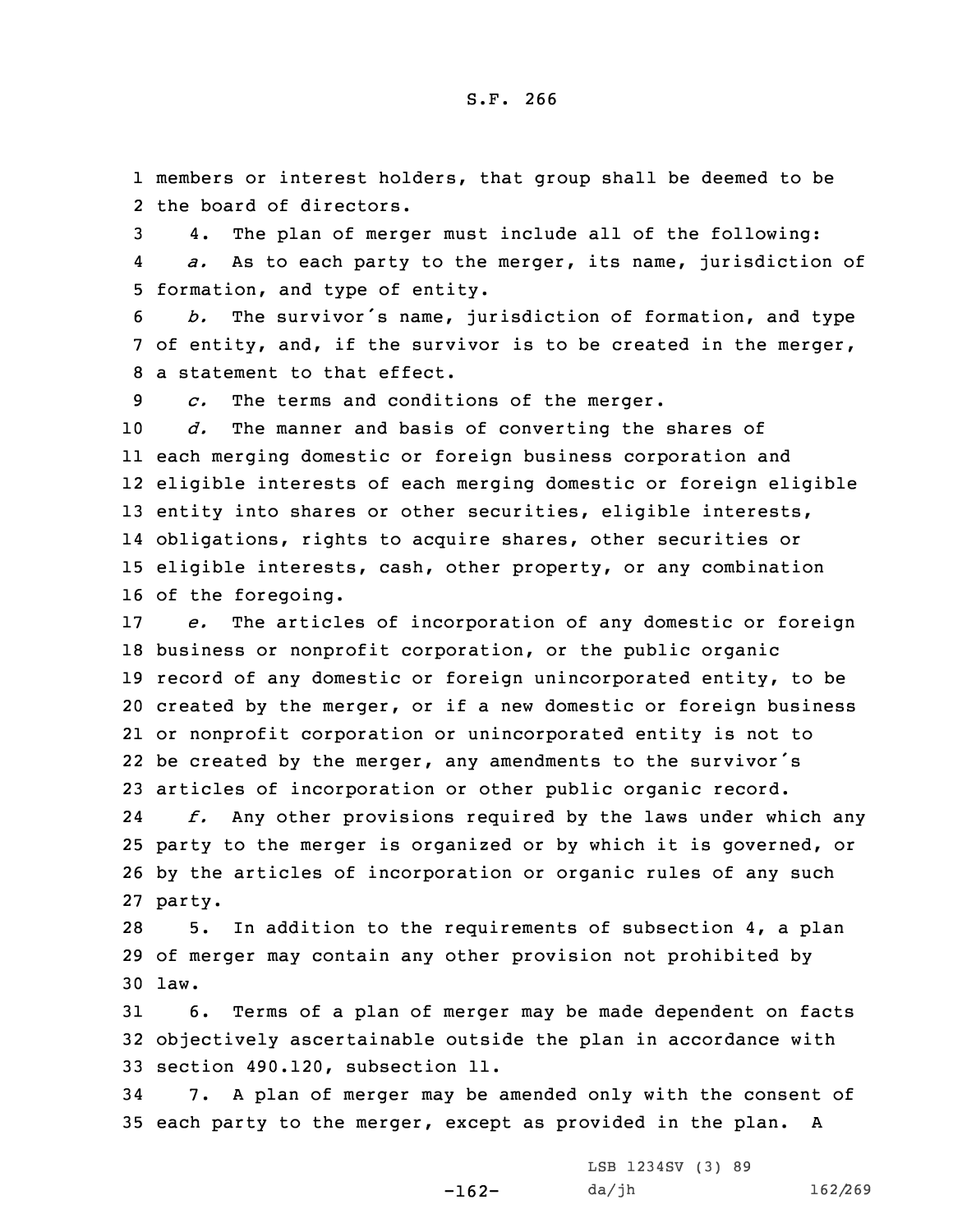1 domestic party to <sup>a</sup> merger may approve an amendment to <sup>a</sup> plan 2 in any of the following manners:

3 *a.* In the same manner as the plan was approved, if the plan 4 does not provide for the manner in which it may be amended.

 *b.* In the manner provided in the plan, except that shareholders, members, or interest holders that were entitled to vote on or consent to approval of the plan are entitled to vote on or consent to any amendment of the plan that will change any of the following:

 (1) The amount or kind of shares or other securities, eligible interests, obligations, rights to acquire shares, other securities or eligible interests, cash, or other property 13 to be received under the plan by the shareholders, members, or interest holders of any party to the merger.

 (2) The articles of incorporation of any domestic or foreign business or nonprofit corporation, or the organic rules of any unincorporated entity, that will be the survivor of the merger, except for changes permitted by section 490.1005 or by comparable provisions of the organic law of any such foreign corporation or domestic or foreign nonprofit corporation or unincorporated entity.

22 (3) Any of the other terms or conditions of the plan if the 23 change would adversely affect such shareholders, members, or 24 interest holders in any material respect.

25 Sec. 149. Section 490.1103, Code 2021, is amended by 26 striking the section and inserting in lieu thereof the 27 following:

28 **490.1103 Share exchange.**

29 1. By complying with this subchapter all of the following 30 apply:

 *a.* <sup>A</sup> domestic corporation may acquire all of the shares of one or more classes or series of shares of another domestic or foreign corporation, or all of the eligible interests of one or more classes or series of interests of <sup>a</sup> domestic or foreign eligible entity, in exchange for shares or other securities,

-163-

LSB 1234SV (3) 89 da/jh 163/269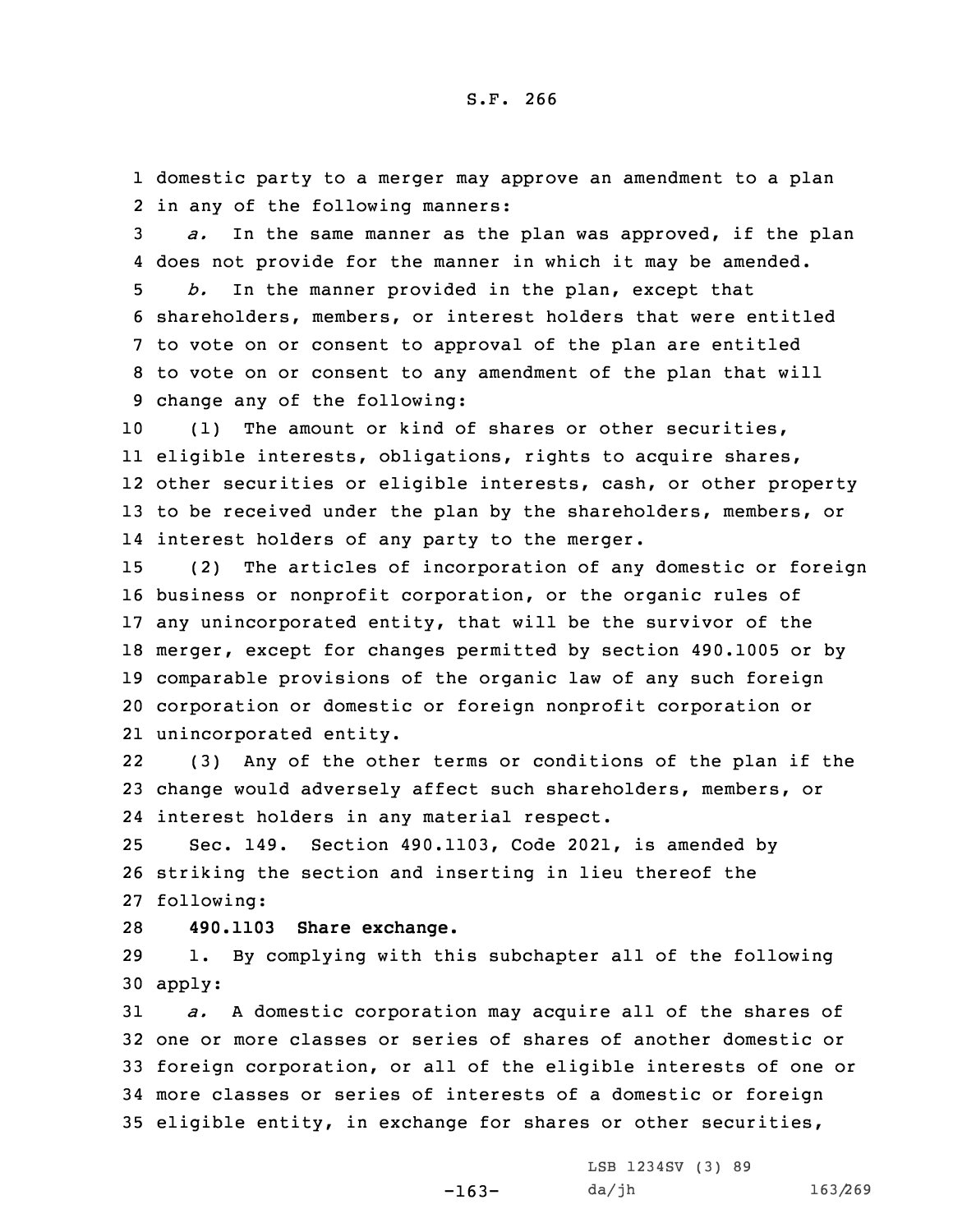eligible interests, obligations, rights to acquire shares or other securities or eligible interests, cash, other property, or any combination of the foregoing, pursuant to <sup>a</sup> plan of share exchange.

 *b.* All of the shares of one or more classes or series of shares of <sup>a</sup> domestic corporation may be acquired by another domestic or foreign corporation or eligible entity, in exchange for shares or other securities, eligible interests, obligations, rights to acquire shares or other securities or eligible interests, cash, other property, or any combination of the foregoing, pursuant to <sup>a</sup> plan of share exchange.

12 2. <sup>A</sup> foreign corporation or eligible entity may be the 13 acquired entity in <sup>a</sup> share exchange only if the share exchange 14 is permitted by the organic law of that corporation or other 15 entity.

 3. If the organic law or organic rules of <sup>a</sup> domestic eligible entity do not provide procedures for the approval of <sup>a</sup> share exchange, <sup>a</sup> plan of share exchange may be adopted 19 and approved, and the share exchange effected, in accordance with the procedures, if any, for <sup>a</sup> merger. If the organic law or organic rules of <sup>a</sup> domestic eligible entity do not provide procedures for the approval of either <sup>a</sup> share exchange or <sup>a</sup> merger, <sup>a</sup> plan of share exchange may nonetheless be adopted and approved by the unanimous consent of all of the interest holders of such eligible entity whose interests will be exchanged under the plan of share exchange, and the share exchange may thereafter be effected as provided in the other provisions of this subchapter; and for purposes of applying this subchapter in such <sup>a</sup> case all of the following apply: *a.* The eligible entity, its interest holders, interests, and articles of incorporation or other organic rules taken together shall be deemed to be <sup>a</sup> domestic business corporation, shareholders, shares and articles of incorporation, respectively and vice versa as the context may require. *b.* If the business and affairs of the eligible entity are

 $-164-$ 

LSB 1234SV (3) 89 da/jh 164/269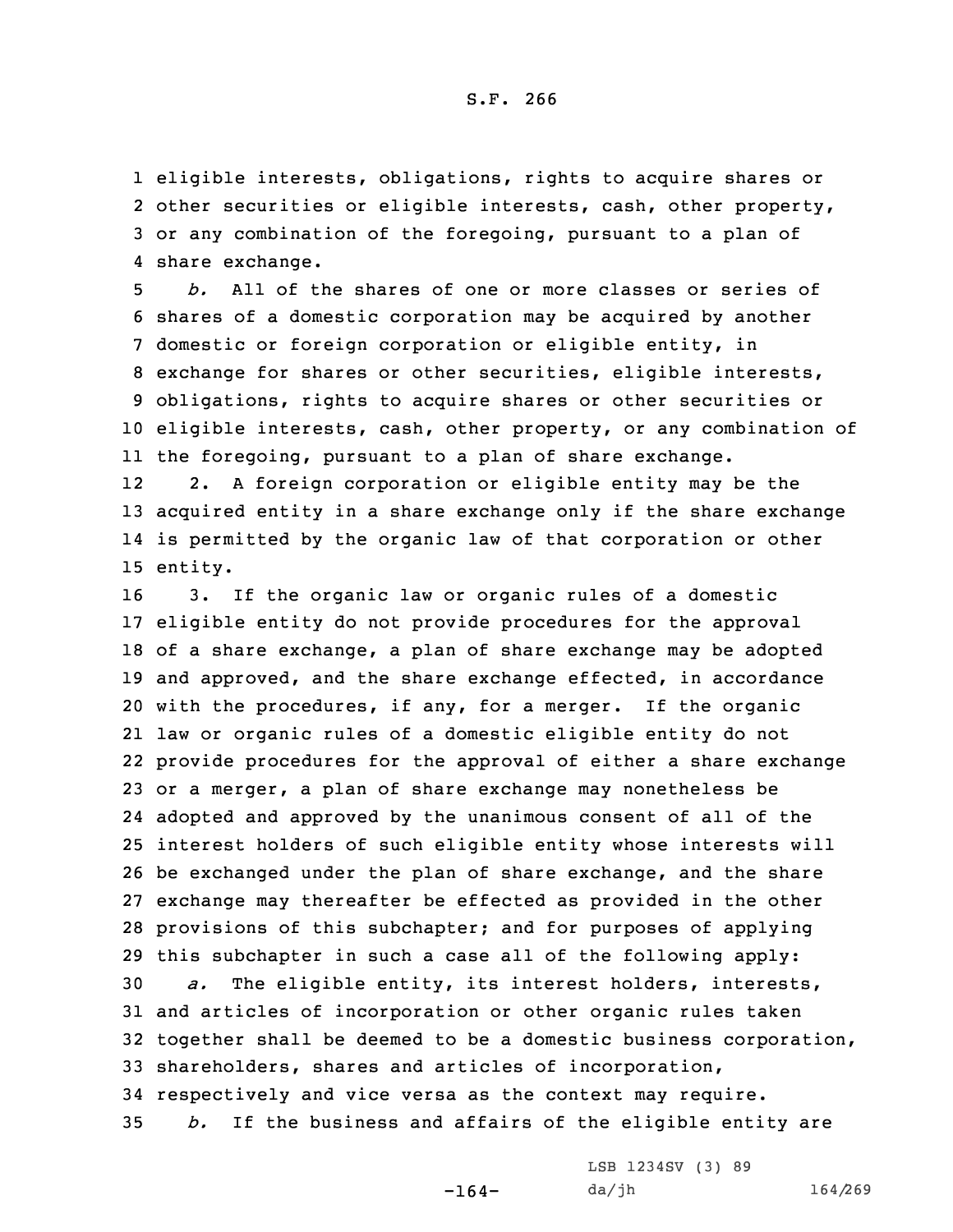S.F. 266

1 managed by <sup>a</sup> person or persons that are not identical to the 2 members or interest holders, that person or those persons shall 3 be deemed to be the board of directors.

4 4. The plan of share exchange must include all of the 5 following:

 *a.* The name of each domestic or foreign corporation or other eligible entity the shares or eligible interests of which will be acquired and the name of the domestic or foreign corporation or eligible entity that will acquire those shares or eligible interests.

11*b.* The terms and conditions of the share exchange.

12 *c.* The manner and basis of exchanging shares of <sup>a</sup> domestic or foreign corporation or eligible interests in <sup>a</sup> domestic or foreign eligible entity the shares or eligible interests of which will be acquired under the share exchange for shares or other securities, eligible interests, obligations, rights to acquire shares, other securities, or eligible interests, cash, other property, or any combination of the foregoing.

19 *d.* Any other provisions required by the organic law 20 governing the acquired entity or its articles of incorporation 21 or organic rules.

22 5. The terms of <sup>a</sup> plan of share exchange may be made 23 dependent on facts objectively ascertainable outside the plan 24 in accordance with section 490.120, subsection 11.

 6. <sup>A</sup> plan of share exchange may be amended only with the consent of each party to the share exchange, except as provided in the plan. <sup>A</sup> domestic entity may approve an amendment to <sup>a</sup> plan in any of the following manners:

 *a.* In the same manner as the plan was approved, if the plan does not provide for the manner in which it may be amended. *b.* In the manner provided in the plan, except that shareholders, members, or interest holders that were entitled to vote on or consent to approval of the plan are entitled to vote on or consent to any amendment of the plan that will change any of the following:

> LSB 1234SV (3) 89 da/jh 165/269

-165-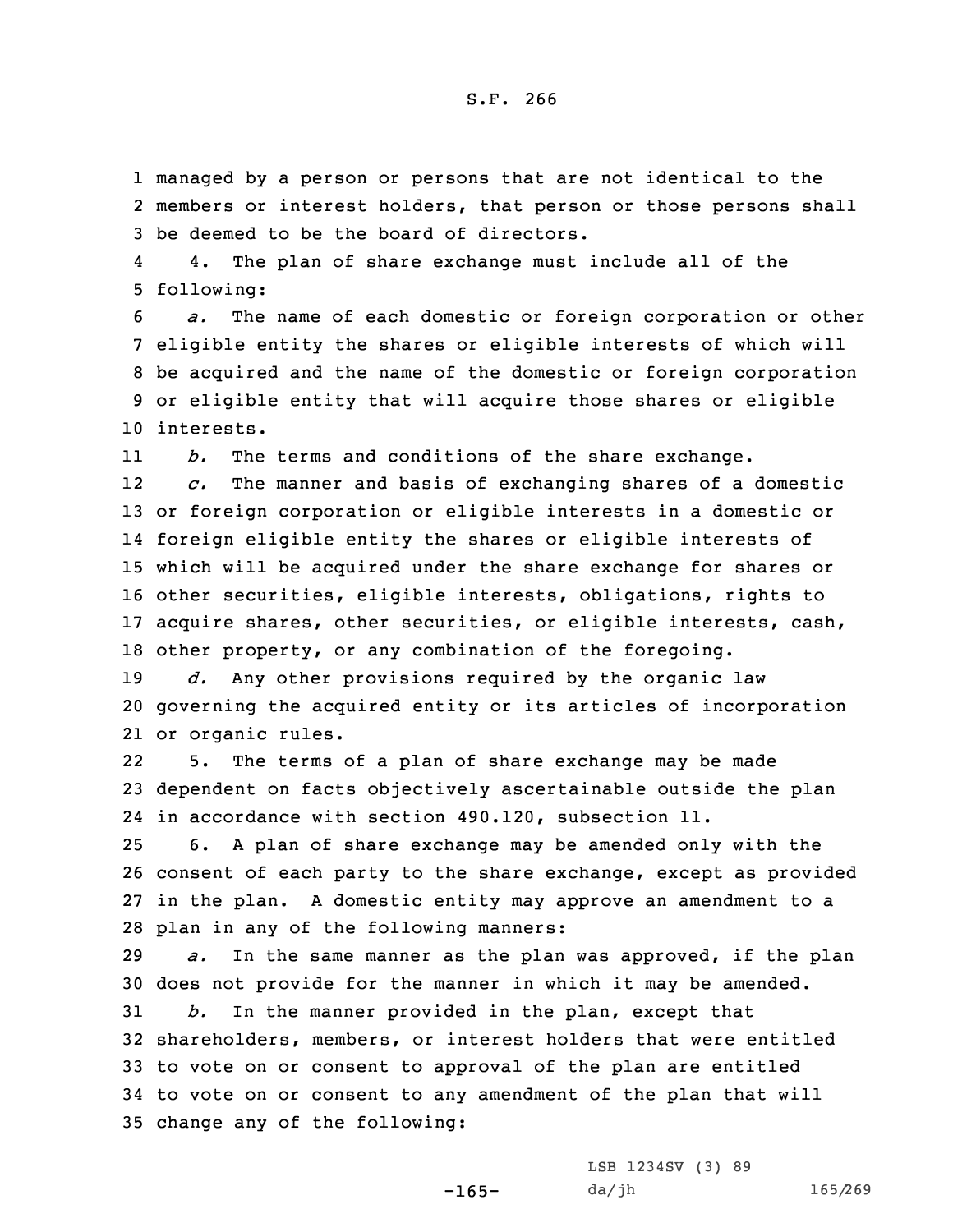1 (1) The amount or kind of shares or other securities, eligible interests, obligations, rights to acquire shares, other securities or eligible interests, cash, or other property to be received under the plan by the shareholders, members, or interest holders of the acquired entity.

6 (2) Any of the other terms or conditions of the plan if the 7 change would adversely affect such shareholders, members, or 8 interest holders in any material respect.

9 Sec. 150. Section 490.1104, Code 2021, is amended by 10 striking the section and inserting in lieu thereof the 11 following:

12**490.1104 Action on <sup>a</sup> plan of merger or share exchange.**

 In the case of <sup>a</sup> domestic corporation that is <sup>a</sup> party to <sup>a</sup> merger or the acquired entity in <sup>a</sup> share exchange, the plan of merger or share exchange shall be adopted in the following 16 manner:

17 1. The plan of merger or share exchange shall first be 18 adopted by the board of directors.

 2. *a.* Except as provided in subsections 8, 10, and 12, and in section 490.1105, the plan of merger or share exchange shall then be approved by the shareholders. In submitting the plan of merger or share exchange to the shareholders for approval, the board of directors shall recommend that the shareholders approve the plan, or, in the case of an offer referred to in subsection 10, paragraph *"b"*, that the shareholders tender their shares to the offeror in response to the offer, unless any of the following apply:

28 (1) The board of directors makes <sup>a</sup> determination that 29 because of conflicts of interest or other special circumstances 30 it should not make such <sup>a</sup> recommendation.

31 (2) Section 490.826 applies.

<sup>32</sup> *b.* If either paragraph *"a"*, subparagraph (1) or (2), 33 applies, the board shall inform the shareholders of the basis 34 for its so proceeding.

-166-

35 3. The board of directors may set conditions for the

LSB 1234SV (3) 89 da/jh 166/269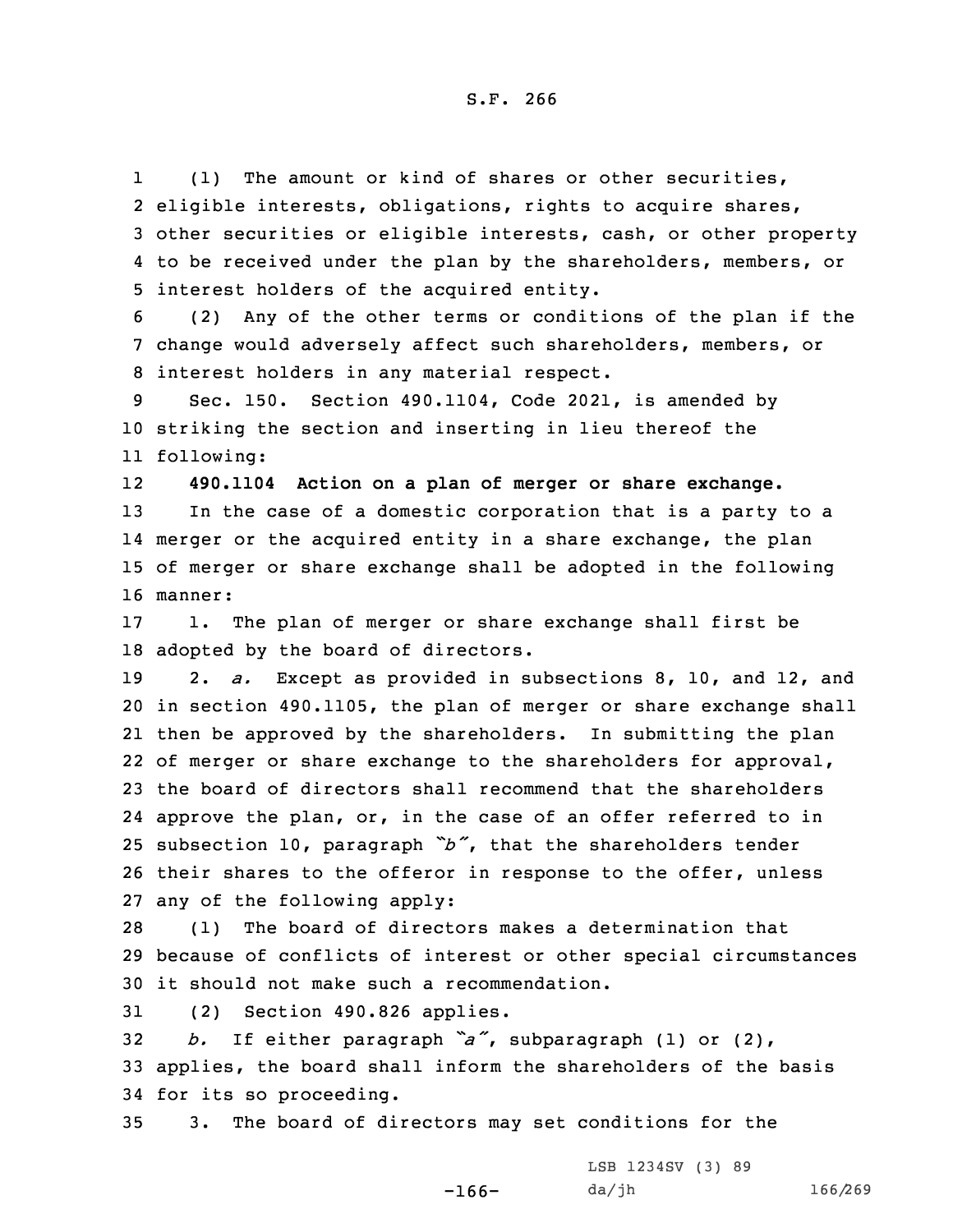1 approval of the plan of merger or share exchange by the 2 shareholders or the effectiveness of the plan of merger or 3 share exchange.

4 4. If the plan of merger or share exchange is required to be approved by the shareholders, and if the approval is to be given at <sup>a</sup> meeting, the corporation shall notify each shareholder, regardless of whether entitled to vote, of the meeting of shareholders at which the plan is to be submitted for approval. The notice must state that the purpose, or one of the purposes, of the meeting is to consider the plan and must contain or be accompanied by <sup>a</sup> copy or summary of the plan. If the corporation is to be merged into an existing foreign or domestic corporation or eligible entity, the notice must also include or be accompanied by <sup>a</sup> copy or summary of the articles of incorporation and bylaws or the organic rules of that corporation or eligible entity. If the corporation is to be merged with <sup>a</sup> domestic or foreign corporation or eligible entity and <sup>a</sup> new domestic or foreign corporation or eligible entity is to be created pursuant to the merger, the notice must include or be accompanied by <sup>a</sup> copy or <sup>a</sup> summary of the articles of incorporation and bylaws or the organic rules of the new corporation or eligible entity.

 5. Unless the articles of incorporation, bylaws, or the board of directors acting pursuant to subsection 3, require <sup>a</sup> greater vote or <sup>a</sup> greater quorum, approval of the plan of merger or share exchange requires the approval of the shareholders at <sup>a</sup> meeting at which <sup>a</sup> quorum exists consisting of <sup>a</sup> majority of the votes entitled to be cast on the plan, and, if any class or series of shares is entitled to vote as <sup>a</sup> separate group on the plan of merger or share exchange, the approval of each such separate voting group at <sup>a</sup> meeting at which <sup>a</sup> quorum of the voting group is present consisting of <sup>a</sup> majority of the votes entitled to be cast on the merger or share exchange by that voting group.

35 6. Subject to subsection 7, separate voting by voting groups

-167-

LSB 1234SV (3) 89 da/jh 167/269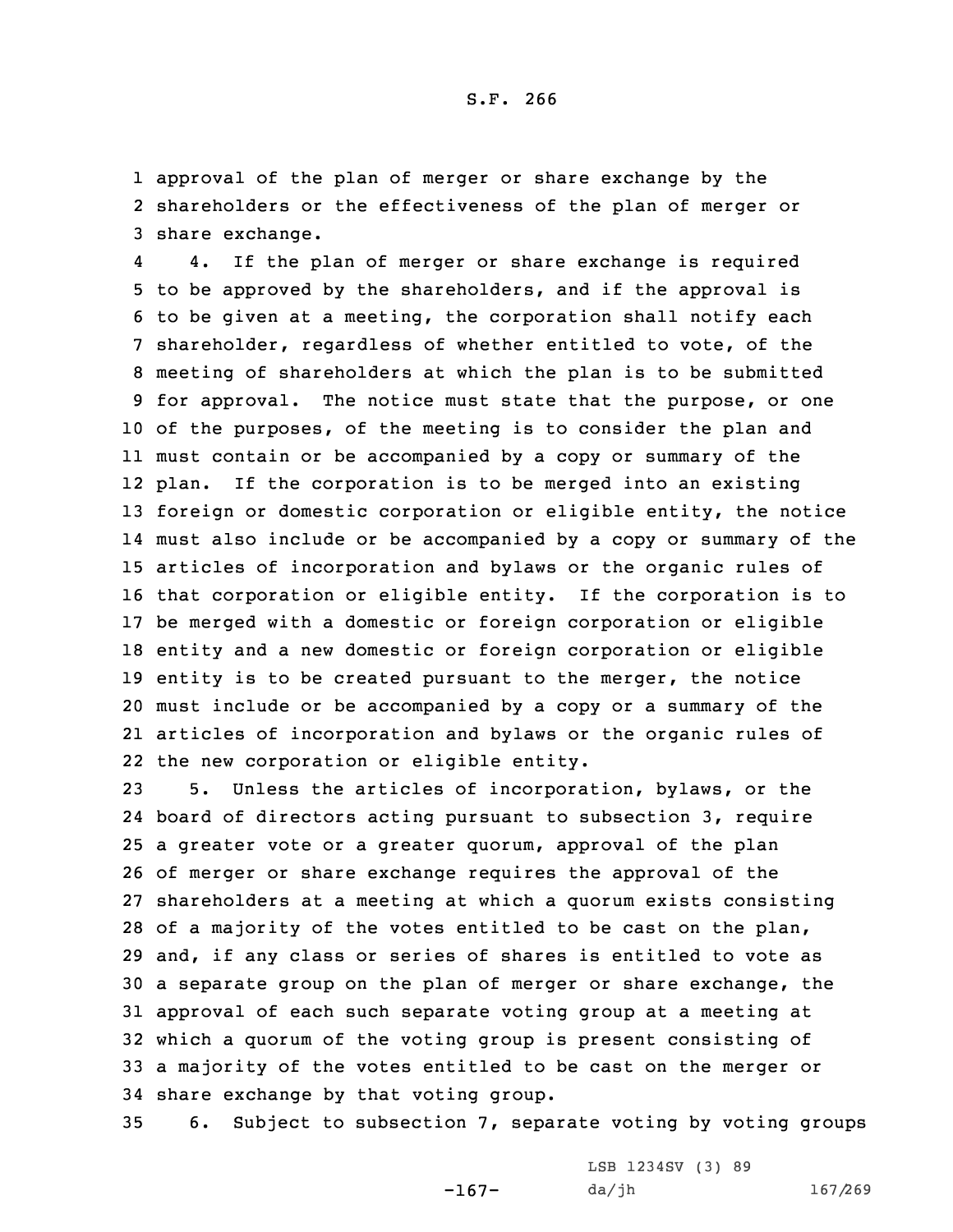1 is required for each of the following:

2 *a.* On <sup>a</sup> plan of merger, by each class or series of shares 3 that are any of the following:

4 (1) To be converted under the plan of merger into shares, 5 other securities, eligible interests, obligations, rights to 6 acquire shares, other securities or eligible interests, cash, 7 other property, or any combination of the foregoing.

 (2) Entitled to vote as <sup>a</sup> separate group on <sup>a</sup> provision in the plan that constitutes <sup>a</sup> proposed amendment to the articles of incorporation of <sup>a</sup> surviving corporation that requires action by separate voting groups under section 490.1004.

12 *b.* On <sup>a</sup> plan of share exchange, by each class or series 13 of shares included in the exchange, with each class or series 14 constituting <sup>a</sup> separate voting group.

 *c.* On <sup>a</sup> plan of merger or share exchange, if the voting group is entitled under the articles of incorporation to vote as <sup>a</sup> voting group to approve <sup>a</sup> plan of merger or share exchange, respectively.

 7. The articles of incorporation may expressly limit or eliminate the separate voting rights provided in subsection 6, paragraph *"a"*, subparagraph (1), and subsection 6, paragraph *"b"*, as to any class or series of shares, except when all of the following apply:

24 *a.* The plan of merger or share exchange includes what is 25 or would be in effect an amendment subject to subsection 6, <sup>26</sup> paragraph *"a"*, subparagraph (2).

27 *b.* The plan of merger or share exchange will not effect <sup>a</sup> 28 substantive business combination.

 8. Unless the articles of incorporation otherwise provide, approval by the corporation's shareholders of <sup>a</sup> plan of merger is not required if all of the following conditions are satisfied:

33 *a.* The corporation will survive the merger.

34 *b.* Except for amendments permitted by section 490.1005, its 35 articles of incorporation will not be changed.

-168-

LSB 1234SV (3) 89 da/jh 168/269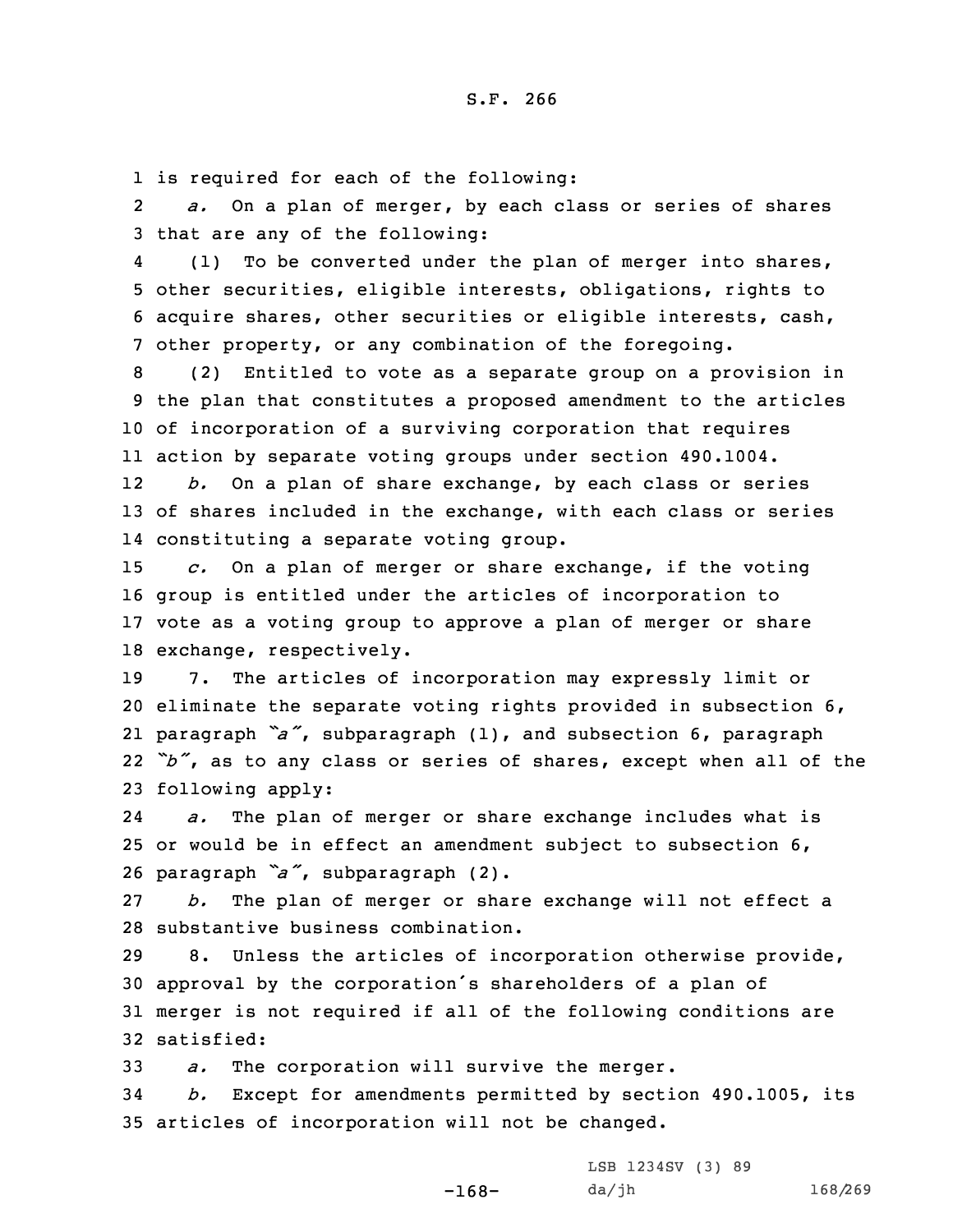1 *c.* Each shareholder of the corporation whose shares were outstanding immediately before the effective date of the merger or share exchange will hold the same number of shares, with identical preferences, rights, and limitations, immediately after the effective date of the merger.

6 *d.* The issuance in the merger of shares or other securities 7 convertible into or rights exercisable for shares does not 8 require <sup>a</sup> vote under section 490.621, subsection 6.

 9. *a.* If, as <sup>a</sup> result of <sup>a</sup> merger or share exchange, one or more shareholders of <sup>a</sup> domestic corporation would become subject to new interest holder liability, approval of the plan of merger or share exchange requires the signing in connection with the transaction, by each such shareholder, of <sup>a</sup> separate written consent to become subject to such new interest holder liability.

<sup>16</sup> *b.* Paragraph *"a"* does not apply in the case of <sup>a</sup> shareholder 17 that already has interest holder liability with respect to such 18 domestic corporation, if all of the following apply:

 (1) The new interest holder liability is with respect to <sup>a</sup> domestic or foreign corporation, which may be <sup>a</sup> different or the same domestic corporation in which the person is <sup>a</sup> shareholder.

 (2) The terms and conditions of the new interest holder liability are substantially identical to those of the existing interest holder liability, other than for changes that eliminate or reduce such interest holder liability.

27 10. Unless the articles of incorporation otherwise provide, 28 approval by the shareholders of <sup>a</sup> plan of merger or share 29 exchange is not required if all of the following apply:

 *a.* The plan of merger or share exchange expressly permits or requires the merger or share exchange to be effected under this subsection and provides that, if the merger or share exchange is to be effected under this subsection, the merger or share exchange will be effected as soon as practicable following the satisfaction of the requirement set forth in paragraph *"f"*.

 $-169-$ 

LSB 1234SV (3) 89 da/jh 169/269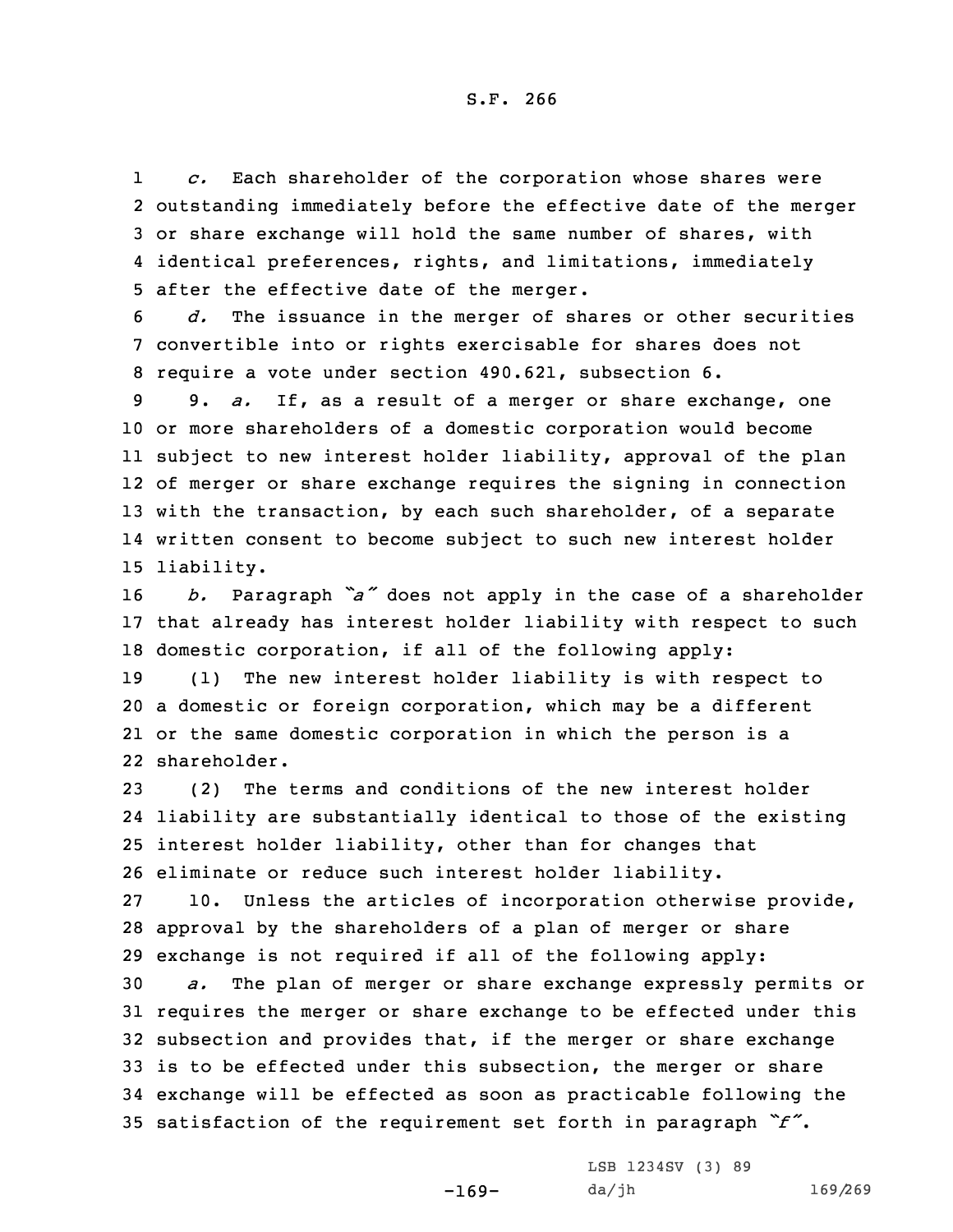S.F. 266

1 *b.* Another party to the merger, the acquiring entity in the share exchange, or <sup>a</sup> parent of another party to the merger or the acquiring entity in the share exchange, makes an offer to purchase, on the terms provided in the plan of merger or share exchange, any and all of the outstanding shares of the corporation that, absent this subsection, would be entitled to vote on the plan of merger or share exchange, except that the offer may exclude shares of the corporation that are owned at the commencement of the offer by the corporation, the offeror, or any parent of the offeror, or by any wholly owned subsidiary of any of the foregoing.

12 *c.* The offer discloses that the plan of merger or share exchange provides that the merger or share exchange will be effected as soon as practicable following the satisfaction of the requirement set forth in paragraph *"f"* and that the shares of the corporation that are not tendered in response to the offer will be treated as set forth in paragraph *"h"*.

18 *d.* The offer remains open for at least ten days.

19 *e.* The offeror purchases all shares properly tendered in 20 response to the offer and not properly withdrawn.

21 *f.* The shares listed below are collectively entitled to cast at least the minimum number of votes on the merger or share exchange that, absent this subsection, would be required by this subchapter and by the articles of incorporation for the approval of the merger or share exchange by the shareholders and by any other voting group entitled to vote on the merger or share exchange at <sup>a</sup> meeting at which all shares entitled to vote on the approval were present and voted:

29 (1) Shares purchased by the offeror in accordance with the 30 offer.

31 (2) Shares otherwise owned by the offeror or by any parent 32 of the offeror or any wholly owned subsidiary of any of the 33 foregoing.

34 (3) Shares subject to an agreement that they are to be 35 transferred, contributed, or delivered to the offeror, any

 $-170-$ 

LSB 1234SV (3) 89 da/jh 170/269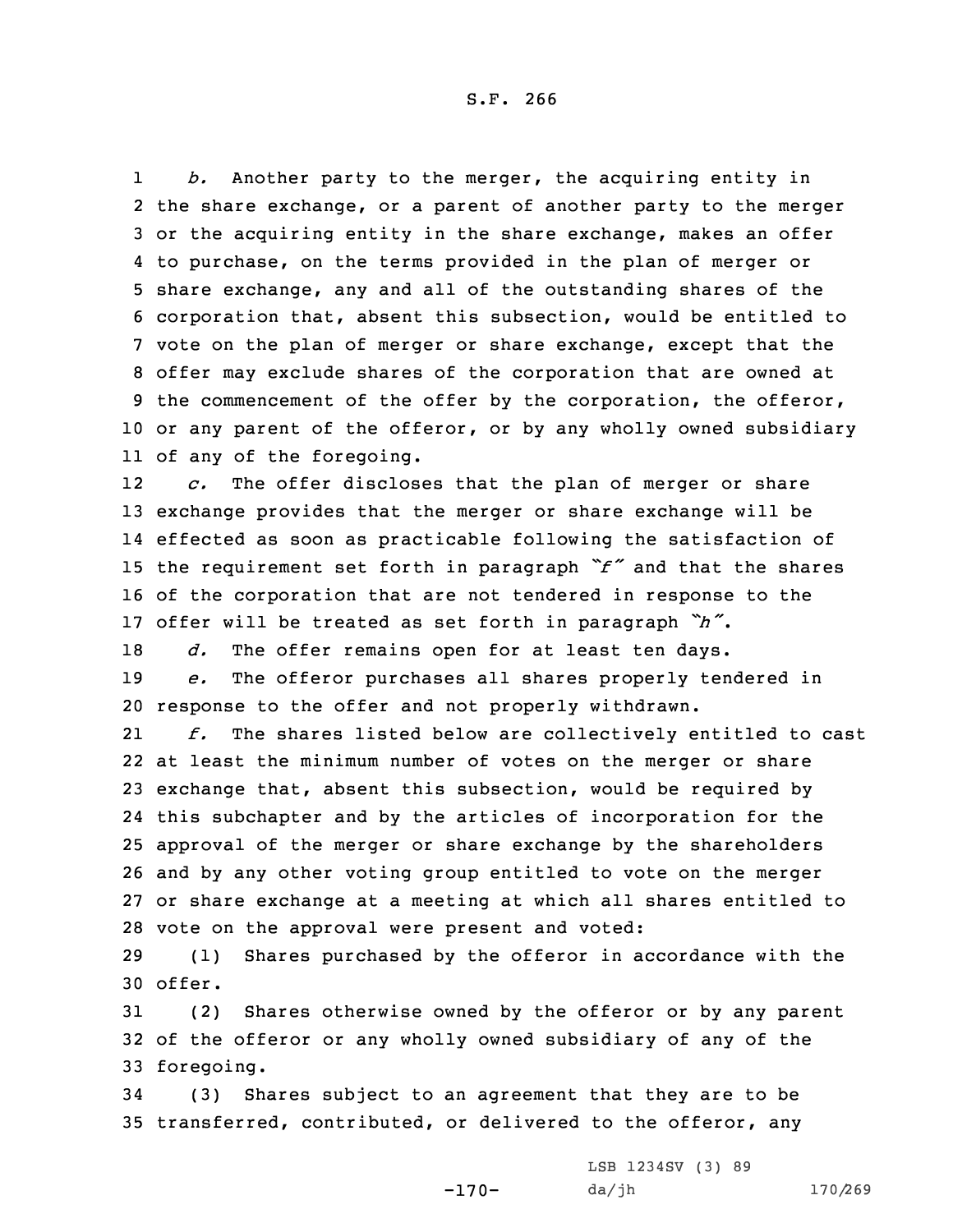S.F. 266

1 parent of the offeror, or any wholly owned subsidiary of any of 2 the foregoing in exchange for shares or eligible interests in 3 such offeror, parent, or subsidiary.

4 *g.* The offeror or <sup>a</sup> wholly owned subsidiary of the offeror 5 merges with or into, or effects <sup>a</sup> share exchange in which it 6 acquires shares of, the corporation.

 *h.* Each outstanding share of each class or series of shares of the corporation that the offeror is offering to purchase in accordance with the offer, and that is not purchased in accordance with the offer, is to be converted in the merger into, or into the right to receive, or is to be exchanged 12 in the share exchange for, or for the right to receive, the same amount and kind of securities, eligible interests, obligations, rights, cash, or other property to be paid or exchanged in accordance with the offer for each share of that class or series of shares that is tendered in response 17 to the offer, except that shares of the corporation that are owned by the corporation or that are described in paragraph *"f"*, subparagraph (2) or (3), need not be converted into or exchanged for the consideration described in this paragraph 21 *"h"*.

2211. As used in subsection 10:

23 *a. "Offer"* means the offer referred to in subsection 10, 24 paragraph *"b"*.

<sup>25</sup> *b. "Offeror"* means the person making the offer.

 *c. "Parent"* of an entity means <sup>a</sup> person that owns, directly or indirectly, through one or more wholly owned subsidiaries, all of the outstanding shares of or eligible interests in that 29 entity.

30 *d.* Shares tendered in response to the offer shall be deemed <sup>31</sup> to have been "purchased" in accordance with the offer at the 32 earliest time as of which the following applies:

33 (1) The offeror has irrevocably accepted those shares for 34 payment.

-171-

35 (2) Either of the following applies:

LSB 1234SV (3) 89 da/jh 171/269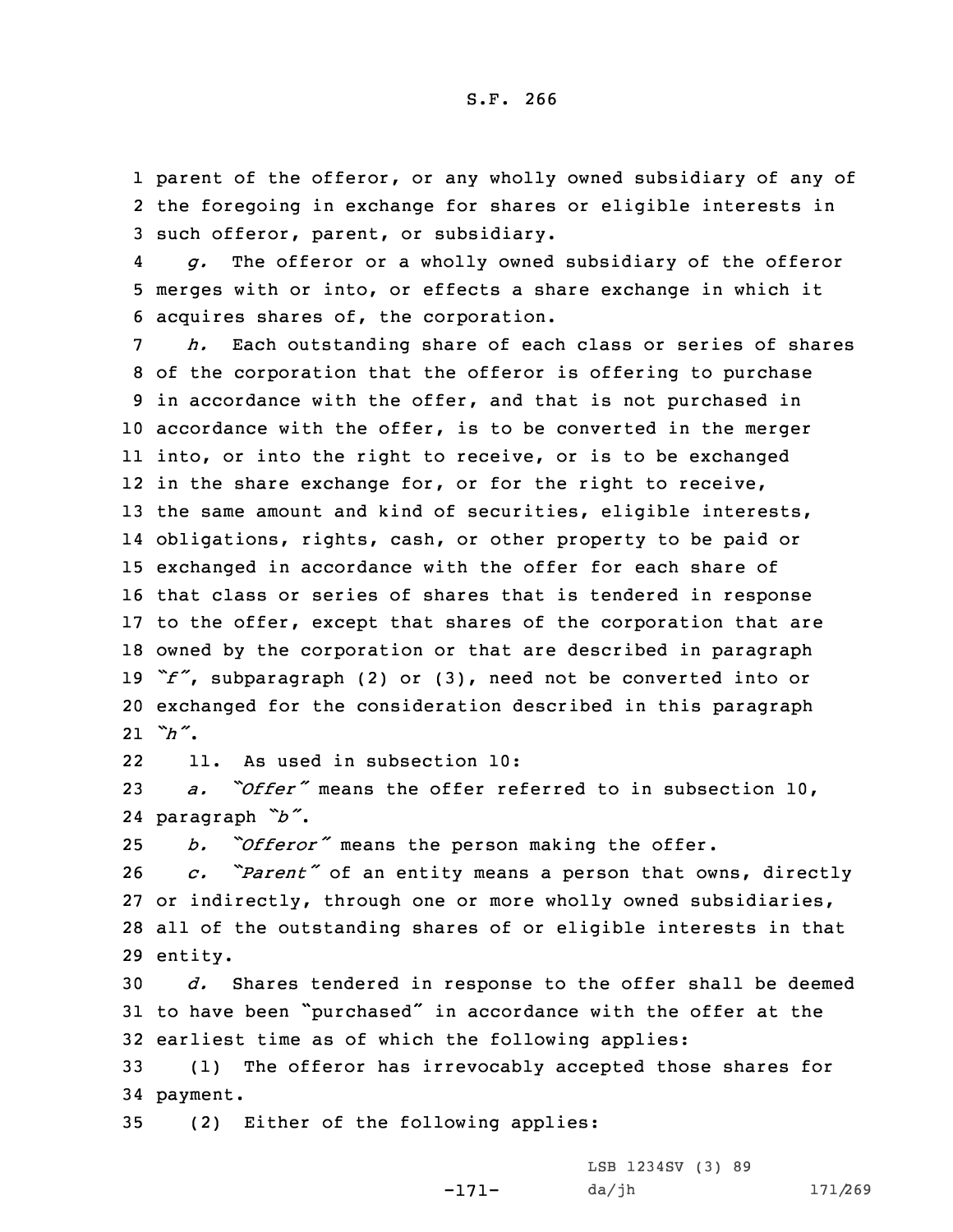1 (a) In the case of shares represented by certificates, the 2 offeror, or the offeror's designated depository or other agent, 3 has physically received the certificates representing those 4 shares.

 (b) In the case of shares without certificates, those shares have been transferred into the account of the offeror or its designated depository or other agent, or an agent's message relating to those shares has been received by the offeror or its designated depository or other agent.

 *e. "Wholly owned subsidiary"* of <sup>a</sup> person means an entity of or in which that person owns, directly or indirectly, through one or more wholly owned subsidiaries, all of the outstanding shares or eligible interests.

14 12. Unless the articles of incorporation otherwise provide, 15 all of the following applies:

16 *a.* Approval of <sup>a</sup> plan of share exchange by the shareholders 17 of <sup>a</sup> domestic corporation is not required if the corporation is 18 the acquiring entity in the share exchange.

19 *b.* Shares not to be exchanged under the plan of share 20 exchange are not entitled to vote on the plan.

21 Sec. 151. Section 490.1105, Code 2021, is amended by 22 striking the section and inserting in lieu thereof the 23 following:

24 **490.1105 Merger between parent and subsidiary or between** 25 **subsidiaries.**

 1. <sup>A</sup> domestic or foreign parent entity that owns shares of <sup>a</sup> domestic corporation which carry at least ninety percent of the voting power of each class and series of the outstanding shares of the subsidiary that has voting power may do any of the following:

 *a.* Merge the subsidiary into itself, if it is <sup>a</sup> domestic or foreign corporation or eligible entity, or into another domestic or foreign corporation or eligible entity in which the parent entity owns at least ninety percent of the voting power of each class and series of the outstanding shares or eligible

-172-

LSB 1234SV (3) 89 da/jh 172/269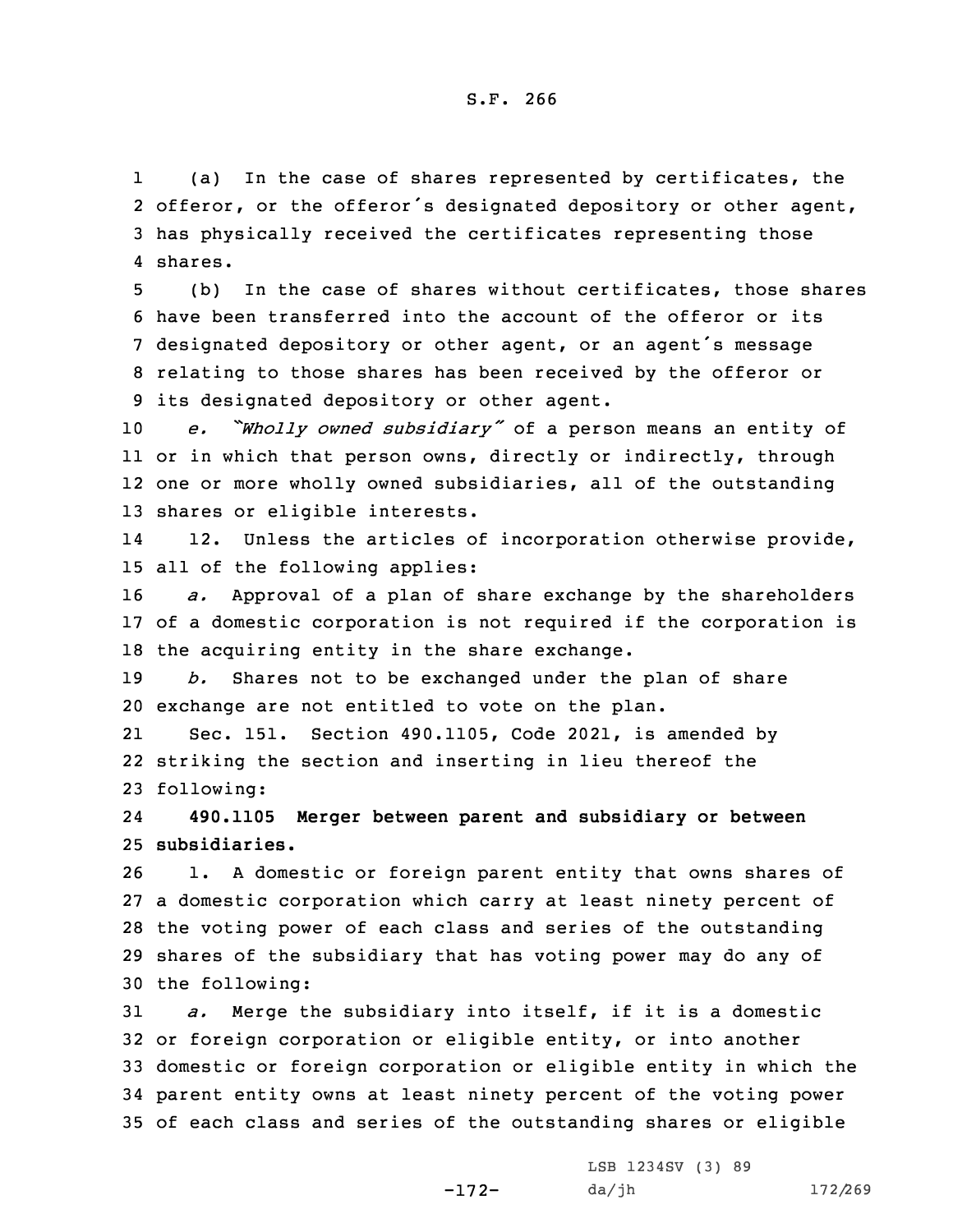1 interests which have voting power.

2 *b.* Merge itself, if it is <sup>a</sup> domestic or foreign corporation or eligible entity, into such subsidiary, in either case without the approval of the board of directors or shareholders of the subsidiary, unless the articles of incorporation or organic rules of the parent entity or the articles of incorporation of the subsidiary corporation otherwise provide. *c.* Section 490.1104, subsection 9, applies to <sup>a</sup> merger under this section. The articles of merger relating to <sup>a</sup> merger under this section do not need to be signed by the subsidiary. 11 2. <sup>A</sup> parent entity shall, within ten days after the effective date of <sup>a</sup> merger approved under subsection 1, notify each of the subsidiary's shareholders that the merger has become effective. 3. Except as provided in subsections 1 and 2, <sup>a</sup> merger

16 between <sup>a</sup> parent entity and <sup>a</sup> domestic subsidiary corporation 17 shall be governed by the provisions of this subchapter 18 applicable to mergers generally.

19 Sec. 152. Section 490.1106, Code 2021, is amended by 20 striking the section and inserting in lieu thereof the 21 following:

22**490.1106 Articles of merger or share exchange.**

 1. After <sup>a</sup> plan of merger has been adopted and approved as required by this chapter, or if the merger is being effected under section 490.1102, subsection 1, paragraph *"b"*, the merger has been approved as required by the organic law governing the parties to the merger, then articles of merger shall be signed by each party to the merger except as provided in section 490.1105, subsection 1. The articles must set forth all of the following:

31 *a.* The name, jurisdiction of formation, and type of entity 32 of each party to the merger.

33 *b.* The name, jurisdiction of formation, and type of entity 34 of the survivor.

35 *c.* If the survivor of the merger is <sup>a</sup> domestic corporation

-173-

LSB 1234SV (3) 89 da/jh 173/269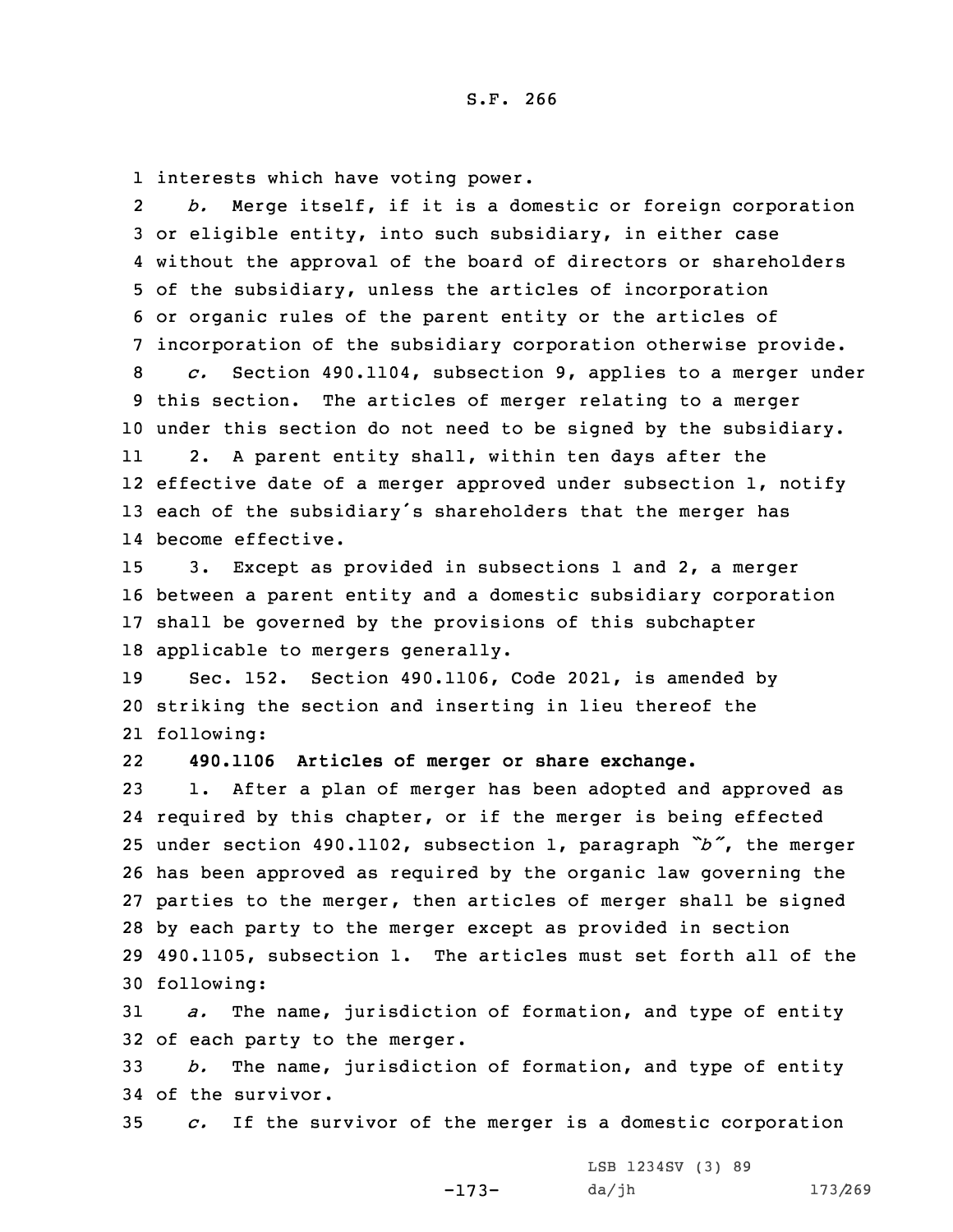1 and its articles of incorporation are amended, or if <sup>a</sup> new 2 domestic corporation is created as a result of the merger, any 3 of the following:

4 (1) The amendments to the survivor's articles of 5 incorporation.

 (2) The articles of incorporation of the new corporation. *d.* If the survivor of the merger is <sup>a</sup> domestic eligible entity and its public organic record is amended, or if <sup>a</sup> new domestic eligible entity is created as <sup>a</sup> result of the merger, any of the following:

11 (1) The amendments to the public organic record of the 12 survivor.

13 (2) The public organic record, if any, of the new eligible 14 entity.

 *e.* If the plan of merger required approval by the shareholders of <sup>a</sup> domestic corporation that is <sup>a</sup> party to the merger, <sup>a</sup> statement that the plan was duly approved by the shareholders and, if voting by any separate voting group was required, by each such separate voting group, in the manner required by this chapter and the articles of incorporation. 21 *f.* If the plan of merger or share exchange did not require approval by the shareholders of <sup>a</sup> domestic corporation that is <sup>a</sup> party to the merger, <sup>a</sup> statement to that effect.

24 *g.* As to each foreign corporation that is <sup>a</sup> party to the merger, <sup>a</sup> statement that the participation of the foreign corporation was duly authorized as required by its organic law. *h.* As to each domestic or foreign eligible entity that is <sup>a</sup> party to the merger, <sup>a</sup> statement that the merger was approved in accordance with its organic law or section 490.1102, subsection 3.

 *i.* If the survivor is created by the merger and is <sup>a</sup> domestic limited liability partnership, the filing required to become <sup>a</sup> limited liability partnership, as an attachment. 2. After <sup>a</sup> plan of share exchange in which the acquired entity is <sup>a</sup> domestic corporation or eligible entity has been

 $-174-$ 

LSB 1234SV (3) 89 da/jh 174/269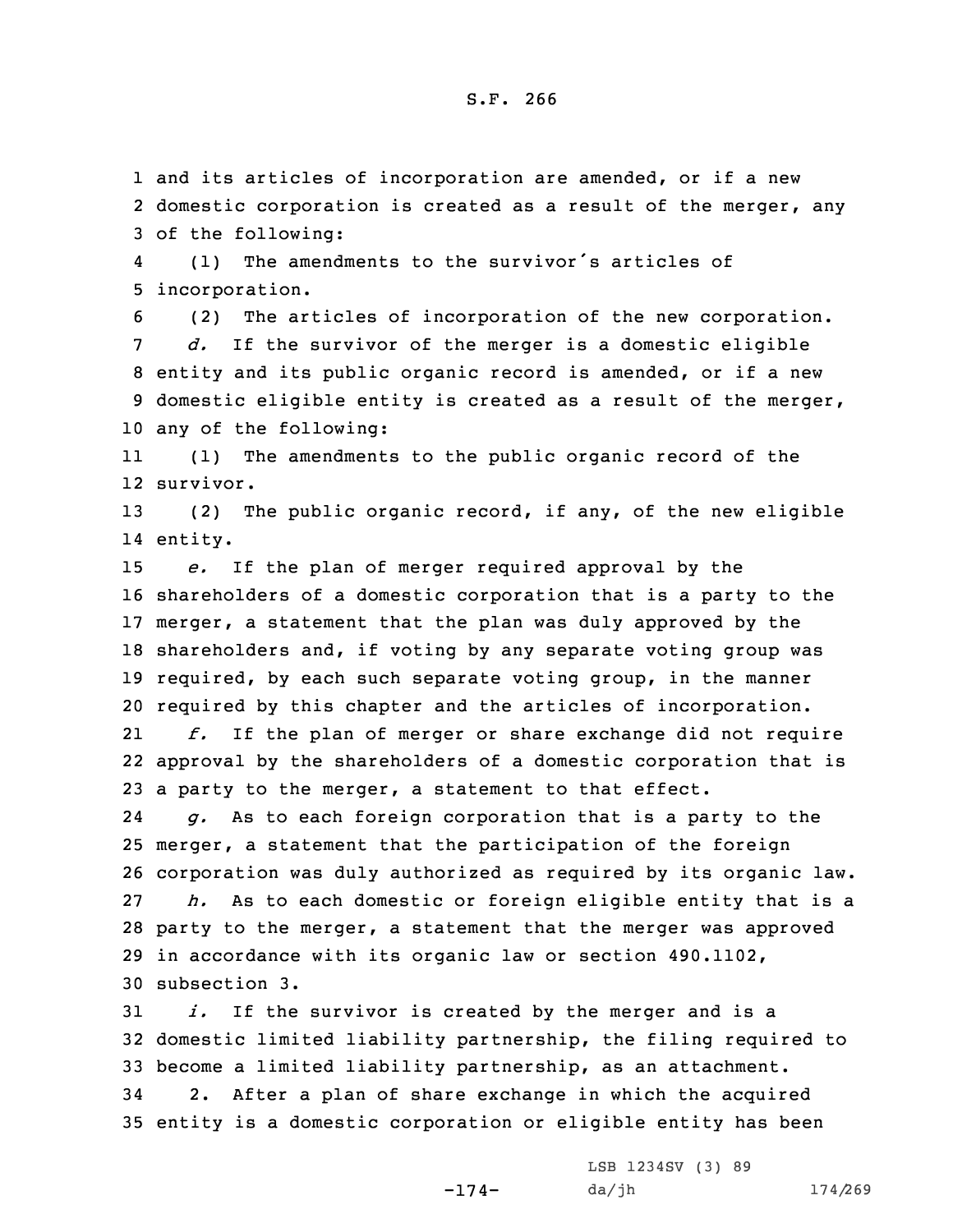adopted and approved as required by this chapter, articles of share exchange shall be signed by the acquired entity and the acquiring entity. The articles shall set forth all of the following:

5 *a.* The name of the acquired entity.

6 *b.* The name, jurisdiction of formation, and type of entity 7 of the domestic or foreign corporation or eligible entity that 8 is the acquiring entity.

 *c.* <sup>A</sup> statement that the plan of share exchange was duly approved by the acquired entity by all of the following: 11 (1) The required vote or consent of each class or series of shares or eligible interests included in the exchange. (2) The required vote or consent of each other class or series of shares or eligible interests entitled to vote on approval of the exchange by the articles of incorporation or organic rules of the acquired entity or section 490.1103, subsection 3.

18 3. In addition to the requirements of subsection 1 or 2, 19 articles of merger or share exchange may contain any other 20 provision not prohibited by law.

21 4. The articles of merger or share exchange shall be 22 delivered to the secretary of state for filing and, subject to 23 subsection 5, the merger or share exchange shall take effect 24 on the effective date determined in accordance with section 25 490.123.

 5. With respect to <sup>a</sup> merger in which one or more foreign entities is <sup>a</sup> party or <sup>a</sup> foreign entity created by the merger is the survivor, the merger itself shall become effective at the later of the following:

30 *a.* When all documents required to be filed in foreign 31 jurisdictions to effect the merger have become effective. 32 *b.* When the articles of merger take effect.

33 6. Articles of merger filed under this section may be 34 combined with any filing required under the organic law 35 governing any domestic eligible entity involved in the

-175-

LSB 1234SV (3) 89 da/jh 175/269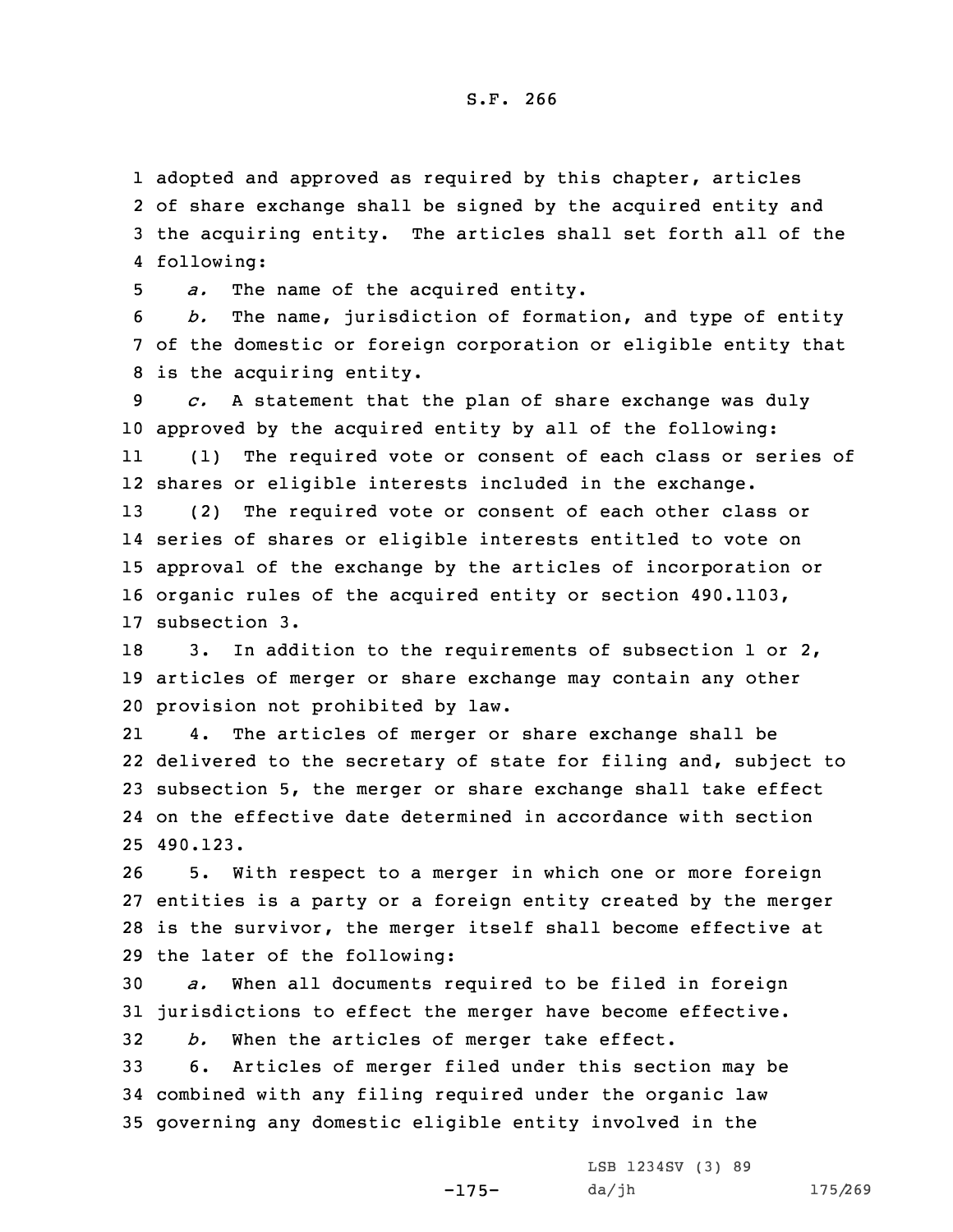1 transaction if the combined filing satisfies the requirements 2 of both this section and the other organic law.

3 Sec. 153. Section 490.1107, Code 2021, is amended by 4 striking the section and inserting in lieu thereof the 5 following:

6 **490.1107 Effect of merger or share exchange.** 7 1. When <sup>a</sup> merger becomes effective, all of the following 8 apply:

9 *a.* The domestic or foreign corporation or eligible entity 10 that is designated in the plan of merger as the survivor 11 continues or comes into existence, as the case may be. 12*b.* The separate existence of every domestic or foreign

13 corporation or eligible entity that is <sup>a</sup> party to the merger, 14 other than the survivor, ceases.

 *c.* All property owned by, and every contract right possessed by, each domestic or foreign corporation or eligible entity that is <sup>a</sup> party to the merger, other than the survivor, are the property and contract rights of the survivor without transfer, reversion, or impairment.

 *d.* All debts, obligations, and other liabilities of each domestic or foreign corporation or eligible entity that is <sup>a</sup> party to the merger, other than the survivor, are debts, obligations, or liabilities of the survivor.

24 *e.* The name of the survivor may, but need not be, substituted in any pending proceeding for the name of any party to the merger whose separate existence ceased in the merger. *f.* If the survivor is <sup>a</sup> domestic entity, the articles of incorporation and bylaws or the organic rules of the survivor are amended to the extent provided in the plan of merger.

30 *g.* The articles of incorporation and bylaws or the organic 31 rules of <sup>a</sup> survivor that is <sup>a</sup> domestic entity and is created by 32 the merger become effective.

33 *h.* The shares of each domestic or foreign corporation 34 that is <sup>a</sup> party to the merger, and the eligible interests in 35 an eligible entity that is <sup>a</sup> party to <sup>a</sup> merger, that are to

-176-

LSB 1234SV (3) 89 da/jh 176/269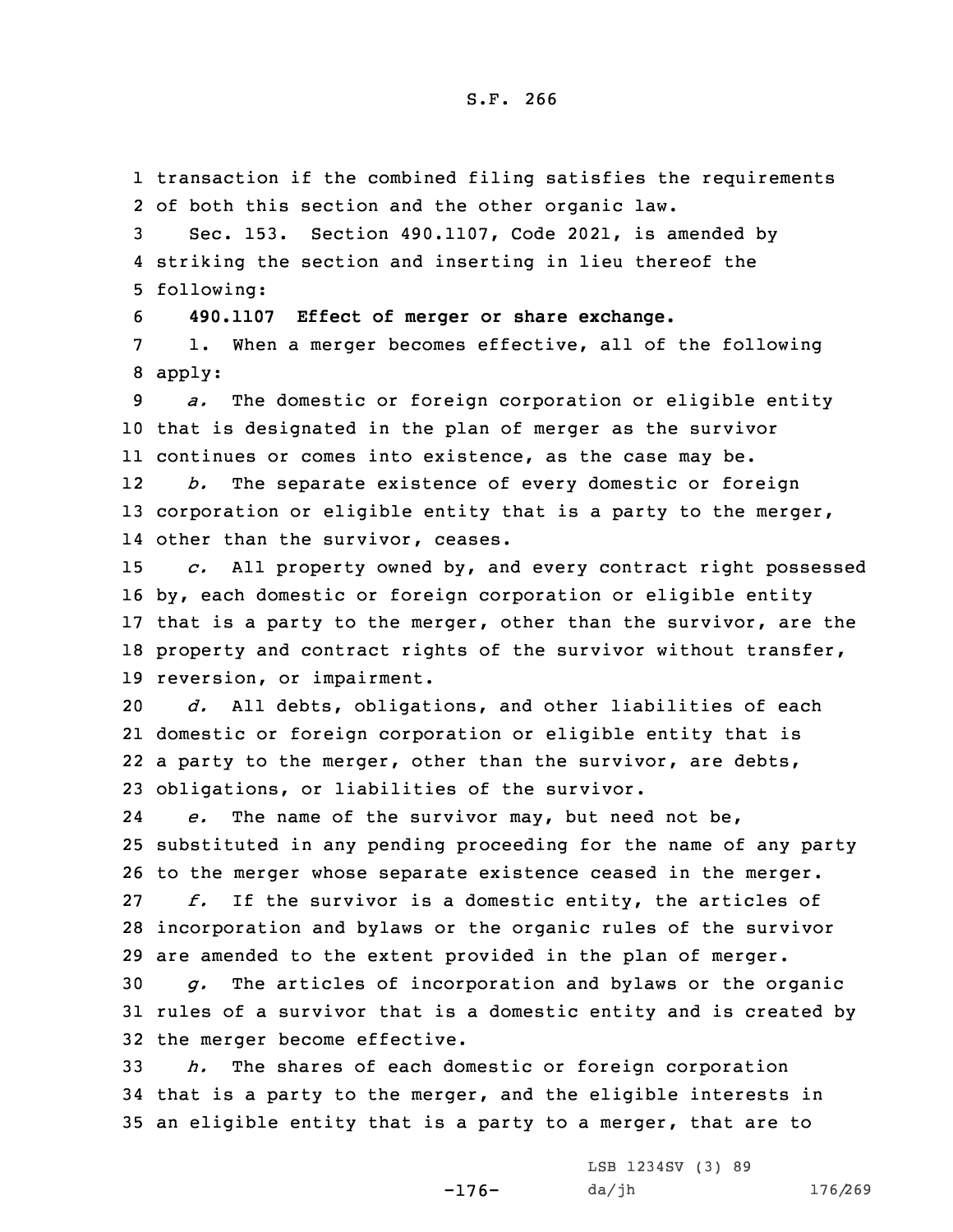S.F. 266

 be converted in accordance with the terms of the merger into shares, or other securities, eligible interests, obligations, rights to acquire shares, other securities, or eligible interests, cash, other property, or any combination of the foregoing, are converted, and the former holders of such shares or eligible interests are entitled only to the rights provided to them by those terms or to any rights they may have under subchapter XIII or the organic law governing the eligible entity or foreign corporation.

 *i.* Except as provided by law or the terms of the merger, all the rights, privileges, franchises, and immunities of each 12 entity that is a party to the merger, other than the survivor, are the rights, privileges, franchises, and immunities of the survivor.

15 *j.* If the survivor exists before the merger, all of the 16 following apply:

17 (1) All the property and contract rights of the survivor 18 remain its property and contract rights without transfer, 19 reversion, or impairment.

20 (2) The survivor remains subject to all its debts, 21 obligations, and other liabilities.

22 (3) Except as provided by law or the plan of merger, the 23 survivor continues to hold all of its rights, privileges, 24 franchises, and immunities.

 2. When <sup>a</sup> share exchange becomes effective, the shares or eligible interests in the acquired entity that are to be exchanged for shares or other securities, eligible interests, obligations, rights to acquire shares, other securities or eligible interests, cash, other property, or any combination of the foregoing, are entitled only to the rights provided to them in the plan of share exchange or to any rights they may have under subchapter XIII or under the organic law governing the acquired entity.

34 3. Except as otherwise provided in the articles of 35 incorporation of <sup>a</sup> domestic corporation or the organic law

-177-

LSB 1234SV (3) 89 da/jh 177/269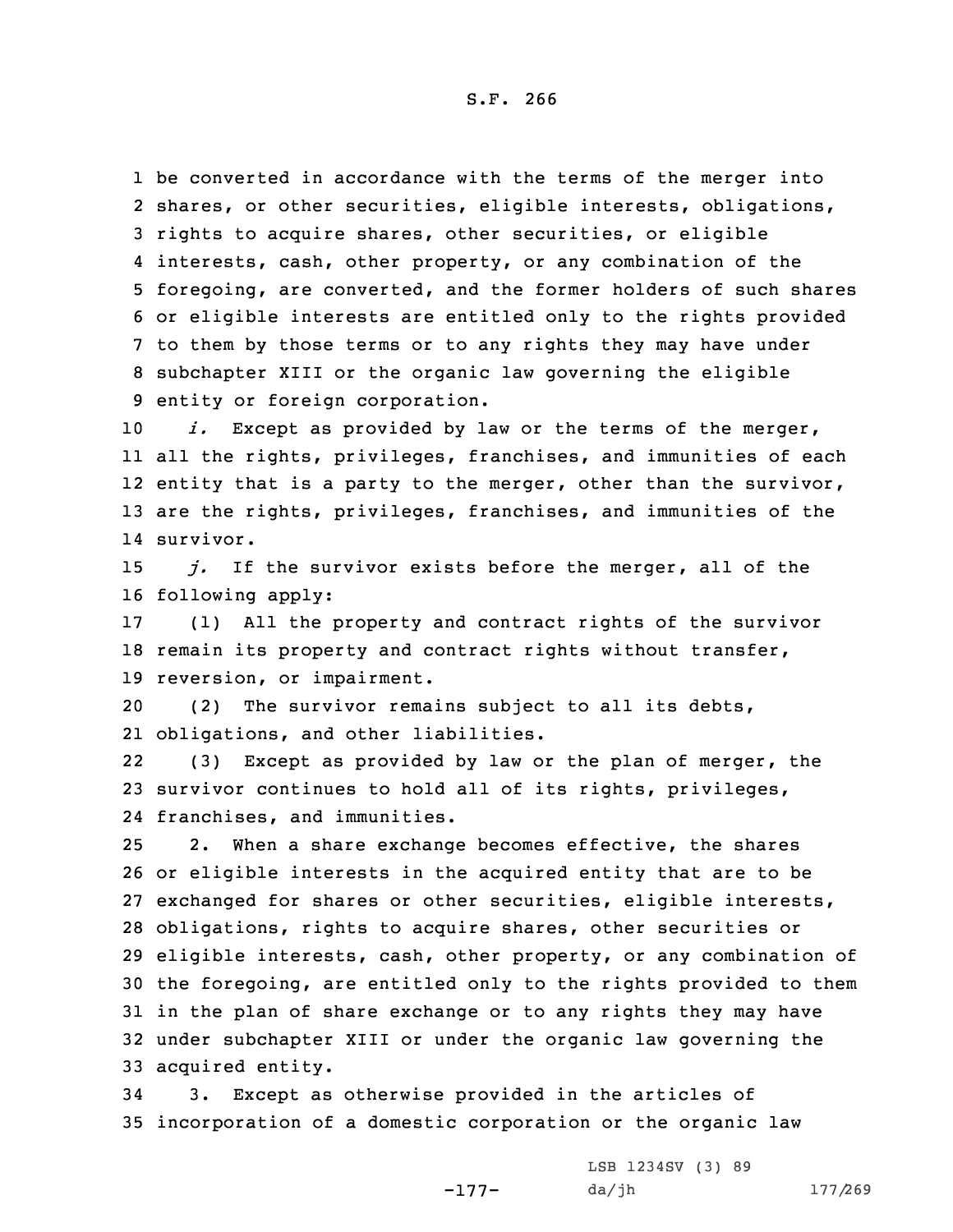1 governing or organic rules of <sup>a</sup> foreign corporation or <sup>a</sup> 2 domestic or foreign eligible entity, the effect of <sup>a</sup> merger or 3 share exchange on interest holder liability is as follows:

4 *a.* <sup>A</sup> person who becomes subject to new interest holder liability in respect of an entity as <sup>a</sup> result of <sup>a</sup> merger or share exchange shall have that new interest holder liability only in respect of interest holder liabilities that arise after the merger or share exchange becomes effective.

 *b.* If <sup>a</sup> person had interest holder liability with respect to <sup>a</sup> party to the merger or the acquired entity before the merger or share exchange becomes effective with respect to shares or eligible interests of such party or acquired entity which were exchanged in the merger or share exchange, were canceled in the merger, or the terms and conditions of which relating to interest holder liability were amended pursuant to the merger, then all of the following apply:

 (1) The merger or share exchange does not discharge that prior interest holder liability with respect to any interest holder liabilities that arose before the merger or share exchange becomes effective.

21 (2) The provisions of the organic law governing any entity for which the person had that prior interest holder liability shall continue to apply to the collection or discharge of any interest holder liabilities preserved by subparagraph (1), as if the merger or share exchange had not occurred.

 (3) The person shall have such rights of contribution from other persons as are provided by the organic law governing the entity for which the person had that prior interest holder liability with respect to any interest holder liabilities preserved by subparagraph (1), as if the merger or share exchange had not occurred.

 (4) The person shall not, by reason of such prior interest holder liability, have interest holder liability with respect to any interest holder liabilities that arise after the merger or share exchange becomes effective.

> LSB 1234SV (3) 89 da/jh 178/269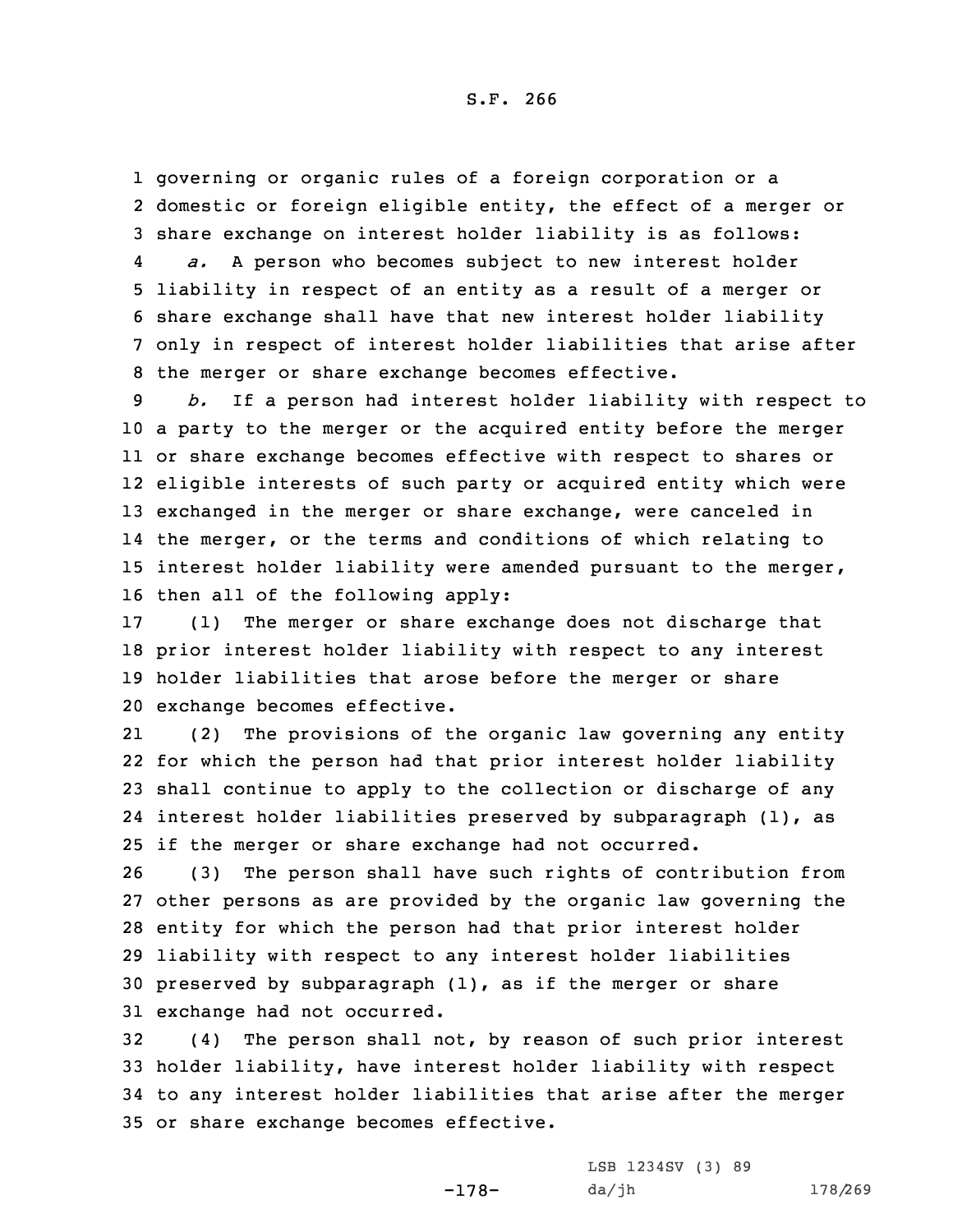1 *c.* If <sup>a</sup> person has interest holder liability both before and after <sup>a</sup> merger becomes effective with unchanged terms and conditions with respect to the entity that is the survivor by reason of owning the same shares or eligible interests before and after the merger becomes effective, the merger has no effect on such interest holder liability.

 *d.* <sup>A</sup> share exchange has no effect on interest holder liability related to shares or eligible interests of the acquired entity that were not exchanged in the share exchange. 4. Upon <sup>a</sup> merger becoming effective, <sup>a</sup> foreign corporation, or <sup>a</sup> foreign eligible entity, that is the survivor of the merger is deemed to have done all of the following:

 *a.* Appointed the secretary of state as its agent for service of process in <sup>a</sup> proceeding to enforce the rights of shareholders of each domestic corporation that is <sup>a</sup> party to the merger who exercise appraisal rights.

 *b.* Agreed that it will promptly pay the amount, if any, to which such shareholders are entitled under subchapter XIII. 5. Except as provided in the organic law governing <sup>a</sup> party to <sup>a</sup> merger or in its articles of incorporation or organic rules, the merger does not give rise to any rights that an interest holder, governor, or third party would have upon <sup>a</sup> dissolution, liquidation, or winding up of that party. The merger does not require <sup>a</sup> party to the merger to wind up its affairs and does not constitute or cause its dissolution or termination.

 6. Property held for <sup>a</sup> charitable purpose under the law of this state by <sup>a</sup> domestic or foreign corporation or eligible entity immediately before <sup>a</sup> merger becomes effective shall not, as <sup>a</sup> result of the transaction, be diverted from the objects for which it was donated, granted, devised, or otherwise transferred except and to the extent permitted by or pursuant to the laws of this state addressing cy pres or dealing with nondiversion of charitable assets.

35 7. <sup>A</sup> bequest, devise, gift, grant, or promise contained

-179-

LSB 1234SV (3) 89 da/jh 179/269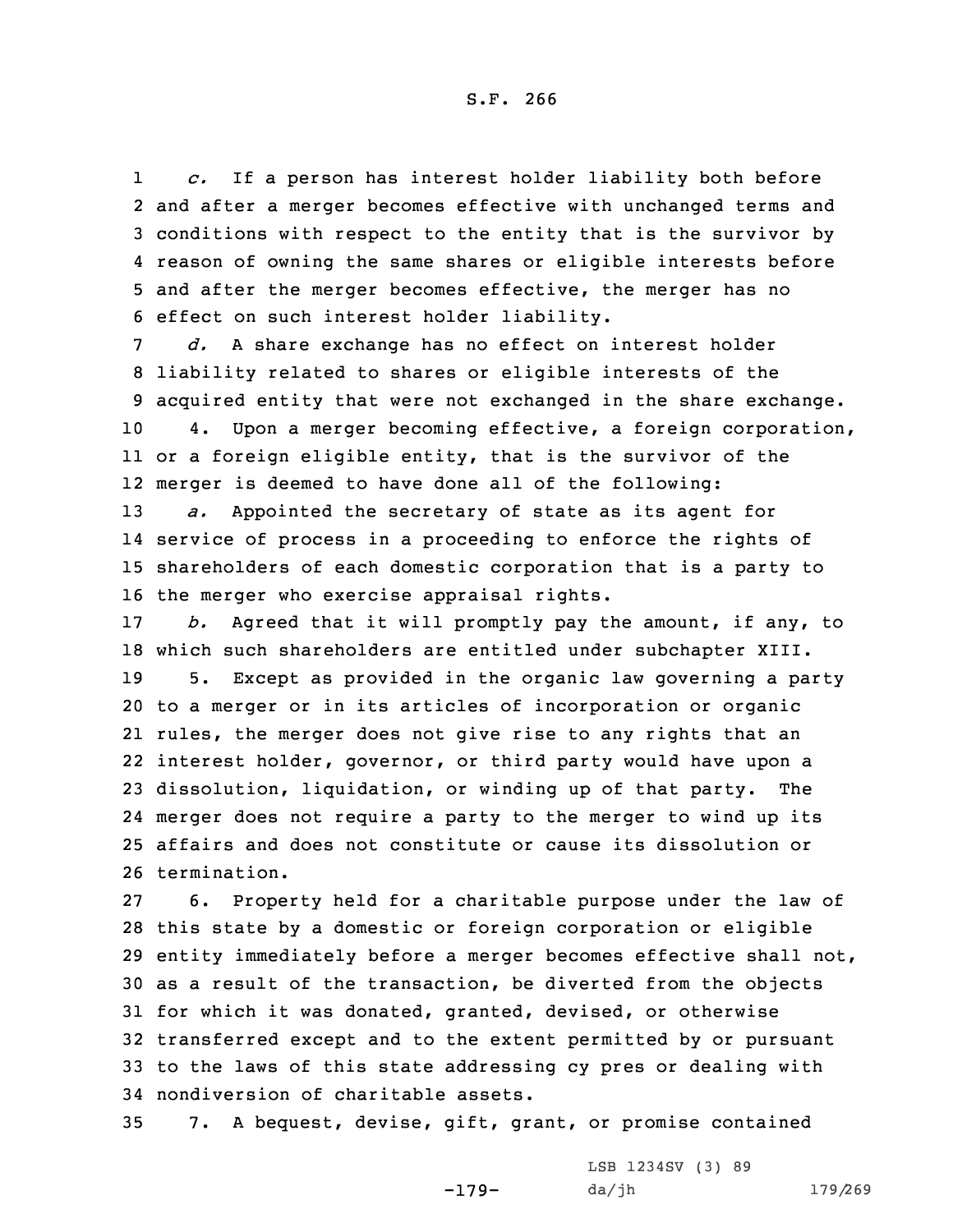S.F. 266

 in <sup>a</sup> will or other instrument of donation, subscription, or conveyance which is made to an entity that is <sup>a</sup> party to <sup>a</sup> merger that is not the survivor and which takes effect or remains payable after the merger inures to the survivor. 8. <sup>A</sup> trust obligation that would govern property if transferred to <sup>a</sup> nonsurviving entity applies to property

7 that is transferred to the survivor after <sup>a</sup> merger becomes 8 effective.

9 Sec. 154. Section 490.1108, Code 2021, is amended by 10 striking the section and inserting in lieu thereof the 11 following:

12**490.1108 Abandonment of <sup>a</sup> merger or share exchange.**

13 1. After a plan of merger or share exchange has been adopted and approved as required by this subchapter, and before articles of merger or share exchange have become effective, the plan may be abandoned by <sup>a</sup> domestic business corporation that is <sup>a</sup> party to the plan without action by its shareholders in accordance with any procedures set forth in the plan of merger or share exchange or, if no such procedures are set forth in the plan, in the manner determined by the board of directors. 21 2. If <sup>a</sup> merger or share exchange is abandoned under subsection 1 after articles of merger or share exchange have been delivered to the secretary of state for filing but before the merger or share exchange has become effective, <sup>a</sup> statement of abandonment signed by all the parties that signed the articles of merger or share exchange shall be delivered to the secretary of state for filing before the articles of merger or share exchange become effective. The statement shall take effect on filing and the merger or share exchange shall be deemed abandoned and shall not become effective. The statement of abandonment must contain all of the following: *a.* The name of each party to the merger or the names of the acquiring and acquired entities in <sup>a</sup> share exchange. *b.* The date on which the articles of merger or share

35 exchange were filed by the secretary of state.

-180-

LSB 1234SV (3) 89 da/jh 180/269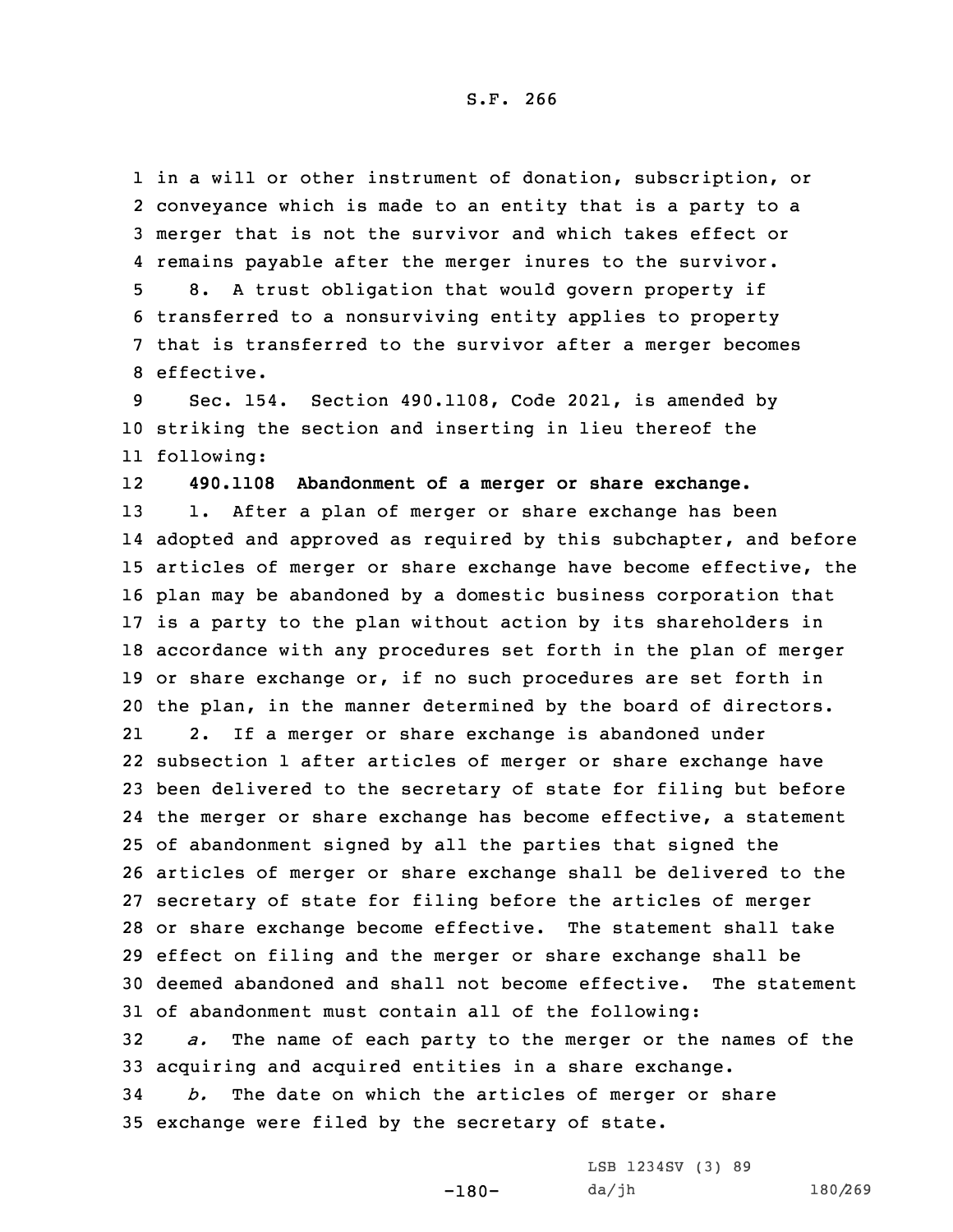1 *c.* <sup>A</sup> statement that the merger or share exchange has been 2 abandoned in accordance with this section.

3 Sec. 155. Section 490.1201, Code 2021, is amended by 4 striking the section and inserting in lieu thereof the 5 following:

6 **490.1201 Disposition of assets not requiring shareholder** 7 **approval.**

8 No approval of the shareholders is required to do any of 9 the following, unless the articles of incorporation otherwise 10 provide:

11 1. Sell, lease, exchange, or otherwise dispose of any of 12 the corporation's assets in the usual and regular course of 13 business.

14 2. Mortgage, pledge, dedicate to the repayment of 15 indebtedness, whether with or without recourse, or otherwise <sup>16</sup> encumber any or all of the corporation's assets, regardless of 17 whether in the usual and regular course of business.

 3. Transfer any or all of the corporation's assets to one or more domestic or foreign corporations or other entities, all of the shares or interests of which are owned by the corporation. 21 4. Distribute assets pro rata to the holders of one or more classes or series of the corporation's shares.

23 Sec. 156. Section 490.1202, Code 2021, is amended by 24 striking the section and inserting in lieu thereof the 25 following:

26 **490.1202 Shareholder approval of certain dispositions.**

 1. <sup>A</sup> sale, lease, exchange, or other disposition of assets, other than <sup>a</sup> disposition described in section 490.1201, requires approval of the corporation's shareholders if the disposition would leave the corporation without <sup>a</sup> significant continuing business activity. <sup>A</sup> corporation will conclusively be deemed to have retained <sup>a</sup> significant continuing business activity if it retains <sup>a</sup> business activity that represented, for the corporation and its subsidiaries on <sup>a</sup> consolidated basis, at least twenty-five percent of total assets at the

-181-

LSB 1234SV (3) 89 da/jh 181/269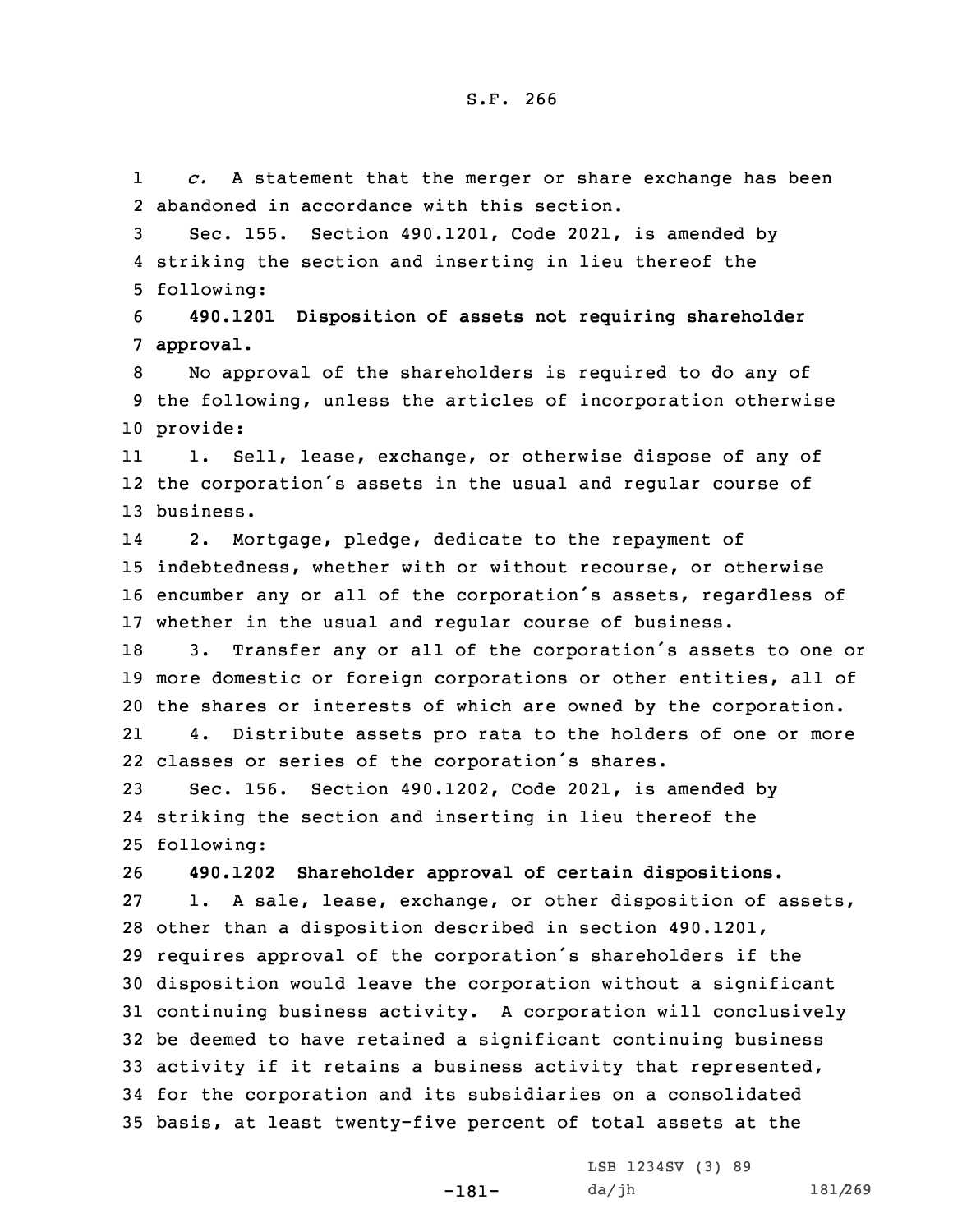end of the most recently completed fiscal year, and either twenty-five percent of either income from continuing operations before taxes or twenty-five percent of revenues from continuing operations, in each case for the most recently completed fiscal year; but no presumption that the disposition will leave the corporation without <sup>a</sup> significant continuing business activity shall arise from the fact that the corporation's continuing business activity does not equal or exceed any of these percentages.

10 2. To obtain the approval of the shareholders under 11 subsection 1, all of the following shall apply:

12 *a.* The board of directors shall first adopt <sup>a</sup> resolution authorizing the disposition. The disposition shall then be approved by the shareholders. In submitting the disposition to the shareholders for approval, the board of directors shall recommend that the shareholders approve the disposition, unless any of the following apply:

18 (1) The board of directors makes <sup>a</sup> determination that 19 because of conflicts of interest or other special circumstances 20 it should not make such <sup>a</sup> recommendation.

21(2) Section 490.826 applies.

22 *b.* If paragraph *"a"*, subparagraph (1) or (2), applies, the 23 board shall inform the shareholders of the basis for its so 24 proceeding.

25 3. The board of directors may set conditions for the 26 approval by the shareholders of <sup>a</sup> disposition or the 27 effectiveness of the disposition.

 4. If <sup>a</sup> disposition is required to be approved by the 29 shareholders under subsection  $l$ , and if the approval is to be given at <sup>a</sup> meeting, the corporation shall notify each shareholder, regardless of whether entitled to vote, of the meeting of shareholders at which the disposition is to be submitted for approval. The notice must state that the purpose, or one of the purposes, of the meeting is to consider the disposition and must contain <sup>a</sup> description of

-182-

LSB 1234SV (3) 89 da/jh 182/269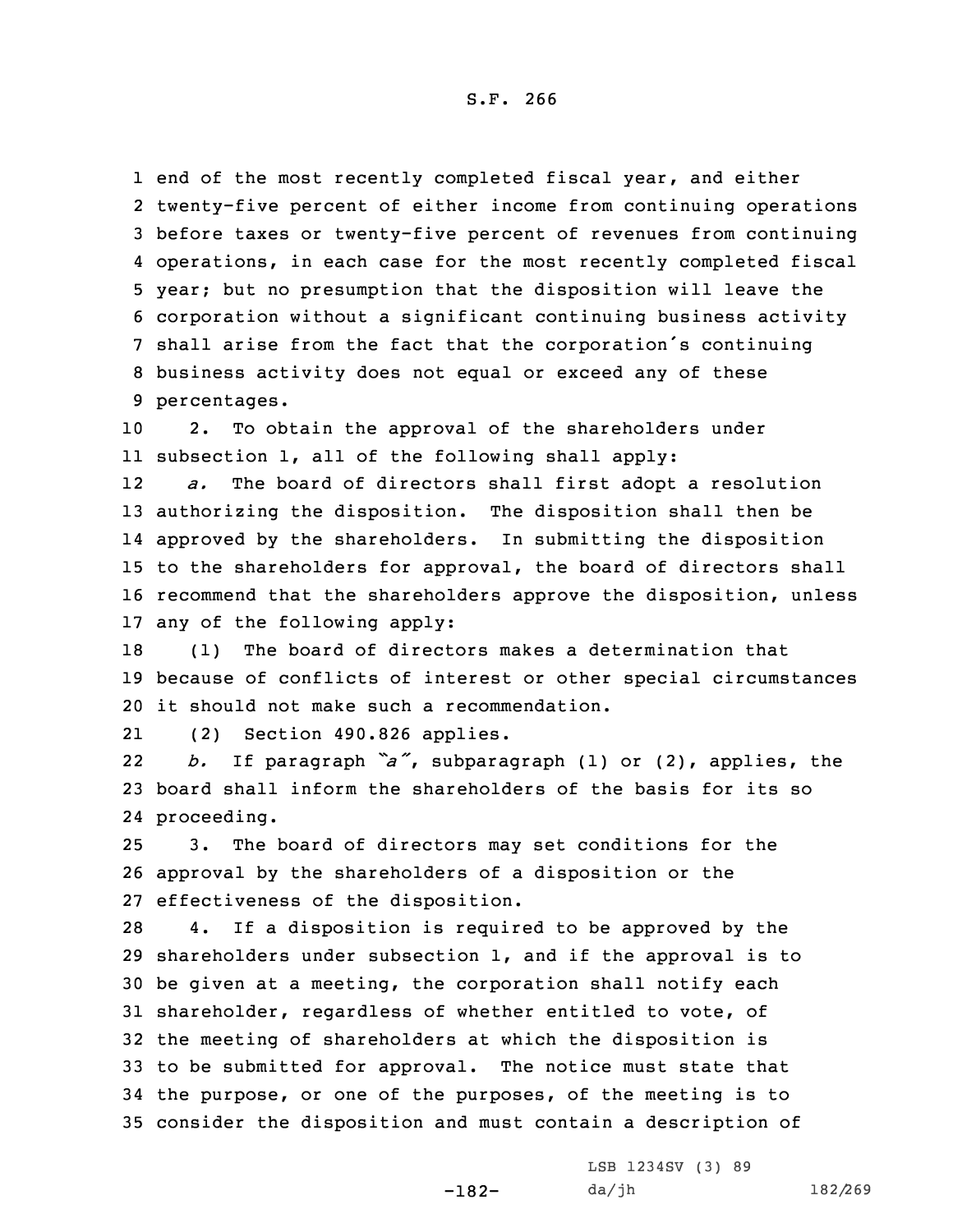1 the disposition, including the terms and conditions of the 2 disposition and the consideration to be received by the 3 corporation.

4 5. Unless the articles of incorporation, bylaws, or the board of directors acting pursuant to subsection 3 require <sup>a</sup> greater vote or <sup>a</sup> greater quorum, the approval of <sup>a</sup> disposition by the shareholders shall require the approval of the shareholders at <sup>a</sup> meeting at which <sup>a</sup> quorum exists consisting of <sup>a</sup> majority of the votes entitled to be cast on the disposition.

11 6. After <sup>a</sup> disposition has been approved by the shareholders under this subchapter, and at any time before the disposition has been consummated, it may be abandoned by the corporation without action by the shareholders, subject to any contractual rights of other parties to the disposition.

16 7. <sup>A</sup> disposition of assets in the course of dissolution 17 under subchapter XIV is not governed by this section.

18 8. The assets of <sup>a</sup> direct or indirect consolidated 19 subsidiary shall be deemed to be the assets of the parent 20 corporation for the purposes of this section.

21 Sec. 157. Section 490.1301, Code 2021, is amended by 22 striking the section and inserting in lieu thereof the 23 following:

24**490.1301 Subchapter definitions.**

25 As used in this subchapter:

 1. *"Affiliate"* means <sup>a</sup> person that directly or indirectly through one or more intermediaries controls, is controlled by, or is under common control with another person or is <sup>a</sup> senior executive of such person. For purposes of section 490.1302, subsection 2, paragraph *"d"*, <sup>a</sup> person is deemed to be an affiliate of its senior executives.

 2. *"Corporation"* means the domestic corporation that is the issuer of the shares held by <sup>a</sup> shareholder demanding appraisal and, for matters covered in sections 490.1322 through 490.1331, *"corporation"* includes the survivor of <sup>a</sup> merger.

-183-

LSB 1234SV (3) 89 da/jh 183/269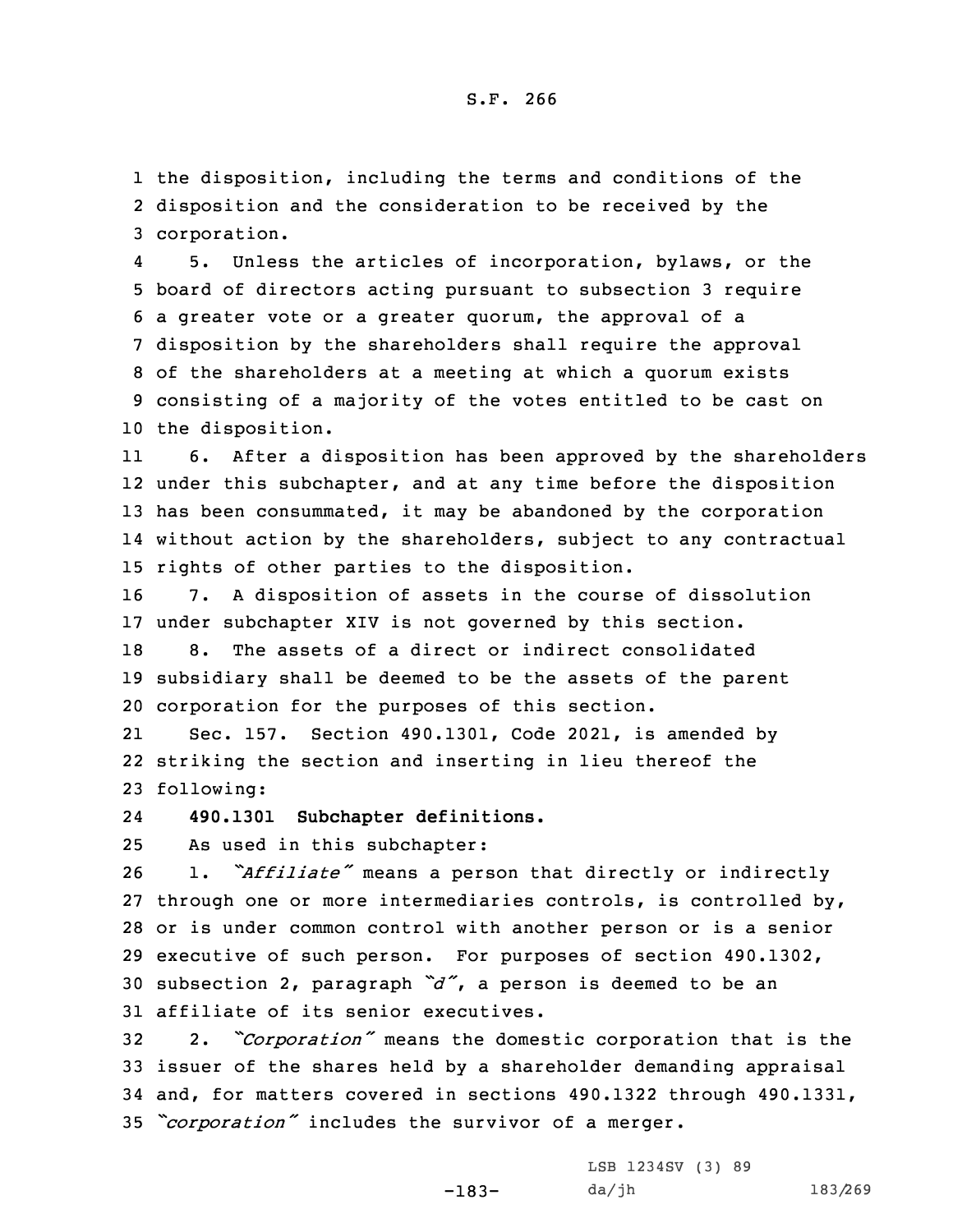1 3. *"Fair value"* means the value of the corporation's shares 2 determined according to the following:

3 *a.* Immediately before the effectiveness of the corporate 4 action to which the shareholder objects.

5 *b.* Using customary and current valuation concepts and 6 techniques generally employed for similar businesses in the 7 context of the transaction requiring appraisal.

 *c.* Without discounting for lack of marketability or minority status except, if appropriate, for amendments to the articles of incorporation pursuant to section 490.1302, subsection 1, paragraph *"d"*.

12 4. *"Interest"* means interest from the date the corporate 13 action becomes effective until the date of payment, at the rate 14 of interest on judgments in this state on the effective date 15 of the corporate action.

 5. *"Interested transaction"* means <sup>a</sup> corporate action described in section 490.1302, subsection 1, other than <sup>a</sup> merger pursuant to section 490.1105, involving an interested person in which any of the shares or assets of the corporation are being acquired or converted. As used in this subsection: 21 *a. "Beneficial owner"* means any person who, directly or indirectly, through any contract, arrangement, or understanding, other than <sup>a</sup> revocable proxy, has or shares the power to vote, or to direct the voting of, shares; except that <sup>a</sup> member of <sup>a</sup> national securities exchange is not deemed to be <sup>a</sup> beneficial owner of securities held directly or indirectly by it on behalf of another person if the member is precluded by the rules of the exchange from voting without instruction on contested matters or matters that may affect substantially the rights or privileges of the holders of the securities to be voted. When two or more persons agree to act together for the purpose of voting their shares of the corporation, each member of the group formed thereby is deemed to have acquired beneficial ownership, as of the date of the agreement, of all shares having voting power of the corporation beneficially

-184-

LSB 1234SV (3) 89 da/jh 184/269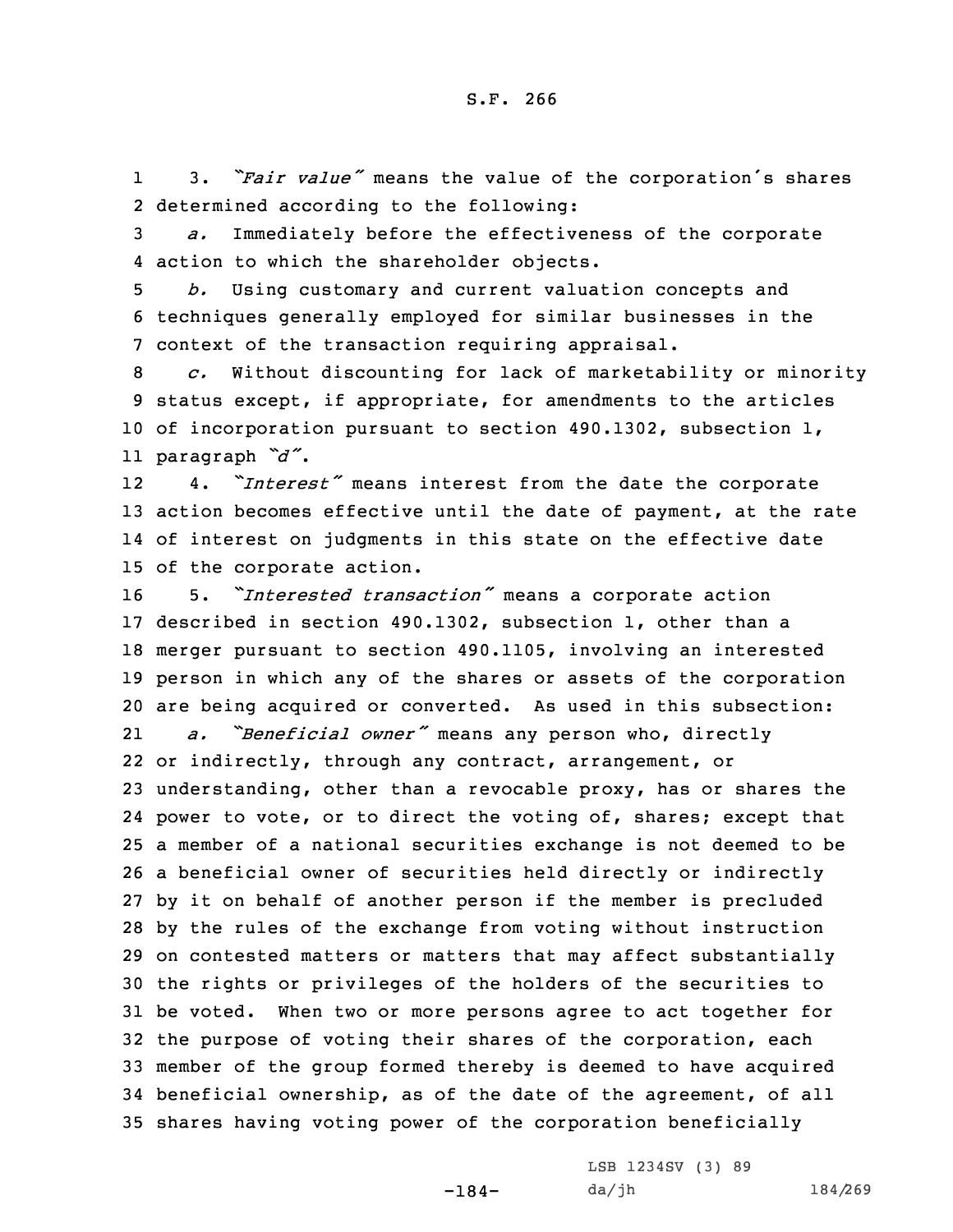1 owned by any member of the group.

2 *b. "Excluded shares"* means shares acquired pursuant to an offer for all shares having voting power if the offer was made within one year before the corporate action for consideration of the same kind and of <sup>a</sup> value equal to or less than that paid in connection with the corporate action.

 *c. "Interested person"* means <sup>a</sup> person, or an affiliate of <sup>a</sup> person, who at any time during the one-year period immediately preceding approval by the board of directors of the corporate action was or had any of the following:

11 (1) Was the beneficial owner of twenty percent or more of 12 the voting power of the corporation, other than as owner of 13 excluded shares.

14 (2) Had the power, contractually or otherwise, other than as 15 owner of excluded shares, to cause the appointment or election 16 of twenty-five percent or more of the directors to the board of 17 directors of the corporation.

 (3) Was <sup>a</sup> senior executive or director of the corporation or <sup>a</sup> senior executive of any affiliate of the corporation, and that senior executive or director will receive, as <sup>a</sup> result of the corporate action, <sup>a</sup> financial benefit not generally available to other shareholders as such, other than any of the following:

24 (a) Employment, consulting, retirement, or similar benefits 25 established separately and not as part of or in contemplation 26 of the corporate action.

 (b) Employment, consulting, retirement, or similar benefits established in contemplation of, or as part of, the corporate action that are not more favorable than those existing before the corporate action or, if more favorable, that have been approved on behalf of the corporation in the same manner as is provided in section 490.862.

33 (c) In the case of <sup>a</sup> director of the corporation who will, 34 in the corporate action, become <sup>a</sup> director or governor of the 35 acquiror or any of its affiliates, rights, and benefits as <sup>a</sup>

-185-

LSB 1234SV (3) 89 da/jh 185/269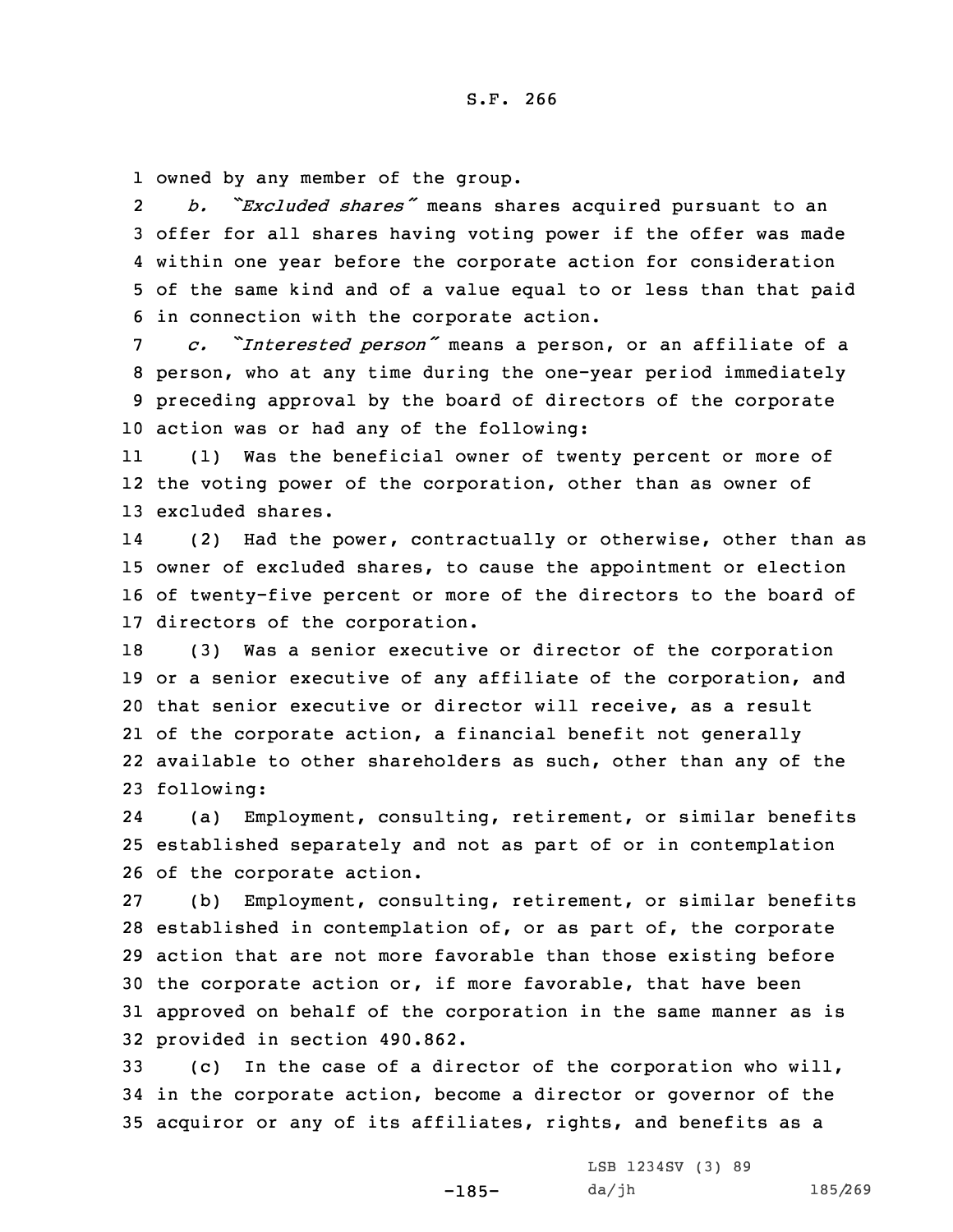1 director or governor that are provided on the same basis as 2 those afforded by the acquiror generally to other directors or 3 governors of such entity or such affiliate.

4 6. *"Preferred shares"* means <sup>a</sup> class or series of shares 5 whose holders have preference over any other class or series of 6 shares with respect to distributions.

7 7. *"Senior executive"* means the chief executive officer, 8 chief operating officer, chief financial officer, and any 9 individual in charge of <sup>a</sup> principal business unit or function.

10 8. *"Shareholder"* means <sup>a</sup> record shareholder, <sup>a</sup> beneficial 11 shareholder, and <sup>a</sup> voting trust beneficial owner.

12 Sec. 158. Section 490.1302, Code 2021, is amended by 13 striking the section and inserting in lieu thereof the 14 following:

15 **490.1302 Right to appraisal.**

 1. <sup>A</sup> shareholder is entitled to appraisal rights, and to obtain payment of the fair value of that shareholder's shares, in the event of any of the following corporate actions: *a.* Consummation of <sup>a</sup> merger to which the corporation is <sup>a</sup> party if any of the following apply:

21 (1) Shareholder approval is required for the merger by section 490.1104 or would be required but for the provisions of section 490.1104, subsection 10, except that appraisal rights shall not be available to any shareholder of the corporation with respect to shares of any class or series that remain outstanding after consummation of the merger.

27 (2) The corporation is <sup>a</sup> subsidiary and the merger is 28 governed by section 490.1105.

 *b.* Consummation of <sup>a</sup> share exchange to which the corporation is <sup>a</sup> party the shares of which will be acquired, except that appraisal rights shall not be available to any shareholder of the corporation with respect to any class or series of shares of the corporation that is not acquired in the share exchange. *c.* Consummation of <sup>a</sup> disposition of assets pursuant to section 490.1202 if the shareholder is entitled to vote on

-186-

LSB 1234SV (3) 89 da/jh 186/269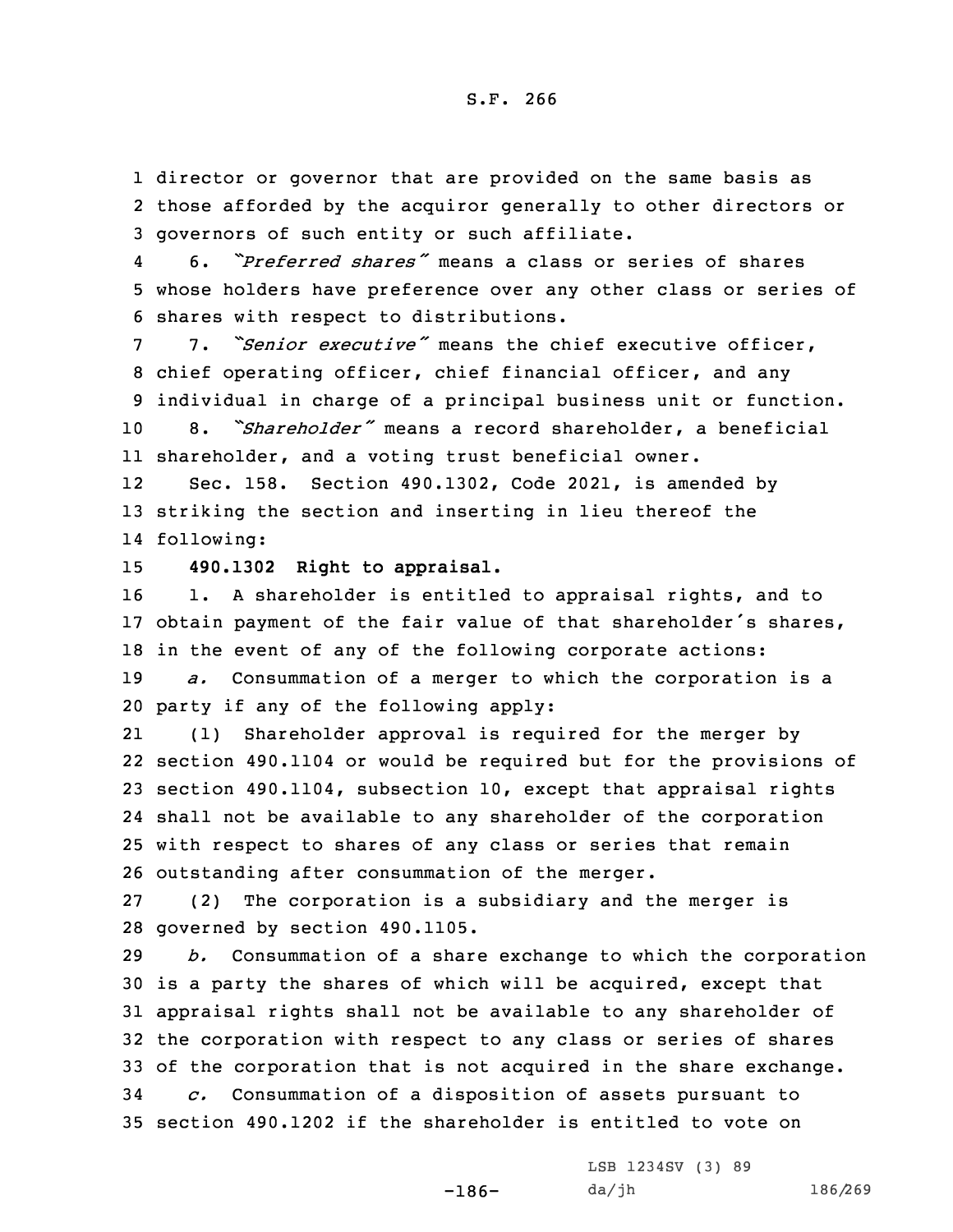1 the disposition, except that appraisal rights shall not be 2 available to any shareholder of the corporation with respect to 3 shares of any class or series if all of the following apply:

4 (1) Under the terms of the corporate action approved by the shareholders there is to be distributed to shareholders in cash the corporation's net assets, in excess of <sup>a</sup> reasonable amount reserved to meet claims of the type described in sections 490.1406 and 490.1407, if the distribution is made subject to all of the following:

<sup>10</sup> (a) Within one year after the shareholders' approval of the 11 action.

12 (b) In accordance with the shareholders' respective 13 interests determined at the time of distribution.

14 (2) The disposition of assets is not an interested 15 transaction.

 *d.* An amendment of the articles of incorporation with respect to <sup>a</sup> class or series of shares that reduces the number of shares of <sup>a</sup> class or series owned by the shareholder to <sup>a</sup> fraction of <sup>a</sup> share if the corporation has the obligation or right to repurchase the fractional share so created.

21 *e.* Any other merger, share exchange, disposition of assets, 22 or amendment to the articles of incorporation, in each case to 23 the extent provided by the articles of incorporation, bylaws, 24 or <sup>a</sup> resolution of the board of directors.

 *f.* Consummation of <sup>a</sup> domestication pursuant to section 490.920 if the shareholder does not receive shares in the foreign corporation resulting from the domestication that have terms as favorable to the shareholder in all material respects, and represent at least the same percentage interest of the total voting rights of the outstanding shares of the foreign corporation, as the shares held by the shareholder before the domestication.

33 *g.* Consummation of <sup>a</sup> conversion of the corporation to <sup>a</sup> 34 nonprofit corporation pursuant to section 490.930.

35 *h.* Consummation of <sup>a</sup> conversion of the corporation to an

-187-

LSB 1234SV (3) 89 da/jh 187/269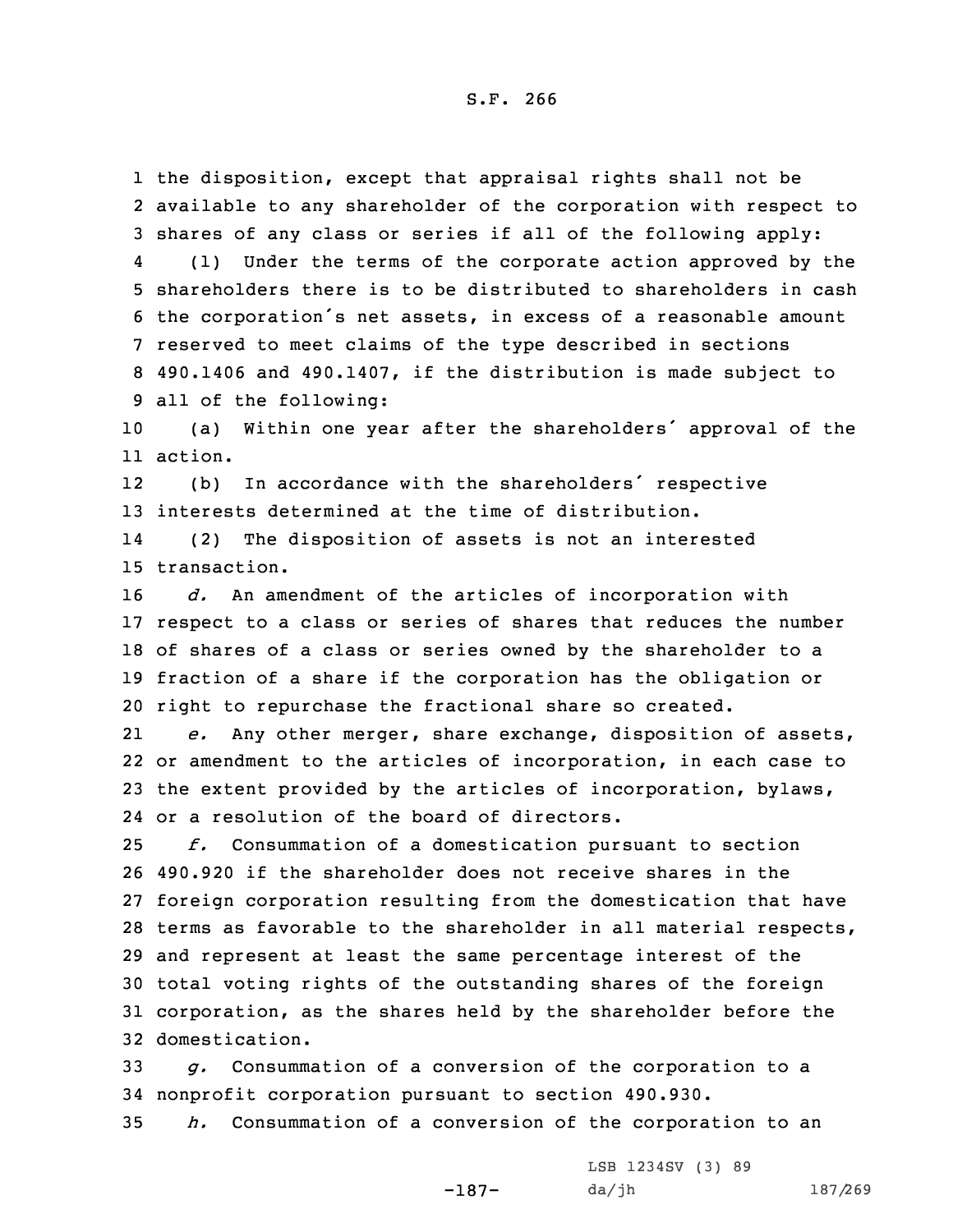1 unincorporated entity pursuant to section 490.930.

2 2. Notwithstanding subsection 1, the availability of <sup>3</sup> appraisal rights under subsection 1, paragraphs *"a"*, *"b"*, *"c"*, 4 *"d"*, *"f"*, and *"h"*, shall be limited in accordance with the 5 following provisions:

6 *a.* Appraisal rights shall not be available for the holders 7 of shares of any class or series of shares which is any of the 8 following:

9 (1) <sup>A</sup> covered security under section 18(b)(1)(A) or (B) of 10 the federal Securities Act of 1933, as amended.

11 (2) Traded in an organized market and has at least two thousand shareholders and <sup>a</sup> market value of at least twenty million dollars, exclusive of the value of such shares held by the corporation's subsidiaries, senior executives and directors, and by any beneficial shareholder and any voting trust beneficial owner owning more than ten percent of such 17 shares.

 (3) Issued by an open-end management investment company registered with the United States securities and exchange commission under the federal Investment Company Act of 1940, 15 U.S.C. §80a-1 et seq., and which may be redeemed at the option of the holder at net asset value.

<sup>23</sup> *b.* The applicability of paragraph *"a"* shall be determined 24 according to the following:

 (1) The record date fixed to determine the shareholders entitled to receive notice of the meeting of shareholders to act upon the corporate action requiring appraisal rights or in the case of an offer made pursuant to section 490.1104, subsection 10, the date of such offer.

 (2) If there is no meeting of shareholders and no offer made pursuant to section 490.1104, subsection 10, the day before the consummation of the corporate action or effective date of the amendment of the articles of incorporation, as applicable. *c.* Paragraph *"a"* shall not be applicable and appraisal rights shall be available pursuant to subsection 1 under the

-188-

LSB 1234SV (3) 89 da/jh 188/269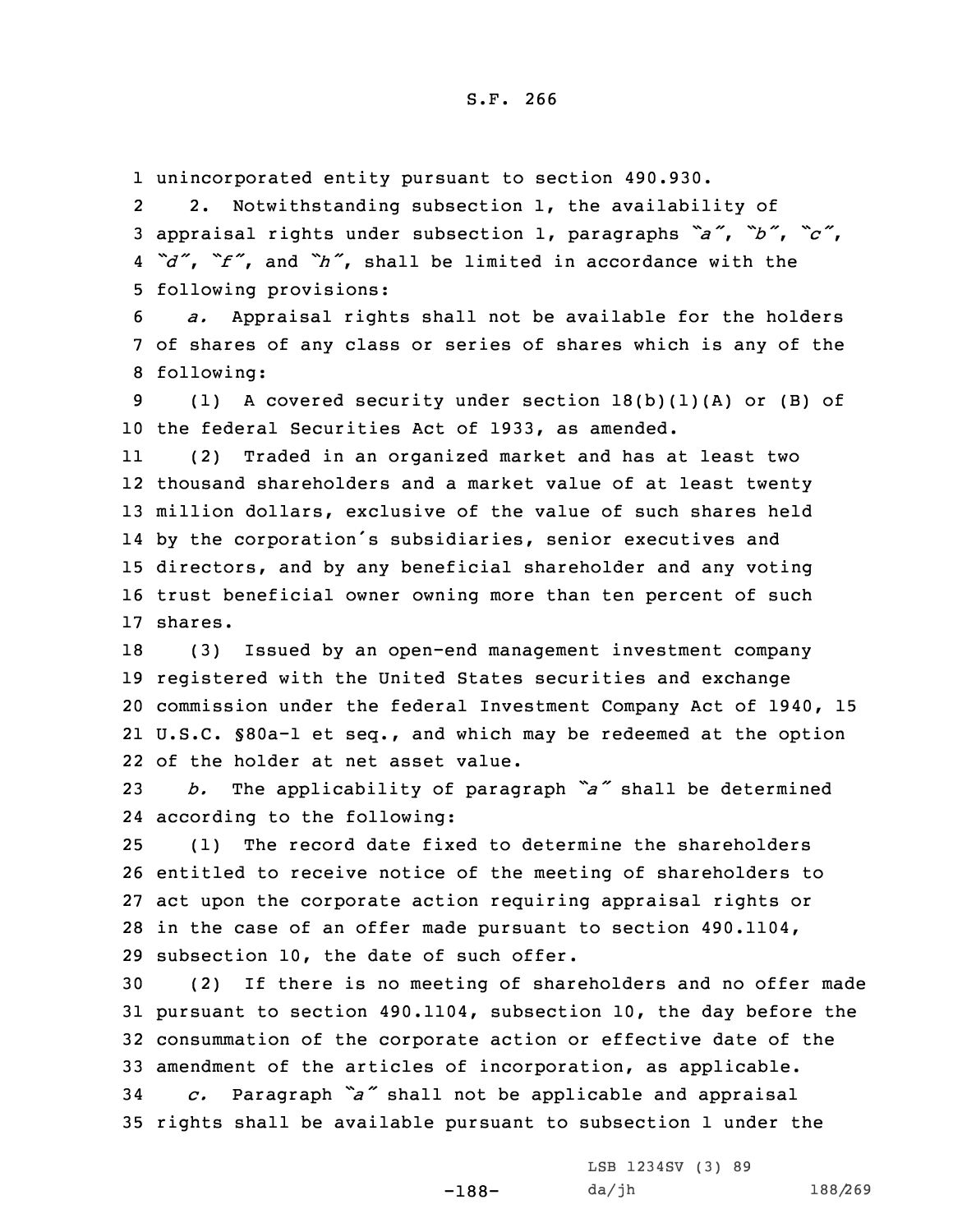1 following circumstances:

2 (1) For the holders of any class or series of shares who are required by the terms of the corporate action requiring appraisal rights to accept for such shares anything other than cash or shares of any class or any series of shares of any corporation, or any other proprietary interest of any other entity, that satisfies the standards set forth in paragraph *"a"*, at the time the corporate action becomes effective.

 (2) For the holders of any class or series of shares, in the case of the consummation of <sup>a</sup> disposition of assets pursuant to section 490.1202, unless the cash, shares, or proprietary interests received in the disposition are, under the terms 13 of the corporate action approved by the shareholders, to be distributed to the shareholders, as part of <sup>a</sup> distribution to shareholders of the net assets of the corporation in excess of <sup>a</sup> reasonable amount to meet claims of the type described in sections 490.1406 and 490.1407, if the distribution is made subject to all of the following:

<sup>19</sup> (a) Within one year after the shareholders' approval of the 20 action.

21 (b) In accordance with the shareholders' respective 22 interests determined at the time of the distribution.

 *d.* Paragraph *"a"* shall not be applicable and appraisal rights shall be available pursuant to subsection 1 for the holders of any class or series of shares where the corporate action is an interested transaction.

 3. Notwithstanding any other provision of this section, the articles of incorporation as originally filed or any amendment to the articles of incorporation may limit or eliminate appraisal rights for any class or series of preferred shares, except that the following shall apply:

 *a.* Except as provided in paragraph *"b"*, no such limitation or elimination shall be effective if the class or series does not have the right to vote separately as <sup>a</sup> voting group, alone or as part of <sup>a</sup> group, on the action or if the action is <sup>a</sup>

-189-

LSB 1234SV (3) 89 da/jh 189/269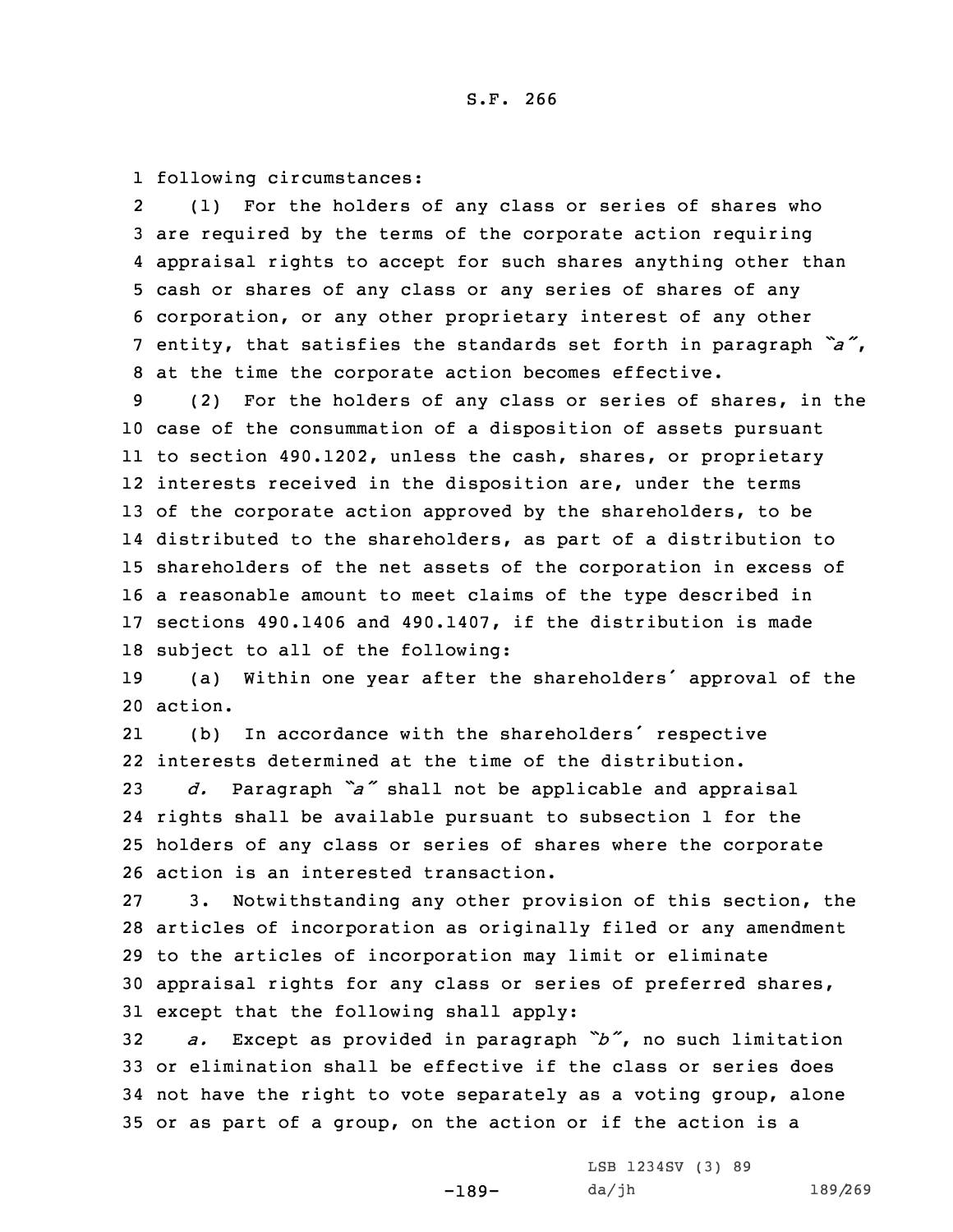1 conversion under section 490.930, or <sup>a</sup> merger having <sup>a</sup> similar 2 effect as <sup>a</sup> conversion in which the converted entity is an 3 eligible entity.

4 *b.* Any such limitation or elimination contained in an amendment to the articles of incorporation that limits or eliminates appraisal rights for any of such shares that are outstanding immediately before the effective date of such amendment or that the corporation is or may be required to issue or sell thereafter pursuant to any conversion, exchange, or other right existing immediately before the effective date of such amendment, shall not apply to any corporate action that becomes effective within one year after the effective date of such amendment if such action would otherwise afford appraisal 14 rights.

15 Sec. 159. Section 490.1303, Code 2021, is amended by 16 striking the section and inserting in lieu thereof the 17 following:

18 **490.1303 Assertion of rights by nominees and beneficial** 19 **shareholders.**

 1. <sup>A</sup> record shareholder may assert appraisal rights as to fewer than all the shares registered in the record shareholder's name but owned by <sup>a</sup> beneficial shareholder or <sup>a</sup> voting trust beneficial owner only if the record shareholder objects with respect to all shares of <sup>a</sup> class or series owned by the beneficial shareholder or the voting trust beneficial owner and notifies the corporation in writing of the name and address of each beneficial shareholder or voting trust beneficial owner on whose behalf appraisal rights are being asserted. The rights of <sup>a</sup> record shareholder who asserts appraisal rights for only part of the shares held of record in the record shareholder's name under this subsection shall be determined as if the shares as to which the record shareholder objects and the record shareholder's other shares were registered in the names of different record shareholders. 2. <sup>A</sup> beneficial shareholder and <sup>a</sup> voting trust beneficial

-190-

LSB 1234SV (3) 89 da/jh 190/269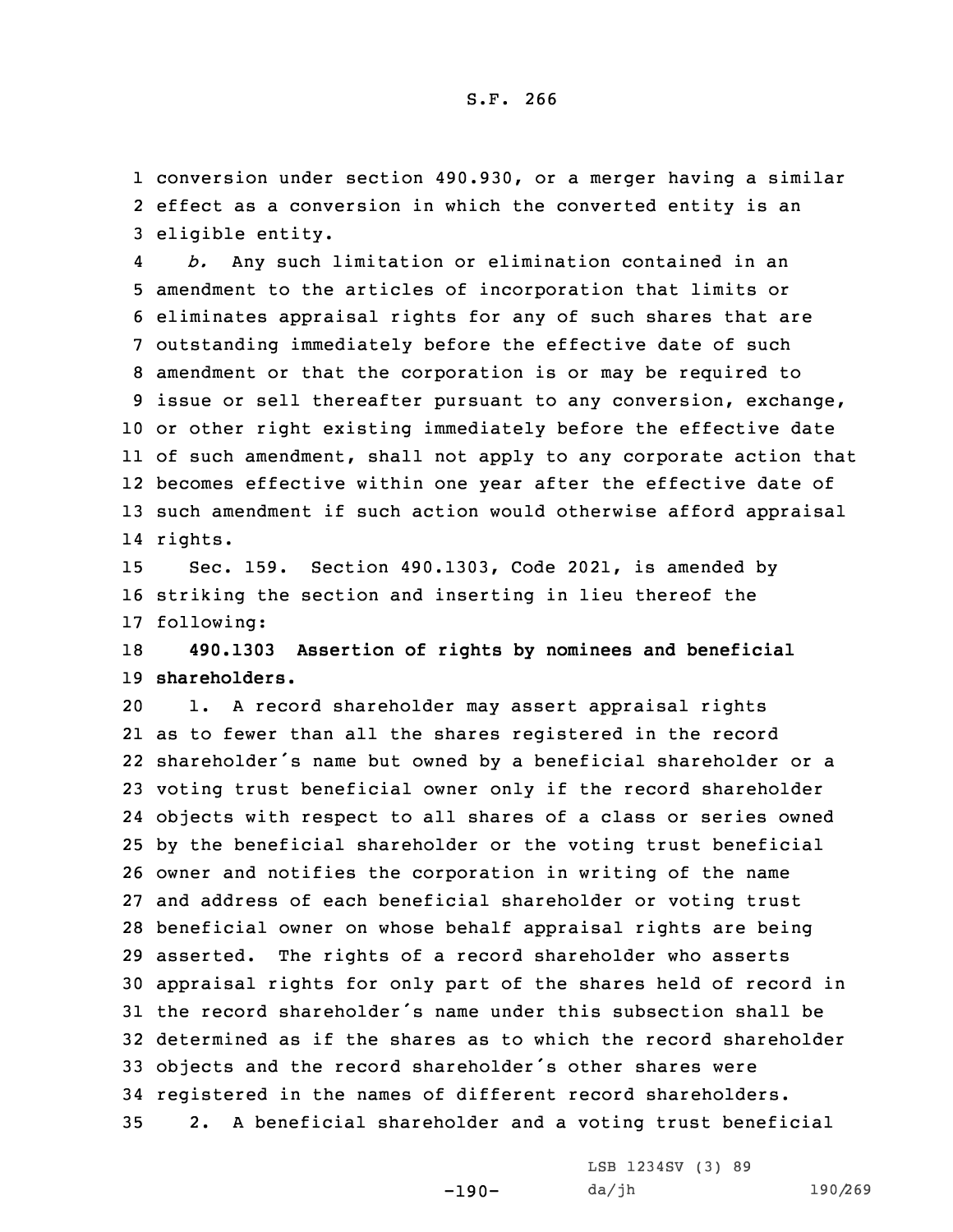1 owner may assert appraisal rights as to shares of any class 2 or series held on behalf of the shareholder only if such 3 shareholder does all of the following:

4 *a.* Submits to the corporation the record shareholder's 5 written consent to the assertion of such rights no later 6 than the date referred to in section 490.1322, subsection 2, <sup>7</sup> paragraph *"b"*, subparagraph (2).

8 *b.* Does so with respect to all shares of the class or series 9 that are beneficially owned by the beneficial shareholder or 10 the voting trust beneficial owner.

11 Sec. 160. Section 490.1320, Code 2021, is amended by 12 striking the section and inserting in lieu thereof the 13 following:

14**490.1320 Notice of appraisal rights.**

 1. Where any corporate action specified in section 490.1302, subsection 1, is to be submitted to <sup>a</sup> vote at <sup>a</sup> shareholders' meeting, the meeting notice, or where no approval of such action is required pursuant to section 490.1104, subsection 10, the offer made pursuant to that section, must state that the corporation has concluded that appraisal rights are, are not, or may be available under this subchapter. If the corporation concludes that appraisal rights are or may be available, <sup>a</sup> copy of this subchapter must accompany the meeting notice or offer sent to those record shareholders entitled to exercise appraisal rights.

 2. In <sup>a</sup> merger pursuant to section 490.1105, the parent entity shall notify in writing all record shareholders of the subsidiary who are entitled to assert appraisal rights that the corporate action became effective. Such notice shall be sent within ten days after the corporate action became effective and include the materials described in section 490.1322. 3. Where any corporate action specified in section 490.1302, subsection 1, is to be approved by written consent of the shareholders pursuant to section 490.704, all of the following apply:

> LSB 1234SV (3) 89 da/jh 191/269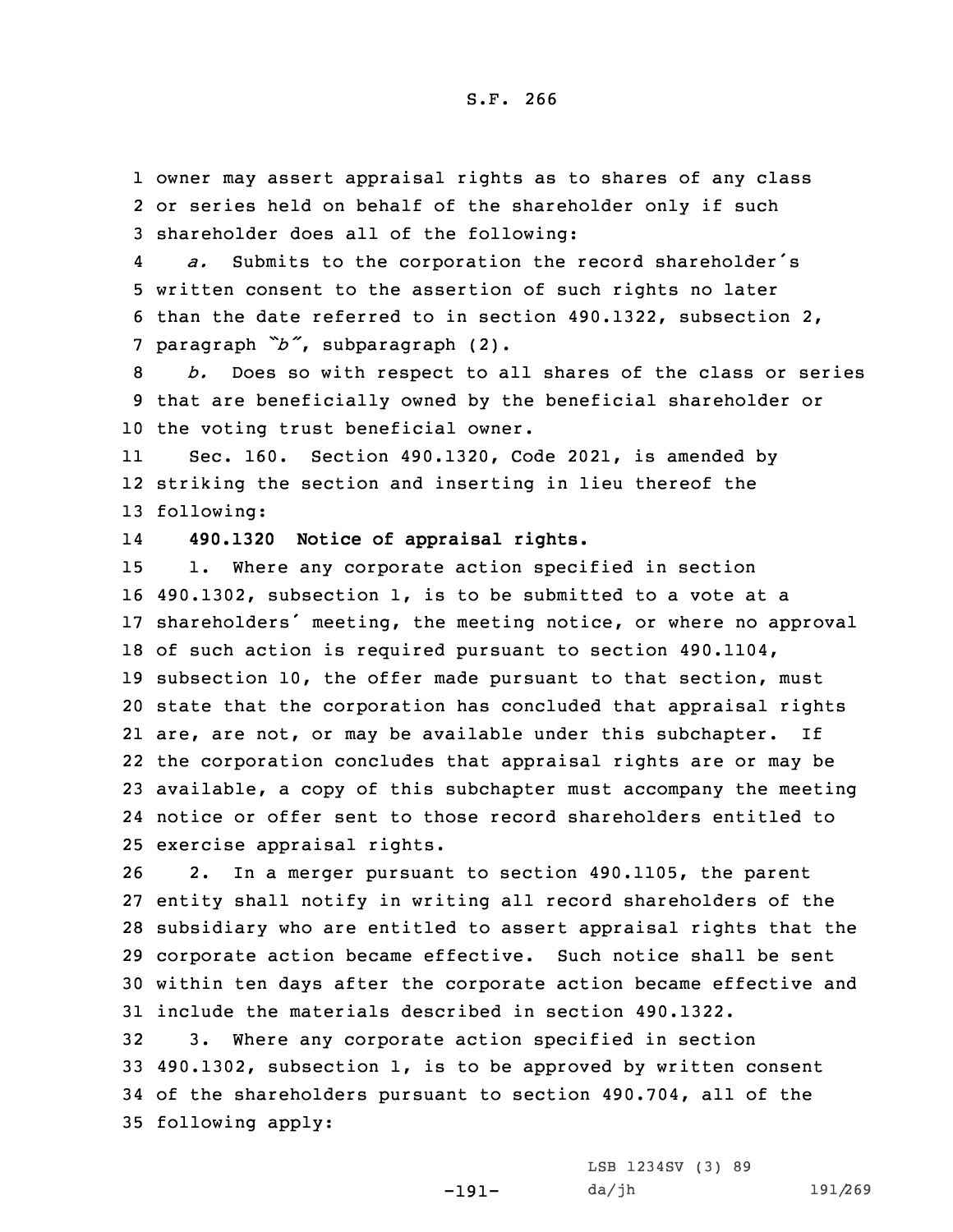1 *a.* Written notice that appraisal rights are, are not, or may be available shall be sent to each record shareholder from whom <sup>a</sup> consent is solicited at the time consent of such shareholder is first solicited and, if the corporation has concluded that appraisal rights are or may be available, the notice must be accompanied by <sup>a</sup> copy of this subchapter.

 *b.* Written notice that appraisal rights are, are not, or may be available must be delivered together with the notice to nonconsenting and nonvoting shareholders required by section 490.704, subsections 5 and 6, may include the materials described in section 490.1322, and, if the corporation has concluded that appraisal rights are or may be available, must be accompanied by <sup>a</sup> copy of this subchapter.

14 4. Where corporate action described in section 490.1302, subsection 1, is proposed, or <sup>a</sup> merger pursuant to section 490.1105 is effected, the notice referred to in subsection 1 or 3, if the corporation concludes that appraisal rights are or may be available, and in subsection 2 must be accompanied by all of the following:

 *a.* Financial statements of the corporation that issued the shares that may be subject to appraisal, consisting of <sup>a</sup> balance sheet as of the end of <sup>a</sup> fiscal year ending not more than sixteen months before the date of the notice, an income statement for that year, and <sup>a</sup> cash flow statement for that year; provided that, if such financial statements are not reasonably available, the corporation shall provide reasonably equivalent financial information.

28 *b.* The latest interim financial statements of such 29 corporation, if any.

30 5. The right to receive the information described in 31 subsection 4 may be waived in writing by <sup>a</sup> shareholder before 32 or after the corporate action.

33 Sec. 161. Section 490.1321, Code 2021, is amended by 34 striking the section and inserting in lieu thereof the 35 following:

-192-

LSB 1234SV (3) 89 da/jh 192/269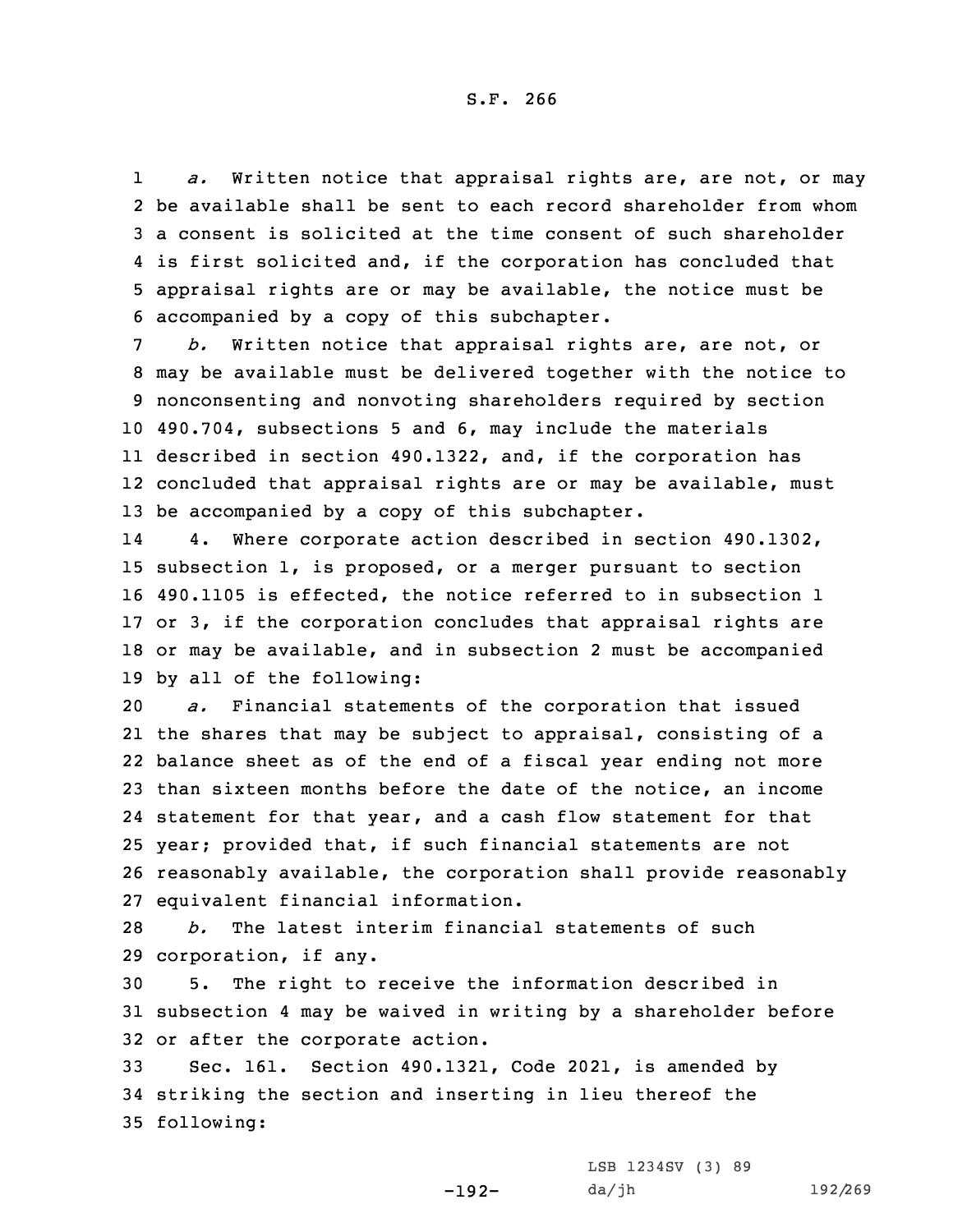1 **490.1321 Notice of intent to demand payment and consequences** 2 **of voting or consenting.**

 1. If <sup>a</sup> corporate action specified in section 490.1302, subsection 1, is submitted to <sup>a</sup> vote at <sup>a</sup> shareholders' meeting, <sup>a</sup> shareholder who wishes to assert appraisal rights with respect to any class or series of shares must do all of the following:

8 *a.* Deliver to the corporation, before the vote is taken, <sup>9</sup> written notice of the shareholder's intent to demand payment if 10 the proposed action is effectuated.

11 *b.* Not vote, or cause or permit to be voted, any shares of 12 such class or series in favor of the proposed action.

 2. If <sup>a</sup> corporate action specified in section 490.1302, subsection 1, is to be approved by written consent, <sup>a</sup> shareholder who wishes to assert appraisal rights with respect to any class or series of shares shall not sign <sup>a</sup> consent in favor of the proposed action with respect to that class or series of shares.

 3. If <sup>a</sup> corporate action specified in section 490.1302, subsection 1, does not require shareholder approval pursuant to section 490.1104, subsection 10, <sup>a</sup> shareholder who wishes to assert appraisal rights with respect to any class or series of shares must do all of the following:

24 *a.* Deliver to the corporation before the shares are 25 purchased pursuant to the offer written notice of the <sup>26</sup> shareholder's intent to demand payment if the proposed action 27 is effected.

28 *b.* Not tender, or cause or permit to be tendered, any shares 29 of such class or series in response to such offer.

30 4. <sup>A</sup> shareholder who fails to satisfy the requirements of 31 subsection 1, 2, or 3 is not entitled to payment under this 32 subchapter.

33 Sec. 162. Section 490.1322, Code 2021, is amended by 34 striking the section and inserting in lieu thereof the 35 following:

-193-

LSB 1234SV (3) 89 da/jh 193/269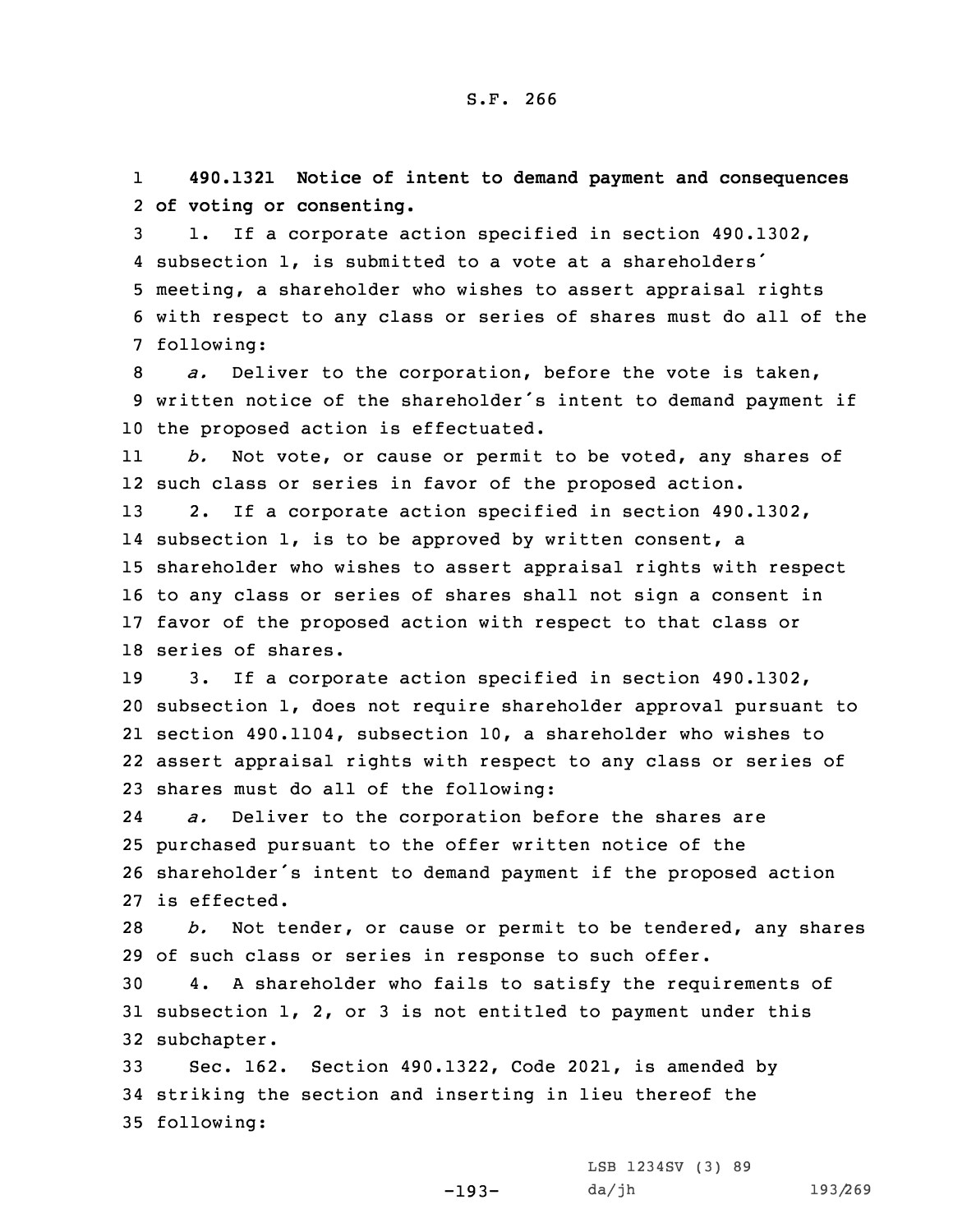## 1**490.1322 Appraisal notice and form.**

2 1. If <sup>a</sup> corporate action requiring appraisal rights under section 490.1302, subsection 1, becomes effective, the corporation shall deliver <sup>a</sup> written appraisal notice and form required by subsection 2, to all shareholders who satisfy the requirements of section 490.1321, subsection 1, 2, or 3. In the case of <sup>a</sup> merger under section 490.1105, the parent shall deliver an appraisal notice and form to all record shareholders who may be entitled to assert appraisal rights.

 2. The appraisal notice shall be delivered no earlier than the date the corporate action specified in section 490.1302, subsection 1, became effective, and no later than ten days after such date, and must do all of the following:

14 *a.* Supply <sup>a</sup> form that does all of the following: 15 (1) Specifies the first date of any announcement to 16 shareholders made before the date the corporate action became 17 effective of the principal terms of the proposed corporate 18 action.

19 (2) If such announcement was made, requires the shareholder asserting appraisal rights to certify whether beneficial ownership of those shares for which appraisal rights are asserted was acquired before that date.

 (3) Requires the shareholder asserting appraisal rights to certify that such shareholder did not vote for or consent to the transaction as to the class or series of shares for which appraisal is sought.

27 *b.* State all of the following:

 (1) Where the form shall be sent and where certificates for certificated shares shall be deposited and the date by which those certificates must be deposited, which date shall not be earlier than the date by which the corporation must receive the required form under subparagraph (2).

33 (2) <sup>A</sup> date by which the corporation shall receive the 34 form, which date shall not be fewer than forty nor more than 35 sixty days after the date the appraisal notice is sent under

 $-194-$ 

LSB 1234SV (3) 89 da/jh 194/269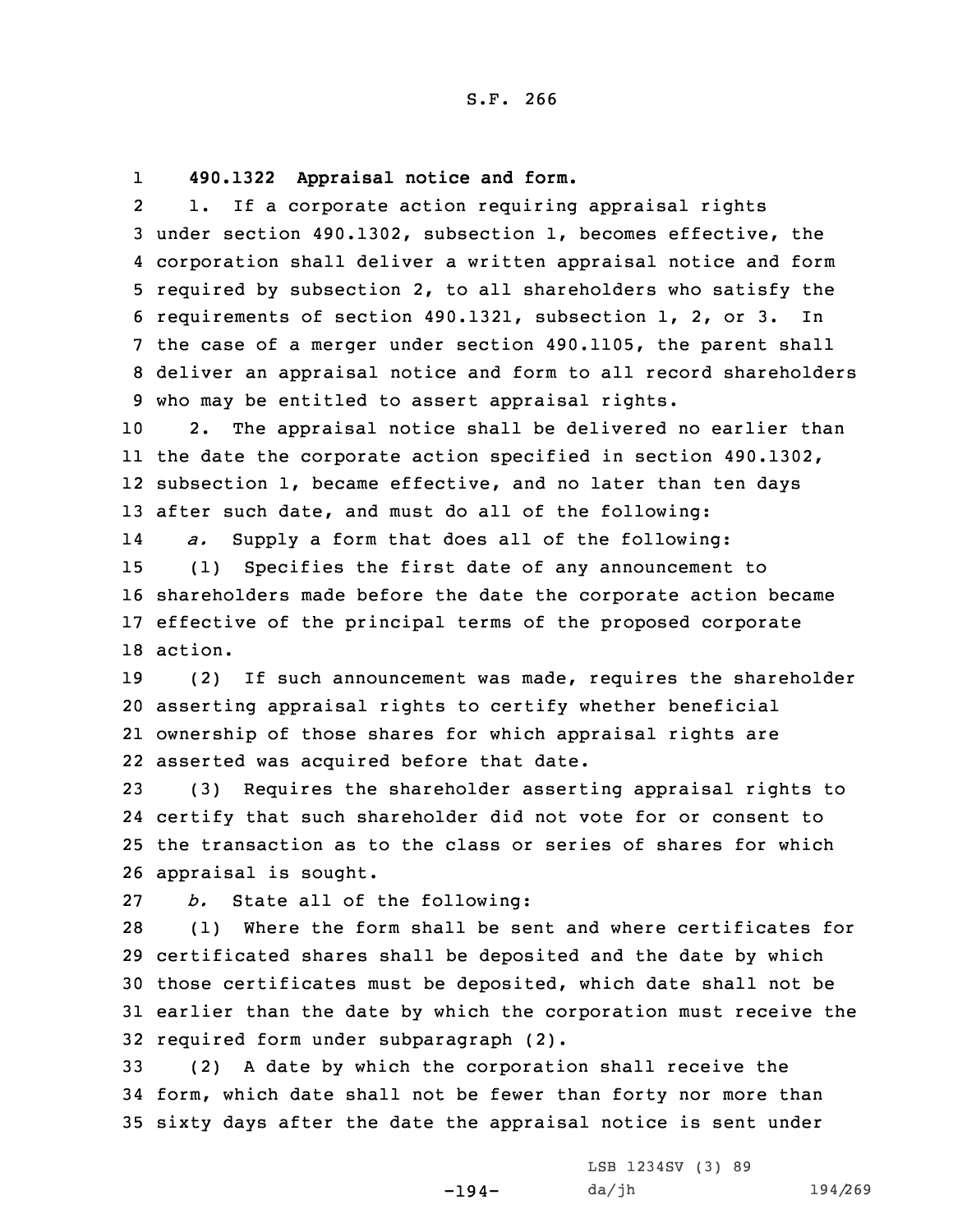1 subsection 1, and state that the shareholder shall have waived 2 the right to demand appraisal with respect to the shares unless 3 the form is received by the corporation by such specified date. 4 (3) The corporation's estimate of the fair value of the 5 shares.

 (4) That, if requested in writing, the corporation will provide, to the shareholder so requesting, within ten days after the date specified in subparagraph (2) the number of shareholders who return the forms by the specified date and the total number of shares owned by them.

11 (5) The date by which the notice to withdraw under section 12 490.1323 shall be received, which date shall be within twenty 13 days after the date specified in subparagraph (2).

14 *c.* Be accompanied by <sup>a</sup> copy of this subchapter. 15 Sec. 163. Section 490.1323, Code 2021, is amended by 16 striking the section and inserting in lieu thereof the 17 following:

18 **490.1323 Perfection of rights —— right to withdraw.**

 1. <sup>A</sup> shareholder who receives notice pursuant to section 490.1322 and who wishes to exercise appraisal rights shall sign and return the form sent by the corporation and, in the case of certificated shares, deposit the shareholder's certificates in accordance with the terms of the notice by the date referred to in the notice pursuant to section 490.1322, subsection 2, paragraph *"b"*, subparagraph (2). In addition, if applicable, the shareholder shall certify on the form whether the beneficial owner of such shares acquired beneficial ownership of the shares before the date required to be set forth in the notice pursuant to section 490.1322, subsection 2, paragraph *"a"*, subparagraph (1). If <sup>a</sup> shareholder fails to make this certification, the corporation may elect to treat the shareholder's shares as after-acquired shares under section 490.1325. Once <sup>a</sup> shareholder deposits that shareholder's certificates or, in the case of uncertificated shares, returns the signed forms, that shareholder loses all rights as <sup>a</sup>

 $-195-$ 

LSB 1234SV (3) 89 da/jh 195/269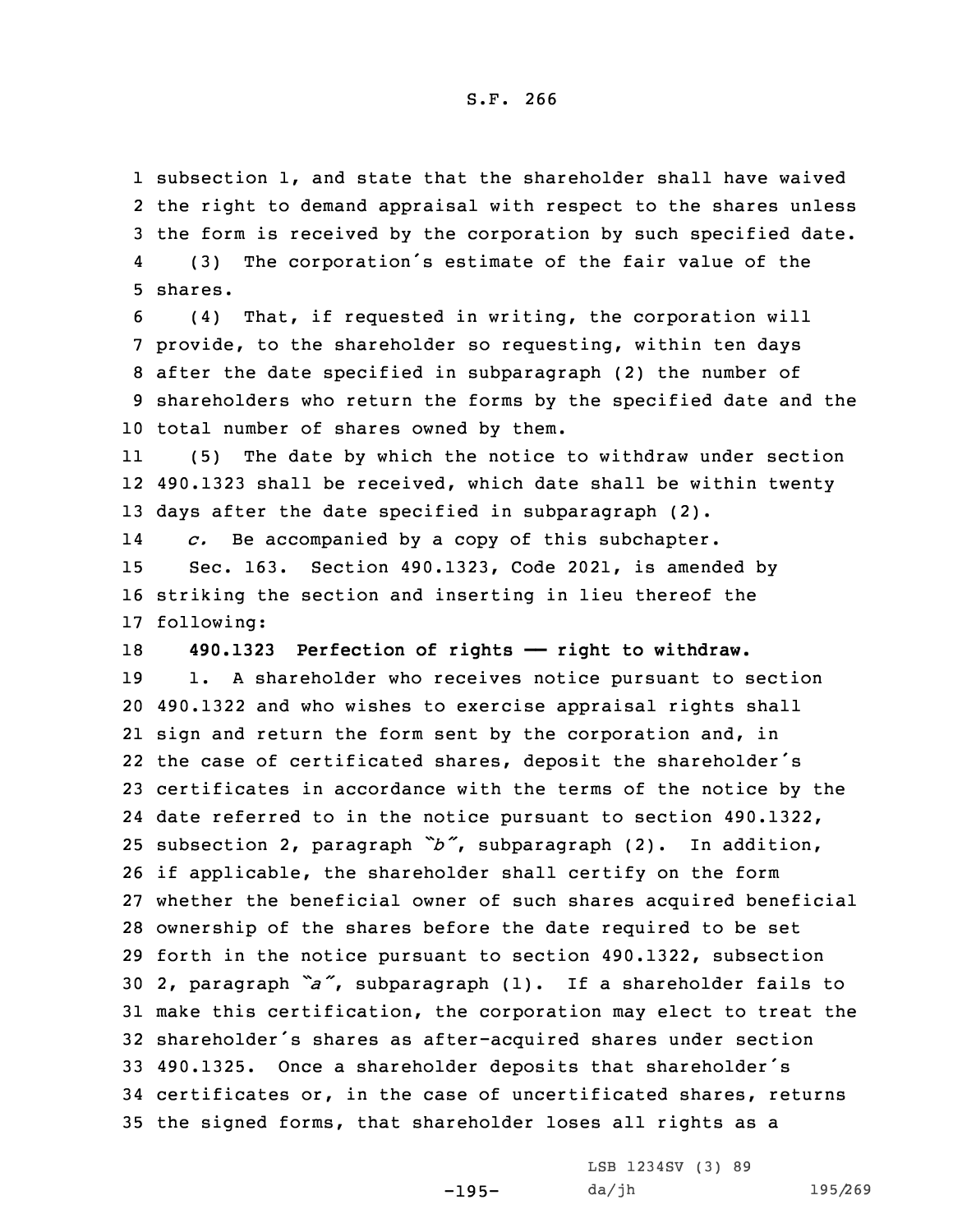1 shareholder, unless the shareholder withdraws pursuant to 2 subsection 2.

 2. <sup>A</sup> shareholder who has complied with subsection 1 may nevertheless decline to exercise appraisal rights and withdraw from the appraisal process by so notifying the corporation in writing by the date set forth in the appraisal notice pursuant to section 490.1322, subsection 2, paragraph *"b"*, subparagraph (5). <sup>A</sup> shareholder who fails to so withdraw from the appraisal process shall not thereafter withdraw without the corporation's written consent.

11 3. <sup>A</sup> shareholder who does not sign and return the form and, in the case of certificated shares, deposit that shareholder's share certificates where required, each by the date set forth in the notice described in section 490.1322, subsection 2, shall not be entitled to payment under this subchapter. Sec. 164. Section 490.1324, Code 2021, is amended by striking the section and inserting in lieu thereof the following:

19 **490.1324 Payment.**

 1. Except as provided in section 490.1325, within thirty days after the form required by section 490.1322, subsection 2, paragraph *"b"*, subparagraph (2), is due, the corporation shall pay in cash to those shareholders who complied with section 490.1323, subsection 1, the amount the corporation estimates to be the fair value of their shares, plus interest.

26 2. The payment to each shareholder pursuant to subsection 1 27 must be accompanied by all of the following:

 *a.* (1) Financial statements of the corporation that issued the shares to be appraised, consisting of <sup>a</sup> balance sheet as of the end of <sup>a</sup> fiscal year ending not more than sixteen months before the date of payment, an income statement for that year, and <sup>a</sup> cash flow statement for that year; provided that, if such annual financial statements are not reasonably available, the corporation shall provide reasonably equivalent financial information.

-196-

LSB 1234SV (3) 89 da/jh 196/269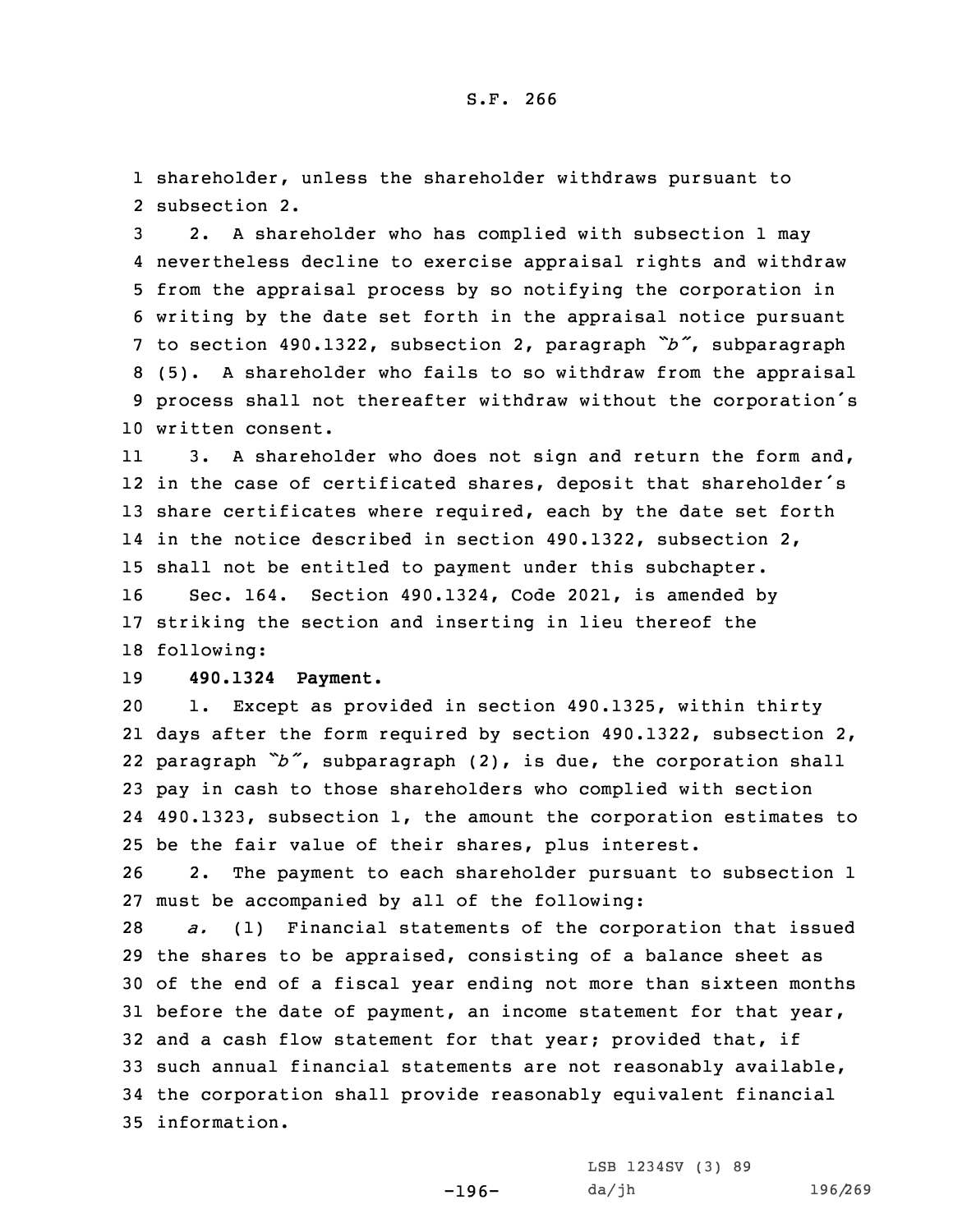1 (2) The latest interim financial statements of such 2 corporation, if any.

 *b.* <sup>A</sup> statement of the corporation's estimate of the fair value of the shares, which estimate shall equal or exceed the corporation's estimate given pursuant to section 490.1322, subsection 2, paragraph *"b"*, subparagraph (3).

 *c.* A statement that shareholders described in subsection 1 have the right to demand further payment under section 490.1326 and that if any such shareholder does not do so within the time period specified in section 490.1326, subsection 2, such shareholder shall be deemed to have accepted the payment under subsection <sup>1</sup> in full satisfaction of the corporation's obligations under this subchapter.

14 Sec. 165. Section 490.1325, Code 2021, is amended by 15 striking the section and inserting in lieu thereof the 16 following:

17 **490.1325 After-acquired shares.**

18 1. A corporation may elect to withhold payment required by section 490.1324 from any shareholder who was required to, but did not certify that beneficial ownership of all of the shareholder's shares for which appraisal rights are asserted was acquired before the date set forth in the appraisal notice sent pursuant to section 490.1322, subsection 2, paragraph *"a"*. 24 2. If the corporation elected to withhold payment under subsection 1, within thirty days after the form required by section 490.1322, subsection 2, paragraph *"b"*, subparagraph (2), is due, the corporation shall notify all shareholders who are described in subsection 1 regarding all of the following: *a.* Of the information required by section 490.1324, subsection 2, paragraph *"a"*.

<sup>31</sup> *b.* Of the corporation's estimate of fair value pursuant to <sup>32</sup> section 490.1324, subsection 2, paragraph *"b"*.

<sup>33</sup> *c.* That they may accept the corporation's estimate of fair 34 value, plus interest, in full satisfaction of their demands or 35 demand appraisal under section 490.1326.

> -197- LSB 1234SV (3) 89 da/jh 197/269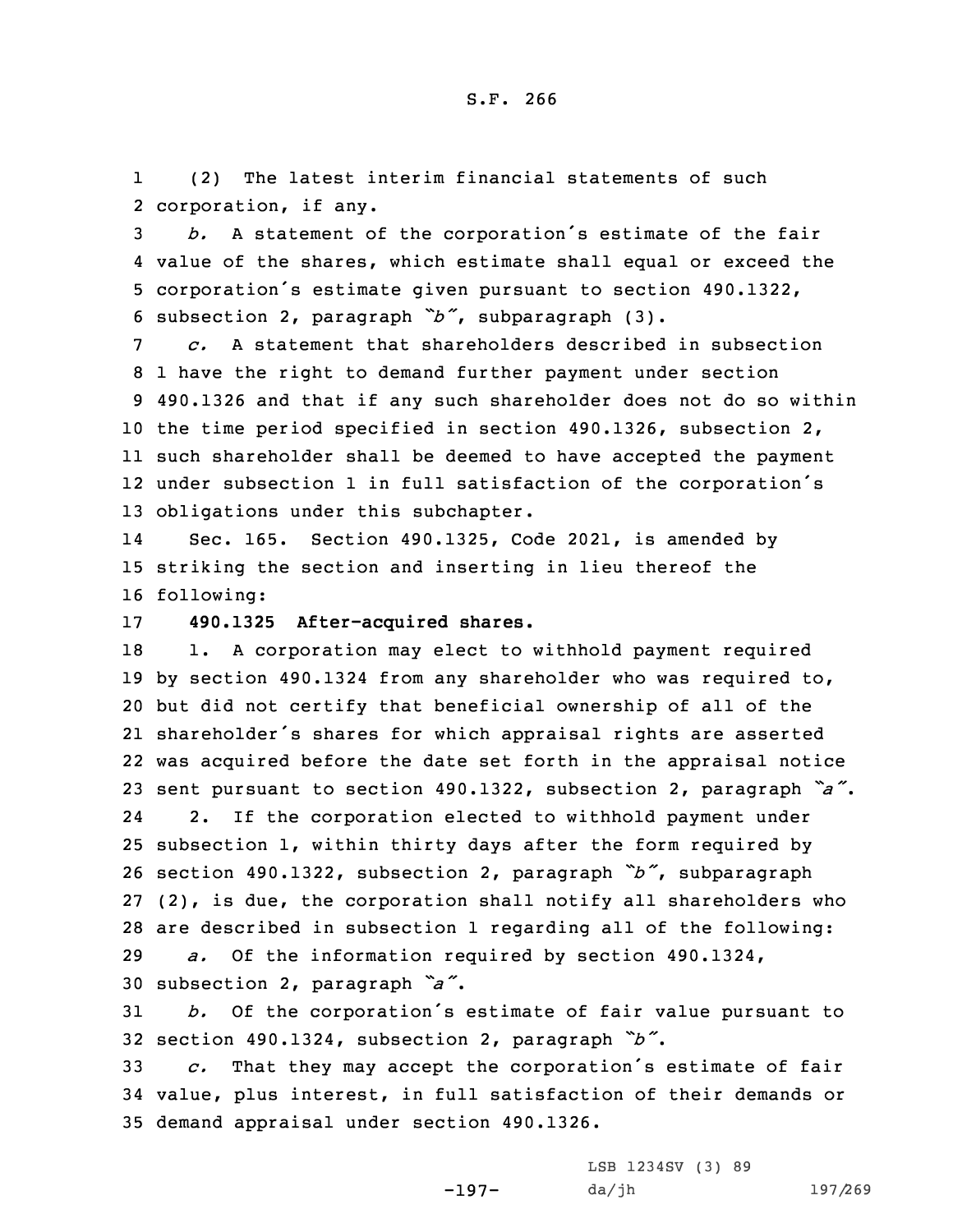1 *d.* That those shareholders who wish to accept such offer 2 shall so notify the corporation of their acceptance of the <sup>3</sup> corporation's offer within thirty days after receiving the 4 offer.

 *e.* That those shareholders who do not satisfy the requirements for demanding appraisal under section 490.1326 shall be deemed to have accepted the corporation's offer. 3. Within ten days after receiving the shareholder's

 acceptance pursuant to subsection 2, paragraph *"d"*, the corporation shall pay in cash the amount it offered under subsection 2, paragraph *"b"*, plus interest to each shareholder who agreed to accept the corporation's offer in full satisfaction of the shareholder's demand.

14 4. Within forty days after delivering the notice described in subsection 2, the corporation shall pay in cash the amount it offered to pay under subsection 2, paragraph *"b"*, plus interest to each shareholder described in subsection 2, paragraph *"e"*.

19 Sec. 166. Section 490.1326, Code 2021, is amended by 20 striking the section and inserting in lieu thereof the 21 following:

22 **490.1326 Procedure if shareholder dissatisfied with payment** 23 **or offer.**

24 1. <sup>A</sup> shareholder paid pursuant to section 490.1324 who is dissatisfied with the amount of the payment shall notify the corporation in writing of that shareholder's estimate of the fair value of the shares and demand payment of that estimate, less any payment under section 490.1324 plus interest. <sup>A</sup> shareholder offered payment under section 490.1325 who is dissatisfied with that offer shall reject the offer and demand payment of the shareholder's stated estimate of the fair value of the shares plus interest.

33 2. <sup>A</sup> shareholder who fails to notify the corporation <sup>34</sup> in writing of that shareholder's demand to be paid the <sup>35</sup> shareholder's stated estimate of the fair value plus interest

-198-

LSB 1234SV (3) 89 da/jh 198/269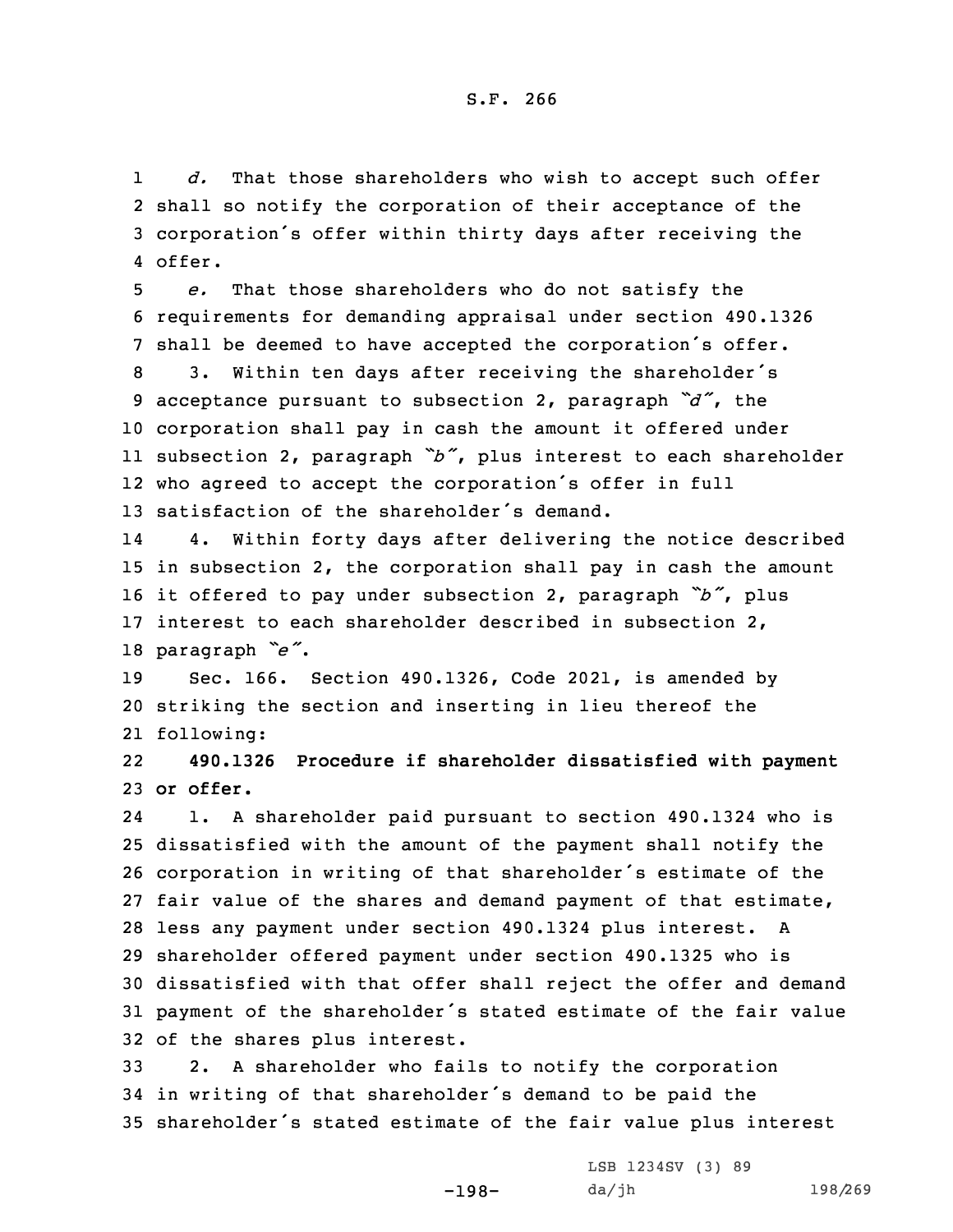S.F. 266

 under subsection 1 within thirty days after receiving the corporation's payment or offer of payment under section 490.1324 or 490.1325, respectively, waives the right to demand payment under this section and shall be entitled only to the payment made or offered pursuant to those respective sections. Sec. 167. Section 490.1330, Code 2021, is amended by striking the section and inserting in lieu thereof the following:

9 **490.1330 Court action.**

 1. If <sup>a</sup> shareholder makes <sup>a</sup> demand for payment under section 490.1326 which remains unsettled, the corporation shall commence <sup>a</sup> proceeding within sixty days after receiving the payment demand and petition the court to determine the fair value of the shares and accrued interest. If the corporation does not commence the proceeding within the sixty-day period, it shall pay in cash to each shareholder the amount the shareholder demanded pursuant to section 490.1326 plus interest.

 2. The corporation shall commence the proceeding in the district court of the county where the corporation's principal office or, if none, its registered office, in this state is located. If the corporation is <sup>a</sup> foreign corporation without <sup>a</sup> registered office in this state, it shall commence the proceeding in the county in this state where the principal office or registered office of the domestic corporation merged with the foreign corporation was located at the time of the transaction.

 3. The corporation shall make all shareholders, regardless of whether they are residents of this state, whose demands remain unsettled parties to the proceeding as in an action against their shares, and all parties shall be served with <sup>a</sup> copy of the petition. Nonresidents may be served by registered or certified mail or by publication as provided by law. 4. The jurisdiction of the court in which the proceeding is commenced under subsection 2 is plenary and exclusive.

-199-

LSB 1234SV (3) 89 da/jh 199/269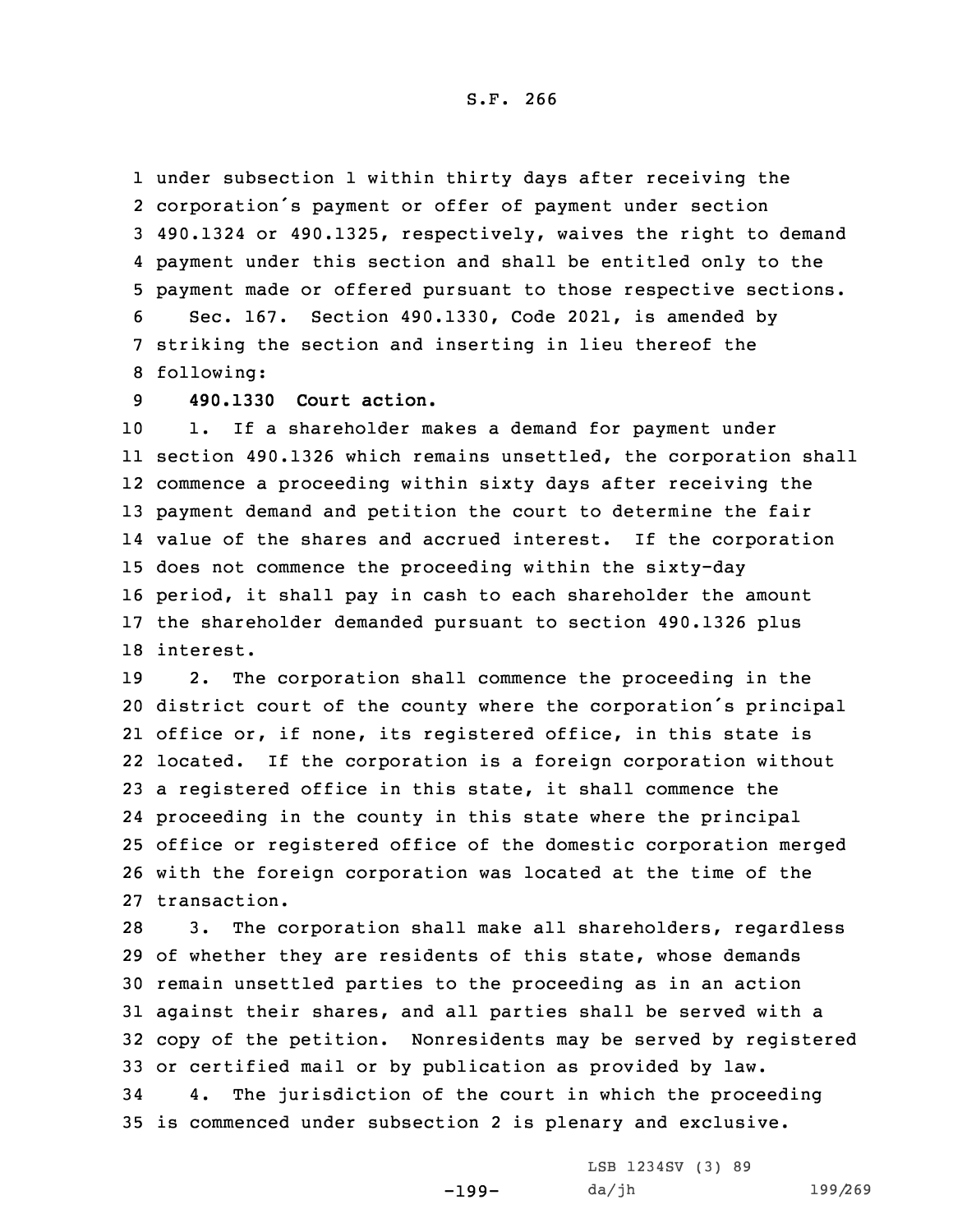The court may appoint one or more persons as appraisers to receive evidence and recommend <sup>a</sup> decision on the question of fair value. The appraisers shall have the powers described in the order appointing them, or in any amendment to it. The shareholders demanding appraisal rights are entitled to the same discovery rights as parties in other civil proceedings. There shall be no right to <sup>a</sup> jury trial.

8 5. Each shareholder made <sup>a</sup> party to the proceeding is 9 entitled to judgment for any of the following:

 *a.* The amount, if any, by which the court finds the fair value of the shareholder's shares exceeds the amount paid 12 by the corporation to the shareholder for such shares, plus interest.

14 *b.* The fair value, plus interest, of the shareholder's 15 shares for which the corporation elected to withhold payment 16 under section 490.1325.

17 Sec. 168. Section 490.1331, Code 2021, is amended by 18 striking the section and inserting in lieu thereof the 19 following:

20 **490.1331 Court costs and expenses.**

21 1. The court in an appraisal proceeding commenced under section 490.1330 shall determine all court costs of the proceeding, including the reasonable compensation and expenses of appraisers appointed by the court. The court shall assess the court costs against the corporation, except that the court may assess court costs against all or some of the shareholders demanding appraisal, in amounts which the court finds equitable, to the extent the court finds such shareholders acted arbitrarily, vexatiously, or not in good faith with respect to the rights provided by this subchapter.

31 2. The court in an appraisal proceeding may also assess the 32 expenses of the respective parties in amounts the court finds 33 equitable, against any of the following:

34 *a.* The corporation and in favor of any or all shareholders 35 demanding appraisal if the court finds the corporation did not

 $-200-$ 

LSB 1234SV (3) 89 da/jh 200/269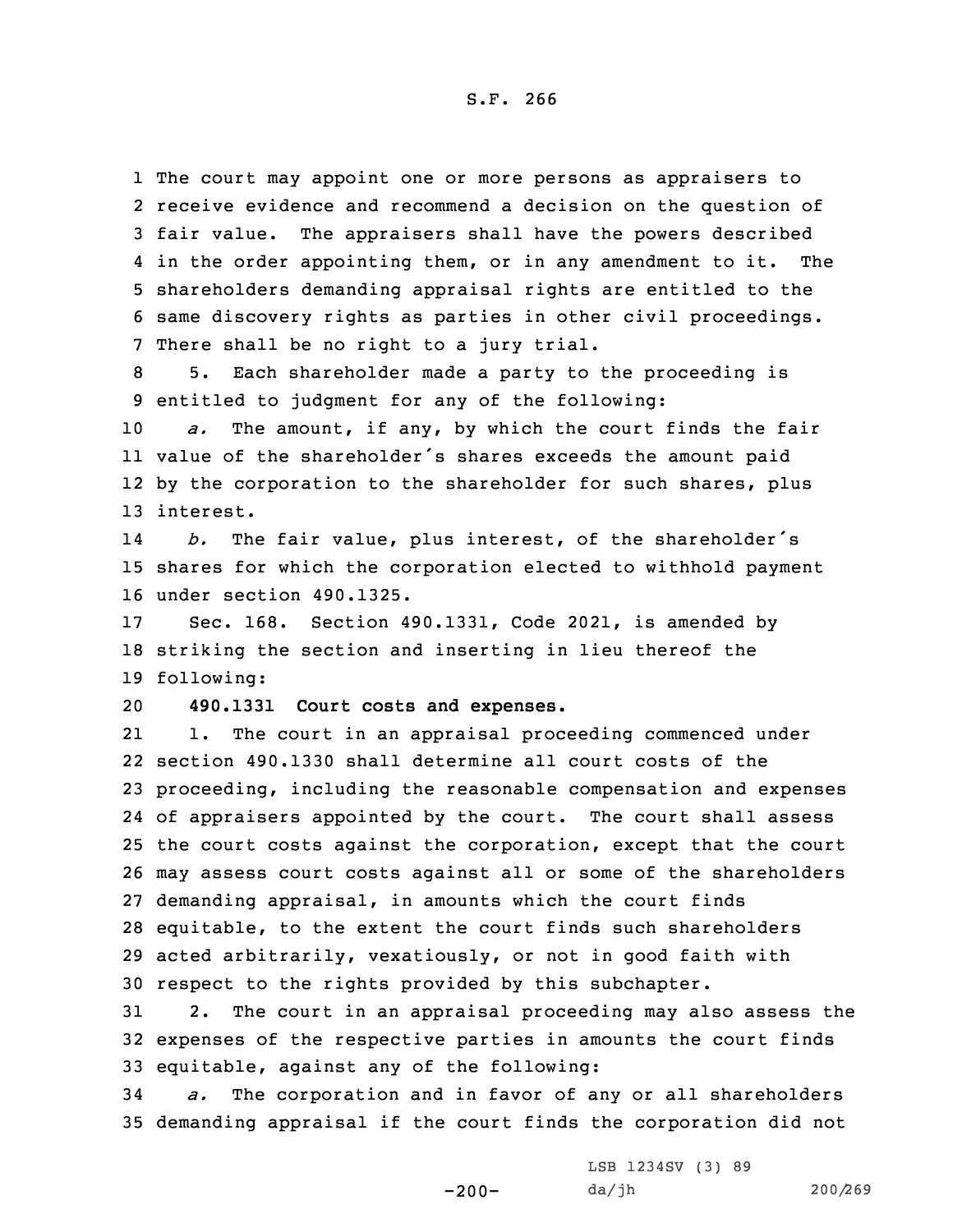1 substantially comply with the requirements of section 490.1320, 2 490.1322, 490.1324, or 490.1325.

 *b.* Either the corporation or <sup>a</sup> shareholder demanding appraisal, in favor of any other party, if the court finds that the party against whom expenses are assessed acted arbitrarily, vexatiously, or not in good faith with respect to the rights provided by this subchapter.

 3. If the court in an appraisal proceeding finds that the expenses incurred by any shareholder were of substantial benefit to other shareholders similarly situated and that such expenses should not be assessed against the corporation, the court may direct that such expenses be paid out of the amounts awarded the shareholders who were benefited.

14 4. To the extent the corporation fails to make <sup>a</sup> required payment pursuant to section 490.1324, 490.1325, or 490.1326, the shareholder may sue directly for the amount owed, and to the extent successful, shall be entitled to recover from the corporation all expenses of the suit.

19 Sec. 169. Section 490.1340, Code 2021, is amended by 20 striking the section and inserting in lieu thereof the 21 following:

22**490.1340 Other remedies limited.**

 1. The legality of <sup>a</sup> proposed or completed corporate action described in section 490.1302, subsection 1, shall not be contested, nor may the corporate action be enjoined, set aside, or rescinded, in <sup>a</sup> legal or equitable proceeding by <sup>a</sup> shareholder after the shareholders have approved the corporate 28 action.

29 2. Subsection 1 does not apply to <sup>a</sup> corporate action that 30 meets any of the following conditions:

31 *a.* Was not authorized and approved in accordance with the 32 applicable provisions of any of the following:

33 (1) Subchapter IX, X, XI, or XII.

34 (2) The articles of incorporation or bylaws.

35 (3) The resolution of the board of directors authorizing the

 $-201-$ 

LSB 1234SV (3) 89 da/jh 201/269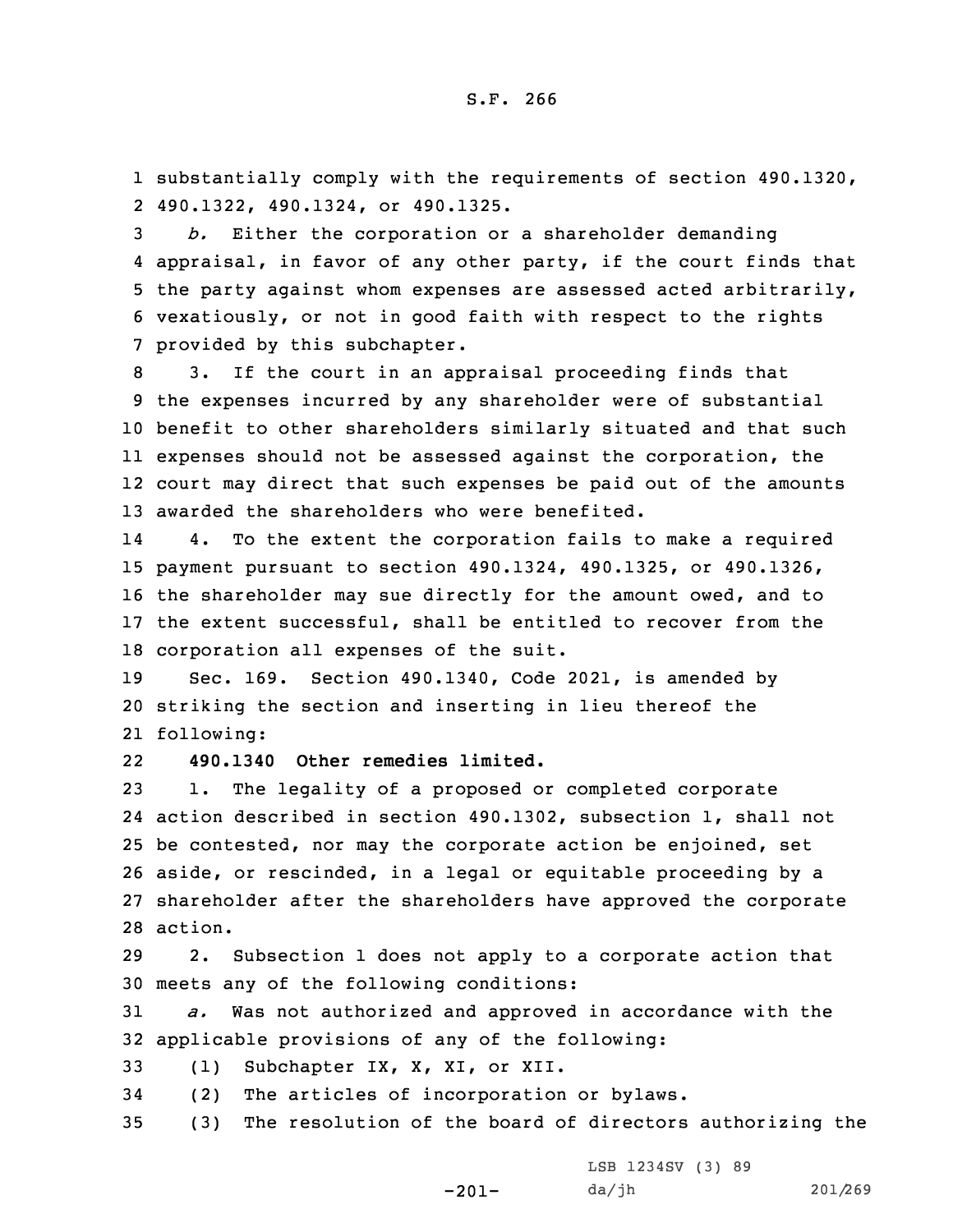1 corporate action.

2 *b.* Was procured as <sup>a</sup> result of fraud, <sup>a</sup> material 3 misrepresentation, or an omission of <sup>a</sup> material fact necessary 4 to make statements made, in light of the circumstances in which 5 they were made, not misleading.

 *c.* Is an interested transaction, unless it has been recommended by the board of directors in the same manner as is provided in section 490.862 and has been approved by the shareholders in the same manner as is provided in section 490.863 as if the interested transaction were <sup>a</sup> director's conflicting interest transaction.

12 *d.* Is approved by less than unanimous consent of the 13 voting shareholders pursuant to section 490.704 if all of the 14 following apply:

 (1) The challenge to the corporate action is brought by <sup>a</sup> shareholder who did not consent and as to whom notice of the approval of the corporate action was not effective at least ten days before the corporate action was effected.

 (2) The proceeding challenging the corporate action is commenced within ten days after notice of the approval of the corporate action is effective as to the shareholder bringing the proceeding.

23 Sec. 170. Section 490.1402, Code 2021, is amended by 24 striking the section and inserting in lieu thereof the 25 following:

 **490.1402 Dissolution by board of directors and shareholders.** 1. The board of directors may propose dissolution for submission to the shareholders by first adopting <sup>a</sup> resolution authorizing the dissolution.

 2. *a.* For <sup>a</sup> proposal to dissolve to be adopted, it shall then be approved by the shareholders. In submitting the proposal to dissolve to the shareholders for approval, the board of directors shall recommend that the shareholders approve the dissolution, unless any of the following apply: (1) The board of directors determines that because of

-202-

LSB 1234SV (3) 89 da/jh 202/269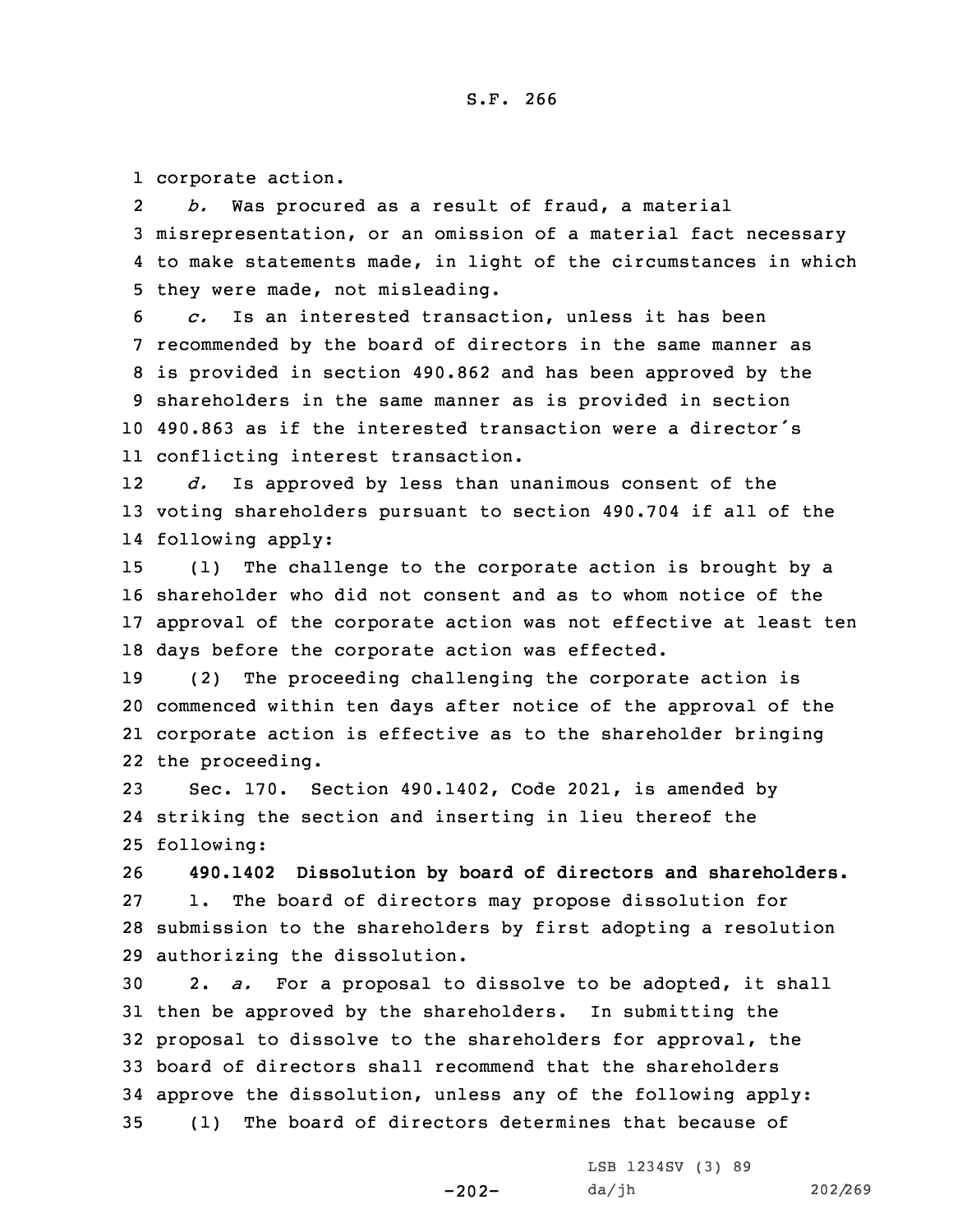1 conflict of interest or other special circumstances it should 2 make no recommendation.

3 (2) Section 490.826 applies.

4 *b.* If paragraph *"a"*, subparagraph (1) or (2), applies, the 5 board shall inform the shareholders of the basis for its so 6 proceeding.

7 3. The board of directors may set conditions for the 8 approval of the proposal for dissolution by shareholders or the 9 effectiveness of the dissolution.

 4. If the approval of the shareholders is to be given at <sup>a</sup> meeting, the corporation shall notify each shareholder, regardless of whether entitled to vote, of the meeting of shareholders at which the dissolution is to be submitted for approval. The notice must state that the purpose, or one of the purposes, of the meeting is to consider dissolving the corporation.

 5. Unless the articles of incorporation, bylaws, or the board of directors acting pursuant to subsection 3 require <sup>a</sup> greater vote, <sup>a</sup> greater quorum, or <sup>a</sup> vote by voting groups, adoption of the proposal to dissolve shall require the approval of the shareholders at <sup>a</sup> meeting at which <sup>a</sup> quorum exists consisting of <sup>a</sup> majority of the votes entitled to be cast on the proposal to dissolve.

24 Sec. 171. Section 490.1403, Code 2021, is amended by 25 striking the section and inserting in lieu thereof the 26 following:

27 **490.1403 Articles of dissolution.**

 1. At any time after dissolution is authorized, the corporation may dissolve by delivering to the secretary of state for filing articles of dissolution setting forth all of the following:

32 *a.* The name of the corporation.

33 *b.* The date that dissolution was authorized.

34 *c.* If dissolution was approved by the shareholders, <sup>a</sup> 35 statement that the proposal to dissolve was duly approved by

-203-

LSB 1234SV (3) 89 da/jh 203/269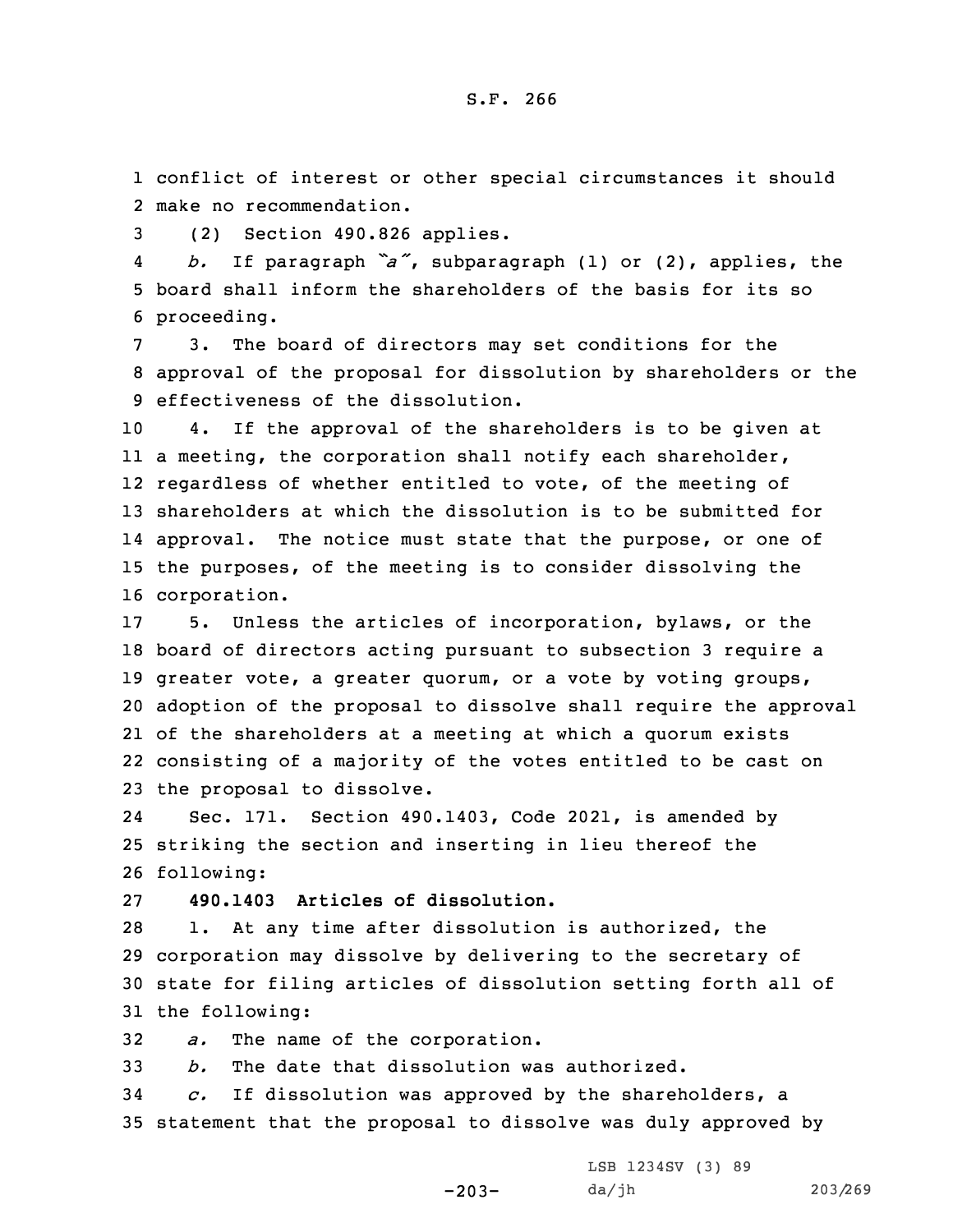1 the shareholders in the manner required by this chapter and by 2 the articles of incorporation and bylaws.

 2. The articles of dissolution shall take effect at the effective date determined in accordance with section 490.123. <sup>A</sup> corporation is dissolved upon the effective date of its articles of dissolution.

 3. As used in this part, *"dissolved corporation"* means <sup>a</sup> corporation whose articles of dissolution have become effective and includes <sup>a</sup> successor entity to which the remaining assets of the corporation are transferred subject to its liabilities for purposes of liquidation.

12 Sec. 172. Section 490.1404, Code 2021, is amended by 13 striking the section and inserting in lieu thereof the 14 following:

15 **490.1404 Revocation of dissolution.**

16 1. A corporation may revoke its dissolution within one 17 hundred twenty days after its effective date.

 2. Revocation of dissolution shall be authorized in the same manner as the dissolution was authorized unless that authorization permitted revocation by action of the board of directors alone, in which event the board of directors may revoke the dissolution without shareholder action.

 3. After the revocation of dissolution is authorized, the corporation may revoke the dissolution by delivering to the secretary of state for filing articles of revocation of dissolution, together with <sup>a</sup> copy of its articles of dissolution, that set forth all of the following:

28 *a.* The name of the corporation.

29 *b.* The effective date of the dissolution that was revoked. 30 *c.* The date that the revocation of dissolution was 31 authorized.

<sup>32</sup> *d.* If the corporation's board of directors or incorporators 33 revoked the dissolution, <sup>a</sup> statement to that effect.

<sup>34</sup> *e.* If the corporation's board of directors revoked <sup>a</sup> 35 dissolution as authorized by the shareholders, <sup>a</sup> statement that

 $-204-$ 

LSB 1234SV (3) 89 da/jh 204/269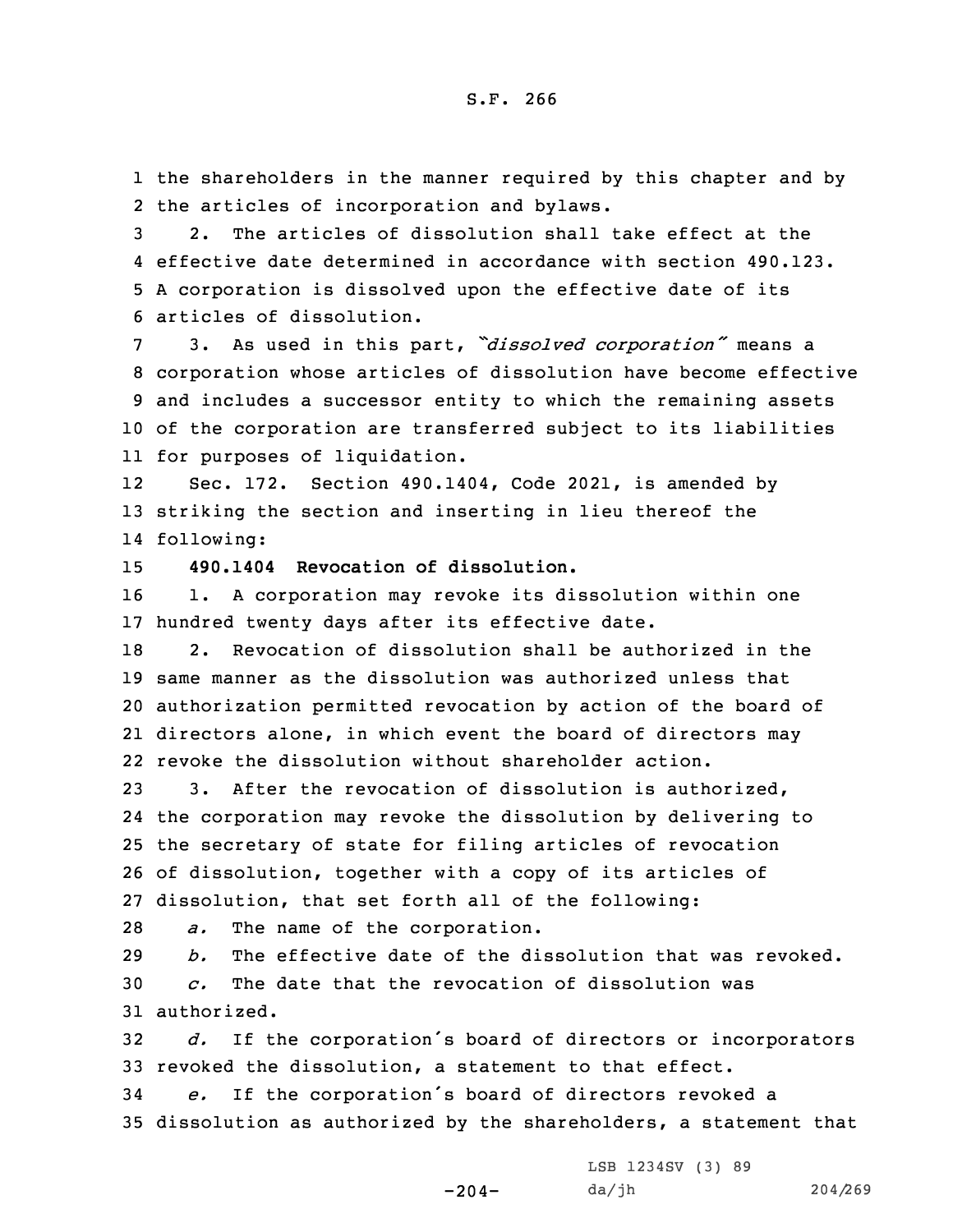1 revocation was permitted by action by the board of directors 2 alone pursuant to that authorization.

 *f.* If shareholder action was required to revoke the dissolution, <sup>a</sup> statement that the revocation was duly approved by the shareholders in the manner required by this chapter and by the articles of incorporation and bylaws.

 4. The articles of revocation of dissolution shall take effect at the effective date determined in accordance with section 490.123. Revocation of dissolution is effective upon the effective date of the articles of revocation of dissolution.

12 5. When the revocation of dissolution is effective, it 13 relates back to and takes effect as of the effective date of 14 the dissolution and the corporation resumes carrying on its 15 business as if the dissolution had never occurred.

16 Sec. 173. Section 490.1405, Code 2021, is amended by 17 striking the section and inserting in lieu thereof the 18 following:

19 **490.1405 Effect of dissolution.**

 1. <sup>A</sup> corporation that has dissolved continues its corporate existence but the dissolved corporation shall not carry on any business except that appropriate to wind up and liquidate its business and affairs, including by doing any of the following:

24*a.* Collecting its assets.

25 *b.* Disposing of its properties that will not be distributed 26 in kind to its shareholders.

27 *c.* Discharging or making provision for discharging its 28 liabilities.

29 *d.* Making distributions of its remaining assets among its 30 shareholders according to their interests.

31 *e.* Doing every other act necessary to wind up and liquidate 32 its business and affairs.

33 2. Dissolution of <sup>a</sup> corporation does not do any of the 34 following:

 $-205-$ 

<sup>35</sup> *a.* Transfer title to the corporation's property.

LSB 1234SV (3) 89 da/jh 205/269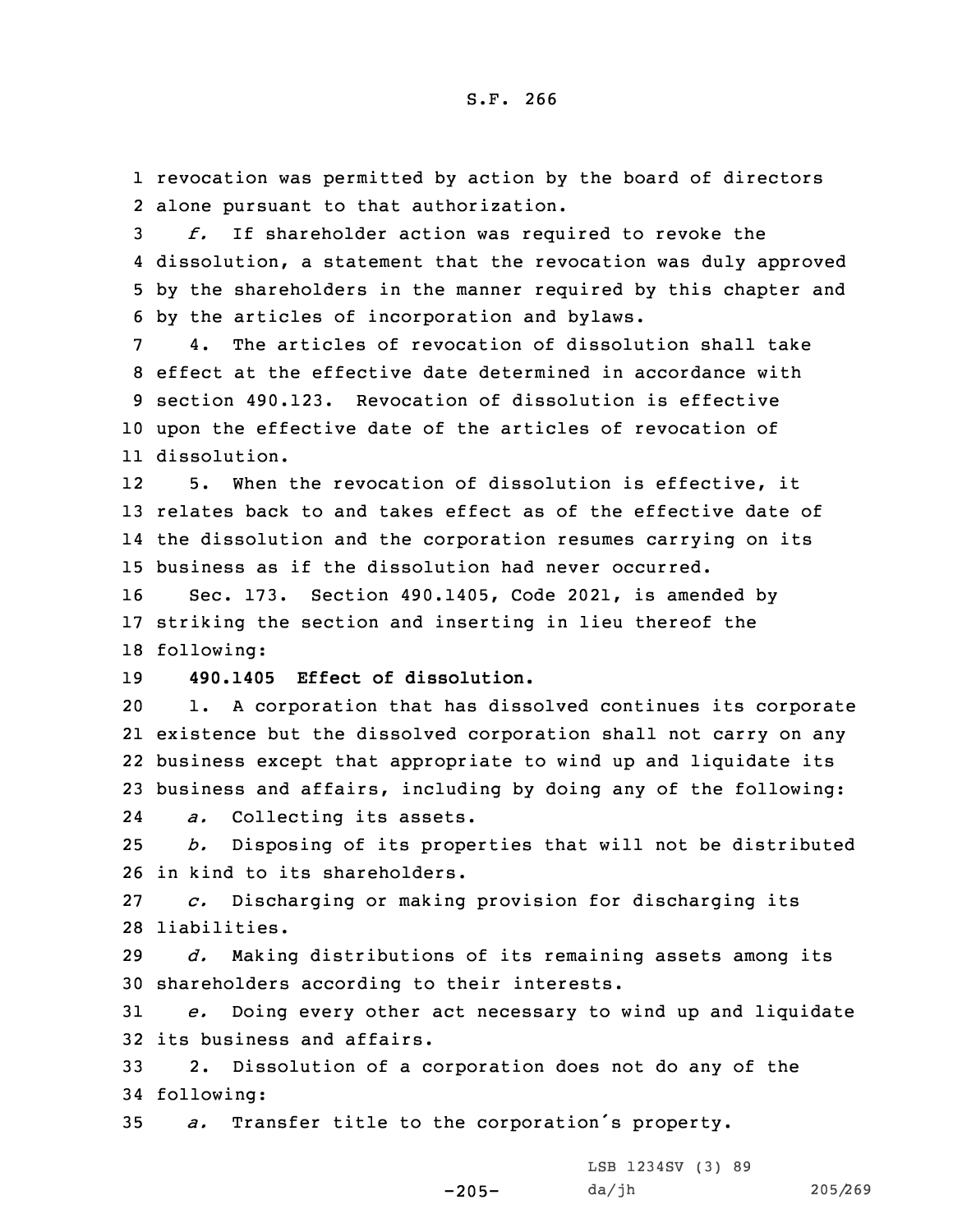1*b.* Prevent transfer of its shares or securities.

2 *c.* Subject its directors or officers to standards of conduct 3 different from those prescribed in subchapter VIII.

4*d.* Change any of the following:

5 (1) Quorum or voting requirements for its board of directors 6 or shareholders.

7 (2) Provisions for selection, resignation, or removal of 8 its directors or officers or both.

9 (3) Provisions for amending its bylaws.

10 *e.* Prevent commencement of <sup>a</sup> proceeding by or against the 11 corporation in its corporate name.

12 *f.* Abate or suspend <sup>a</sup> proceeding pending by or against the 13 corporation on the effective date of dissolution.

14 *g.* Terminate the authority of the registered agent of the 15 corporation.

 3. <sup>A</sup> distribution in liquidation under this section may only be made by <sup>a</sup> dissolved corporation. For purposes of determining the shareholders entitled to receive <sup>a</sup> distribution in liquidation, the board of directors may fix <sup>a</sup> record date for determining shareholders entitled to <sup>a</sup> distribution in liquidation, which date shall not be retroactive. If the board of directors does not fix <sup>a</sup> record date for determining shareholders entitled to <sup>a</sup> distribution in liquidation, the record date is the date the board of directors authorizes the distribution in liquidation.

26 Sec. 174. Section 490.1406, Code 2021, is amended by 27 striking the section and inserting in lieu thereof the 28 following:

29 **490.1406 Known claims against dissolved corporation.**

30 1. <sup>A</sup> dissolved corporation may dispose of the known claims 31 against it by notifying its known claimants in writing of the 32 dissolution at any time after its effective date.

33 2. The written notice must do all of the following: 34 *a.* Describe information that must be included in <sup>a</sup> claim. 35 *b.* Provide <sup>a</sup> mailing address where <sup>a</sup> claim may be sent.

-206-

LSB 1234SV (3) 89 da/jh 206/269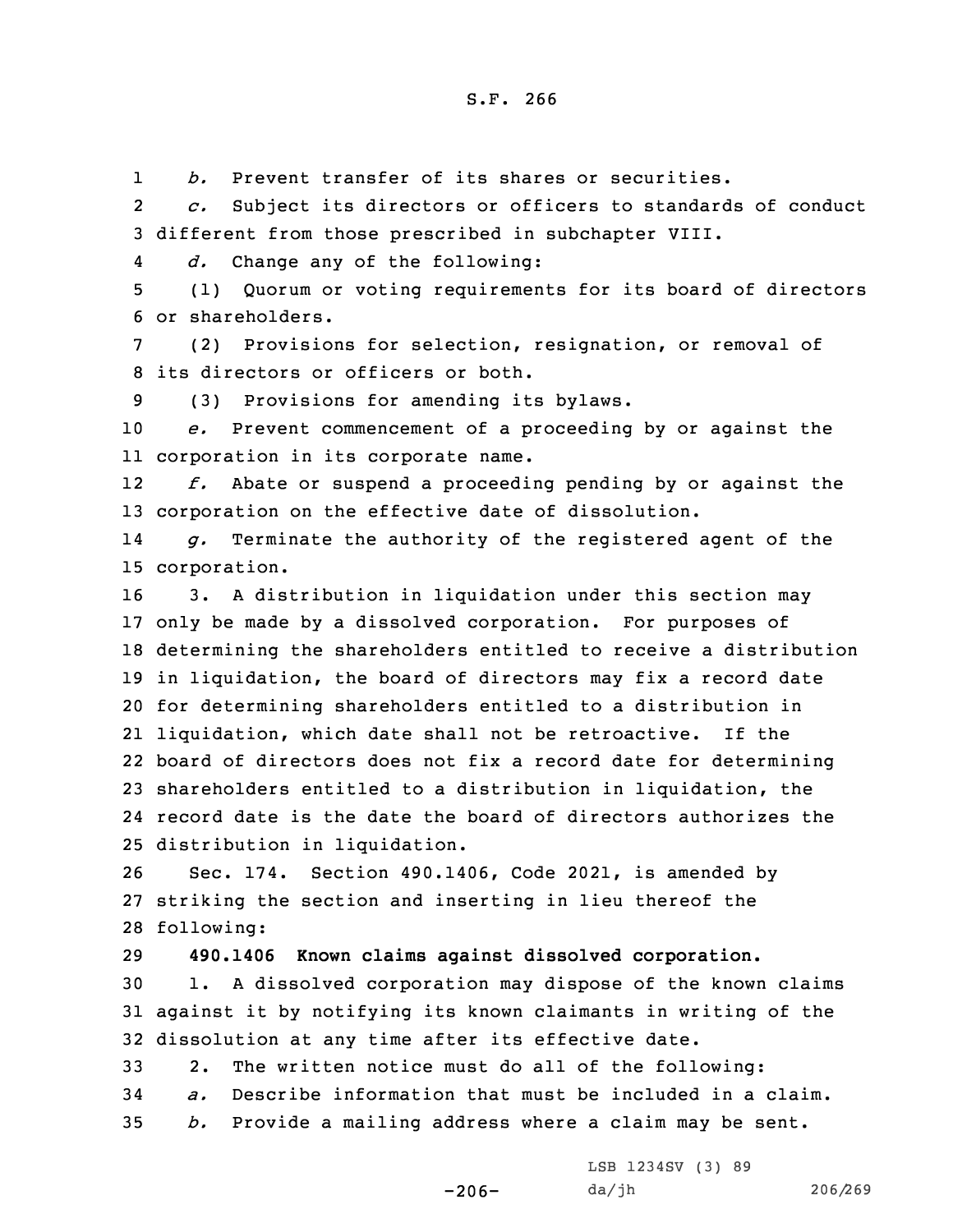1 *c.* State the deadline, which must not be fewer than one 2 hundred twenty days after the written notice is effective, by 3 which the dissolved corporation shall receive the claim.

4 *d.* State that the claim will be barred if not received by 5 the deadline.

6 3. <sup>A</sup> claim against the dissolved corporation is barred if 7 any of the following occurs:

8 *a.* <sup>A</sup> claimant who was given written notice under subsection 9 2 does not deliver the claim to the dissolved corporation by 10 the deadline.

11 *b.* <sup>A</sup> claimant whose claim was rejected by the dissolved 12 corporation does not commence <sup>a</sup> proceeding to enforce the claim 13 within ninety days after the rejection notice is effective. 14 4. As used in this section, *"claim"* does not include <sup>a</sup> 15 contingent liability or <sup>a</sup> claim based on an event occurring 16 after the effective date of dissolution.

17 Sec. 175. Section 490.1407, Code 2021, is amended by 18 striking the section and inserting in lieu thereof the 19 following:

20 **490.1407 Other claims against dissolved corporation.** 21 1. <sup>A</sup> dissolved corporation may publish notice of its 22 dissolution and request that persons with claims against the 23 dissolved corporation present them in accordance with the 24 notice.

 2. The notice must meet all of the following requirements: *a.* Be published in compliance with any of the following: (1) One time in <sup>a</sup> newspaper of general circulation in the county where the dissolved corporation's principal office, or, if none in this state, its registered office, is or was last 30 located.

31 (2) Be posted conspicuously for at least thirty days on the <sup>32</sup> dissolved corporation's internet site.

33 *b.* Describe the information that must be included in <sup>a</sup> claim 34 and provide <sup>a</sup> mailing address where the claim may be sent. 35 *c.* State that <sup>a</sup> claim against the dissolved corporation will

 $-207-$ 

LSB 1234SV (3) 89 da/jh 207/269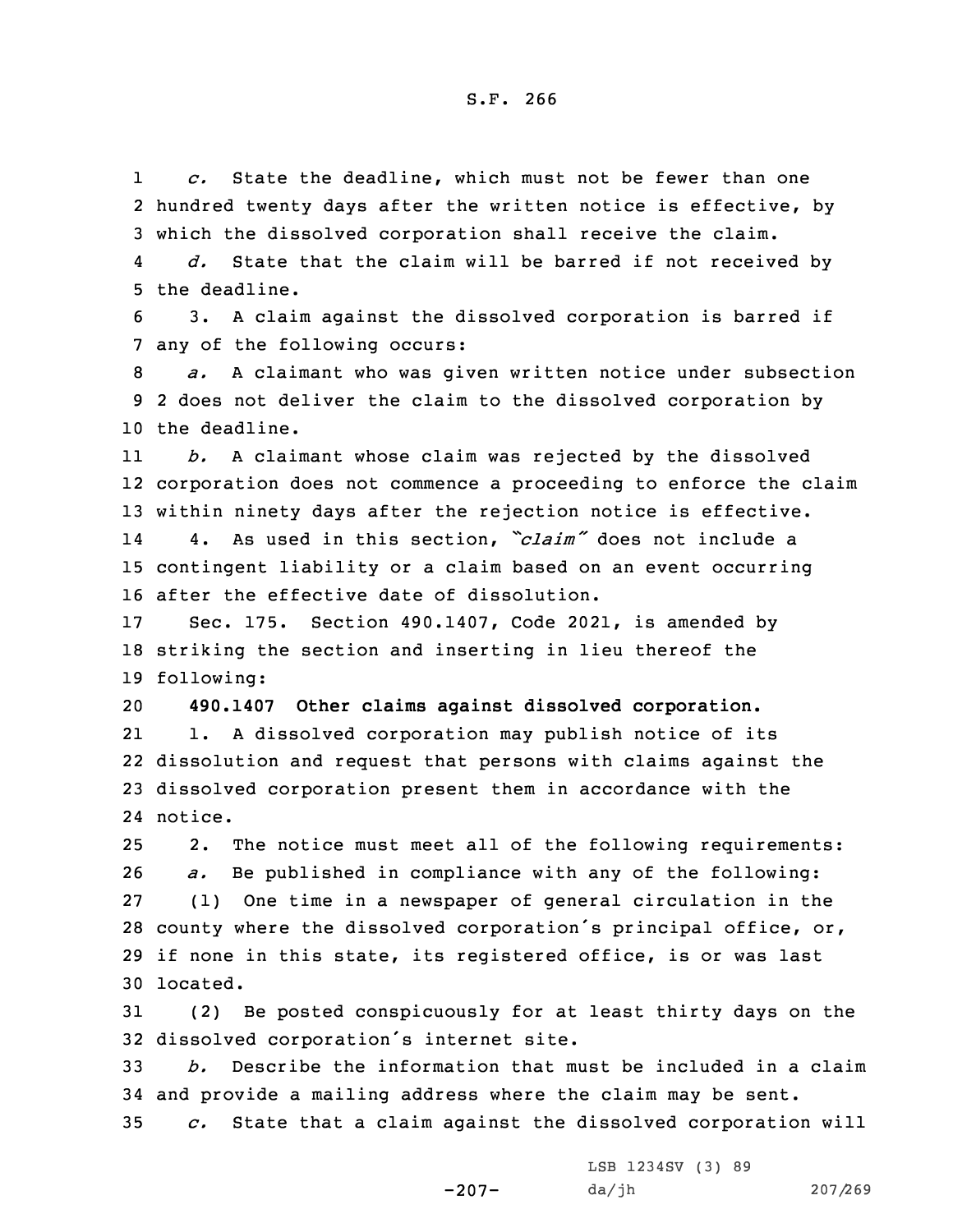1 be barred unless <sup>a</sup> proceeding to enforce the claim is commenced 2 within three years after the publication of the notice.

 3. If the dissolved corporation publishes <sup>a</sup> notice in accordance with subsection 2, the claim of each of the following claimants is barred unless the claimant commences <sup>a</sup> proceeding to enforce the claim against the dissolved corporation within three years after the publication date of the notice:

9 *a.* <sup>A</sup> claimant who was not given written notice under section 10 490.1406.

11 *b.* <sup>A</sup> claimant whose claim was timely sent to the dissolved 12 corporation but not acted on by the corporation.

13 *c.* <sup>A</sup> claimant whose claim is contingent or based on an event 14 occurring after the effective date of dissolution.

15 4. <sup>A</sup> claim that is not barred by section 490.1406, 16 subsection 2, or subsection 3 of this section, may be enforced 17 in any of the following ways:

18 *a.* Against the dissolved corporation, to the extent of its 19 undistributed assets.

 *b.* Except as provided in section 490.1408, subsection 4, if the assets have been distributed in liquidation, against <sup>a</sup> shareholder of the dissolved corporation to the extent of the shareholder's pro rata share of the claim or the corporate assets distributed to the shareholder in liquidation, whichever is less, but <sup>a</sup> shareholder's total liability for all claims under this section shall not exceed the total amount of assets distributed to the shareholder in liquidation.

28 Sec. 176. Section 490.1409, Code 2021, is amended by 29 striking the section and inserting in lieu thereof the 30 following:

31 **490.1409 Director duties.**

 1. Directors shall cause the dissolved corporation to discharge or make reasonable provision for the payment of claims and make distributions in liquidation of assets to shareholders after payment or provision for claims.

 $-208-$ 

LSB 1234SV (3) 89 da/jh 208/269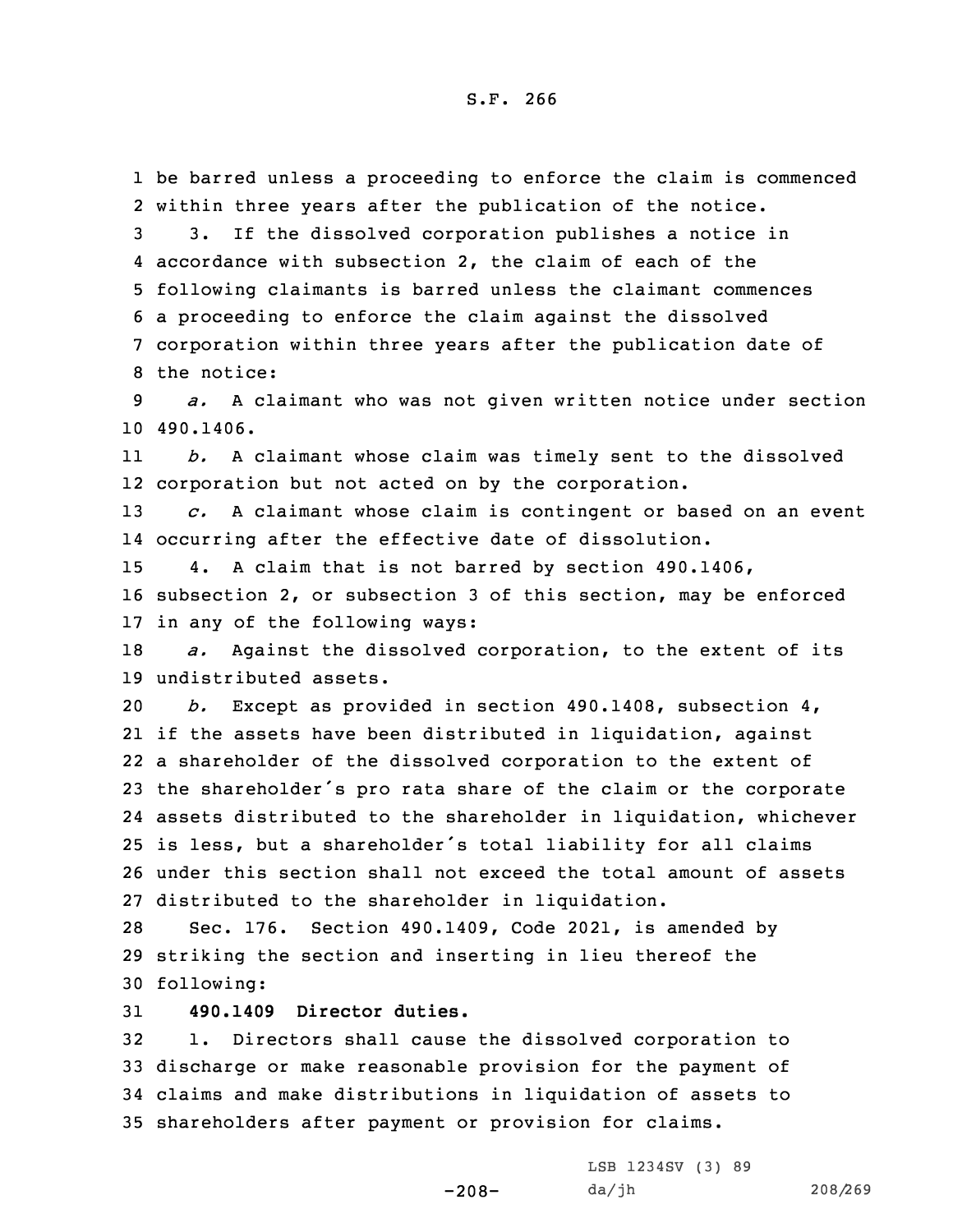1 2. Directors of <sup>a</sup> dissolved corporation which has disposed of claims under section 490.1406, 490.1407, or 490.1408 shall not be liable for breach of subsection 1 with respect to claims against the dissolved corporation that are barred or satisfied under section 490.1406, 490.1407, or 490.1408.

6 Sec. 177. Section 490.1420, Code 2021, is amended by 7 striking the section and inserting in lieu thereof the 8 following:

9 **490.1420 Grounds for administrative dissolution.**

10 The secretary of state may commence <sup>a</sup> proceeding under 11 section 490.1421 to dissolve <sup>a</sup> corporation administratively, 12 if any of the following apply:

13 1. The corporation does not pay within sixty days after they 14 are due any fees, taxes, interest, or penalties imposed by this 15 chapter or other laws of this state.

16 2. The corporation does not deliver its biennial report 17 required by section 490.1622 to the secretary of state within 18 sixty days after it is due.

19 3. The corporation is without <sup>a</sup> registered agent or 20 registered office in this state for sixty days or more.

21 4. The secretary of state has not been notified within sixty days that the corporation's registered agent or registered office has been changed, that its registered agent has resigned, or that its registered office has been discontinued. 5. The corporation's period of duration stated in its articles of incorporation expires.

27 Sec. 178. Section 490.1421, Code 2021, is amended by 28 striking the section and inserting in lieu thereof the 29 following:

30 **490.1421 Procedure for and effect of administrative** 31 **dissolution.**

 1. If the secretary of state determines that one or more grounds exist under section 490.1420 for dissolving <sup>a</sup> corporation, the secretary of state shall serve the corporation with written notice of such determination under section

 $-209-$ 

LSB 1234SV (3) 89 da/jh 209/269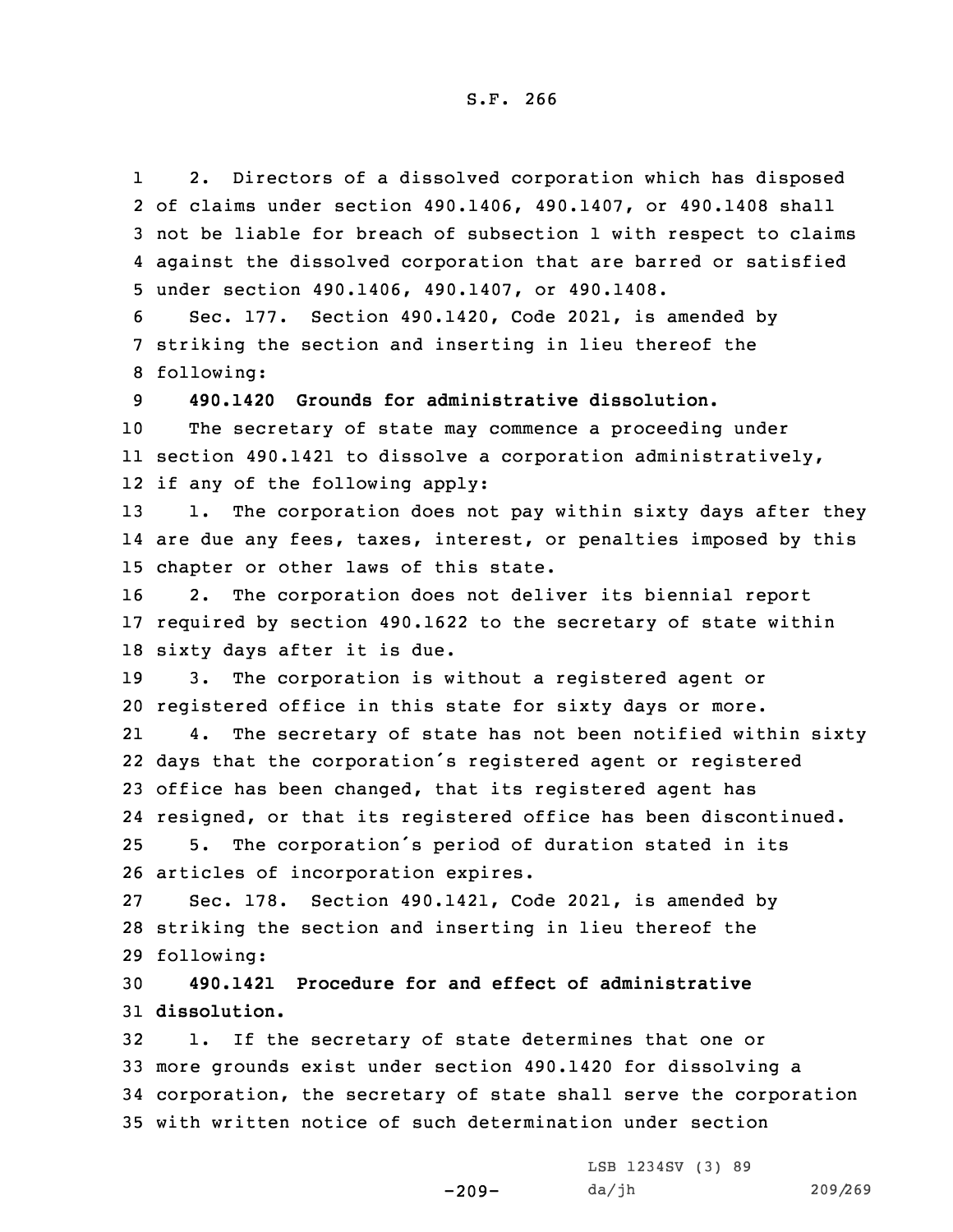1 490.504.

2 2. If the corporation does not correct each ground for dissolution or demonstrate to the reasonable satisfaction of the secretary of state that each ground determined by the secretary of state does not exist within sixty days after service of the notice under section 490.504, the secretary of state shall administratively dissolve the corporation by signing <sup>a</sup> certificate of dissolution that recites the ground or grounds for dissolution and its effective date. The secretary of state shall file the original of the certificate and serve <sup>a</sup> copy on the corporation under section 490.504.

12 3. <sup>A</sup> corporation administratively dissolved continues its corporate existence but shall not carry on any business except that necessary to wind up and liquidate its business and affairs under section 490.1405 and notify claimants under sections 490.1406 and 490.1407.

17 4. The administrative dissolution of <sup>a</sup> corporation does not 18 terminate the authority of its registered agent.

19 Sec. 179. Section 490.1422, Code 2021, is amended by 20 striking the section and inserting in lieu thereof the 21 following:

22 **490.1422 Reinstatement following administrative dissolution.** 1. <sup>A</sup> corporation administratively dissolved under section 490.1421 may apply to the secretary of state for reinstatement at any time after the effective date of dissolution. The application must meet all of the following requirements: *a.* State the name of the corporation at its date of dissolution and the effective date of its administrative dissolution.

30 *b.* State that the ground or grounds for dissolution either 31 did not exist or have been eliminated.

32 *c.* If the application is received more than five years after 33 the effective date of dissolution, state <sup>a</sup> corporate name that 34 satisfies the requirements of section 490.401.

35 *d.* State the federal tax identification number of the

 $-210-$ 

LSB 1234SV (3) 89 da/jh 210/269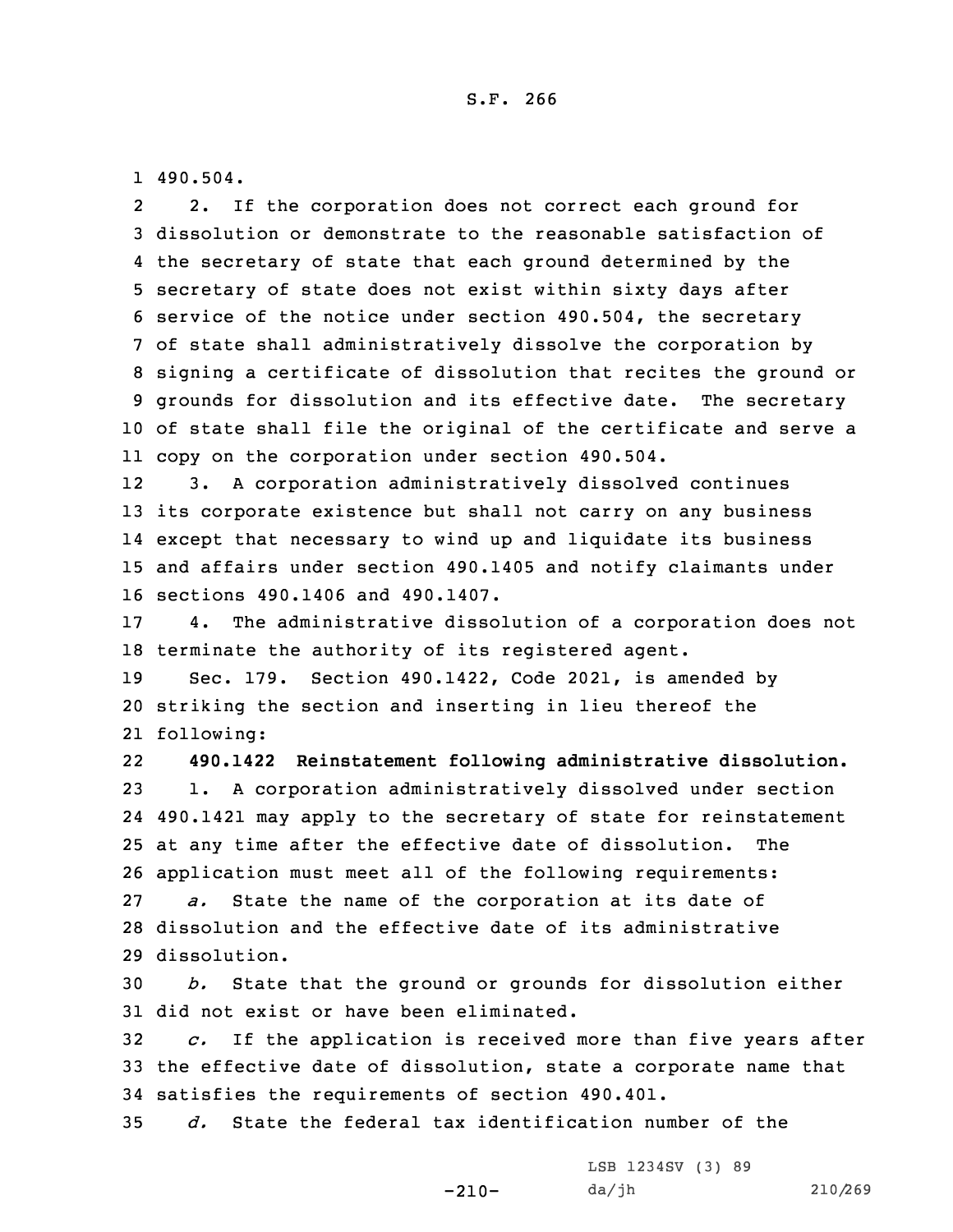1 corporation.

2 2. *a.* The secretary of state shall refer the federal tax identification number contained in the application for reinstatement to the department of workforce development. The department shall report to the secretary of state the tax status of the corporation. If the department reports to the secretary of state that <sup>a</sup> filing delinquency or liability exists against the corporation, the secretary of state shall not cancel the certificate of dissolution until the filing delinquency or liability is satisfied.

11 *b.* (1) If the secretary of state determines that the application contains the information required by subsection 1, and that <sup>a</sup> delinquency or liability reported pursuant to paragraph *"a"* has been satisfied, and that the information is correct, the secretary of state shall cancel the certificate of dissolution and prepare <sup>a</sup> certificate of reinstatement that recites the secretary of state's determination and the effective date of reinstatement, file the certificate of reinstatement, and deliver <sup>a</sup> copy to the corporation under section 490.504.

21 (2) If the corporate name in subsection 1, paragraph *"c"*, is different from the corporate name in subsection 1, paragraph *"a"*, the certificate of reinstatement shall constitute an amendment to the articles of incorporation insofar as it pertains to the corporate name. <sup>A</sup> corporation shall not relinquish the right to retain its corporate name if the reinstatement is effective within five years of the effective date of the corporation's dissolution.

 3. When the reinstatement is effective, it relates back to and takes effect as of the effective date of the administrative dissolution as if the administrative dissolution had never occurred.

33 Sec. 180. Section 490.1423, Code 2021, is amended by 34 striking the section and inserting in lieu thereof the 35 following:

> LSB 1234SV (3) 89 da/jh 211/269

-211-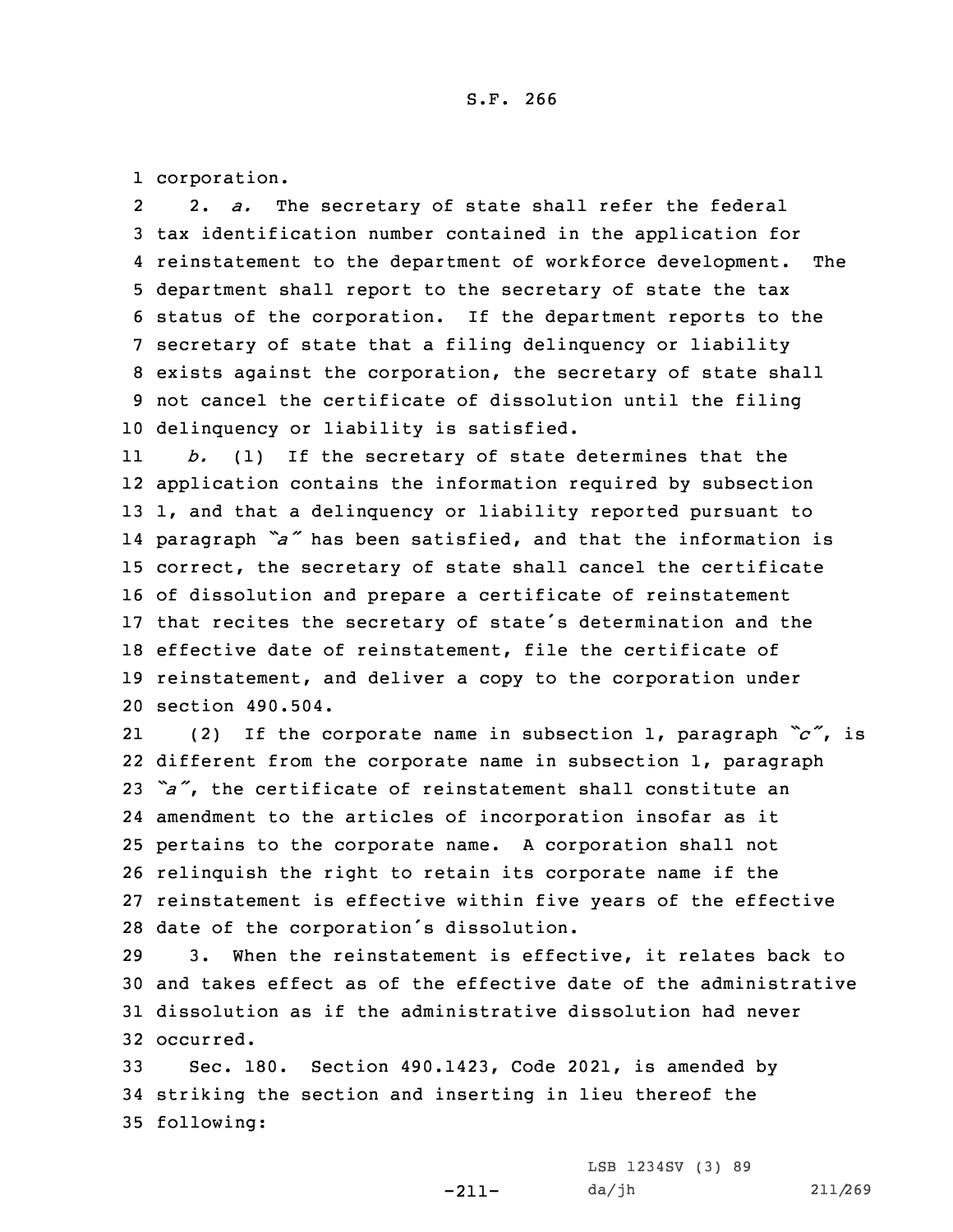1**490.1423 Appeal from denial of reinstatement.**

2 1. If the secretary of state denies <sup>a</sup> corporation's application for reinstatement following administrative dissolution, the secretary of state shall serve the corporation under section 490.504 with <sup>a</sup> written notice that explains the reason or reasons for denial.

 2. The corporation may appeal the denial of reinstatement to the district court of the county where the corporation's principal office or, if none in this state, its registered office, is located within thirty days after service of the notice of denial is effected. The corporation appeals by petitioning the court to set aside the dissolution and attaching to the petition copies of the secretary of state's certificate of dissolution, the corporation's application for reinstatement, and the secretary of state's notice of denial. 3. The court may summarily order the secretary of state to reinstate the dissolved corporation or may take other action

18 the court considers appropriate.

<sup>19</sup> 4. The court's final decision may be appealed as in other 20 civil proceedings.

21 Sec. 181. Section 490.1430, Code 2021, is amended by 22 striking the section and inserting in lieu thereof the 23 following:

24**490.1430 Grounds for judicial dissolution.**

25 1. The district court may dissolve <sup>a</sup> corporation in any of 26 the following ways:

27 *a.* <sup>A</sup> proceeding by the attorney general if it is established 28 that any of the following apply:

29 (1) The corporation obtained its articles of incorporation 30 through fraud.

31 (2) The corporation has continued to exceed or abuse the 32 authority conferred upon it by law.

33 *b.* <sup>A</sup> proceeding by <sup>a</sup> shareholder if it is established that 34 any of the following conditions exist:

-212-

35 (1) The directors are deadlocked in the management of

LSB 1234SV (3) 89 da/jh 212/269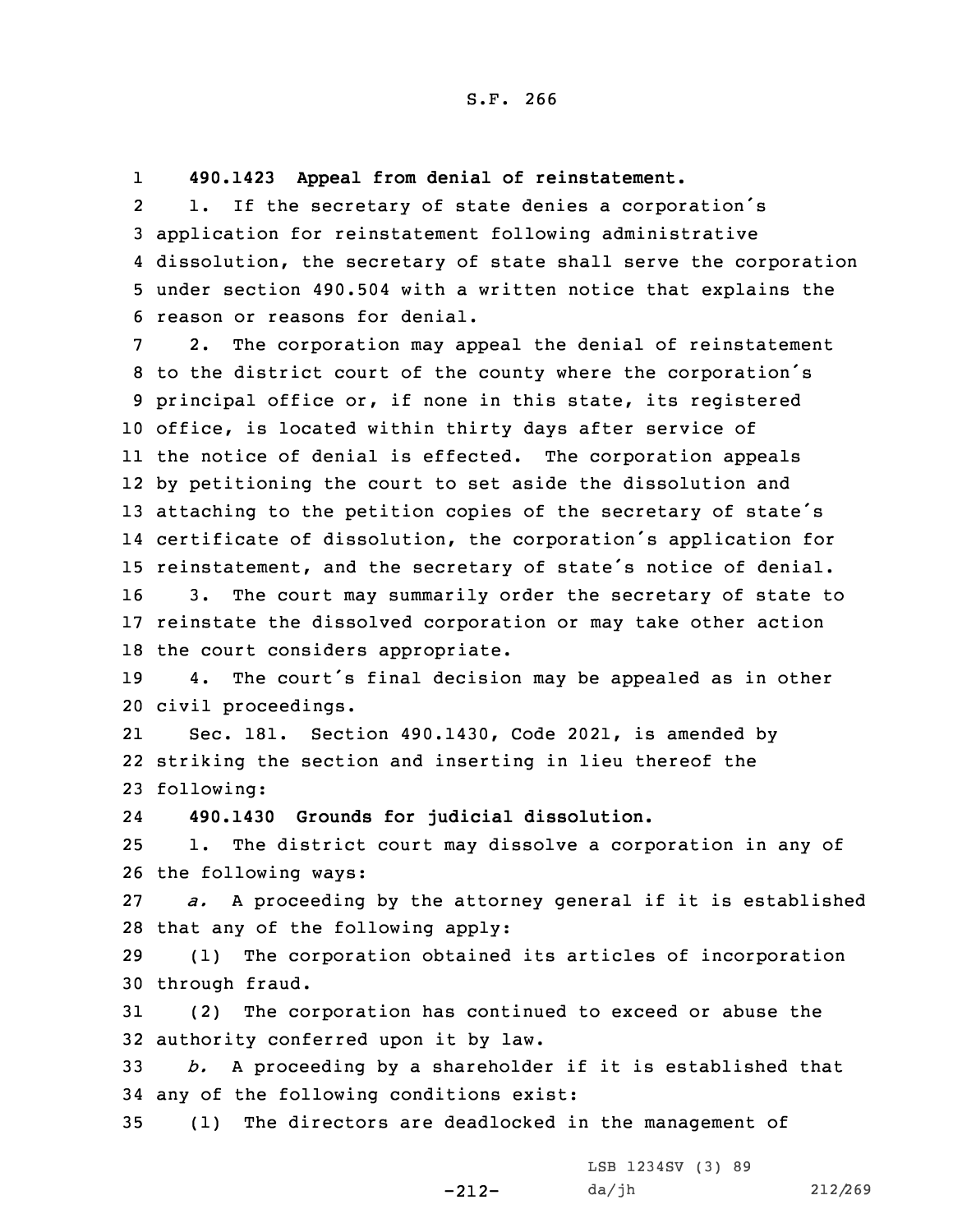the corporate affairs, the shareholders are unable to break the deadlock, and irreparable injury to the corporation is threatened or being suffered, or the business and affairs of the corporation can no longer be conducted to the advantage of the shareholders generally, because of the deadlock.

6 (2) The directors or those in control of the corporation 7 have acted, are acting, or will act in <sup>a</sup> manner that is 8 illegal, oppressive, or fraudulent.

 (3) The shareholders are deadlocked in voting power and have failed, for <sup>a</sup> period that includes at least two consecutive annual meeting dates, to elect successors to directors whose terms have expired.

13 (4) The corporate assets are being misapplied or wasted. 14 *c.* <sup>A</sup> proceeding by <sup>a</sup> creditor if it is established that any 15 of the following applies:

<sup>16</sup> (1) The creditor's claim has been reduced to judgment, 17 the execution on the judgment returned unsatisfied, and the 18 corporation is insolvent.

19 (2) The corporation has admitted in writing that the <sup>20</sup> creditor's claim is due and owing and the corporation is 21 insolvent.

22 *d.* <sup>A</sup> proceeding by the corporation to have its voluntary 23 dissolution continued under court supervision.

24 *e.* <sup>A</sup> proceeding by <sup>a</sup> shareholder if the corporation has 25 abandoned its business and has failed within <sup>a</sup> reasonable time 26 to liquidate and distribute its assets and dissolve.

 2. Subsection 1, paragraph *"b"*, shall not apply in the case of <sup>a</sup> corporation that, on the date of the filing of the proceeding, has <sup>a</sup> class or series of shares which is any of the following:

31 *a.* <sup>A</sup> covered security under section 18(b)(1)(A) or (B) of 32 the federal Securities Act of 1933.

33 *b.* Not <sup>a</sup> covered security, but is held by at least three 34 hundred shareholders and the shares outstanding have <sup>a</sup> market 35 value of at least twenty million dollars, exclusive of the

-213-

LSB 1234SV (3) 89 da/jh 213/269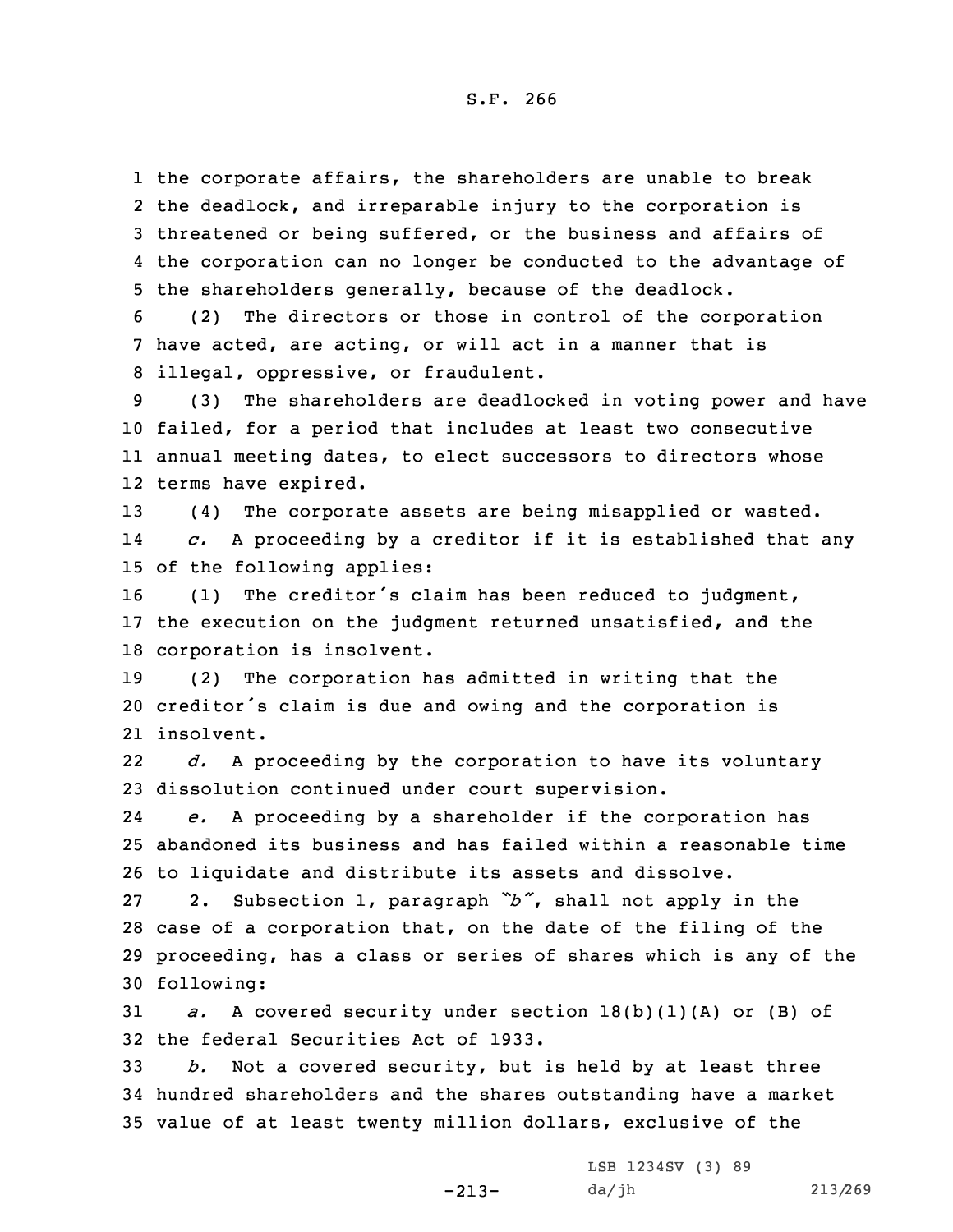value of such shares held by the corporation's subsidiaries, senior executives, directors, and if they own more than ten percent of such shares, beneficial shareholders, and voting trust beneficial owners.

5 3. *a.* As used in subsection 1, *"shareholder"* means <sup>a</sup> record 6 shareholder, <sup>a</sup> beneficial shareholder, and an unrestricted 7 voting trust beneficial owner.

8 *b.* As used in subsection 2, *"shareholder"* means <sup>a</sup> record 9 shareholder, <sup>a</sup> beneficial shareholder, and <sup>a</sup> voting trust 10 beneficial owner.

11 Sec. 182. Section 490.1431, Code 2021, is amended by 12 striking the section and inserting in lieu thereof the 13 following:

14**490.1431 Procedure for judicial dissolution.**

 1. Venue for <sup>a</sup> proceeding by the attorney general to dissolve <sup>a</sup> corporation lies in Polk county. Venue for <sup>a</sup> proceeding brought by any other party named in section 490.1430, subsection 1, lies in the county where <sup>a</sup> corporation's principal office or, if none in this state, its registered office is or was last located.

21 2. It is not necessary to make shareholders parties to <sup>a</sup> 22 proceeding to dissolve <sup>a</sup> corporation unless relief is sought 23 against them individually.

24 3. <sup>A</sup> court in <sup>a</sup> proceeding brought to dissolve <sup>a</sup> corporation may issue injunctions, appoint <sup>a</sup> receiver or custodian during the proceeding with all powers and duties the court directs, take other action required to preserve the corporate assets wherever located, and carry on the business of the corporation until <sup>a</sup> full hearing can be held.

 4. Within ten days of the commencement of <sup>a</sup> proceeding to dissolve <sup>a</sup> corporation under section 490.1430, subsection 1, paragraph *"b"*, the corporation shall deliver to all shareholders, other than the petitioner, <sup>a</sup> notice stating that the shareholders are entitled to avoid the dissolution of the corporation by electing to purchase the petitioner's shares

 $-214-$ 

LSB 1234SV (3) 89 da/jh 214/269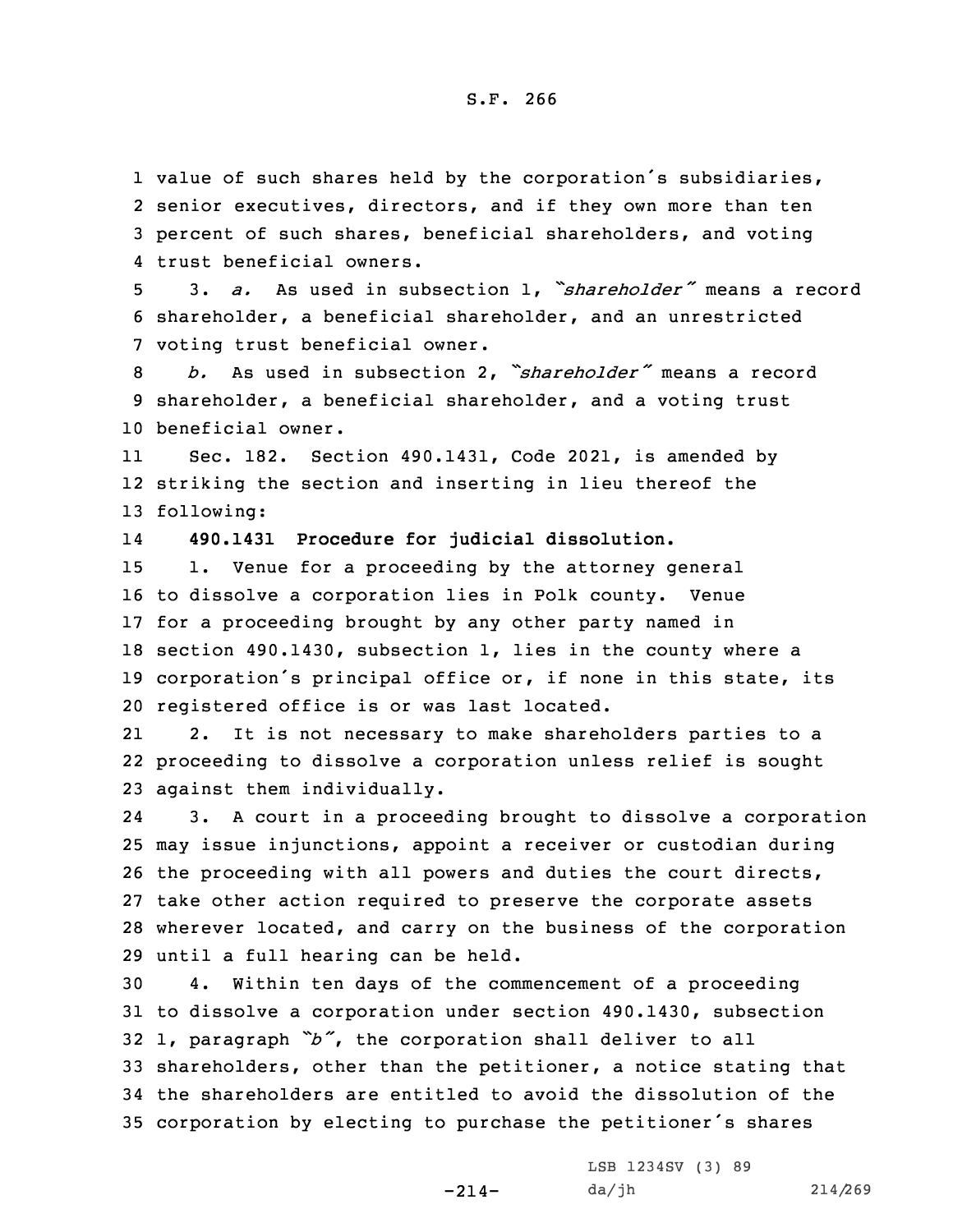1 under section 490.1434, and accompanied by <sup>a</sup> copy of section 2 490.1434.

3 Sec. 183. Section 490.1432, Code 2021, is amended by 4 striking the section and inserting in lieu thereof the 5 following:

6 **490.1432 Receivership or custodianship.**

 1. Unless an election to purchase has been filed under section 490.1434, <sup>a</sup> court in <sup>a</sup> judicial proceeding brought to dissolve <sup>a</sup> corporation may appoint one or more receivers to wind up and liquidate, or one or more custodians to manage, the business and affairs of the corporation. The court shall hold <sup>a</sup> hearing, after notifying all parties to the proceeding 13 and any interested persons designated by the court, before appointing <sup>a</sup> receiver or custodian. The court appointing <sup>a</sup> receiver or custodian has jurisdiction over the corporation and all of its property wherever located.

 2. The court may appoint an individual or <sup>a</sup> domestic or foreign corporation or eligible entity as <sup>a</sup> receiver or custodian, which, if <sup>a</sup> foreign corporation or foreign eligible entity, must be registered to do business in this state. The court may require the receiver or custodian to post bond, with or without sureties, in an amount the court directs.

 3. The court shall describe the powers and duties of the receiver or custodian in its appointing order, which may be amended from time to time. Among other powers all of the following apply:

27 *a.* The receiver may do any or all of the following: 28 (1) Dispose of all or any part of the assets of the 29 corporation wherever located, at <sup>a</sup> public or private sale.

30 (2) Sue and defend in the receiver's own name as receiver of 31 the corporation in all courts of this state.

 *b.* The custodian may exercise all of the powers of the corporation, through or in place of its board of directors, to the extent necessary to manage the affairs of the corporation in the best interests of its shareholders and creditors.

-215-

LSB 1234SV (3) 89 da/jh 215/269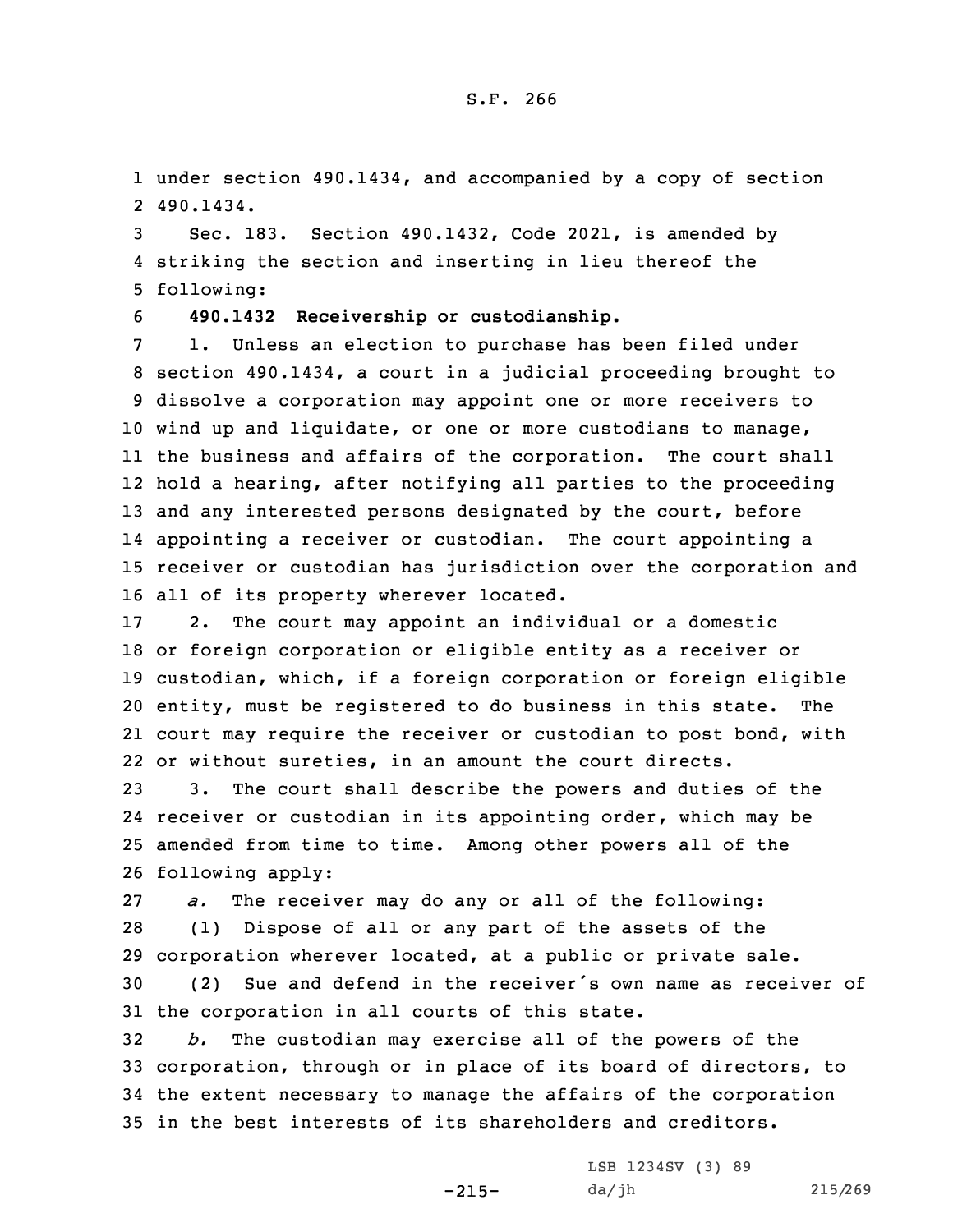1 *c.* The receiver or custodian shall have such other powers 2 and duties as the court may provide in the appointing order, 3 which may be amended from time to time.

4 4. The court during <sup>a</sup> receivership may redesignate the 5 receiver <sup>a</sup> custodian and during <sup>a</sup> custodianship may redesignate 6 the custodian <sup>a</sup> receiver.

5. The court from time to time during the receivership or custodianship may order compensation paid and expenses paid or reimbursed to the receiver or custodian from the assets of the corporation or proceeds from the sale of the assets.

11 Sec. 184. Section 490.1434, Code 2021, is amended by 12 striking the section and inserting in lieu thereof the 13 following:

14 **490.1434 Election to purchase in lieu of dissolution.** 1. In <sup>a</sup> proceeding under section 490.1430, subsection 1, paragraph *"b"*, to dissolve <sup>a</sup> corporation, the corporation may elect or, if it fails to elect, one or more shareholders may elect to purchase all shares owned by the petitioning shareholder at the fair value of the shares. An election pursuant to this section shall be irrevocable unless the court determines that it is equitable to set aside or modify the election.

 2. An election to purchase pursuant to this section may be filed with the court at any time within ninety days after the filing of the petition under section 490.1430, subsection 1, paragraph *"b"*, or at such later time as the court in its discretion may allow. If the election to purchase is filed by one or more shareholders, the corporation shall, within ten days thereafter, give written notice to all shareholders, other than the petitioner. The notice must state the name and number of shares owned by the petitioner and the name and number of shares owned by each electing shareholder and must advise the recipients of their right to join in the election to purchase shares in accordance with this section. Shareholders who wish to participate shall file notice of their intention

-216-

LSB 1234SV (3) 89 da/jh 216/269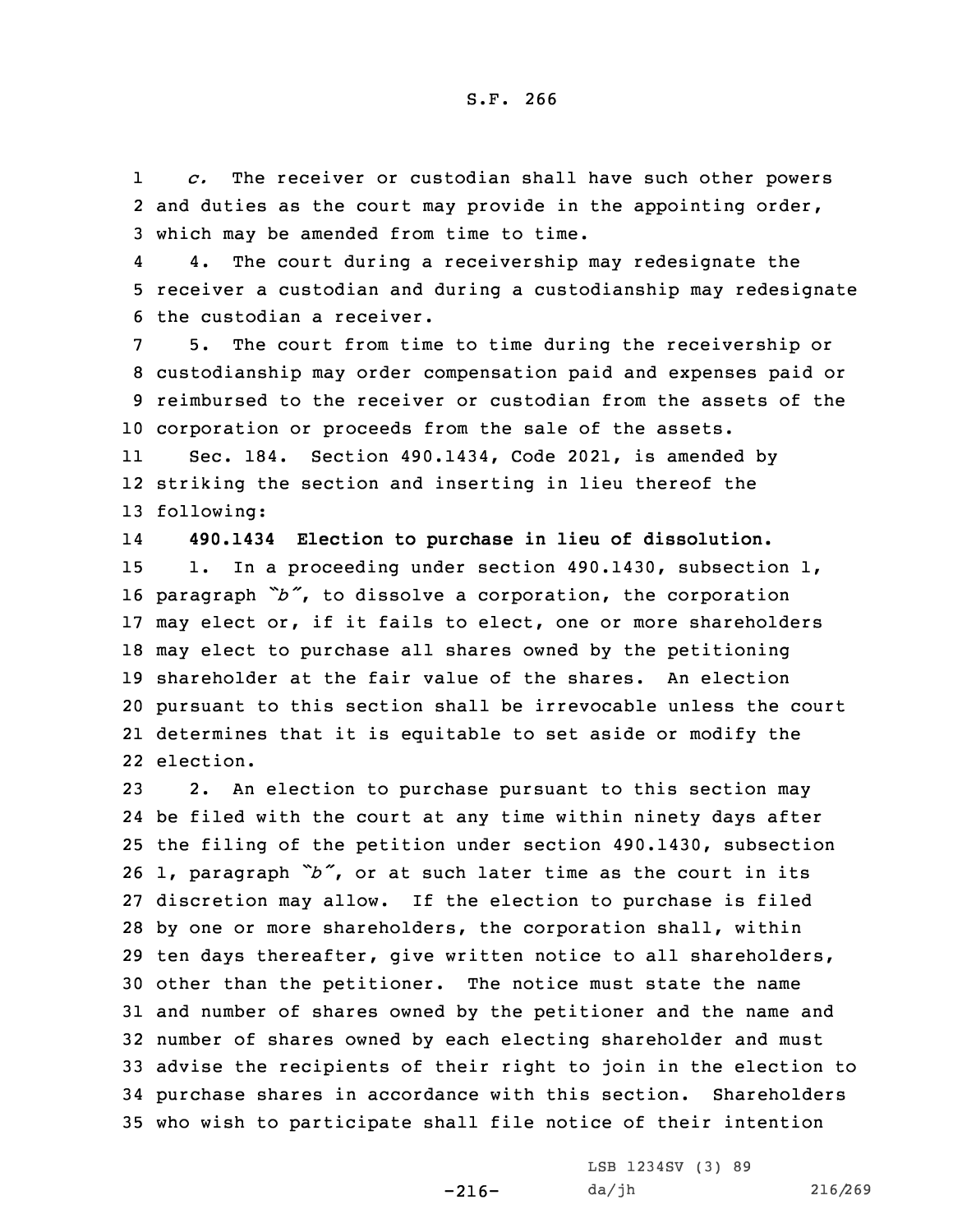to join in the purchase no later than thirty days after the effectiveness of the notice to them. All shareholders who have filed an election or notice of their intention to participate in the election to purchase thereby become parties to the proceeding and shall participate in the purchase in proportion to their ownership of shares as of the date the first election was filed, unless they otherwise agree or the court otherwise directs. After an election has been filed by the corporation or one or more shareholders, the proceeding under section 490.1430, subsection 1, paragraph *"b"*, shall not be discontinued or settled, nor shall the petitioning shareholder sell or otherwise dispose of the shareholder's shares, unless the court determines that it would be equitable to the corporation and the shareholders, other than the petitioner, to permit such discontinuance, settlement, sale, or other disposition.

 3. If, within sixty days of the filing of the first election, the parties reach agreement as to the fair value and terms of purchase of the petitioner's shares, the court shall enter an order directing the purchase of the petitioner's shares upon the terms and conditions agreed to by the parties. 22 4. If the parties are unable to reach an agreement as provided for in subsection 3, the court, upon application of any party, shall stay the proceedings under section 490.1430, subsection 1, paragraph *"b"*, and determine the fair value of the petitioner's shares as of the day before the date on which the petition under section 490.1430, subsection 1, paragraph *"b"*, was filed or as of such other date as the court deems appropriate under the circumstances.

 5. Upon determining the fair value of the shares, the court shall enter an order directing the purchase upon such terms and conditions as the court deems appropriate, which may include payment of the purchase price in installments, where necessary in the interests of equity, provision for security to assure payment of the purchase price and any additional

-217-

LSB 1234SV (3) 89 da/jh 217/269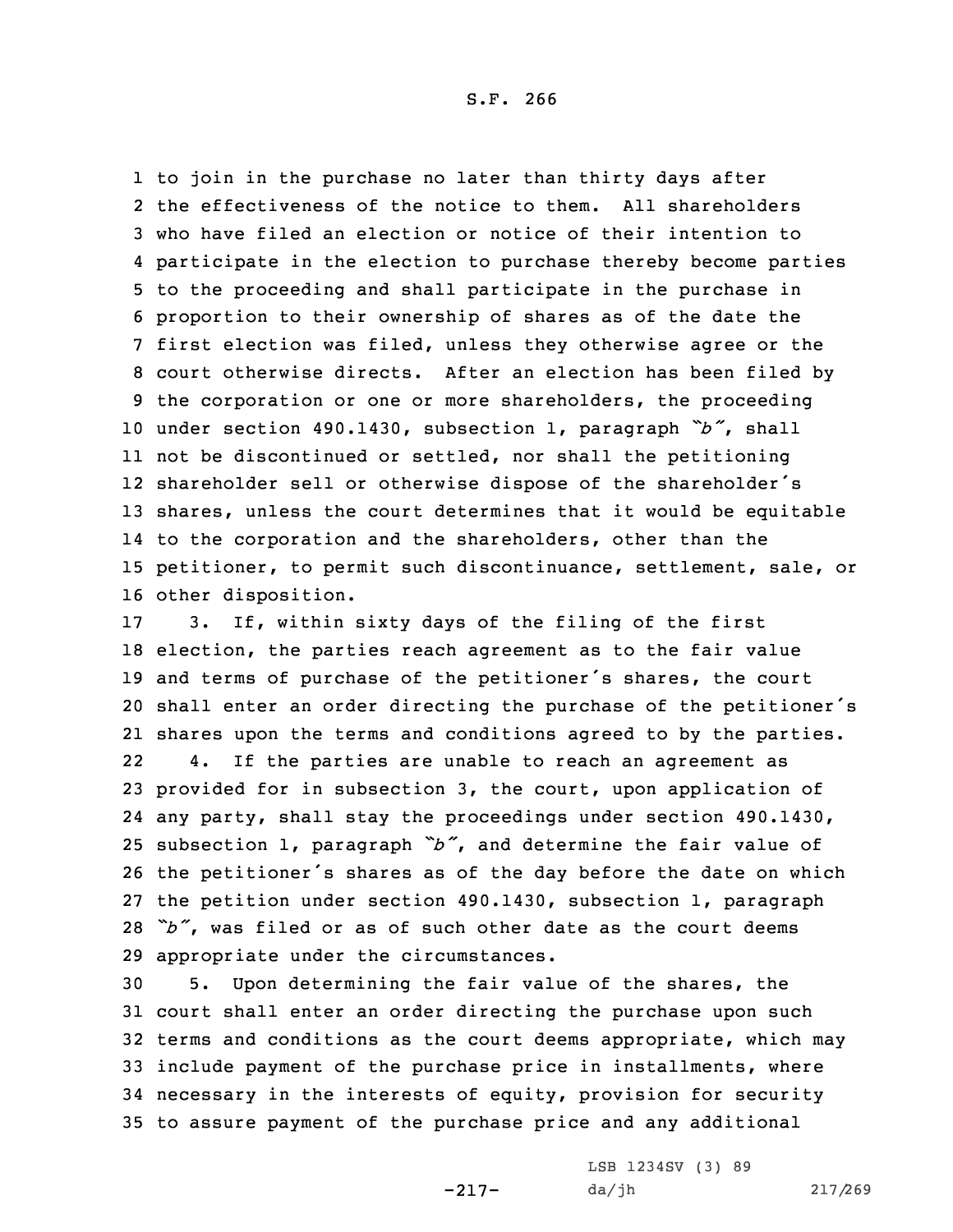expenses as may have been awarded, and, if the shares are to be purchased by shareholders, the allocation of shares among them. In allocating the petitioner's shares among holders of different classes or series of shares, the court should attempt to preserve the existing distribution of voting rights among holders of different classes or series insofar as practicable and may direct that holders of <sup>a</sup> specific class or classes or series shall not participate in the purchase. Interest may be allowed at the rate and from the date determined by the court to be equitable, but if the court finds that the refusal of the petitioning shareholder to accept an offer of payment was arbitrary or otherwise not in good faith, no interest shall be allowed. If the court finds that the petitioning shareholder had probable grounds for relief under section 490.1430, subsection 1, paragraph *"b"*, subparagraph (2) or (4), it may award expenses to the petitioning shareholder.

 6. Upon entry of an order under subsection 3 or 5, the court shall dismiss the petition to dissolve the corporation under section 490.1430, subsection 1, paragraph *"b"*, and the petitioning shareholder shall no longer have any rights or status as <sup>a</sup> shareholder of the corporation, except the right to receive the amounts awarded by the order of the court which shall be enforceable in the same manner as any other judgment. 24 7. The purchase ordered pursuant to subsection 5 shall be made within ten days after the date the order becomes final. 8. Any payment by the corporation pursuant to an order under subsection 3 or 5, other than an award of expenses pursuant to subsection 5, is subject to the provisions of section 490.640. Sec. 185. Section 490.1440, Code 2021, is amended by striking the section and inserting in lieu thereof the following:

## 32 **490.1440 Deposit with state treasurer.**

33 Assets of <sup>a</sup> dissolved corporation that should be transferred 34 to <sup>a</sup> creditor, claimant, or shareholder of the corporation who 35 cannot be found or who is not competent to receive them shall

-218-

LSB 1234SV (3) 89 da/jh 218/269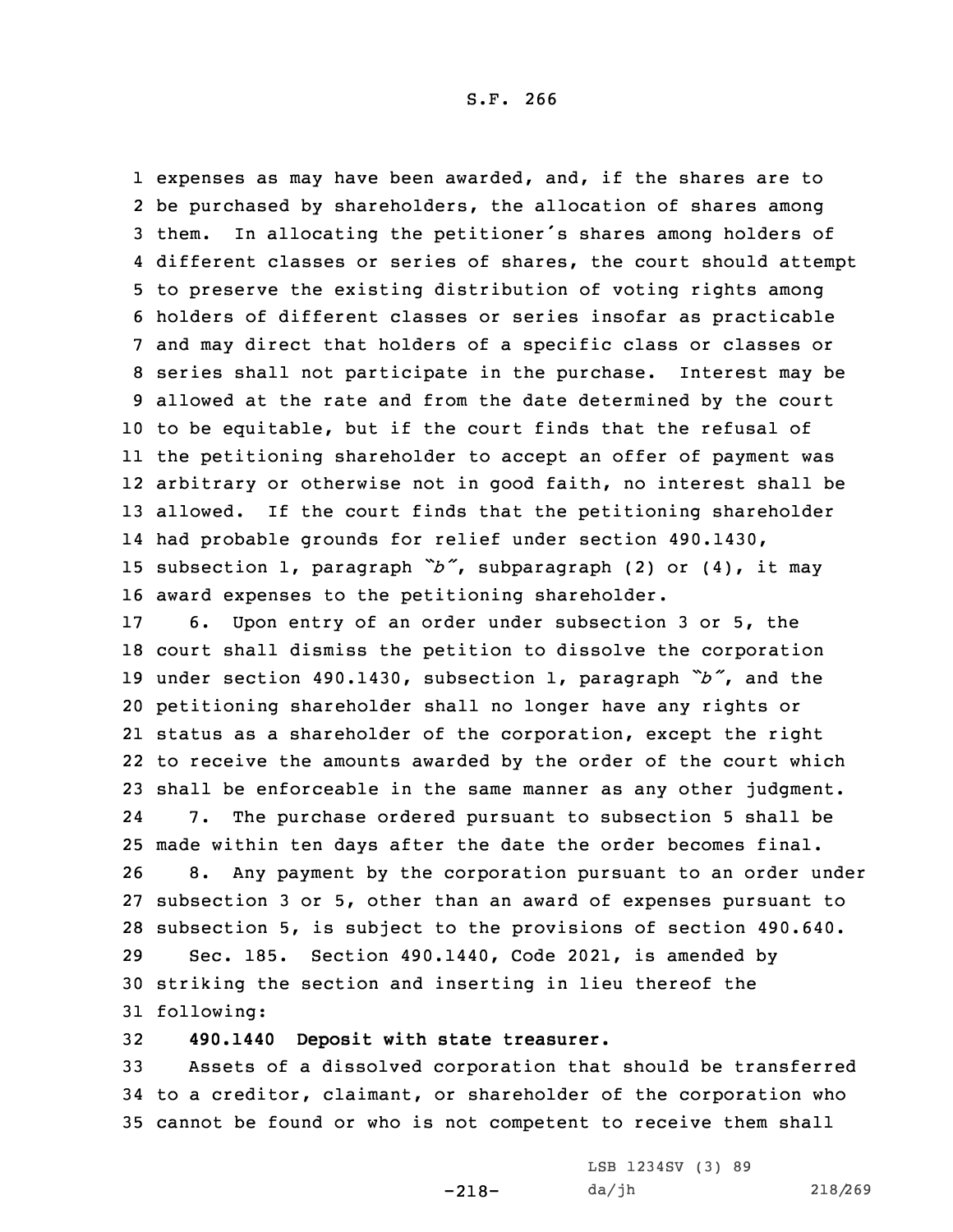be reduced to cash and deposited with the treasurer of state or other appropriate state official for safekeeping. When the creditor, claimant, or shareholder furnishes satisfactory proof of entitlement to the amount deposited, the treasurer of state or other appropriate state official shall pay such person, or the representative of such person, that amount.

7 Sec. 186. Section 490.1501, Code 2021, is amended by 8 striking the section and inserting in lieu thereof the 9 following:

10 **490.1501 Governing law.**

11 1. The law of the jurisdiction of formation of <sup>a</sup> foreign 12 corporation governs all of the following:

13 *a.* The internal affairs of the foreign corporation.

14*b.* The interest holder liability of its shareholders.

 2. <sup>A</sup> foreign corporation is not precluded from registering to do business in this state because of any difference between the law of the foreign corporation's jurisdiction of formation and the law of this state.

 3. Registration of <sup>a</sup> foreign corporation to do business in this state does not permit the foreign corporation to engage in any business or affairs or exercise any power that <sup>a</sup> domestic corporation cannot lawfully engage in or exercise in this 23 state.

24 Sec. 187. Section 490.1502, Code 2021, is amended by 25 striking the section and inserting in lieu thereof the 26 following:

27 **490.1502 Registration to do business in this state.**

28 1. <sup>A</sup> foreign corporation shall not do business in this 29 state until it registers with the secretary of state under this 30 chapter.

31 2. <sup>A</sup> foreign corporation doing business in this state shall 32 not maintain <sup>a</sup> proceeding in any court of this state until it 33 is registered to do business in this state.

34 3. The failure of <sup>a</sup> foreign corporation to register to 35 do business in this state does not impair the validity of <sup>a</sup>

-219-

LSB 1234SV (3) 89 da/jh 219/269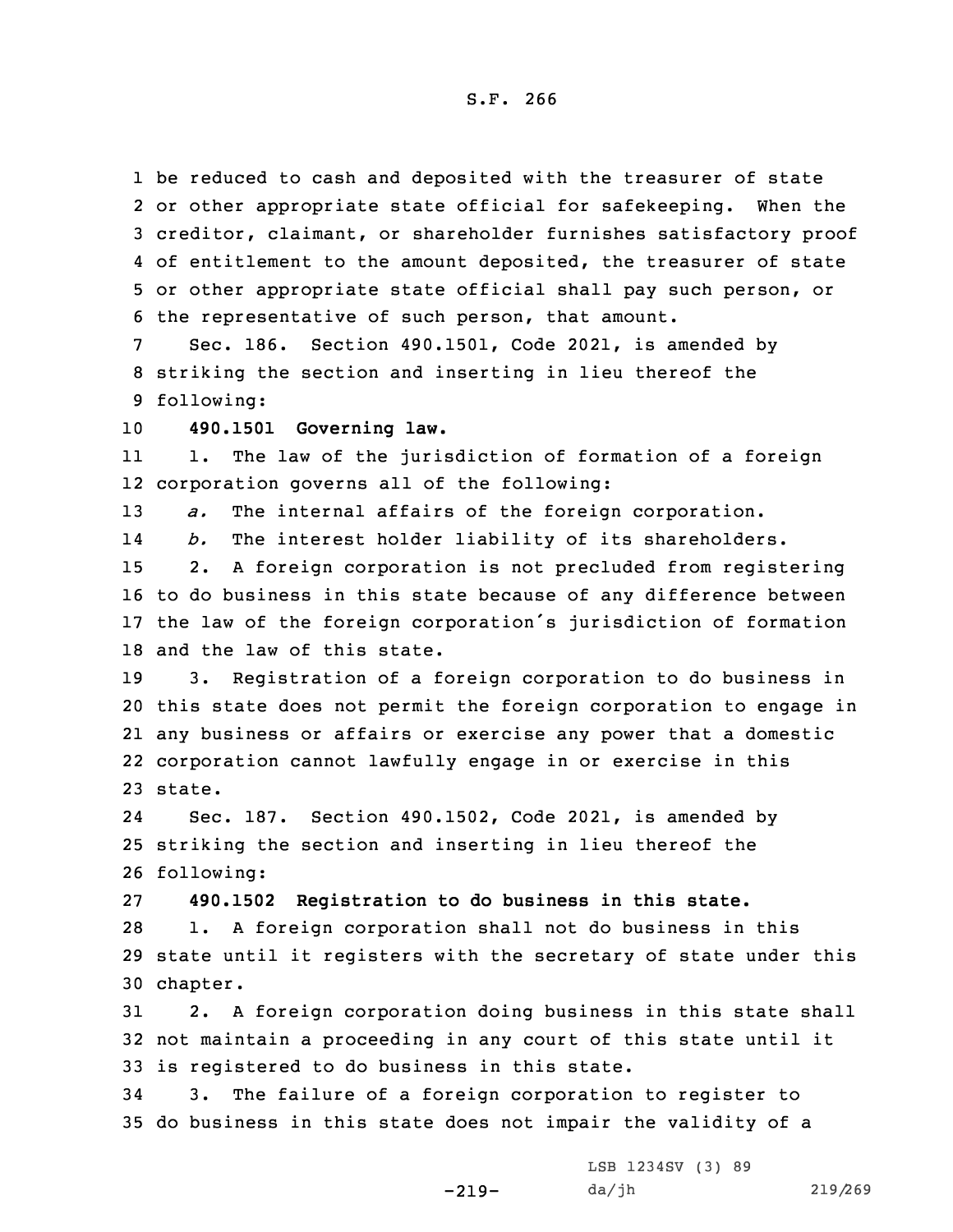1 contract or act of the foreign corporation or preclude it from 2 defending <sup>a</sup> proceeding in this state.

 4. <sup>A</sup> limitation on the liability of <sup>a</sup> shareholder or director of <sup>a</sup> foreign corporation is not waived solely because the foreign corporation does business in this state without registering.

7 5. Section 490.1501, subsection 1, applies even if <sup>a</sup> foreign 8 corporation fails to register under this chapter.

9 Sec. 188. Section 490.1503, Code 2021, is amended by 10 striking the section and inserting in lieu thereof the 11 following:

12**490.1503 Foreign registration statement.**

13 1. To register to do business in this state, a foreign corporation shall deliver <sup>a</sup> foreign registration statement to the secretary of state for filing. The registration statement must be signed by the foreign corporation and state all of the following:

18 *a.* The corporate name of the foreign corporation and, if the 19 name does not comply with section 490.401, an alternate name as 20 required by section 490.1506.

21 *b.* The foreign corporation's jurisdiction of formation. 22 *c.* The street and mailing addresses of the foreign <sup>23</sup> corporation's principal office and, if the law of the foreign 24 corporation's jurisdiction of formation requires the foreign 25 corporation to maintain an office in that jurisdiction, the 26 street and mailing addresses of that office.

27 *d.* The street and mailing addresses of the foreign <sup>28</sup> corporation's registered office in this state and the name of 29 its registered agent at that office.

30 *e.* The names and business addresses of its directors and 31 principal officers.

 2. The foreign corporation shall deliver the completed foreign registration statement to the secretary of state, and also deliver to the secretary of state <sup>a</sup> certificate of existence or <sup>a</sup> document of similar import duly authenticated

 $-220-$ 

LSB 1234SV (3) 89 da/jh 220/269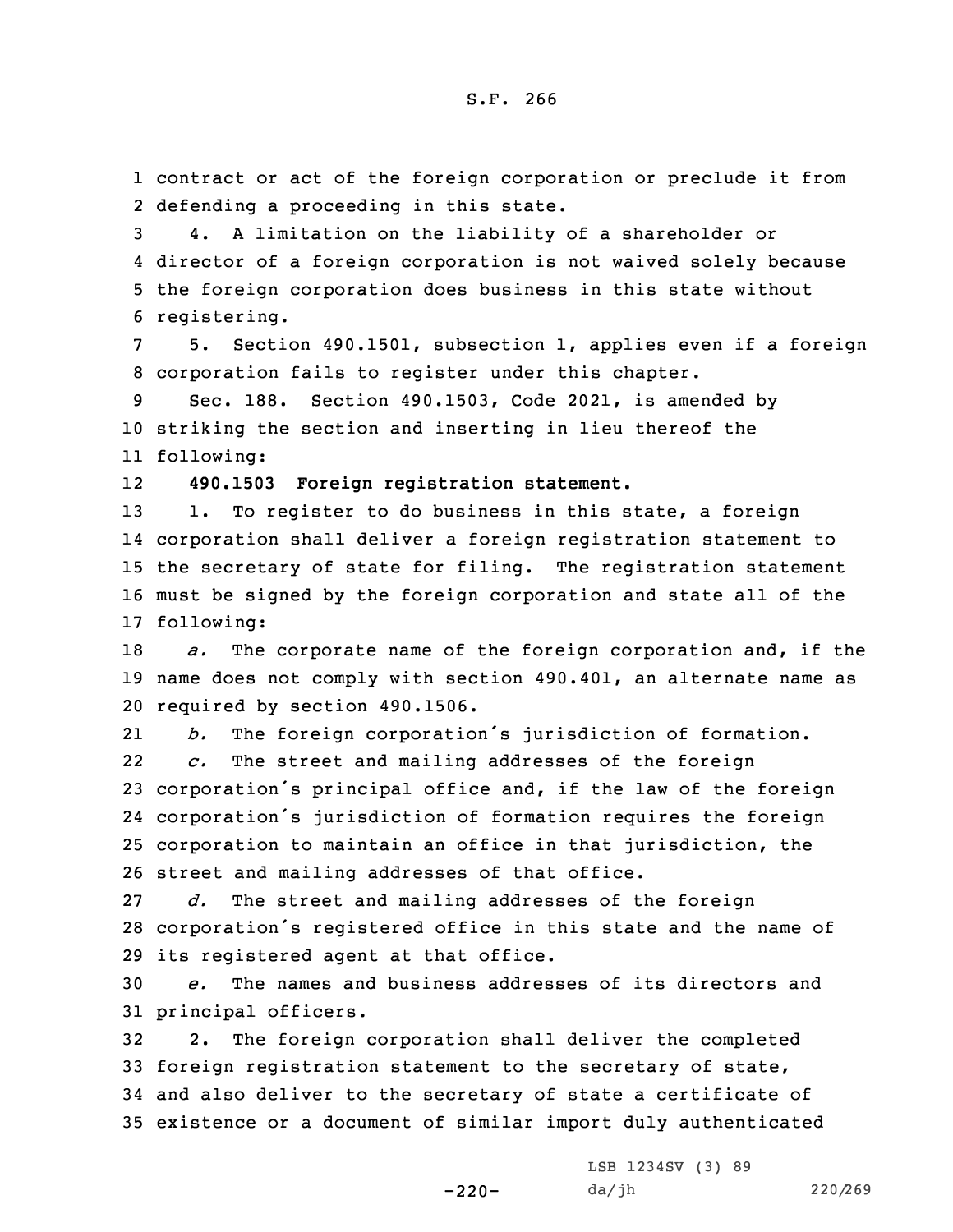by the secretary of state or other official having custody of corporate records in the state or country under whose law it is incorporated which is dated no earlier than ninety days prior to the date the application is filed by the secretary of state. Sec. 189. Section 490.1504, Code 2021, is amended by striking the section and inserting in lieu thereof the following:

 **490.1504 Amendment of foreign registration statement.** <sup>A</sup> registered foreign corporation shall sign and deliver to the secretary of state for filing an amendment to its foreign registration statement if there is <sup>a</sup> change in any of the following:

13 1. Its name or alternate name.

14 2. Its jurisdiction of formation, unless its registration 15 is deemed to have been withdrawn under section 490.1508 or 16 transferred under section 490.1510.

17 3. An address required by section 490.1503, subsection 1, <sup>18</sup> paragraph *"c"*.

19 Sec. 190. Section 490.1505, Code 2021, is amended by 20 striking the section and inserting in lieu thereof the 21 following:

22 **490.1505 Activities not constituting doing business.** 23 1. Activities of <sup>a</sup> foreign corporation that do not 24 constitute doing business in this state for purposes of this 25 subchapter include all of the following:

26 *a.* Maintaining, defending, mediating, arbitrating, or 27 settling <sup>a</sup> proceeding.

28 *b.* Carrying on any activity concerning the internal affairs 29 of the foreign corporation, including holding meetings of its 30 shareholders or board of directors.

 *c.* Maintaining accounts in financial institutions. *d.* Maintaining offices or agencies for the transfer, exchange, and registration of securities of the foreign corporation or maintaining trustees or depositories with respect to those securities.

-221-

LSB 1234SV (3) 89 da/jh 221/269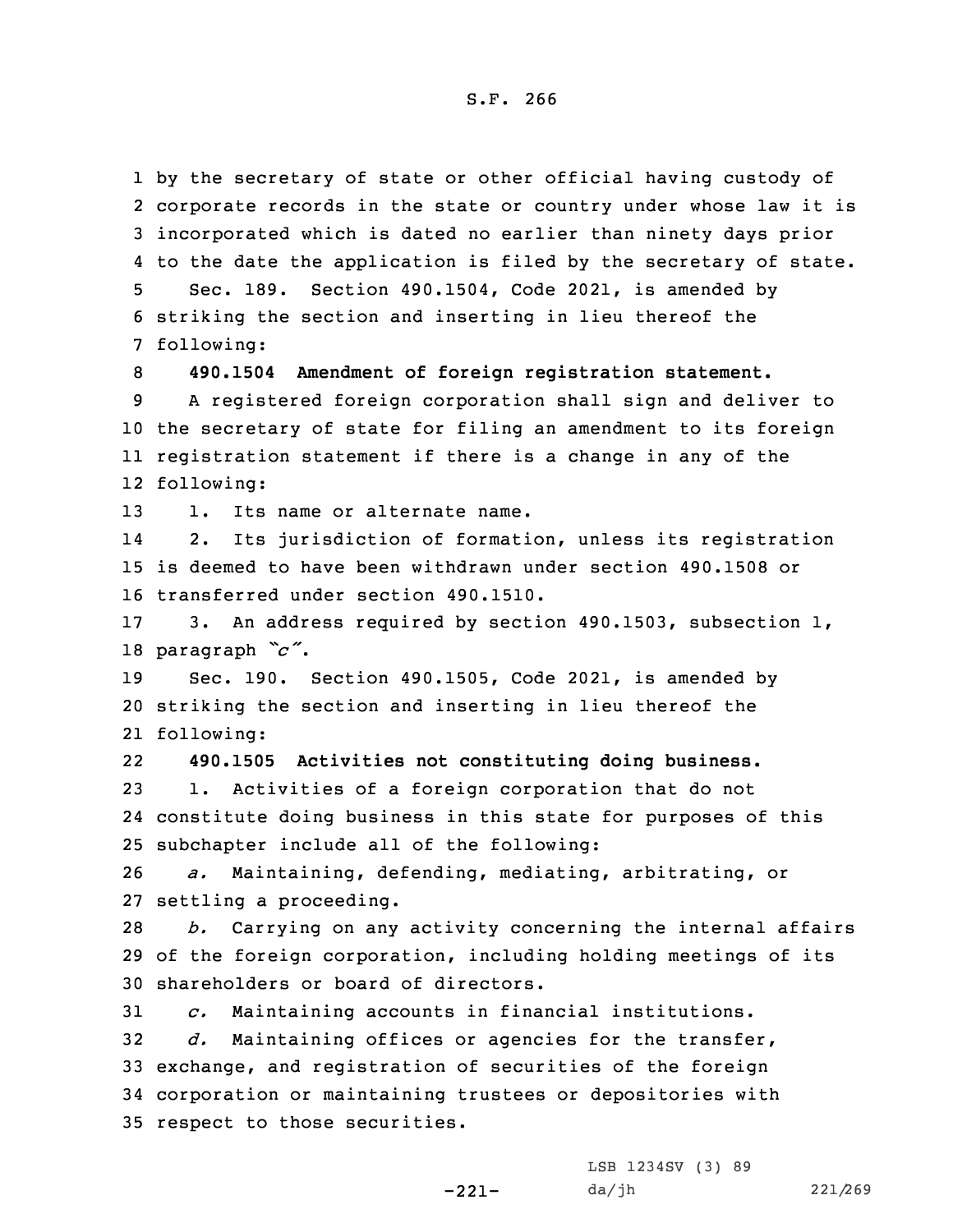1*e.* Selling through independent contractors.

2 *f.* Soliciting or obtaining orders by any means if the 3 orders require acceptance outside this state before they become 4 contracts.

5 *g.* Creating or acquiring indebtedness, mortgages, or 6 security interests in property.

7 *h.* Securing or collecting debts or enforcing mortgages or 8 security interests in property securing the debts, and holding, 9 protecting, or maintaining property so acquired.

10 *i.* Conducting an isolated transaction that is not in the 11 course of similar transactions.

12*j.* Owning, protecting, and maintaining property.

13 *k.* Doing business in interstate commerce.

14 2. This section does not apply in determining the contacts 15 or activities that may subject <sup>a</sup> foreign corporation to service 16 of process, taxation, or regulation under the laws of this 17 state other than this chapter.

18 Sec. 191. Section 490.1506, Code 2021, is amended by 19 striking the section and inserting in lieu thereof the 20 following:

21**490.1506 Noncomplying name of foreign corporation.**

22 1. <sup>A</sup> foreign corporation whose name does not comply with section 490.401 shall not register to do business in this state until it adopts, for the purpose of doing business in this state, an alternate name that complies with section 490.401 by filing <sup>a</sup> foreign registration statement under section 490.1503, or if applicable, <sup>a</sup> transfer of registration statement under section 490.1510, setting forth that alternate name. After registering to do business in this state with an alternate name, <sup>a</sup> foreign corporation shall do business in this state under any of the following:

32 *a.* The alternate name.

<sup>33</sup> *b.* The foreign corporation's name, with the addition of its 34 jurisdiction of formation.

-222-

35 2. If <sup>a</sup> registered foreign corporation changes its name

LSB 1234SV (3) 89 da/jh 222/269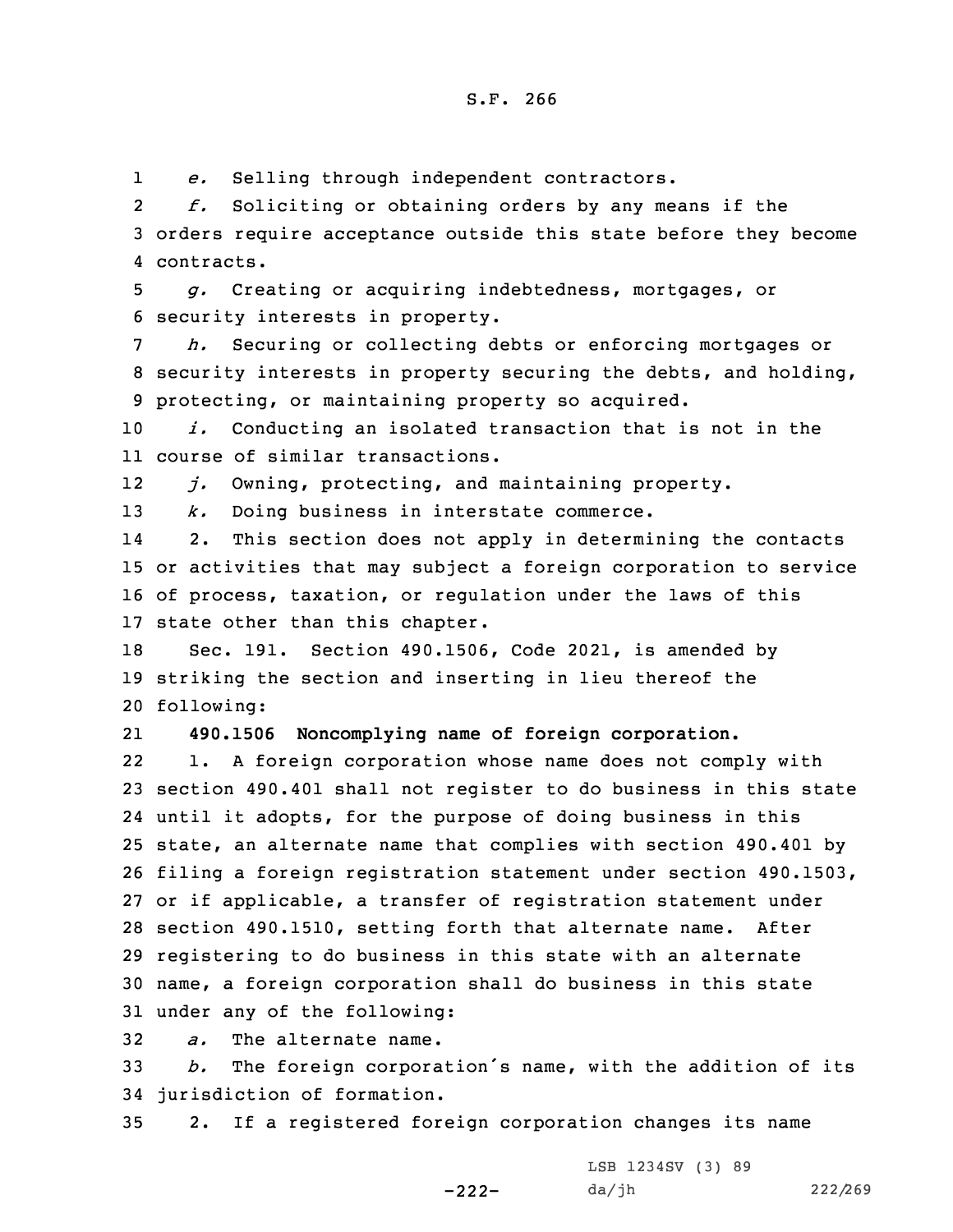after registration to <sup>a</sup> name that does not comply with section 490.401, it shall not do business in this state until it complies with subsection 1 by amending its registration statement to adopt an alternate name that complies with section 5 490.401.

6 Sec. 192. Section 490.1507, Code 2021, is amended by 7 striking the section and inserting in lieu thereof the 8 following:

9 **490.1507 Withdrawal of registration of registered foreign** 10 **corporation.**

11 1. <sup>A</sup> registered foreign corporation may withdraw its registration by delivering <sup>a</sup> statement of withdrawal to the secretary of state for filing. The statement of withdrawal must be signed by the foreign corporation and state all of the following:

16 *a.* The name of the foreign corporation and its jurisdiction 17 of formation.

18 *b.* That the foreign corporation is not doing business 19 in this state and that it withdraws its registration to do 20 business in this state.

21 *c.* That the foreign corporation revokes the authority of its 22 registered agent in this state.

23 *d.* An address to which process on the foreign corporation 24 may be sent by the secretary of state under section 490.504, 25 subsection 3.

 2. After the withdrawal of the registration of <sup>a</sup> foreign corporation, service of process in any proceeding based on <sup>a</sup> cause of action arising during the time the entity was registered to do business in this state may be made as provided in section 490.504.

31 Sec. 193. Section 490.1508, Code 2021, is amended by 32 striking the section and inserting in lieu thereof the 33 following:

34 **490.1508 Deemed withdrawal upon domestication or conversion** 35 **to certain domestic entities.**

> -223- LSB 1234SV (3) 89 da/jh 223/269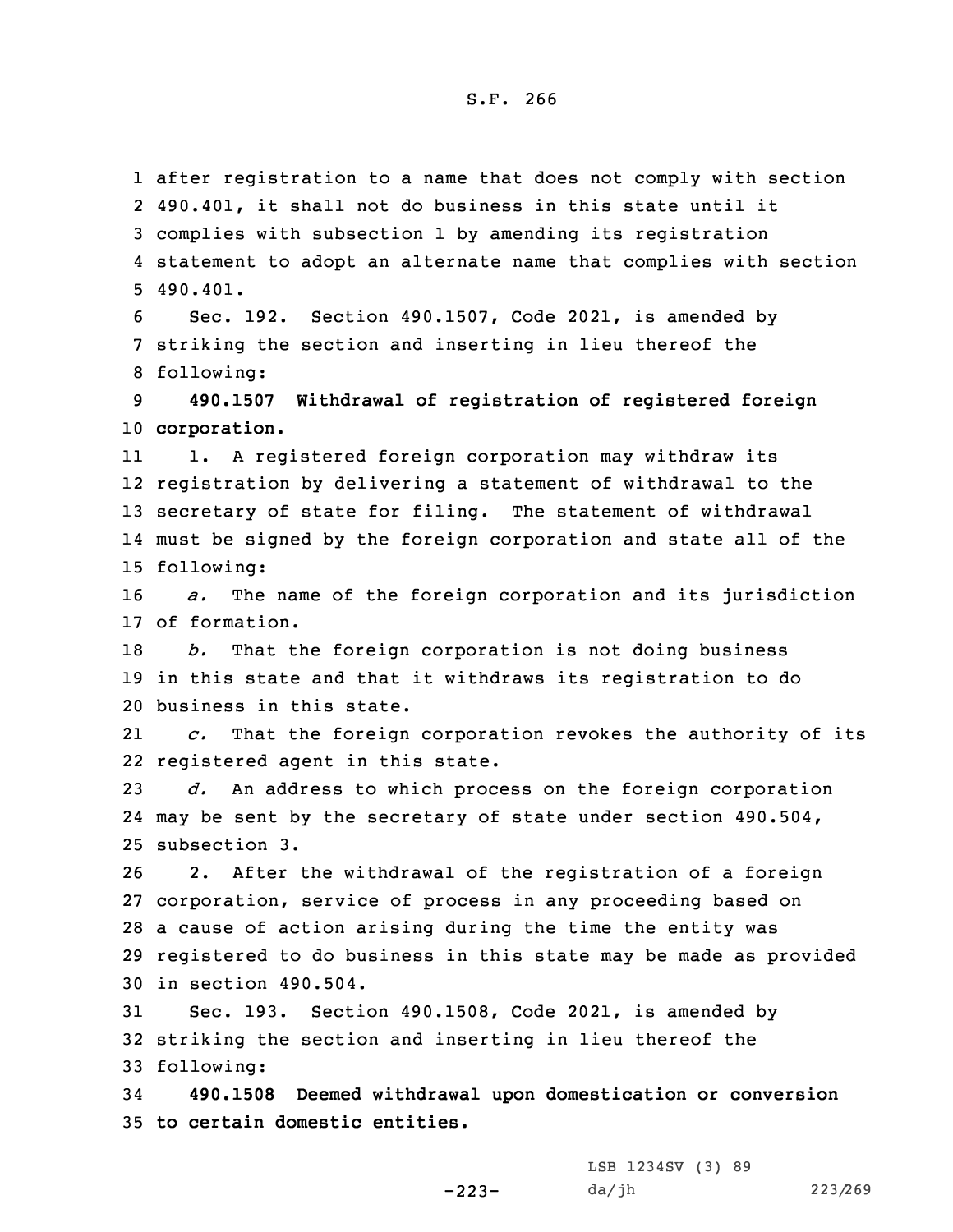1 <sup>A</sup> registered foreign corporation that domesticates to <sup>a</sup> domestic business corporation or converts to <sup>a</sup> domestic nonprofit corporation or any type of domestic filing entity or to <sup>a</sup> domestic limited liability partnership is deemed to have withdrawn its registration on the effectiveness of such event. Sec. 194. Section 490.1509, Code 2021, is amended by striking the section and inserting in lieu thereof the following:

9 **490.1509 Withdrawal upon dissolution or conversion to certain** 10 **nonfiling entities.**

11 1. <sup>A</sup> registered foreign corporation that has dissolved and completed winding up or has converted to <sup>a</sup> domestic or foreign nonfiling entity other than <sup>a</sup> limited liability partnership shall deliver to the secretary of state for filing <sup>a</sup> statement of withdrawal. The statement must be signed by the dissolved corporation or the converted domestic or foreign nonfiling entity and state:

18 *a.* In the case of <sup>a</sup> foreign corporation that has completed 19 winding up all of the following:

20 (1) Its name and jurisdiction of formation.

21 (2) That the foreign corporation withdraws its registration 22 to do business in this state and revokes the authority of its 23 registered agent to accept service on its behalf.

24 (3) An address to which process on the foreign corporation 25 may be sent by the secretary of state under section 490.504, 26 subsection 3.

27 *b.* In the case of <sup>a</sup> foreign corporation that has converted 28 to <sup>a</sup> domestic or foreign nonfiling entity other than <sup>a</sup> limited 29 liability partnership all of the following:

30 (1) The name of the converting foreign corporation and its 31 jurisdiction of formation.

32 (2) The type of the nonfiling entity to which it has 33 converted and its name and jurisdiction of formation.

34 (3) That it withdraws its registration to do business in 35 this state and revokes the authority of its registered agent to

-224-

LSB 1234SV (3) 89 da/jh 224/269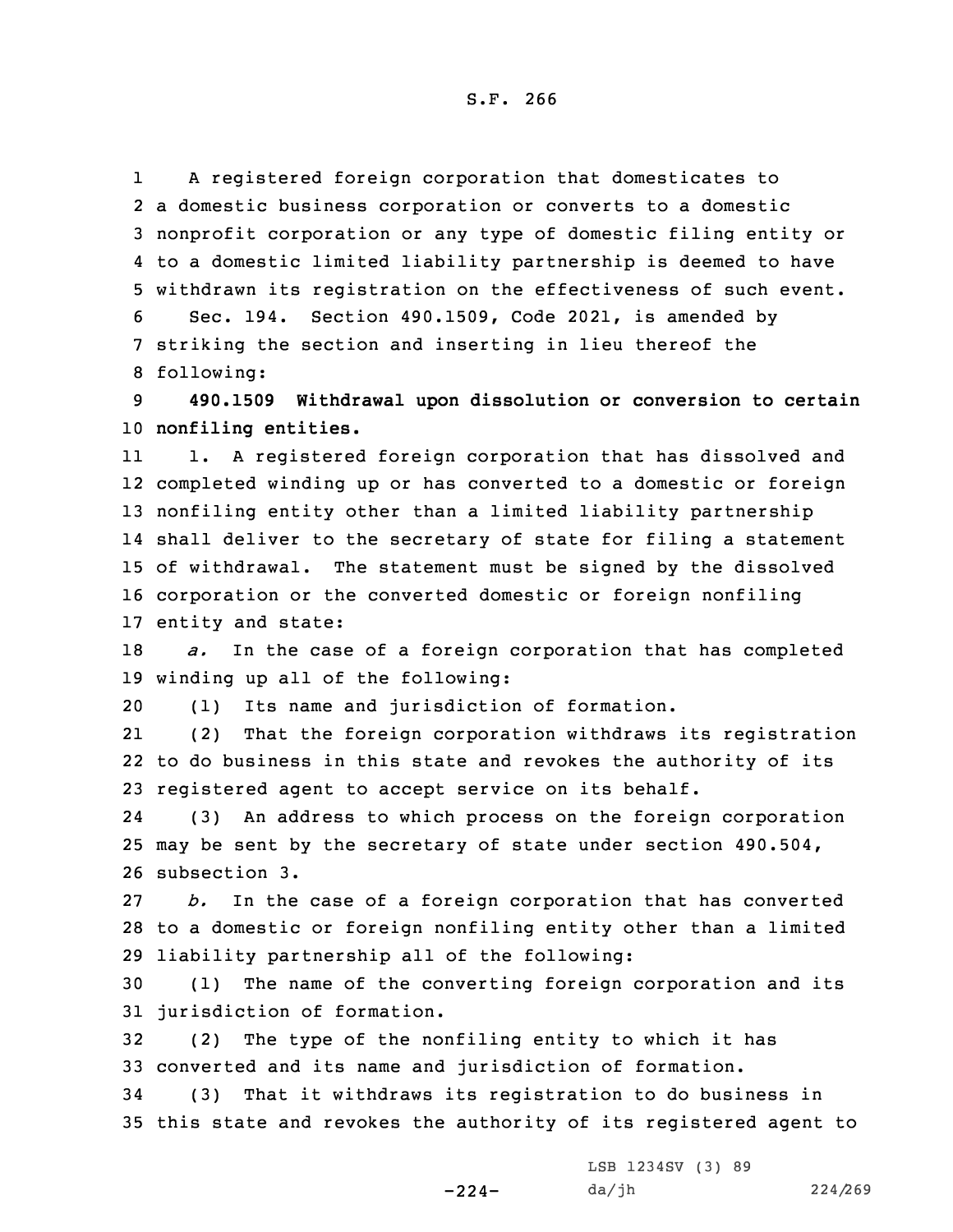1 accept service on its behalf.

2 (4) An address to which process on the foreign corporation 3 may be sent by the secretary of state under section 490.504, 4 subsection 3.

 2. After the withdrawal of the registration of <sup>a</sup> foreign corporation, service of process in any proceeding based on <sup>a</sup> cause of action arising during the time the entity was registered to do business in this state may be made as provided in section 490.504.

10 Sec. 195. Section 490.1510, Code 2021, is amended by 11 striking the section and inserting in lieu thereof the 12 following:

13 **490.1510 Transfer of registration.**

14 1. If <sup>a</sup> registered foreign corporation merges into <sup>a</sup> nonregistered foreign corporation or converts to <sup>a</sup> foreign corporation required to register with the secretary of state to do business in this state, the foreign corporation shall deliver to the secretary of state for filing <sup>a</sup> transfer of registration statement. The transfer of registration statement must be signed by the surviving or converted foreign corporation and state all of the following:

22 *a.* The name of the registered foreign corporation and its 23 jurisdiction of formation before the merger or conversion. 24*b.* The name of the surviving or converted foreign

 corporation and its jurisdiction of formation after the merger or conversion and, if the name does not comply with section 490.401, an alternate name adopted pursuant to section 490.1506.

29 *c.* All of the following information regarding the 30 surviving or converted foreign corporation after the merger or 31 conversion:

 (1) The street and mailing addresses of the principal office of the foreign corporation and, if the law of the foreign corporation's jurisdiction of formation requires it to maintain an office in that jurisdiction, the street and mailing

> LSB 1234SV (3) 89 da/jh 225/269

-225-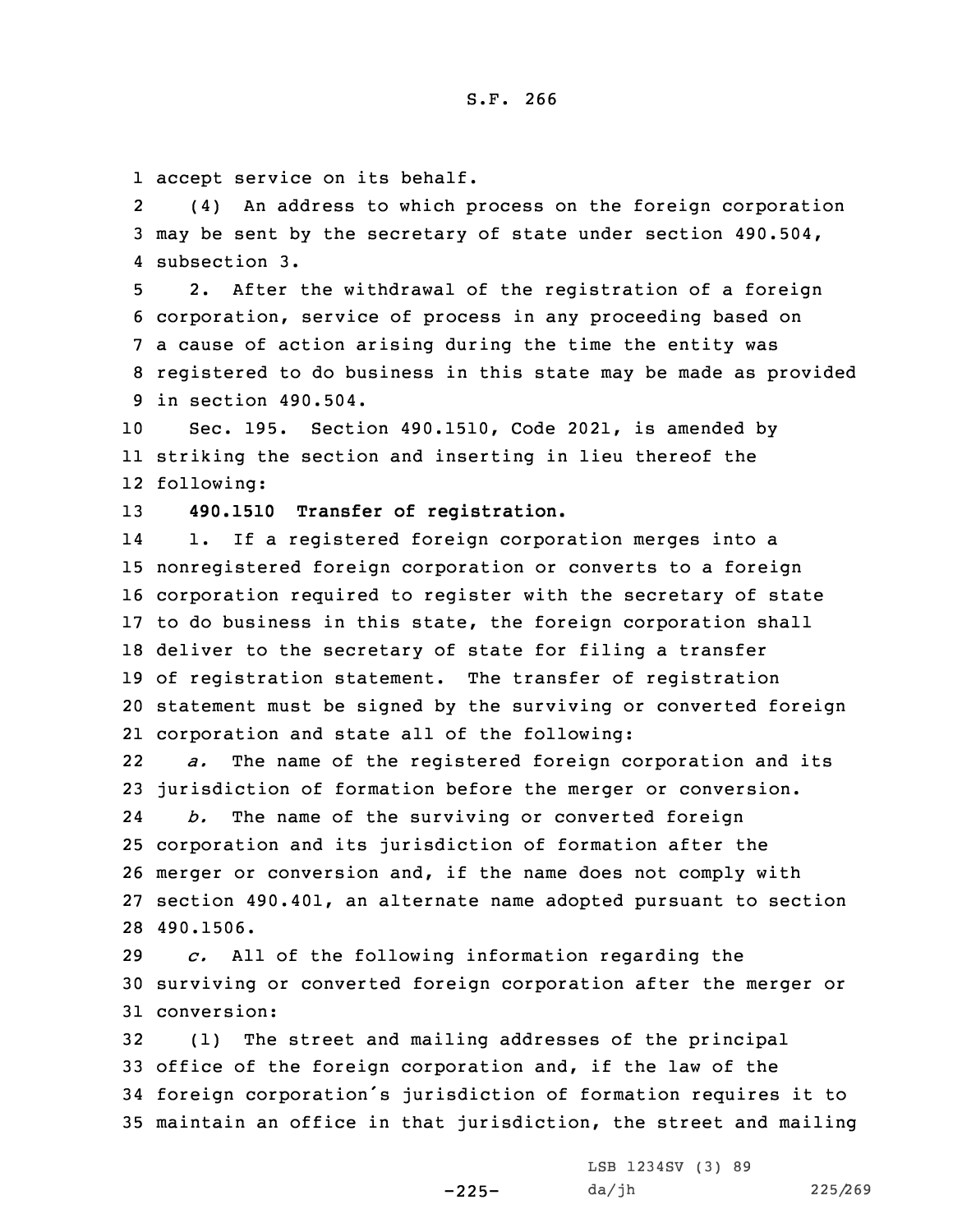1 addresses of that office.

2 (2) The street and mailing addresses of the foreign <sup>3</sup> corporation's registered office in this state and the name of 4 its registered agent at that office.

 2. On the effective date of <sup>a</sup> transfer of registration statement as determined in accordance with section 490.123, the registration of the registered foreign corporation to do business in this state is transferred without interruption to the foreign corporation into which it has merged or to which it has been converted.

11 Sec. 196. NEW SECTION. **490.1511 Administrative termination** 12 **of registration.**

13 1. The secretary of state may terminate the registration 14 of <sup>a</sup> registered foreign corporation in the manner provided in 15 subsections 2 and 3, if any of the following applies:

16 *a.* The foreign corporation does not pay within sixty days 17 after they are due any fees, taxes, interest, or penalties 18 imposed by this chapter or other laws of this state.

19 *b.* The foreign corporation does not deliver its biennial 20 report to the secretary of state within sixty days after it is 21 due.

22 *c.* The foreign corporation is without <sup>a</sup> registered agent or 23 registered office in this state for sixty days or more.

24 *d.* The secretary of state has not been notified within sixty days that the foreign corporation's registered agent or registered office has been changed, that its registered agent has resigned, or that its registered office has been discontinued.

29 2. The secretary of state may terminate the registration of 30 <sup>a</sup> registered foreign corporation by doing all of the following: 31 *a.* Filing <sup>a</sup> certificate of termination.

 *b.* Delivering <sup>a</sup> copy of the certificate of termination to the foreign corporation's registered agent or, if the foreign corporation does not have <sup>a</sup> registered agent, to the foreign corporation's principal office.

 $-226-$ 

LSB 1234SV (3) 89 da/jh 226/269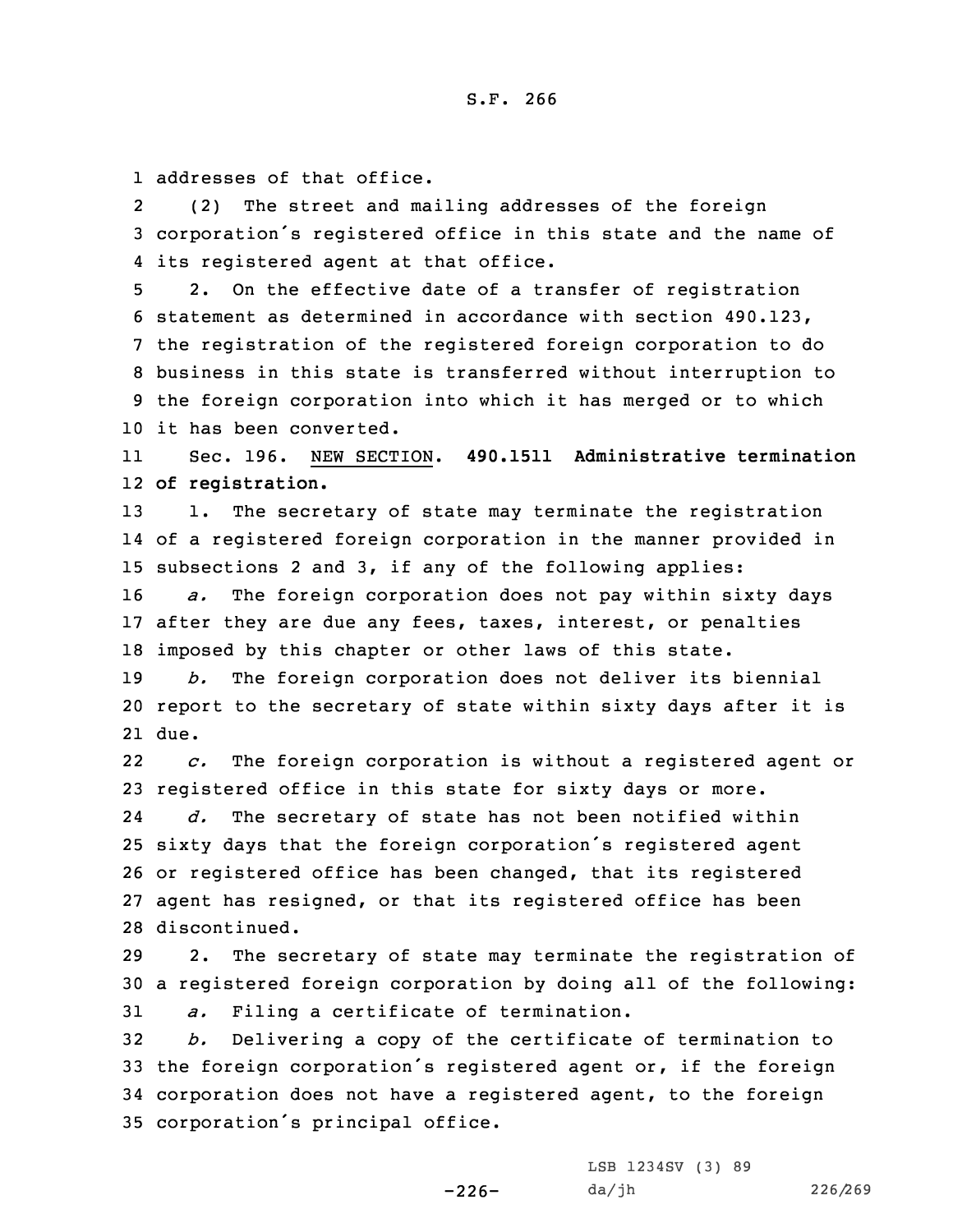1 3. The certificate of termination must state all of the 2 following:

 *a.* The effective date of the termination, which must be not less than sixty days after the secretary of state delivers the copy of the certificate of termination as prescribed in subsection 2, paragraph *"b"*.

 *b.* The grounds for termination under subsection 1. 4. The registration of <sup>a</sup> registered foreign corporation to do business in this state ceases on the effective date of the termination as set forth in the certificate of termination, unless before that date the foreign corporation cures each ground for termination stated in the certificate of termination. If the foreign corporation cures each ground, the secretary of state shall file <sup>a</sup> statement that the certificate of termination is withdrawn.

 5. After the effective date of the termination as set forth in the certificate of termination, service of process in any proceeding based on <sup>a</sup> cause of action arising during the time the entity was registered to do business in this state may be made as provided in section 490.504.

21 Sec. 197. NEW SECTION. **490.1512 Action by attorney general.** 22 The attorney general may maintain an action to enjoin <sup>a</sup> 23 foreign corporation from doing business in this state in 24 violation of this chapter.

25 Sec. 198. Section 490.1601, Code 2021, is amended by 26 striking the section and inserting in lieu thereof the 27 following:

28 **490.1601 Corporate records.**

29 1. <sup>A</sup> corporation shall maintain all of the following 30 records:

 *a.* Its articles of incorporation as currently in effect. *b.* Any notices to shareholders referred to in section 490.120, subsection 11, paragraph *"e"*, specifying facts on which <sup>a</sup> filed document is dependent if those facts are not included in the articles of incorporation or otherwise

-227-

LSB 1234SV (3) 89 da/jh 227/269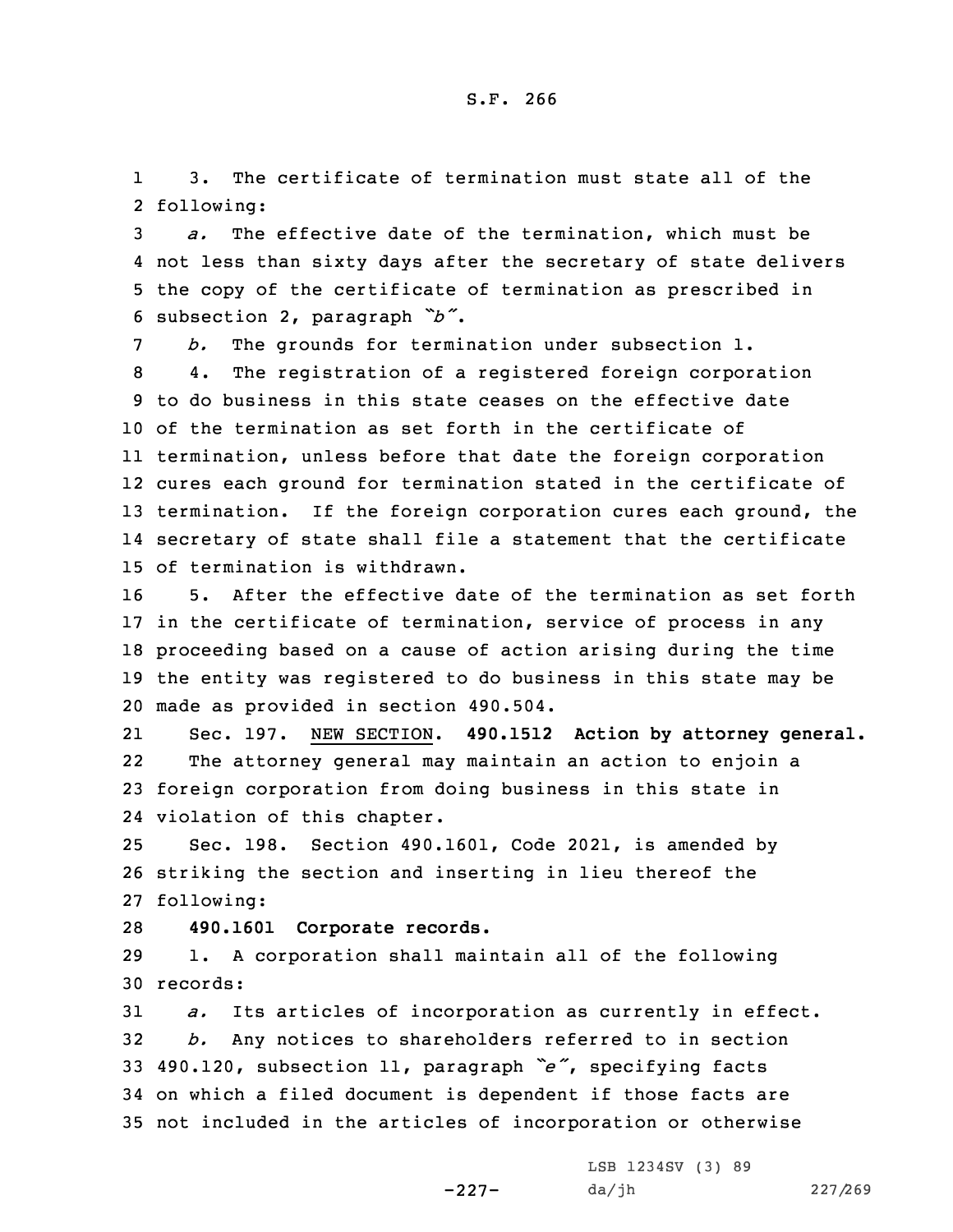1 available as specified in section 490.120, subsection 11, 2 paragraph *"e"*.

3 *c.* Its bylaws as currently in effect.

4 *d.* All written communications within the past three years to 5 shareholders generally.

 *e.* Minutes of all meetings of, and records of all actions taken without <sup>a</sup> meeting by, its shareholders, its board of directors, and board committees established under section 9 490.825.

10 *f.* A list of the names and business addresses of its current 11 directors and officers.

12 *g.* Its most recent biennial report delivered to the 13 secretary of state under section 490.1622.

14 2. <sup>A</sup> corporation shall maintain all annual financial statements prepared for the corporation for its last three fiscal years, or such shorter period of existence, and any audit or other reports with respect to such financial statements.

19 3. <sup>A</sup> corporation shall maintain accounting records in <sup>a</sup> form 20 that permits preparation of its financial statements.

21 4. <sup>A</sup> corporation shall maintain <sup>a</sup> record of its current shareholders in alphabetical order by class or series of shares showing the address of, and the number and class or series of shares held by, each shareholder. Nothing contained in this subsection shall require the corporation to include in such record the electronic mail address or other electronic contact information of <sup>a</sup> shareholder.

28 5. <sup>A</sup> corporation shall maintain the records specified in 29 this section in <sup>a</sup> manner so that they may be made available for 30 inspection within <sup>a</sup> reasonable time.

31 Sec. 199. Section 490.1602, Code 2021, is amended by 32 striking the section and inserting in lieu thereof the 33 following:

34 **490.1602 Inspection rights of shareholders.**

35 1. <sup>A</sup> shareholder of <sup>a</sup> corporation is entitled to inspect

-228-

LSB 1234SV (3) 89 da/jh 228/269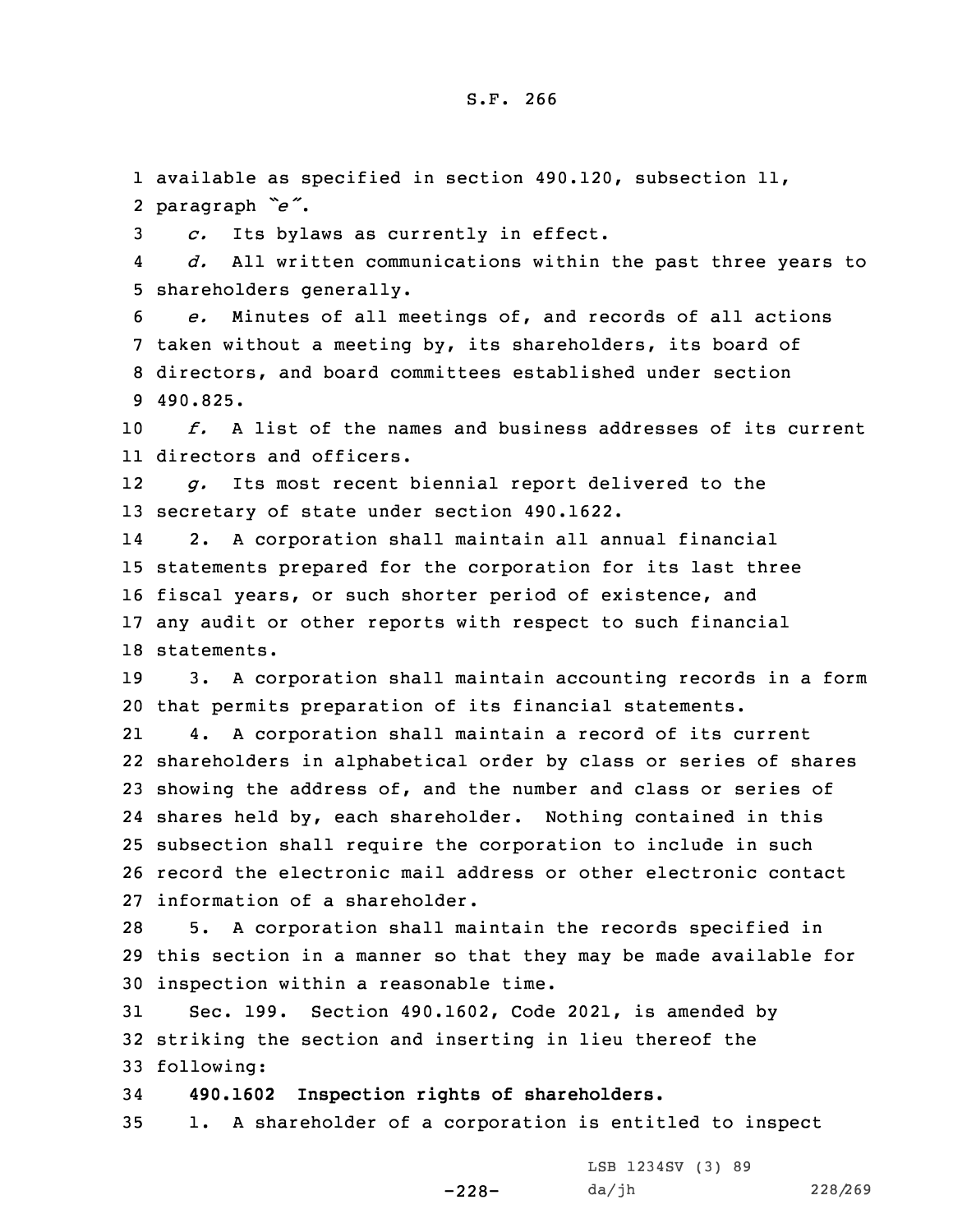and copy, during regular business hours at the corporation's principal office, any of the records of the corporation described in section 490.1601, subsection 1, excluding minutes of meetings of, and records of actions taken without <sup>a</sup> meeting by, the corporation's board of directors and board committees established under section 490.825, if the shareholder gives the corporation <sup>a</sup> signed written notice of the shareholder's demand at least five business days before the date on which the shareholder wishes to inspect and copy.

 2. <sup>A</sup> shareholder of <sup>a</sup> corporation is entitled to inspect and copy, during regular business hours at <sup>a</sup> reasonable location specified by the corporation, any of the following records of the corporation if the shareholder meets the requirements of subsection 3 and gives the corporation <sup>a</sup> signed written notice of the shareholder's demand at least five business days before the date on which the shareholder wishes to inspect and copy any of the following:

18 *a.* The financial statements of the corporation maintained in 19 accordance with section 490.1601, subsection 2.

20 *b.* Accounting records of the corporation.

21 *c.* Excerpts from minutes of any meeting of, or records of 22 any actions taken without <sup>a</sup> meeting by, the corporation's board 23 of directors and board committees maintained in accordance with 24 section 490.1601, subsection 1.

25 *d.* The record of shareholders maintained in accordance with 26 section 490.1601, subsection 4.

27 3. <sup>A</sup> shareholder may inspect and copy the records described 28 in subsection 2 only if all of the following apply:

<sup>29</sup> *a.* The shareholder's demand is made in good faith and for 30 <sup>a</sup> proper purpose.

31 *b.* The shareholder's demand describes with reasonable <sup>32</sup> particularity the shareholder's purpose and the records the 33 shareholder desires to inspect.

-229-

<sup>34</sup> *c.* The records are directly connected with the shareholder's 35 purpose.

> LSB 1234SV (3) 89 da/jh 229/269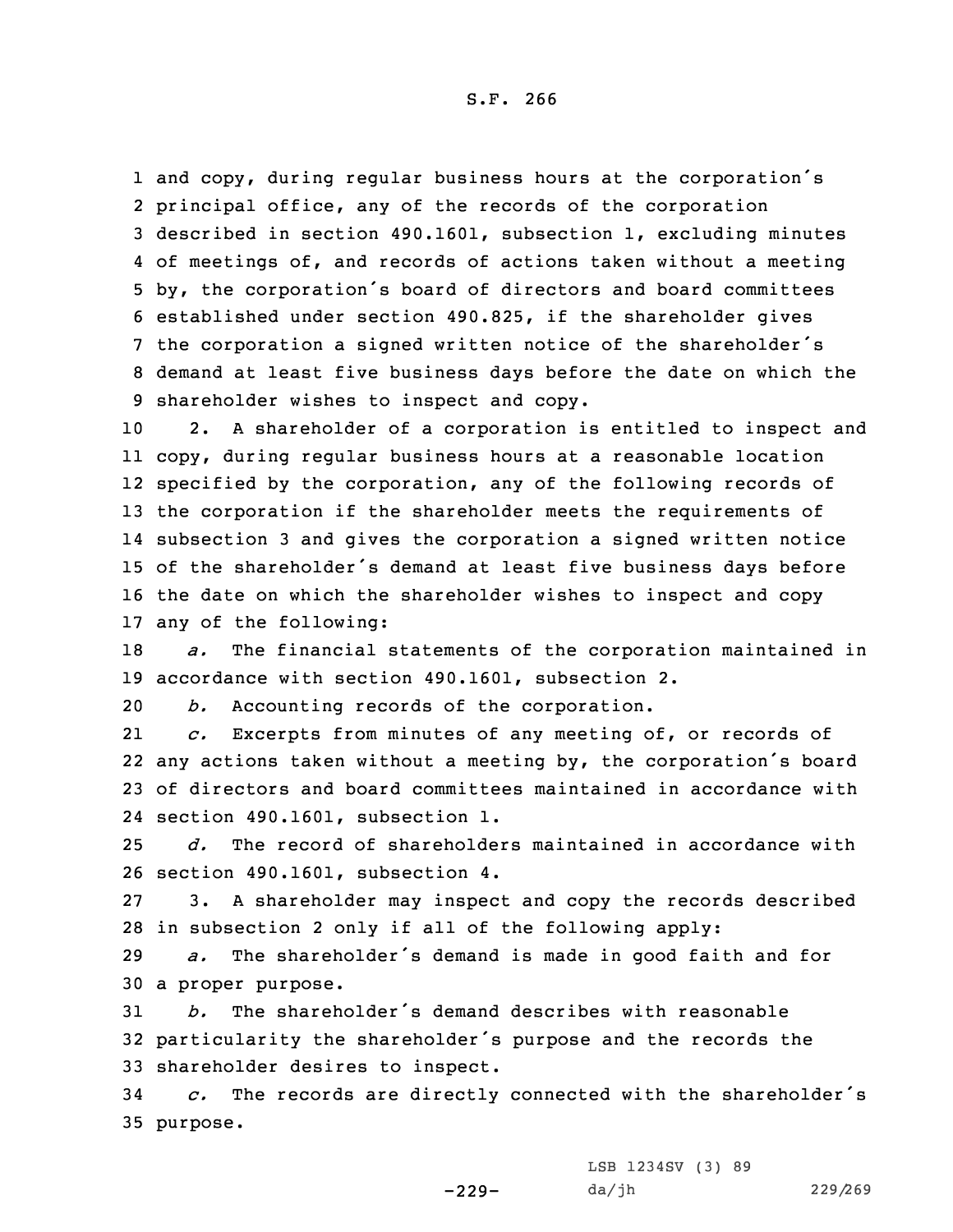1 4. The corporation may impose reasonable restrictions on 2 the confidentiality, use, or distribution of records described 3 in subsection 2.

4 5. For any meeting of shareholders for which the record date for determining shareholders entitled to vote at the meeting is different from the record date for notice of the meeting, any person who becomes <sup>a</sup> shareholder subsequent to the record date for notice of the meeting and is entitled to vote at the meeting is entitled to obtain from the corporation upon request the notice and any other information provided by the corporation to shareholders in connection with the meeting, unless the corporation has made such information generally available to shareholders by posting it on its internet site or by other generally recognized means. Failure of <sup>a</sup> corporation to provide such information does not affect the validity of action taken at the meeting.

17 6. The right of inspection granted by this section shall <sup>18</sup> not be abolished or limited by <sup>a</sup> corporation's articles of 19 incorporation or bylaws.

 7. This section does not affect any of the following: 21 *a.* The right of <sup>a</sup> shareholder to inspect records under section 490.720 or, if the shareholder is in litigation with the corporation, to the same extent as any other litigant. 24 *b.* The power of <sup>a</sup> court, independently of this chapter, to compel the production of corporate records for examination and to impose reasonable restrictions as provided in section 490.1604, subsection 3, provided that, in the case of production of records described in subsection 2, at the request of <sup>a</sup> shareholder, the shareholder has met the requirements of subsection 3.

31 8. As used in this section, *"shareholder"* means <sup>a</sup> record 32 shareholder, <sup>a</sup> beneficial shareholder, and an unrestricted 33 voting trust beneficial owner.

 $-230-$ 

34 Sec. 200. Section 490.1603, Code 2021, is amended by 35 striking the section and inserting in lieu thereof the

> LSB 1234SV (3) 89 da/jh 230/269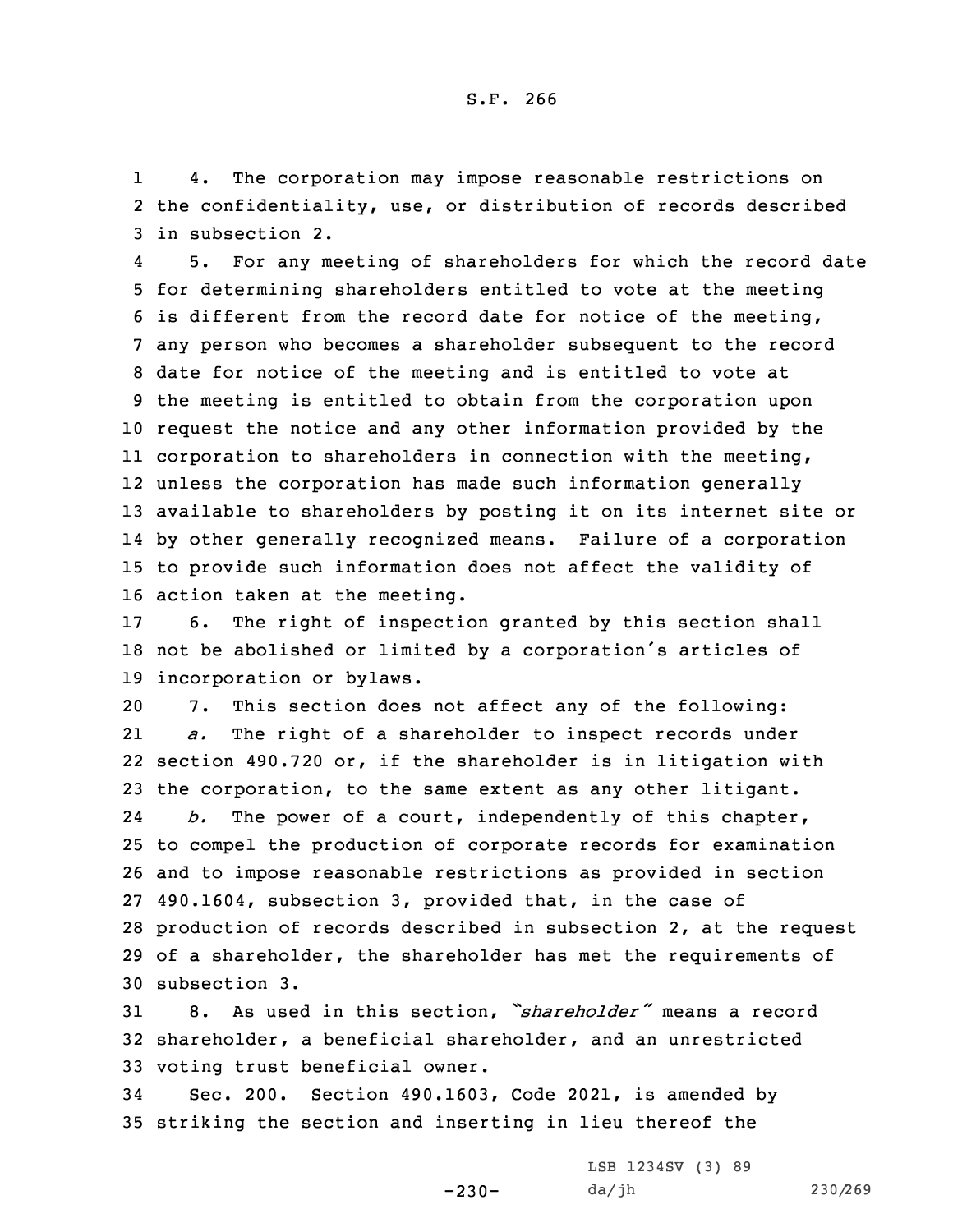1 following:

2**490.1603 Scope of inspection right.**

3 1. <sup>A</sup> shareholder may appoint an agent or attorney to 4 exercise the shareholder's inspection and copying rights under 5 section 490.1602.

 2. The corporation may, if reasonable, satisfy the right of <sup>a</sup> shareholder to copy records under section 490.1602 by furnishing to the shareholder copies by photocopy or other means chosen by the corporation, including furnishing copies through an electronic transmission.

11 3. The corporation may comply at its expense with <sup>a</sup> shareholder's demand to inspect the record of shareholders under section 490.1602, subsection 2, paragraph *"d"*, by providing the shareholder with <sup>a</sup> list of shareholders that was compiled no earlier than the date of the shareholder's demand. 4. The corporation may impose <sup>a</sup> reasonable charge to cover the costs of providing copies of documents to the shareholder, which may be based on an estimate of such costs.

19 Sec. 201. Section 490.1604, Code 2021, is amended by 20 striking the section and inserting in lieu thereof the 21 following:

22**490.1604 Court-ordered inspection.**

 1. If <sup>a</sup> corporation does not allow <sup>a</sup> shareholder who complies with section 490.1602, subsection 1, to inspect and copy any records required by that section to be available for inspection, the district court of the county where the corporation's principal office or, if none in this state, its registered office, is located, may summarily order inspection and copying of the records demanded at the corporation's expense upon application of the shareholder.

 2. If <sup>a</sup> corporation does not within <sup>a</sup> reasonable time allow <sup>a</sup> shareholder who complies with section 490.1602, subsection 2, to inspect and copy the records required by that section, the shareholder who complies with section 490.1602, subsection 3, may apply to the district court in the county where the

-231-

LSB 1234SV (3) 89 da/jh 231/269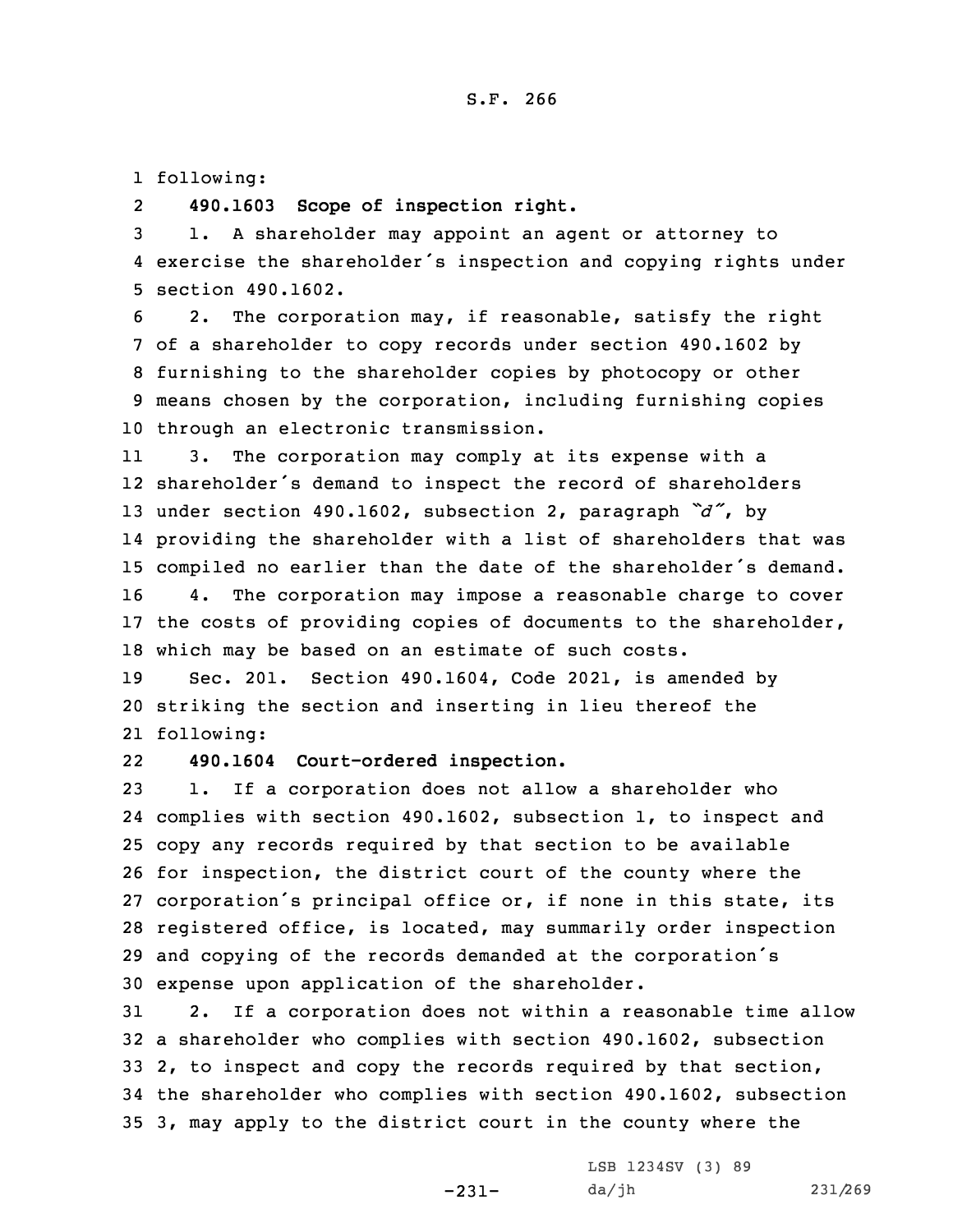corporation's principal office or, if none in this state, its registered office, is located for an order to permit inspection and copying of the records demanded. The court shall dispose of an application under this subsection on an expedited basis. 3. If the court orders inspection and copying of the records demanded under section 490.1602, subsection 2, it may impose reasonable restrictions on their confidentiality, use, or distribution by the demanding shareholder and it shall also order the corporation to pay the shareholder's expenses incurred to obtain the order, unless the corporation establishes that it refused inspection in good faith because of any of the following:

 *a.* The corporation had <sup>a</sup> reasonable basis for doubt about the right of the shareholder to inspect the records demanded. *b.* The corporation required reasonable restrictions on the confidentiality, use, or distribution of the records demanded to which the demanding shareholder had been unwilling to agree. Sec. 202. Section 490.1605, Code 2021, is amended by striking the section and inserting in lieu thereof the following:

## 21**490.1605 Inspection of records by directors.**

22 1. <sup>A</sup> director of <sup>a</sup> corporation is entitled to inspect and copy the books, records, and documents of the corporation at any reasonable time to the extent reasonably related to the performance of the director's duties as <sup>a</sup> director, including duties as <sup>a</sup> member of <sup>a</sup> board committee, but not for any other purpose or in any manner that would violate any duty to the corporation.

 2. The district court of the county where the corporation's principal office, or if none in this state, its registered office, is located may order inspection and copying of the books, records, and documents at the corporation's expense, upon application of <sup>a</sup> director who has been refused such inspection rights, unless the corporation establishes that the director is not entitled to such inspection rights. The court

-232-

LSB 1234SV (3) 89 da/jh 232/269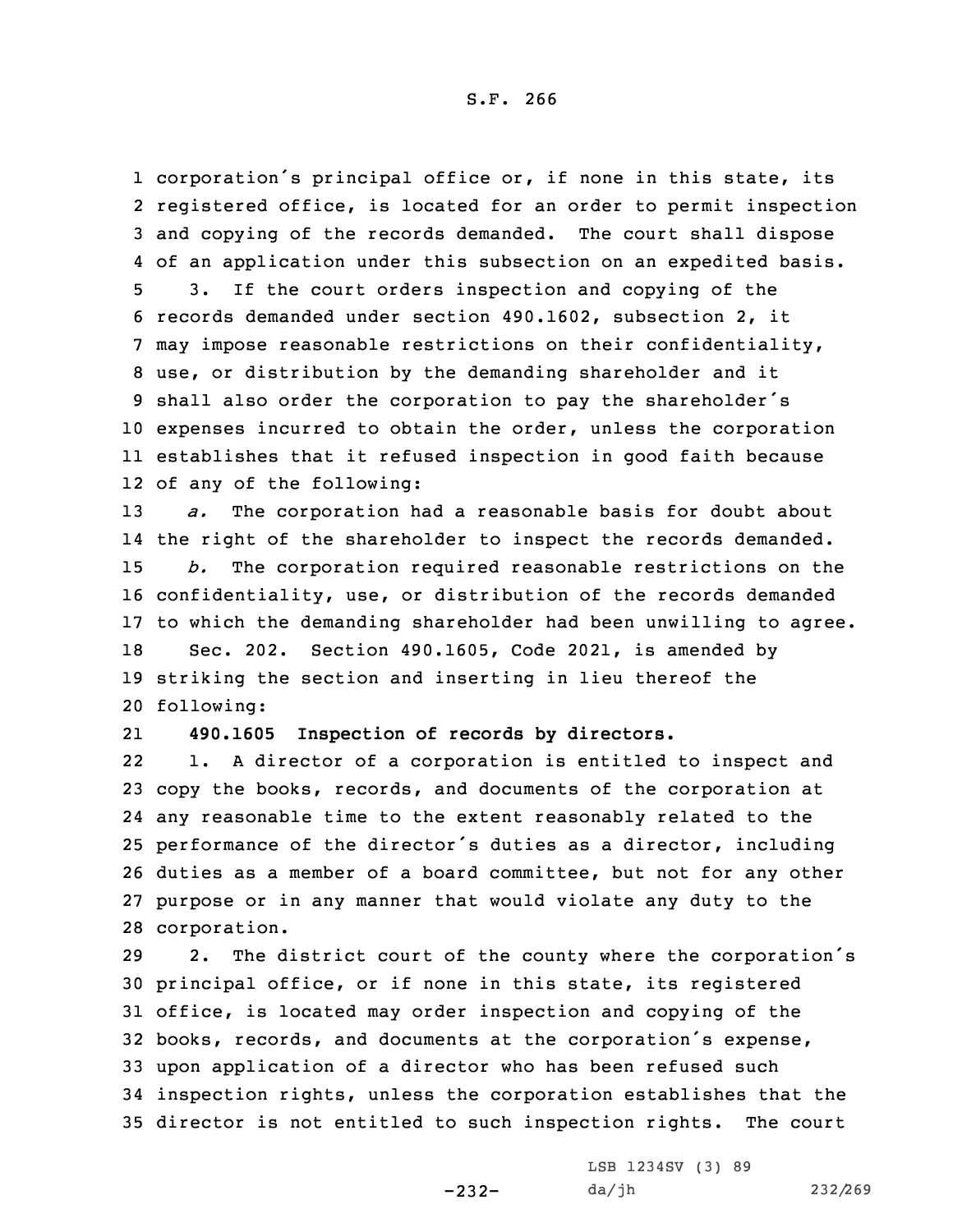1 shall dispose of an application under this subsection on an 2 expedited basis.

 3. If an order is issued, the court may include provisions protecting the corporation from undue burden or expense, and prohibiting the director from using information obtained upon exercise of the inspection rights in <sup>a</sup> manner that would violate <sup>a</sup> duty to the corporation, and may also order the corporation to reimburse the director for the director's expenses incurred in connection with the application.

10 Sec. 203. Section 490.1620, Code 2021, is amended by 11 striking the section and inserting in lieu thereof the 12 following:

13 **490.1620 Financial statements for shareholders.**

14 1. Upon the written request of <sup>a</sup> shareholder, <sup>a</sup> corporation shall deliver or make available to such requesting shareholder by posting on its internet site or by other generally recognized means annual financial statements for the most recent fiscal year of the corporation for which annual financial statements have been prepared for the corporation. If financial statements have been prepared for the corporation on the basis of generally accepted accounting principles for such specified period, the corporation shall deliver or make available such financial statements to the requesting shareholder. If the annual financial statements to be delivered or made available to the requesting shareholder are audited or otherwise reported upon by <sup>a</sup> public accountant, the report shall also be delivered or made available to the requesting shareholder.

 2. <sup>A</sup> corporation shall deliver, or make available and provide written notice of availability of, the financial statements required under subsection 1 to the requesting shareholder within five business days of delivery of such written request to the corporation.

34 3. <sup>A</sup> corporation may fulfill its responsibilities under 35 this section by delivering the specified financial statements,

-233-

LSB 1234SV (3) 89 da/jh 233/269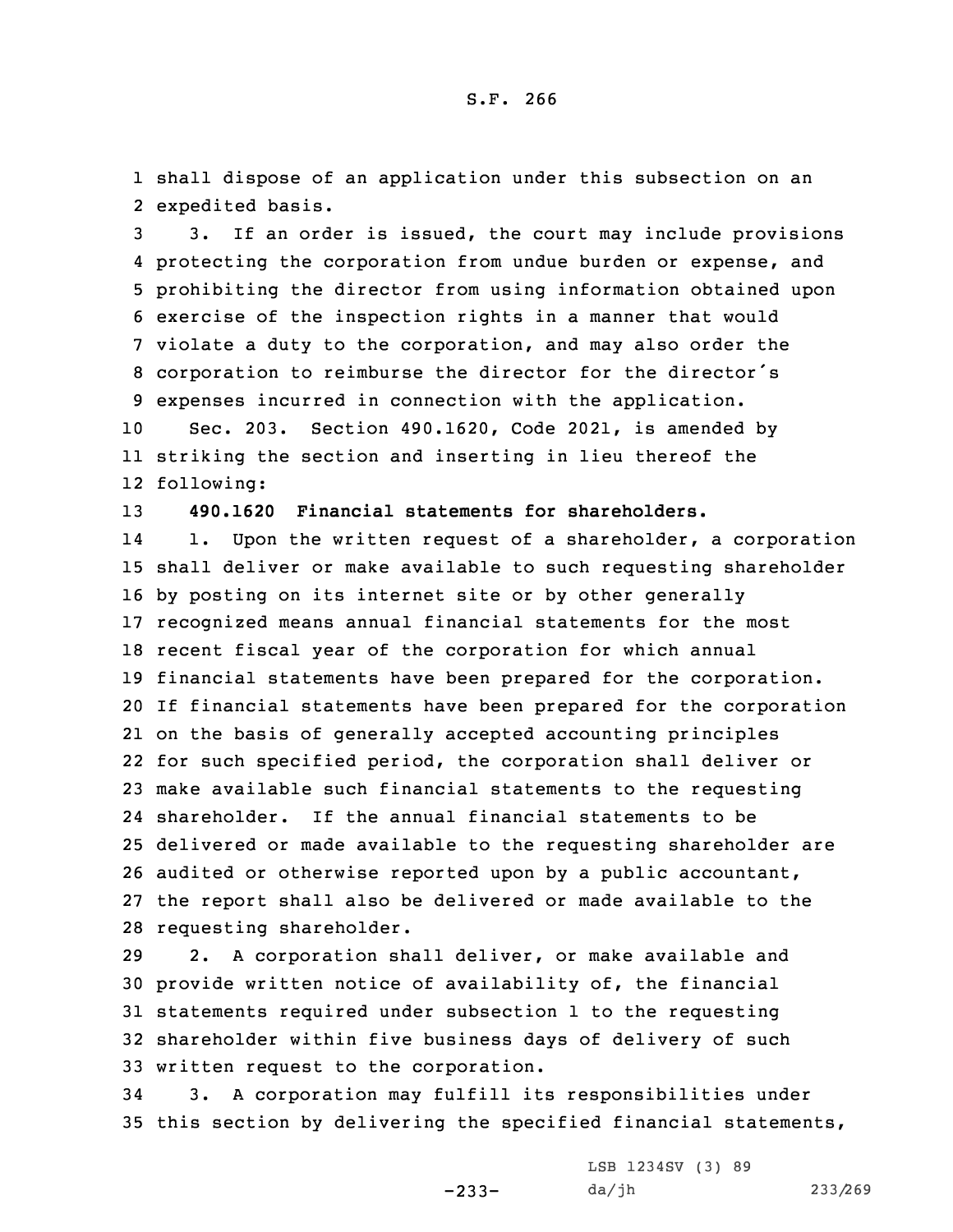1 or otherwise making them available, in any manner permitted by 2 the applicable rules and regulations of the federal securities 3 and exchange commission.

4 4. Notwithstanding the provisions of subsections 1, 2, and 5 3, all of the following apply:

 *a.* As <sup>a</sup> condition to delivering or making available financial statements to <sup>a</sup> requesting shareholder, the corporation may require the requesting shareholder to agree to reasonable restrictions on the confidentiality, use, and distribution of such financial statements.

11 *b.* The corporation may, if it reasonably determines that the 12 shareholder's request is not made in good faith or for <sup>a</sup> proper 13 purpose, decline to deliver or make available such financial 14 statements to that shareholder.

 5. If <sup>a</sup> corporation does not respond to <sup>a</sup> shareholder's request for annual financial statements pursuant to this section in accordance with subsection 2 within five business days of delivery of such request to the corporation all of the following shall apply:

 *a.* The requesting shareholder may apply to the district court of the county where the corporation's principal office, or if none in this state, its registered office, is located for an order requiring delivery of or access to the requested financial statements. The court shall dispose of an application under this subsection on an expedited basis.

26 *b.* If the court orders delivery or access to the requested 27 financial statements, it may impose reasonable restrictions on 28 their confidentiality, use, or distribution.

 *c.* In such proceeding, if the corporation has declined to deliver or make available such financial statements because the shareholder had been unwilling to agree to restrictions proposed by the corporation on the confidentiality, use, and distribution of such financial statements, the corporation shall have the burden of demonstrating that the restrictions proposed by the corporation were reasonable.

-234-

LSB 1234SV (3) 89 da/jh 234/269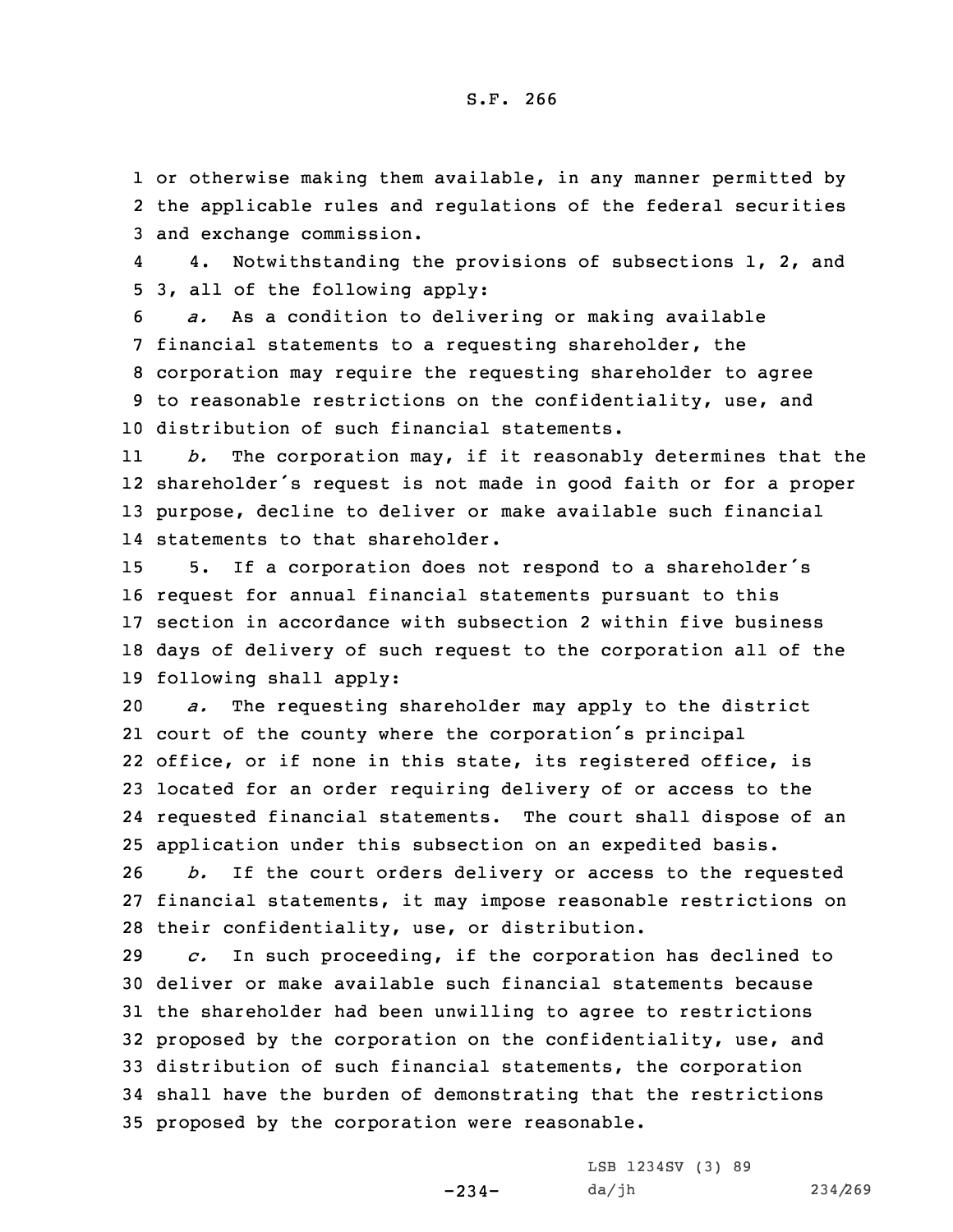1 *d.* In such proceeding, if the corporation has declined to deliver or make available such financial statements pursuant to subsection 4, paragraph *"b"*, the corporation shall have the burden of demonstrating that it had reasonably determined that the shareholder's request was not made in good faith or for <sup>a</sup> proper purpose.

 *e.* If the court orders delivery or access to the requested financial statements it shall order the corporation to pay the shareholder's expenses incurred to obtain such order unless the corporation establishes that it had refused delivery or access to the requested financial statements because the shareholder had refused to agree to reasonable restrictions on the confidentiality, use, or distribution of the financial statements or that the corporation had reasonably determined that the shareholder's request was not made in good faith or for <sup>a</sup> proper purpose.

17 Sec. 204. Section 490.1622, Code 2021, is amended by 18 striking the section and inserting in lieu thereof the 19 following:

20 **490.1622 Biennial report for secretary of state.**

21 1. Each domestic corporation shall deliver to the secretary 22 of state for filing <sup>a</sup> biennial report that sets forth all of 23 the following:

24*a.* The name of the corporation.

25 *b.* The street and mailing addresses of its registered office 26 and the name of its registered agent at that office in this 27 state.

28 *c.* The street and mailing addresses of its principal office. 29 *d.* The names and business addresses of the president, 30 secretary, treasurer, and one of the board of directors.

31 2. Each foreign corporation registered to do business in 32 this state shall deliver to the secretary of state for filing <sup>a</sup> 33 biennial report that sets forth all of the following:

34 *a.* The name of the foreign corporation and, if the name does 35 not comply with section 490.401, an alternate name as required

-235-

LSB 1234SV (3) 89 da/jh 235/269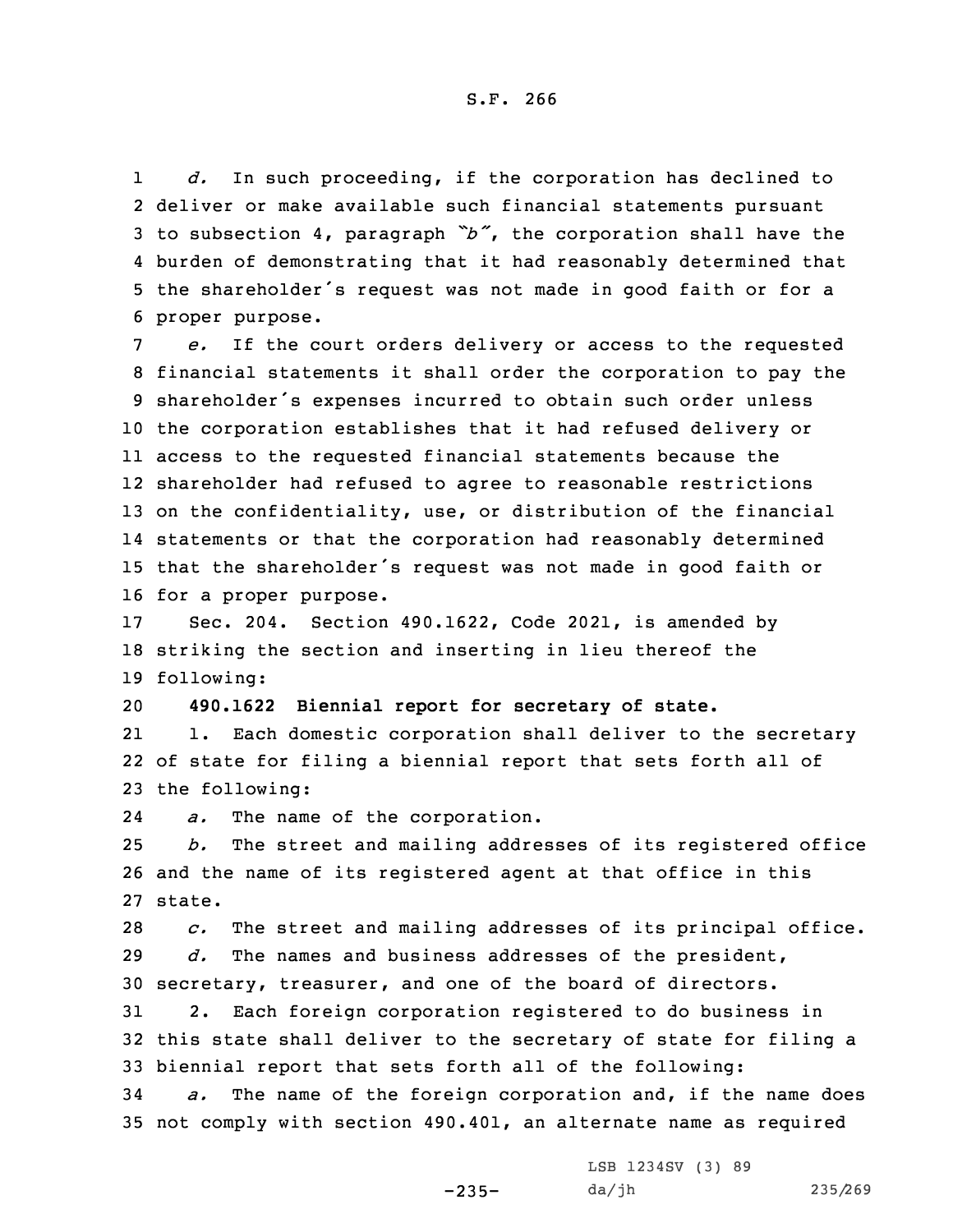1 by section 490.1506.

2 *b.* The foreign corporation's jurisdiction of formation. *c.* The street and mailing addresses of the foreign corporation's principal office and, if the law of the foreign corporation's jurisdiction of formation requires the foreign corporation to maintain an office in that jurisdiction, the street and mailing addresses of that office.

8 *d.* The street and mailing addresses of the foreign <sup>9</sup> corporation's registered office in this state and the name of 10 its registered agent at that office.

11 *e.* The names and business addresses of the president, secretary, treasurer, and one of the board of directors. 3. Information in the biennial report must be current as of the date the biennial report is signed on behalf of the corporation. The report shall be executed on behalf of the corporation and signed as provided in section 490.120 or by any other person authorized by the board of directors of the corporation.

 4. The first biennial report shall be delivered to the secretary of state between January 1 and April 1 of the first even-numbered year following the calendar year in which <sup>a</sup> domestic corporation was incorporated or <sup>a</sup> foreign corporation was authorized to transact business. Subsequent biennial reports must be delivered to the secretary of state between January 1 and April 1 of the following even-numbered calendar years. For purposes of this section, each biennial report shall contain information related to the two-year period immediately preceding the calendar year in which the report is 29 filed.

 5. If <sup>a</sup> biennial report does not contain the information required by this section, the secretary of state shall promptly notify the reporting domestic or foreign corporation in writing and return the report to it for correction. If the report is corrected to contain the information required by this section and delivered to the secretary of state within thirty days

-236-

LSB 1234SV (3) 89 da/jh 236/269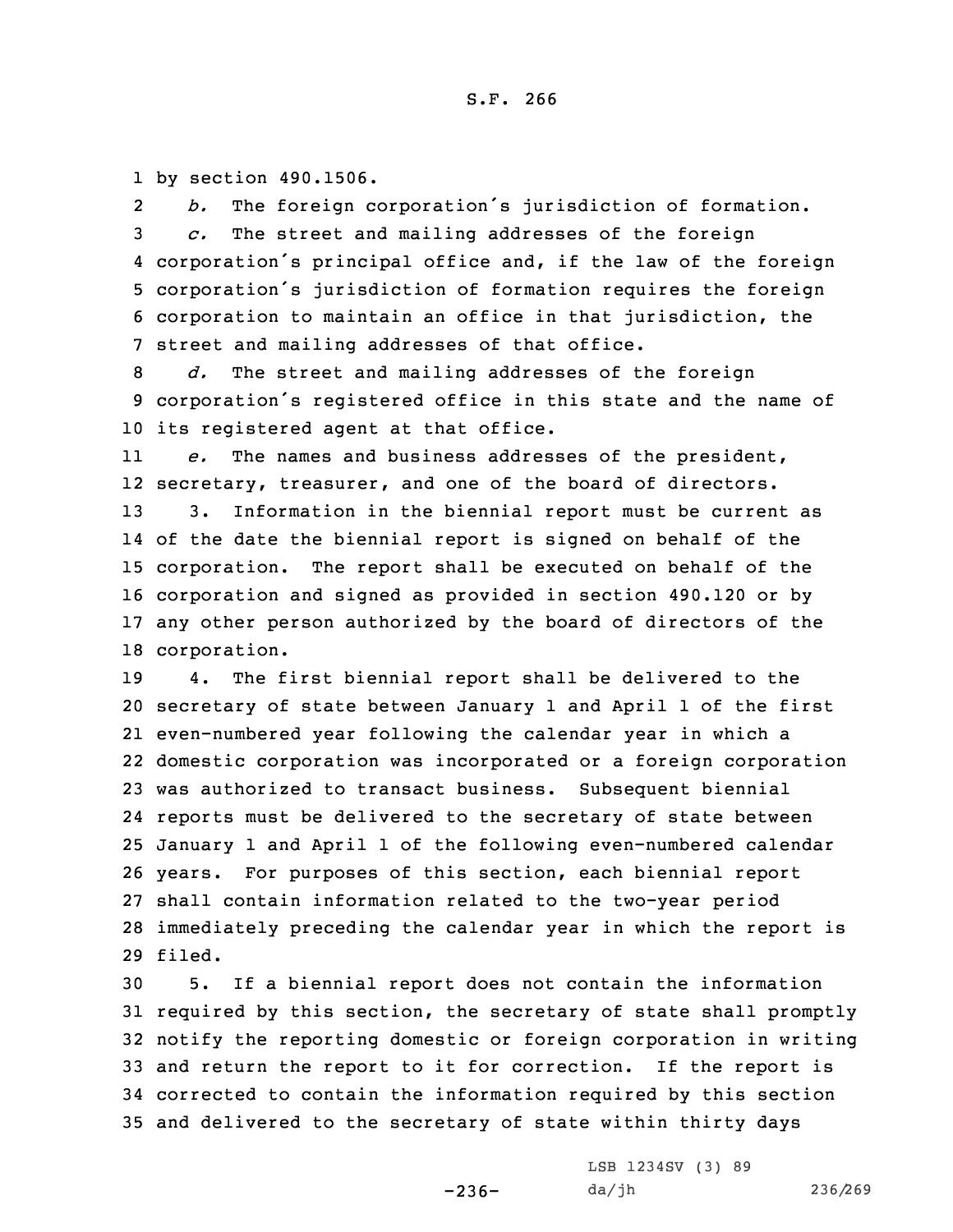1 after the notice from the secretary of state becomes effective 2 as determined in accordance with section 490.141, it is deemed 3 to be timely filed.

4 6. The secretary of state may provide for the change of registered office or registered agent on the form prescribed by the secretary of state for the biennial report, provided that the form contains the information required in section 490.502. If the secretary of state determines that <sup>a</sup> biennial report does not contain the information required by this section but otherwise meets the requirements of section 490.502 for the purpose of changing the registered office or registered agent, the secretary of state shall file the statement of change of registered office or registered agent, effective as provided in section 490.123, before returning the biennial report to the corporation as provided in this section. <sup>A</sup> statement of change of registered office or agent pursuant to this subsection shall be executed by <sup>a</sup> person authorized to execute the biennial 18 report.

19 Sec. 205. Section 490.1701, Code 2021, is amended by 20 striking the section and inserting in lieu thereof the 21 following:

22**490.1701 Application of subchapter —— definitions.**

 1. If <sup>a</sup> corporation elects to become <sup>a</sup> benefit corporation under this subchapter in the manner prescribed in this subchapter, it is subject in all respects to the provisions of this chapter, except to the extent this subchapter imposes additional or different requirements, in which case such requirements apply. The inclusion of <sup>a</sup> provision in this subchapter does not imply that <sup>a</sup> contrary or different rule of law applies to <sup>a</sup> corporation that is not <sup>a</sup> benefit corporation. This subchapter does not affect <sup>a</sup> statute or rule of law that applies to <sup>a</sup> corporation that is not <sup>a</sup> benefit corporation.

33 2. As used in this subchapter:

<sup>34</sup> *a. "Benefit corporation"* means <sup>a</sup> corporation that includes 35 in its articles of incorporation <sup>a</sup> statement that the

-237-

LSB 1234SV (3) 89 da/jh 237/269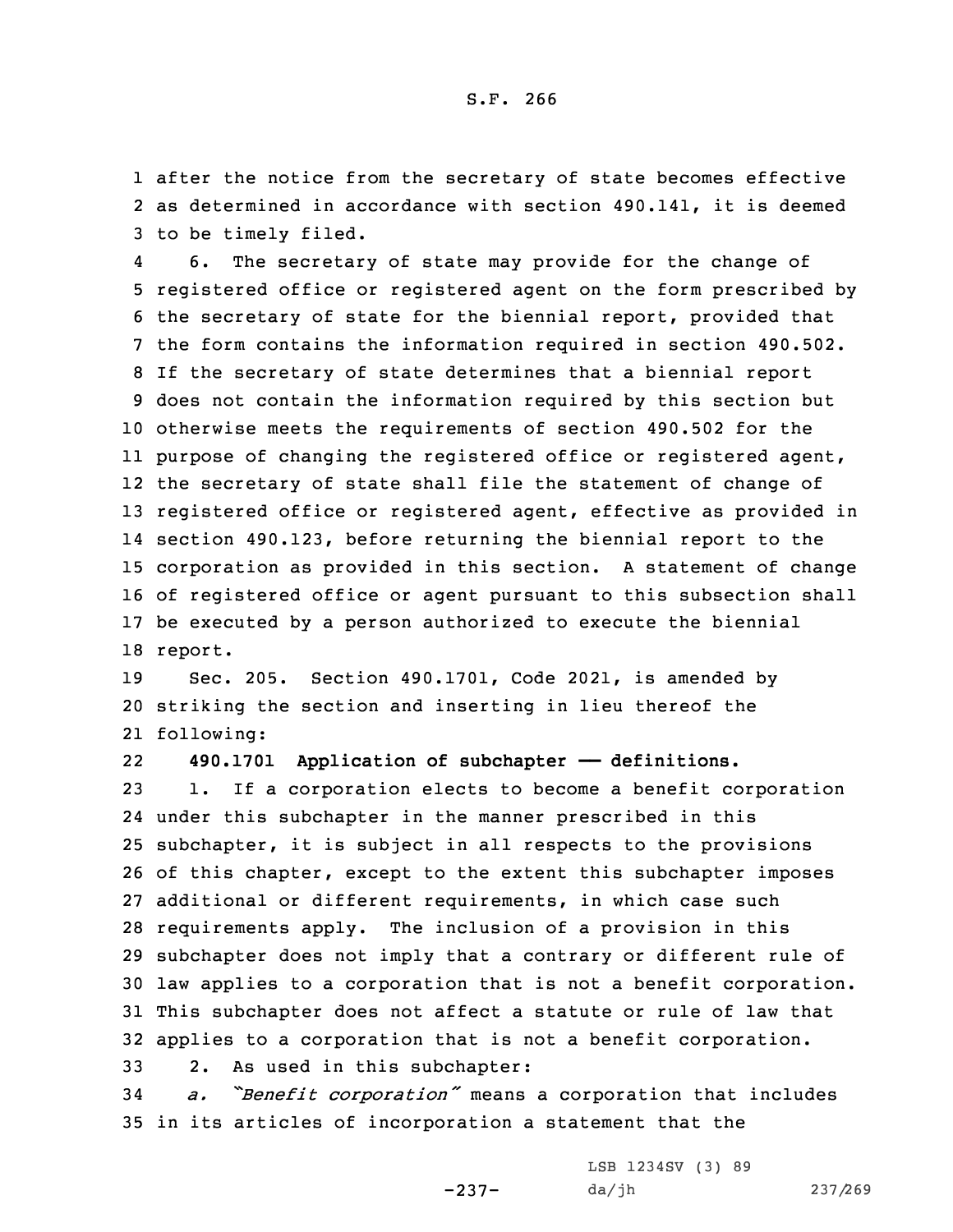1 corporation is subject to this subchapter.

2 *b. "Public benefit"* means <sup>a</sup> positive effect, or reduction of negative effects, on one or more communities or categories of persons or entities, other than shareholders solely in their capacity as shareholders, or on the environment, including effects of an artistic, charitable, economic, educational, cultural, literary, medical, religious, social, ecological, or scientific nature.

<sup>9</sup> *c. "Public benefit provision"* means <sup>a</sup> provision in the 10 articles of incorporation which states that the corporation 11 shall pursue one or more identified public benefits.

12 *d. "Responsible and sustainable manner"* means <sup>a</sup> manner that 13 does all of the following:

14 (1) Pursues through the business of the corporation the 15 creation of <sup>a</sup> positive effect on society and the environment, 16 taken as <sup>a</sup> whole, that is material taking into consideration <sup>17</sup> the corporation's size and the nature of its business.

 (2) Considers, in addition to the interests of shareholders, the interests of stakeholders known to be affected by the conduct of the business of the corporation. 21 Sec. 206. Section 490.1702, Code 2021, is amended by striking the section and inserting in lieu thereof the following:

24**490.1702 Name —— share certificates.**

 1. The name of <sup>a</sup> benefit corporation may contain the words "benefit corporation", the abbreviation "B.C.", or the designation "BC", any of which shall be deemed to satisfy the requirements of section 490.401, subsection 1, paragraph *"a"*. 2. Any share certificate issued by <sup>a</sup> benefit corporation, and any information statement delivered by <sup>a</sup> benefit corporation pursuant to section 490.626, subsection 2, must note conspicuously that the corporation is <sup>a</sup> benefit corporation subject to this subchapter.

34 Sec. 207. Section 490.1703, Code 2021, is amended by 35 striking the section and inserting in lieu thereof the

-238-

LSB 1234SV (3) 89 da/jh 238/269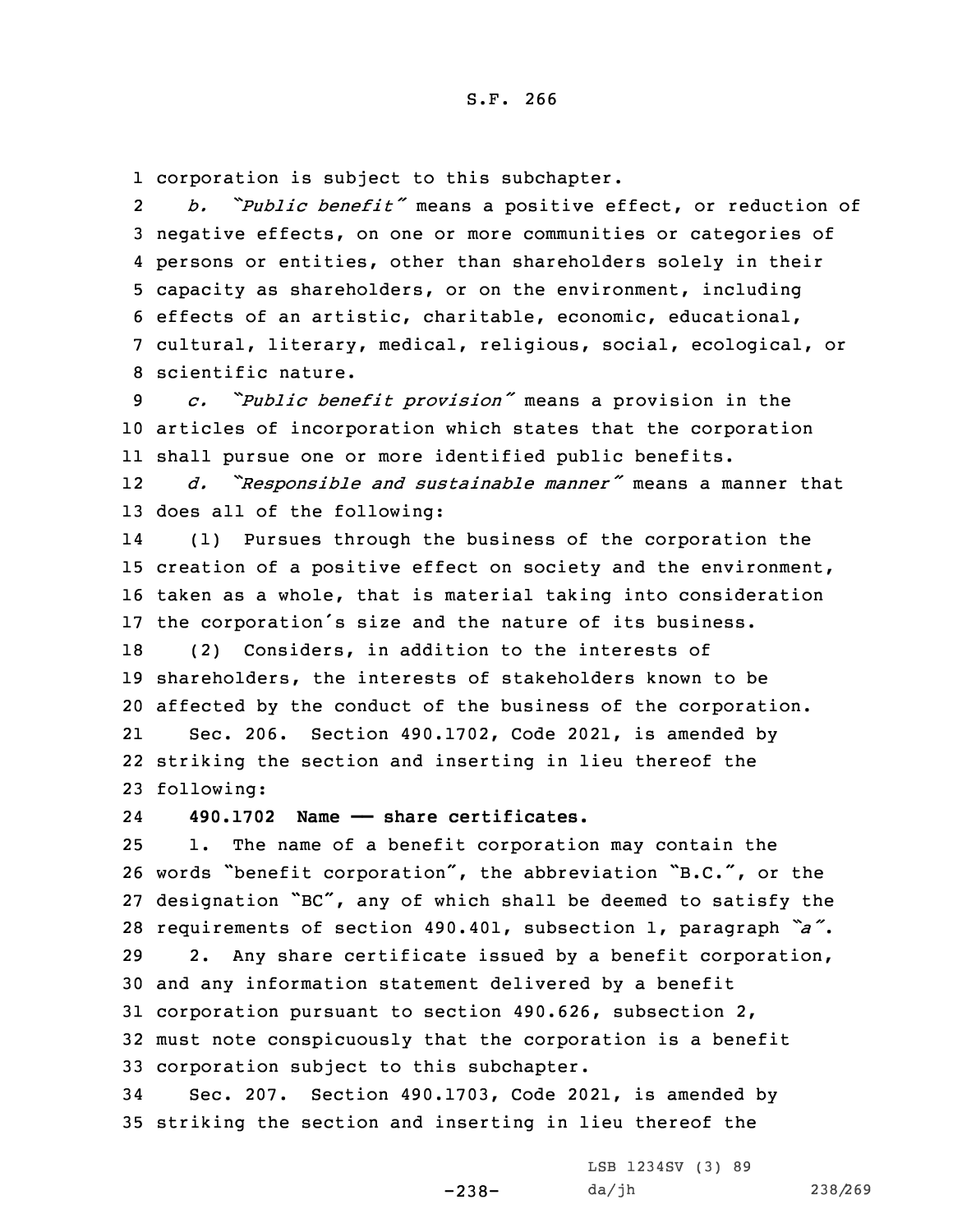1 following:

2 **490.1703 Certain amendments and transactions —— votes** 3 **required.**

4 1. Unless the articles of incorporation or bylaws require <sup>a</sup> greater vote, the approval of at least two-thirds of the voting power of the outstanding shares of the corporation entitled to vote thereon, and, if any class or series of shares is entitled to vote as <sup>a</sup> separate group on any such amendment or transaction, the approval of at least two-thirds of the outstanding shares of each such separate voting group entitled to vote thereon, shall be required for <sup>a</sup> corporation that is not <sup>a</sup> benefit corporation to do any of the following: *a.* Amend its articles of incorporation to include <sup>a</sup>

14 statement that it is subject to this subchapter.

 *b.* Merge with or into, or enter into <sup>a</sup> share exchange with, another entity, or effect <sup>a</sup> domestication or conversion, if, as <sup>a</sup> result of the merger, share exchange, domestication, or conversion, the shares of any voting group would become, or be converted into or exchanged for the right to receive, shares of <sup>a</sup> benefit corporation or shares or interests in an entity subject to provisions of organic law analogous to those in this subchapter; provided, however, that in the case of this paragraph *"b"*, if the shares of one or more, but not all, voting groups are so affected, then only the shares in the voting groups so affected shall be entitled to vote under this subsection.

 2. Unless the articles of incorporation or bylaws require <sup>a</sup> greater vote, the approval of at least two-thirds of the voting power of the outstanding shares of the corporation entitled to vote thereon and, if any class or series of shares is entitled to vote as <sup>a</sup> separate group on any such amendment or transaction, the approval of at least two-thirds of the voting power of the outstanding shares of each such separate voting group, shall be required for <sup>a</sup> benefit corporation to do any of the following:

 $-239-$ 

LSB 1234SV (3) 89 da/jh 239/269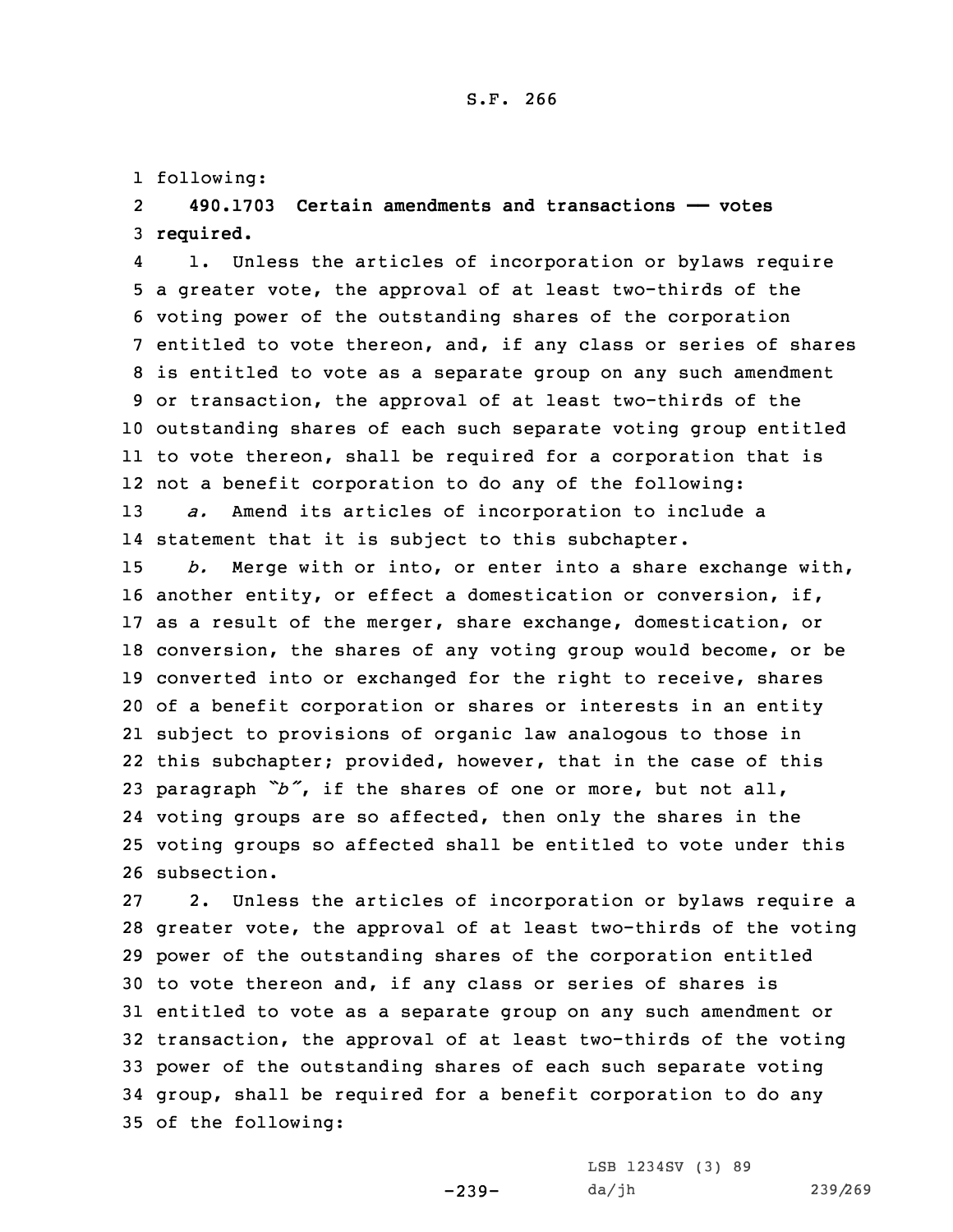1 *a.* Amend its articles of incorporation to eliminate <sup>a</sup> statement that the corporation is subject to this subchapter. *b.* Merge with or into, or enter into <sup>a</sup> share exchange with, another entity, or effect <sup>a</sup> domestication or conversion if, as <sup>a</sup> result of the merger, share exchange, domestication, or conversion, the shares of any voting group would become, or be converted into or exchanged for the right to receive, shares or interests in an entity that is neither <sup>a</sup> benefit corporation nor an entity subject to provisions of organic law analogous to those in this subchapter; provided, however, that in the case of this paragraph *"b"*, if the shares of one or more, but not all, voting groups are so affected, then only the shares in the voting groups so affected shall be entitled to vote under this subsection.

 3. The vote required under subsections 1 and 2 is in addition to any vote otherwise required under this chapter. Sec. 208. NEW SECTION. **490.1704 Duties of directors.** 18 1. Each member of the board of directors of a benefit corporation, when discharging the duties of <sup>a</sup> director, shall act according to all of the following:

21*a.* In <sup>a</sup> responsible and sustainable manner.

22 *b.* In <sup>a</sup> manner that pursues the public benefit or benefits 23 identified in any public benefit provision.

24 2. In fulfilling the duties under subsection 1, <sup>a</sup> director shall consider, to the extent affected, in addition to the interests of shareholders generally, the separate interests of stakeholders known to be affected by the business of the corporation including all of the following:

29 *a.* The employees and workforces of the corporation, its 30 subsidiaries, and its suppliers.

31 *b.* Customers.

32 *c.* Communities or society, including those of each community 33 in which offices or facilities of the corporation, its 34 subsidiaries, or its suppliers are located.

 $-240-$ 

35 *d.* The local and global environment.

LSB 1234SV (3) 89 da/jh 240/269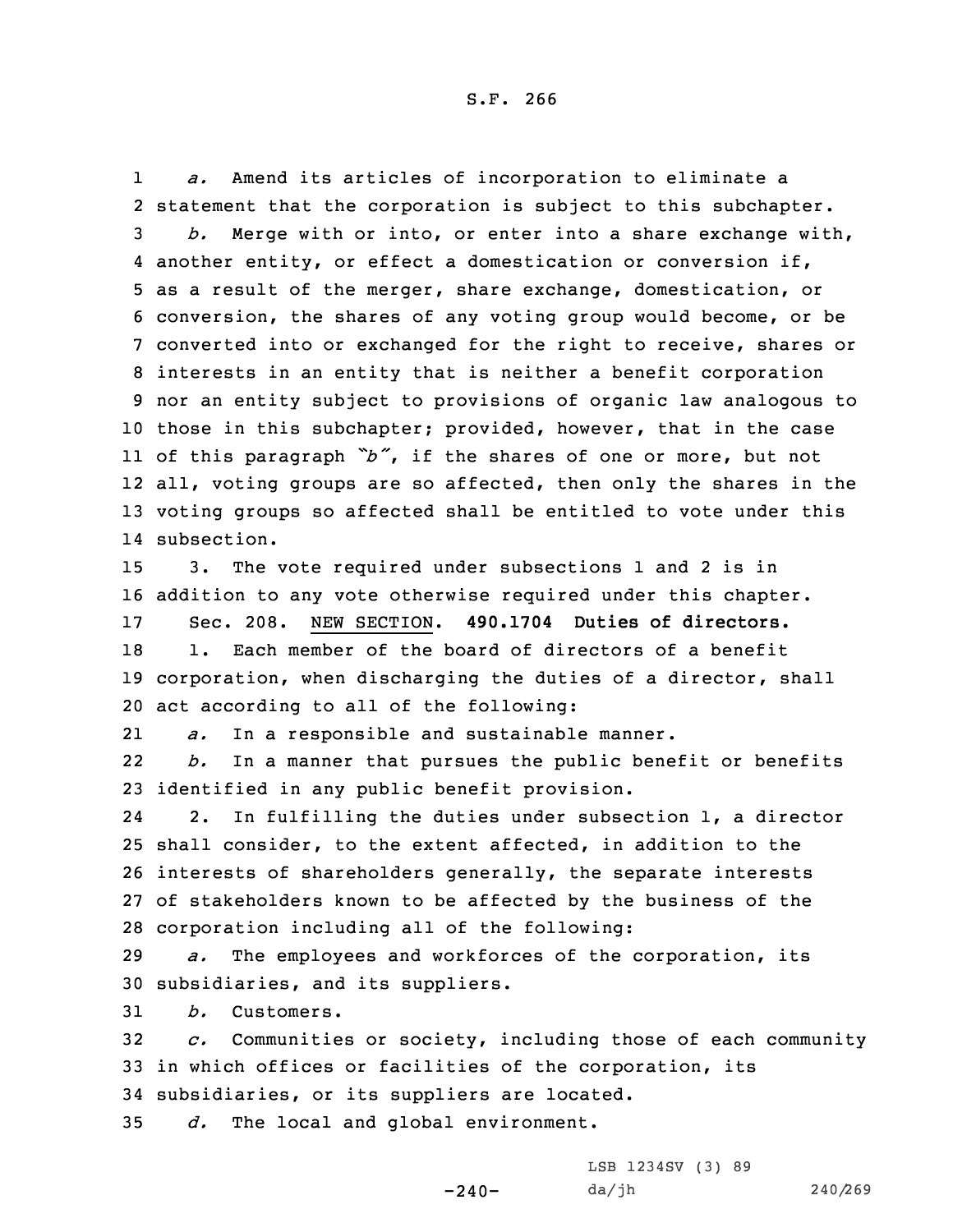1 3. <sup>A</sup> director of <sup>a</sup> benefit corporation shall not, by virtue of the duties imposed by subsections 1 and 2, owe any duty to <sup>a</sup> person other than the benefit corporation due to any interest of the person in the status of the corporation as <sup>a</sup> benefit corporation or in any public benefit provision.

 4. Unless otherwise provided in the articles of incorporation, the violation by <sup>a</sup> director of the duties imposed by subsections 1 and 2 shall not constitute an intentional infliction of harm on the corporation or the shareholders for the purposes of sections 490.202, subsection 2, paragraphs *"d"* and *"e"*.

12 Sec. 209. NEW SECTION. **490.1705 Annual benefit report.** 13 1. No less than annually, a benefit corporation shall prepare <sup>a</sup> benefit report addressing the efforts of the corporation during the preceding year to operate in <sup>a</sup> responsible and sustainable manner, to pursue any public benefit or benefits identified in any public benefit provision, and to consider the interests described in section 490.1704, subsection 2. The annual benefit report must include all of the following:

21 *a.* The objectives that the board of directors has established for the corporation to operate in <sup>a</sup> responsible and sustainable manner, to pursue any public benefit or benefits identified in any public benefit provision, and to consider the interests described in section 490.1704, subsection 2.

 *b.* The standards the board of directors has adopted to measure the corporation's progress in operating in <sup>a</sup> responsible and sustainable manner, in pursuing the public benefit or benefits identified in any public benefit provision, and in considering the interests described in section 490.1704, subsection 2.

 *c.* If the articles of incorporation or bylaws require that the corporation use an independent third-party standard in reporting on the corporation's progress in operating in <sup>a</sup> responsible and sustainable manner, in pursuing any public

 $-241-$ 

LSB 1234SV (3) 89 da/jh 241/269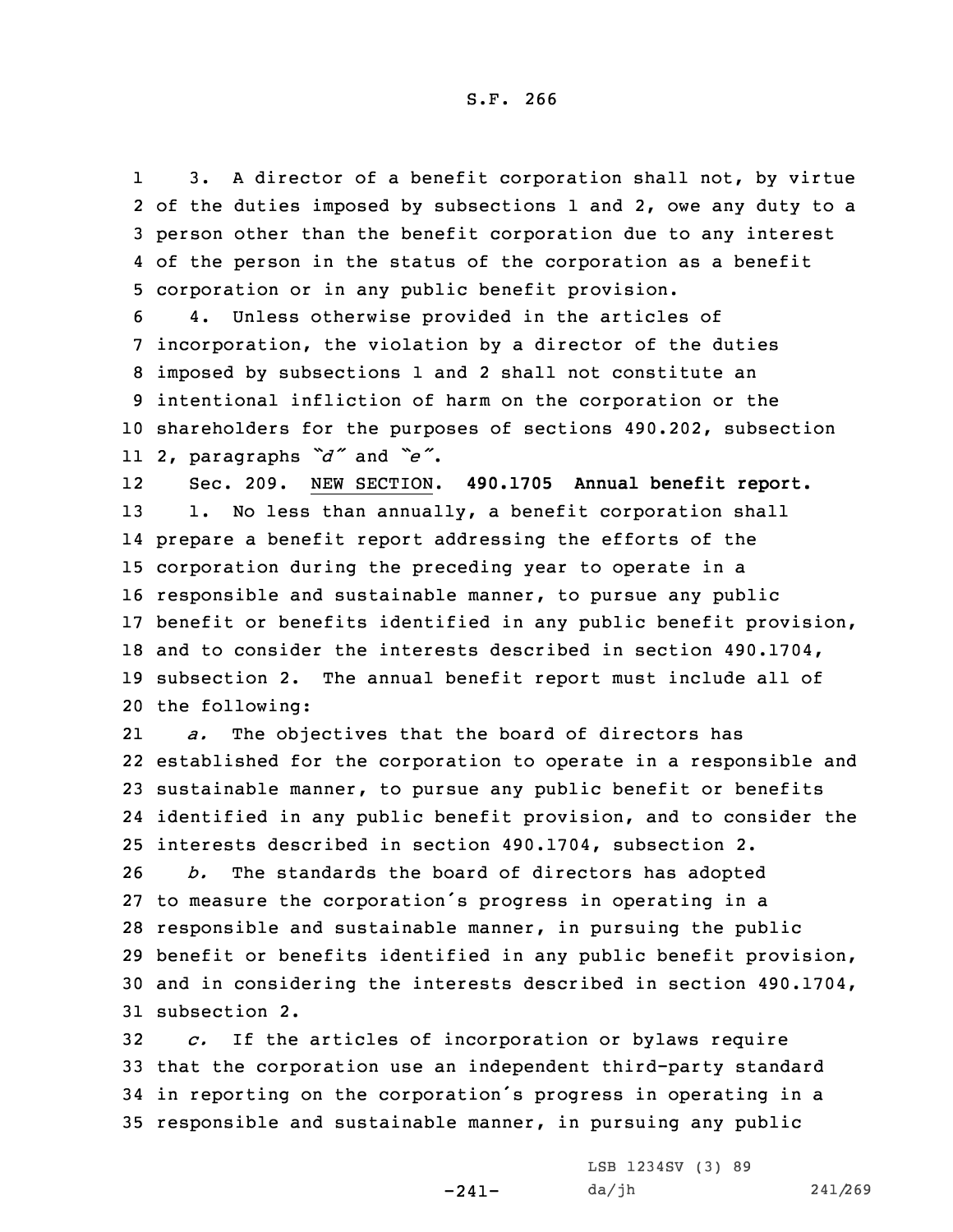benefit or benefits identified in any public benefit provision, or in considering the interests described in section 490.1704, subsection 2, or if the board of directors has chosen to use such <sup>a</sup> standard, the applicable standard so required or chosen. *d.* An assessment of the corporation's success in meeting the objectives and standards identified in paragraphs *"a"* and *"b"*, and, if applicable, paragraph *"c"*, and the basis for that assessment.

 2. The benefit corporation shall deliver to each shareholder, or make available and provide written notice to each shareholder of the availability of, the annual benefit report required by subsection 1 on or before the earlier of the following:

14 *a.* One hundred twenty days following the end of the fiscal 15 year of the benefit corporation.

16 *b.* The time that the benefit corporation delivers any 17 other annual reports or annual financial statements to its 18 shareholders.

 3. Any shareholder that has not received or been given access to an annual benefit report within the time required by subsection 2 may make <sup>a</sup> written request that the corporation deliver or make available the annual benefit report to the shareholder. If <sup>a</sup> benefit corporation does not deliver or make available an annual benefit report to the shareholder within five business days of receiving such request, the requesting shareholder may apply to the district court of the county where the corporation's principal office or, if none in this state, its registered office, is located for an order requiring delivery of or access to the annual benefit report. The court shall dispose of an action under this subsection 3 on an expedited basis.

 4. <sup>A</sup> benefit corporation shall post all of its annual benefit reports on the public portion of its internet site, if any. If <sup>a</sup> benefit corporation does not have an internet site, the benefit corporation shall provide <sup>a</sup> copy of its most

 $-242-$ 

LSB 1234SV (3) 89 da/jh 242/269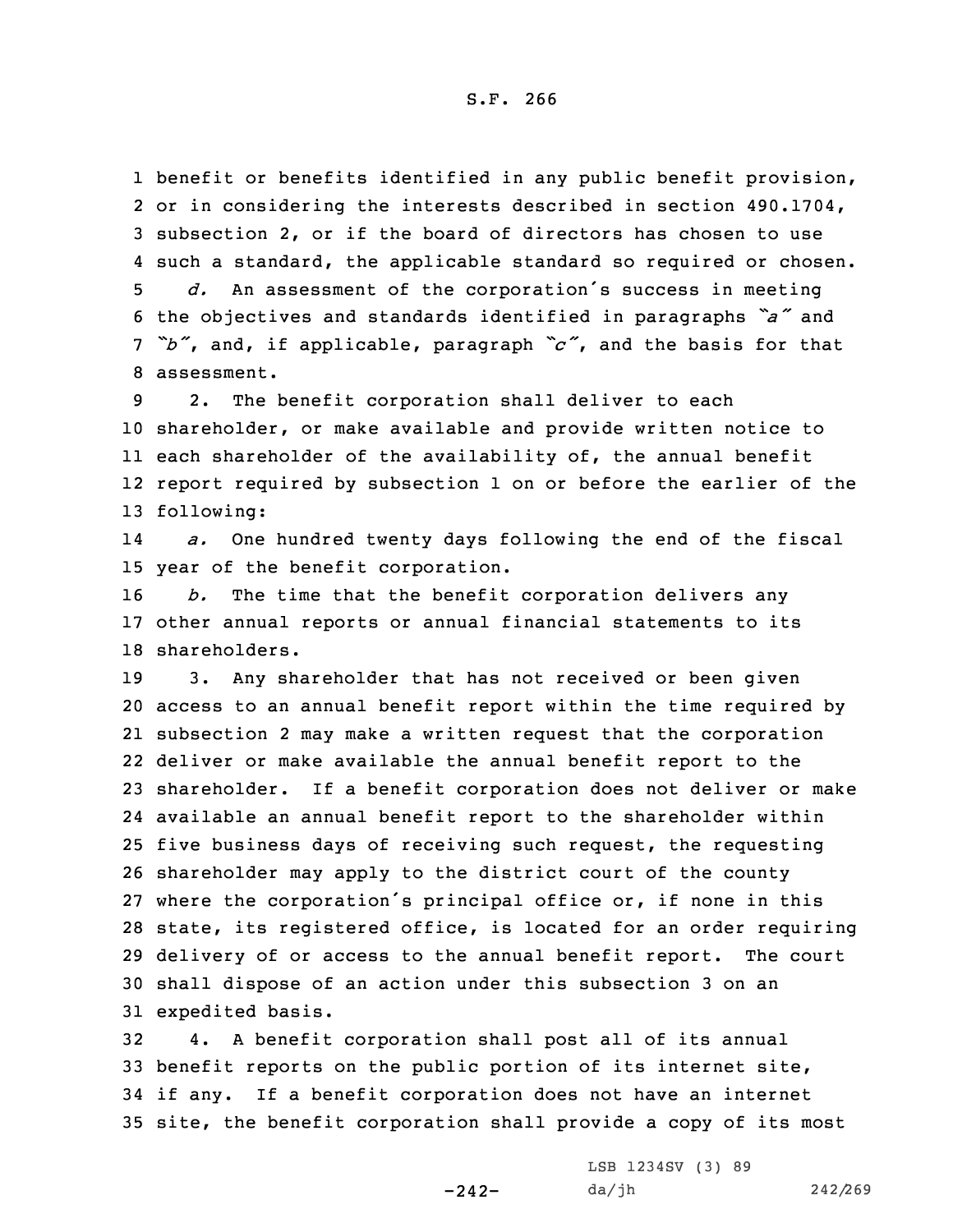1 recent annual benefit report, without charge, to any person 2 that requests <sup>a</sup> copy in writing.

 Sec. 210. NEW SECTION. **490.1706 Rights of action.** 4 1. Except in <sup>a</sup> proceeding authorized under section 490.1705, subsection 3, or this section, no person other than the corporation, or <sup>a</sup> shareholder in the right of the corporation pursuant to subsection 2, may bring an action or assert <sup>a</sup> claim with respect to the violation of any duty applicable to <sup>a</sup> benefit corporation or any of its directors under this subchapter.

11 2. Except for <sup>a</sup> proceeding brought under section 490.1705, subsection 3, <sup>a</sup> proceeding by <sup>a</sup> shareholder of <sup>a</sup> benefit corporation claiming violation of any duty applicable to <sup>a</sup> benefit corporation or any of its directors under this subchapter is subject to all of the following:

16 *a.* The proceeding must be brought in <sup>a</sup> derivative proceeding 17 pursuant to subchapter VII, part 4.

 *b.* The proceeding may be brought only by <sup>a</sup> shareholder of the benefit corporation that at the time of the act or omission complained of either individually, or together with other shareholders bringing such action collectively, owned directly or indirectly at least five percent of <sup>a</sup> class of the corporation's outstanding shares or, in the case of <sup>a</sup> corporation with shares traded on an organized market as described in section 490.1302, subsection 2, paragraph *"a"*, subparagraph (2), either that percentage of shares or shares with <sup>a</sup> market value of at least five million dollars at the time the proceeding is commenced.

 3. A suit under subsection 2 shall not be maintained if, during the pendency of the suit, the shareholder individually fails, or the shareholders collectively fail, to continue to own directly or indirectly the lesser of the number of shares owned at the time the proceeding is commenced or five percent of <sup>a</sup> class of the corporation's shares.

35 Sec. 211. NEW SECTION. **490.1801 Application to existing**

-243-

LSB 1234SV (3) 89 da/jh 243/269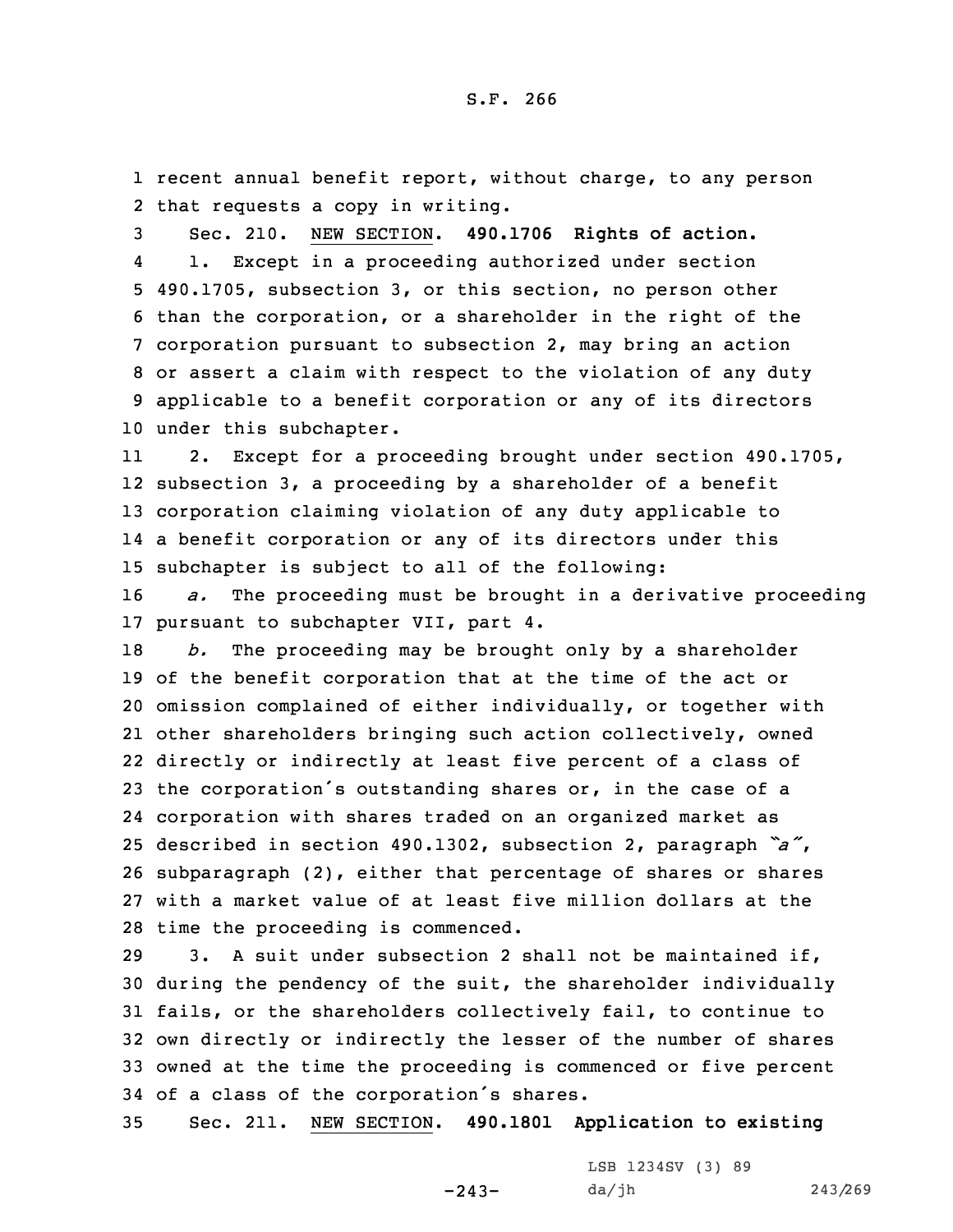## 1 **domestic corporations.**

2 1. This chapter applies to all domestic corporations in existence on January 1, 2022, that were incorporated under any general statute of this state providing for incorporation of corporations for profit if power to amend or repeal the statute under which the corporation was incorporated was reserved. 2. *a.* Unless otherwise provided, this chapter does not apply to an entity subject to chapter 174, 497, 498, 499, 499A, 501, 501A, 524, or 533, or <sup>a</sup> corporation organized on the mutual plan under chapter 491, or <sup>a</sup> telephone company organized as <sup>a</sup> corporation under chapter 491 qualifying pursuant to an internal revenue service letter ruling under Internal Revenue Code §501(c)(12) as <sup>a</sup> nonprofit corporation entitled to distribute profits in <sup>a</sup> manner similar to <sup>a</sup> chapter 499 corporation, unless such entity voluntarily elects to adopt the provisions of this chapter and complies with the procedure prescribed by subsection 3.

18 *b.* <sup>A</sup> corporation organized under chapter 496C may 19 voluntarily elect to adopt the provisions of this chapter by 20 complying with the provisions prescribed by subsection 3.

21 3. The procedure for the voluntary election referred to in 22 subsection 2 is as follows:

 *a.* The corporation shall amend or restate its articles of incorporation to indicate that the corporation adopts this chapter and to designate the address of its initial registered office and the name of its registered agent at that office and, if the name of the corporation is not in compliance with the requirements of this chapter, to change the name of the corporation to one complying with the requirements of this 30 chapter.

 *b.* (1) The instrument shall be delivered to the secretary of state for filing and recording in the secretary of state's office. If the corporation was organized under chapter 524 or 533, the instrument shall also be filed and recorded in the office of the county recorder. The corporation shall at

 $-244-$ 

LSB 1234SV (3) 89 da/jh 244/269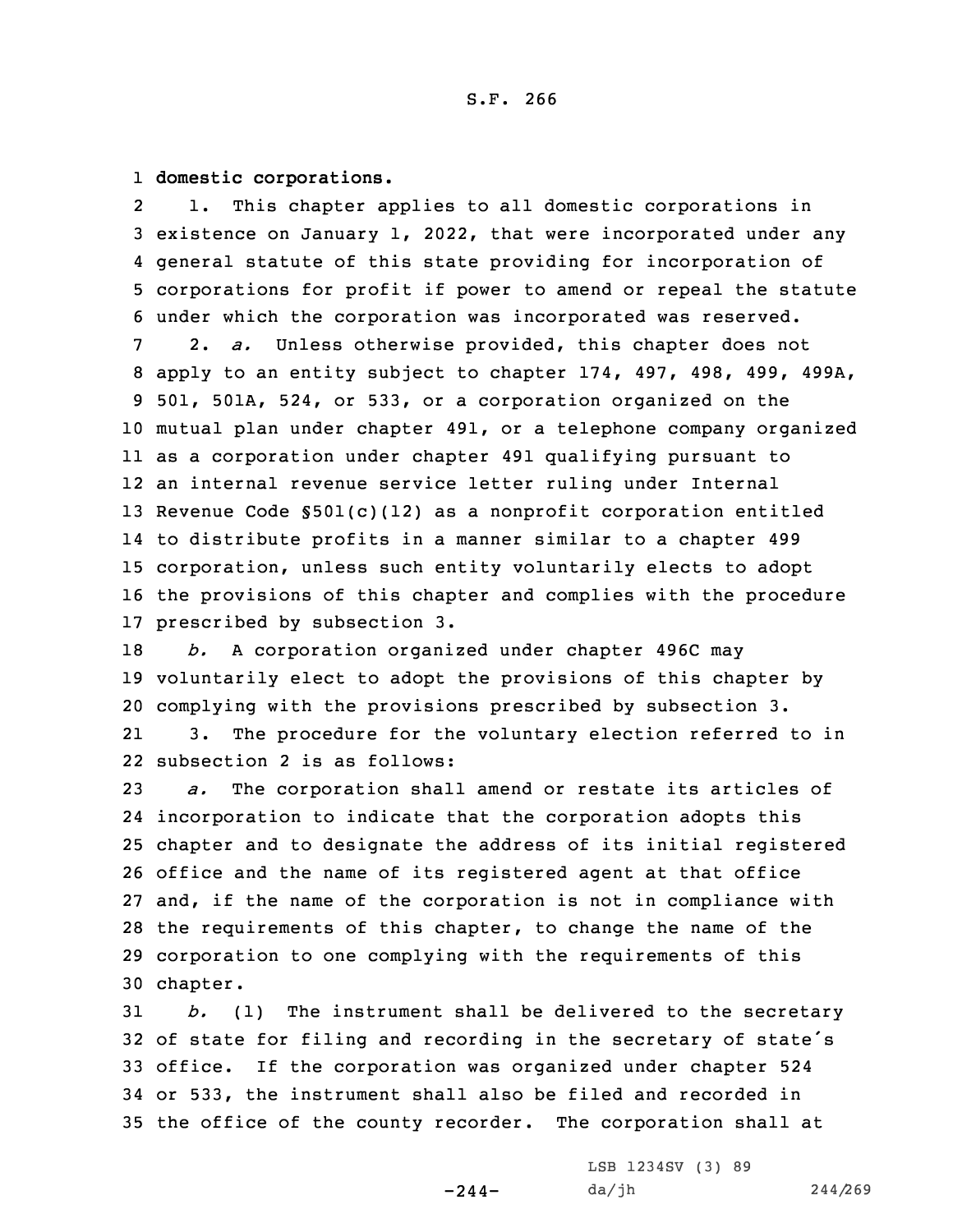the time it files the instrument with the secretary of state deliver also to the secretary of state for filing in the secretary of state's office any biennial report required by section 490.1622 which is then due.

 (2) If the county of the initial registered office as stated in the instrument for <sup>a</sup> corporation organized under chapter 524 or 533 is one which is other than the county where the principal place of business of the corporation, as designated in its articles of incorporation, was located, the corporation shall forward to the county recorder of the county in which the principal place of business of the corporation was located <sup>a</sup> copy of the instrument and the corporation shall forward to the recorder of the county in which the initial registered office of the corporation is located, in addition to <sup>a</sup> copy of the original instrument, <sup>a</sup> copy of the articles of incorporation of the corporation together with all amendments to them as then on file in the secretary of state's office. The corporation shall, through an officer or director, certify to the secretary of state that <sup>a</sup> copy has been sent to each applicable county recorder, including the date each copy was sent.

21 *c.* Upon the filing of the instrument by <sup>a</sup> corporation all 22 of the following apply:

23 (1) All of the provisions of this chapter apply to the 24 corporation.

25 (2) The secretary of state shall issue <sup>a</sup> certificate as to 26 the filing of the instrument and deliver the certificate to the 27 corporation or its representative.

 (3) The secretary of state shall not file the instrument with respect to <sup>a</sup> corporation unless at the time of filing the corporation is validly existing and in good standing in that office under the chapter under which it is incorporated. The corporation shall be considered validly existing and in good standing for the purpose of this chapter for <sup>a</sup> period of three months following the expiration date of the corporation, provided all biennial reports due have been filed and all fees

-245-

LSB 1234SV (3) 89 da/jh 245/269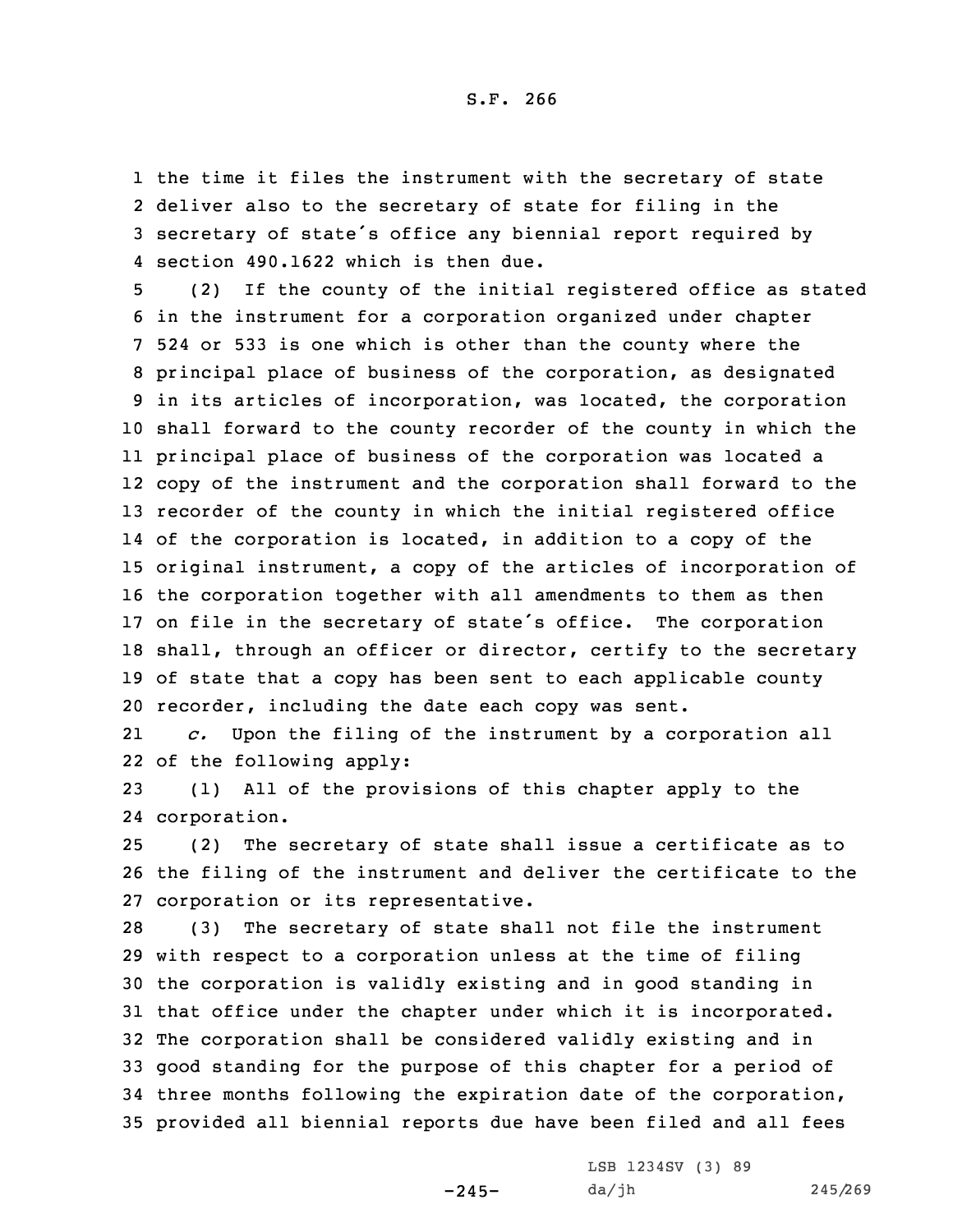due in connection with the biennial reports have been paid. 2 *d.* The provisions of this chapter becoming applicable to <sup>a</sup> corporation voluntarily electing to be governed by this chapter do not affect any right accrued or established, or any liability or penalty incurred, under the chapter under which it is incorporated prior to the filing by the secretary of state in the secretary of state's office of the instrument manifesting the election by the corporation to adopt the provisions of this chapter as provided in this subsection. 4. <sup>A</sup> corporation subject to this chapter is not subject to

12 Sec. 212. NEW SECTION. **490.1802 Application to existing** 13 **foreign corporation.**

11 chapter 491, 492, 493, or 495.

14 <sup>A</sup> foreign corporation registered or authorized to do business in this state on the effective date of this division of this Act is subject to this chapter, is deemed to be registered to do business in this state, and is not required to file <sup>a</sup> foreign registration statement under this chapter. Sec. 213. NEW SECTION. **490.1803 Savings provisions.**

 1. Except as to procedural provisions, this division of this Act does not affect <sup>a</sup> pending action or proceeding or <sup>a</sup> right accrued before the effective date of this division of this Act, and <sup>a</sup> pending civil action or proceeding may be completed, and <sup>a</sup> right accrued may be enforced, as if this division of this Act had not become effective.

 2. If <sup>a</sup> penalty or punishment for violation of <sup>a</sup> statute or rule is reduced by this division of this Act, the penalty, if not already imposed, shall be imposed in accordance with this division of this Act.

 3. In the event that any provision of this chapter is deemed to modify, limit, or supersede the federal Electronic Signatures in Global and National Commerce Act, 15 U.S.C. §7001 et seq., the provisions of this chapter shall control to the maximum extent permitted by section 102(a)(2) of that federal 35 Act.

 $-246-$ 

LSB 1234SV (3) 89 da/jh 246/269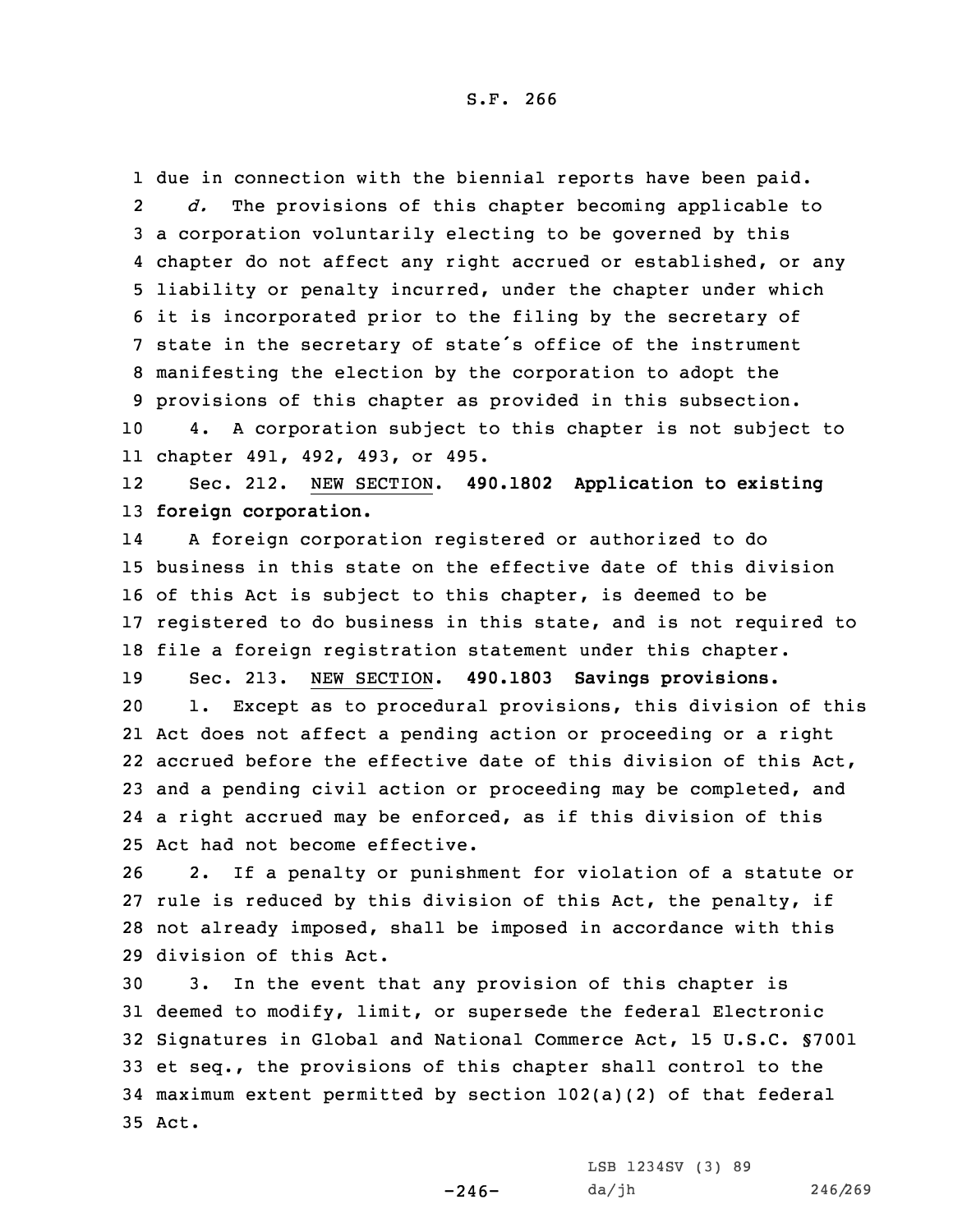1Sec. 214. NEW SECTION. **490.1804 Severability.**

2 If any provision of this chapter or its application to any person or circumstance is held invalid by <sup>a</sup> court of competent jurisdiction, the invalidity does not affect other provisions or applications of this chapter that can be given effect without the invalid provision or application.

7 Sec. 215. CODE EDITOR DIRECTIVE.

8 1. The Code editor is directed to make the following 9 transfers:

10 a. Section 490.135, as amended by this division of this Act, 11 to section 490.130.

12 b. Section 490.833, as amended by this division of this Act, 13 to section 490.832.

14c. Section 490.629 to section 490.628.

15 d. Section 490.1622, as amended by this division of this 16 Act, to section 490.1621.

17 2. The Code editor shall correct internal references in the 18 Code and in any enacted legislation as necessary due to the 19 enactment of this section.

20 Sec. 216. REPEAL. Sections 490.624A, 490.628, 490.1111, 21 490.1112, 490.1113, 490.1114, 490.1520, 490.1523, 490.1530, 22 490.1531, 490.1532, and 490.1606, Code 2021, are repealed.

 Sec. 217. DIRECTIONS TO THE CODE EDITOR. The Code editor is directed to divide Code chapter 490 into subchapters and subdivide certain subchapters into parts, including sections in that chapter not amended in this division of this Act, sections amended or enacted in this division of this Act, and sections transferred in this division of this Act as follows:

 1. Subchapter I, subdivided into part A, including sections 490.101 and 490.102; part B, including sections 490.120 through 490.129; part C, including section 490.130; part D, including sections 490.140 through 490.144; and part E, including sections 490.145 through 490.152.

34 2. Subchapter II, including sections 490.201 through 35 490.209.

 $-247-$ 

LSB 1234SV (3) 89 da/jh 247/269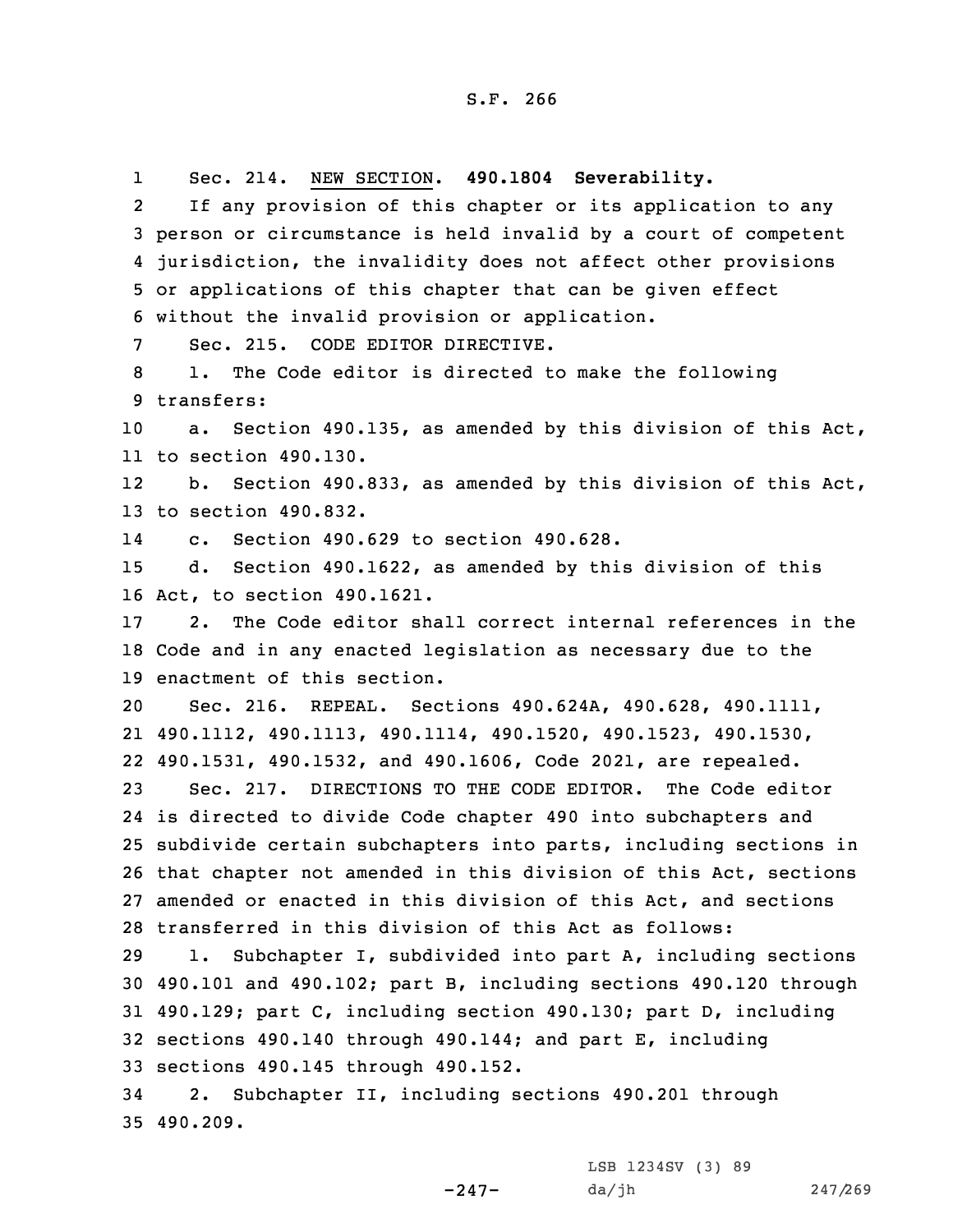1 3. Subchapter III, including sections 490.301 through 2 490.304.

3 4. Subchapter IV, including sections 490.401 through 4 490.403.

5 5. Subchapter V, including sections 490.501 through 6 490.504.

 6. Subchapter VI, subdivided into part A, including sections 490.601 through 490.604; part B, including sections 490.620 through 490.628; part C, including sections 490.630 and 490.631; and part D, including section 490.640.

11 7. Subchapter VII, subdivided into part A, including sections 490.701 through 490.709; part B, including sections 490.720 through 490.729; part C, including sections 490.730 through 490.732; part D, including sections 490.740 through 490.747; and part E, including sections 490.748 and 490.749.

 8. Subchapter VIII, subdivided into part A, including sections 490.801 through 490.811; part B, including sections 490.820 through 490.826; part C, including sections 490.830 through 490.832; part D, including sections 490.840 through 490.844; part E, including sections 490.850 through 490.859; part F, including sections 490.860 through 490.863; and part G, including section 490.870.

 9. Subchapter IX, subdivided into part A, including sections 490.901 through 490.905; part B, including sections 490.920 through 490.924; and part C, including sections 490.930 through 490.935.

27 10. Subchapter X, subdivided into part A, including 28 sections 490.1001 through 490.1009; and part B, including 29 sections 490.1020 through 490.1022.

30 11. Subchapter XI, including sections 490.1101 through 31 490.1110.

32 12. Subchapter XII, including sections 490.1201 and 33 490.1202.

34 13. Subchapter XIII, subdivided into part A, including 35 sections 490.1301 through 490.1303; part B, including sections

 $-248-$ 

LSB 1234SV (3) 89 da/jh 248/269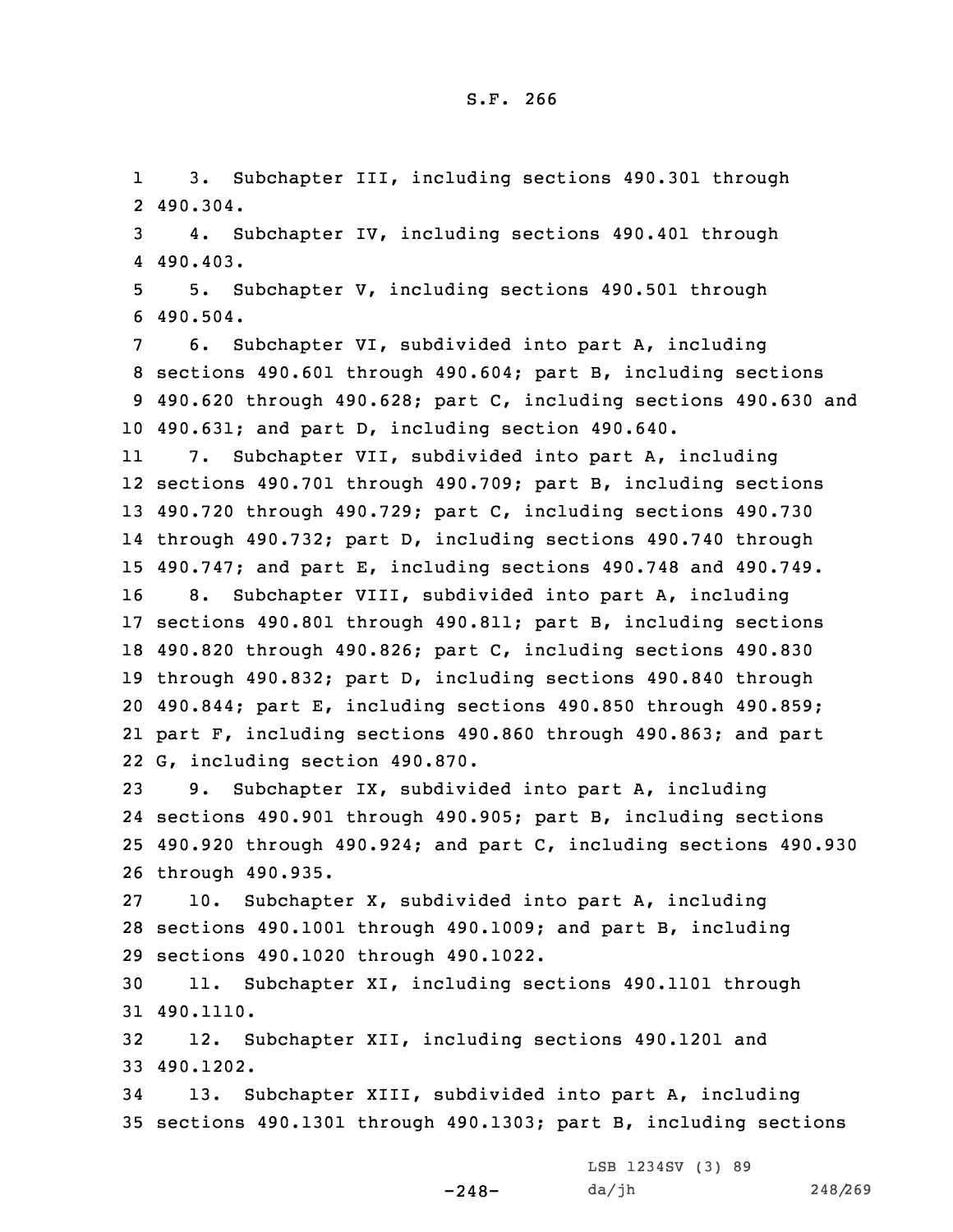490.1320 through 490.1326; subchapter C, including sections 490.1330 and 490.1331; and part D, including section 490.1340. 14. Subchapter XIV, subdivided into part A, including sections 490.1401 through 490.1409; part B, including sections 490.1420 through 490.1423; part C, including sections 490.1430 through 490.1434; and part D, including section 490.1440. 15. Subchapter XV, including sections 490.1501 through 490.1512. 16. Subchapter XVI, subdivided into part A, including sections 490.1601 through 490.1605; and part B, including sections 490.1620 and 490.1621. 12 17. Subchapter XVII, including sections 490.1701 through 490.1706. 14 18. Subchapter XVIII, including sections 490.1801 through 490.1804. 16 PART B 17 CORRESPONDING PROVISIONS Sec. 218. Section 249A.40, Code 2021, is amended to read as 19 follows: **249A.40 Involuntarily dissolved providers —— overpayments or incorrect payments.** 22Medical assistance paid to a provider following involuntary administrative dissolution of the provider pursuant to chapter 490, subchapter XIV, part B, shall be considered incorrectly paid for the purposes of [section](https://www.legis.iowa.gov/docs/code/2021/249A.53.pdf) 249A.53 and the provider shall be considered to have received an overpayment for the purposes of this [subchapter](https://www.legis.iowa.gov/docs/code/2021/249A.pdf). For the purposes of this [section](https://www.legis.iowa.gov/docs/code/2021/249A.40.pdf), the overpayment shall not accrue until after <sup>a</sup> grace period of ninety days following receipt of notice by the provider of the dissolution from the department. Notwithstanding section 490.1422, or any other similar retroactive provision for reinstatement, the director shall recoup any medical assistance paid to <sup>a</sup> provider while the provider was dissolved if the provider is not retroactively reinstated within the ninety-day grace period. The principals of the provider shall

 $-249-$ 

LSB 1234SV (3) 89 da/jh 249/269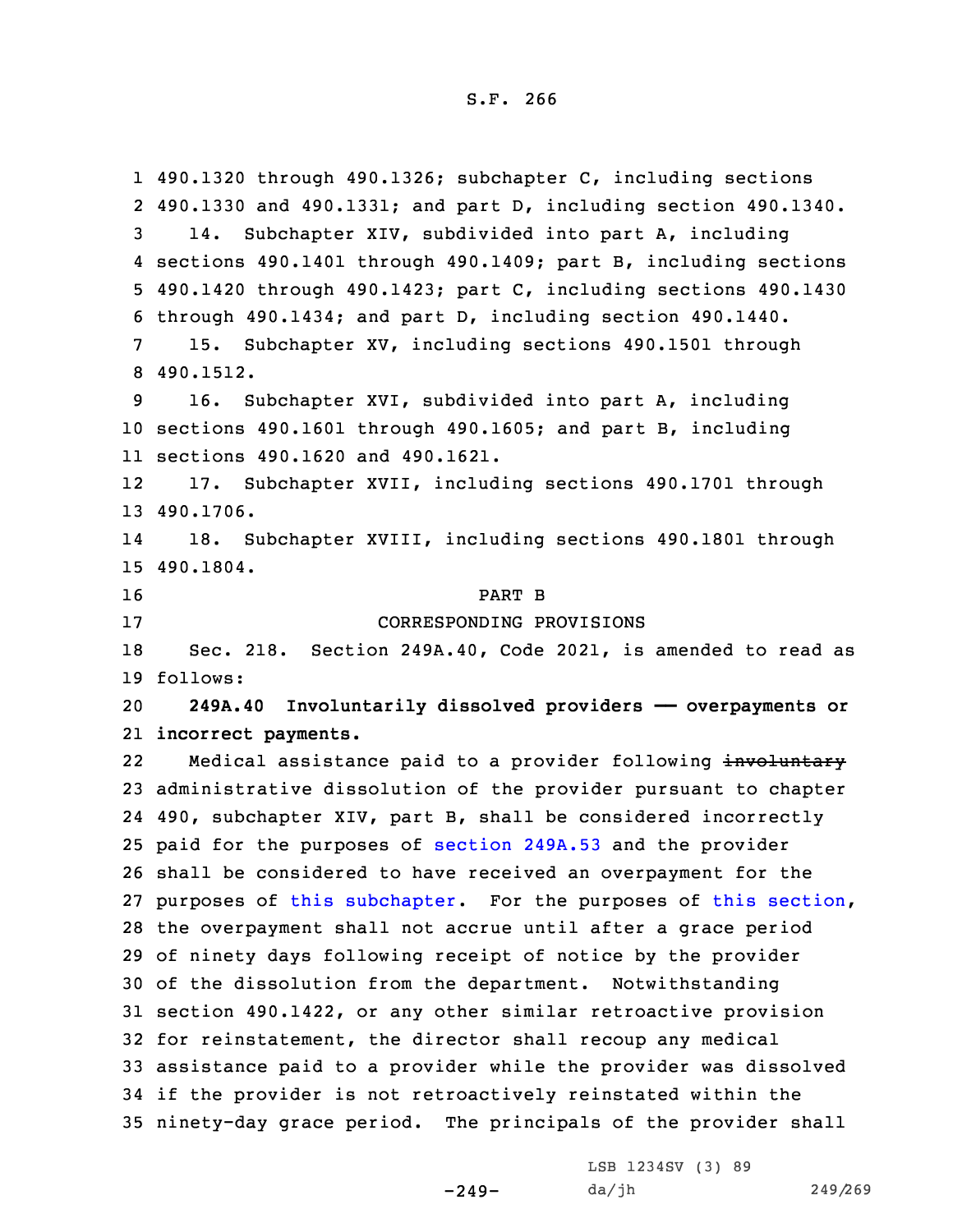1 be personally liable for the incorrect payment or overpayment.

2 Sec. 219. Section 455B.397, Code 2021, is amended to read 3 as follows:

4**455B.397 Financial disclosure.**

 Immediately upon the incurrence of any liability to the state under this part, the debtor shall submit to the director <sup>a</sup> report consisting of documentation of the debtor's liabilities and assets, including if filed, <sup>a</sup> copy of the 9 annual biennial report submitted to the secretary of state 10 pursuant to [chapter](https://www.legis.iowa.gov/docs/code/2021/490.pdf) 490 section 490.1622. A subsequent report pursuant to this [section](https://www.legis.iowa.gov/docs/code/2021/455B.397.pdf) shall be submitted annually on April 15 for the life of the debt. These reports shall be kept confidential and shall not be available to the public. 14Sec. 220. Section 455B.430, subsection 5, Code 2021, is

15 amended to read as follows:

 5. Immediately upon the listing of real property in the registry of hazardous waste or hazardous substance disposal sites, <sup>a</sup> person liable for cleanup costs shall submit to the director <sup>a</sup> report consisting of documentation of the responsible person's liabilities and assets, including if 21 filed, a copy of the <del>annual</del> biennial report submitted to the 22 secretary of state pursuant to [chapter](https://www.legis.iowa.gov/docs/code/2021/490.pdf) 490 section 490.1622. A subsequent report pursuant to this [section](https://www.legis.iowa.gov/docs/code/2021/455B.430.pdf) shall be submitted annually on April 15 for the period the site remains on the registry.

26 Sec. 221. Section 496C.14, subsection 5, Code 2021, is 27 amended to read as follows:

 5. Notwithstanding [subsections](https://www.legis.iowa.gov/docs/code/2021/496C.14.pdf) 1 through 4, purchase by the corporation is not required upon the occurrence of any event other than death of <sup>a</sup> shareholder if the corporation is dissolved or voluntarily elects to adopt the provisions of the Iowa business corporation Act, as provided in section 33 490.1701 490.1801, subsection 2, within sixty days after the occurrence of the event. The articles of incorporation or bylaws may provide that purchase is not required upon the death

 $-250-$ 

LSB 1234SV (3) 89 da/jh 250/269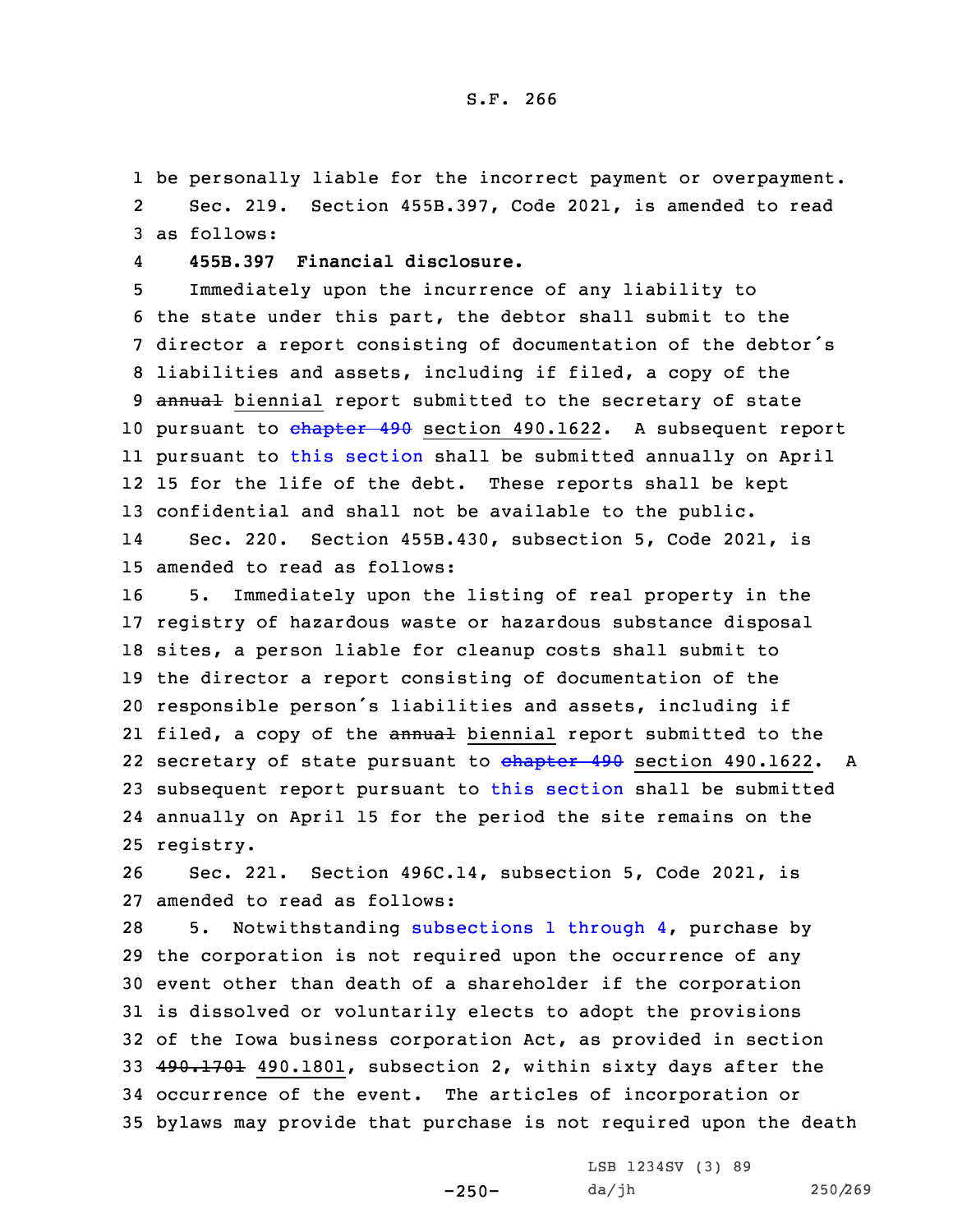of <sup>a</sup> shareholder if the corporation is dissolved within sixty 2 days after the death. Notwithstanding [subsections](https://www.legis.iowa.gov/docs/code/2021/496C.14.pdf) 1 through  $4$ , purchase by the corporation is not required upon the death of <sup>a</sup> shareholder if the corporation voluntarily elects to adopt the provisions of the Iowa business corporation Act, as provided in section 490.1701 490.1801, subsection 2, within sixty days after death.

8 Sec. 222. Section 496C.19, Code 2021, is amended to read as 9 follows:

10 **496C.19 Dissolution or liquidation.**

11 Violation of any provision of this [chapter](https://www.legis.iowa.gov/docs/code/2021/496C.pdf) by <sup>a</sup> professional corporation or any of its shareholders, directors, or officers shall be cause for its involuntary dissolution, or liquidation of its assets and business by the district court, as provided in the Iowa business corporation Act, [chapter](https://www.legis.iowa.gov/docs/code/2021/490.pdf) 490. Upon the death of the last remaining shareholder of <sup>a</sup> professional corporation, or whenever the last remaining shareholder is not licensed or ceases to be licensed to practice in this state <sup>a</sup> profession which the corporation is authorized to practice, or whenever any person other than the shareholder of record becomes entitled to have all shares of the last remaining shareholder of the corporation transferred into that person's name or to exercise voting rights, except as <sup>a</sup> proxy, with respect to such shares, the corporation shall not practice any profession and it shall either be promptly dissolved or shall promptly elect to adopt the provisions of the Iowa 27 business corporation Act, as provided in section 490.1701 490.1801, subsection 2. However, if prior to such dissolution all outstanding shares of the corporation are acquired by one or more persons licensed to practice in this state <sup>a</sup> profession which the corporation is authorized to practice, the corporation need not be dissolved and may practice the profession as provided in this [chapter](https://www.legis.iowa.gov/docs/code/2021/496C.pdf).

34 Sec. 223. Section 499.69A, subsection 2, paragraph b, 35 subparagraph (2), Code 2021, is amended to read as follows:

 $-251-$ 

LSB 1234SV (3) 89 da/jh 251/269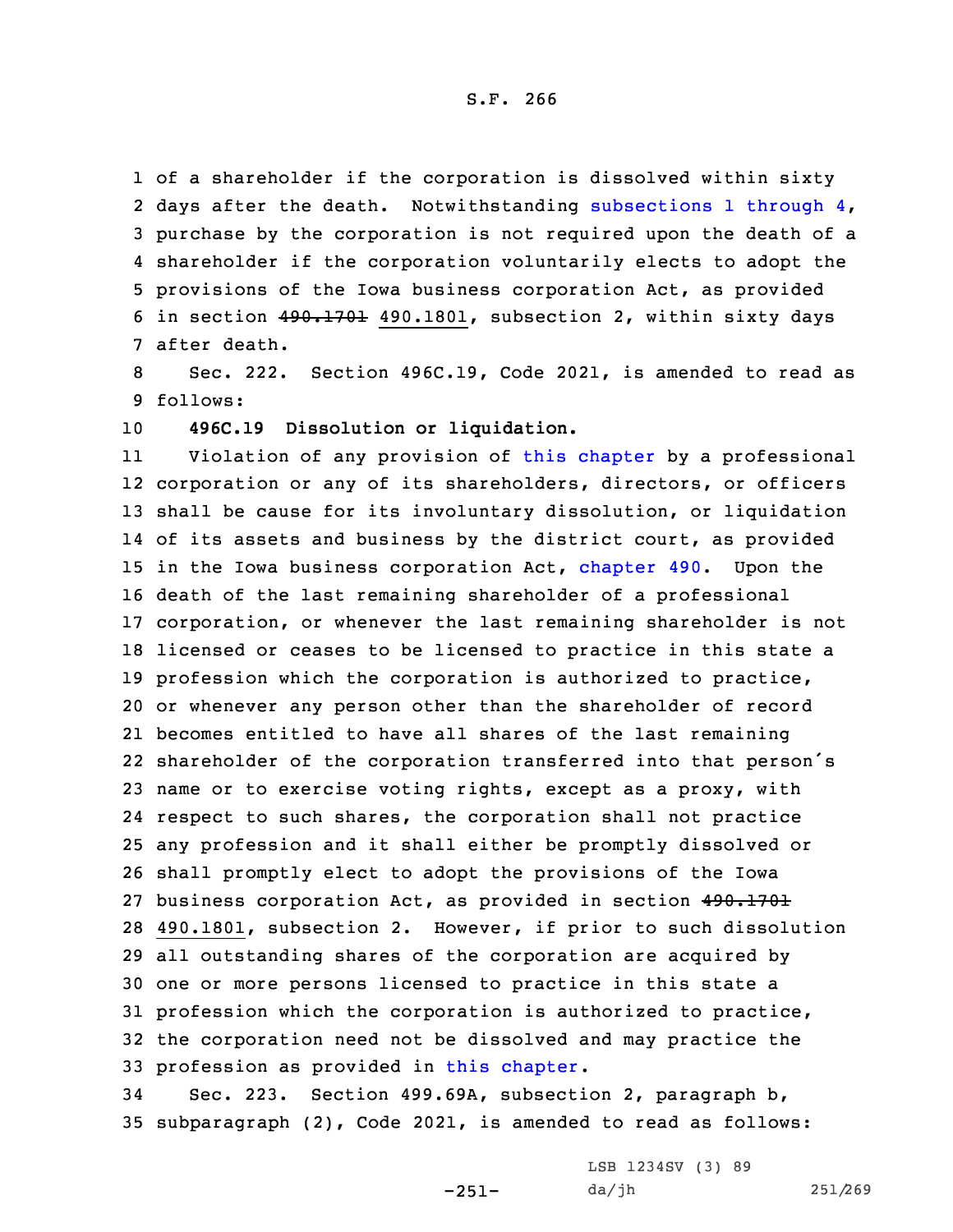1 (2) For <sup>a</sup> qualified corporation which is <sup>a</sup> party to the 2 proposed qualified merger, the qualified corporation shall 3 approve the plan as provided in [chapter](https://www.legis.iowa.gov/docs/code/2021/490.pdf) 490, subchapter XI.

4 Sec. 224. Section 499.69A, subsections 5 and 6, Code 2021, 5 are amended to read as follows:

 5. The effect of <sup>a</sup> qualified merger for <sup>a</sup> qualified survivor which is <sup>a</sup> cooperative association shall be as provided for in this chapter. The effect of <sup>a</sup> qualified merger for <sup>a</sup> qualified survivor which is <sup>a</sup> qualified corporation shall be as provided 10 for corporations under [chapter](https://www.legis.iowa.gov/docs/code/2021/490.pdf) 490, subchapter XI.

11 6. The provisions governing the right of <sup>a</sup> shareholder or member of <sup>a</sup> cooperative association to object to <sup>a</sup> merger or the right of <sup>a</sup> member to dissent and obtain payment of the fair value of an interest in the cooperative association in the case of <sup>a</sup> merger as provided in this [chapter](https://www.legis.iowa.gov/docs/code/2021/499.pdf) shall apply to <sup>a</sup> qualified merger. The provisions governing the right 17 of a shareholder of a corporation to dissent from exercise appraisal rights and obtain payment of the fair value of the shareholder's shares in the case of <sup>a</sup> merger as provided in 20 subchapter XIII of chapter 490, subchapter XIII, shall apply to <sup>a</sup> qualified merger.

22 Sec. 225. Section 508.12, subsection 1, Code 2021, is 23 amended to read as follows:

24 1. An insurer which is organized under the laws of any state and has created or will create jobs in this state or which is an affiliate or subsidiary of <sup>a</sup> domestic insurer, and is admitted to do business in this state for the purpose 28 of writing insurance authorized by this [chapter](https://www.legis.iowa.gov/docs/code/2021/508.pdf) may become a domestic insurer by complying with section 490.902 490.905 or 491.33 and with all of the requirements of law relative to the organization and licensing of <sup>a</sup> domestic insurer of the same type and by designating its principal place of business in this state may become <sup>a</sup> domestic corporation and be entitled to like certificates of its corporate existence and license to transact business in this state, and be subject in all respects to the

-252-

LSB 1234SV (3) 89 da/jh 252/269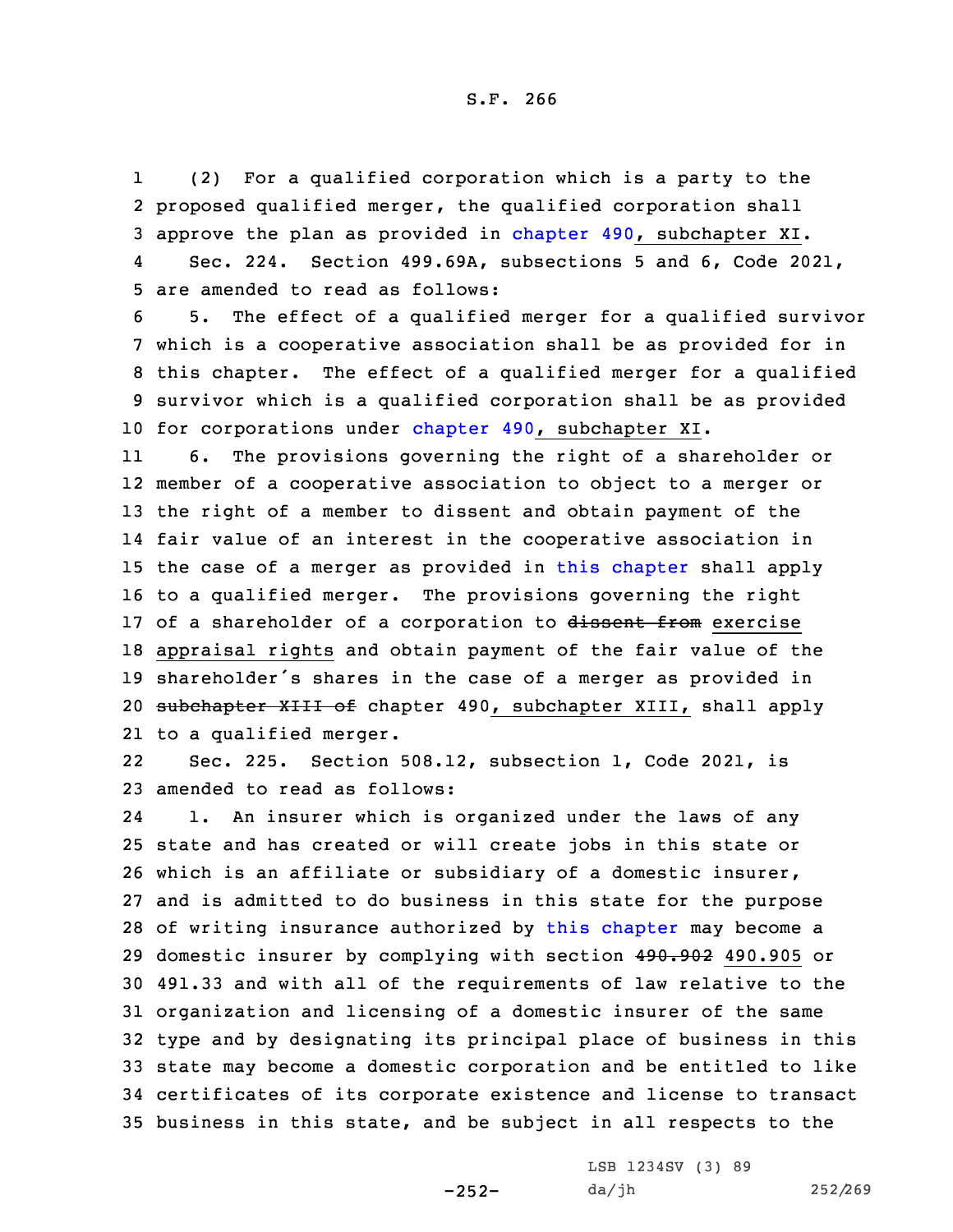1 authority and jurisdiction thereof.

2 Sec. 226. Section 515.78, subsection 1, Code 2021, is 3 amended to read as follows:

4 1. An insurer which is organized under the laws of any state and has created or will create jobs in this state or which is an affiliate or subsidiary of <sup>a</sup> domestic insurer, and is admitted to do business in this state for the purpose of writing insurance authorized by this [chapter](https://www.legis.iowa.gov/docs/code/2021/515.pdf) may become <sup>a</sup> 9 domestic insurer by complying with section 490.902 490.905 or 491.33 and with all of the requirements of law relative to the organization and licensing of <sup>a</sup> domestic insurer of the same type and by designating its principal place of business in this state may become <sup>a</sup> domestic corporation and be entitled to like certificates of its corporate existence and license to transact business in this state, and be subject in all respects to the authority and jurisdiction thereof.

17 Sec. 227. Section 515E.3A, subsection 1, paragraph a, Code 18 2021, is amended to read as follows:

19 *a.* Complying with [section](https://www.legis.iowa.gov/docs/code/2021/490.902.pdf) 490.902 490.905.

20 Sec. 228. Section 515G.3, subsection 2, Code 2021, is 21 amended to read as follows:

22 2. <sup>A</sup> plan of conversion for an insurer organized on the mutual plan under [chapter](https://www.legis.iowa.gov/docs/code/2021/491.pdf) 491, shall also provide for conversion to <sup>a</sup> stock company as follows: the insurer organized on the mutual plan under [chapter](https://www.legis.iowa.gov/docs/code/2021/491.pdf) 491 shall amend its articles pursuant to [chapter](https://www.legis.iowa.gov/docs/code/2021/491.pdf) 491 as necessary to become <sup>a</sup> stock company, and shall immediately convert to <sup>a</sup> chapter 490 corporation as provided in section 490.1701 490.1801 upon becoming <sup>a</sup> stock company.

30 PART C EFFECTIVE DATE Sec. 229. EFFECTIVE DATE. This division of this Act takes effect January 1, 2022. DIVISION II

35 NOT FOR PROFIT CORPORATIONS

LSB 1234SV (3) 89

```
-253-
```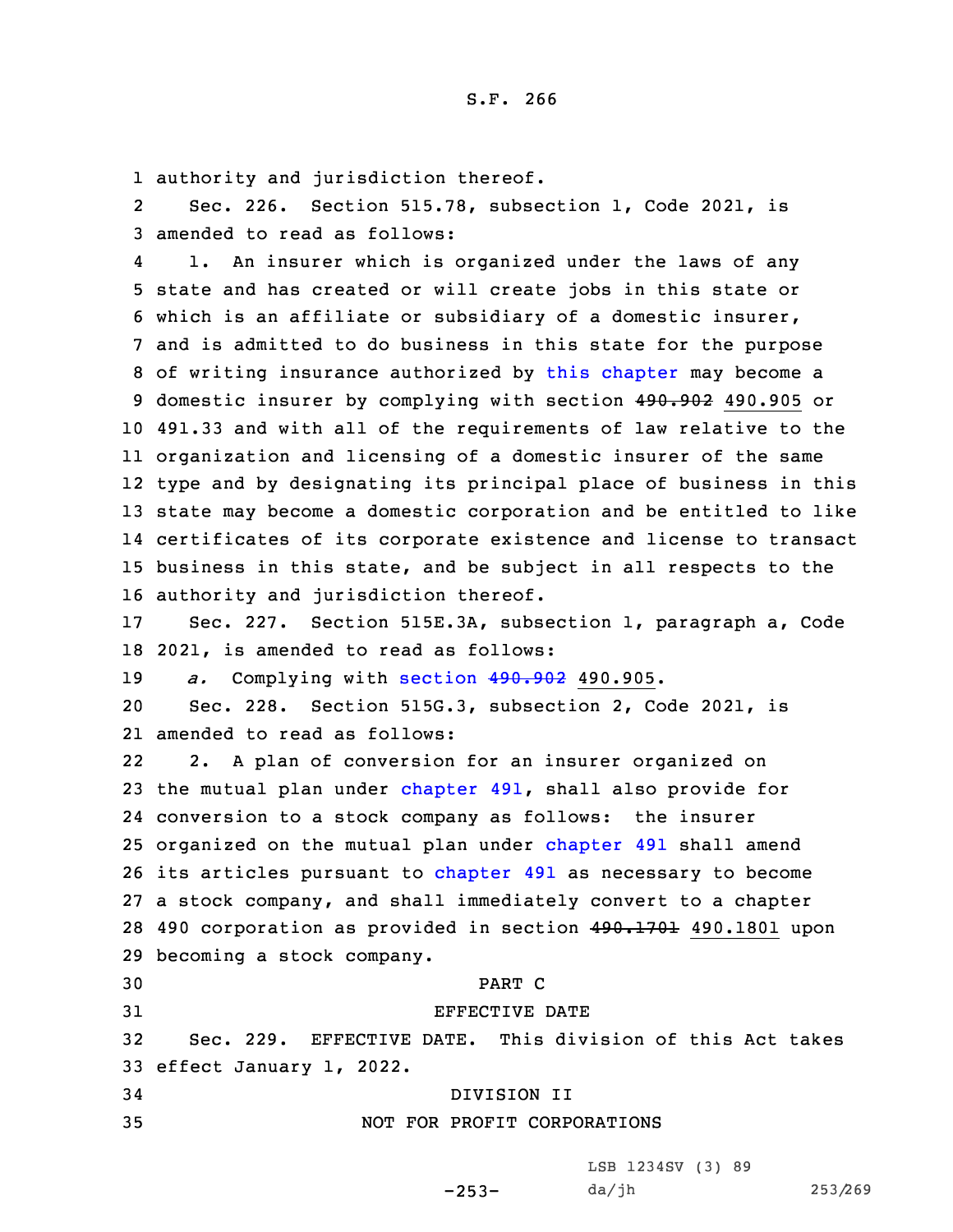1 Sec. 230. Section 504.205, Code 2021, is amended by adding the following new subsection: NEW SUBSECTION. 4. <sup>A</sup> state agency or state official shall not impose any requirement on <sup>a</sup> corporation that is more stringent, restrictive, or expansive than <sup>a</sup> requirement imposed by state or federal law. Sec. 231. EFFECTIVE DATE. This division of this Act, being deemed of immediate importance, takes effect upon enactment. DIVISION III 10 REMOTE PARTICIPATION 11 PART A 12 FOR-PROFIT CORPORATIONS Sec. 232. NEW SECTION. **491.17 Remote participation in meetings of shareholders.** 1. Shareholders of any class may participate in any meeting of shareholders by means of remote communication to the extent the board of directors authorizes such participation for such class. Participation as <sup>a</sup> shareholder by means of remote communication shall be subject to such guidelines and procedures as the board of directors adopts, and shall be in conformity with subsection 2. 22 2. Shareholders participating in <sup>a</sup> meeting of shareholders by means of remote communication shall be deemed present and may vote at such <sup>a</sup> meeting if the corporation has implemented reasonable measures to do all of the following: *a.* Verify that each person participating remotely as <sup>a</sup> shareholder is <sup>a</sup> shareholder. *b.* Provide such shareholders <sup>a</sup> reasonable opportunity to participate in the meeting and to vote on matters submitted to the shareholders, including an opportunity to communicate, and to read or hear the proceedings of the meeting, substantially concurrently with such proceedings. 3. Unless the bylaws require the meeting of shareholders to be held at <sup>a</sup> place, the board of directors may determine that any meeting of shareholders shall not be held at any place and

 $-254-$ 

LSB 1234SV (3) 89 da/jh 254/269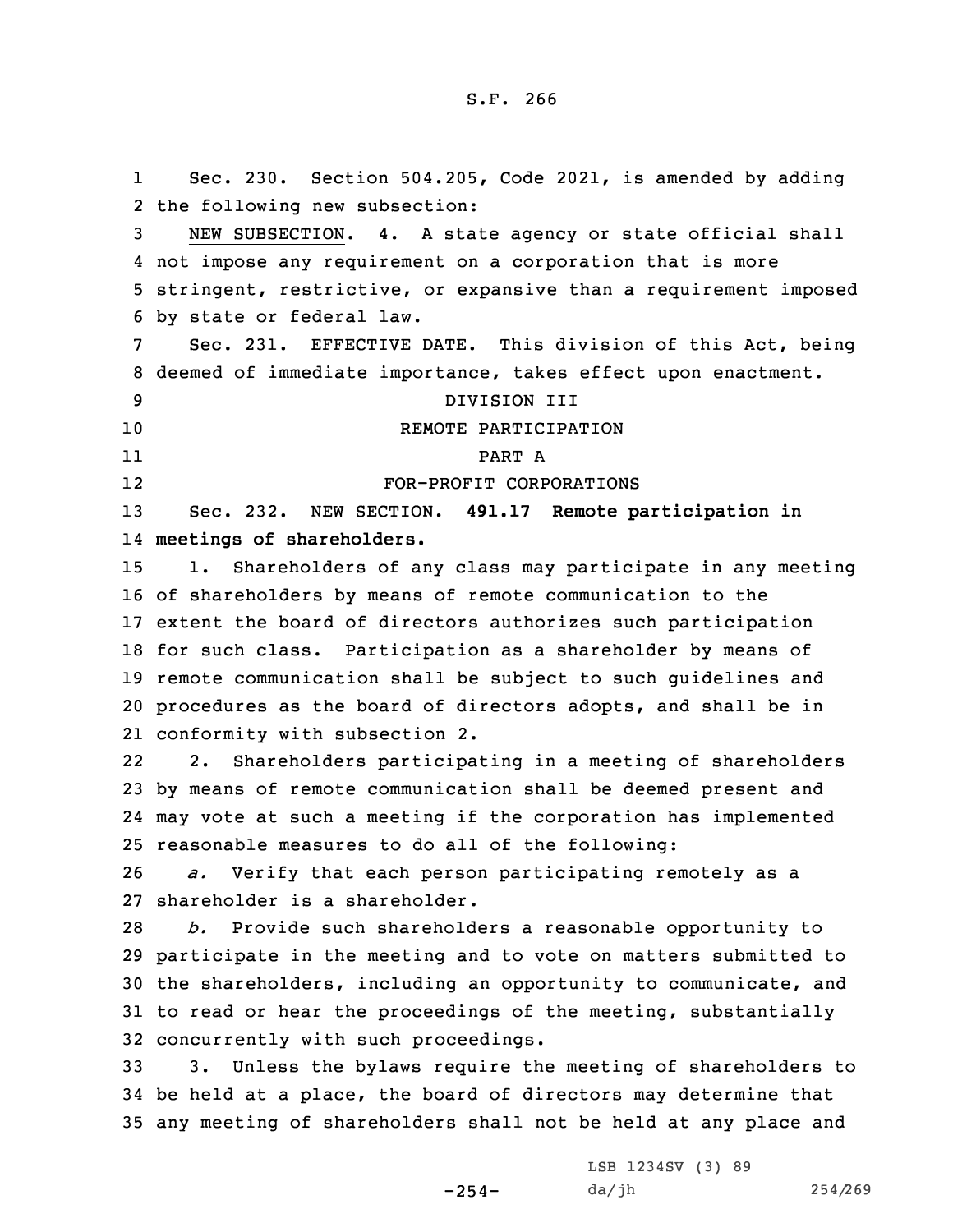shall instead be held solely by means of remote communication, but only if the corporation implements the measures specified in subsection 2. 4 Sec. 233. Section 491.104, Code 2021, is amended by adding the following new unnumbered paragraph: NEW UNNUMBERED PARAGRAPH. The board of directors may hold the meeting solely by means of remote communication in accordance with section 491.17 and in that case the notice shall describe how shareholders may participate in the meeting. 10 PART B 11 INSURERS 12 Sec. 234. NEW SECTION. **515.25 Remote participation in shareholders', members', or policyholders' meetings.** 14 1. Shareholders of any class or series of shares, members, or policyholders may participate in any meeting of shareholders, members, or policyholders by means of remote communication to the extent the board of directors authorizes such participation for such class or series. Participation as <sup>a</sup> shareholder, member, or policyholder by means of remote communication shall be subject to such guidelines and procedures as the board of directors adopts, and shall be in conformity with subsection 2. 2. Shareholders, members, or policyholders participating in <sup>a</sup> shareholders', members', or policyholders' meeting by means of remote communication shall be deemed present and may vote at such <sup>a</sup> meeting if the company has implemented reasonable measures to do all of the following: *a.* Verify that each person participating remotely as <sup>a</sup> shareholder is <sup>a</sup> shareholder, that each person participating remotely as <sup>a</sup> member is <sup>a</sup> member, or that each person participating remotely as <sup>a</sup> policyholder is <sup>a</sup> policyholder. *b.* Provide such shareholders, members, or policyholders <sup>a</sup> reasonable opportunity to participate in the meeting and to vote on matters submitted to the shareholders, members, or policyholders, including an opportunity to communicate, and

 $-255-$ 

LSB 1234SV (3) 89 da/jh 255/269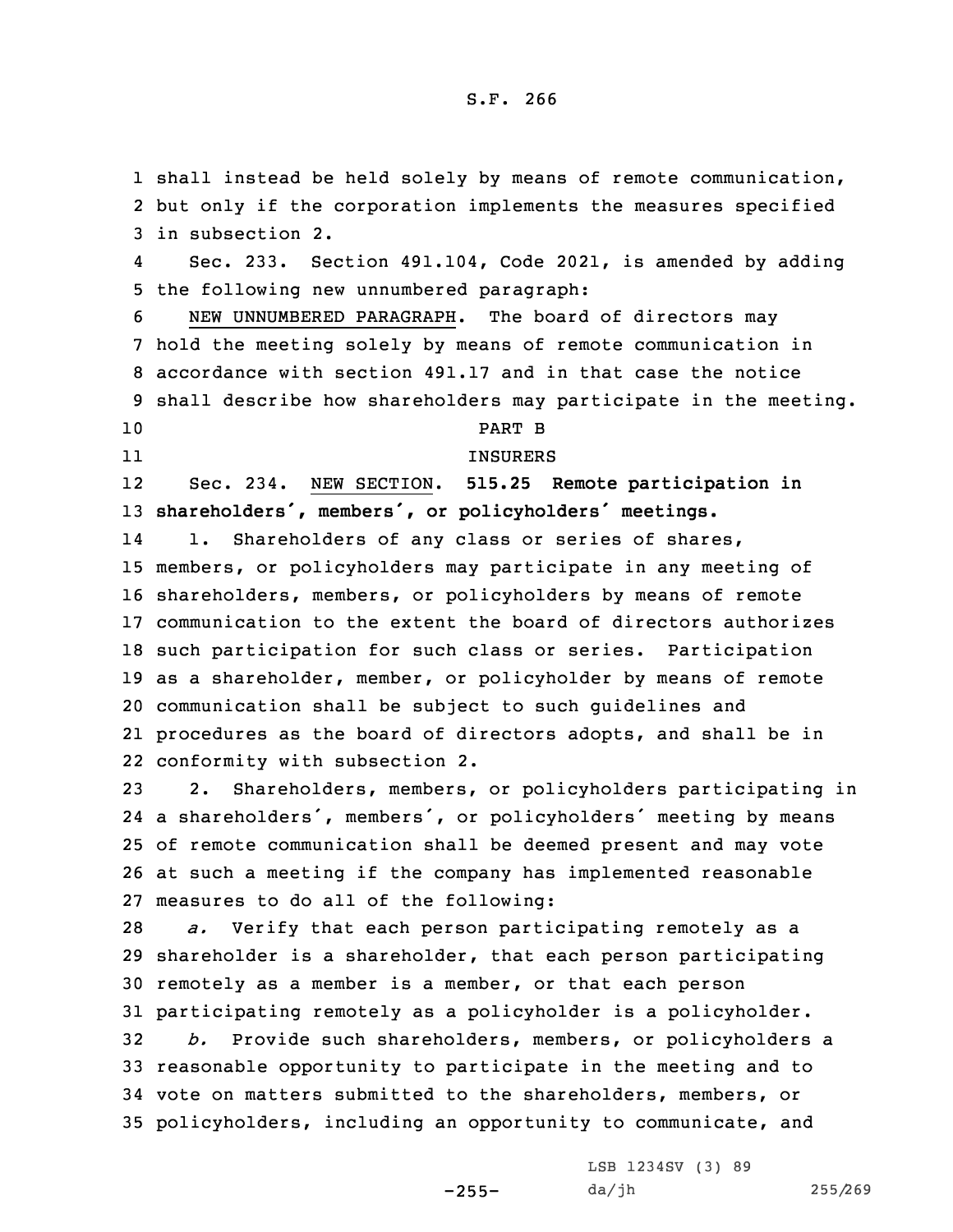1 to read or hear the proceedings of the meeting, substantially 2 concurrently with such proceedings.

 3. Unless the bylaws require the meeting of shareholders, members, or policyholders to be held at <sup>a</sup> place, the board of directors may determine that any meeting of shareholders, members, or policyholders shall not be held at any place and shall instead be held solely by means of remote communication, but only if the company implements the measures specified in subsection 2.

10 Sec. 235. NEW SECTION. **518.6A Remote participation in** 11 **meetings of members.**

12 1. Members of any class may participate in any meeting of the members by means of remote communication to the extent the board of directors authorizes such participation for such class. Participation as <sup>a</sup> member by means of remote communication shall be subject to such guidelines and procedures as the board of directors adopts, and shall be in conformity with subsection 2.

 2. Members participating in <sup>a</sup> meeting of the members by means of remote communication shall be deemed present and may vote at such <sup>a</sup> meeting if the association has implemented reasonable measures to do all of the following:

23 *a.* Verify that each person participating remotely as <sup>a</sup> 24 member is <sup>a</sup> member.

 *b.* Provide such members <sup>a</sup> reasonable opportunity to participate in the meeting and to vote on matters submitted to the members, including an opportunity to communicate, and to read or hear the proceedings of the meeting, substantially concurrently with such proceedings.

 3. Unless the bylaws require the meeting of the members to be held at <sup>a</sup> place, the board of directors may determine that any meeting of the members shall not be held at any place and shall instead be held solely by means of remote communication, but only if the association implements the measures specified in subsection 2.

 $-256-$ 

LSB 1234SV (3) 89 da/jh 256/269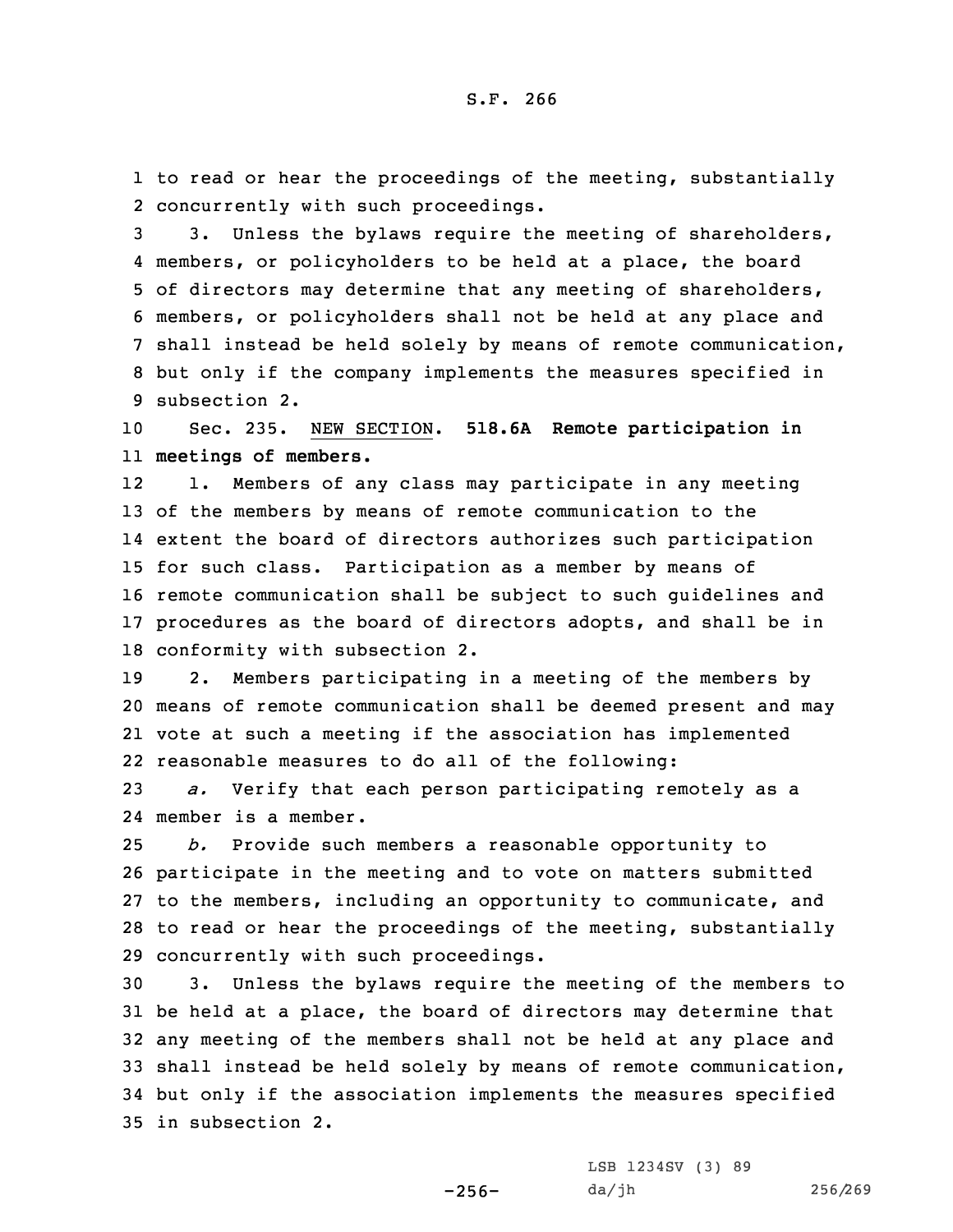1 Sec. 236. NEW SECTION. **518A.3A Remote participation in** 2 **meetings of members.**

 1. Members of any class may participate in any meeting of members by means of remote communication to the extent the board of directors authorizes such participation for such class. Participation as <sup>a</sup> member by means of remote communication shall be subject to such guidelines and procedures as the board of directors adopts, and shall be in conformity with subsection 2.

 2. Members participating in <sup>a</sup> meeting of the members by means of remote communication shall be deemed present and may vote at such <sup>a</sup> meeting if the association has implemented reasonable measures to do all of the following:

14 *a.* Verify that each person participating remotely as <sup>a</sup> 15 member is <sup>a</sup> member.

 *b.* Provide such members <sup>a</sup> reasonable opportunity to participate in the meeting and to vote on matters submitted to the members, including an opportunity to communicate, and to read or hear the proceedings of the meeting, substantially concurrently with such proceedings.

21 3. Unless the bylaws require the meeting of the members to be held at <sup>a</sup> place, the board of directors may determine that any meeting of the members shall not be held at any place and shall instead be held solely by means of remote communication, but only if the association implements the measures specified in subsection 2.

## 27 PART C

## 28 COOPERATIVE ENTITIES

## 29 Sec. 237. Section 499.27, Code 2021, is amended by adding 30 the following new subsection:

 NEW SUBSECTION. 4. The board of directors may hold the meeting solely by means of remote communication in accordance with section 499.27A and in that case the notice shall describe how members may participate in the meeting.

35 Sec. 238. NEW SECTION. **499.27A Remote participation in**

 $-257-$ 

LSB 1234SV (3) 89 da/jh 257/269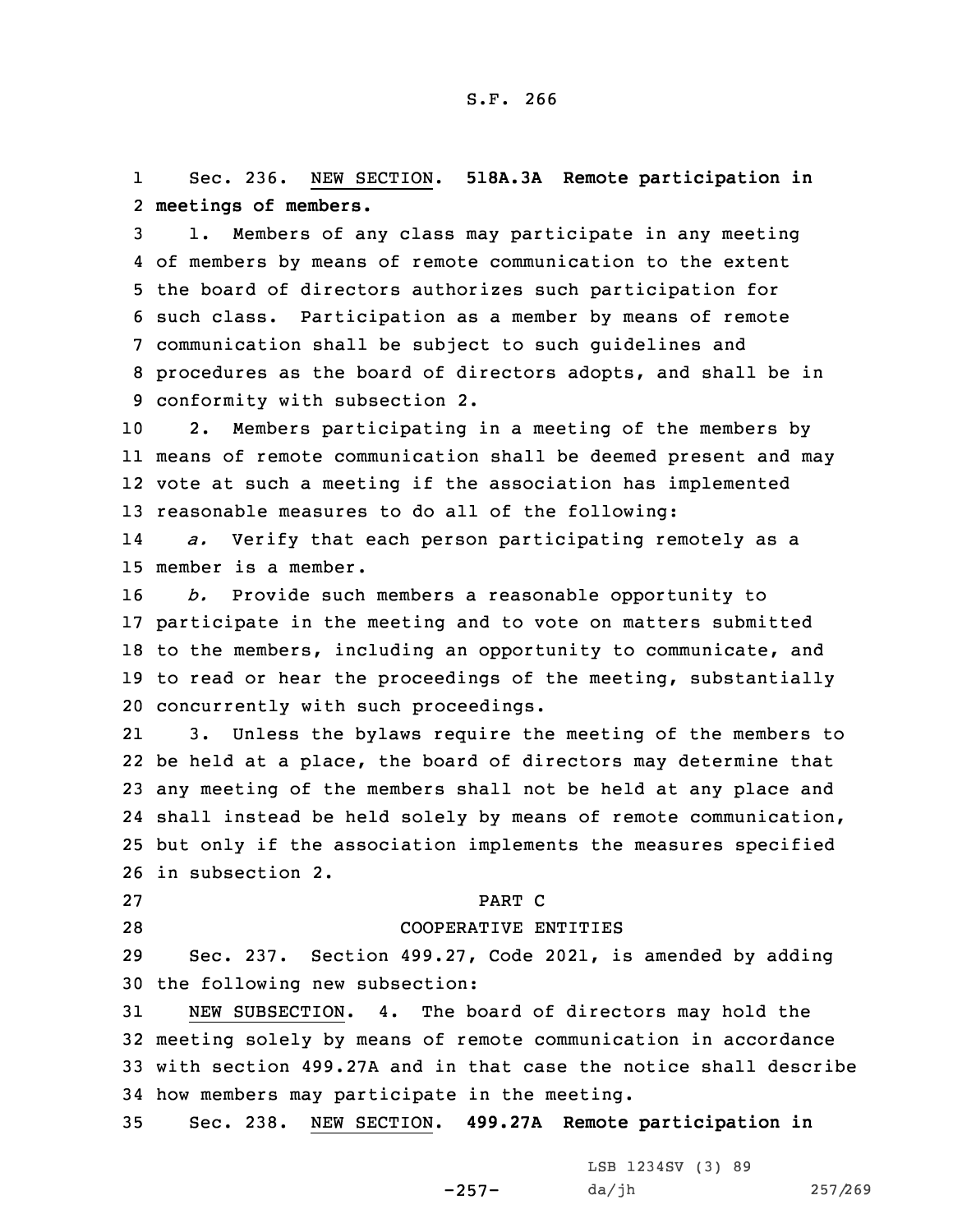1 **meetings of members.**

2 1. Members of any class may participate in any meeting of members by means of remote communication to the extent the board of directors authorizes such participation for such class. Participation as <sup>a</sup> member by means of remote communication shall be subject to such guidelines and procedures as the board of directors adopts, and shall be in conformity with subsection 2.

 2. Members participating in <sup>a</sup> meeting of members by means of remote communication shall be deemed present and may vote at such <sup>a</sup> meeting if the association has implemented reasonable measures to do all of the following:

13 *a.* Verify that each person participating remotely as <sup>a</sup> 14 member is <sup>a</sup> member.

 *b.* Provide such members <sup>a</sup> reasonable opportunity to participate in the meeting and to vote on matters submitted to the members, including an opportunity to communicate, and to read or hear the proceedings of the meeting, substantially concurrently with such proceedings.

 3. Unless the bylaws require the meeting of members to be held at <sup>a</sup> place, the board of directors may determine that any meeting of members shall not be held at any place and shall instead be held solely by means of remote communication, but only if the association implements the measures specified in subsection 2.

26 Sec. 239. Section 499.64, Code 2021, is amended by adding 27 the following new subsection:

 NEW SUBSECTION. 1A. The board of directors may hold the meeting solely by means of remote communication in accordance with section 499.27A and in that case the notice shall describe how members may participate in the meeting.

32 Sec. 240. Section 501A.803, Code 2021, is amended by adding 33 the following new subsection:

34 NEW SUBSECTION. 2A. *Remote participation.* The board may 35 hold the meeting solely by means of remote communication in

 $-258-$ 

LSB 1234SV (3) 89 da/jh 258/269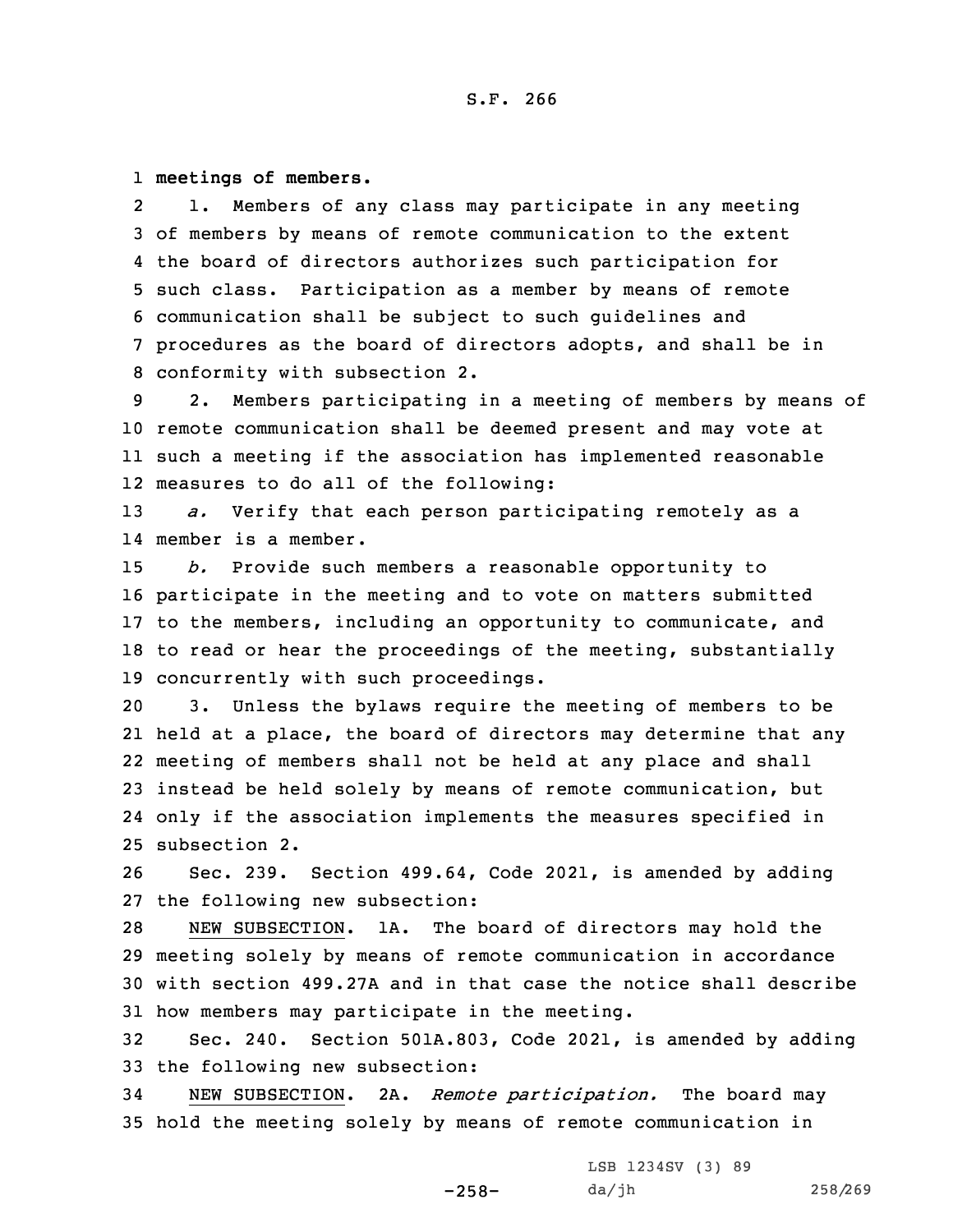1 accordance with section 501A.804A and in that case the notice 2 shall describe how members may participate in the meeting.

3 Sec. 241. Section 501A.804, Code 2021, is amended by adding 4 the following new subsection:

 NEW SUBSECTION. 2A. *Remote participation.* The board may hold the meeting solely by means of remote communication in accordance with section 501A.804A and in that case the notice shall describe how members may participate in the meeting.

9 Sec. 242. NEW SECTION. **501A.804A Remote participation in** <sup>10</sup> **members' meetings.**

11 1. Members of any class or series of membership interests may participate in any members' meeting by means of remote communication to the extent the board authorizes such participation for such class or series. Participation as <sup>a</sup> member by means of remote communication shall be subject to such guidelines and procedures as the board adopts, and shall be in conformity with subsection 2.

 2. Members participating in <sup>a</sup> members' meeting by means of remote communication shall be deemed present and may vote at such <sup>a</sup> meeting if the cooperative has implemented reasonable measures to do all of the following:

22 *a.* Verify that each person participating remotely as <sup>a</sup> 23 member is <sup>a</sup> member.

24 *b.* Provide such members <sup>a</sup> reasonable opportunity to participate in the meeting and to vote on matters submitted to the members, including an opportunity to communicate, and to read or hear the proceedings of the meeting, substantially concurrently with such proceedings.

 3. Unless the bylaws require the members' meeting to be held at <sup>a</sup> place, the board may determine that any members' meeting shall not be held at any place and shall instead be held solely by means of remote communication, but only if the cooperative implements the measures specified in subsection 2.

34 Sec. 243. Section 501A.814, subsection 1, paragraph c, Code 35 2021, is amended to read as follows:

-259-

LSB 1234SV (3) 89 da/jh 259/269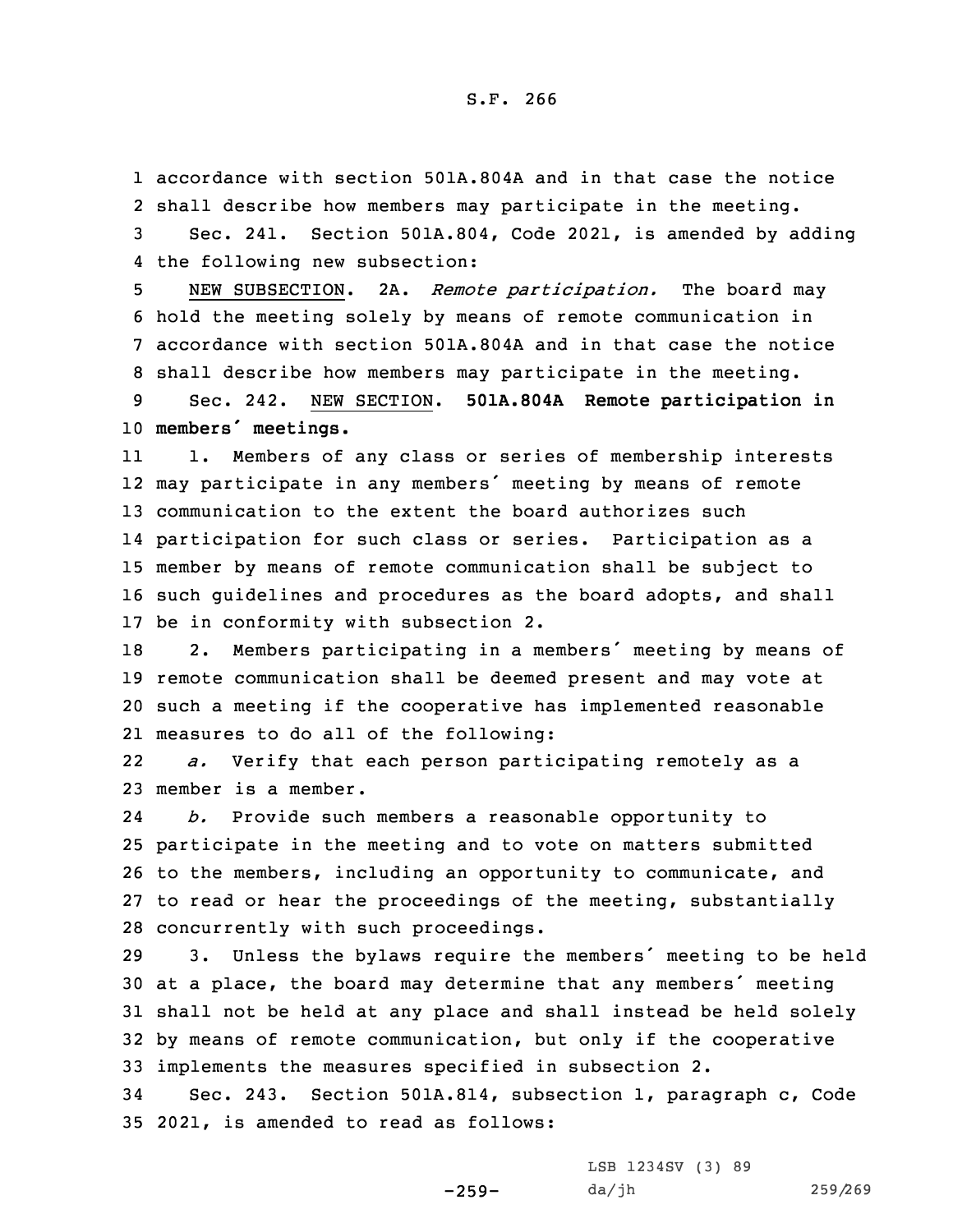1 *c.* The telephonic transmission or authenticated electronic communication must set forth or be submitted with information from which it can be determined that the appointment was authorized by the member. If it is reasonably concluded that the telephonic transmission or authenticated electronic communication is valid, the inspectors of election or, if there are not inspectors, the other persons making that determination shall specify the information upon which they relied to make 9 that determination. A proxy so appointed may vote on behalf of 10 the member, or otherwise participate, in a meeting by remote communication under section [501A.807](https://www.legis.iowa.gov/docs/code/2021/501A.807.pdf), to the extent the member appointing the proxy would have been entitled to participate by 13 remote communication if the member did not appoint the proxy. 14 Sec. 244. REPEAL. Section 501A.807, Code 2021, is repealed. 15 PART D NONPROFIT CORPORATIONS Sec. 245. Section 504.701, Code 2021, is amended by adding the following new subsection: NEW SUBSECTION. 3A. The board may hold an annual or <sup>a</sup> regular membership meeting solely by means of remote communication in accordance with section 504.702A and in that case the notice shall describe how members may participate in the meeting. 24 Sec. 246. Section 504.701, subsection 7, Code 2021, is amended by striking the subsection. Sec. 247. Section 504.702, Code 2021, is amended by adding the following new subsection: NEW SUBSECTION. 4A. The board may hold <sup>a</sup> special meeting for members solely by means of remote communication in accordance with section 504.702A and in that case the notice shall describe how members may participate in the meeting. Sec. 248. Section 504.702, subsection 6, Code 2021, is amended by striking the subsection. Sec. 249. NEW SECTION. **504.702A Remote participation in meetings of members.**

 $-260-$ 

LSB 1234SV (3) 89 da/jh 260/269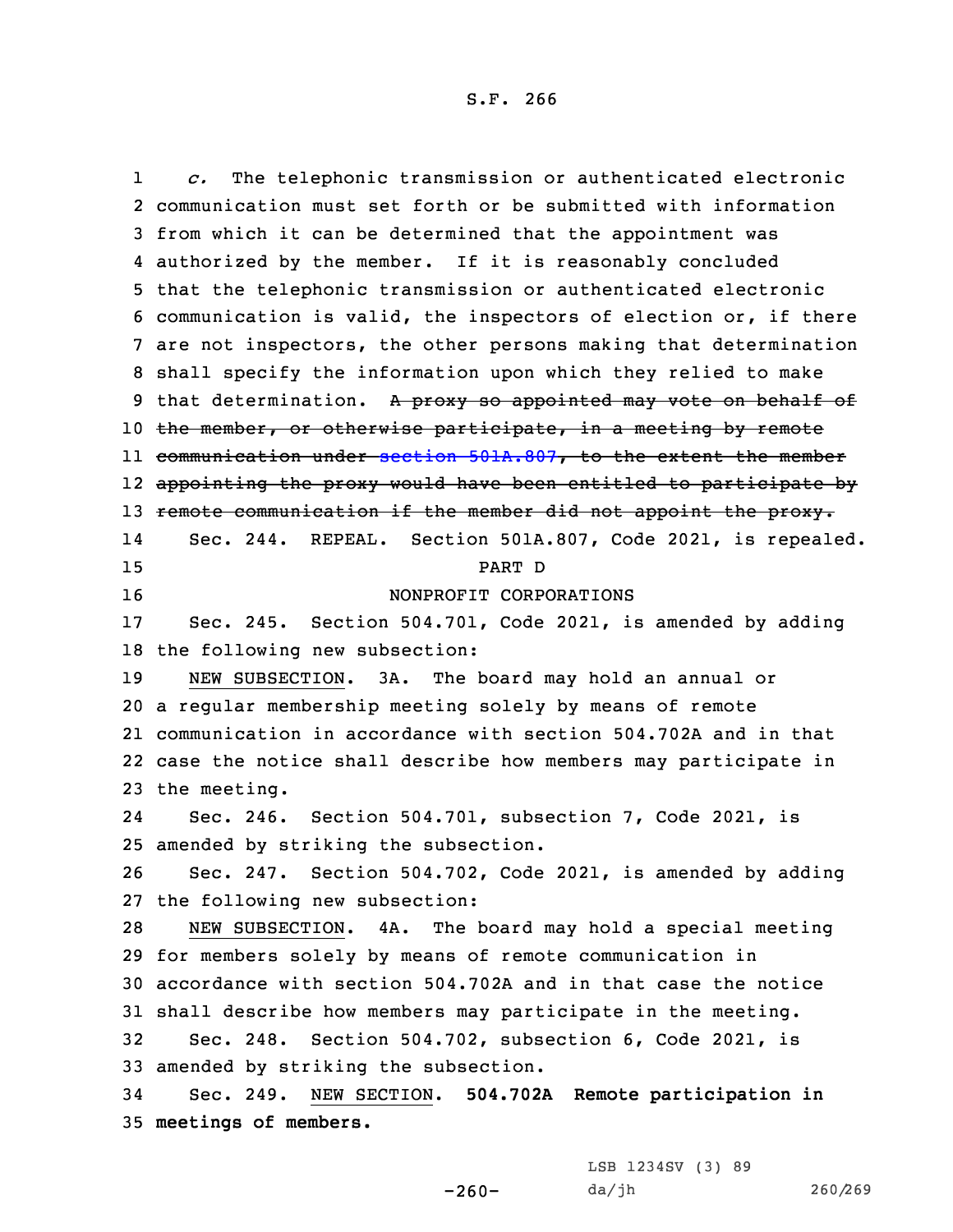1 1. Members of any class, unit, or grouping may participate in any meeting of members by means of remote communication to the extent the board of directors authorizes such participation for such class, unit, or grouping. Participation as <sup>a</sup> member by means of remote communication shall be subject to such guidelines and procedures as the board adopts, and shall be in conformity with subsection 2.

 2. Members participating in <sup>a</sup> meeting of members by means of remote communication shall be deemed present and may vote at such <sup>a</sup> meeting if the corporation has implemented reasonable measures to do all of the following:

12 *a.* Verify that each person participating remotely as <sup>a</sup> 13 member is <sup>a</sup> member.

14 *b.* Provide such members <sup>a</sup> reasonable opportunity to participate in the meeting and to vote on matters submitted to the members, including an opportunity to communicate, and to read or hear the proceedings of the meeting, substantially concurrently with such proceedings.

 3. Unless the bylaws require the meeting of members to be held at <sup>a</sup> place, the board may determine that any meeting of members shall not be held at any place and shall instead be held solely by means of remote communication, but only if the corporation implements the measures specified in subsection 2. 24 Sec. 250. Section 504.705, Code 2021, is amended by adding the following new subsection:

 NEW SUBSECTION. 4A. The board may hold <sup>a</sup> meeting for members solely by means of remote communication in accordance with section 504.702A and in that case the notice shall describe how members may participate in the meeting. EXPLANATION

31 **The inclusion of this explanation does not constitute agreement with** <sup>32</sup> **the explanation's substance by the members of the general assembly.**

33 DIVISION I —— FOR PROFIT CORPORATIONS. This bill amends 34 existing and enacts new provisions relating to for profit 35 corporations authorized to do business in Iowa as domestic or

-261-

LSB 1234SV (3) 89 da/jh 261/269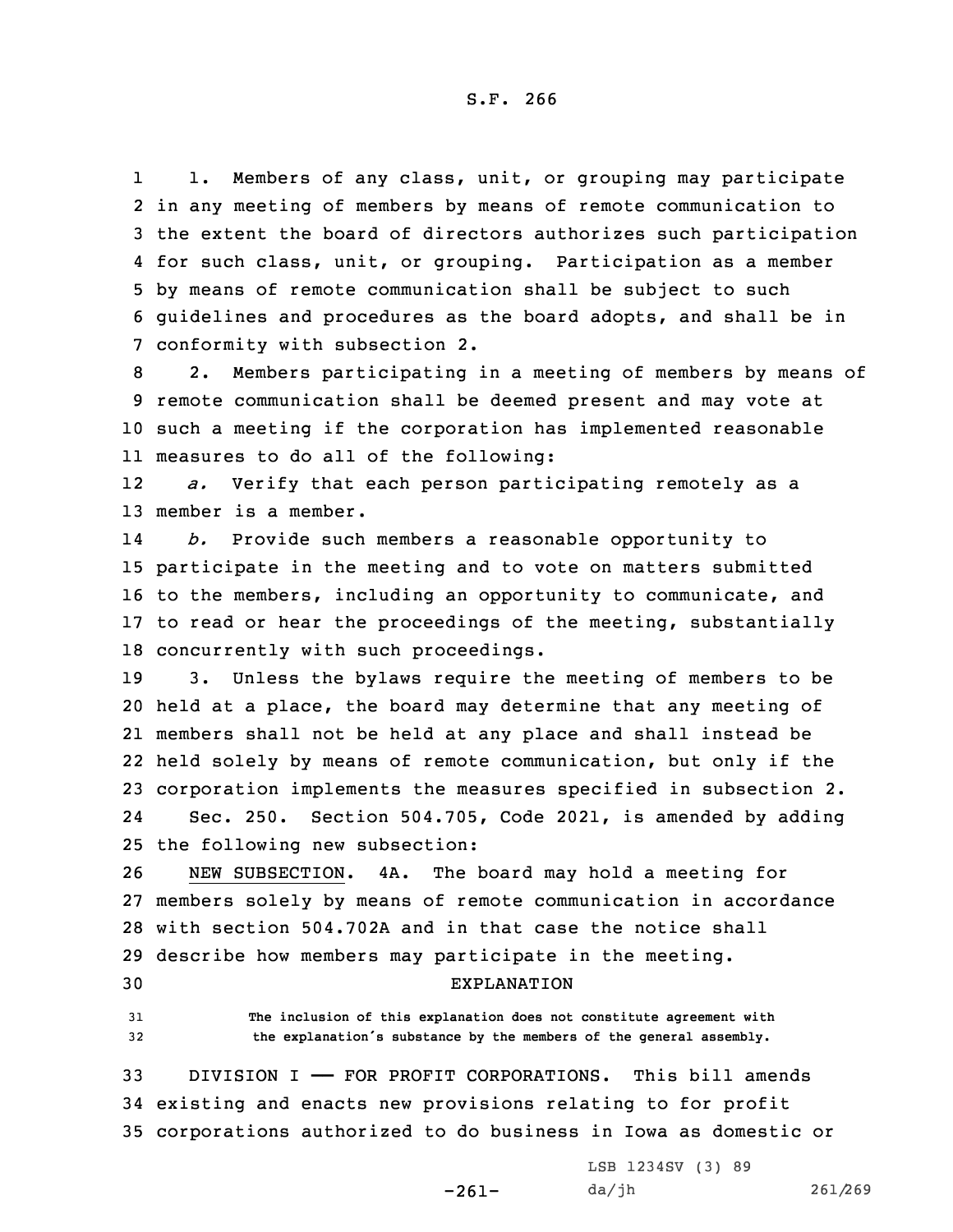1 foreign entities under Code chapter 490.

2 BACKGROUND. Code chapter 490, the "Iowa Business Corporation Act" (IBCA) was enacted in <sup>1989</sup> (1989 Iowa Acts, chapter 288), and it is the primary Code chapter governing the requirements for the creation, organization, and operation of for-profit corporations, including the relationship between shareholders, directors, and officers of the corporation. Generally, and with notable exceptions, the IBCA establishes default requirements and procedures which may be modified by <sup>a</sup> corporation's articles of incorporation or bylaws. The IBCA is administered by the secretary of state.

12 BASIS FOR THE IBCA. The IBCA was based on legislation proposed by the American bar association (ABA) referred to as the model business corporation Act (MBCA) and has been subsequently amended. The most substantial amendments to the IBCA, based on ABA-recommended legislation, were enacted in 2013 (2013 Iowa Acts, chapter 31). The bill includes amendments adopted in 2016 by the ABA corporate laws committee and published as the fourth edition of the MBCA (new MBCA). The new MBCA is divided into various chapters which are referred to as subchapters in Code chapter 490. The new MBCA makes <sup>a</sup> number of changes to most of its sections, in many instances to enhance readability or internal consistency. 24 FORMS AND FILING FEES. The bill revises the types of documents that the secretary of state may prescribe without requiring that the form of such documents are mandatory (amended Code section 490.121). It replaces the schedule of specific filing fees (amended Code section 490.122). It revises requirements to determine when <sup>a</sup> document filed with the secretary of state becomes effective (amended Code section 490.123).

 DEFINITIONS. The bill rewrites <sup>a</sup> number of definitions applicable throughout the IBCA, including by eliminating the definition of <sup>a</sup> "public corporation" (a corporation having <sup>a</sup> class of voting stock that is listed on <sup>a</sup> national securities

 $-262-$ 

LSB 1234SV (3) 89 da/jh 262/269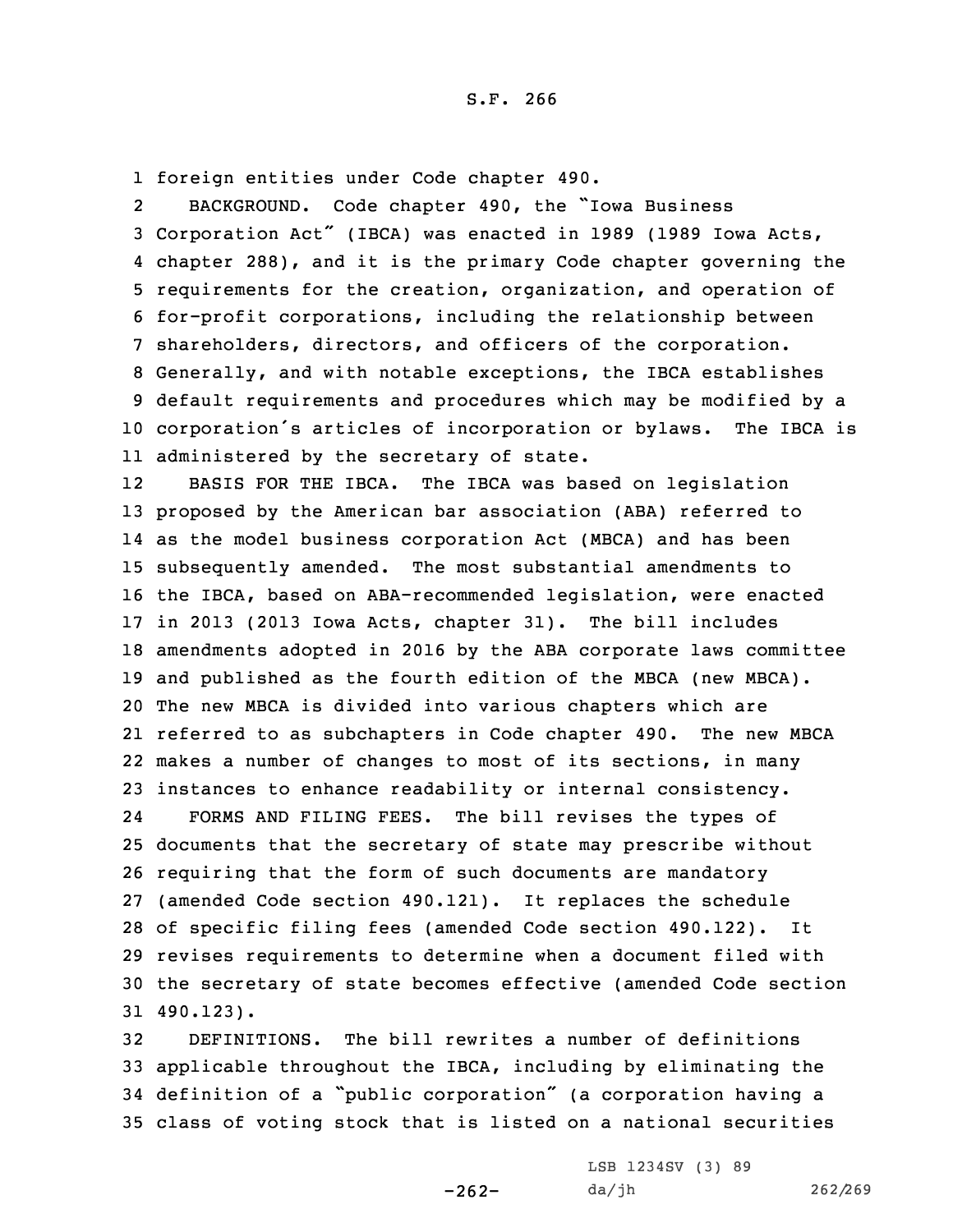exchange or held of record by more than 2,000 shareholders) which currently distinguishes such entities from closely held corporations (amended Code section 490.140). The bill defines "eligible entities", which include noncorporate entities authorized to engage in transactions with <sup>a</sup> corporation, including by merger or share exchange (amended Code sections 490.140, 490.1102, and 490.1103).

8 FORUM. The bill provides that the article of incorporation 9 or bylaws may specify the forum for litigation involving 10 internal corporate claims (new Code section 490.208).

11 RATIFICATION AS A METHOD TO CURE A DEFECT IN A CORPORATE 12 ACTION. The bill provides a process to remedy a defect in the manner in which <sup>a</sup> corporate action was authorized ("ratification"), including an action relating to the issuance of shares, thereby creating <sup>a</sup> "safe harbor" procedure for <sup>a</sup> corporation to avoid <sup>a</sup> legal challenge. The remedial action may be taken by the board of directors and if required by the shareholders. It also provides for <sup>a</sup> judicial remedy. Finally, the bill provides for the retroactive validity of the remedial action (new Code sections 490.145 through 490.152). 21 REGISTERED OFFICES AND REGISTERED AGENTS. The bill provides that the resignation of <sup>a</sup> registered agent of <sup>a</sup> foreign corporation takes effect either at 12:01 a.m. on the 31st day after the day on which the registration statement is filed with the secretary of state or the designation of <sup>a</sup> new registered agent by the corporation, whichever is earlier (amended Code

27 section 490.503).

 DIRECTORS. The bill provides for the qualifications of directors or nominees for directors, including as may be prescribed by the articles of incorporation or bylaws (e.g., not being subject to criminal, civil, or administrative sanctions). It requires that the qualifications must be both reasonable and lawful (amended Code section 490.802). It provides for the judicial removal of <sup>a</sup> director by <sup>a</sup> court and for <sup>a</sup> court order barring the director from seeking reelection

 $-263-$ 

LSB 1234SV (3) 89 da/jh 263/269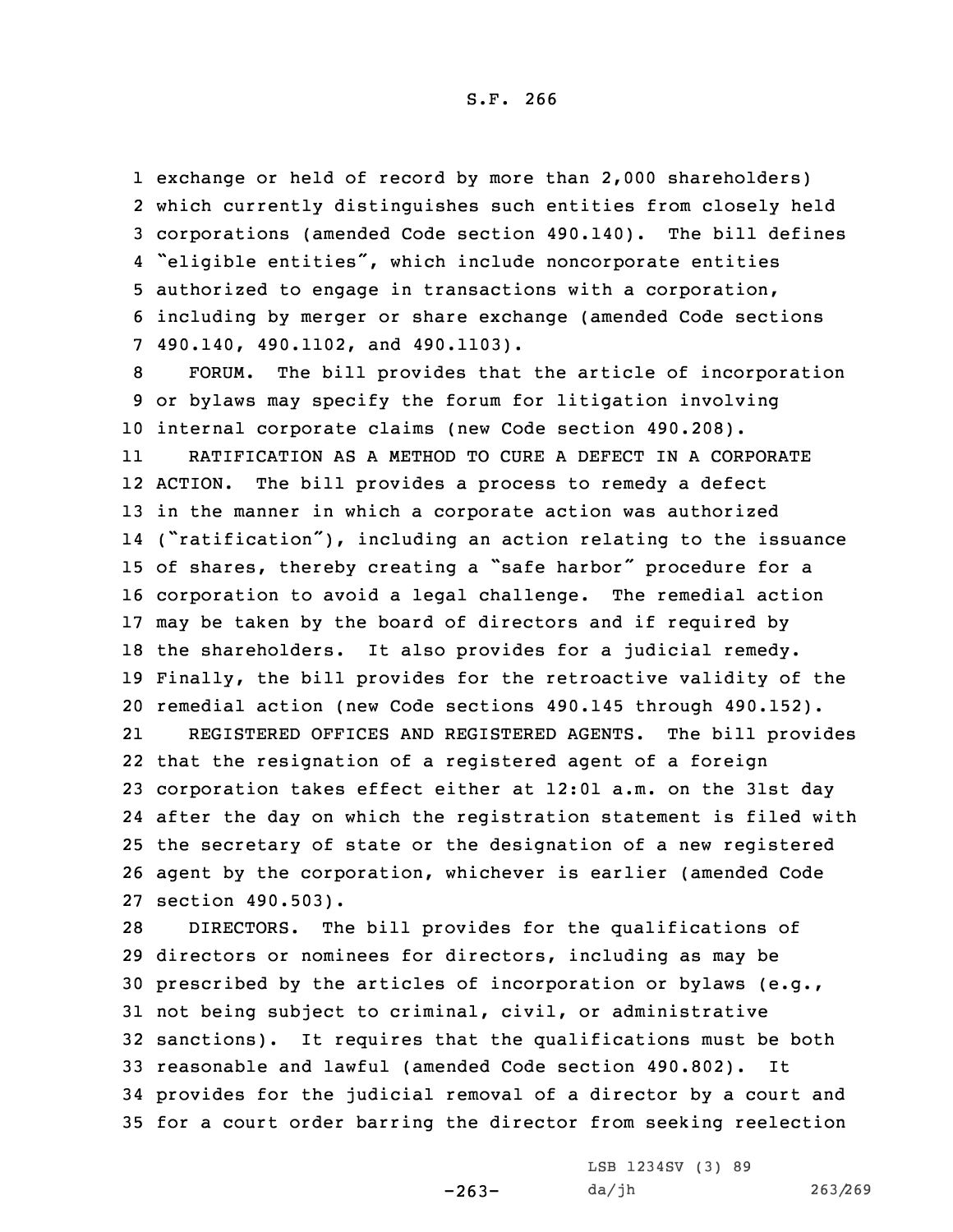(amended Code section 490.809). It also provides quorum requirements for <sup>a</sup> meeting of the board as specified by the articles of incorporation or bylaws so long as it consists of at least one-third of the total number of directors as currently required (amended Code section 490.824). It also provides that in <sup>a</sup> noncompetitive election, <sup>a</sup> director who failed to receive <sup>a</sup> majority vote may fill the office for 90 days (new Code section 490.1022).

 DIRECTORS AND OFFICERS —— BUSINESS OPPORTUNITIES AND EXPENSES. <sup>A</sup> director or officer may be presented with <sup>a</sup> business opportunity that affects the interest of the corporation, and may create <sup>a</sup> duty to present the business opportunity to the corporation to be approved by qualified (i.e., disinterested) board members. The bill provides that the articles of incorporation may limit or eliminate this duty (amended Code sections 490.202 and 490.870). It also provides for advancing expenses to directors and officers (e.g., in cases involving litigation). The bill eliminates <sup>a</sup> requirement that the director or officer must provide <sup>a</sup> written affirmation that the director or officer has satisfied the required standard of conduct, but does not amend another requirement that requires repayment if the person is not required to be indemnified (amended Code sections 490.851 and 490.853). 24 OFFICERS —— STANDARD OF CONDUCT. The bill provides methods for an officer to report <sup>a</sup> violation of law or other breach of <sup>a</sup> fiduciary obligation (amended Code section 490.842). SHAREHOLDERS. The bill provides for procedures for notifying shareholders (amended Code section 490.141). It amends provisions allowing for remote participation by shareholders, by providing for such access during annual and special meetings, including remote-only access without <sup>a</sup> designated location (amended Code section 490.709). It prohibits <sup>a</sup> corporation from voting shares of an entity which is owned or controlled by the corporation, regardless of the circumstances (amended Code section 490.721). It

 $-264-$ 

LSB 1234SV (3) 89 da/jh 264/269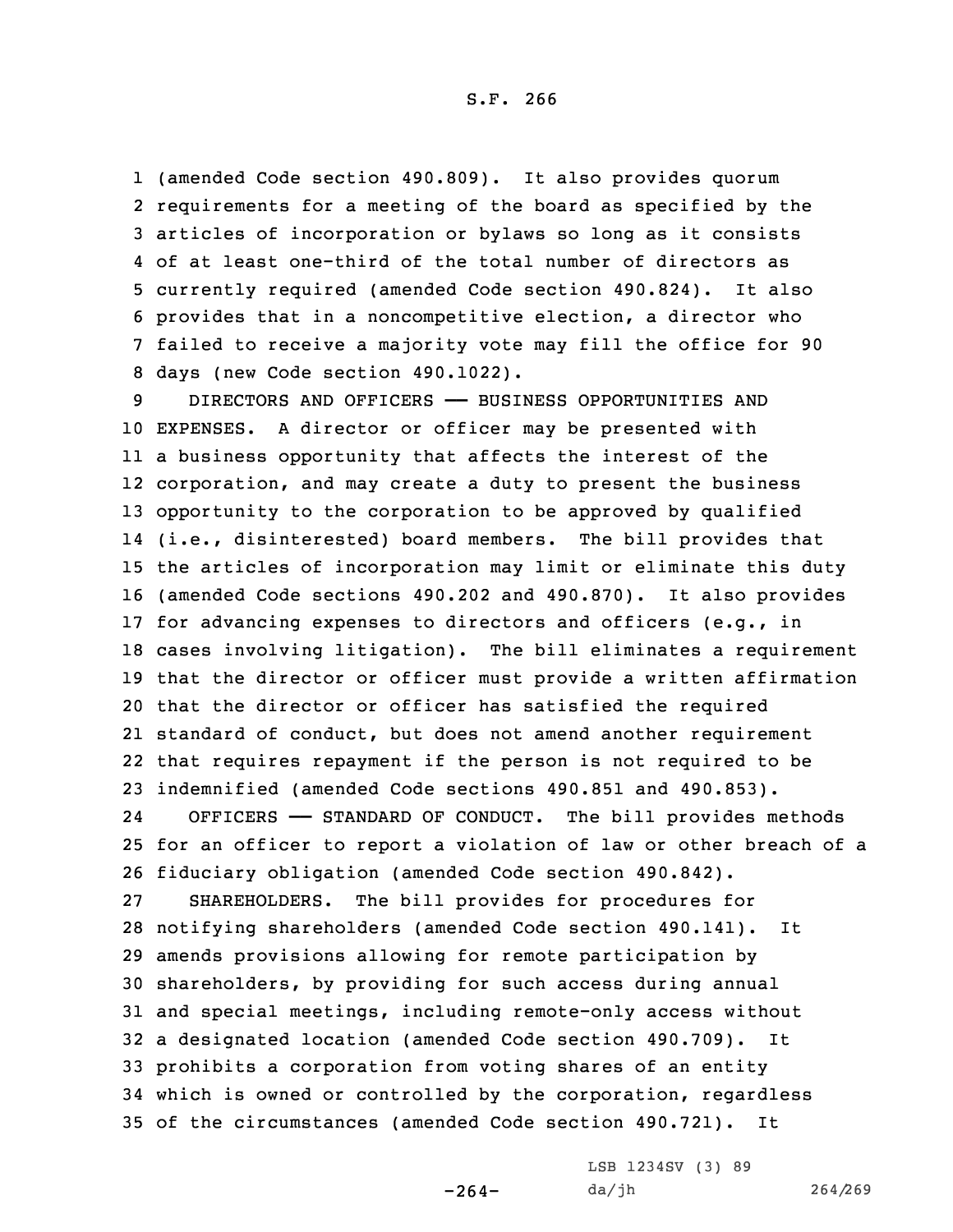provides that the articles of incorporation or bylaws cannot establish <sup>a</sup> quorum that is less than that required by the Code chapter (amended Code section 490.725). It requires that before <sup>a</sup> shareholder (interest holder) becomes liable for <sup>a</sup> new obligation due to the amendment to the articles of incorporation (new interest holder liability), the shareholder must provide written consent (amended Code section 490.1003). SHARES AND DISTRIBUTIONS. The bill provides that <sup>a</sup>

 shareholder may become personally liable for the debts of the corporation if such liability is due to <sup>a</sup> shareholder's conduct. It eliminates <sup>a</sup> provision, not part of the MBCA, referred to as the "poison pill" that allows <sup>a</sup> board of directors to prevent <sup>a</sup> hostile takeover (repealed Code section 490.624A). It provides that <sup>a</sup> board of directors may fix the record date for determining when shareholders are entitled to receive <sup>a</sup> dividend or distribution (amended Code sections 490.623 and 490.640). The record date is the date for determining the identity of the corporation's shareholders (amended Code section 490.705).

 DOMESTICATION AND CONVERSION. The bill provides <sup>a</sup> procedure referred to as domestication which allows an entity organized under Iowa law to change its state of incorporation (to become foreign) to another state or to allow an entity incorporated in another state to be incorporated in Iowa (new Code sections 490.920 through 490.924). It also rewrites provisions for the process of conversion in which <sup>a</sup> domestic corporation may become another type of entity or <sup>a</sup> foreign entity which is not <sup>a</sup> corporation may become <sup>a</sup> domestic corporation (Iowa Code sections 490.1111 through 490.1114 repealed and replaced by new Code sections 490.930 through 490.935).

 FOREIGN CORPORATIONS. The bill eliminates the term "certificate of authorization" issued to <sup>a</sup> foreign corporation, replaces that term with "certificate of registration", and includes specific requirements for that document (Code section 490.128). It repeals <sup>a</sup> number of provisions relating to the

-265-

LSB 1234SV (3) 89 da/jh 265/269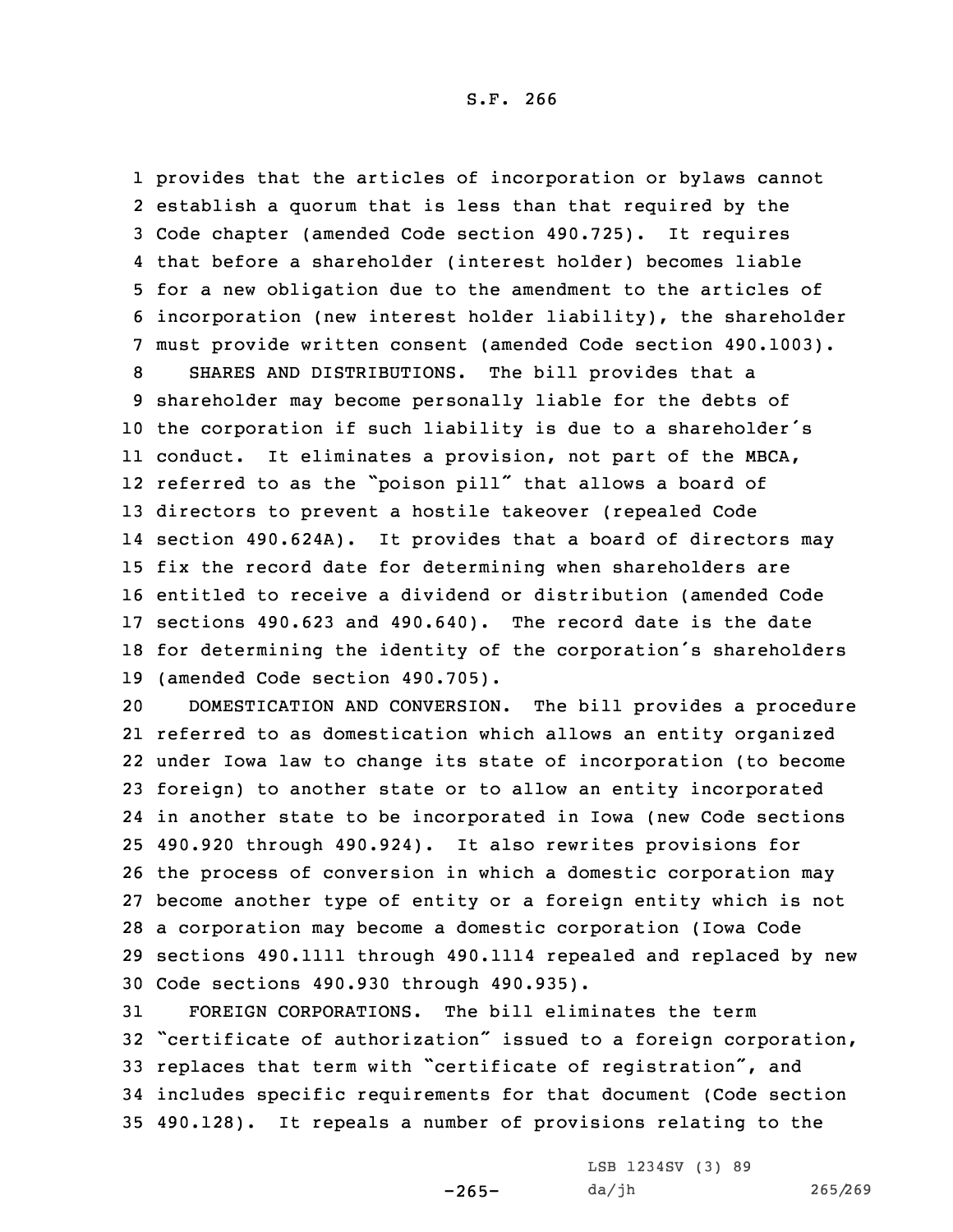issuance or revocation of such authorization, including the withdrawal of <sup>a</sup> foreign corporation's authorization (Code section 490.1520), the transfer of <sup>a</sup> foreign corporation's authorization to transact business in this state (Code section 490.1523), the grounds or the revocation of <sup>a</sup> certificate of authority (Code section 490.1530), the procedure for such revocation (Code section 490.1531), and <sup>a</sup> process to repeal that revocation (Code section 490.1532).

 MERGERS AND SHARE EXCHANGES WITHOUT SHAREHOLDER APPROVAL. The bill amends provisions allowing for both mergers (the combination or consolidation of two or more entities into <sup>a</sup> new entity) and <sup>a</sup> share exchange (a transaction in which two corporations exchange shares or securities which results in one corporation controlling the acquired corporation while each corporation remains in existence). The bill allows <sup>a</sup> merger or share exchange without <sup>a</sup> shareholder vote in addition to the current short form exception that allows such <sup>a</sup> transaction only if the acquiring corporation would own 90 percent of the shares in the other corporation after the transaction. Under the bill, the transaction is allowed, so long as <sup>a</sup> number of conditions are satisfied (amended Code sections 490.1101 through 490.1108 and unamended sections 490.1108A through 490.1110). The merger or share exchange must follow the tender offer and be made on the terms provided in the plan of merger or share exchange, and the offeror must acquire enough shares to permit it to approve the merger or share exchange as if the matter were submitted to <sup>a</sup> vote at <sup>a</sup> meeting of shareholders. It would also allow for <sup>a</sup> subsidiary corporation to merge with an unincorporated parent entity without the approval of the subsidiary corporation's board of directors or shareholders (amended Code section 490.1105).

 APPRAISAL RIGHTS. The bill amends provisions that allow <sup>a</sup> minority (dissenting) shareholder to assert appraisal rights which triggers <sup>a</sup> payout for the fair value for the shareholder's shares under limited circumstances where <sup>a</sup>

 $-266-$ 

LSB 1234SV (3) 89 da/jh 266/269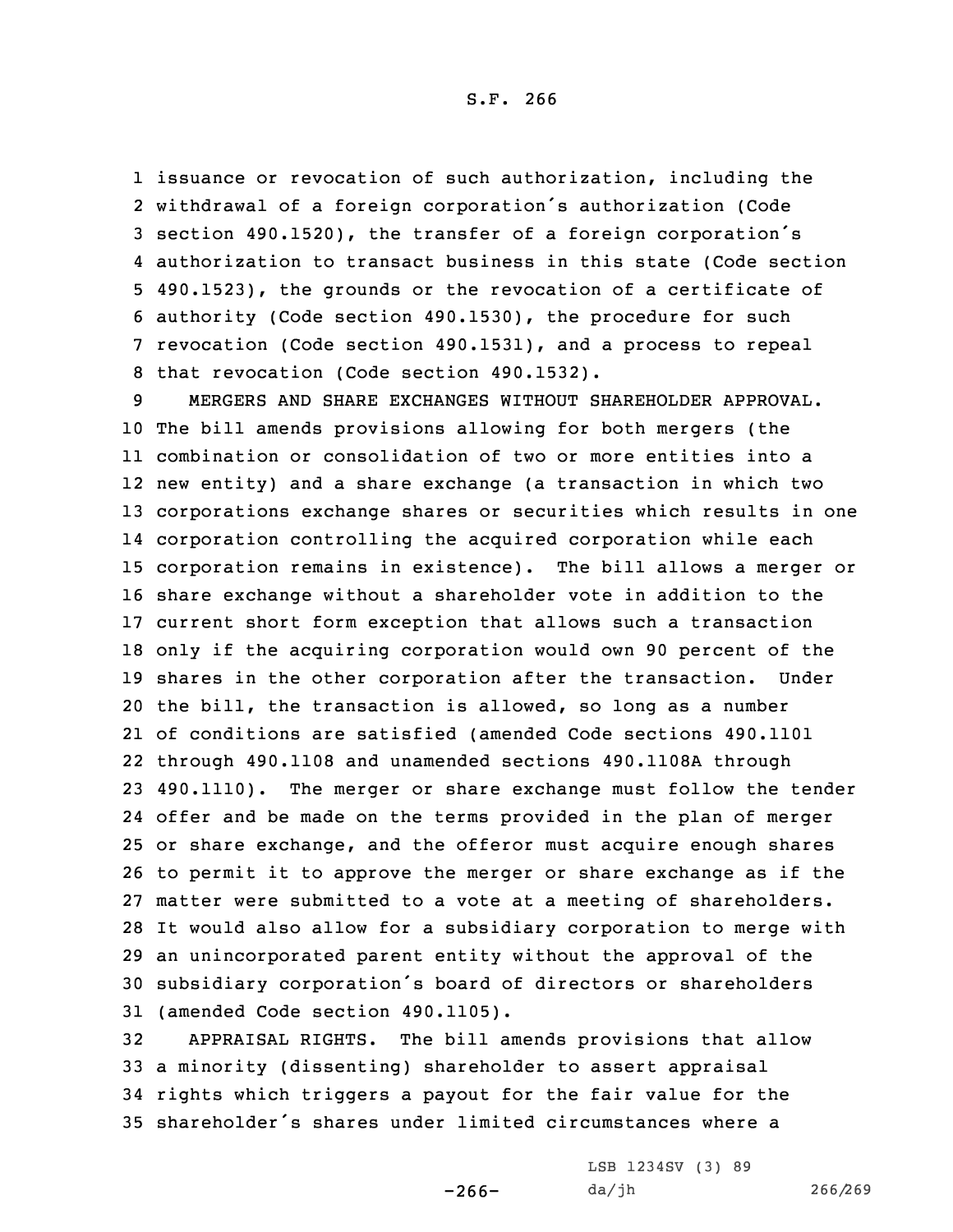material change in the relationship between the corporation and the shareholder is proposed (e.g., in the case of <sup>a</sup> merger or share exchange). The bill provides that <sup>a</sup> domestication or conversion to an unincorporated entity also triggers that right (Code section 490.1302). It also limits the right to an appraisal if the corporate action involves the distribution of the corporation's net assets to the shareholders.

 DISSOLUTION. The bill allows the board of directors to fix <sup>a</sup> record date to determine shareholder distribution so long as it is not made retroactive (amended Code section 490.1405). It also requires the board to make reasonable payment of claims and distributions in liquidations of assets to shareholders after satisfying claims (amended Code section 490.1409). The bill largely retains the current provision allowing for reinstatement following administrative dissolution (amended Code section 490.1422).

 RECORDS AND REPORTS. The bill amends provisions which allow 18 for the inspection of corporate records by shareholders (e.g., articles of incorporation, bylaws, notices to shareholders, contact information for directors and officers, biennial reports, minutes of meetings, records of action taken without <sup>a</sup> board or committee meeting, and financial statements). The bill provides that the corporation may impose reasonable restrictions upon <sup>a</sup> shareholder's request, including confidentiality and the use distribution of such records (amended Code sections 490.1601 and 490.1602). It eliminates <sup>a</sup> requirement that <sup>a</sup> corporation deliver or make available to shareholders the corporation's annual financial statement (amended Code section 490.1620). It does not adopt the new MBCA's provisions relating to annual reports but retains and revises the provision requiring corporations to prepare and deliver biennial reports to the secretary of state (amended Code section 490.1622).

34 BENEFIT CORPORATIONS. The bill authorizes benefit 35 corporations. <sup>A</sup> benefit corporation allows an entity to be

-267-

LSB 1234SV (3) 89 da/jh 267/269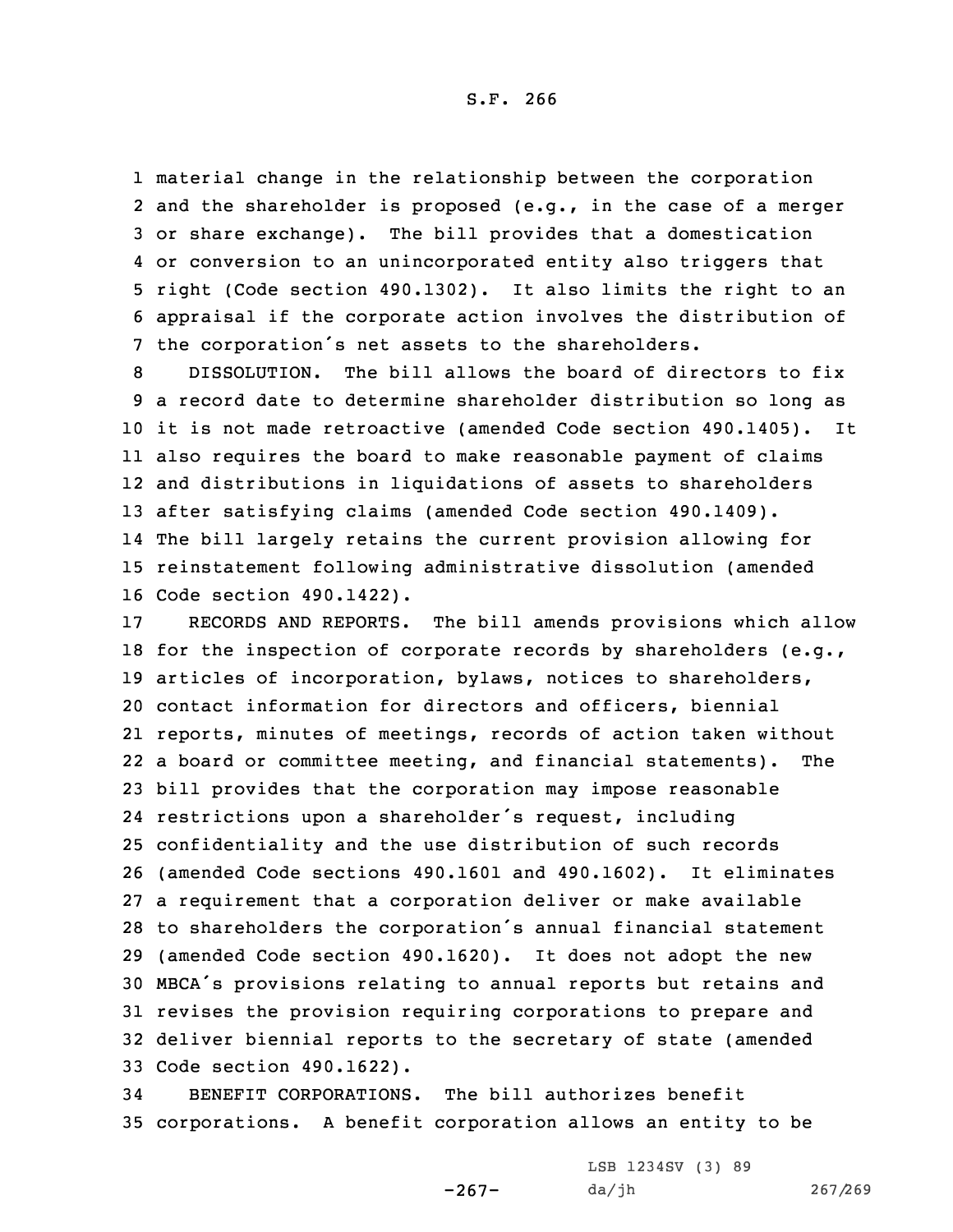formed as <sup>a</sup> corporation but requires directors to consider, in addition to shareholder interests, the social, environmental, and other effects of corporate activity, and allows business decisions to be based on such effects, even where those decisions may be contrary to the financial interests of shareholders (new Code sections 490.1701 through 490.1706). In order to become or stop from being <sup>a</sup> benefit corporation, the articles of incorporation must be amended by <sup>a</sup> two-thirds vote of all outstanding shares of the corporation entitled to vote on the question (new Code section 490.1703). <sup>A</sup> benefit corporation is required to prepare an annual benefit report that addresses the efforts of the corporation during the preceding year, which may be based on <sup>a</sup> third-party standard (new Code section 490.1705).

 TRANSITIONAL PROVISIONS. The bill includes <sup>a</sup> number of transitional provisions. This includes exceptions from its provisions, including county and district fairs (Code chapter 174), entities organized on <sup>a</sup> cooperative basis (Code chapters 497, 498, 499, 499A, 501, and 501A), financial institutions (Code chapters 524 and 533), corporations organized on <sup>a</sup> mutual plan (Code chapter 491), and professional corporations (Code chapter 496C). The Code section does not prohibit an entity from electing to adopt the provisions of Code chapter 490 (Code section 490.1701).

25 COORDINATING AMENDMENTS. The bill includes <sup>a</sup> number of 26 coordinating amendments in various Code chapters.

27 EFFECTIVE DATE. The division of the bill takes effect on 28 January 1, 2022.

 DIVISION II —— NOT FOR PROFIT CORPORATIONS. The bill amends Code section 504.205 which provides that <sup>a</sup> state agency is prohibited from imposing <sup>a</sup> requirement on <sup>a</sup> nonprofit corporation that is more restrictive or expansive than <sup>a</sup> requirement imposed by state or federal law.

34 EFFECTIVE DATE. The division of the bill takes effect upon 35 enactment.

LSB 1234SV (3) 89

-268-

da/jh 268/269